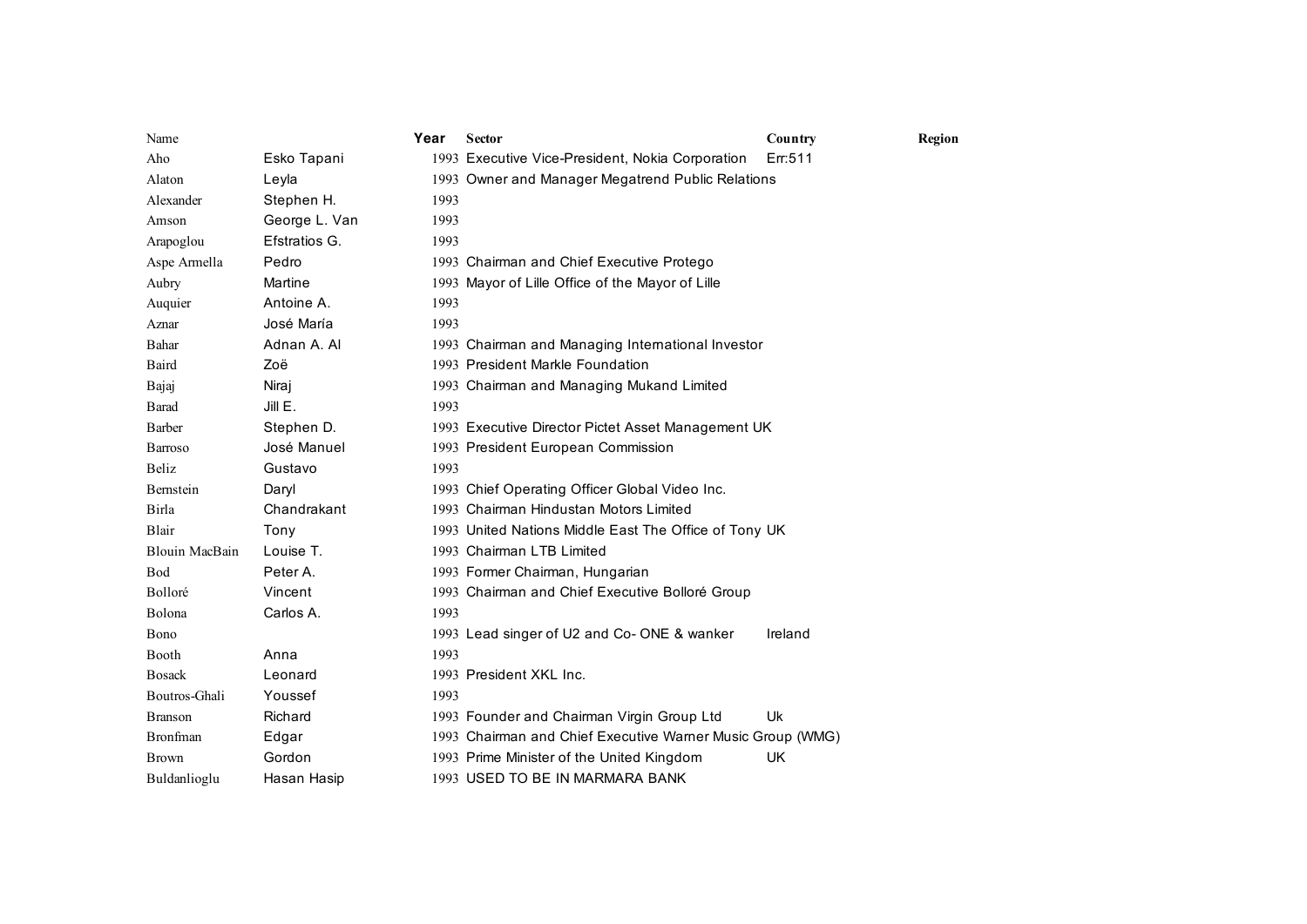| Calatrava      | Santiago         |      | 1993 General Manager Calatrava Valls SA                          |                      |
|----------------|------------------|------|------------------------------------------------------------------|----------------------|
| Cashin         | <b>Dick</b>      |      | 1993 Managing Partner, One Equity Highbridge Capital Management  |                      |
| Ch'ien         | Raymond K. F.    |      | 1993 Executive Chairman CDC Corporation                          |                      |
| Chang Dae-Whan |                  |      | 1993 Chairman and Publisher Maekyung Media Group                 |                      |
| Chubais        | Anatoly B.       |      | 1993 Chief Executive Officer OJSC RUSNANO                        |                      |
| Cooper         | Jim              |      | 1993 NOT RE-ELECTED. INFO HM.                                    |                      |
| Cortázar       | René             |      | 1993 Director Centre for Labour Studies Alberto                  |                      |
| Davies         | Howard           |      | 1993 Professor of Practice Fondation Nationale des Sciences      |                      |
| Davis          | Mick L.          |      | 1993 Chief Executive Officer Xstrata Plc                         |                      |
| Dell           | Michael S.       |      | 1993 Chairman and Chief Executive Dell Inc.                      |                      |
| Desmarais      | Paul             |      | 1993 Chairman and Co-Chief Executive Power Corporation of Canada |                      |
| Dewes          | Whaimutu K.      |      | 1993 Chairman Ngati Porou Whanui Forests Ltd                     | NZ.                  |
| Dimitrov       | Filip            |      | 1993 Chairman of the National Union of Democratic Forces (UDF)   |                      |
| Dlouhy         | Vladimir         |      | 1993 International Adviser Goldman Sachs International           |                      |
| Doemberg       | Ernst-Adrian von |      | 1993 Formerly with Kühne & Nagel,                                |                      |
| Dolgos         | Lubomir          |      | 1993 . University of Economics Bratislava                        | Slovakia             |
| Donatsch       | Reto             | 1993 |                                                                  |                      |
| Doshi          | Maitreya V.      |      | 1993 Chairman of the Board and The Premier Automobiles Ltd (PAL) |                      |
| Eierhoff       | Klaus            | 1993 |                                                                  |                      |
| Ferrero        | Pietro           | 1993 |                                                                  |                      |
| Filali         | Fouad            |      | 1993 Former President, Groupe ONA                                |                      |
| Flores Nano    | Lourdes          |      | 1993 President Alianza Unidad Nacional                           |                      |
| Forneri        | Jean-Marc        | 1993 |                                                                  |                      |
| Fujita         | Kazunori         |      | 1993 x-Pres., Fujita, Japan                                      | Japan                |
| Garzarelli     | Elaine           |      | 1993 President Garzarelli Capital Management Inc.                |                      |
| Gates          | William H.       |      | 1993 Co-Chair Bill & Melinda Gates Foundation                    | <b>United States</b> |
| Geren          | Pete             | 1993 |                                                                  |                      |
| Gilding        | Paul             | 1993 |                                                                  |                      |
| Godsell        | Robert M.        |      | 1993 Chairman Business Leadership South Africa                   |                      |
| Goehner        | Reinhard         |      | 1993 Member of the Federal Federal Assembly of Germany           |                      |
| Goenka         | Sanjiv           |      | 1993 Chairman RP-Sanjiv Goenka Group                             |                      |
| Goldstein      | Steven D.        | 1993 |                                                                  |                      |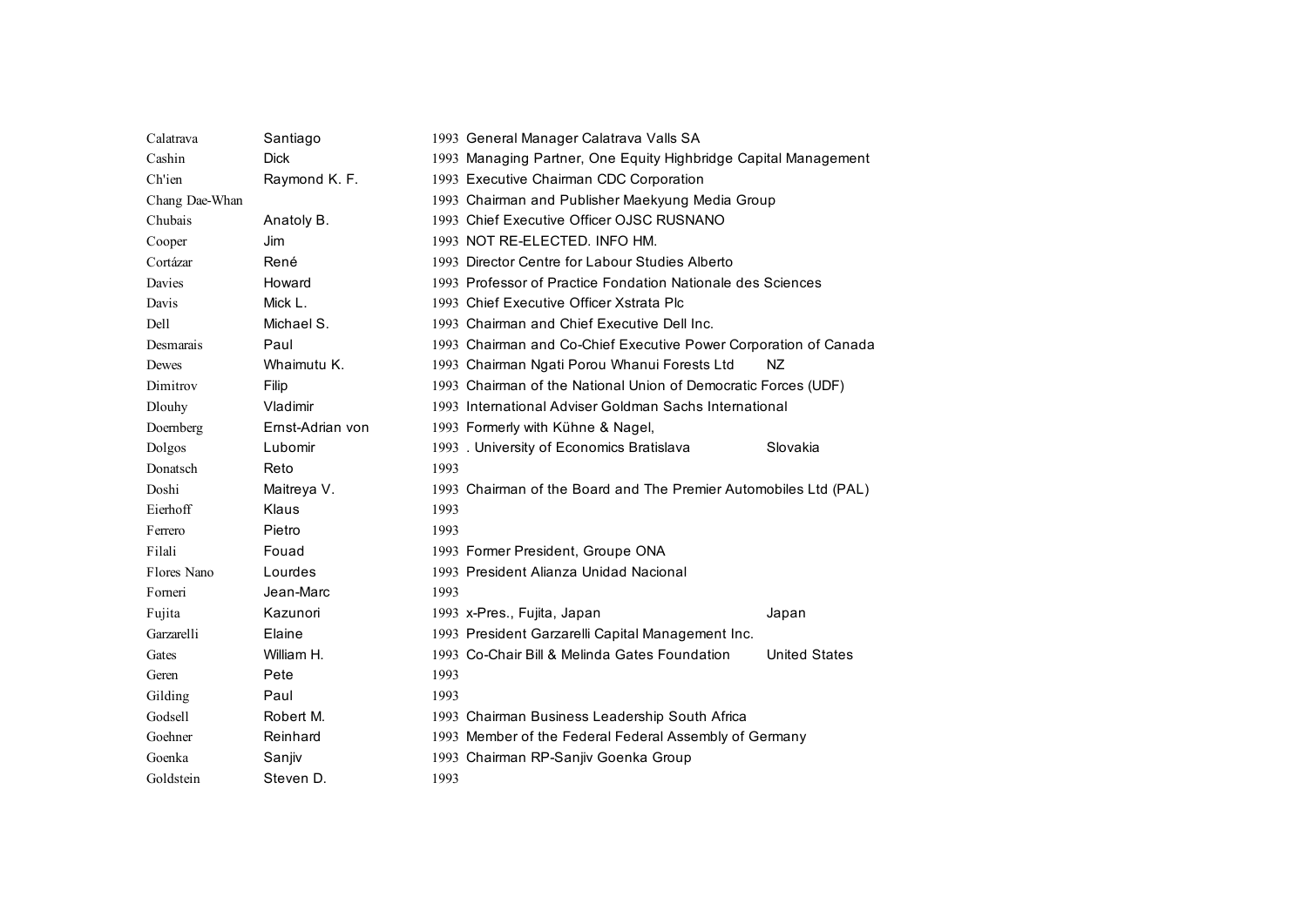| Gondokusumo                | Suyanto         | 1993                                                                    |
|----------------------------|-----------------|-------------------------------------------------------------------------|
| Hawkins                    | Trip            | 1993 Chairman 3DO COMPANY                                               |
| Hermosilla                 | Edmundo         | 1993 Managing Director Empresas Dersa                                   |
| Hintze                     | Peter           | 1993 Parliamentary Secretary of State Federal Ministry of Economics and |
| Ho Kwon-Ping               |                 | 1993 Chairman Singapore Management University<br>Singapore              |
| Hooper                     | Michele J.      | 1993                                                                    |
| Hsui                       | Ken             | 1993 Vice-Chairman Cosmos Bank                                          |
| Huntsman                   | Jon M.          | 1993 Founder and Chairman Huntsman Corporation                          |
| Inoguchi                   | Kuniko          | 1993 Member of the House of House of Councillors of Japan               |
| Jaksity                    | Gyorgy          | 1993 Executive Manager Concorde Erekpapir Ugynokseg Ktf                 |
| Johansson                  | Leif            | 1993 Chairman Telefonaktiebolaget LM Ericsson                           |
| Kahn                       | Philippe        | 1993                                                                    |
| Kamhi                      | Cefi J.         | 1993 Member of the Board Profilo Holding                                |
| Katz                       | Lawrence        | 1993 Professor of Economics Harvard University<br><b>USA</b>            |
| Kennedy                    | Joseph P.       | 1993 Chairman and President Citizens Energy Corpo USA                   |
| Kim Seung Youn             |                 | 1993 Chairman Hanwha Group                                              |
| Kirloskar                  | Atul            | 1993 Chairman and Managing Kirloskar Oil Engines Ltd                    |
| Koç                        | Mustafa V.      | 1993 Chairman of the Board Koç Holding AS                               |
| Koike                      | Yuriko          | 1993 Chairperson, General Council Liberal Democratic Party (LDP)        |
| Kopp                       | Wendy           | 1993 Chief Executive Officer and Co-Teach For All                       |
| Kortüm                     | Franz-Josef     | 1993 Chairman of the Management Webasto AG                              |
| Krarup                     | <b>Thorleif</b> | 1993                                                                    |
| Kubicki                    | Wolfgang        | 1993 Member of the Assembly State of Schleswig-Holstein                 |
| Kumcu                      | M. Ercan        | 1993 Chairman Makro Consulting and Advisory                             |
| Kwok                       | Raymond P.      | 1993 Chairman Sunevision Holdings Ltd                                   |
| Kwok                       | Thomas          | 1993 Joint Vice-Chairman and Sun Hung Kai Properties Ltd                |
| Lacroix                    | Christian       | 1993 Fashion Designer Christian Lacroix                                 |
| Lauvergeon                 | Anne            | 1993                                                                    |
| Lee Hsien-Loong            |                 | 1993 Prime Minister of Singapore Office of the Prime Minister of        |
| Lerner                     | Sandra          | 1993 Member of the Board of XKL Inc.                                    |
| Leung                      | Antony          | 1993 Senior Managing Director and The Blackstone Group (HK) Limited     |
| Leutheusser-Schnarr Sabine |                 | 1993 Federal Minister of Justice Federal Ministry of Justice of         |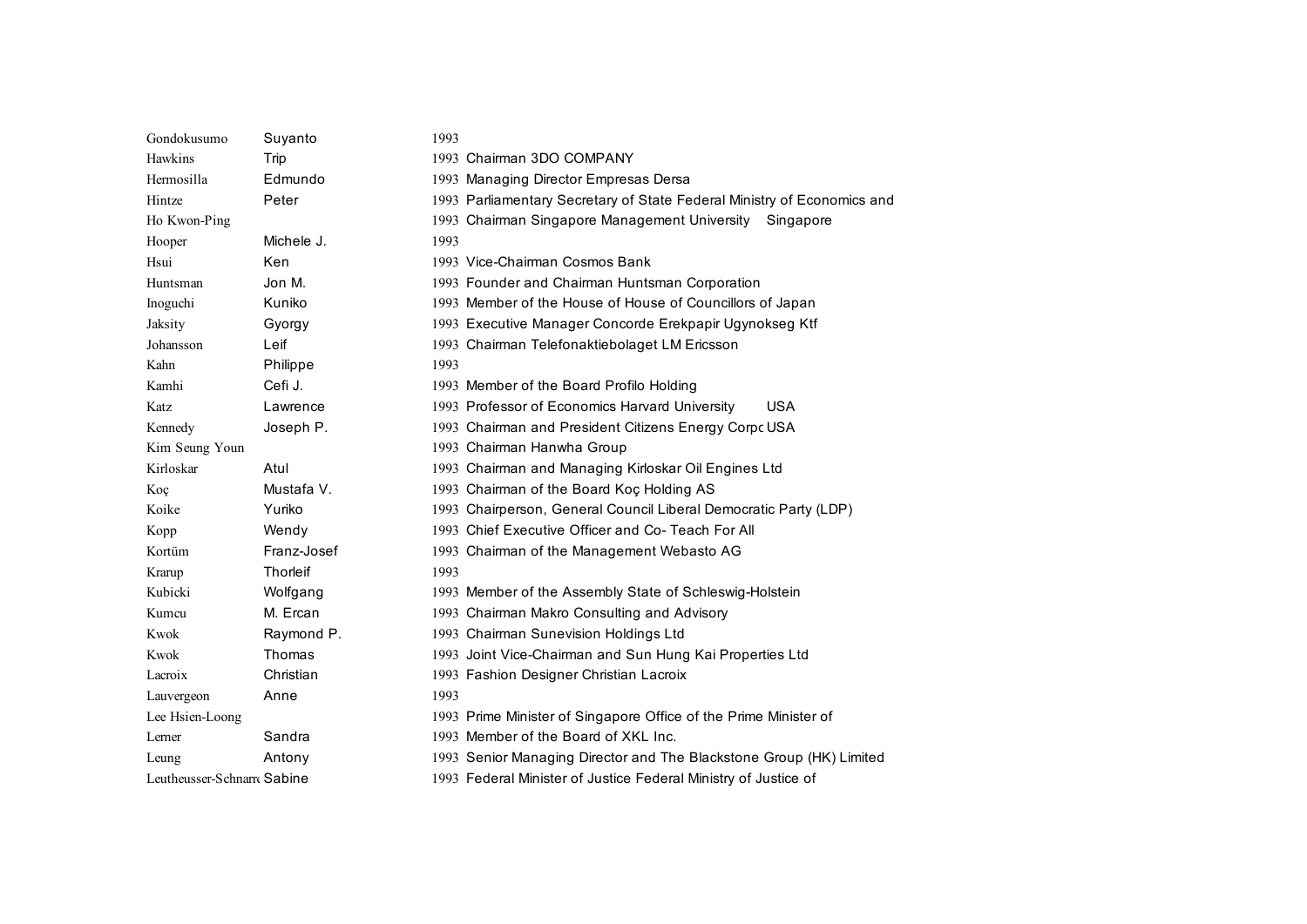| Levine                      | Robert          | 1993 Former President and Chief                                     |
|-----------------------------|-----------------|---------------------------------------------------------------------|
| Li                          | Richard T.      | 1993 Chairman PCCW Limited                                          |
| Li Tzar-Kuoi                | Victor          | 1993 Deputy Chairman and Managing Cheung Kong (Holdings) Ltd        |
| Lim Thian Kiat              |                 | 1993 x-Exec.Chrm, Multi-Purpose                                     |
| Lipp                        | Ernst-Moritz    | 1993 Managing Partner Odewald & Compagnie GmbH                      |
| Lopez Murphy                | Ricardo         | 1993                                                                |
| Lundberg                    | Fredrik         | 1993 President and Chief Executive L E Lundbergföretagen AB         |
| Lundberg                    | Lance           | 1993 Chairman and Chief Executive iSolve Inc.                       |
| Ma                          | Yo-Yo           | 1993 Cellist                                                        |
| Maddams                     | Patrick         | 1993 Chief Executive Officer Beachcroft Stanleys                    |
| Madge                       | Robert          | 1993 Chairman Madge Networks Ltd                                    |
| Mailman                     | Josh            | 1993 President Sirius Business Inc.                                 |
| Marre                       | <b>Beatrice</b> | 1993 NO LONGER "CHEF DE CABINET"                                    |
| Martensson                  | Arne            | 1993                                                                |
| Marx                        | Daniel          | 1993 Economist AGM Finanzas                                         |
| McNealy                     | Scott G.        | 1993 Chairman Sun Microsystems Inc.                                 |
| Menchu Tum                  | Rigoberta       | 1993 President and Nobel Peace Prize Fundacion Rigoberta Menchu Tum |
| Mendoza                     | Eugenio A.      | 1993 Chairman Mendoza Enterprises                                   |
| Merkel                      | Angela          | 1993 Federal Chancellor Federal Chancellery of Gen Germany          |
| Messier                     | Jean-Marie      | 1993 Chairman Messier Partners LLC                                  |
| Mohammed Bin Fahd Abdulaziz |                 | 1993 Governor of the Eastern Office of the Governor of the          |
| Moreau                      | Gary L.         | 1993                                                                |
| Musetti                     | Plinio          | 1993 Partner JPMorgan                                               |
| Nastase                     | Adrian          | 1993                                                                |
| Nemtsov                     | <b>Boris</b>    | 1993                                                                |
| Nicolet                     | Patrick         | 1993 Chief Executive Officer, Capgemini                             |
| Nolte                       | Claudia         | 1993 Former Federal Minister for                                    |
| Norman                      | Archie J.       | 1993 Executive Chairman ITV Plc                                     |
| O'Donovan                   | Kathleen        | 1993                                                                |
| O'Neal                      | Stan            | 1993 Former Chief Executive Officer of                              |
| O'Neill                     | Martin A.       | 1993 President and Chief Executive Hi-Touch International           |
| Obuchowski                  | Janice I.       | 1993 President Freedom Technologies Inc.                            |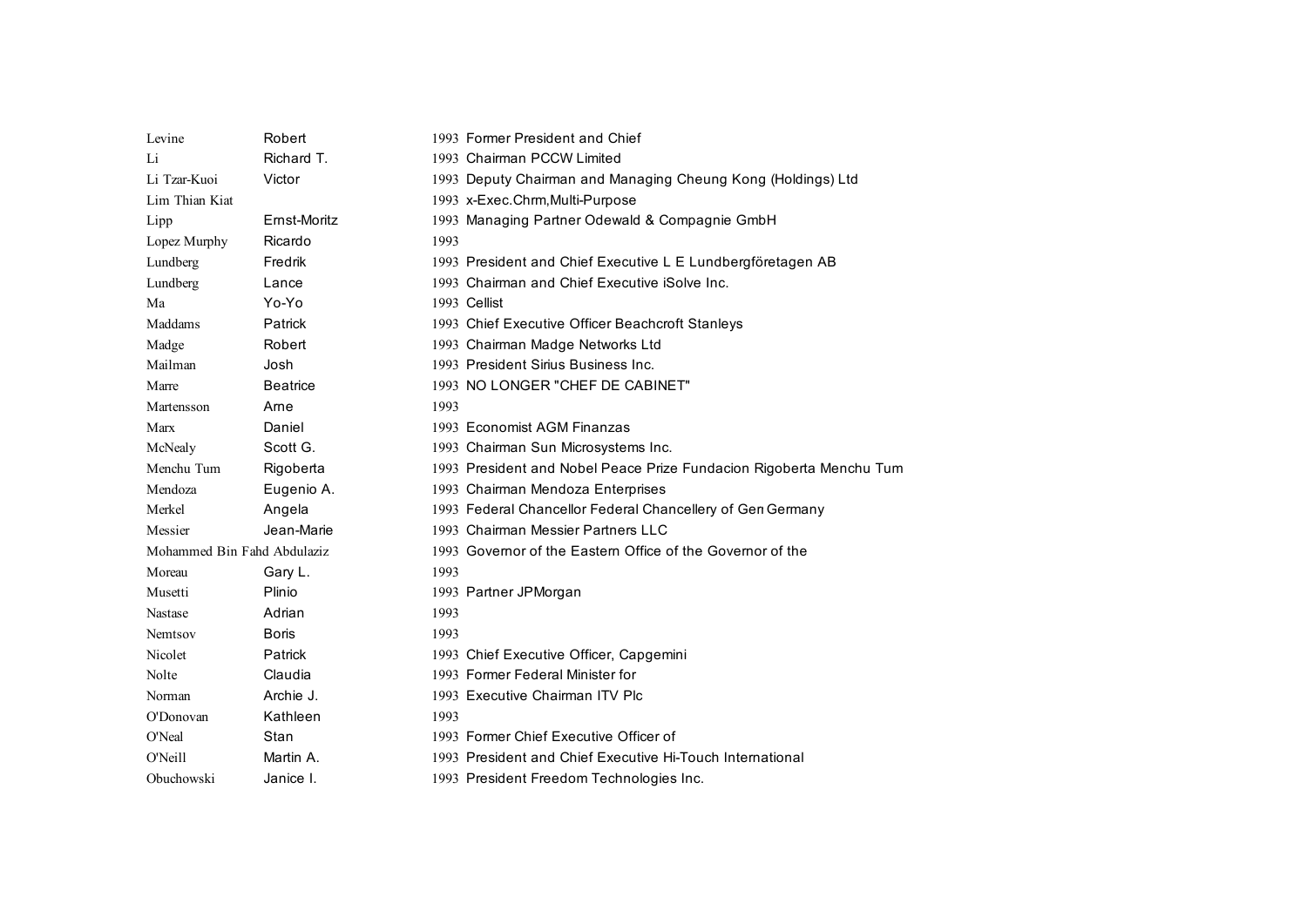| Odier          | Patrick        | 1993 Senior Partner Lombard Odier Darier Hentsch &             |
|----------------|----------------|----------------------------------------------------------------|
| Okri           | Ben            | 1993 Author                                                    |
| Ollila         | Jorma          | 1993 Chairman Royal Dutch Shell Plc                            |
| Orban          | Viktor         | 1993 Prime Minister of Hungary Office of the Prime N Hungary   |
| Passera        | Corrado        | 1993 Minister of Economic Ministry of Infrastructure and       |
| Patrick        | Dennis R.      | 1993 Senior Adviser AOL Inc.                                   |
| Portillo       | Michael        | 1993 Former Defence Secretary                                  |
| Ramaphosa      | Cyril M.       | 1993 Executive Chairman Shanduka Group (Pty) Ltd               |
| Ramirez        | Pedro J.       | 1993                                                           |
| Regling        | Klaus P.       | 1993 Chief Executive Officer The European Financial Stability  |
| Reiner         | Gary M.        | 1993 Chief Information Officer and General Electric Company    |
| Reiten         | Eivind         | 1993 Chairman of the Board of Norske Skogindustrier ASA        |
| Repse          | Einars         | 1993                                                           |
| Riady          | James T.       | 1993 Chief Executive Officer Lippo Group                       |
| Roberts        | Brian L.       | 1993 Chairman and Chief Executive Comcast Corporation          |
| Rogozinski     | Jacques        | 1993 General Manager Inter-American Investment                 |
| Rokita         | Jan Maria      | 1993 Former Member of the                                      |
| Rupert         | Johann         | 1993 Chairman and Chief Executive Richemont International Ltd  |
| Sahlin         | Mona           | 1993                                                           |
| Santos         | Juan Manuel    | 1993 President of Colombia Office of the President of Colombia |
| Sarkozy        | <b>Nicolas</b> | 1993 President of France Presidency of the Republic France     |
| Savir          | Uriel          | 1993 President The Peres Center for Peace                      |
| Schleifer      | Leonard S.     | 1993 Founder, President and Chief Executive Officer            |
| Schoof         | Jack C.        | 1993 President and Chief Executive Officer                     |
| <b>Sellars</b> | Peter          | 1993 Artistic Director                                         |
| Semler         | Ricardo F.     | 1993 President                                                 |
| Serra Puche    | Jaime          | 1993 Senior Partner                                            |
| Shaheen        | Sager S.       | 1993 Managing Director                                         |
| Shokhin        | Alexander      | 1993 Chairman                                                  |
| Sobolev        | Boris V.       | 1993 Chairman                                                  |
| Son            | Masayoshi      | 1993 President and Chief Executive Officer                     |
| Souza          | Cesar          | 1993 Senior Vice-President                                     |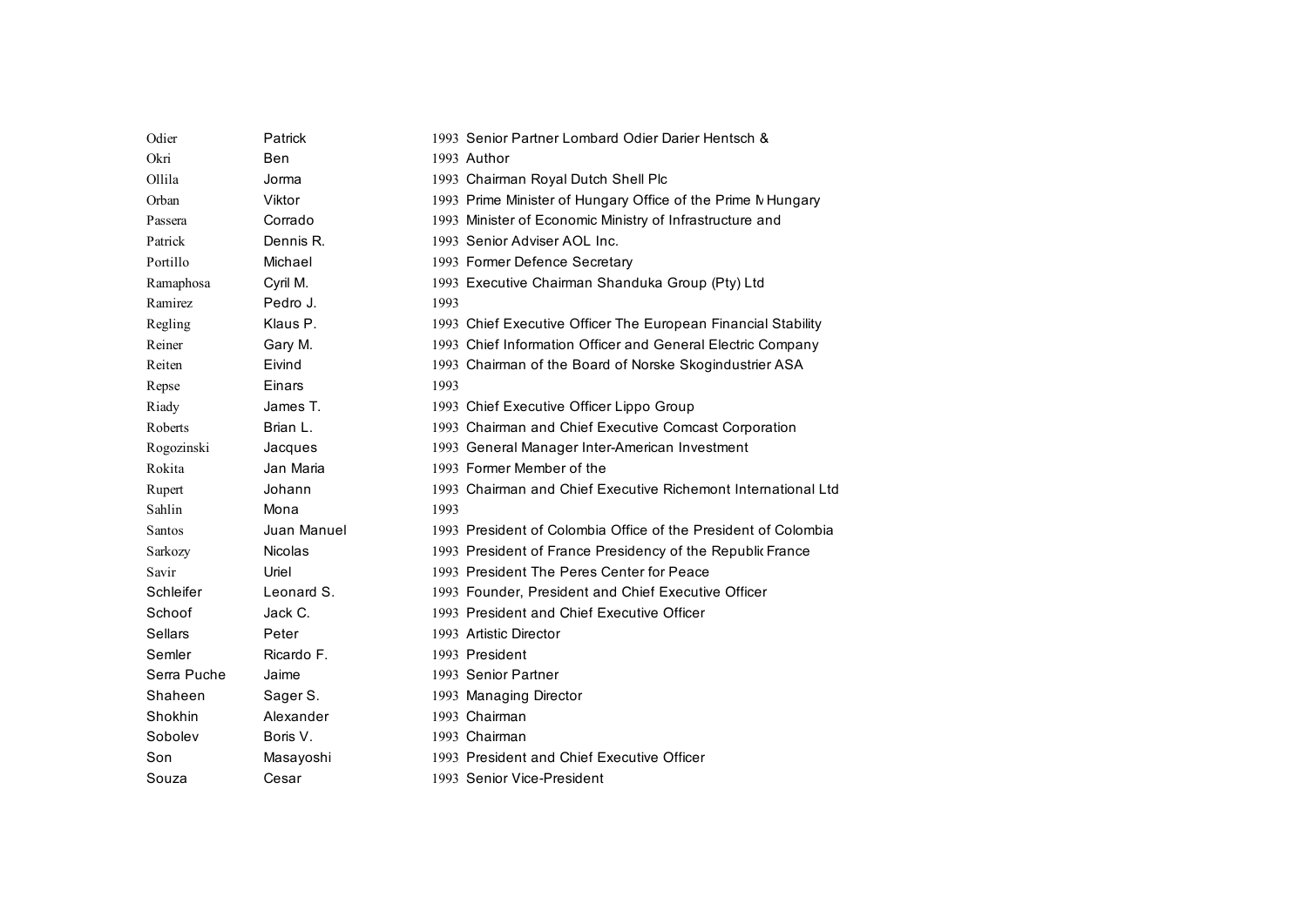| Stankevich            | Sergei B.        | 1993 |                                        |
|-----------------------|------------------|------|----------------------------------------|
| Steinbruch            | Benjamin         |      | 1993 Chairman and Chief Executive      |
| Stephanopoulos George |                  |      | 1993 Officer Correspondent             |
| Sulayem               | Sultan Ahmed Bin |      | 1993 Chairman                          |
| Summers               | Lawrence H.      |      | 1993 Charles W. Eliot University       |
| Suranyi               | Gyorgy           |      | 1993 Chairman                          |
| Tamburi               | Giovanni         |      | 1993 Directors Professor               |
| Tan Chee-Yioun        | Vincent          |      | 1993 Chairman and Chief Executive      |
| Tanabe                | Yasuo            | 1993 |                                        |
| Tang Ying-Yen         | Henry            | 1993 |                                        |
| Taylhardat            | Adolfo R.        |      | 1993 Director                          |
| Taylor                | Martin           |      | 1993 Chairman of the Board             |
| Thomson               | David Roy        |      | 1993 Chairman of the Board             |
| Thomton               | John L.          | 1993 |                                        |
| Truemper              | Frank            | 1993 |                                        |
| Ulusov                | Serif Coskun     |      | 1993 Chief Executive Officer           |
| Valcourt              | Bernard          |      | 1993 LAWYER                            |
| Van DELL              | W. Ron           | 1993 |                                        |
| Verhofstadt           | Guy              | 1993 |                                        |
| Wagoner               | G. Richard       | 1993 |                                        |
| Wallenberg            | Jacob            |      | 1993 Chairman                          |
| Walsh                 | Paul S.          |      | 1993 Chief executive                   |
| Wende                 | Frank-Detlef     |      | 1993 President                         |
| Westerberg            | Per              | 1993 |                                        |
| Winkler               | Annette          |      | 1993 Ex-Director (L4), Daimler Benz-AG |
| Wolfram               | Stephen          |      | 1993 President and Chief Executive     |
| Wong Chi-Yun          | Allan            |      | 1993 Chairman and Group Chief Officer  |
| Wong Yick-Ming        | Rosanna          |      | 1993 Executive Director                |
| Yeo Yong-Boon         | George           |      | 1993 Visiting Scholar                  |
| Yuriev                | Mikhail          | 1993 |                                        |
| Zolzhargal            | Naidansurengiin  |      | 1993 Visiting Scholar                  |
| Allen                 | Charles L.       |      | 1994 Chief Executive Officer EMI Music |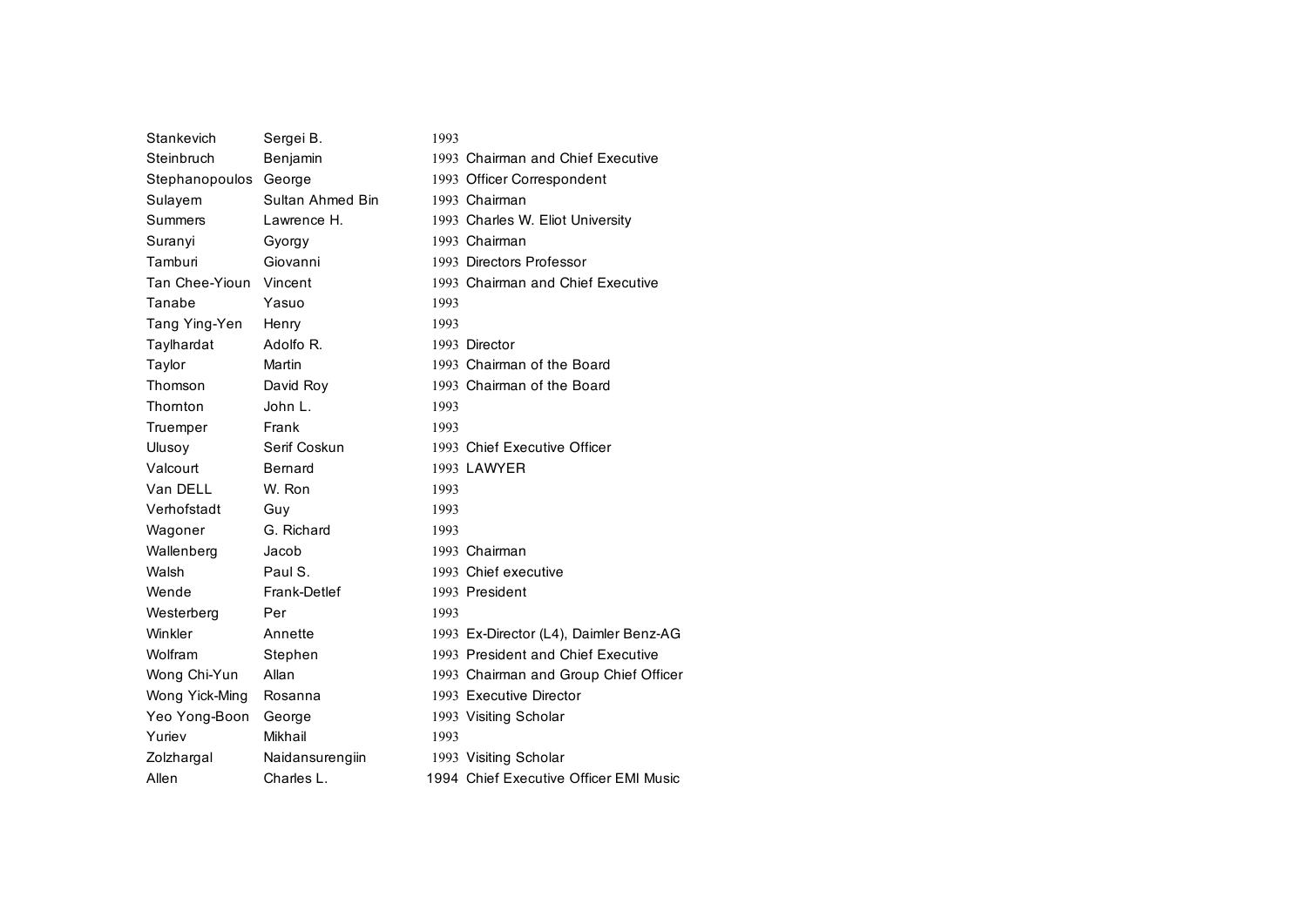| Ambani                 | Mukesh D.          |      | 1994 Chairman and Managing Reliance Industries Limited                |
|------------------------|--------------------|------|-----------------------------------------------------------------------|
| Azimov                 | Rustam S.          | 1994 |                                                                       |
| Barilla                | Guido Maria        |      | 1994 Chairman and Group President Barilla Holding SpA                 |
| <b>Beschloss</b>       | Afsaneh Mashayekhi |      | 1994 President and Chief Executive The Rock Creek Group               |
| <b>Besselsen</b>       | <b>Ivo</b>         |      | 1994 ** GLT ** No longer with Daly                                    |
| <b>Bhutto</b>          | Mohtarma Benazir   |      | 1994 sacked as PM of Pakistan, and                                    |
| <b>Bokros</b>          | Lajos              |      | 1994 Former Minister of Finance,                                      |
| Boyner                 | Cem                |      | 1994 Chief Executive Officer Boyner Holding AS                        |
| <b>Browner</b>         | Carol M.           |      | 1994 Assistant to the President for Office of the President of the    |
| Charest                | Jean               |      | 1994 Premier of Quebec Government of Quebec                           |
| Chitrakar              | Anil               |      | 1994 No track for pers/comp.(191/E-                                   |
| Cohen                  | Ben                |      | 1994 Chairman Ben & Jerry's Homemade Inc.<br><b>USA</b>               |
| Conte                  | Lisa               |      | 1994 President and Chief Executive Shaman Pharmaceuticals Inc.        |
| Copps                  | Sheila             | 1994 |                                                                       |
| Cottani                | Joaquin A.         | 1994 |                                                                       |
| de Saint-Malo          | Roberto            |      | 1994 Adviser ADARA                                                    |
| Espy                   | Mike               |      | 1994 FORMER AGRICULTURE                                               |
| Fakeih                 | Adel M.            |      | 1994 Minister of Labour Ministry of Labour and Social                 |
| Feng Yushu             |                    |      | 1994 Adviser Ministry of Finance of the People's                      |
| Francioni              | Reto               |      | 1994 Chief Executive Officer Deutsche Börse AG                        |
| Fries                  | Alexis R.          | 1994 |                                                                       |
| Fumagalli Romario Aldo |                    |      | 1994 Chairman and Managing Sol SpA                                    |
| Fyodorov               | Boris G.           | 1994 |                                                                       |
| Gabr                   | M. Shafik          |      | 1994 Chairman and Managing ARTOC Group for Investment and             |
| Gomes                  | Ciro Ferreira      |      | 1994 Member of the Chamber of Chamber of Deputies                     |
| Granados               | Otto               |      | 1994 Director, Institute of Public Instituto Tecnologico de Monterrey |
| Gronkiewicz-Waltz      | Hanna              |      | 1994 Mayor City of Warsaw                                             |
| Grossmann              | Jürgen R.          |      | 1994 President and Chief Executive RWE AG                             |
| Hague                  | William J.         |      | 1994 Secretary of State for Foreign Foreign and Commonwealth Office   |
| Haney                  | William M.         |      | 1994 Chairman, President and Chief MOLTEN METAL TECHNOLOGY INC.       |
| <b>Hess</b>            | John B.            |      | 1994 Chairman and Chief Executive Hess Corporation                    |
| Hillis                 | Danny              |      | 1994 Co-Chairman and Chief Technical Applied Minds Inc.               |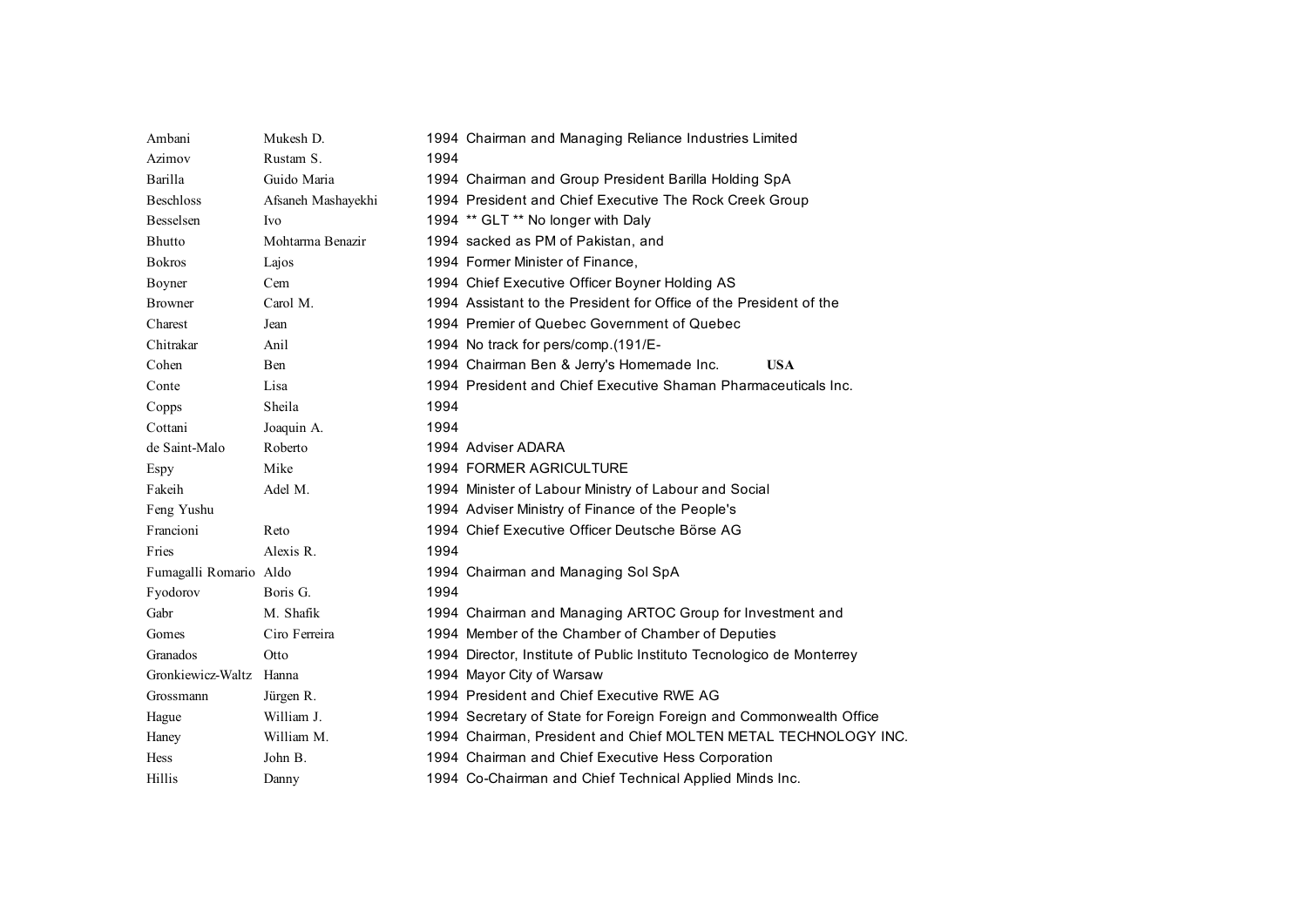| Hood             | John A.       | 1994 President and Chief Executive Robertson Foundation               |  |
|------------------|---------------|-----------------------------------------------------------------------|--|
| Jallaf           | Anis Al       | 1994                                                                  |  |
| Kapaz            | Emerson       | 1994 Member of the Chamber of Chamber of Deputies                     |  |
| Khakamada        | Irina         | 1994                                                                  |  |
| Kostrzewa        | Wojciech J.   | 1994 President and Chief Executive ITI Corporation Sp.zo.o.           |  |
| Kwasniewski      | Aleksander    | 1994 President of Poland (1995-2005) Chancellery c Poland             |  |
| Levi             | Michael       | 1994 President Nilit Ltd                                              |  |
| Li Ka-Cheung     | Eric          | 1994 Senior Partner LI TANG CHEN AND CO.                              |  |
| Lim Hng Kiang    |               | 1994 Minister of Trade and Industry Ministry of Trade and Industry of |  |
| Loh              | Christine     | 1994 Founder and Chief Executive Civic Exchange                       |  |
| Manuel           | Trevor        | 1994 Minister of the National The Presidency of South Africa          |  |
| Massenberg       | Hans-Joachim  | 1994 Former Member of the Ex.                                         |  |
| Massenberg       | Jost A.       | 1994 Member of the Executive Board Thyssen Krupp Stahl                |  |
| Maude            | Francis       | 1994 Member of Parliament for House of Commons of the United          |  |
| Mayo             | John C.       | 1994                                                                  |  |
| McNamee          | <b>Brian</b>  | 1994 Chief Executive Officer and CSL Limited                          |  |
| Mehrotra         | Rajiv         | 1994 Trustee/Secretary Foundation for Universal                       |  |
| Mohd. Nadzmi Bin |               | 1994 Executive Chairman Trisilco Folec Sdn Bhd                        |  |
| Morita           | Masao         | 1994                                                                  |  |
| Mota             | Isabel        | 1994 Member of the Board of Calouste Gulbenkian Foundation            |  |
| Moyo             | Nkosana D.    | 1994 Founder and Executive Chair Mandela Institute for Development    |  |
| Mullen           | John P.       | 1994 Chief Executive Officer Asciano Limited                          |  |
| Ng               | Stephen T. H. | 1994 Chairman, President and Chief i-Cable Communications Limited     |  |
| Nishi            | Kazuhiko      | 1994                                                                  |  |
| Parker           | Tim           | 1994 Ex-Chief Executive, Kenwood                                      |  |
| Pastrana         | Andrés        | 1994 Member of the International Zurich Financial Services            |  |
| Patel            | Ebrahim       | 1994 Minister of Economic Ministry of Economic Development            |  |
| Patricio         | Jose          | 1994 Country Manager BP Angola                                        |  |
| Polo             | Marco E.      | 1994 Former Managing Director and                                     |  |
| Poon             | Dickson       | 1994 Group Executive Chairman Dickson Concepts International          |  |
| Prestat          | Alain         | 1994                                                                  |  |
| Rattle           | Simon         | 1994 Principal Conductor Berlin Philharmonic Orchestra                |  |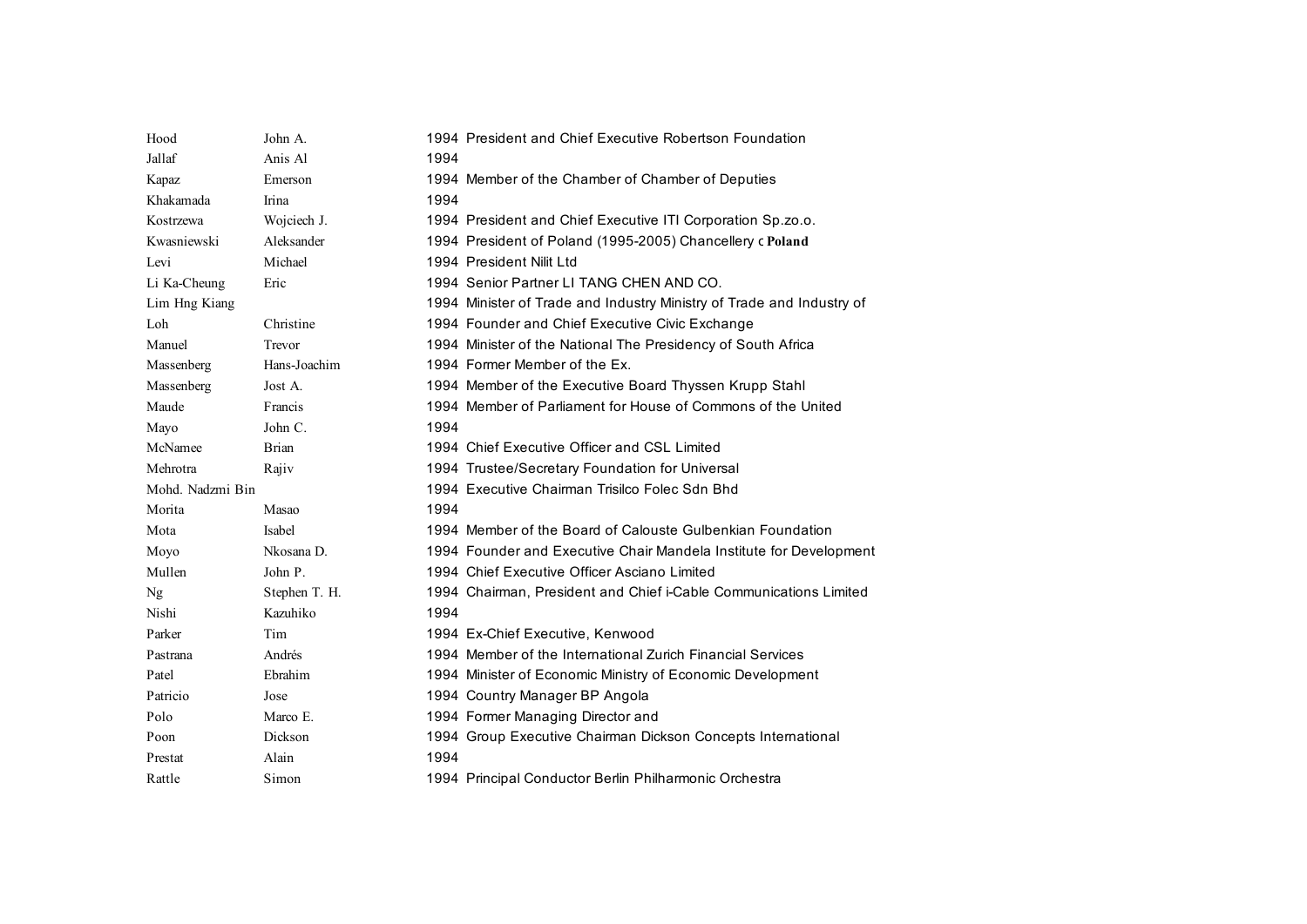| Rattner             | Steven      | 1994 Chairman Willett Advisors LLC                                   |                    |
|---------------------|-------------|----------------------------------------------------------------------|--------------------|
| Reichenberger       | Wolfgang H. | 1994                                                                 |                    |
| Rohrbasser          | Markus      | 1994 Former CFO of Zurich Financial                                  |                    |
| Salinas Pliego      | Ricardo B.  | 1994 Chairman TV Azteca SA de CV                                     |                    |
| Sanghvi             | Vir         | 1994 Editorial Adviser The Hindustan Times                           |                    |
| <b>Schwarz</b>      | Stefan      | 1994                                                                 |                    |
| Shakhrai            | Sergei M.   | 1994 Special Adviser on Legal Affairs Office of the President of the |                    |
| Sim Wong-Hoo        |             | 1994 Chairman and Chief Executive Creative Technology Ltd            |                    |
| Sithanen            | Ramakrishna | 1994 Consultant                                                      |                    |
| Sophonpanich        | Chartsiri   | 1994 President Bangkok Bank Public Company                           |                    |
| Springman           | Sarah       | 1994 Professor ETH Zurich                                            | <b>Switzerland</b> |
| Stypulkowski        | Cezary      | 1994                                                                 |                    |
| Takaichi            | Sanae       | 1994                                                                 |                    |
| Tan Climaco         | Gloria L.   | 1994 President and Chief Executive Crown Equities Inc.               |                    |
| Tavares             | Carlos      | 1994                                                                 |                    |
| Umpujh              | Supaluck    | 1994 Executive Vice-President Mall Group Co. Ltd                     |                    |
| Verwaayen           | Ben J.      | 1994 Chief Executive Officer Alcatel-Lucent                          |                    |
| Vossoughi           | Sohrab      | 1994 President Ziba Design Inc.                                      |                    |
| Wallenberg          | Marcus      | 1994 Chairman Skandinaviska Enskilda Banken                          |                    |
| Wang Xuebing        |             | 1994                                                                 |                    |
| Weck                | Roger de    | 1994 Director General SRG SSR Idee Suisse                            |                    |
| Wieduwilt           | Margrit     | 1994 Managing Partner DWG Gesellschaft für Beratung und              |                    |
| Wuffli              | Peter A.    | 1994 Member of the Board of Partners Group                           |                    |
| Yavlinsky           | Grigory A.  | 1994 Leader Russian Democratic Yabloko Party                         | Russia             |
| Zhang               | Shon-Ying   | 1994 GLT, no longer with Dadi                                        |                    |
| Abdul Razak Baginda |             | 1995 Executive Director Malaysian Strategic Research                 |                    |
| Aleman Magnani      | Miguel      | 1995                                                                 |                    |
| Allamand            | Andres      | 1995 Minister of National Defence Ministry of National Defence of    |                    |
| Allen               | Paul G.     | 1995 Chairman Vulcan Inc.                                            |                    |
| Andrews             | Robert E.   | 1995 Congressman from New Jersey United States I USA                 |                    |
| Angkosubroto        | Husodo      | 1995 Chairman PT Gunung Sewu Kencana                                 |                    |
| Asava-Aree          | Praphant    | 1995 Chief Executive Officer Mice Management Co. Ltd                 |                    |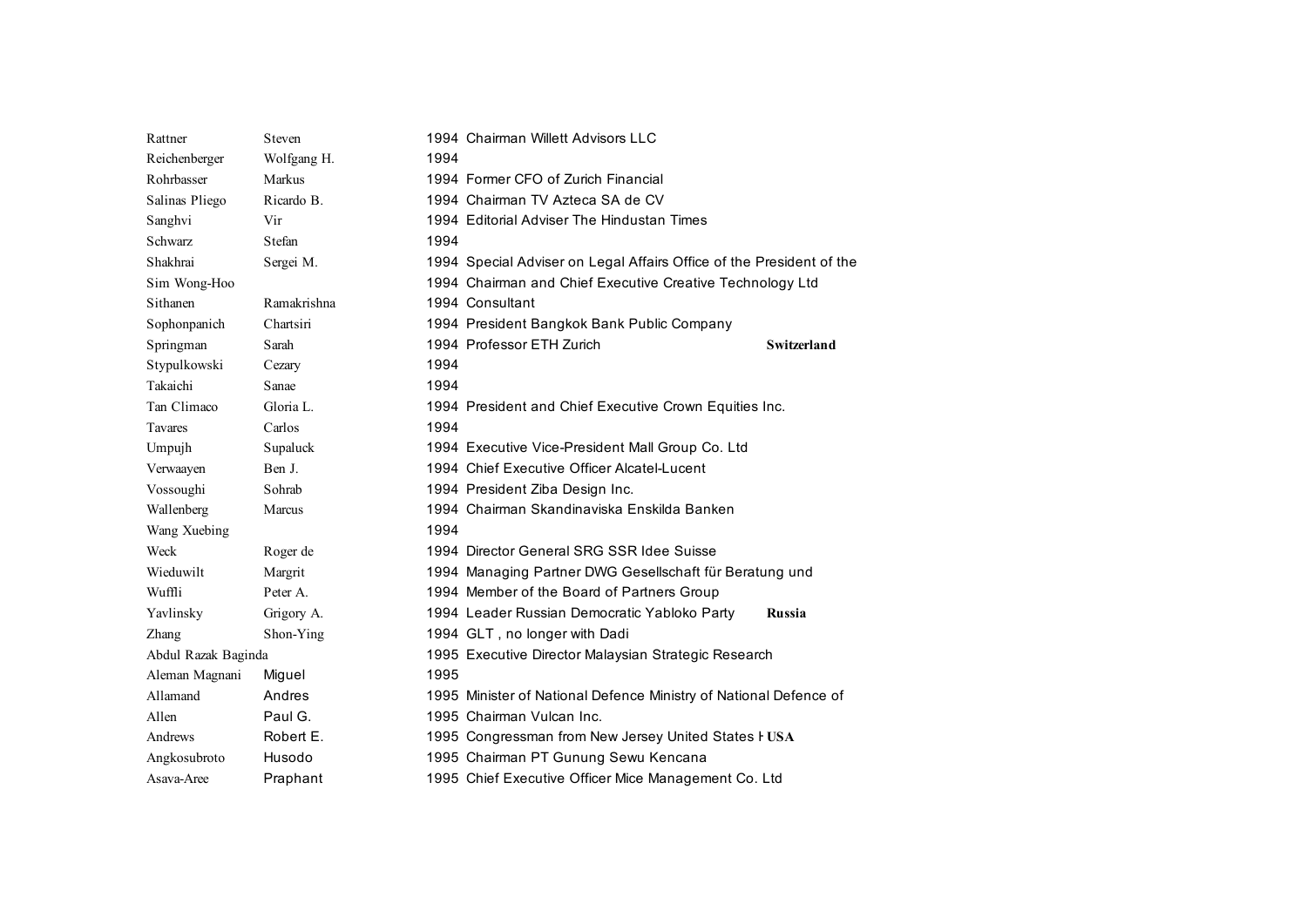| Ashutosh Dayal  |                | 1995 President Info USA Inc.                                   |
|-----------------|----------------|----------------------------------------------------------------|
| Ballmer         | Steven Anthony | 1995 Chief Executive Officer Microsoft Corporation USA         |
| Barcena Ibarra  | Alicia         | 1995 Executive Secretary United Nations Economic               |
| Benhamou        | Eric A.        | 1995 Chairman and Chief Executive Benhamou Global Ventures LLC |
| Björkman        | <b>Nils</b>    | 1995 Executive Vice-President Tetra Pak International SA       |
| Bloomer         | Jonathan       | 1995                                                           |
| Boiko           | Oleg           | 1995 No more at Concern Olbi                                   |
| Case            | <b>Steve</b>   | 1995 Chairman The Case Foundation                              |
| Chaudhary       | Binod K.       | 1995 President and Managing Director Chaudhary Group           |
| Cheung          | Barry          | 1995 Chief Executive FORTUNE OIL PLC                           |
| Cho Soo-Ho      |                | 1995                                                           |
| Dabbagh         | Amr A. Al      | 1995 Governor Saudi Arabian General Investment<br>Saudi Arabia |
| Darwish         | Hasan Ali      | 1995                                                           |
| Demszky         | Gabor          | 1995 Mayor of Budapest City of Budapest<br>Hungary             |
| Djojohadikusumo | Hashim S.      | 1995                                                           |
| Douste-Blazy    | Philippe       | 1995 Undersecretary-General for United Nations                 |
| Exel            | Audette        | 1995                                                           |
| Fan Gang        |                | 1995 Director, National Economic China Reform Foundation       |
| Farman-Farma    | Amir Ali       | 1995 Managing Director CASPIAN PETROLEUM COMPANY               |
| Figueres        | José María     | 1995 Managing Partner IJ Partners                              |
| Fisher          | Robert J.      | 1995 Member of the Board Gap Inc.                              |
| Ford            | William Clay   | 1995 Executive Chairman Ford Motor Company                     |
| Forester        | Lynn           | 1995 Founder and Co-Chairman LNG Holdings S.A.                 |
| Frater          | Stephen        | 1995                                                           |
| Friedman        | Thomas L.      | 1995 Columnist, Foreign Affairs The New York Times USA         |
| Garg            | Ashutosh       | 1995                                                           |
| Garza-Medina    | Dionisio       | 1995 Chairman Grupo Sigma Alimentos                            |
| Ghosn           | Carlos         | 1995 Chairman and Chief Executive Renault-Nissan Alliance      |
| Gruben          | Roger          | 1995 formerly president of Inuvialuit                          |
| Halim Saad      |                | 1995                                                           |
| Howell          | Rupert         | 1995                                                           |
| Isman           | Hayono         | 1995 Former State Minister for Sports                          |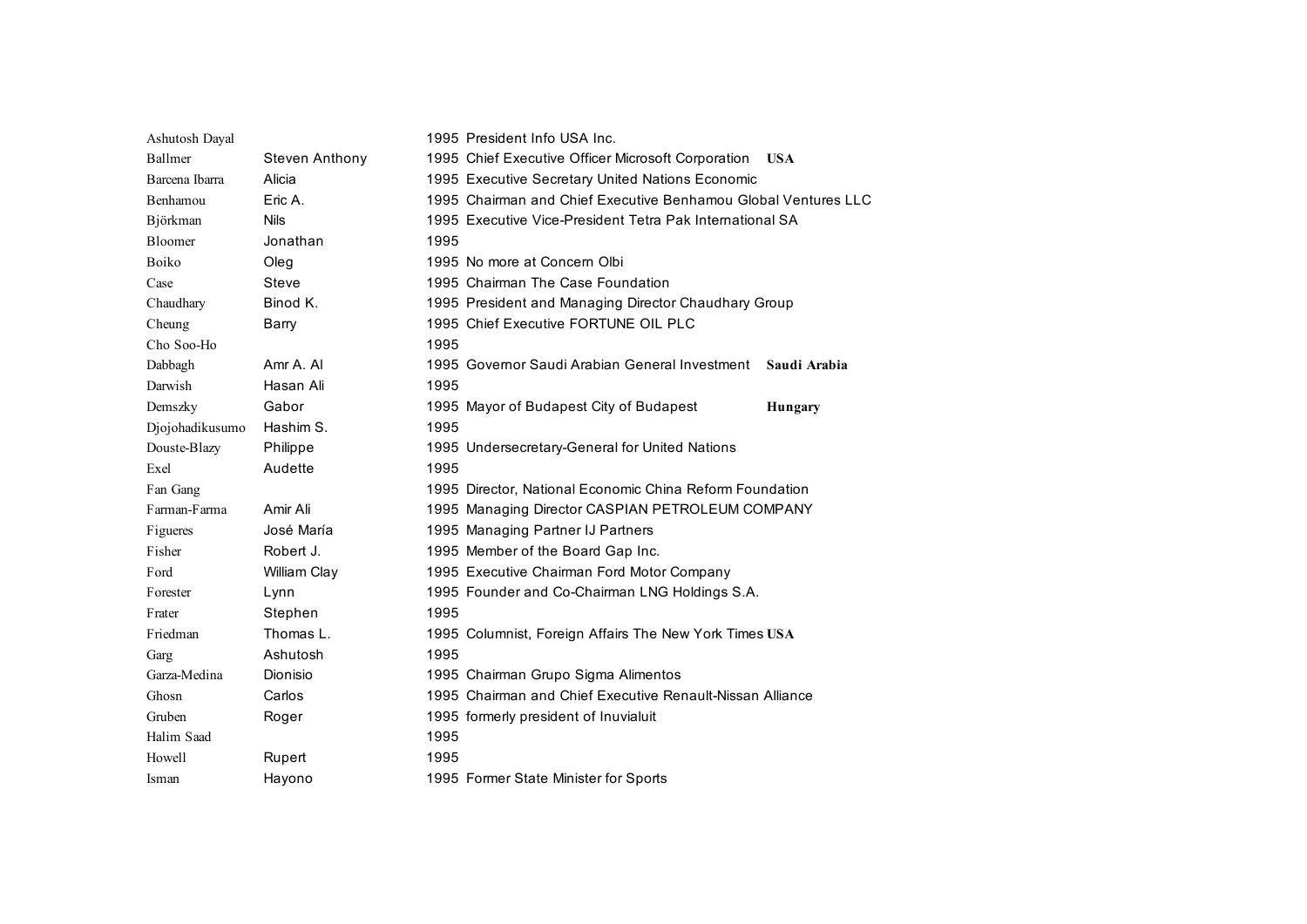| Jenkins        | Kevin J.         | 1995 President and Chief Executive World Vision International     |
|----------------|------------------|-------------------------------------------------------------------|
| Juncker        | Jean-Claude      | 1995 Prime Minister of Luxembourg Office of the Prime Minister of |
| Kalsi          | Ajay             | 1995 Managing Director Phoenix Overseas Ltd                       |
| Khalaf Hunaidi | Rima             | 1995 Under-Secretary-General and United Nations Economic and      |
| Khursheed      | Salman           | 1995 Minister of Law and Justice, Ministry of Law and India       |
| Kohjima        | Takeshi          | 1995 President and Chief Executive Seiyo Food-Compass Group Inc.  |
| Krugman        | Paul             | 1995 Professor of Economics Princeton University USA              |
| Kudelski       | André            | 1995 Chairman of the Board and Chief Kudelski Group               |
| Küsel          | Ottmar C.        | 1995 Chief Executive Officer ROSENTHAL AG                         |
| Kux            | <b>Barbara</b>   | 1995 Member of the Managing Board Siemens AG                      |
| Lim Tik-En     | David            | 1995                                                              |
| Lu Jian        |                  | 1995 President China International Futures Co. Ltd                |
| Lukiyanova     | Nadezhda         | 1995                                                              |
| Mallya         | Vijay            | 1995 Group Chairman The UB Group                                  |
| Maroni         | Roberto          | 1995                                                              |
| Mboweni        | Tito             | 1995 Chairman AngloGold Ashanti Ltd                               |
| McGrath        | Judith           | 1995                                                              |
| Mudavadi       | Wycliffe Musalia | 1995 Deputy Prime Minister and Ministry of Local Government of    |
| Nelson         | Michael R.       | 1995                                                              |
| Ng             | Robert           | 1995 Chairman Sino Group                                          |
| Ng Chee Tat    | Philip           | 1995 Chief Executive Officer Far East Organization Centre Pte     |
| Ng Thow Hing   | Mary             | 1995 Member of the Board, State Bank of Mauritius Ltd (SBM)       |
| Noyola         | Pedro            | 1995                                                              |
| O'Brien        | Michael          | 1995 Ex-Managing Director, Goldman                                |
| O'Chee         | William G.       | 1995 Principal Investment Strategist Mughal Capital Limited       |
| Olivennes      | Denis            | 1995                                                              |
| Olson          | Molly Harriss    | 1995 Director Eco Futures Pty Ltd                                 |
| Ong Teck Mong  | Timothy          | 1995 Co-Chairman Asia Inc.                                        |
| Opaswongkarn   | Kongkiat         | 1995 Chief Executive Officer Asia Plus Securities Public Co. Ltd  |
| Pawlak         | Waldemar         | 1995 Deputy Prime Minister and Ministry of Economy of Poland      |
| Playford       | Nigel            | 1995                                                              |
| Poe            | Sheri            | 1995 ex-Chief Executive Officer of                                |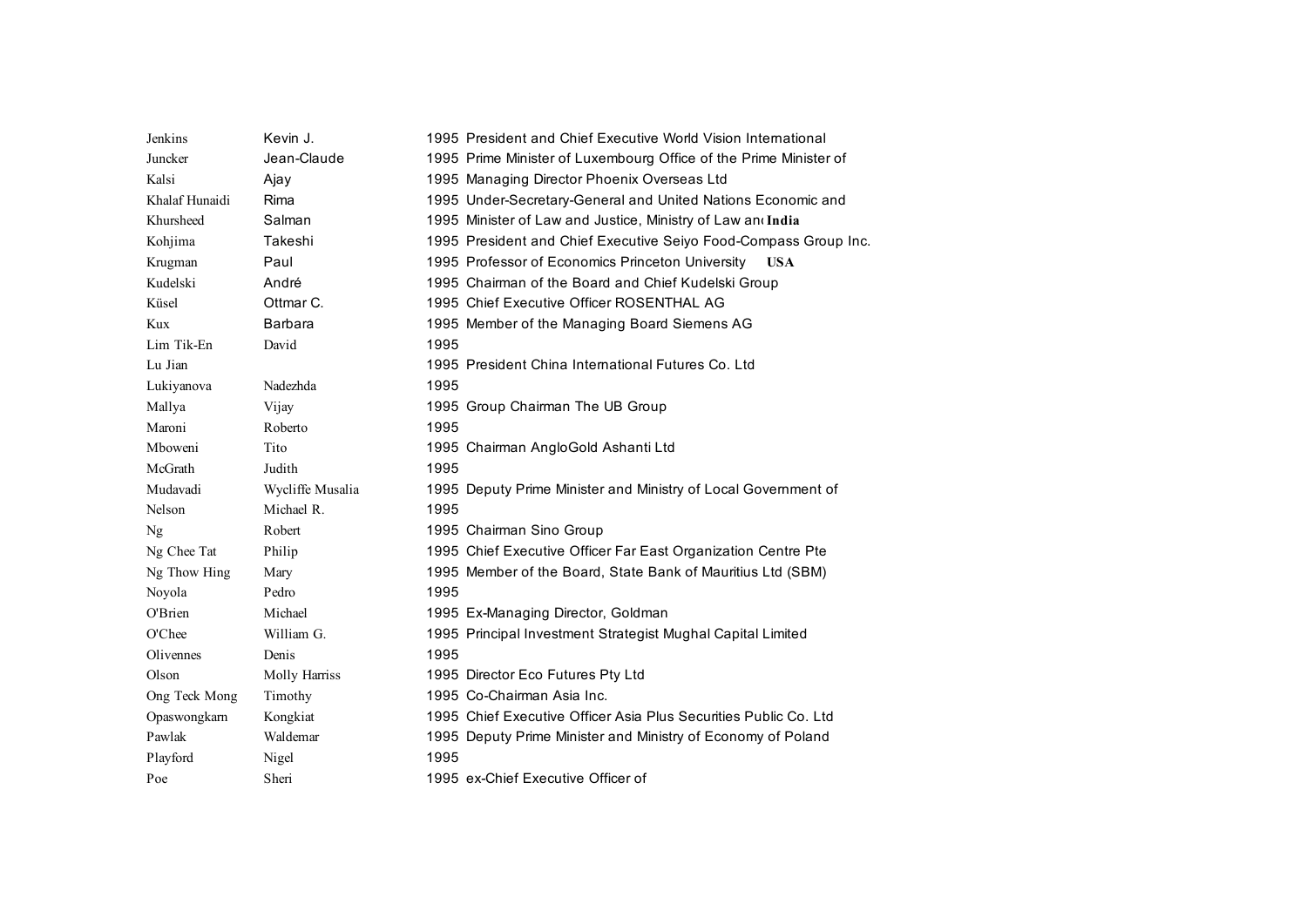| Rahmani                | Tahar                | 1995 Director 3Ci Association                                       |
|------------------------|----------------------|---------------------------------------------------------------------|
| Richardson             | Hartley T.           | 1995 Chairman Canadian Council of Chief                             |
| Rotyis                 | Jozsef               | 1995 Left First Washington Associates,                              |
| Sachs                  | Jeffrey D.           | 1995 Director, The Earth Institute Columbia Universit USA           |
| Salim                  | Anthoni              | 1995 President and Chief Executive Salim Group                      |
| Samar                  | Sima                 | 1995 Chairperson Afghan Independent Human Rights                    |
| Sandelin               | Fredrik              | 1995                                                                |
| Scott                  | Richard L.           | 1995 Former Chairman and Chief                                      |
| Shilowa                | Mbhazima             | 1995 Deputy President Congress of the People (COPE)                 |
| Silva                  | Carlos Moreira da    | 1995 Chairman Barbosa & Almeida SA                                  |
| Soldatov               | Vasili V.            | 1995 former President, Russian<br><b>Russia</b>                     |
| Stollmann              | Jost                 | 1995                                                                |
| Sudikoff               | Jeffrey P.           | 1995 Ex-Owner, the Los Angeles<br><b>USA</b>                        |
| Sule                   | Sadanand B.          | 1995 Director Laguna International Pte Ltd                          |
| Sun Chanthol           |                      | 1995 Senior Minister and Vice- Council for the Development of       |
| Tanaka                 | Akihiko              | 1995 Professor of International The University of Tok Japan         |
| Thani                  | Hamad Bin Jassim Bin | 1995 Prime Minister and Minister of Office of the Prime Minister of |
| Tian Yuan              |                      | 1995 Chairman China International Futures Co. Ltd                   |
| Vasiliev               | Dmitry V.            | 1995 Executive Director The Institute of Corporate Law and          |
| Wang                   | Cher                 | 1995 Chairman HTC-VIA                                               |
| Wang Boming            |                      | 1995 Editor-in-Chief Caijing Magazine                               |
| Wei Wen Yuan           |                      | 1995 x-Shanghai Securities                                          |
| Wicks                  | Pippa                | 1995                                                                |
| Wulff                  | Christian            | 1995 President of Germany Office of Presidential Affairs of         |
| Yeoh Sock Ping         | Francis              | 1995 Managing Director YTL Corporation Berhard                      |
| Zeitz                  | Jochen               | 1995 Executive Chairman PUMA SE                                     |
| Zobel de Ayala         | Jaime Augusto        | 1995 Chairman and Chief Executive Ayala Corporation                 |
| Alwaleed Bin Talal Bin |                      | 1996 Chairman and Chief Executive Kingdom Holding Co.               |
| Andreessen             | Marc                 | 1996 Chairman and Co-Founder Opsware Inc.                           |
| Auerbach               | Daniel E.            | 1996 Managing Partner FIL Capital Management (Hong                  |
| Augustsson             | Peter                | 1996 President and Chief Executive Saab Automobile AB               |
| Baroin                 | François             | 1996 Minister of Economy, Finance Ministry of Economy, Finance and  |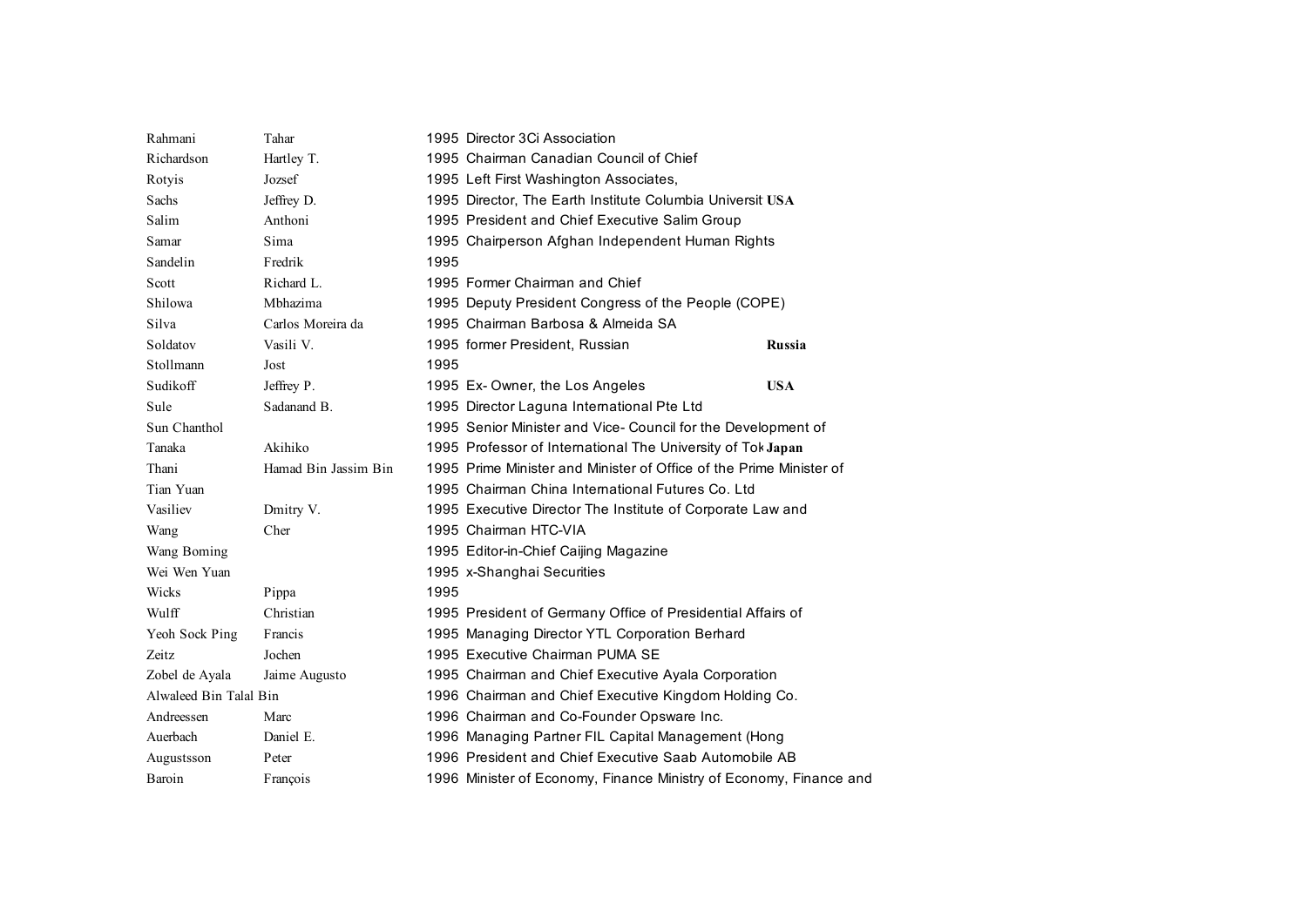| <b>B</b> arrett    | Peter           | 1996 Founder and President Net Positive                       |
|--------------------|-----------------|---------------------------------------------------------------|
| Bayh               | Evan            | 1996                                                          |
| Bedingham          | Mark F.         | 1996 Regional Managing Director Moet-Hennessy Asia Pacific    |
| Belluzzo           | Richard E.      | 1996 Chairman and Chief Executive Quantum Corporation         |
| <b>Berrard</b>     | Steven R.       | 1996 Chairman of the Board of Gerald Stevens Inc.             |
| <b>Bhartia</b>     | Shobhana        | 1996 Member of Parliament HT Media Limited                    |
| <b>B</b> onadurer  | Werner          | 1996.                                                         |
| Botín              | Ana Patricia    | 1996 Member of the Board Banco Santander SA                   |
| Bowman             | Robert A.       | 1996                                                          |
| <b>Boza Dibos</b>  | Beatriz         | 1996 Executive Manager Ciudadanos al Día                      |
| <b>Braga</b>       | Maria Almeida   | 1996 Director Bank Icatu                                      |
| Byanyima           | Winnie          | 1996 Director, Gender Team, Bureau United Nations Development |
| Cadbury            | Matthew J.      | 1996                                                          |
| Cañedo White       | Guillermo       | 1996 Executive Director Desarrollo Axis S.C.                  |
| Chen Zhangliang    |                 | 1996 Vice-Governor of Guangxi Guangxi People's Government     |
| Coleman            | Colin           | 1996 Head and Managing Director Goldman Sachs                 |
| Csanyi             | Sandor          | 1996 Chairman and Chief Executive OTP Bank Plc                |
| Daggatt            | Russell         | 1996                                                          |
| Demel              | Herbert         | 1996 President, Magna China, India, Magna International Inc.  |
| Dimon              | James           | 1996 Chairman and Chief Executive JPMorgan Chase & Co.        |
| Diniz              | Ana Maria       | 1996 Co-Founder Greentech                                     |
| Dorman             | David W.        | 1996 Chairman Motorola Inc.                                   |
| Eloff              | <b>Theuns</b>   | 1996 Vice-Chancellor and Principal North West University      |
| Etrillard          | Gilles          | 1996 Managing Partner Lazard                                  |
| Ferren             | <b>Bran</b>     | 1996 Chairman and Chief Creative Applied Minds Inc.           |
| Filizzola Pallares | Carlos A.       | 1996 Senator Senate of Paraguay                               |
| Foster             | Jodie           | 1996 Actress PMK/HBH<br><b>USA</b>                            |
| Fribourg           | Paul J.         | 1996 Chairman, President, and Chief Contigroup Companies Inc. |
| Funada             | Hajime          | 1996                                                          |
| Garzón             | <b>Baltasar</b> | 1996 High Court Judge Audiencia Nacional                      |
| Gill               | Timothy E.      | 1996                                                          |
| Grabiner           | Stephen         | 1996 Member of the Global Executive Apax Partners LLP         |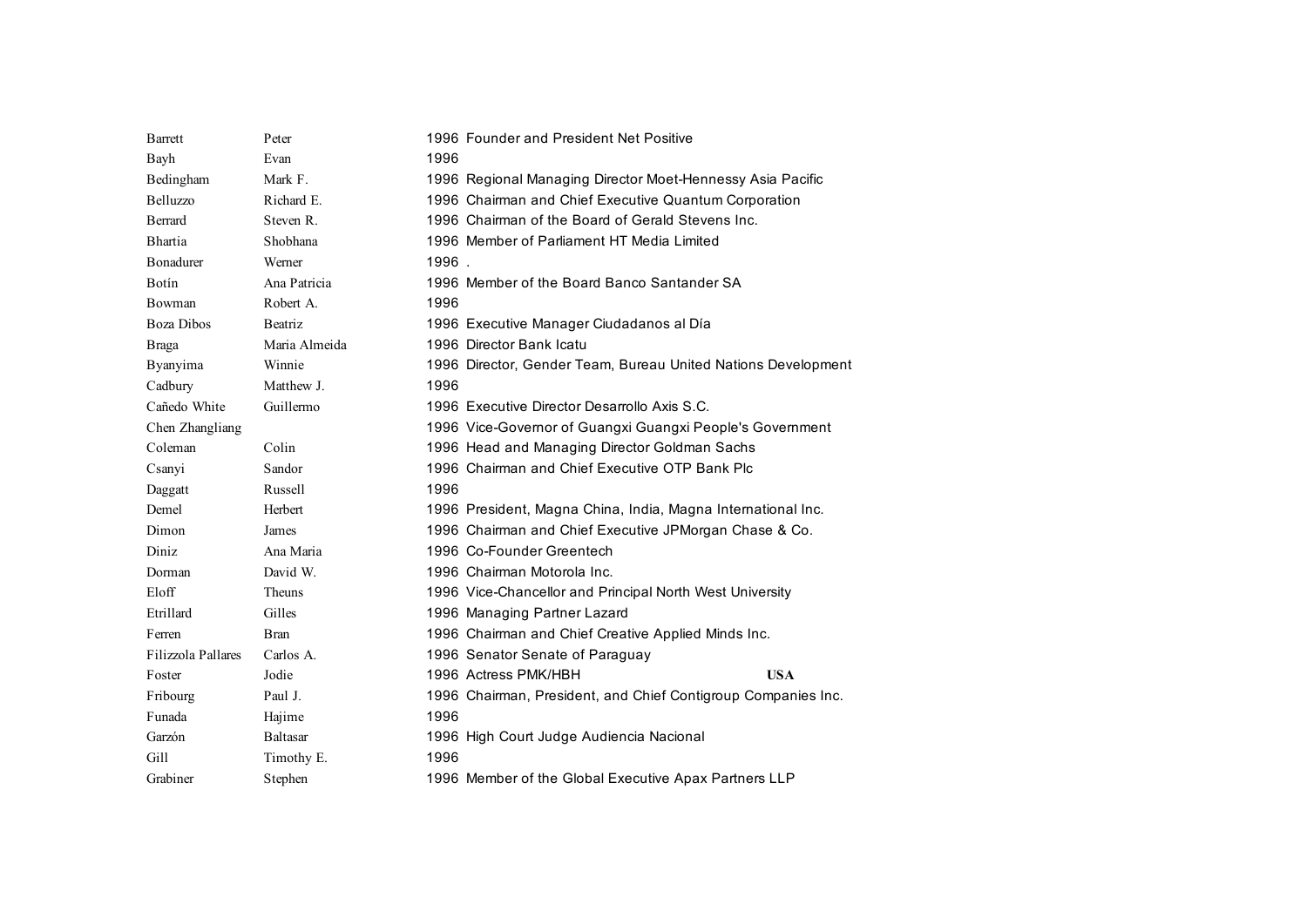| Hampton        | Philip       | 1996 Chairman Royal Bank of Scotland Group                     |
|----------------|--------------|----------------------------------------------------------------|
| Hulan Hashbat  |              | 1996                                                           |
| Hunziker       | Erich        | 1996                                                           |
| Hutter         | Heidi E.     | 1996                                                           |
| Irvin          | Patricia L.  | 1996 Executive Vice-President and                              |
| Ith            | Vichit       | 1996.                                                          |
| Jawa           | Ahmed J.     | 1996                                                           |
| Jermoluk       | Thomas A.    | 1996                                                           |
| Jordan         | <b>Boris</b> | 1996 President and Chief Executive The Sputnik Group           |
| Khoury-Machool | Makram       | 1996 Researcher, Middle East University of London              |
| Kim Suk-Joon   |              | 1996 Chairman and Chief Executive Ssangyong Engineering &      |
| Korotkov       | Peter A.     | 1996 President RUSSIAN NATIONAL COMMERCIAL                     |
| Koss           | Johann O.    | 1996 President and Chief Executive Right To Play International |
| Kotak          | Uday S.      | 1996 Vice-Chairman and Managing Kotak Mahindra Bank Ltd        |
| Kunz           | Heidi        | 1996 Member of the Board of Agilent Technologies Inc.          |
| Lakatos        | Peter        | 1996 Vice-President and Member of Videoton Holding RT          |
| Landuyt        | William M.   | 1996                                                           |
| Langlois       | Daniel       | 1996 President and Founder Softimage Inc.                      |
| Lee Hsien-Yang |              | 1996 Chairman Fraser and Neave Limited                         |
| Lee Jay-Hyun   |              | 1996 Chairman and Chief Executive CJ Corporation               |
| Leung          | C. Y.        | 1996 Chairman DTZ Debenham Tie Leung Limited                   |
| Little         | Rick R.      | 1996 Chairman of the Board Silatech                            |
| Lo Wing Yan    | William      | 1996                                                           |
| Lukhele        | Andrew K.    | 1996 Chairman National Stokvels Association of                 |
| Mark           | Rebecca P.   | 1996                                                           |
| McGinty        | Kathleen     | 1996                                                           |
| Medina Tellez  | Monica       | 1996 President Fundación Reciprocidad                          |
| Michelin       | Edouard      | 1996                                                           |
| Moffett        | Carol        | 1996 Managing Director MOFFETT ENGINEERING LTD                 |
| Myhrvold       | Nathan       | 1996 Chief Executive Officer Intellectual Ventures Lab         |
| Ngiam          | Patrick      | 1996 Chairman and Chief Executive IPC CORPORATION              |
| Ngiam Mia Kiat | Benjamin     | 1996 Managing Director IPC CORPORATION                         |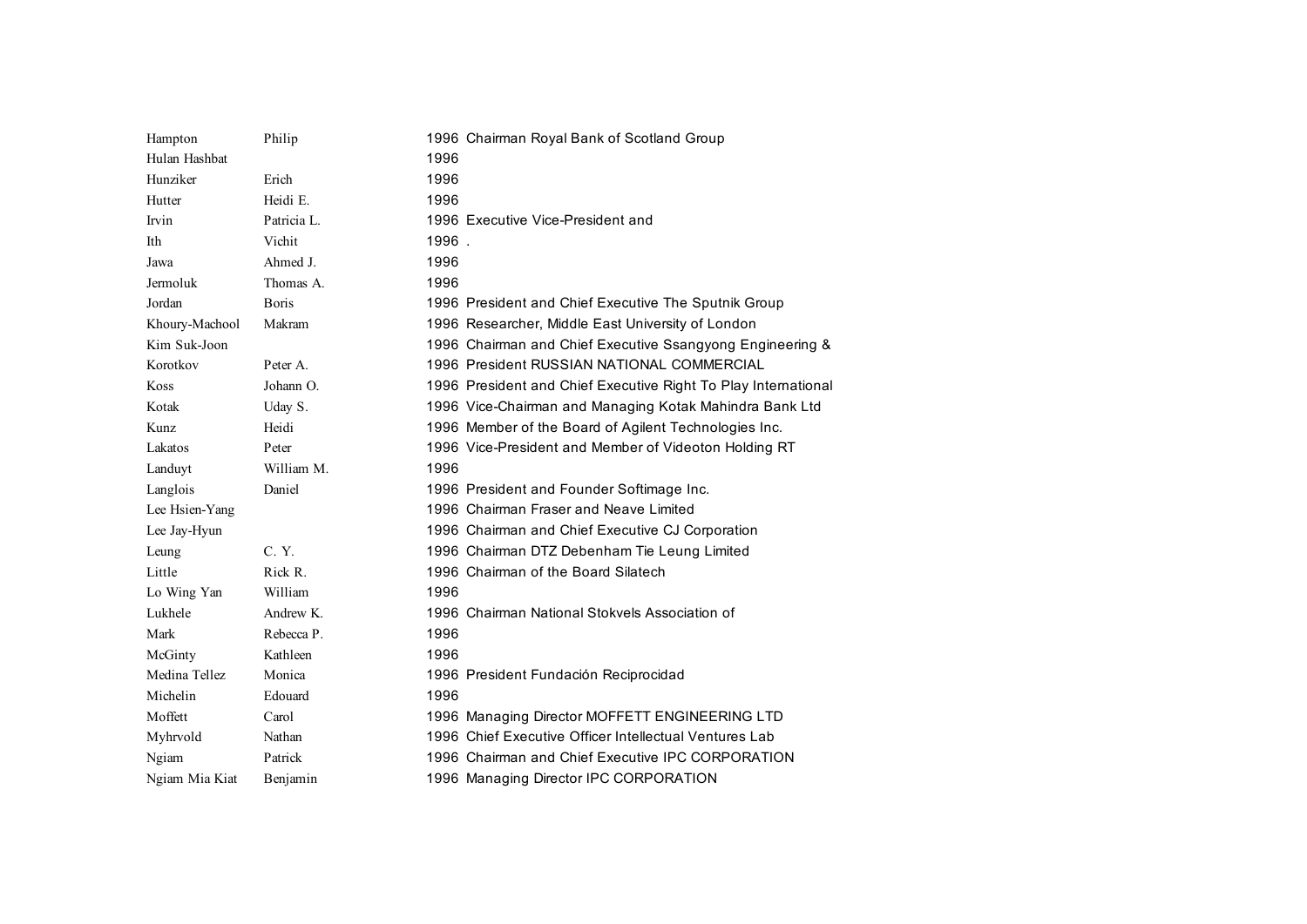| Nieter          | Ulrike         | 1996                                                         |
|-----------------|----------------|--------------------------------------------------------------|
| O'Brien         | Denis          | 1996 Chairman Island Capital Ltd                             |
| Osyka           | Serhiy         | 1996 Former Minister of Foreign                              |
| Pathy           | Rajshree       | 1996 Chairman and Managing Rajshree Sugars & Chemicals Ltd   |
| Piramal         | Ajay G.        | 1996 Chairman Piramal Healthcare Limited (PHL)               |
| Polanco         | Liliana        | 1996 President PROMOTORA MERCANTIL EIRL                      |
| Prabhakar       | Arati          | 1996 Ex-SVP and CTO, Raychem, USA                            |
| Prod'Hom        | Chantal        | 1996 Director Musée de Design et d'Arts                      |
| Riboud          | Franck         | 1996 Chairman and Chief Executive DANONE                     |
| Riehle          | Wolfgang       | 1996                                                         |
| Rohatyn         | Nicolas S.     | 1996 Chief Executive Officer and Chief The Rohatyn Group     |
| Roxas           | Manuel Araneta | 1996 Senator Senate of the Philippines                       |
| Ruiz-Gallardon  | Alberto        | 1996 Mayor of Madrid City of Madrid                          |
| Saez            | Irene          | 1996                                                         |
| Samuel-Johnson  | Kim            | 1996 Director Samuel Group of Companies                      |
| Schopper        | Doris          | 1996 Honorary President Médecins Sans Frontières             |
| Schörghuber     | Stefan         | 1996                                                         |
| Setubal         | Roberto Egydio | 1996 Chief Executive Officer and Vice-Banco Itaú Unibanco SA |
| Shobokshi       | Hussein        | 1996 Bureau Chief, Kingdom of Saudi Al Arabiya               |
| Smith           | Michael J.     | 1996                                                         |
| Steilmann       | <b>Britta</b>  | 1996 Managing Director B.S.S.D. GmbH & Co.KG                 |
| Thompson        | David W.       | 1996 Chairman and Chief Executive Orbital Sciences Corp.     |
| Turner          | J. Adair       | 1996 Chairman Financial Services Authority (FSA)             |
| Videnov         | Zhan           | 1996 x-Prime Minister, Bulgaria                              |
| Vieira          | Paulo Afonso   | 1996                                                         |
| Vinogradov      | Vladimir V.    | 1996 Former President of Inkombank                           |
| Wang Titang     |                | 1996 General Manager Xiamen International Airport            |
| Wee Ee-Cheong   |                | 1996 Chief Executive Officer United Overseas Bank Ltd        |
| Windhorst       | Lars           | 1996 Chairman Vatas Holding GmbH                             |
| Appleton        | Steve R.       | 1997                                                         |
| Arteaga Serrano | Rosalia        | 1997 President Consultora Arteaga - Arteaga &                |
| Attal           | Jocelyne       | 1997                                                         |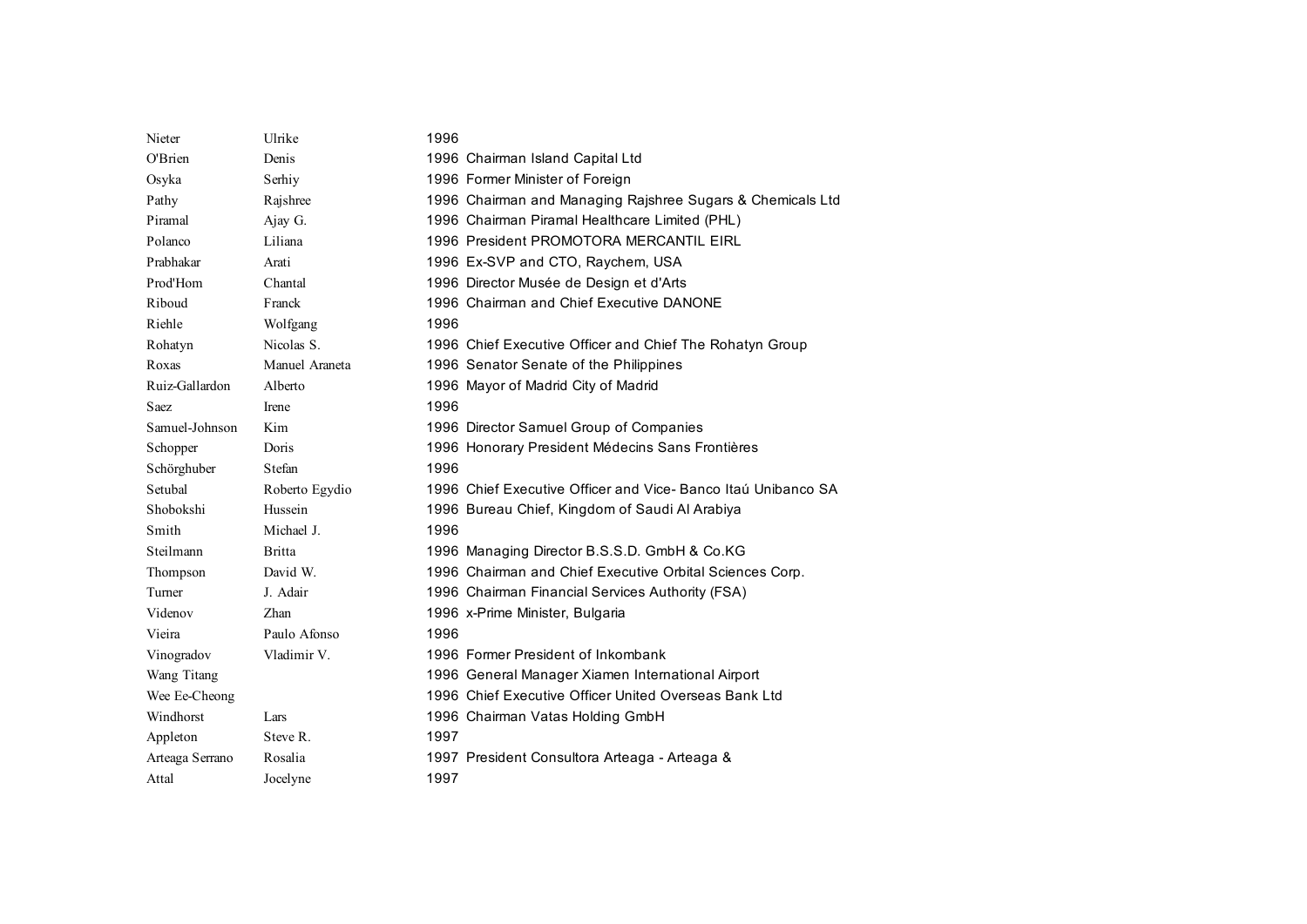| Bakala                | Zdenek       |      | 1997 Chairman Patria Finance AS                              |
|-----------------------|--------------|------|--------------------------------------------------------------|
| Barlow                | Simon W.     |      | 1997 Owner Rustenberg Wine Estate                            |
| Benetton              | Alessandro   |      | 1997 Managing Director 21, Investimenti SpA                  |
| Benjumea              | Felipe       |      | 1997 Executive Chairman Abengoa SA                           |
| <b>Bertarelli</b>     | Ernesto      |      | 1997 Chairman Kedge Capital Partners Limited                 |
| Birla                 | Kumar M.     |      | 1997 Group Chairman The Aditya Birla Group                   |
| <b>B</b> jelland      | Christian    |      | 1997 President Chr. Bjelland & Co. ASA                       |
| Blom                  | Peter        |      | 1997 Chairman of the Executive Board Triodos Bank            |
| <b>Bours</b>          | Eduardo      | 1997 |                                                              |
| <b>B</b> renneman     | Gregory D.   | 1997 |                                                              |
| C. Galvão Filho       | Paulo Sérgio |      | 1997 Chairman Klabin SA                                      |
| Calderón              | Felipe       |      | 1997 President of Mexico Mexican Presidency                  |
| Case                  | Daniel H.    | 1997 |                                                              |
| Chitiga               | Liz          | 1997 |                                                              |
| Chung Bo Keun         |              |      | 1997 GLT - His comp. Hanbo is                                |
| Chung Mong-Gyu        |              | 1997 |                                                              |
| Derby                 | Peter        |      | 1997 Chairman and Chief Executive Dialogbank                 |
| Dickie                | Brian N.     | 1997 |                                                              |
| Doerken               | Uwe          |      | 1997 Managing Director DHL Worldwide Network NV/SA           |
| Ducharme              | <b>Bruno</b> | 1997 |                                                              |
| Enany                 | Amr          |      | 1997 Vice-Chairman Enany Group of Companies                  |
| <b>Escarrer Jaume</b> | Sebastián    |      | 1997 Vice-Chairman and Co-Chief Grupo Sol Melia SA           |
| Eyre                  | Richard      | 1997 |                                                              |
| Fassbind              | Renato       | 1997 |                                                              |
| Feely                 | Nicole       |      | 1997 Chief Executive Officer Victorian Employers' Chamber of |
| Filo                  | David        |      | 1997 Chief and Co-Founder Yahoo! Inc.                        |
| Firmage               | Joseph P.    | 1997 |                                                              |
| Goschorski            | Marek        | 1997 |                                                              |
| Guichot               | Isabelle     |      | 1997 Chief Executive Officer Balenciaga                      |
| Harrell               | Andre        | 1997 |                                                              |
| Harsey                | Emil         |      | 1997 Managing Partner Harsev Co. Unlimited                   |
| Hejka-Arczynska       | Anna K.      |      | 1997 Chairman and Chief Executive Heyka Group                |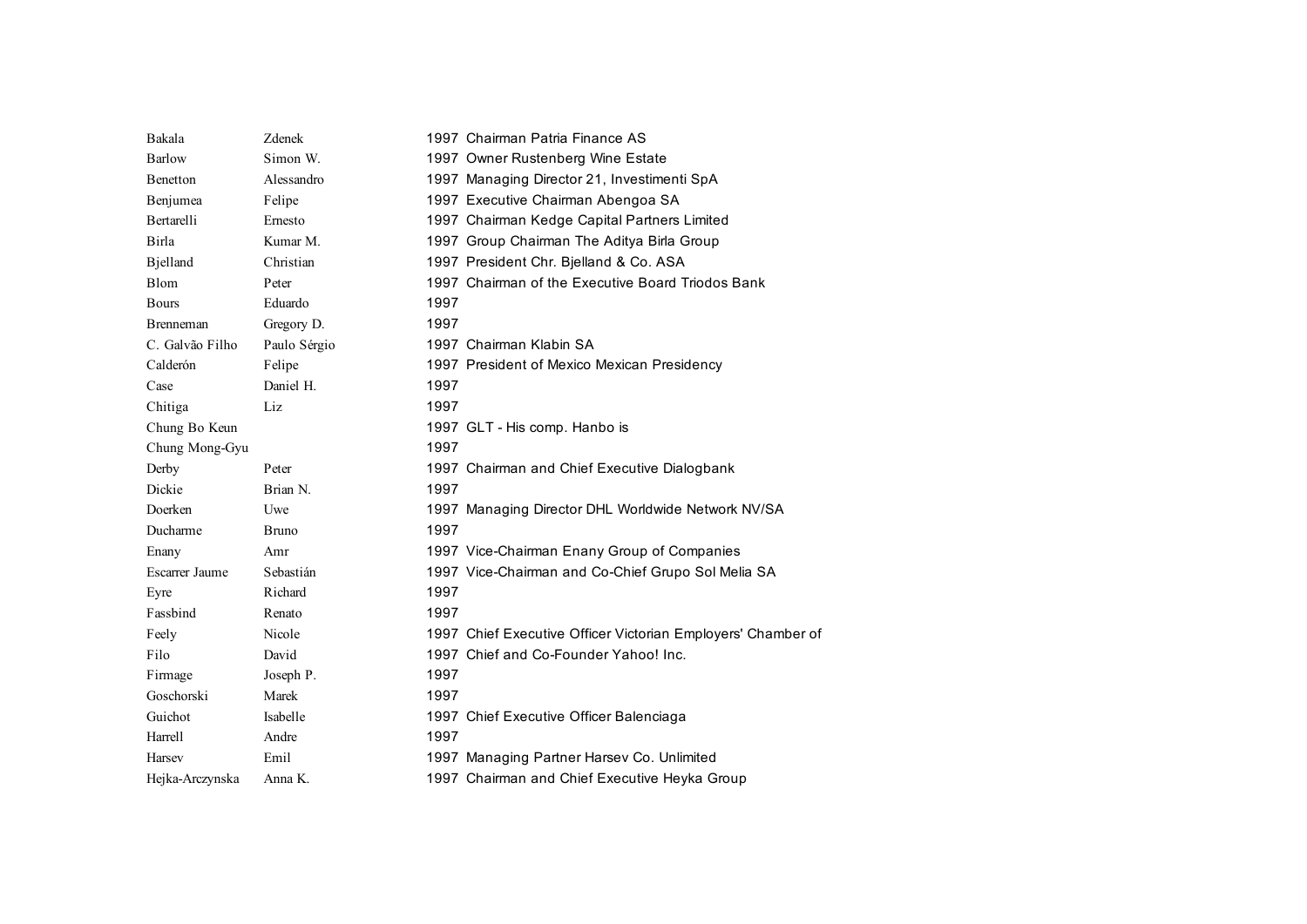| Johnson       | Robert A.          | 1997 President Bottled Magic Music                               |
|---------------|--------------------|------------------------------------------------------------------|
| Joly          | Hubert             | 1997 President and Chief Executive Carlson                       |
| Khemka        | Shiv V.            | 1997 Vice-Chairman SUN Group                                     |
| Kim Seok-Dong | Milton             | 1997                                                             |
| Kim Sung-Joo  |                    | 1997 Chairperson and Chief Executive Sungjoo Group and MCM Group |
| Klagsbrun     | Harry              | 1997                                                             |
| Kofler        | Georg              | 1997                                                             |
| Kohout        | Susanne            | 1997                                                             |
| Koo           | Jeffrey J. L.      | 1997                                                             |
| Kraemer       | Harry              | 1997                                                             |
| Ku            | Karen              | 1997 Chief Executive Officer Plustek Inc.                        |
| Lee Mie-Kyung |                    | 1997 Vice-Chairwoman CJ Media                                    |
| Leptos        | Chris B.           | 1997                                                             |
| Loo           | Carl A.            | 1997 Chairman NextEd Limited                                     |
| Losada Moreno | Angel              | 1997 General Director and President Grupo Gigante SAV de CV      |
| Lubetzky      | Daniel             | 1997 Chief Executive Officer and KIND Healthy Snacks             |
| Lucas         | Patrick Larragoiti | 1997 Chairman Sul America Seguros                                |
| Luhabe        | Wendy              | 1997 Founder Defining Moments                                    |
| Luniku        | Kristag            | 1997                                                             |
| Lynton        | Michael            | 1997 Chairman and Chief Executive Sony Pictures Entertainment    |
| Macozoma      | Sakumzi            | 1997 Chairman Liberty Holdings                                   |
| Maes          | Pattie             | 1997 Assistant Professor Massachusetts Institute of              |
| Makatiani     | Ayisi              | 1997 Managing Partner and Chief Fanisi Capital Ltd               |
| Marcegaglia   | Emma               | 1997 President Confederation of Italian Industries               |
| Marhoul       | Vaclav             | 1997 Former Chief Executive Officer of                           |
| Marsalis      | Wynton             | 1997 Artistic Director Jazz Lincoln Center                       |
| Masar         | Vladimir           | 1997 Chairman Deloitte                                           |
| Mubarak       | Gamal H.           | 1997                                                             |
|               |                    | 1997                                                             |
| Murdoch       | Lachlan            | 1997                                                             |
| Nadelmann     | Ethan A.           | 1997 Executive Director Drug Policy Alliance                     |
| Naidoo        | Jay                | 1997 Director J&J Group                                          |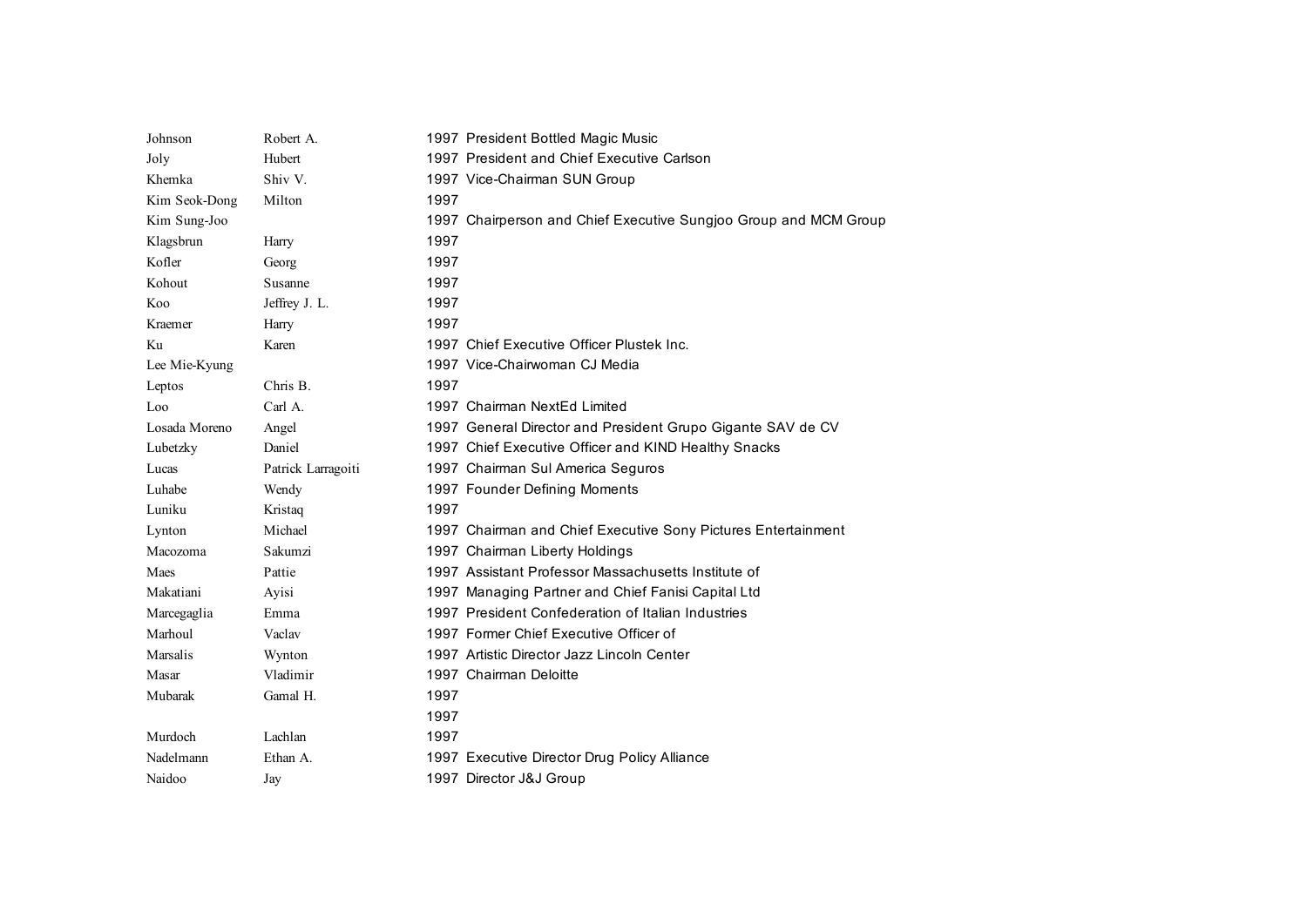| Nowais        | Hussain J. Al      | 1997 Chairman and Managing Emirates Holdings                             |
|---------------|--------------------|--------------------------------------------------------------------------|
| Pique Camps   | Josep              | 1997 President Vueling Airlines SA                                       |
| Potanin       | Vladimir           | 1997 President Interros Company                                          |
| Pushkov       | Alexey             | 1997 Author, Anchor and Executive TV-Center (TVC)                        |
| Rai           | Anil               | 1997 Co-Chairman, Governing Council Institute for Integrated Learning in |
| Renschler     | Andreas            | 1997 Member of the Board of Daimler AG                                   |
| Romanovsky    | Alexander          | 1997 General Director RESEARCH AND PRODUCTION                            |
| Roth          | Kenneth            | 1997 Executive Director Human Rights Watch                               |
| Roxas-Yang    | Emilia "Bien Bien" | 1997 Chairman of the Board Asiaworld Internationale Group                |
| Saffo         | Paul L.            | 1997 Author and Forecaster Discern Analytics                             |
| Sagan         | Paul               | 1997 Chief Executive Officer Akamai Technologies Inc.                    |
| Samoff        | Richard            | 1997                                                                     |
| Schmidt       | Eric               | 1997 Executive Chairman Google Inc.                                      |
| Schumacher    | Ulrich             | 1997                                                                     |
| Segev         | Gonen              | 1997 Director, Energy, Water and Gas More Energy                         |
| Shongwe       | Isaac O.           | 1997 Managing Director Letsema Consulting Company                        |
| Shriver       | Timothy P.         | 1997 Chairman of the Board and Chief Special Olympics Inc.               |
| Silva         | Marina             | 1997 Environmental Activist                                              |
| Simor         | András             | 1997 Governor National Bank of Hungary                                   |
| Slatkin       | Nora R.            | 1997 Programme Manager Citi                                              |
| Somody        | Imre               | 1997 President and Chief Executive Pharmavit Ltd                         |
| Stonesifer    | Patricia O.        | 1997                                                                     |
| Thapar        | Gautam             | 1997 Chairman and Chief Executive Avantha Group                          |
| Toulin        | Dmitry V.          | 1997 Partner ZAO Deloitte & Touche CIS                                   |
| Vecchio       | Claudio Del        | 1997 President and Chief Executive Casual Corner Group                   |
| Veltroni      | Walter             | 1997                                                                     |
| Vitorino      | Antonio Manuel     | 1997                                                                     |
| Wachsstock    | Francine           | 1997                                                                     |
| Wagner        | Daniel             | 1997                                                                     |
| Walker        | Don J.             | 1997 Chief Executive Officer Magna International Inc.                    |
| Westerwelle   | Guido              | 1997 Federal Minister of Foreign Federal Ministry of Foreign Affairs     |
| Wicker-Miurin | Fields             | 1997 Managing Director and Chief Vesta Group                             |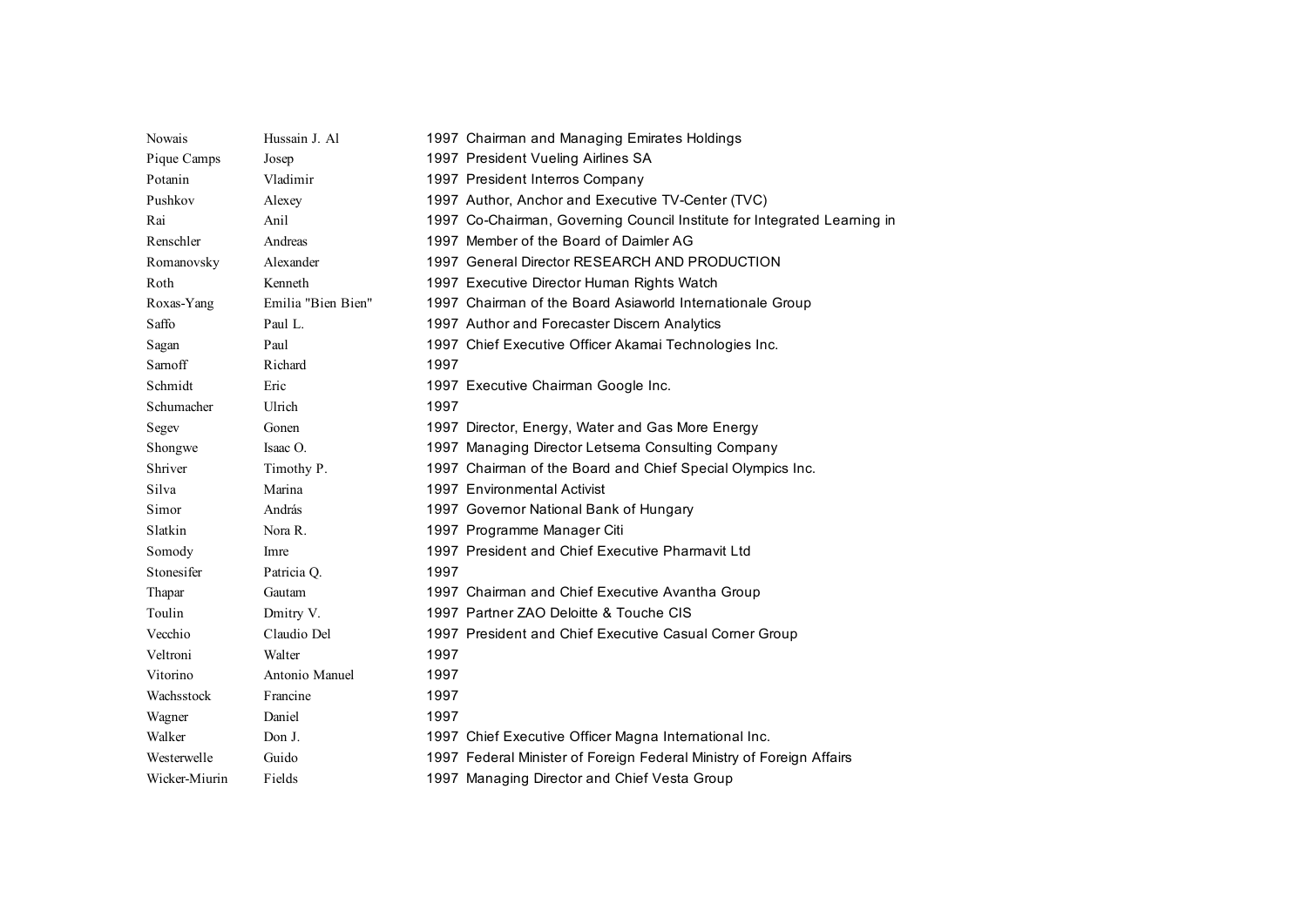| Yan                  | Richard C. L.  | 1997 Chairman and Chief Executive Richina Group Limited          |
|----------------------|----------------|------------------------------------------------------------------|
| Achleitner           | Ann-Kristin    | 1998 Scientific Director Center for Entrepreneurial and          |
| Alweendo             | Tom K.         | 1998 Director-General National Planning Commission               |
| Beese                | J. Carter      | 1998 President Riggs Capital Partners                            |
| <b>Bezos</b>         | <b>Jeff</b>    | 1998 Founder and Chief Executive Amazon.com                      |
| <b>Bornhausen</b>    | Paulo R.       | 1998                                                             |
| <b>B</b> otero       | Ana M.         | 1998                                                             |
| <b>B</b> reton       | Thierry        | 1998 Chairman and Chief Executive Atos Origin                    |
| <b>Brevnov</b>       | Boris A.       | 1998.                                                            |
| <b>Budinsky</b>      | Petr           | 1998.                                                            |
| Caio                 | Francesco      | 1998                                                             |
| Chatterjee           | Vinayak        | 1998 Chairman Feedback Infrastructure Services                   |
| Chu                  | Victor L. L.   | 1998 Chairman and Chief Executive First Eastern Investment Group |
| Chung Mong Hyuck     |                | 1998 Chiarman and Chief Executive Hyundai Corporation            |
| Cooper               | Eric C.        | 1998 Chairman Marconi Communications                             |
| Costello             | Peter          | 1998<br>Australia                                                |
| Dard                 | Guillaume      | 1998 Chairman and Chief Executive Banque du Louvre               |
| Federici             | Elia           | 1998 Chief Executive Officer Safe SpA                            |
| Franco               | Gustavo        | 1998 Co-Chief Executive Officer Rio Bravo Investimentos Ltda     |
| Frering              | Guilherme      | 1998                                                             |
| Fridman              | Mikhail        | 1998 Chief Executive Officer and TNK-BP                          |
| Go                   | Patrick L.     | 1998 Chairman Paramount Insurance Companies                      |
| Goldin               | <b>Ian</b>     | 1998 Director and Professor Oxford Martin School, University of  |
| Gordon               | Pamela         | 1998 Leader of the Opposition Bermuda Governmer BERMUDA          |
| Gorenflos            | Reinhard       | 1998 Director Kohlberg Kravis Roberts & Co. Ltd.                 |
| Greenberg            | Evan G.        | 1998 Chairman, President and Chief ACE Limited                   |
| Gross                | Bill           | 1998 Co-Founder and Chairman Idealab                             |
| Gutierrez Campos     | Francisco R.   | 1998 Manager of Institutional Affairs Nucleo SA                  |
| Haji-Ioannou         | <b>Stelios</b> | 1998 Chairman easyGroup IP Licensing Ltd                         |
| Hassett              | Christopher R. | 1998                                                             |
| Hayashi              | Yoshimasa      | 1998 Member of the House of House of Councillors (JAPAN          |
| Hishammuddin Bin Tun |                | 1998 Minister of Home Affairs Ministry of Home Affairs of        |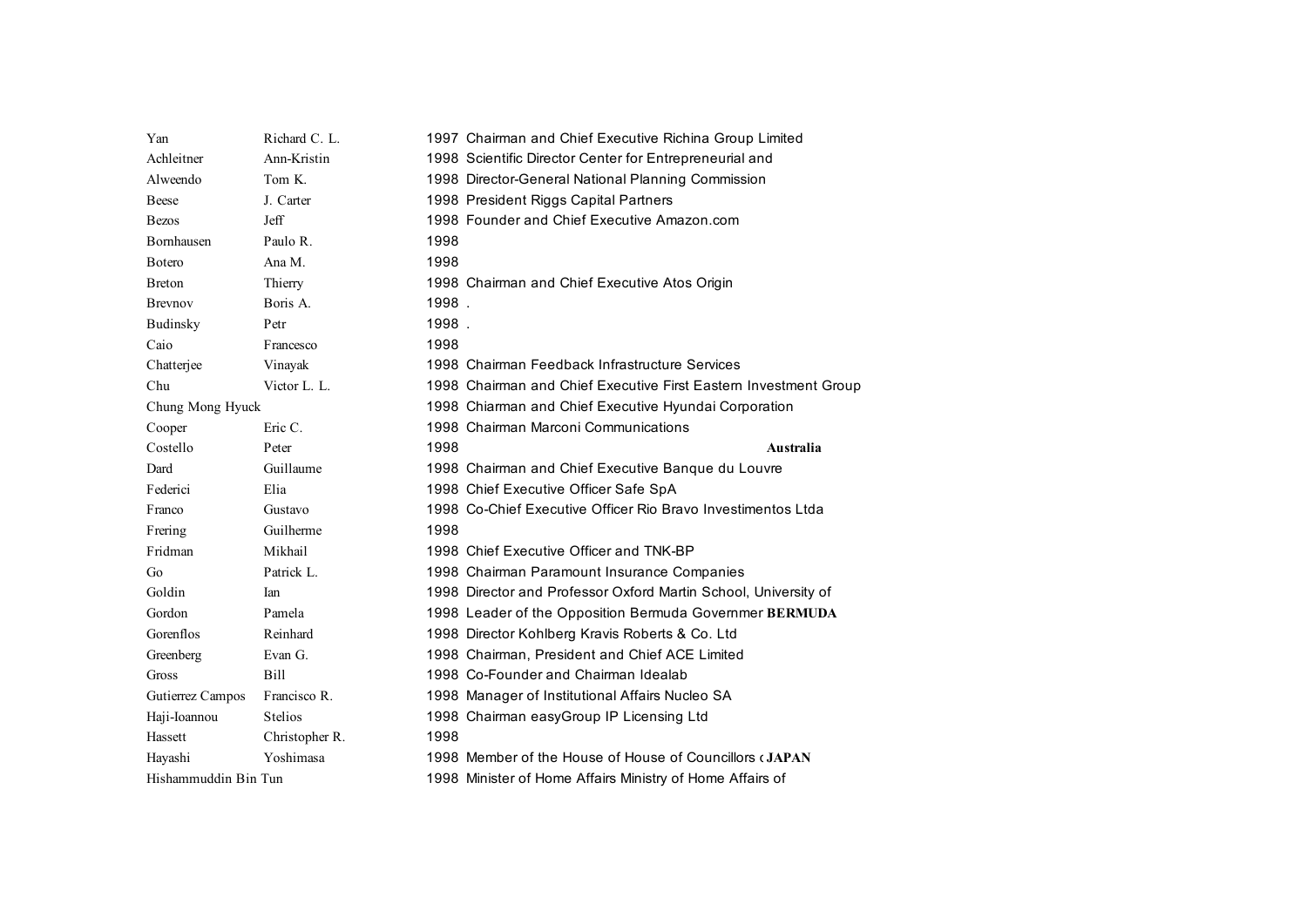| Holliday                  | Shaun P.       | 1998                                                             |
|---------------------------|----------------|------------------------------------------------------------------|
| Jaafar                    | Mohammad       | 1998 Chairman and Managing The Kuwaiti Danish D Kuwait           |
| Jackson                   | Michael R.     | 1998<br><b>USA</b>                                               |
| Jiang Guofang             |                | 1998                                                             |
| Johnson                   | Abigail        | 1998 President, Fidelity Personal and FMR Corporation - Fidelity |
| Jung                      | Andrea         | 1998 Chairman and Chief Executive Avon Products Inc.             |
| Kailis                    | George M.      | 1998 Head, School of Management University of Notre Dame         |
| Katz                      | Jeffrey G.     | 1998                                                             |
| Kerzner                   | Butch          | 1998                                                             |
| Khimji                    | Pankaj Kanaksi | 1998 Director Khimji Ramdas LLC                                  |
| Khumalo                   | Mzi            | 1998 Chairman Metallon Corporation                               |
| Kielburger                | Craig          | 1998 Founder and Chairperson Kids Can Free The Children          |
| Kudrin                    | Alexey         | 1998 Professor, Dean of the Faculty Saint Petersbur Russia       |
| Kundrun                   | Bernd          | 1998 President and Chief Executive Grüner und Jahr AG & Co. KG   |
| Lagumdzija                | Zlatko         | 1998 Minister of Foreign Affairs Ministry of Foreign Affairs of  |
| Lauder                    | William P.     | 1998 Executive Chairman Estee Lauder Companies Inc.              |
| Lee Hwa-Kyung             |                | 1998 Vice-President Orion Corporation                            |
| Lippe                     | Stefan         | 1998                                                             |
| Luksic Craig              | Guillermo      | 1998 Chairman of the Board Quineñco SA                           |
| Lutnick                   | Howard W.      | 1998 Chairman and Chief Executive Cantor Fitzgerald LP           |
| Lyubinin                  | Dmitry A.      | 1998 Director-General UES Settlements Center JSC                 |
| Maffei                    | Gregory B.     | 1998 President and Chief Executive Liberty Media Corporation     |
| Mamboleo                  | Dorika         | 1998.                                                            |
| Mauchaza Chiwenga Jocelyn |                | 1998 Managing Director Zimsafe (Pvt) Limited                     |
| Mejdell                   | Dag            | 1998 Chief Executive Officer Norway Post AS                      |
| Menell                    | Rick           | 1998 Chairman The Carrick Foundation                             |
| Midori                    |                | 1998 Violinist and Founder Midori Foundation                     |
| Mihailova                 | Nadezhda       | 1998                                                             |
| Moreira Salles            | Pedro          | 1998 Chairman of the Board Banco Itaú Unibanco SA                |
| Naidoo                    | Jayendra       | 1998 Executive Chairman J&J Group                                |
| Noerhadi                  | D. Cyril       | 1998                                                             |
| Nyemba                    | William T.     | 1998 Group Chief Executive Officer Trust Holdings Ltd            |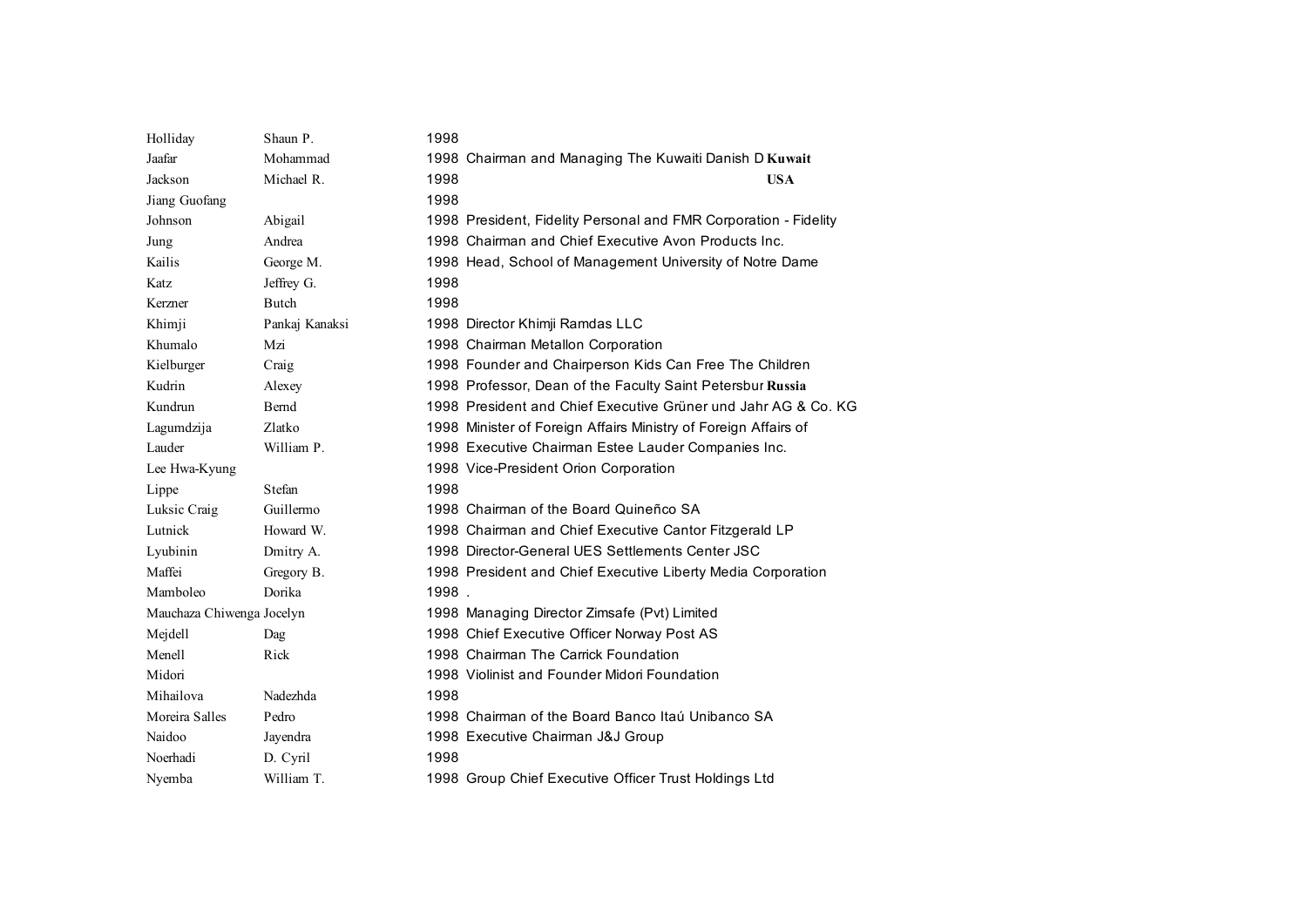| Packer             | James D.   | 1998 Executive Deputy Chairman Consolidated Med Australia              |
|--------------------|------------|------------------------------------------------------------------------|
| Papazov            | Victor     | 1998 Founder and Chairman of the Bulgarian Stock Exchange and          |
| Pélisson           | Gilles     | 1998                                                                   |
| Perez Mackenna     | Francisco  | 1998 Chief Executive Officer Quineñco SA                               |
| Pilip              | Ivan       | 1998 Vice-President European Investment Bank (EIB)                     |
| Pino               | Rafael del | 1998 Chairman Ferrovial SA                                             |
| Polese             | Kim        | 1998                                                                   |
| Prussak            | Mikhail    | 1998                                                                   |
| Quiroga R.         | Jorge F.   | 1998 President of Bolivia (2001-2002) Club de Madrid                   |
| Ramos              | Maria      | 1998 Group Chief Executive Absa Group Ltd                              |
| Revuelta del Peral | Javier     | 1998                                                                   |
| Salah              | Omar Z.    | 1998                                                                   |
| Sato               | Kumi       | 1998 President Cosmo Public Relations                                  |
| Schapiro           | Mary L.    | 1998 Chairman US Securities and Exchange                               |
| Schmid             | Andreas G. | 1998                                                                   |
| Servitje           | Daniel     | 1998 Chief Executive Officer Grupo Bimbo                               |
| Shalon             | Dari       | 1998                                                                   |
| Sherman            | Aliza      | 1998 Co-Founder, Creator and Cybergrrl Inc.                            |
| Shi Yuzhu          |            | 1998 Chairman Giant Group                                              |
| Singh              | Inderdeep  | 1998 President and Executive Director Continental Device India Limited |
| Solo               | David      | 1998 Chief Executive Officer Julius Baer Asset Management Ltd          |
| Sternlicht         | Barry S.   | 1998 Chairman and Chief Executive Starwood Capital Group               |
| Tahija             | George S.  | 1998 President Director PT Austindo Nusantara Jaya                     |
| Téllez Kuenzler    | Luis       | 1998 Chief Executive Officer Bolsa Mexicana de Valores SA de           |
| Tharoor            | Shashi     | 1998 Minister of State for External                                    |
| Thiam              | Tidjane    | 1998 Group Chief Executive Prudential Plc                              |
| Tian               | Edward S.  | 1998 Chairman China Broadband Capital Partners                         |
| Tong Kooi-Ong      |            | 1998 Chief Executive Officer financialzoo.com Ltd                      |
| Voynet             | Dominique  | 1998                                                                   |
| Vries              | Gijs M. de | 1998 Senior Fellow Netherlands Institute of                            |
| Wakata             | Koichi     | 1998                                                                   |
| Wellauer           | Thomas     | 1998 Chief Operating Officer Swiss Reinsurance Company Ltd             |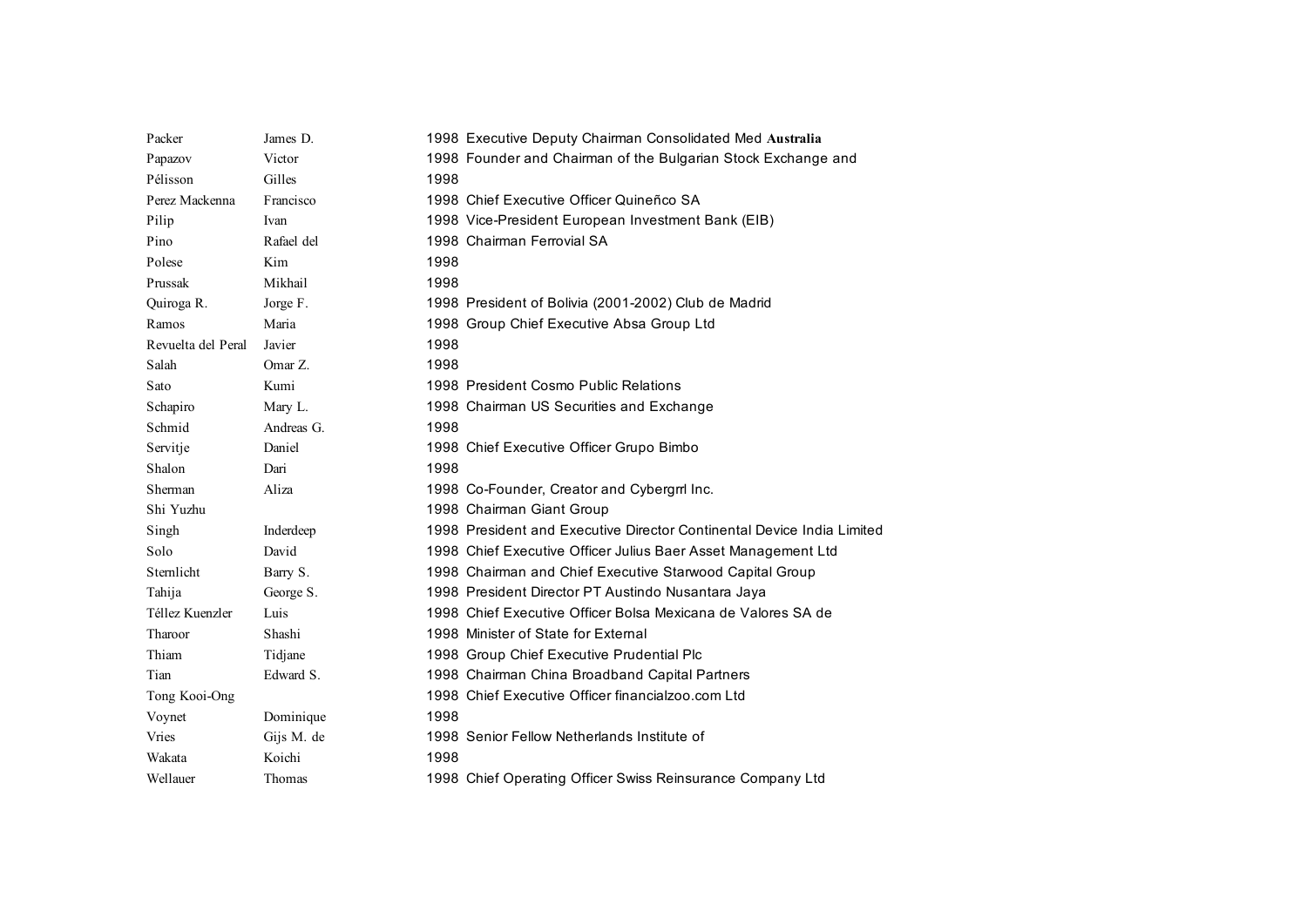| Wior           | Mauricio E.      | 1998 Director IRSA Inversiones y                                 |
|----------------|------------------|------------------------------------------------------------------|
| Wong Wai-kwun  | Frances          | 1998 . Independent Schools Foundation                            |
| Yeh V'Nee      |                  | 1998 Deputy Chairman Hsin Chong Construction Group               |
| Yip            | Amy              | 1998 Chief Executive Officer DBS Bank (Hong Kong) Limited        |
| Alexander      | Helen            | 1999 Deputy President Confederation of British Industry          |
| Argüden        | Yilmaz           | 1999 Chairman ARGE Consulting                                    |
| Azcárraga Jean | Emilio           | 1999 President Grupo Televisa SAB                                |
| Ba             | Hassan           | 1999 Special Assistant to the Office of the President of Senegal |
| Bajaj          | Rajiv            | 1999 Managing Director Bajaj Auto Ltd                            |
| Bannister      | Matthew          | 1999 Radio Presenter, Radio 5 Live BBC World News                |
| Bayar          | Ugur             | 1999 Managing Director, Head of Credit Suisse                    |
| Belhaj         | Ali              | 1999 President Association Maroc 2020                            |
| Bernstein      | Mark W.          | 1999 Chief Executive Officer Bernstein Ventures                  |
| <b>Best</b>    | Simon G.         | 1999 Entrepreneur in Residence TVM Capital GmbH                  |
| <b>Bories</b>  | Christel         | 1999 Senior-Vice-President, Rio Tinto Alcan Inc.                 |
| Brenninkmeijer | Michiel R. P. M. | 1999 Member of the Board Cardex Group (Asia)                     |
| Cassani        | Barbara          | 1999                                                             |
| Chetty         | Deena            | 1999                                                             |
| Chikhaoui      | Arslan           | 1999 Chairman Nord-Sud Ventures                                  |
| Chitalu        | Valentine        | 1999 Chairman Kabwe Industrial Fabrics Limited                   |
| Cueto Plaza    | Enrique          | 1999 Chief Executive Officer Lan Airlines SA                     |
| De Leo         | Francesco        | 1999 Chairman and President MonteCarlo Sat                       |
| Derajic        | Svjetlana        | 1999 Project Manager, European European Human Rights             |
| Dommermuth     | Ralph            | 1999 Chief Executive Officer 1&1 AG & Co. KG&A                   |
| Durkan         | Mark             | 1999 Leader Social Democratic and Labour                         |
| Dzhandosov     | Uraz             | 1999                                                             |
| Ebrahim        | Zohra B.         | 1999 Executive Chairman Organisation Development Africa          |
| Ebtekar        | Masoumeh         | 1999 President Center for Peace and                              |
| Eliasch        | Johan            | 1999 Chairman and Chief Executive Head NV                        |
| Esty           | Dan              | 1999 Commissioner Connecticut Department of                      |
| Ferrazzi       | Keith E.         | 1999 Chief Executive Officer Ferrazzi Greenlight                 |
| Fischer        | Andrea           | 1999.                                                            |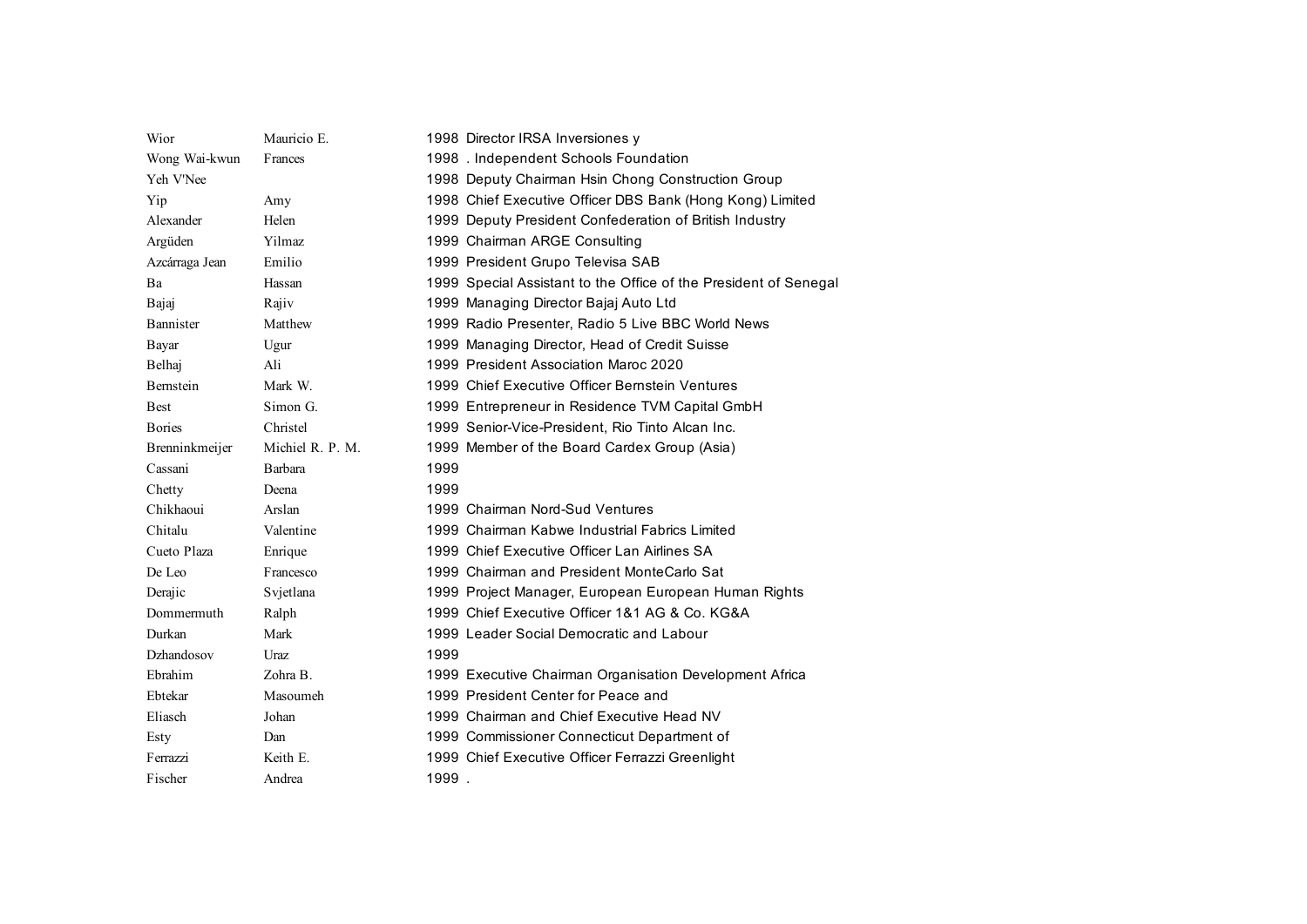| Fischer         | Leonhard H.         | 1999  |                                                                 |
|-----------------|---------------------|-------|-----------------------------------------------------------------|
| Freiche         | Dominique-Henri     | 1999. |                                                                 |
| Galloway        | Scott               |       | 1999 Chief Executive Officer Brand Farm                         |
| Generalov       | Sergey              |       | 1999 President Industrial Investors Llc.                        |
| Glaser          | Robert              |       | 1999 Chairman RealNetworks Inc.                                 |
| Gokongwei       | Lance               |       | 1999 President and Chief Operating JG Summit Holdings Inc.      |
| Grandi          | Filippo             |       | 1999 Commissioner-General United Nations Relief and Works       |
| Holtzman        | Marc L.             |       | 1999 Vice-Chairman Barclays                                     |
| Ioschpe         | Salomão             |       | 1999 President and Chief Executive lochpe-Maxion Group          |
| Ismaily         | Salem Ben Nasser Al |       | 1999 Chairman Public Authority for Investment                   |
| Jack            | Bradley H.          |       | 1999 Member of the Executive Lehman Brothers Inc.               |
| Jacob           | Philippe-Loïc       | 1999  |                                                                 |
| Jacomet         | Dominique           |       | 1999 Managing Director Devanlay SA                              |
| Jang Heung-Soon |                     |       | 1999 President Turbotek Co. Ltd                                 |
| Kar             | Pradeep             |       | 1999 Founder, Chairman and Microland Limited                    |
| Knutzen         | Tom                 | 1999  |                                                                 |
| Kolber          | Jonathan            | 1999  |                                                                 |
| Kostin          | Andrey L.           |       | 1999 Chairman and Chief Executive JSC VTB Bank                  |
| Kumar           | Sanjay              | 1999  |                                                                 |
| Kurtsan         | Meltem              |       | 1999 President Kurtsan Pharmaceuticals Inc.                     |
| Liu Hong        | Henry               | 1999  |                                                                 |
| Livermore       | Ann                 |       | 1999 Executive Vice-President, Hewlett-Packard Company          |
| Mackenzie       | Doug                |       | 1999 Partner Kleiner, Perkins, Caufield & Byers                 |
| Maren           | Mani                | 1999  |                                                                 |
| Marques         | Maria Silvia Bastos |       | 1999 President Icatu-Hartford                                   |
| Masri           | Bashar              |       | 1999 General Director Massar International                      |
| Matic           | Veran               |       | 1999 Editor-in-Chief and Chief Radio and Television B92         |
| Meigas          | Helo                |       | 1999 Independent Consultant                                     |
| Minor           | Halsey              | 1999  |                                                                 |
| Moragoda        | Milinda             |       | 1999 Senior Adviser to President Office of the President of Sri |
| Motsepe         | Patrice T.          |       | 1999 Founder and Executive African Rainbow Minerals Ltd         |
| Muftic          | Edin                |       | 1999 Chief Executive Officer Raiffeisen Bank d.d. BiH           |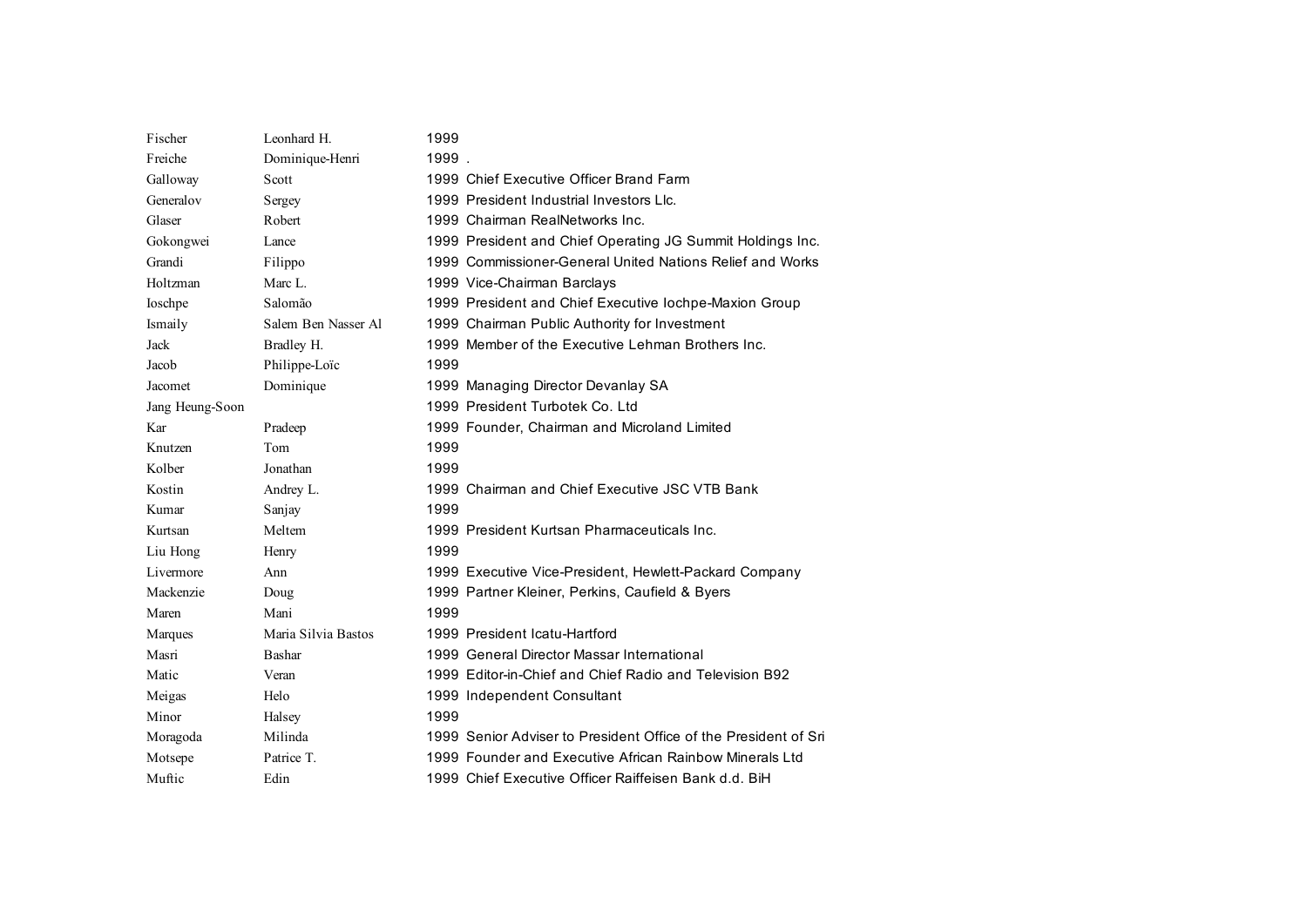| Müller        | Jan            | 1999  |                                                               |
|---------------|----------------|-------|---------------------------------------------------------------|
| Murdoch       | Elizabeth      |       | UK<br>1999 Chairman and Chief Executive Shine Group           |
| Nawakwi       | Edith Z.       | 1999. |                                                               |
| Nini          | Achinoam (Noa) |       | 1999 Singer and Songwriter More Productions B.P. Ltd          |
| Noda          | Seiko          |       | 1999 Member of the House of House of Representatives of       |
| Ofori-Atta    | Kenneth        |       | 1999 Executive Chairman Databank Financial Services Ltd       |
| Omidyar       | Pierre         |       | 1999 Founder and Chairman eBay Inc.<br><b>USA</b>             |
| Onyango-Obbo  | Charles        |       | 1999 Editor The Monitor Publications                          |
| Pagani        | Luis A.        |       | 1999 President Arcor SAIC                                     |
| Pangestu      | Mari Elka      |       | 1999 Minister of Tourism and Ministry of Tourism and Creative |
| Pieper        | Roel           |       | 1999 Managing Director Insight Capital Partners Europe        |
| Piva          | Horácio Lafer  |       | 1999 Member of the Board Klabin SA                            |
| Profumo       | Alessandro     |       | 1999 Owner and Chief Executive Appeal Strategy & Finance      |
| Quadir        | Iqbal Z.       |       | 1999 Director, Program in Massachusetts Institute of          |
| Roekke        | Kjell Inge     | 1999  |                                                               |
| Rouvillois    | Samuel         |       | 1999 Father Community of St-John                              |
| Ryzhkov       | Vladimir       |       | 1999 Member of the State Duma State Duma of the Russian       |
| Schöpf        | Peter          |       | 1999 Secretary-General Swiss National Bank                    |
| Sidler        | <b>Bruno</b>   | 1999  |                                                               |
| Sielicki      | Tomasz         |       | 1999 Group President Sygnity SA                               |
| Singhvi       | Abhishek Manu  |       | 1999 Member of Parliament and Supreme Court of India          |
| Sturzenegger  | Federico       |       | 1999 President Banco de la Ciudad de Buenos                   |
| Surroi        | Veton          |       | 1999 Chairman Koha Ditore                                     |
| <b>Tarses</b> | Jamie          | 1999  |                                                               |
| Torvalds      | Linus          |       | 1999 OSDL Fellow OSDL                                         |
| Tu Guangshao  |                |       | 1999 Vice-Mayor of Shanghai Shanghai Municipal Government     |
| Vagnorius     | Gediminas      |       | 1999 Former Prime Minister of                                 |
| Vardi         | Arik           |       | 1999 Co-Founder ICQ Ltd                                       |
| Vejjajiva     | Abhisit        |       | 1999 Leader Democratic Party of Thailand                      |
| Votis         | George T.      |       | 1999 Chairman and Chief Executive Galt Industries Inc.        |
| Vucinic       | Sasa           |       | 1999 Managing Director Media Development Loan Fund            |
| Waheed        | Alli           |       | 1999 Chairman ASOS plc                                        |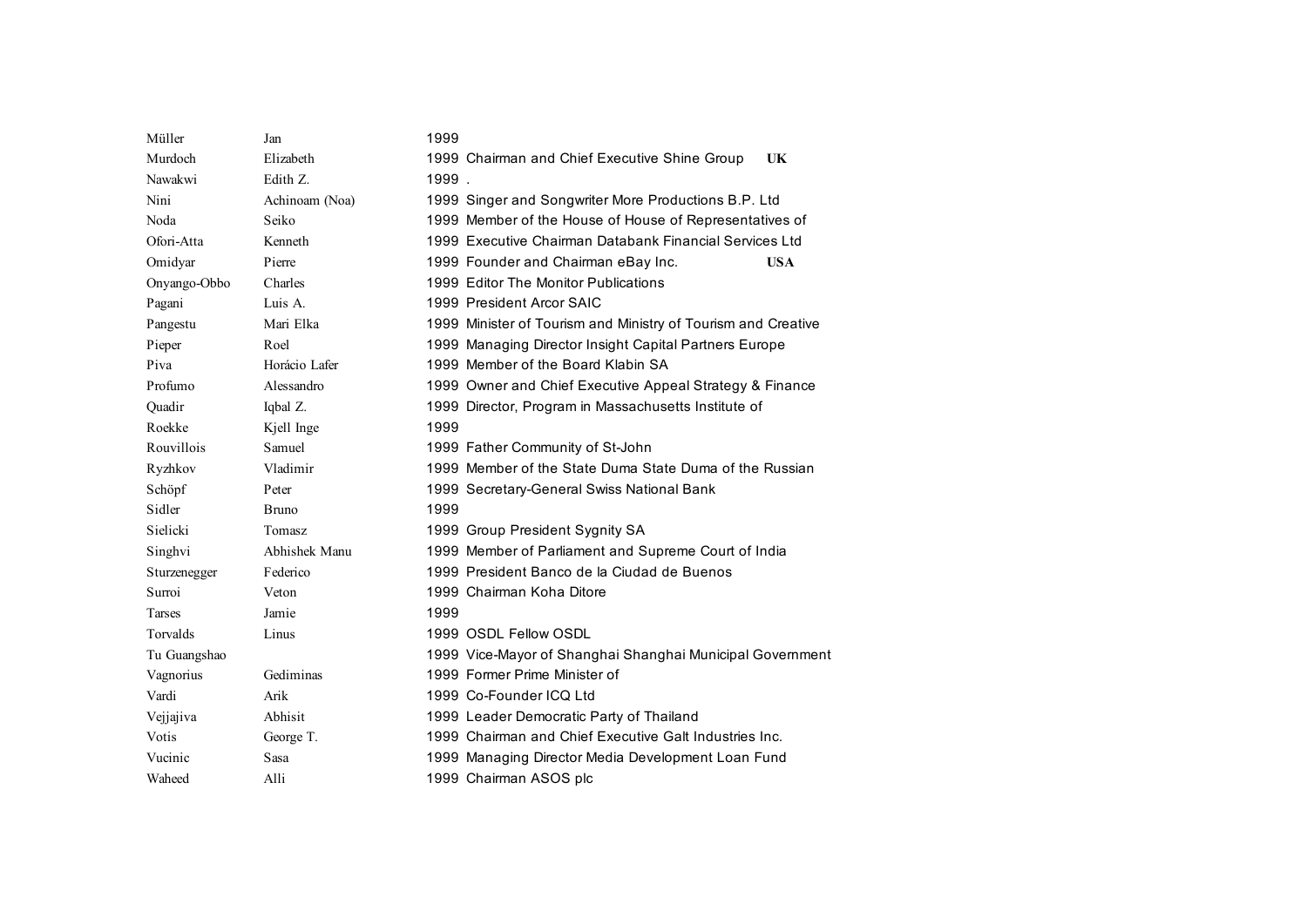| Werner            | Martin            |       | 1999 Managing Director The Goldman Sachs Group Inc.                                            |
|-------------------|-------------------|-------|------------------------------------------------------------------------------------------------|
| Windolph          | John              | 1999  |                                                                                                |
| Wisniewska        | Maria             | 1999  |                                                                                                |
| Yang Yuanqing     |                   |       | 1999 Chairman and Chief Executive Lenovo                                                       |
| Young             | Simone            |       | 1999 General Manager and Music                                                                 |
| Zungu             | Sandile           |       | 1999 Executive Chairman Zungu Investments Company                                              |
| Abiola-Costello   | Hafsat            |       | 2000 Special Adviser on Millennium Development Goals Ogun State Government                     |
| Abu Issa          | Issam A. Salam M. |       | 2000 Chairman of the Board and General Manager Palestine International Bank (PIB)              |
| Ahlvarsson        | Ola               |       | 2000 Chairman and Founder Result                                                               |
|                   |                   |       | <b>Founder and Chief Executive</b>                                                             |
| Amadi             | Manny             |       | 2000 Officer Cause & Effect Limited                                                            |
|                   |                   |       | Vice-President Multimedia Development                                                          |
| Aman Karim Sarina |                   |       | 2000 Corporation                                                                               |
| Arnold            | Jeff              |       | 2000 Chief Executive Officer The Convex Group                                                  |
| Amoldi            | Massimo           |       | 2000 Chief Executive Officer Lifeware SA                                                       |
| Arredondo         | Fabiola R.        |       | 2000 Founder FRA Holdings LLC                                                                  |
|                   |                   |       | Assistant to the President and Director, Intergo                                               |
| <b>Barrales</b>   | Ruben             |       | 2000 Affairs Office of the President of the United Sta                                         |
| Basaran-Symes     | Cansen            |       | 2000 Territory Senior Partner PwC                                                              |
| Beeson            | Ann               |       | 2000 Litigation Director, Technology and Liberty Program American Civil Liberties Union (ACLU) |
| Benabbés-Taarji   | Jalil             |       | 2000 Director-General Tikida Hotels                                                            |
| <b>Bhatia</b>     | Sabeer            |       | 2000 Chairman Bhatia Enterprises                                                               |
|                   |                   |       | <b>Founder and Chief Executive</b>                                                             |
| Birgersson        | Jonas             |       | 2000 Officer Labs2                                                                             |
| <b>B</b> rewer    | Eric              | 2000  |                                                                                                |
| Bulkeley          | Jonathan          |       | 2000 Chairman QXL.COM                                                                          |
| Cain              | Steven            |       | 2000 Co-Founder Goingreen                                                                      |
| Chepkong'a        | Samuel            | 2000  |                                                                                                |
| Cohon             | Craig             |       | 2000 Executive Director Globalegacy London Ltd                                                 |
| Covey             | Joy               | 2000. |                                                                                                |
| Dalmia            | Gaurav            |       | 2000 Director Dalmia Group                                                                     |
|                   |                   |       | Minister-President Ministry of the Walloon Regio                                               |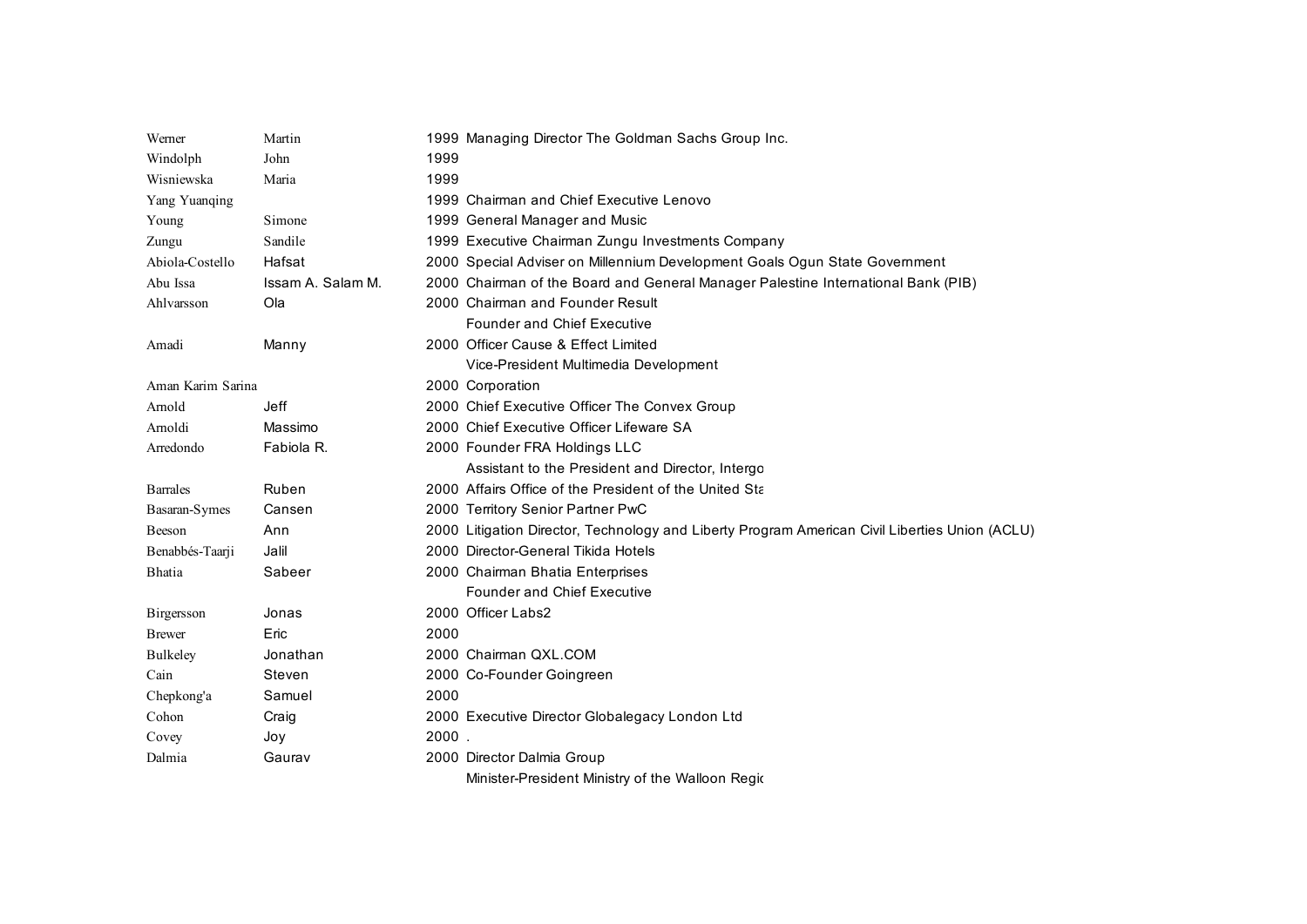| Demotte                   | Rudy              |       | 2000 of Belgium                                                                       |
|---------------------------|-------------------|-------|---------------------------------------------------------------------------------------|
| Deripaska                 | Oleg V.           |       | 2000 President EN+Group                                                               |
|                           |                   |       | Chairman IRSA Inversiones y                                                           |
| Elsztain                  | Eduardo S.        |       | 2000 Representaciones SA                                                              |
| Elzvik                    | Eric              | 2000  |                                                                                       |
| Espuelas                  | Fernando          |       | 2000 Chairman and Co-Founder Voy Group LLC                                            |
| Felgueras                 | Cecilia           | 2000  |                                                                                       |
|                           |                   |       | Chairman and Chief Executive                                                          |
| Fernández González Carlos |                   |       | 2000 Officer Grupo Modelo SA de CV                                                    |
|                           |                   |       | Senior Vice-President and                                                             |
| Fouse                     | Jacqualyn A.      |       | 2000 Chief Financial Officer Celgene Corporation                                      |
| Freeland                  | Chrystia          |       | 2000 Digital Editor Thomson Reuters                                                   |
| Gálvez Ruiz               | Xóchitl           |       | 2000 Head National Commission for the Development of Indigenous People                |
| Ganswindt                 | Thomas            | 2000  |                                                                                       |
| Garotinho                 | Anthony           | 2000. |                                                                                       |
| Gattung                   | <b>Theresa</b>    | 2000  |                                                                                       |
| Ghillani                  | Paola             |       | 2000 Founder Paola Ghillani & Friends AG                                              |
| Gordhan                   | Ketso             |       | 2000 Head, Private Equity Rand Merchant Bank                                          |
|                           |                   |       | <b>Founder and Executive</b>                                                          |
|                           |                   |       | Director African Centre for the                                                       |
| Gounden                   | Vasu              |       | 2000 Constructive Resolution of Disputes (ACCORD)                                     |
| Green                     | Harriet           |       | 2000 Group Chief Executive Premier Farnell Plc                                        |
| Greiner                   | Helen             |       | 2000 Co-Founder and Chairman iRobot Corporation                                       |
| Habash                    | Lily              |       | 2000 Founder and Head of the Board of Directors PARTNERS                              |
|                           |                   |       | Chief Executive Officer and                                                           |
| Habeenzu                  | Shuller           |       | 2000 Controller The Communications Authority                                          |
| Haefliger                 | Michael E.        |       | 2000 Executive and Artistic Director Lucerne Festival                                 |
| Hands                     | Guy               |       | 2000 Group Chairman and Chief Investment Officer Terra Firma Capital Partners Limited |
|                           |                   |       | Global Corporate                                                                      |
| Holmes                    | Deborah K.        |       | 2000 Responsibility Leader Ernst & Young                                              |
| Hore                      | Barry John Stuart | 2000  |                                                                                       |
| Hung Huang                |                   |       | 2000 Chief Executive Officer China Interactive Media Group                            |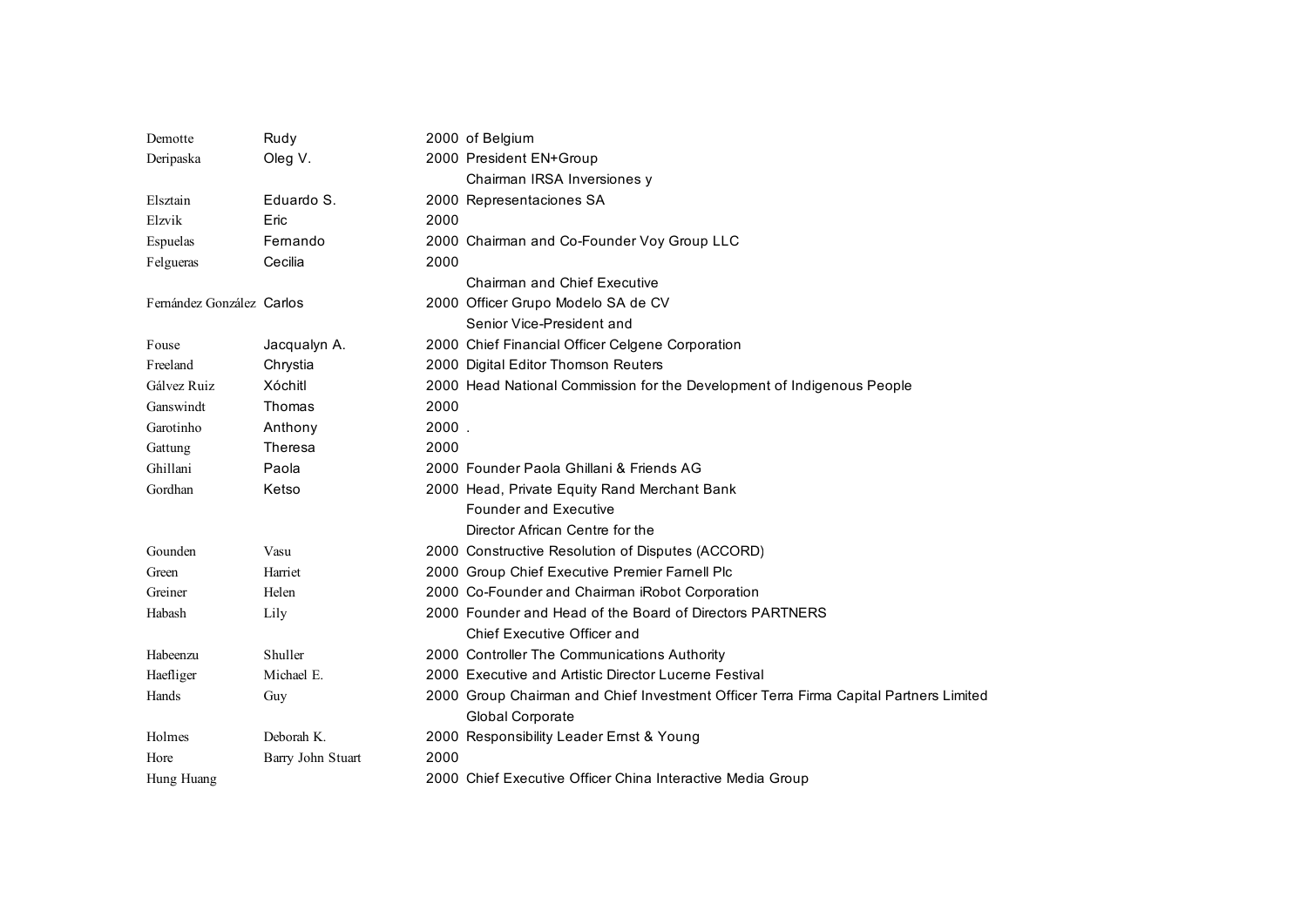| Ivancic      | Viktor        | 2000 |                                                                    |
|--------------|---------------|------|--------------------------------------------------------------------|
|              |               |      | <b>President and Chief Executive</b>                               |
| Karachinsky  | Anatoly       |      | 2000 Officer IBS Group                                             |
| Kennedy      | Charles       | 2000 |                                                                    |
| Kim Min-Seok |               | 2000 |                                                                    |
|              |               |      | Consultant, Leadership                                             |
| Komitova     | Irena         |      | 2000 Seminar, Executive MBA Program American Ur                    |
| Krzanowski   | Adam          |      | 2000 President and Founder Nowy Styl Group Sp. z o.o.              |
|              |               |      | <b>President and Chief Executive</b>                               |
| Kuyl         | Chris van der |      | 2000 Officer Vis Entertainment Plc                                 |
|              |               |      | Chairman and Professor,                                            |
|              |               |      | Department of Ophthalmology and Visual Scier                       |
| Lam          | Dennis S. C.  |      | 2000 Kong                                                          |
| Lederhausen  | Mats          |      | 2000 Managing Director, McDonald's Ventures McDonald's Corporation |
| Legarda      | Loren         | 2000 |                                                                    |
|              |               |      | <b>President and Chief Executive</b>                               |
| Lehtonen     | Heikki        |      | 2000 Officer Componenta Corporation                                |
| Levin        | David S.      |      | 2000 Group Chief Executive UBM Plc                                 |
| Makhmalbaf   | Samira        |      | 2000 Film Director Makhmalbaf Productions                          |
|              |               |      | Chairperson and Chief                                              |
| Mallin       | Liavan        |      | 2000 Executive Officer Zalco Investments                           |
| Malmgren     | K. Philippa   |      | 2000 President Canonbury Group                                     |
| Mansson      | Fabian        | 2000 |                                                                    |
|              |               |      | <b>President and Chief Executive</b>                               |
| Manzoni      | John          |      | 2000 Officer Talisman Energy Inc.                                  |
|              |               |      | Senior Vice-President.                                             |
| Mattrick     | Donald A.     |      | 2000 Interactive Entertainment Business, Entertainm                |
| Meacham      | Jon           |      | 2000 Managing Editor Newsweek                                      |
| Mihas        | Constantine   |      | 2000 Principal GTCR Golder Rauner LLC                              |
|              |               |      | Deputy Prime Minister and                                          |
| Miklos       | Ivan          |      | 2000 Minister of Finance Ministry of Finance of Slova              |
|              |               |      | Adjunct Professor,                                                 |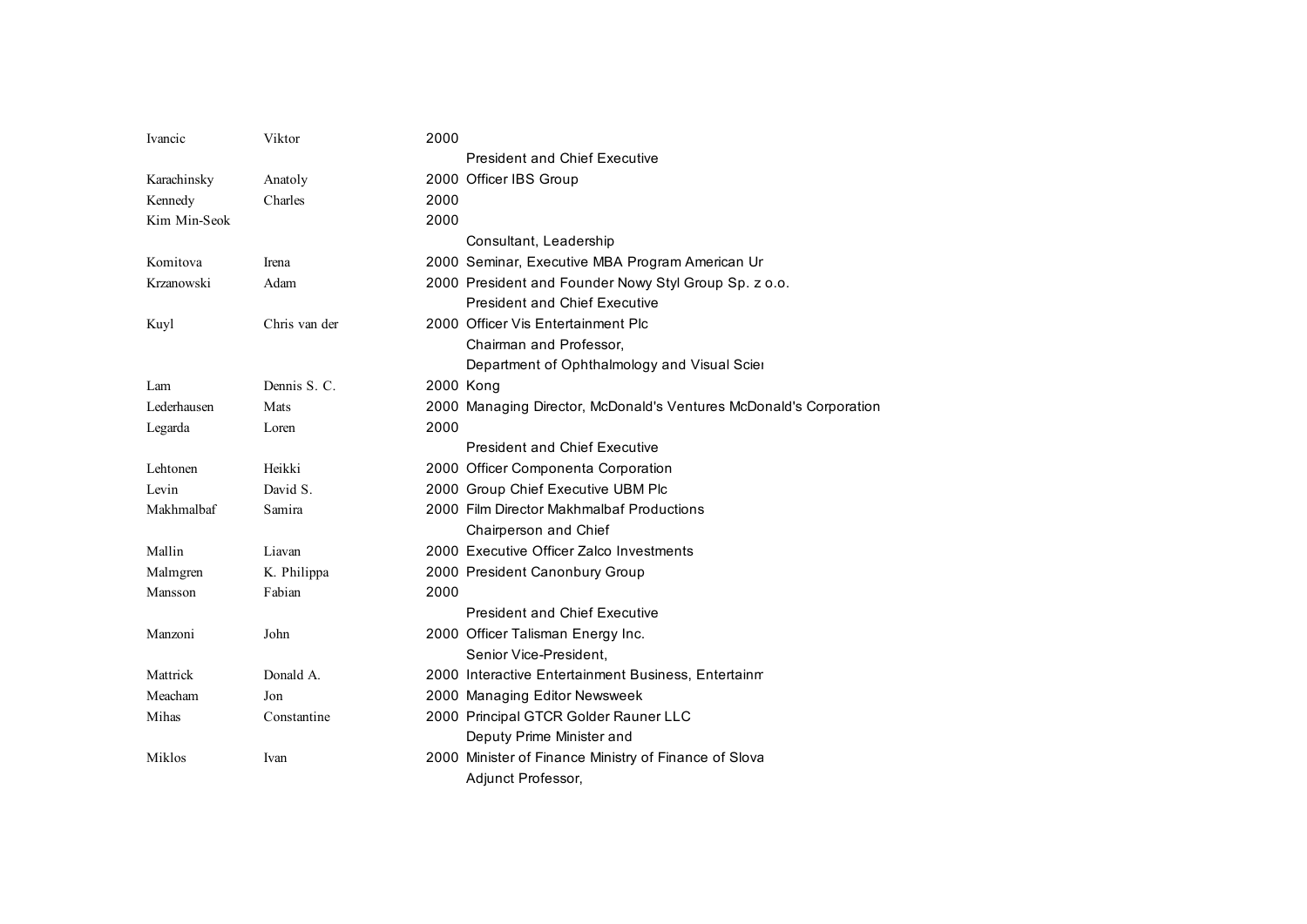| Mills          | Jonathan      |          | 2000 Environmental Acoustics                         |
|----------------|---------------|----------|------------------------------------------------------|
| Mohebbi        | Afshin        | 2000     |                                                      |
| Monreal Ávila  | Ricardo       | 2000     |                                                      |
| Mulgan         | Geoff         |          | 2000 Director The Young Foundation                   |
|                |               |          | Managing Director CAF Latin American Develo          |
| Navarro        | Rodrigo       |          | 2000 Bank                                            |
| Núñez de Reyes | Gabriela      | 2000     |                                                      |
| O'Connor       | Kevin         |          | 2000 Chairman DoubleClick Inc.                       |
|                |               |          | Executive Chairman Federal Inland Revenue S          |
| Omoigui Okauru | Marina Ifueko |          | 2000 (FIRS)                                          |
|                |               |          | Professor of Surgery and Vice-                       |
| <b>Oz</b>      | Mehmet C.     |          | 2000 Chairman, Cardiovascular Services New York P    |
|                |               |          | <b>President and Chief Executive</b>                 |
| Péladeau       | Pierre Karl   |          | 2000 Officer Quebecor Inc.                           |
|                |               |          | Member of the European                               |
| Piskorski      | Pawel B.      |          | 2000 Parliament European Parliament                  |
| Ramo           | Joshua Cooper |          | 2000 Vice Chairman Kissinger Associates Inc.         |
| Rees           | Joanna        |          | 2000 Founder and Managing Partner VSP Capital        |
| Ridgeway       | Aden          | 2000     |                                                      |
| Roy            | Arundhati     |          | 2000 Author                                          |
| Ryan           | Patrick G.    |          | 2000 Founder and President Inner-City Teaching Corps |
| Said           | Salvador      |          | 2000 Executive Director Grupo Said                   |
|                |               |          | Actress and President,                               |
| Sanchez Gijon  | Aitana        |          | 2000 Academia del Cine Espanol Academia del Cine     |
|                |               |          | Chief Editor Network 18 Media & Investments          |
| Sardesai       | Rajdeep       | 2000 Ltd |                                                      |
| Shigeta        | Yasumitsu     |          | 2000 Chief Executive Officer Hikari Tsushin Inc.     |
|                |               |          | Clinical Professor University of Illinois College o  |
| Stout          | Chris E.      |          | 2000 Medecine                                        |
| Tagare         | Neil M.       |          | 2000 Chief Executive Officer Research4 Inc.          |
|                |               |          | Chairman Singapore Institute of                      |
| Tay            | Simon S.      |          | 2000 International Affairs (SIIA)                    |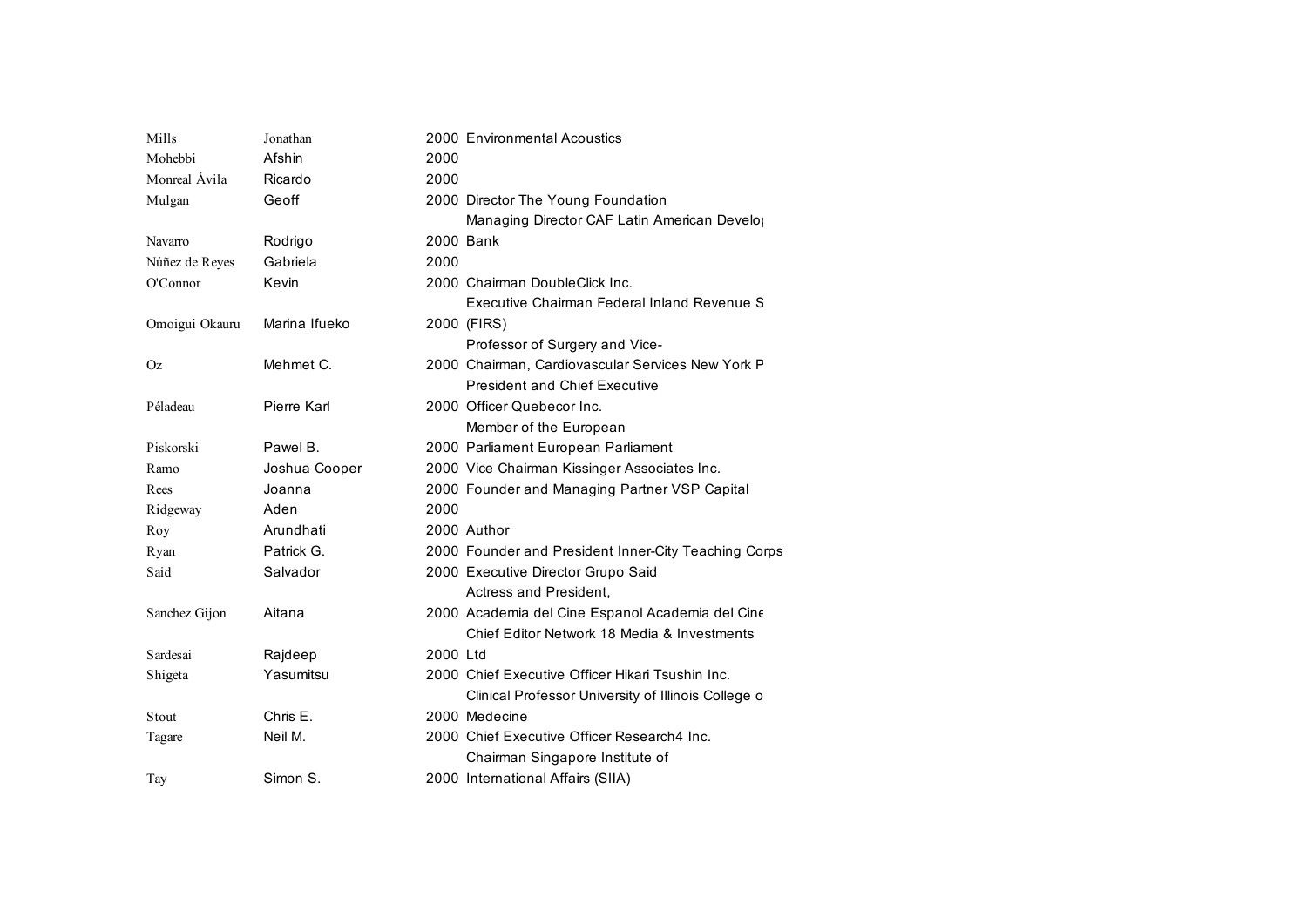|                 |                    | E-Business Rapporteur International Chamber                |
|-----------------|--------------------|------------------------------------------------------------|
| Valk            | Christiaan van der | 2000 Commerce (ICC)                                        |
| Varsavsky       | Martin             | 2000 Chief Executive Officer Fon                           |
| Waitt           | Ted                | 2000                                                       |
|                 |                    | <b>President and Chief Executive</b>                       |
| Wolf            | Michael            | 2000 Officer ACTIVATE Inc.                                 |
|                 |                    | Deputy Chief Executive Officer Media Developr              |
| Yap             | Michael K.         | 2000 Singapore                                             |
|                 |                    | Professor of Law and Professor                             |
| Zittrain        | Jonathan           | 2000 of Computer Science Harvard University                |
|                 |                    | Chief Minister of Jammu and                                |
|                 |                    | Kashmir Government of Jammu and                            |
| Abdullah        | Omar               | 2001 Kashmir                                               |
| Adeniji         | Segun              | 2001                                                       |
| Adès            | Thomas             | 2001 Pianist and Composer Faber Music                      |
|                 |                    | <b>Chairman and Chief Executive</b>                        |
|                 |                    | Officer Arab Palestinian Investment Co.                    |
| Aggad           | Tarek              | 2001 (APIC)                                                |
| Alami           | Amyn               | 2001 Chairman Casablanca Finance Group                     |
|                 |                    | Managing Partner Appleton & Associates                     |
| Appleton        | Barry              | 2001 International Lawyers                                 |
| Ardalan         | Parvin Najafgholi  | 2001 Author and Essayist                                   |
| <b>Baggio</b>   | Rodrigo            | 2001 Executive Director Center for Digital Inclusion (CDI) |
| Bahl            | Raghav             | 2001 Managing Director Network 18 Media & Investments Ltd  |
|                 |                    | Senior Specialist, Department                              |
|                 |                    | of Technical Affairs, New Urban Communities M              |
| Batran          | Manal El           | 2001 Urban Communities of Egypt                            |
| <b>Battelle</b> | John               | 2001 Chairman and Publisher Federated Media                |
|                 |                    | Executive Director, Foreign                                |
| Bernoussi       | Hassan             | 2001 Investments Foreign Investments Department            |
| Bhatnagar       | Sanjay             | 2001 Chief Executive Officer WaterHealth International     |
|                 |                    | Special Representative on                                  |
|                 |                    |                                                            |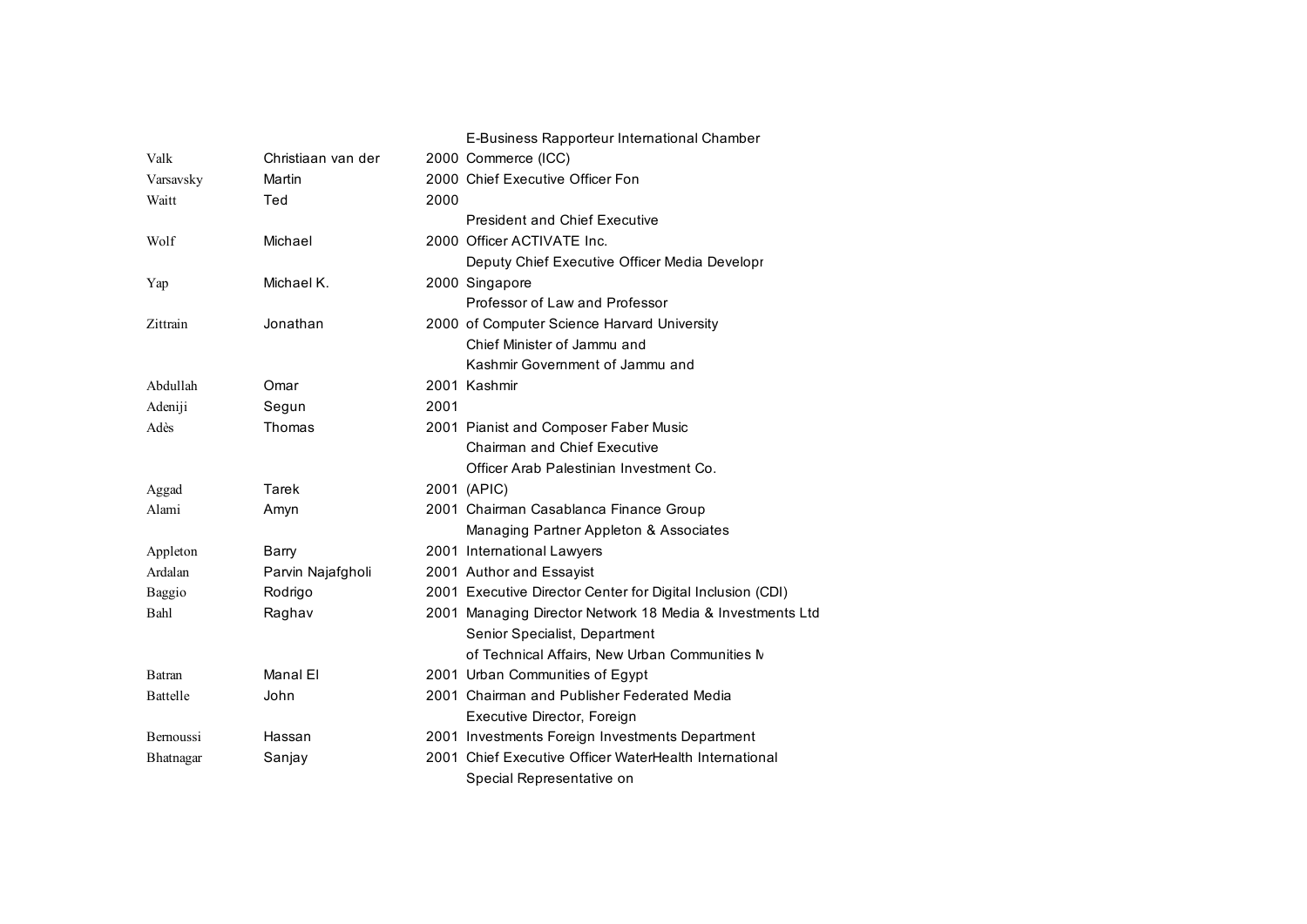| <b>Biaudet</b>   | Eva           |          | 2001 Combating Trafficking in Human Beings Organi                            |
|------------------|---------------|----------|------------------------------------------------------------------------------|
| Bitar            | Hania         |          | 2001 Director-General Pyalara                                                |
| Bonas            | Dafna C.      |          | 2001 Partner Eden McCallum                                                   |
|                  |               |          | Chief Executive Officer Hermitage Capital Mana                               |
| <b>Browder</b>   | William F.    | 2001 Ltd |                                                                              |
| Casares          | Wenceslao     |          | 2001 Co-Chief Executive Officer Bling Nation Inc.                            |
|                  |               |          | Founder and Director Kingdom Financial Holdir                                |
| Chanakira        | Nigel         |          | 2001 Limited                                                                 |
| Chamley          | Irene         |          | 2001 Chief Executive Officer Smile Telecoms Holdings Ltd                     |
|                  |               |          | Chief Executive, Refining and                                                |
| Conn             | lain          |          | 2001 Marketing BP Plc                                                        |
|                  |               |          | Shadow Secretary of State for                                                |
| Cooper           | Yvette        |          | 2001 Foreign and Commonwealth Affairs Labour Par                             |
| Costa Climent    | Juan          |          | 2001 Member Partido Popular                                                  |
| Cunha            | André         |          | 2001 President Alldix                                                        |
|                  |               |          | Chief Executive Officer and                                                  |
| Czechowicz       | Tomasz        |          | 2001 Founder MCI Management SA                                               |
| Didiza           | Thoko         | 2001     |                                                                              |
| Döpfner          | Mathias       |          | 2001 Chief Executive Officer Axel Springer AG                                |
|                  |               |          | Vice-President, Medical                                                      |
| Druckman         | Myles C.      |          | 2001 Assistance International SOS                                            |
| Dunstone         | Charles       | 2001     |                                                                              |
| Fields           | Mark          |          | 2001 Executive Vice-President and President, The Americas Ford Motor Company |
| Frankel          | David         |          | 2001 Executive Chairman Altirah Capital                                      |
| Freitag          | Sebastian     |          | 2001 Managing Director Freitag & Co. GmbH                                    |
| Gomez Junco      | Enrique       |          | 2001 Chief Executive Officer Optima Energia SA de CV                         |
| González Estrada | Tomás         |          | 2001 Research Fellow University of London                                    |
| Grove            | Patrick       |          | 2001 Group Chief Executive Officer Catcha Media Group                        |
| Hadfield         | Tom           |          | 2001 Serial Entrepreneur Impactanation                                       |
| Halstead         | Ted           |          | 2001 Founder New America Foundation                                          |
| Harthy           | Assilah Z. Al | 2001     |                                                                              |
|                  |               |          | Member of the Management                                                     |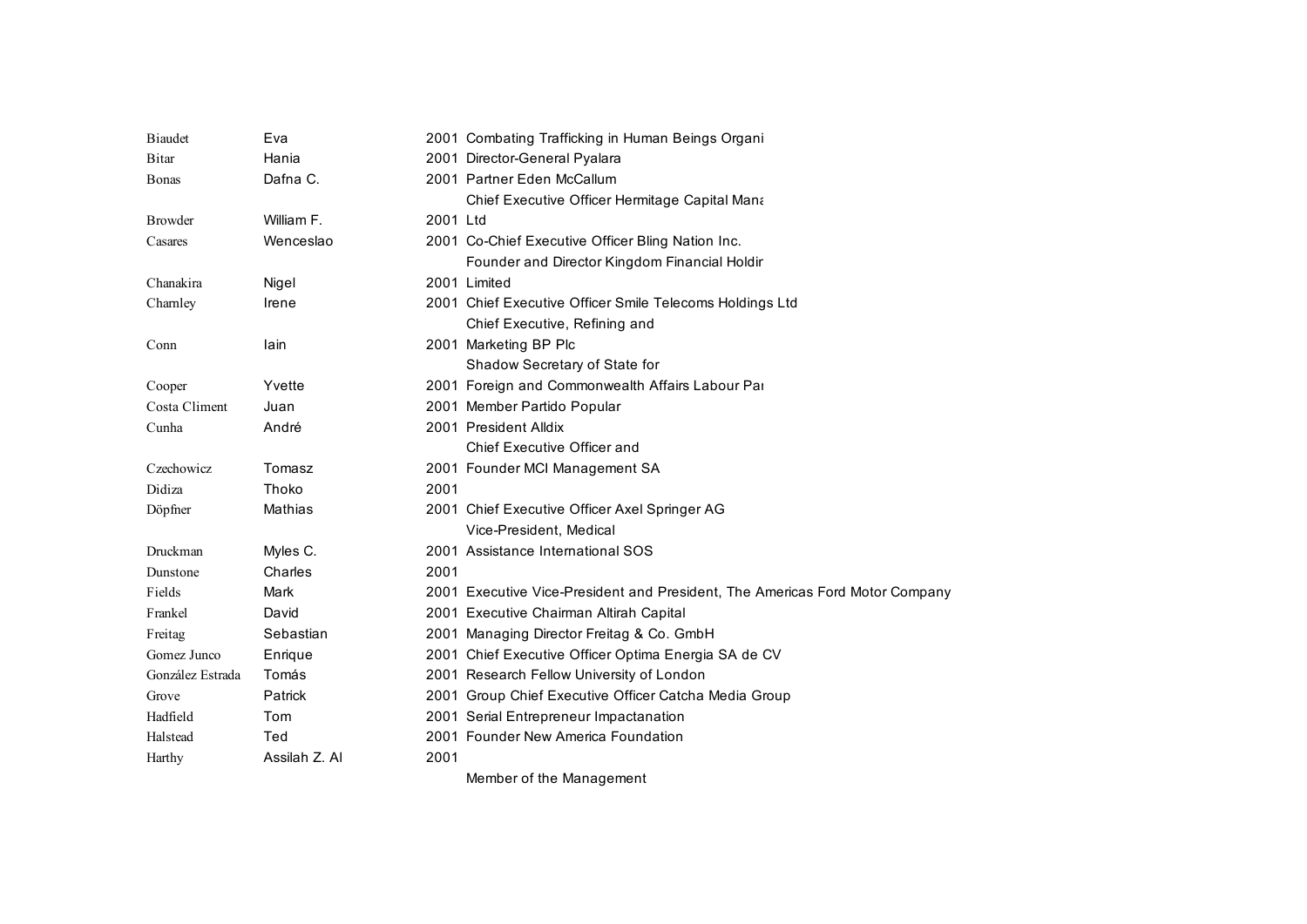| Hayat            | Nezha      |       | 2001 Board Société Générale Maroc                   |
|------------------|------------|-------|-----------------------------------------------------|
| Hidary           | Jack D.    |       | 2001 Global EV Leader Hertz Global Holding Inc.     |
| Hobson           | Mellody    |       | 2001 President Ariel Capital Management Inc.        |
| Jackson          | Tim        |       | 2001 Trustee Argentarius Foundation                 |
| Kamenetzky       | David      | 2001  |                                                     |
|                  |            |       | <b>Chairman and Chief Executive</b>                 |
| Kempff Bruno     | Carlos E.  |       | 2001 Officer Santa Monica Cotton                    |
| Lam Joy-Shan     |            |       | 2001 Managing Director Hong Kong Economic Journal   |
| Larsson          | Per E.     | 2001  |                                                     |
| Lee Jaewoong     |            |       | 2001 Founder and Senior Partner sopoong ventures    |
|                  |            |       | Chairman and Chief Executive                        |
| Leisztinger      | Tamas      |       | 2001 Officer Arago Holding                          |
| Li               | Lu         |       | 2001 Founding General Partner Himalaya Capital      |
|                  |            |       | <b>Chairman and Chief Executive</b>                 |
| Ma Yun           | Jack       |       | 2001 Officer Alibaba Group                          |
| Mallinckrodt     | Edward     |       | 2001 Partner Mauryan Capital                        |
|                  |            |       | Director, CEB Solutions The Corporate Executi       |
| Malomo           | Olukunle   |       | 2001 Company (CEB)                                  |
| Marshall         | Melanie D. |       | 2001 Producer BBC World News                        |
| Martinez Staines | Javier     |       | 2001 Director-General, Editorial Editorial Televisa |
|                  |            |       | <b>Chairman and Chief Executive</b>                 |
| Matsumoto        | Oki        |       | 2001 Officer Monex Group Inc.                       |
| Mavuso Mbatha    | Zanele     |       | 2001 Managing Director Dema Capital                 |
| McLaughlin       | Andrew     | 2001. |                                                     |
| Mesa Zuleta      | Gabriel    |       | 2001 Secretary-General Grupo Aval                   |
|                  |            |       | Chairman, President and Chief                       |
| Mikitani         | Hiroshi    |       | 2001 Executive Officer Rakuten Inc.                 |
| Mkhize           | Imogen N.  |       | 2001 Director Sasol Limited                         |
| Nanda            | Nikhil     |       | 2001 Joint Managing Director The Escorts Group      |
| Nasreen          | Taslima    |       | 2001 Author                                         |
| Neivelt          | Indrek     | 2001  |                                                     |
| Newmark          | Evan M.    | 2001  |                                                     |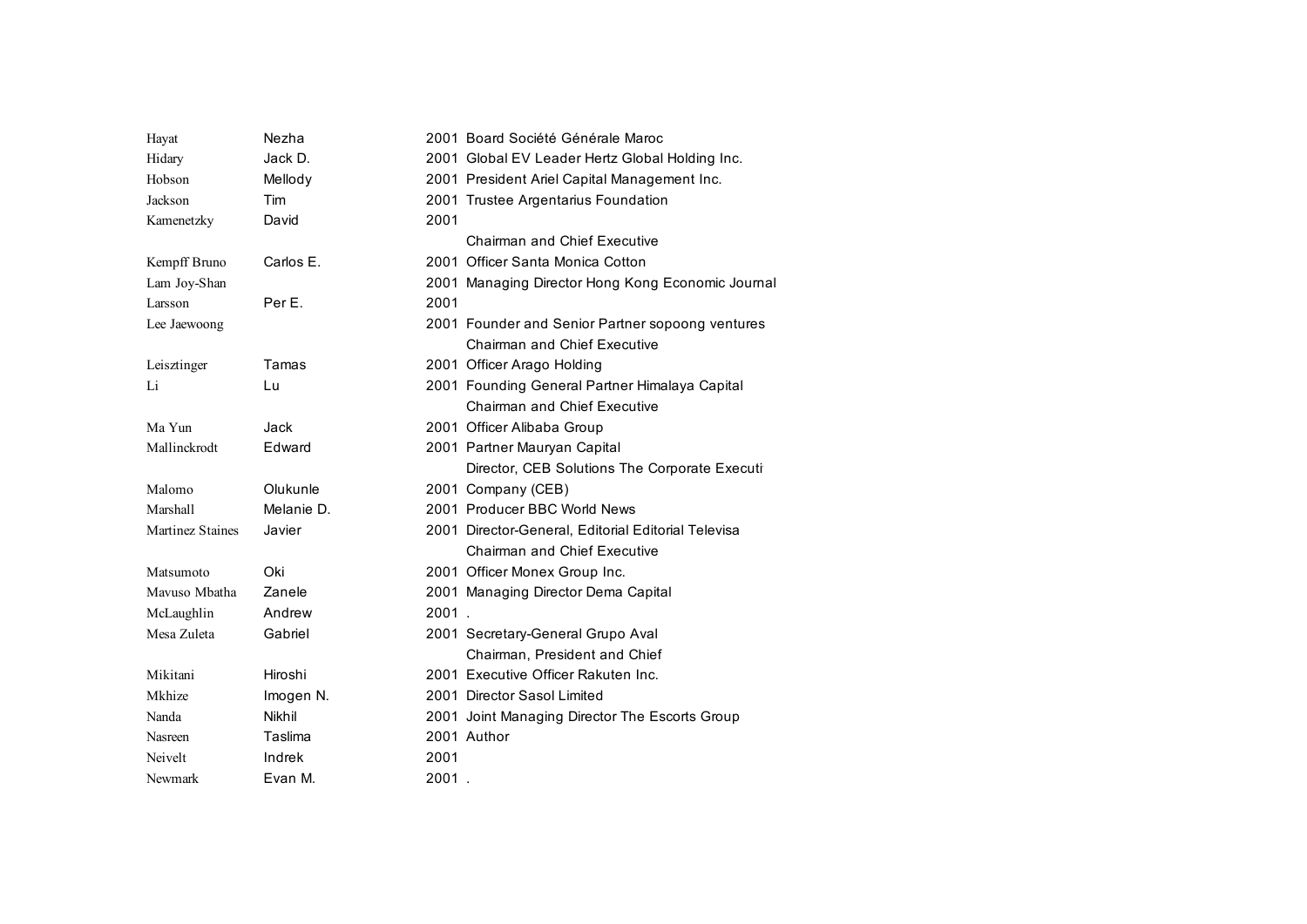## President Instytut Praw Pacjenta I Edukacji

| Nowak                        | Arkadiusz           |       | 2001 Zdrowotnej                                          |
|------------------------------|---------------------|-------|----------------------------------------------------------|
| Ó'Lachtnáin                  | Antóin              | 2001. |                                                          |
|                              |                     |       | <b>Founder and Chief Executive</b>                       |
| Obaseki                      | Godwin N.           |       | 2001 Officer Afrinvest West Africa Limited               |
|                              |                     |       | Curator Musee d'Art Moderne de la Ville                  |
| Obrist                       | Hans U.             |       | 2001 de Paris                                            |
| Rana                         | Siddhartha S. J. B. |       | 2001 President The Soaltee Group                         |
| Rodriguez Zapatero José Luis |                     | 2001  |                                                          |
|                              |                     |       | Co-Founder and Chief                                     |
| Rottenberg                   | Linda               |       | 2001 Executive Officer Endeavor                          |
| Rudasingwa                   | Theogène            | 2001  |                                                          |
| Rui Chenggang                |                     |       | 2001 Director and Anchor China Central Television (CCTV) |
| <b>Saunders</b>              | Vicki A.            |       | 2001 Chief Executive Officer Impactanation               |
|                              |                     |       | <b>President and Chief Executive</b>                     |
| <b>Stanek</b>                | Roman               |       | 2001 Officer Systinet Corporation                        |
|                              |                     |       | Parliamentary Leader and                                 |
| Stott Despoja                | Natasha             |       | 2001 Senator Australian Democrats                        |
| Subkhanberdin                | Nurzhan S.          |       | 2001 Chairman of the Board Kazkommertsbank               |
| Szwajcowski                  | Jacek               |       | 2001 Chief Executive Officer Pelion Healthcare Group SA  |
| Tananbaum                    | Jim                 |       | 2001 Managing Director Prospect Venture Partners         |
| Tenberken                    | Sabriye             |       | 2001 Programme Coordinator Braille without Borders       |
|                              |                     |       | <b>Founder and Executive</b>                             |
| Terselic                     | Vesna               |       | 2001 Director Center for Peace Studies (CMS)             |
| Thibaudeau                   | Nicola              |       | 2001 Consultant GTEC SA                                  |
|                              |                     |       | Vice-Chairman and Senior                                 |
| Tjan                         | Anthony             |       | 2001 Partner The Parthenon Group                         |
|                              |                     |       | <b>Chairman and Chief Executive</b>                      |
| Trindade                     | Reinaldo L. S.      |       | 2001 Officer Mestres & Servicos Lda                      |
|                              |                     |       | Chairman of the Board and                                |
| Vardanian                    | Ruben K.            |       | 2001 Chief Executive Officer Troika Dialog               |
|                              |                     |       | Chief Executive Officer and                              |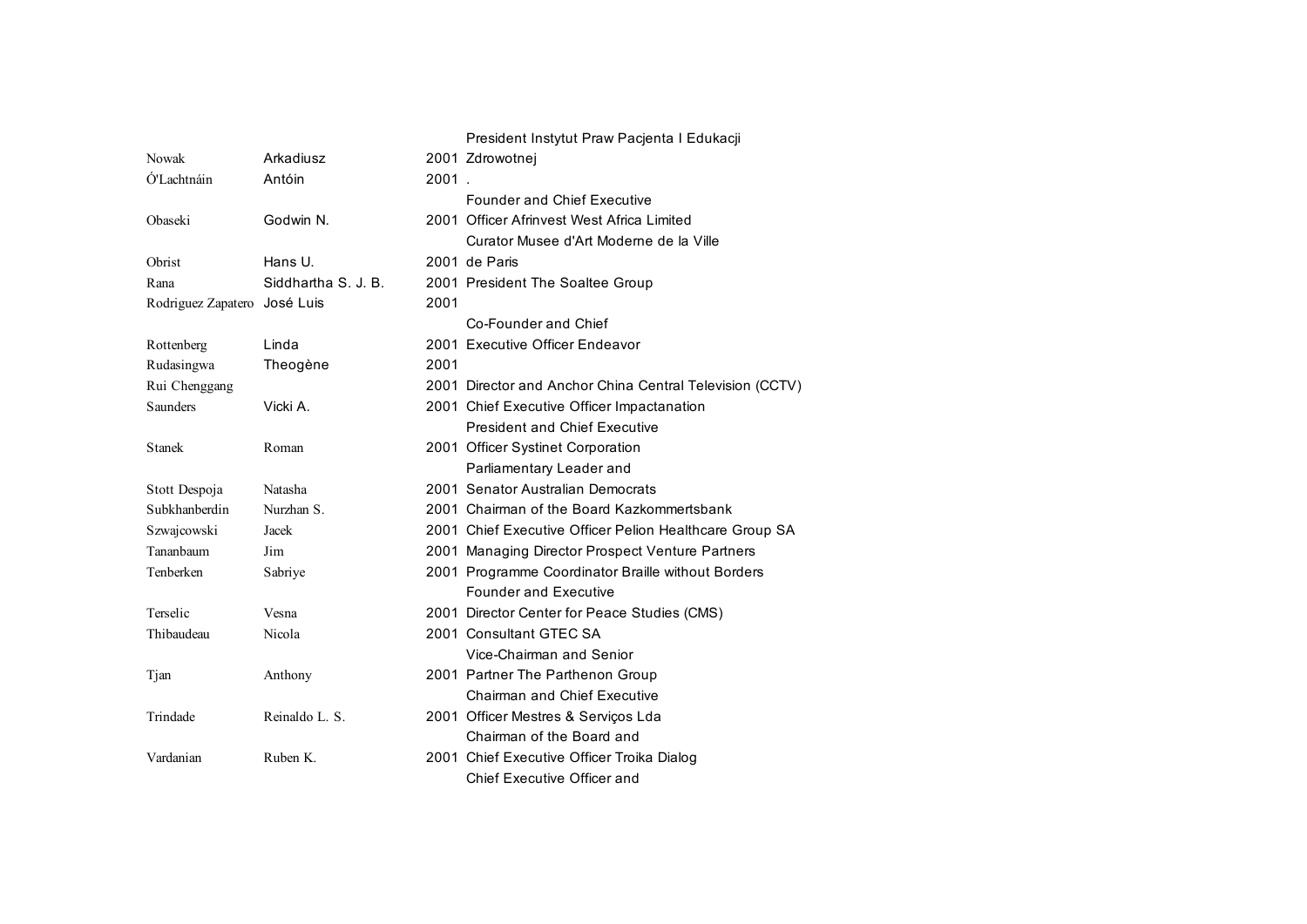| Venus              | Anthony       |      | 2001 Executive Director Strategic Intelligence Resea      |
|--------------------|---------------|------|-----------------------------------------------------------|
|                    |               |      | Crown Princess Office of H.M. the King of                 |
| Victoria of Sweden |               |      | 2001 Sweden                                               |
| Wang Zhidong       |               |      | 2001 General Manager Beijing Dianji Technology Ltd        |
| Webb               | David M.      |      | 2001 Editor Webb-site.com                                 |
|                    |               |      | Chairman and Managing                                     |
| Wong Toon-King     |               |      | 2001 Director Silkroute Holdings Pte Ltd                  |
| Zakaria            | Fareed        |      | 2001 Anchor, Fareed Zakaria - GPS CNN                     |
| Zayat              | Ahmed         | 2001 |                                                           |
|                    |               |      | <b>Chairman and Chief Executive</b>                       |
| Zhang              | Charles C. Y. |      | 2001 Officer Sohu.com Inc.                                |
| Zhao Min           |               |      | 2001 Founder and Chairman Adfaith Consulting              |
|                    |               |      | Academic Director Centre for Economic and                 |
| Zhuravskaya        | Ekatherina    |      | 2001 Financial Research (CEFIR)                           |
| Zilwa              | Sindi         |      | 2001 National Managing Partner SizweNtsaluba VSP          |
| Abdel-Wadood       | Mustafa       |      | 2002 Chief Executive Officer Abraaj Capital Limited       |
| Abu Zayyad         | Said Fuad     |      | 2002 Vice-Chairman FIRST Holdings                         |
| Adeyemo            | Oyenike       |      | 2002 Director Africa Infrastructures Foundation           |
| Ahmad              | Kamal         |      | 2002 Vice-Chairman Asian University for Women             |
| Ansari             | Anousheh      |      | 2002 Co-Founder and Chief Prodea Systems Inc.             |
| Apostolov          | Apostol       |      | 2002 Executive Director Bulgarian Privatization Agency    |
| Appendino          | Michele       |      | 2002 Co-Founder and Managing Net Partners Ventures        |
| Ayouch             | Khalid        |      | 2002 Chief Executive Officer Finaccess Six Telekurs MENA  |
| <b>Barnett</b>     | Roger         |      | 2002 Chairman and Chief Executive Shaklee Corporation     |
| <b>Benioff</b>     | Marc R.       |      | 2002 Chairman and Chief Executive Salesforce.com          |
| Bilgi              | Elif          |      | 2002 Chief Executive Officer HC Istanbul Menkul Degerler  |
| Blecher            | Taddy         |      | 2002 Chief Executive Officer Maharishi Institute of       |
| <b>Blevins</b>     | Tony          | 2002 |                                                           |
| Bohmer             | Martin        |      | 2002 Dean Universidad de Palermo                          |
| <b>Brand</b>       | Christoph     | 2002 |                                                           |
| Cabrera            | Ángel         |      | 2002 President Thunderbird School of Global               |
| Capehart           | Jonathan      |      | 2002 Deputy Editorial Page Editor The New York Daily News |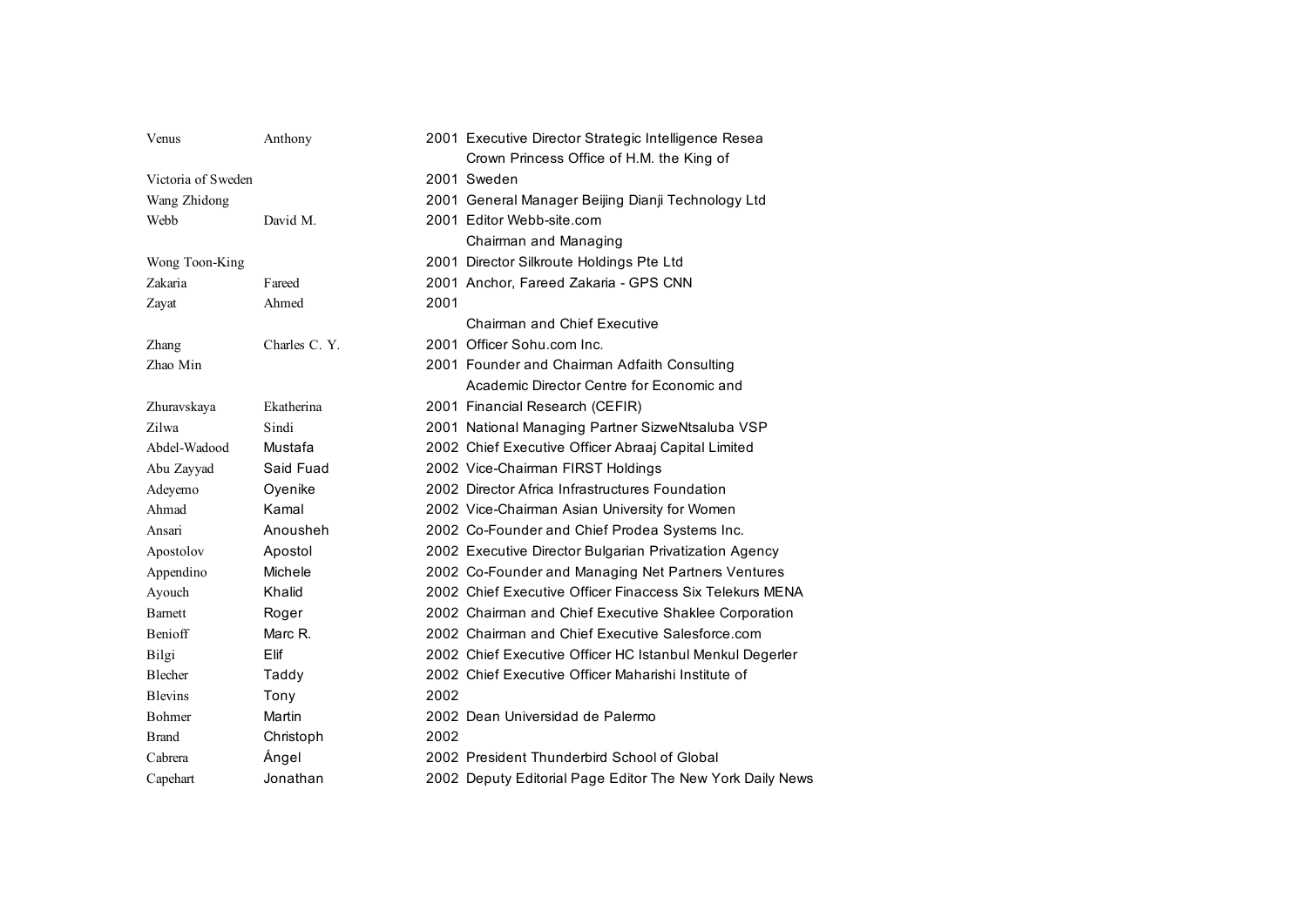| Chaddha            | Navin         |      | 2002 Managing Director Mayfield Fund                              |
|--------------------|---------------|------|-------------------------------------------------------------------|
| Corriero           | Jennifer      |      | 2002 Co-Founder and Executive TakingITGlobal                      |
| Cosgrove           | Clayton       |      | 2002 Member of Parliament Parliament of New Zealand               |
| Davis              | Christopher   |      | 2002 Chief Executive Officer and The Davis Fund                   |
| Dergunova          | Olga          |      | 2002 Member of the Board JSC VTB Bank                             |
| Diakité            | Louis N.      |      | 2002 Chief Executive Officer Monicash                             |
| Djelic             | Bozidar       |      | 2002 Member of the Counseling European Bank for                   |
| Dutt               | Barkha        | 2002 |                                                                   |
| Eddy               | Randolph P.   | 2002 |                                                                   |
| Enonchong          | Rebecca       |      | 2002 Chief Executive Officer AppsTech                             |
| Espinosa Jiménez   | Alfredo       |      | 2002 Chief Executive Officer Fundacion Mexicana para el           |
| Farith Rithauddeen |               |      | 2002 President Skali Group                                        |
| Forsyth            | Justin        |      | 2002 President, Save the Children Save the Children International |
| Freeman            | Catherine     |      | 2002 Olympic game Gold medal                                      |
| Freire             | Andy          |      | 2002 Chief of Staff of Advisors Propuesta Republicana - PRO       |
| Goolsbee           | Austan        |      | 2002 Professor of Economics University of Chicago                 |
| Gülek              | Tayyibe       |      | 2002 Honorary Chairman International Strategic Research           |
| Gümüstekin         | Tulu          |      | 2002 Founder and Director-General CPS Advisory Group              |
| Hahn Marocco       | Pia L.        |      | 2002 Chief Executive Officer Allegra Hicks Ltd                    |
| Hertz              | Noreena       |      | 2002 Associate Director, Centre for University of Cambridge       |
| Herz               | J. C.         |      | 2002 Designer Joystick Nation                                     |
| Horowitz           | Sara          |      | 2002 Founder and Executive Freelancers Union                      |
| Ito                | Joichi        |      | 2002 Director, Media Lab Massachusetts Institute of               |
| Jay                | François M.   |      | 2002 Investment Officer Agence Française de                       |
| Johnson            | Hilde F.      |      | 2002 Deputy Executive Director United Nations Children's Fund     |
| Jones              | Van           |      | 2002 Senior Fellow The Center for American Progress               |
| Kapusta            | Marek         | 2002 |                                                                   |
| Kariithi           | Kibuga Kinyua | 2002 |                                                                   |
| Kearns Jordan      | Kristin       |      | 2002 Founder and Executive Bronx Preparatory Charter School       |
| Khilji             | Rehana Bibi   |      | 2002 Manager, Gender and Strengthening Participatory              |
| Korobkov           | Dmitry        |      | 2002 Founder and Chairman ADV Marketing Communications            |
| Kreiz              | Ynon          | 2002 |                                                                   |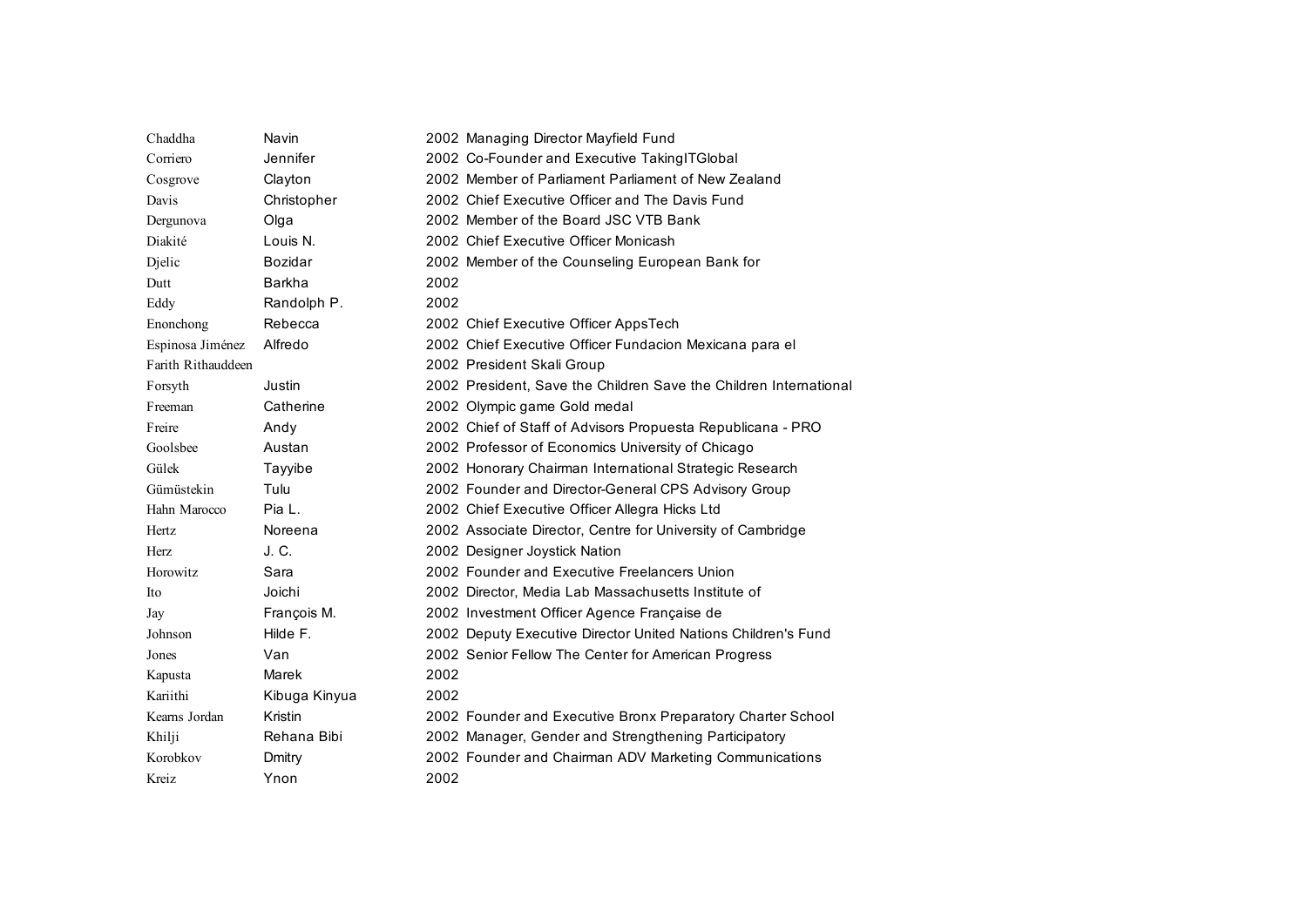| Kwakwa          | Kofi            | 2002 Chief Executive Sagevest Holdings Limited                 |
|-----------------|-----------------|----------------------------------------------------------------|
| Lammy           | David           | 2002 Minister of State for Higher Department for Business,     |
| Lauder          | Aerin           | 2002 Senior Vice-President, Global Estee Lauder Companies Inc. |
| Le Meur         | Loïc            | 2002 Founder and Chief Executive Seesmic                       |
| Leichner Reynal | Maria           | 2002 Executive Director Fundacion Ecos                         |
| Lejon           | <b>Britta</b>   | 2002 Member of Parliament House of Parliament of Sweden        |
| Liu             | Eric            | 2002 Founder and Director How We Teach Initiative              |
| Lomborg         | <b>B</b> jom    | 2002 Author and Associate Professor University of Aarhus       |
| Lozada          | Carlos          | 2002 Managing Editor Foreign Policy Magazine                   |
| Madié           | David           | 2002 Founder and Director                                      |
| Magaço          | Luis            | 2002 Managing Director Austral Consulting Group                |
| Maischberger    | Sandra          | 2002 Moderator ZDF                                             |
| Marcus          | Lucy P.         | 2002 Founder and Chief Executive Marcus Venture Consulting Ltd |
| Mello           | Pedro           | 2002 Social Entrepreneur Rasga Mato                            |
| Meta            | <b>Ilir</b>     | 2002 Deputy Prime Minister and Ministry of Economy, Trade and  |
| Metzler         | Ruth            | 2002                                                           |
| Meyer           | Julie           | 2002 Founder and Chief Executive Ariadne Capital               |
| Mills           | Heather         | 2002 Founder Heather Mills McCartney                           |
| Mistri          | Shaheen         | 2002 Managing Director and Akanksha Foundation                 |
| Monroy          | Marco G.        | 2002 President and Chief Executive MGM International Ltda      |
| Mordashov       | Alexei A.       | 2002 Chief Executive Officer Severstal                         |
| Mousavizadeh    | Nader           | 2002 Chief Executive Officer Oxford Analytica Ltd              |
| Ng'weno         | Amolo           | 2002 Managing Director Digital Divide Data Kenya Ltd           |
| Nguyen          | Bill            | 2002                                                           |
| Nicolae         | Serban          | 2002 Member of the Government Office of the Prime Minister of  |
| Obuchi          | Yuko            | 2002 Member of the House of House of Representatives of        |
| Oppenheimer     | Jonathan Ernest | 2002 Head, Chairman's Office De Beers Group of Companies       |
| Özdemir         | Cem             | 2002 Member of the European European Parliament                |
| Page            | Larry           | 2002 Co-Founder and Chief Google Inc.                          |
| Parekh          | Michelle        | $2002$ .                                                       |
| Quandt          | Stefan          | 2002 Deputy Chairman of the BMW Bayerische Motoren Werke       |
| Ribeiro         | Humberto Luiz   | 2002 National Secretary of Ministry of Development,            |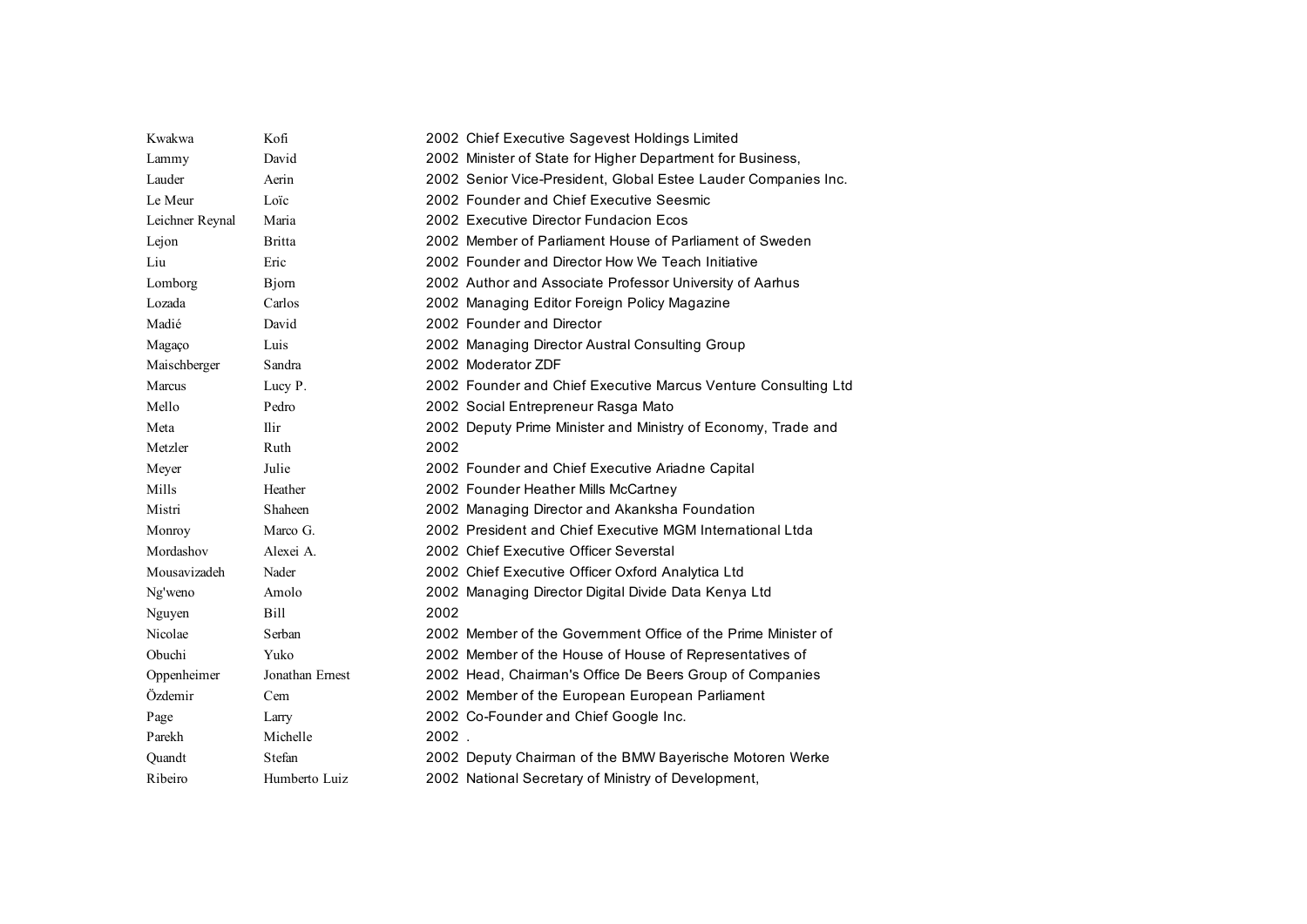| Roets                     | Johan           | 2002 Director, Direct Distribution The Standard Bank Group Limited  |
|---------------------------|-----------------|---------------------------------------------------------------------|
| Romero                    | Fernando        | 2002 President Laboratory of Architecture SA de                     |
| Rowling                   | Joanne Kathleen | 2002 Co-founder and chair Lumos Foundation                          |
| Salm                      | Christiane zu   | 2002 Media Entrepreneur                                             |
| Schneider                 | Gregorio        | 2002 Managing Director, Head, Och-Ziff Capital Management           |
| Schulze                   | Kirsten E.      | 2002 Lecturer, International History London School of Economics and |
| Shi Lihong                |                 | 2002 Founder and Executive Officer Green Plateau Institute          |
| Shimkin                   | Christopher     | 2002 Founder and Executive Global Village Engineers                 |
| Singh                     | Jagdeep         | 2002 President, Chief Executive Infinera                            |
| Siu Yat                   |                 | 2002 Chief Executive Officer Outblaze Limited                       |
| Stronach                  | Belinda         | 2002                                                                |
| Thornton                  | John D.         | 2002 General Partner Austin Ventures LP                             |
| Tsehai                    | Elizabeth       | 2002 Founder and President E.T. Communications                      |
| Ung                       | Loung           | 2002 National Spokesperson Vietnam Veterans of America              |
| Volpi                     | Michelangelo    | 2002 Chief Executive Officer Joost NV                               |
| Wolfensohn                | Sara            | 2002 Director Wolfensohn Family Foundation                          |
| Zungu                     | Sandile         | 2002 Executive Chairman Zungu Investments Company                   |
| Amegashie                 | Dzifa           | 2003 Partner Tertium Consulting                                     |
| Araujo                    | Maria Consuelo  | 2003                                                                |
| Armstrong                 | Lance           | 2003 Founder and Chairman LiveSTRONG                                |
| Artoni                    | Anna Maria      | 2003 President Confederation of Italian Industries (Confindustria   |
| Azalina Binti Othman Said |                 | 2003 Head Puteri UMNO                                               |
| Bahwan                    | Hind S.         | 2003 Chairperson Bahwan Cyber Tek Group                             |
| <b>Block</b>              | Susan           | 2003                                                                |
| Bonchristiano             | Antonio         | 2003 Co-Chief Executive Officer GP Investimentos                    |
|                           |                 | <b>Founder and Chief Executive</b>                                  |
| Borde                     | Laurence M.     | 2003 Officer Media Tree Limited                                     |
| Botton                    | Alain de        | 2003 Philosopher, Author                                            |
| Boyd                      | Stacey          | 2003 Chief Executive Officer Global Learning Ventures               |
| <b>Brglez</b>             | Alja            | 2003 Director and Founder Institute for Civilization and            |
| Caille                    | Jérôme          | 2003                                                                |
| Chandra                   | Vikram          | 2003 Presenter and Editor New Delhi Television (NDTV)               |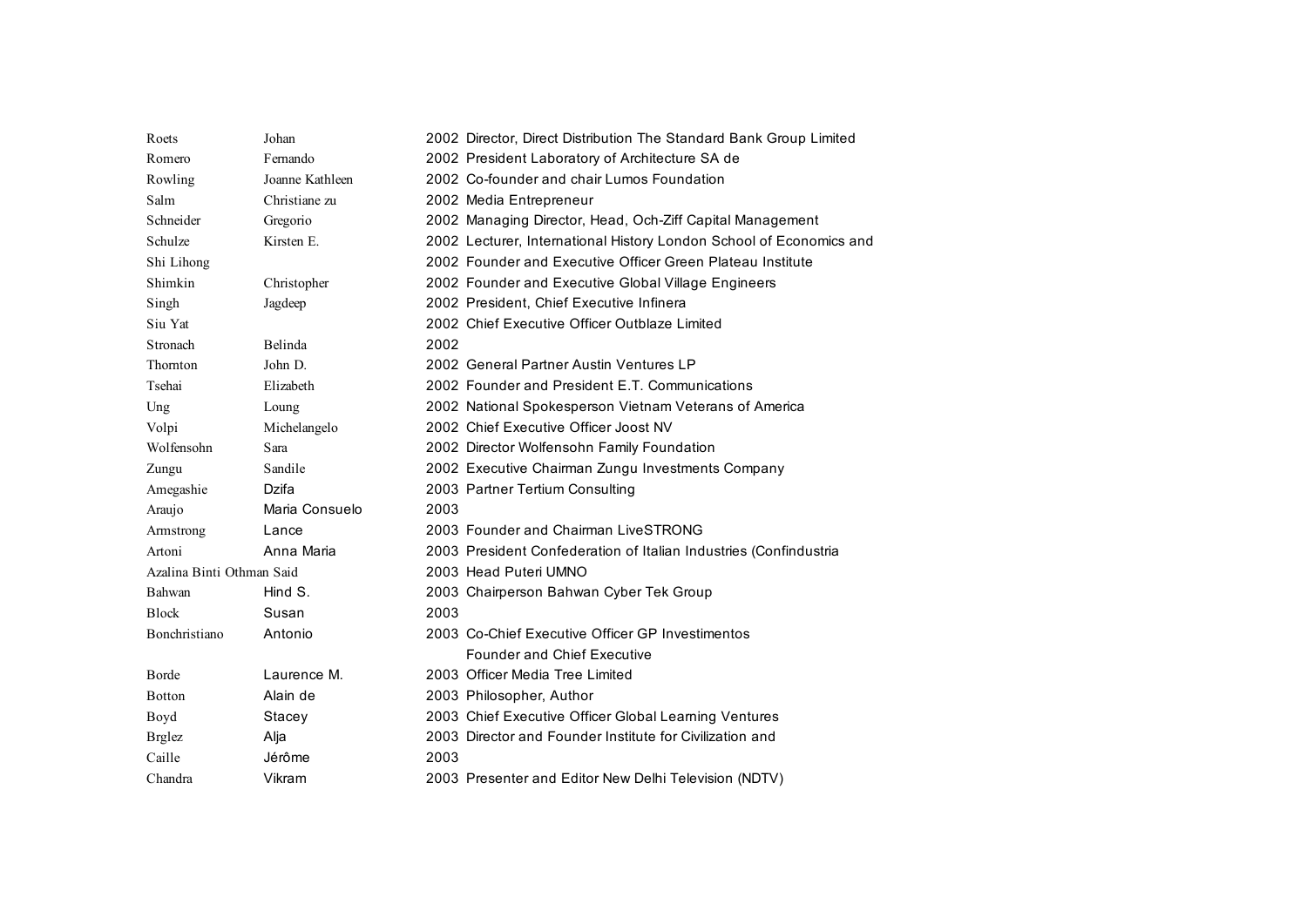| Chernukhin          | Vladimir A.          | 2003 |                                                      |
|---------------------|----------------------|------|------------------------------------------------------|
| Chino               | Mitsuru Claire       |      | 2003 Corporate Counsel Itochu Corporation            |
|                     |                      |      | Asia Pacific Director.                               |
| Crampton            | Thomas               |      | 2003 Social@Ogilvy Ogilvy                            |
|                     |                      |      | Executive Vice-President                             |
|                     |                      |      | and Co-Founder Compartamos, Sociedad                 |
| Danel               | Carlos               |      | 2003 Anónima Bursátil de Capital                     |
| Dennis              | Carina L.            |      | 2003 Senior Editor Nature Magazine                   |
| Ding                | James                |      | 2003 Chairman of the Board AsiaInfo Holdings Inc.    |
|                     |                      |      | Chairman, Founder and                                |
|                     |                      |      | Chief Executive Officer Global Manufacturer          |
| Ding Haisen         |                      |      | 2003 System Limited                                  |
| Domae               | Nobuo                |      | 2003 Executive Vice-President Fast Retailing Co. Ltd |
| Dua                 | André                |      | 2003 Principal McKinsey & Company                    |
| Eide                | Espen Barth          |      | 2003 Minister of Defence Ministry of Defence of      |
| <b>Forbes</b>       | Kristin J.           |      | 2003 Professor of Economics MIT - Sloan School of    |
|                     |                      |      | Managing Director, Private                           |
| Fourquet            | Jose A.              |      | 2003 Investment Management Lehman Brothers           |
| Frederik of Denmark |                      |      | 2003 Prince of Denmark Office of H.M. the Queen of   |
| Gadhia              | Jitesh               |      | 2003 Senior Managing Director The Blackstone Group   |
| Gruenberg           | Christian            |      | 2003 Director Poder Ciudadano                        |
| Harding             | Daniel               |      | 2003 Conductor                                       |
| Harris              | Eva                  |      | 2003 Assistant Professor University of California,   |
| Himanen             | Pekka                |      | 2003 Professor HIIT                                  |
|                     |                      |      | Executive Director Chicago Sister Cities             |
| Houlihan            | Kathleen             |      | 2003 International Program                           |
| Hoxby               | Caroline             |      | 2003 Professor of Economics Stanford University      |
| Hui                 | Harry                | 2003 |                                                      |
|                     |                      |      | Shadow Minister for Climate Change, Environm         |
| Hunt                | Gregory A.           |      | 2003 Water Liberal Party of Australia                |
|                     |                      |      | <b>Founder and Chief Executive</b>                   |
| <b>Ibrahim</b>      | Lisa Bte Dato Paduka |      | 2003 Officer Lils Management Services                |
|                     |                      |      |                                                      |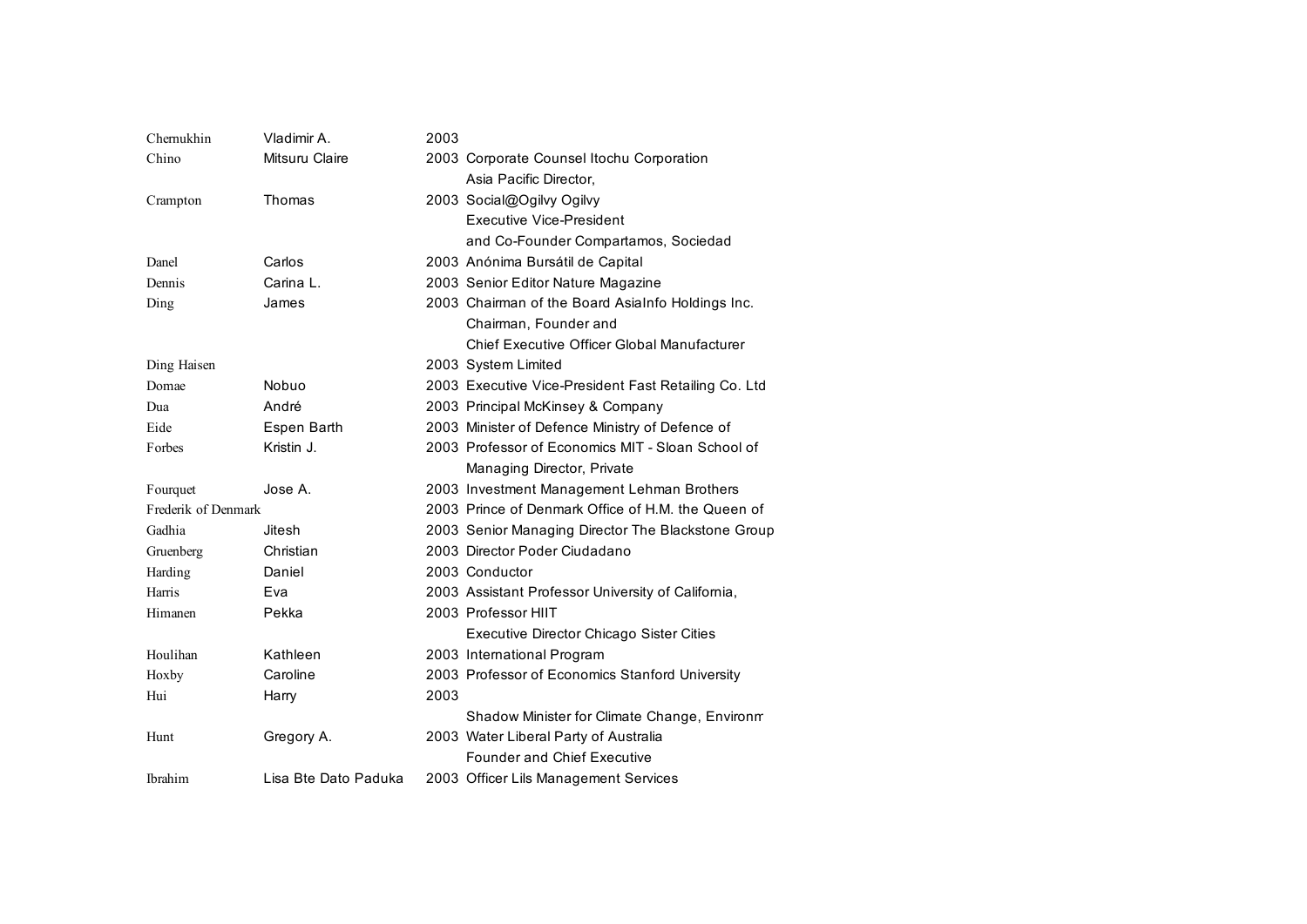|                  |                 |      | Director, Research, Institute                               |
|------------------|-----------------|------|-------------------------------------------------------------|
| <i>seux</i>      | Jean-Christophe |      | 2003 of World Economy Renmin University of China            |
|                  |                 |      | Chief Executive Officer Agence Nationale de                 |
| Jacq             | François        |      | 2003 Gestion des Déchets                                    |
| Joy              | Larissa         |      | 2003 Chief Operating Officer Weber Shandwick                |
| Karabell         | Zachary         |      | 2003 President River Twice Research                         |
| Katainen         | Jyrki Tapani    |      | 2003 Prime Minister of Finland Office of the Prime Minister |
|                  |                 |      | Chairman, EDAMA Initiative,                                 |
| Kawar            | Karim           |      | 2003 Jordan; President Kawar Group                          |
|                  |                 |      | Member of Parliament for                                    |
|                  |                 |      | Bolton West House of Commons of the                         |
| Kelly            | <b>Ruth</b>     |      | 2003 United Kingdom                                         |
| Kirsch           | Vanessa         |      | 2003 President and Founder New Profit Inc.                  |
| Kjaer            | Henriette       | 2003 |                                                             |
| Koh              | Joshua          |      | 2003 Managing Director The SeekSense Group                  |
| Krawcheck        | Sallie          | 2003 |                                                             |
|                  |                 |      | Member, Collaboratory for                                   |
| Krishna          | Srivatsa        |      | 2003 Research on Global Projects Stanford Universit         |
|                  |                 |      | Goodwill Ambassador United Nations Populatic                |
| Kwelagobe        | Mpule           |      | 2003 Fund (UNFPA)                                           |
| Lewis            | William         |      | 2003 Group General Manager News International Trading       |
|                  |                 |      | Professor, Finance and Economics and Directo                |
| Lopez-de-Silanes | Florencio       |      | 2003 Corporate Governance Yale School of Manage             |
| MacKinnon        | Rebecca         |      | 2003 Author, Journalist                                     |
|                  |                 |      | President, Global                                           |
|                  |                 |      | Development Program Bill & Melinda Gates                    |
| Mathews Burwell  | Sylvia          |      | 2003 Foundation                                             |
| May              | <b>Brendan</b>  |      | 2003 Chief Executive Officer Marine Stewardship Council     |
|                  |                 |      | Co-Founder, Chairman and                                    |
| Meyer            | Paul            |      | 2003 President Voxiva Inc.                                  |
|                  |                 |      | Member of Parliament, New                                   |
| Mitsotakis       | Kyriakos        |      | 2003 Democracy Hellenic Parliament                          |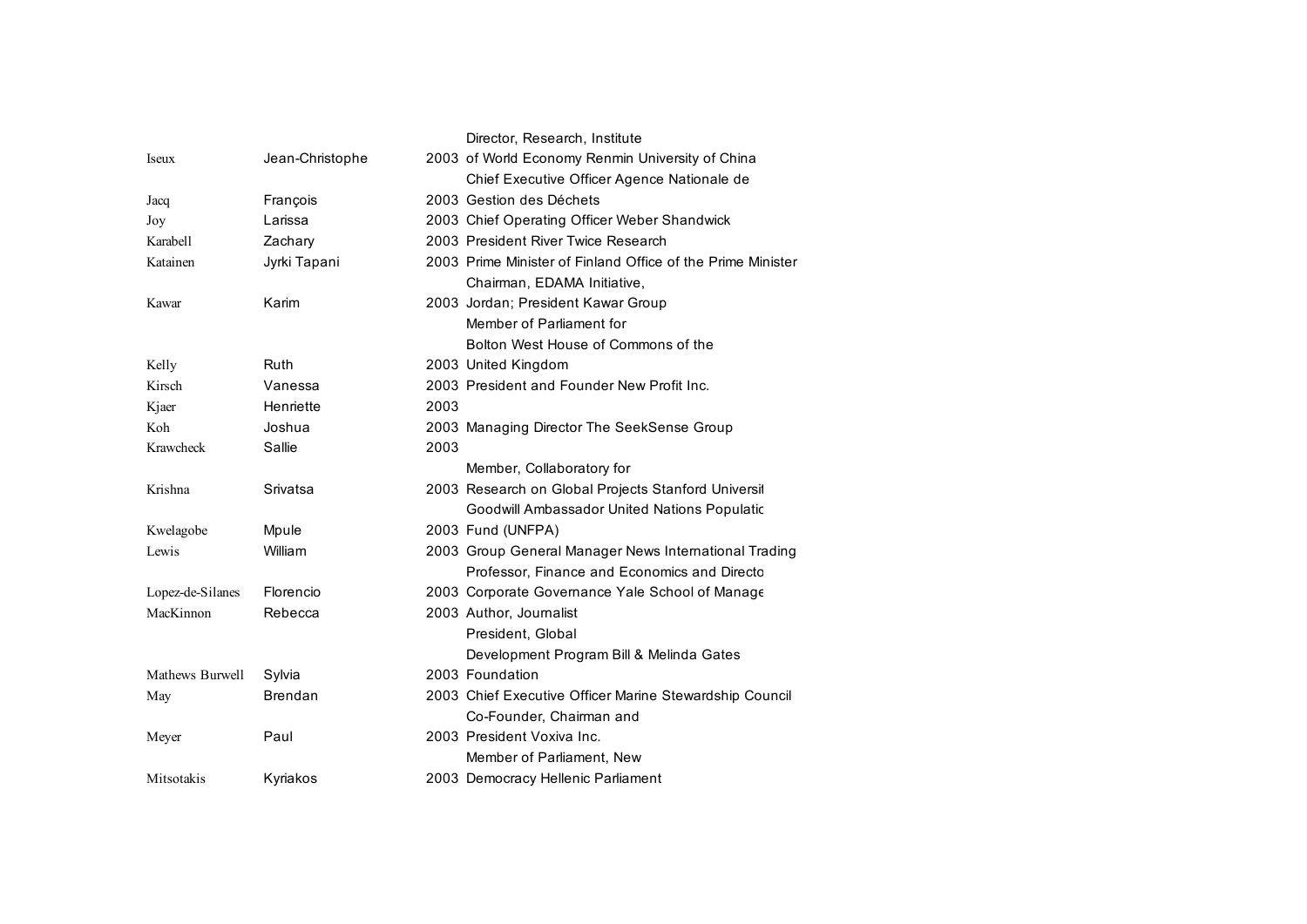| Monckeberg  | <b>Nicolas</b> |      | 2003 Congressman Chamber of Deputies of               |
|-------------|----------------|------|-------------------------------------------------------|
|             |                |      | Executive Director, Development Commonweal            |
| Moody       | James          |      | 2003 and Industrial Research Organisation (CSIRO)     |
| Moody       | Leslie         |      | 2003 President Denver Area Labour                     |
| Motwani     | Sulajja F.     |      | 2003 Managing Director Kinetic Motor Company Ltd      |
|             |                |      | Associate Professor of                                |
| Mulligan    | Casey          |      | 2003 Economics University of Chicago                  |
| Nakada      | Hiroshi        |      | 2003 Chairman The Spirit of Japan Party               |
|             |                |      | Senior Adviser and Member APCO Worldwide,             |
| Neilson     | Trevor         |      | 2003 Council APCO Worldwide Inc.                      |
|             |                |      | <b>President and Chief</b>                            |
| Nelson      | Curtis         |      | 2003 Operating Officer Carlson                        |
| Newton-King | Nicky          |      | 2003 Chief Executive Officer JSE Ltd                  |
|             |                |      | Founder and Director Leadership Effectiveness         |
| Nwuneli     | Ndidi O.       |      | 2003 Professionalism (LEAP)                           |
| O'Reilly    | Gavin K.       |      | 2003 Chief Operating Officer Independent News & Media |
| Ojuland     | Kristiina      | 2003 |                                                       |
|             |                |      | President, Chief Executive                            |
|             |                |      | Officer and Director Gol Linhas Aéreas                |
| Oliveira Jr | Constantino de |      | 2003 Inteligentes SA                                  |
| Oranje      | Mabel van      |      | 2003 Chief Executive Officer The Elders               |
|             |                |      | <b>Founder and General</b>                            |
|             |                |      | Manager Indeks Icerik Iletisim                        |
| Özer        | Yaprak         |      | 2003 Danismanlik Ltd Sti.                             |
| Peters      | Teresa         |      | 2003 Board Member and Adviser Bridges.org             |
| Photpipat   | Nusom          | 2003 |                                                       |
|             |                |      | Senior Director, Multilateral                         |
|             |                |      | Affairs and Human Rights National Security Co         |
| Power       | Samantha       |      | 2003 (NSC)                                            |
| Renner      | Tim            | 2003 |                                                       |
| Rohner      | Marcel         | 2003 |                                                       |
|             |                |      | Founder and Managing                                  |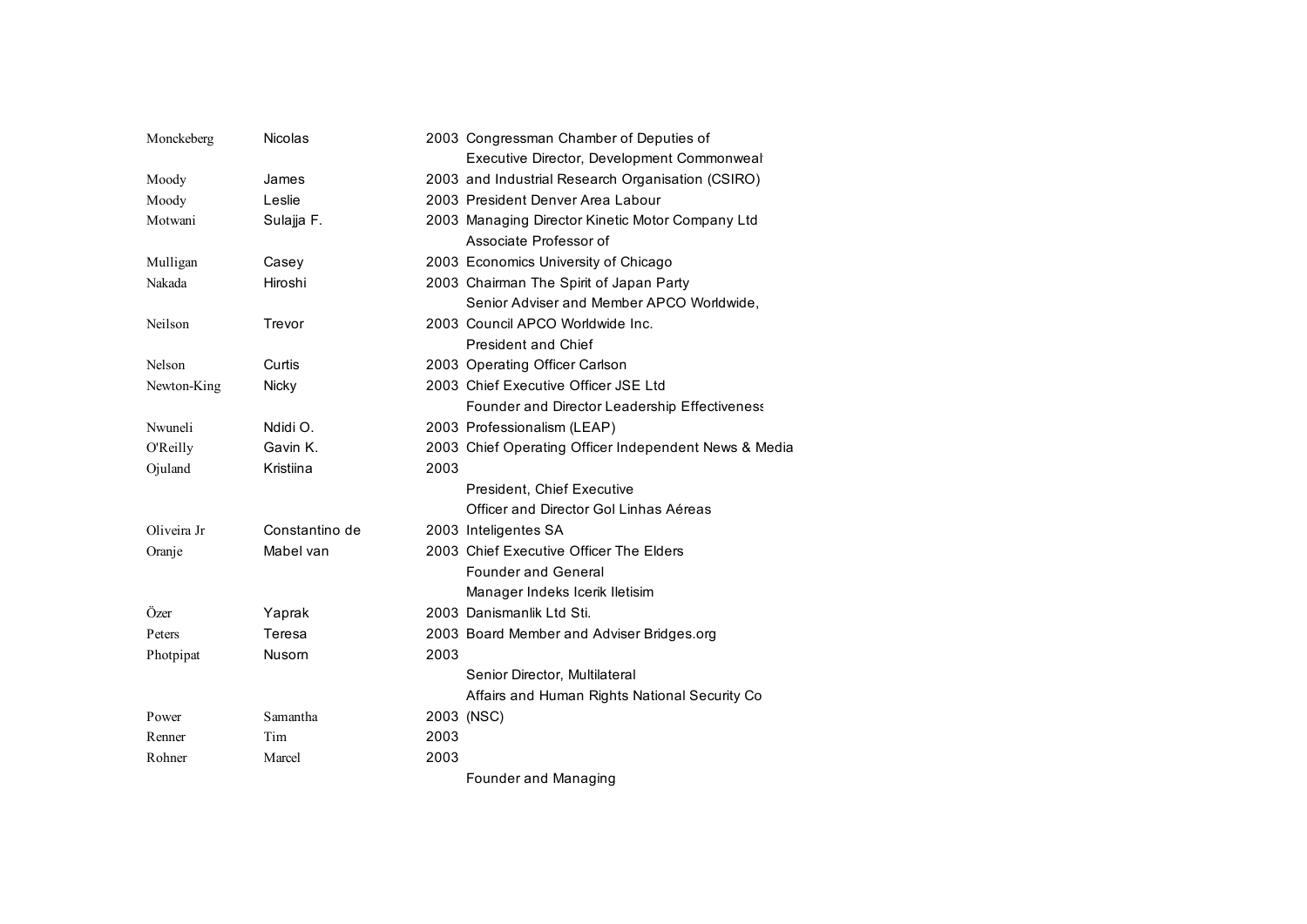| Salzhauer    | Amy             | 2003 Director Ignition Ventures                                  |  |
|--------------|-----------------|------------------------------------------------------------------|--|
| Samuelsson   | Marcus          | 2003 Chef and Owner, Red Marcus Samuelsson Group                 |  |
| Sanjaasuren  | Oyun            | 2003 Member of Parliament Parliament of Mongolia                 |  |
|              |                 | Founder, Chairman and                                            |  |
| Schwartz     | Daniel I.       | 2003 Chief Executive Officer Dynamica Inc.                       |  |
| Shuttleworth | Mark            | 2003 Founder and Chairman The Shuttleworth                       |  |
|              |                 | Founder, Chairman and                                            |  |
|              |                 | Chief Executive Officer Check Point Software                     |  |
| Shwed        | Gil             | 2003 Technologies Ltd                                            |  |
|              |                 | <b>Founder and Chief Executive</b>                               |  |
| Singh        | Reuben          | 2003 Officer alldayPA.com                                        |  |
|              |                 | Executive Director Centre for Strategic and                      |  |
| Sukma        | Rizal           | 2003 International Studies (CSIS)                                |  |
| Susov        | Mikhail         | 2003                                                             |  |
| Taarji       | Dounia          | 2003                                                             |  |
| Tanovic      | Danis           | 2003 Director                                                    |  |
| Timba        | Patterson F.    | 2003.                                                            |  |
|              |                 | Member of Parliament National Assembly of the                    |  |
| Veltchev     | Milen           | 2003 Republic of Bulgaria and                                    |  |
|              |                 | Founder and Managing                                             |  |
| Villarreal   | Estela          | 2003 Director UNIDOS Lo Lograremos A.C                           |  |
|              |                 | Chief Executive Officer and                                      |  |
| Vilsmeier    | Stefan          | 2003 Founder BrainLAB AG                                         |  |
| Werner       | Richard A.      | 2003 Professor University of Southampton                         |  |
| Zadek        | Simon           | 2003 Senior Visiting Fellow Global Green Growth                  |  |
| Zaidi        | Hasan           | 2003 Executive Producer Tamarind Media                           |  |
| Zients       | Jeffrey         | 2003 Chairman Advisory Board Company                             |  |
| Zuckerman    | Ethan           | 2003 Co-Founder Global Voices                                    |  |
|              |                 | Chief Executive Officer and Director Space and                   |  |
| Moody        | James Bradfield | 2005 Technologies<br>Australia                                   |  |
| Guthrie      | Michelle        | 2005 Chief Executive Officer Star Group Limited<br>Hong Kong SAR |  |
|              |                 | Deputy Chairman and Managing                                     |  |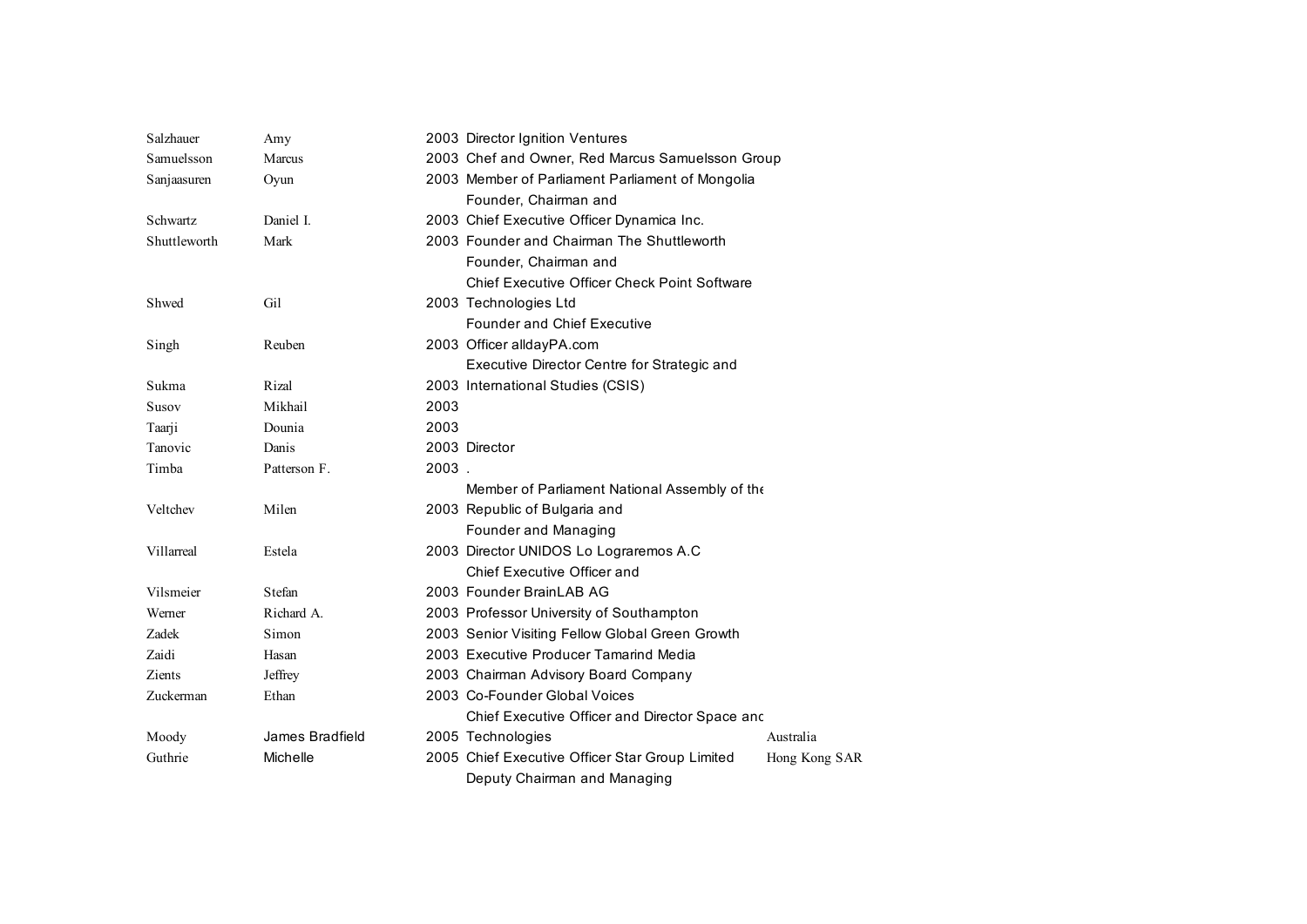| Li Tzar-kuoi       | Victor     |           | 2005 Director Cheung Kong (Holdings) Ltd<br>Chief Executive Officer and      | Hong Kong SAR     |
|--------------------|------------|-----------|------------------------------------------------------------------------------|-------------------|
| Wang Sing          |            |           | 2005 Executive Director TOM Group Limited                                    | Hong Kong SAR     |
| Webb               | David M.   |           | 2005 Editor Webb-site.com                                                    | Hong Kong SAR     |
| Arifin             | Nurul      |           | 2005 Actress                                                                 | Indonesia         |
|                    |            |           | Member of the House of Councillors,                                          |                   |
| Asao               | Keiichiro  |           | 2005 DJP House of Councillors of Japan                                       | Japan             |
| Chino              | Mitsuru C. |           | 2005 Corporate Counsel Itochu Corporation                                    | Japan             |
| Domae              | Nobuo      |           | 2005 Vice-President Fast Retailing Co. Ltd (UNIQLO Japan                     |                   |
|                    |            |           | Member of the House of                                                       |                   |
|                    |            |           | Representatives House of Representatives of                                  |                   |
| Furukawa           | Motohisa   |           | 2005 Japan                                                                   | Japan             |
|                    | Kazutomo   |           |                                                                              |                   |
| Hori               | Robert     |           | 2005 Chief Executive Officer Cybird Co. Ltd                                  | Japan             |
| Kondo              | James M.   |           | 2005 Associate Professor University of Tokyo                                 | Japan             |
|                    |            |           | <b>President and Chief Executive</b>                                         |                   |
| Matsuzaki          | Misa       |           | 2005 Officer Agasta Co. Ltd                                                  | Japan             |
|                    |            |           | <b>President and Chief Executive</b>                                         |                   |
| Mikitani           | Hiroshi    |           | 2005 Officer Rakuten Inc.                                                    | Japan             |
| Nakada             | Hiroshi    |           | 2005 Mayor of Yokohama Office of the Mayor of Yok Japan                      |                   |
| Tsuruho            | Yosuke     |           | 2005 Member of the House of Councilors House of CJapan                       |                   |
| Fernandes          | Anthony F. |           | 2005 Chief Executive Officer AirAsia Bhd                                     | Malaysia          |
| Mohamed            |            |           |                                                                              |                   |
| Nazir Tun Abdul Ra |            |           | 2005 Chief Executive Officer Commerce Internationa Malaysia                  |                   |
| Cosgrove           | Clayton    |           | 2005 Member of Parliament Parliament of New Zeala New Zealand                |                   |
| Chen Tiangiao      | Timothy    |           | 2005 Chief Executive Officer Shanda Networking De People's Republic of China |                   |
|                    |            |           | Chairman of the Board AsiaInfo Technologies (People's Republic               |                   |
| Ding               | James      | 2005 Inc. |                                                                              | of China          |
|                    |            |           |                                                                              | People's Republic |
| Fang Xinghai       |            |           | 2005 Deputy Chief Executive Officer Shanghai Stocl of China                  |                   |
| Lu Hao             |            |           | Vice-Mayor of Beijing                                                        | People's Republic |
| Ma Lianjie         |            |           | Director, Urban Management, School of Public of China                        |                   |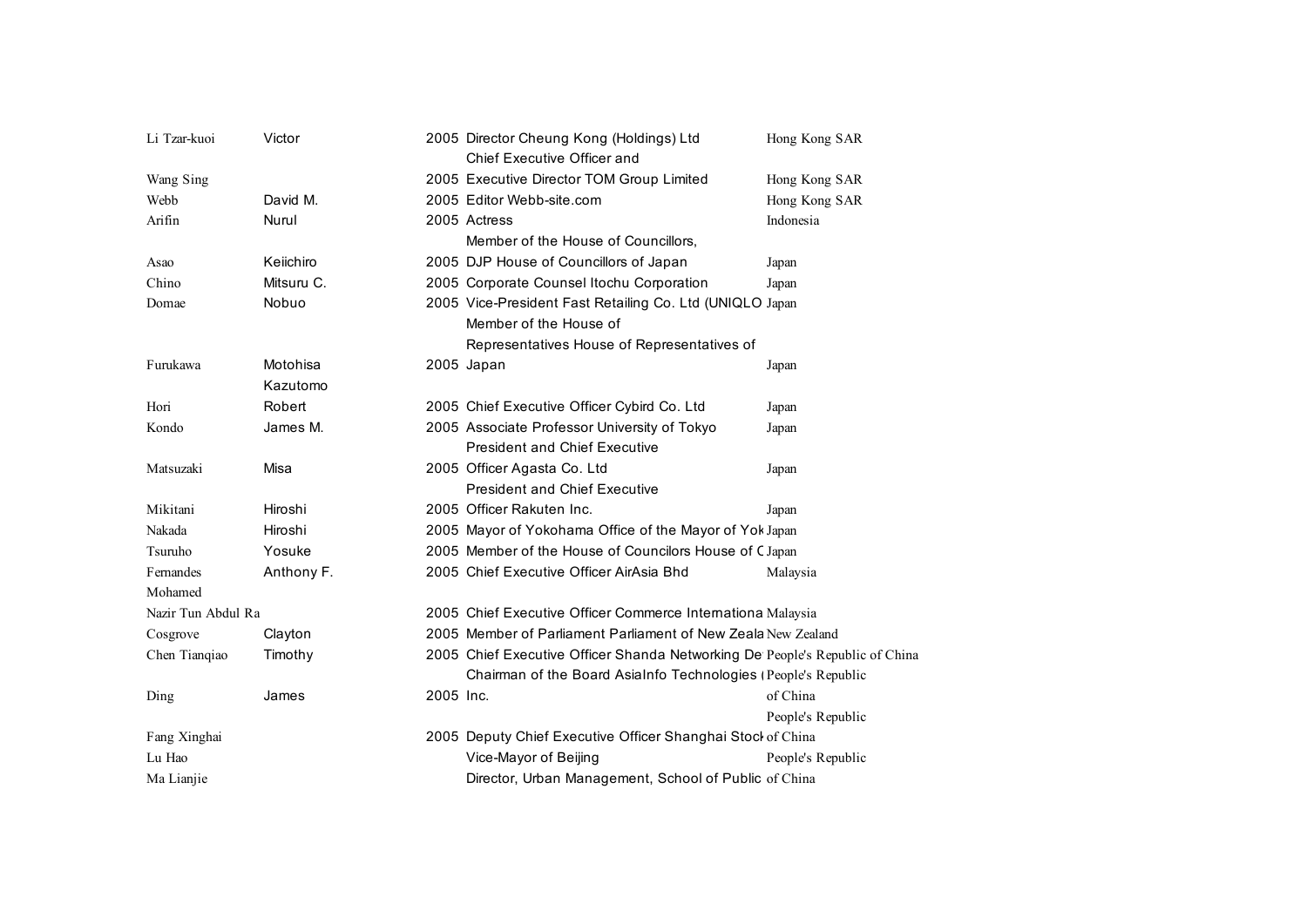|                |                 | 2005 Huazhong University of Science and Technolo(People's Republic of China    |  |
|----------------|-----------------|--------------------------------------------------------------------------------|--|
| Ma Yun         | Jack            | 2005 Chief Executive Officer Alibaba.com (China) Te People's Republic of China |  |
|                |                 | People's Republic                                                              |  |
| Wang Lifen     |                 | of China<br>2005 Director CCTV 2                                               |  |
| Wang           |                 | Law Professor and Vice-Dean of<br>People's Republic                            |  |
| Zhenmin        |                 | 2005 Qinghua University Law School Qinghua Unive of China                      |  |
|                |                 | <b>Chairman and Chief Executive</b><br>People's Republic                       |  |
| Zhang          | Charles C.      | 2005 Officer Sohu.com Inc.<br>of China                                         |  |
| Zhang Xin      |                 | 2005 Co-Chief Executive Officer Soho China Limited People's Republic of China  |  |
| Jungwook       |                 | Chairman, Chief Executive Officer<br>Republic of Korea                         |  |
| Hong           |                 | and Publisher<br>Republic of Korea                                             |  |
| Kim Mi-Hyung   |                 | Executive Vice-President and General Counsel Herald Media                      |  |
|                | Ryan            | 2005 Kumho Asiana Business Group                                               |  |
| Kim Taek-Jin   |                 | 2005 President and Chief Executive Officer NCSoft Republic of Korea            |  |
|                |                 | Spokesperson National Security Council of the                                  |  |
| Lee            | Jihyun Julianne | 2005 Republic of Korea<br>Republic of Korea                                    |  |
| Lee Jae-       |                 | <b>President and Chief Executive</b>                                           |  |
| Woong          |                 | 2005 Officer Daum Communications Corp.<br>Republic of Korea                    |  |
| Won Hee-       |                 |                                                                                |  |
| Ryong          |                 | 2005 Member of the National Assembly National Ass Republic of Korea            |  |
| Yoon Suk- Mynn |                 | 2005 Chief Executive Officer and President SBS Sec Republic of Korea           |  |
| Low            | Penny           | 2005 Member of Parliament Parliament of Singapore Singapore                    |  |
|                |                 | Associate Professor, Dean and                                                  |  |
| Tan            | Cheng Han       | 2005 Head Senior Counsel National University of Sin Singapore                  |  |
|                |                 | Executive Director Institute of Bioengineering a                               |  |
| Ying           | Jackie Y.       | 2005 Nanotechnology<br>Singapore                                               |  |
| Vejjajiva      | Abhisit         | 2005 Member of Parliament and Deputy Leader Den Thailand                       |  |
| Majko          | Pandeli         | 2005 Minister of Defense Ministry of Defence of Alba Albania                   |  |
| Dirie          | Waris           | 2005 Founder Waris Dirie Foundation<br>Austria                                 |  |
|                |                 | Scientific and Administrative Director Institute o                             |  |
| Penninger      | Josef           | 2005 Academy of Sciences<br>Austria                                            |  |
| Miller         | Axel            | 2005 Chairman of the Managing Board Dexia<br>Belgium                           |  |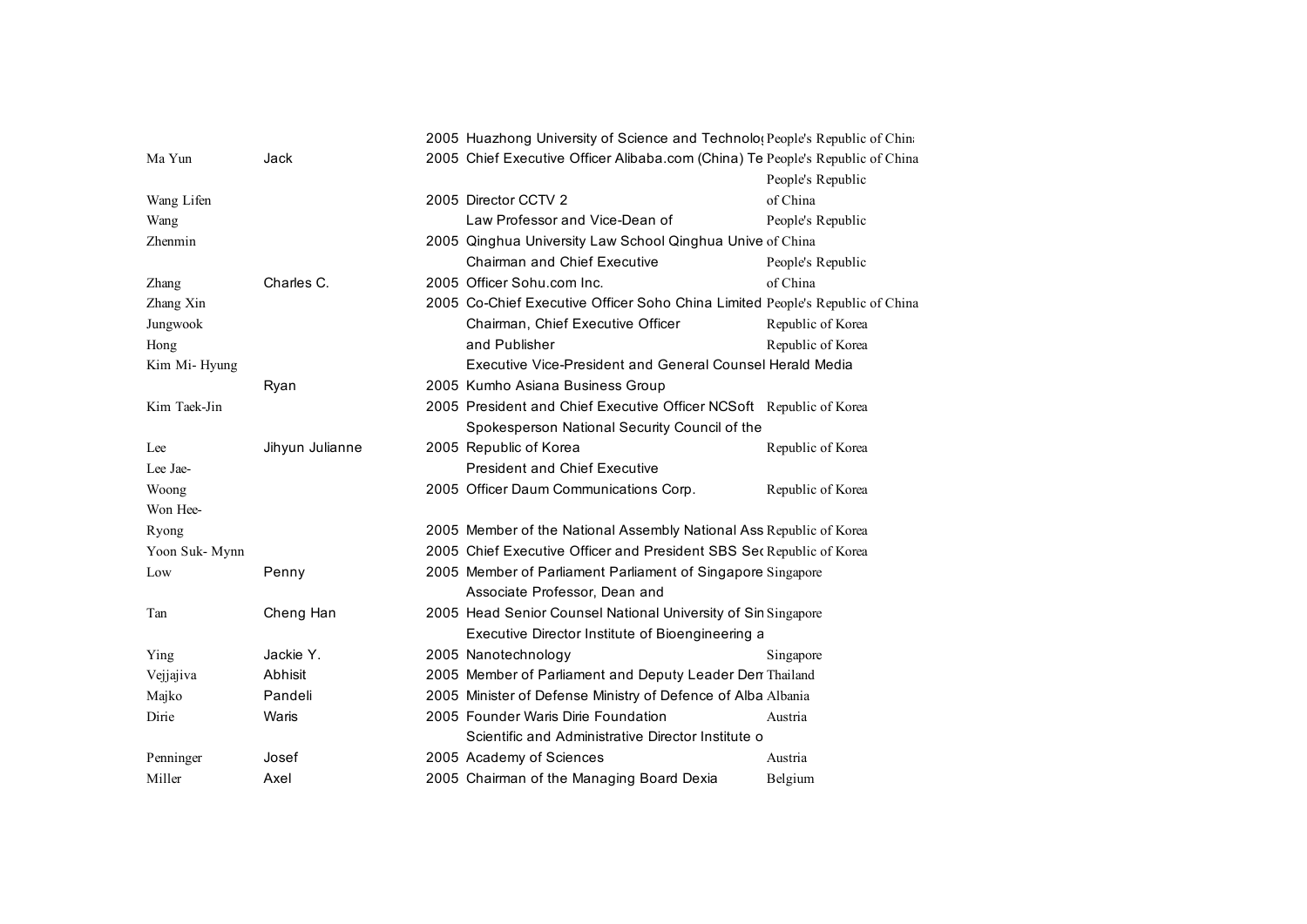| Veltchev      | Milen           | 2005 Minister of Finance Ministry of Finance of Bulga Bulgaria |         |
|---------------|-----------------|----------------------------------------------------------------|---------|
| Frederik of   |                 | Prince of Denmark Office of H.M. the Queen of                  |         |
| Denmark       |                 | 2005 Denmark                                                   | Denmark |
| Lomborg       | Bjorn           | 2005 Author and Associate Professor University of A Denmark    |         |
| Parts         | Juhan           | 2005 Prime Minister of Estonia Office of the Prime Mi Estonia  |         |
| Himanen       | Pekka           | 2005 Philosopher                                               | Finland |
|               |                 | Chairman of the Committee for the                              |         |
|               |                 | Future and Chairman of the National                            |         |
| Katainen      | Jyrki           | 2005 Coalition Party, MP National Coalition Party              | Finland |
| Kauppi        | Piia-Noora      | 2005 Member of the European Parliament European Finland        |         |
| Decaux        | Jean-Charles    | 2005 Chairman of the Board and Co-Chief Executive France       |         |
| Guez          | Laurent         | 2005 General Manager Le Figaro                                 | France  |
| Guichot       | Isabelle        | 2005 Chief Executive Officer Van Cleef and Arpels              | France  |
| Le Meur       | Loïc            | 2005 Executive Vice-President Six Apart                        | France  |
| Sichel        | Olivier         | 2005 Chief Executive Officer Groupe Wanadoo SA France          |         |
|               |                 | President of Georgia Office of the President of                |         |
| Saakashvili   | Mikheil         | 2005 Georgia                                                   | Georgia |
| Agassi        | Shai            | 2005 Member of the Executive Board SAP AG                      | Germany |
| Koch-Mehrin   | Silvana         | 2005 Member of the European Parliament European Germany        |         |
| Peters        | Jan-Eric        | 2005 Editor-in-Chief Die Welt                                  | Germany |
|               |                 | Managing Director, Marketing and                               |         |
| Reichart      | Marcel S.       | 2005 Communications Hubert Burda Media                         | Germany |
| Samwer        | Oliver          | Co-Founder and Chief Executive                                 | Germany |
| Tenberken     | Sabriye         | Officer                                                        | Germany |
|               |                 | Programme Coordinator jamba! AG                                |         |
|               |                 | 2005 Braille without Borders                                   |         |
| Weder di      |                 | Professor of Economics Johannes Gutenberg                      |         |
| Mauro         | <b>Beatrice</b> | 2005 Mainz                                                     | Germany |
| Haji- Ioannou | <b>Stelios</b>  | Chairman                                                       | Greece  |
| Björgolfsson  | Bjögolfur Thor  | Chairman of the Board easyGroup                                | Iceland |
|               |                 | 2005 Actavis Ltd                                               |         |
| Arpe          | Matteo          | 2005 Chief Executive Officer Capitalia SpA                     | Italy   |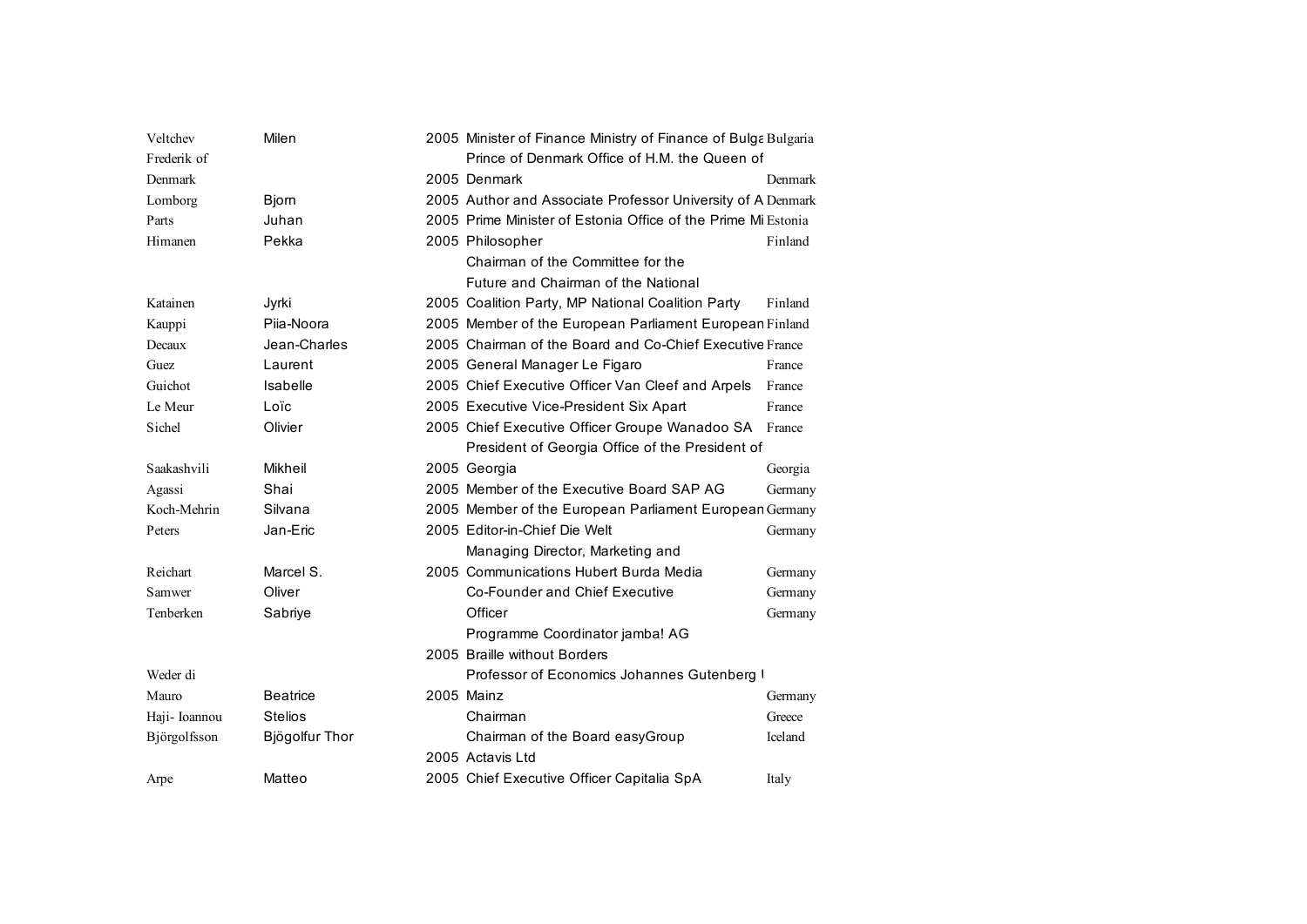| Guerra               | Andrea          |          | 2005 Chief Executive Officer Luxottica Group SpA                  | Italy                 |
|----------------------|-----------------|----------|-------------------------------------------------------------------|-----------------------|
| Trussardi            | <b>Beatrice</b> |          | 2005 Chief Executive Officer Trussardi Group                      | Italy                 |
| Dombrovskis          | Valdis          |          | 2005 Member of the European Parliament European Latvia            |                       |
|                      |                 |          | Minister of Transport and                                         |                       |
|                      |                 |          | Communications Ministry of Transport and                          |                       |
| <b>Slesers</b>       | Ainars          |          | 2005 Communications of Latvia                                     | Latvia                |
| Sekerinska           | Radmila         |          | 2005 Deputy Prime Minister Government of the Rept Macedonia, FYR  |                       |
| Oranje               | Mabel van       |          | 2005 Director, EU Affairs Open Society Institute                  | Netherlands           |
| Willem-              |                 |          |                                                                   |                       |
| Alexander of the Net |                 |          | 2005 Prince of the Netherlands Secretariat of the Pri Netherlands |                       |
| Haakon of            |                 |          | Crown Prince of Norway Office of H.M. the King                    |                       |
| Norway               |                 |          | 2005 Norway                                                       | Norway                |
|                      |                 |          | Chief Executive Officer and Co-                                   |                       |
| Tetzchner            | Jon S. von      |          | 2005 Founder Opera Software ASA                                   | Norway                |
|                      | Pawel           |          |                                                                   |                       |
| Piskorski            | Bartlomiej      |          | 2005 Member of the European Parliament European Poland            |                       |
|                      |                 |          | President of the Board and Chief                                  |                       |
|                      |                 |          | Executive Officer Polska Grupa Farmaceutyczn                      |                       |
| Szwajcowski          | Jacek           | 2005 SA  |                                                                   | Poland                |
|                      |                 |          |                                                                   | Russian               |
| Bershidsky           | Leonid          |          | 2005 Publisher Newsweek                                           | Federation            |
|                      |                 |          | Chief Executive Officer Hermitage Capital Mana Russian            |                       |
| <b>Browder</b>       | William F.      | 2005 Ltd |                                                                   | Federation            |
|                      |                 |          |                                                                   | Russian               |
| Dergunova            | Olga K.         |          | 2005 Chairman Microsoft                                           | Federation            |
|                      |                 |          | Head, Expert Department Office of the Preside Russian             |                       |
| Dvorkovich           | Arcady          |          | 2005 Russian Federation                                           | Federation            |
|                      |                 |          | Member of the State Duma State Duma of the Russian                |                       |
| Ryzhkov              | Vladimir        |          | 2005 Federation                                                   | Federation            |
| Djelic               | Bozidar         |          | 2005 President and Founder Altis Consulting                       | Serbia and Montenegro |
|                      |                 |          | Director Institute for Civilization and                           |                       |
| <b>Brglez</b>        | Alja            |          | 2005 Culture                                                      | Slovenia              |
|                      |                 |          |                                                                   |                       |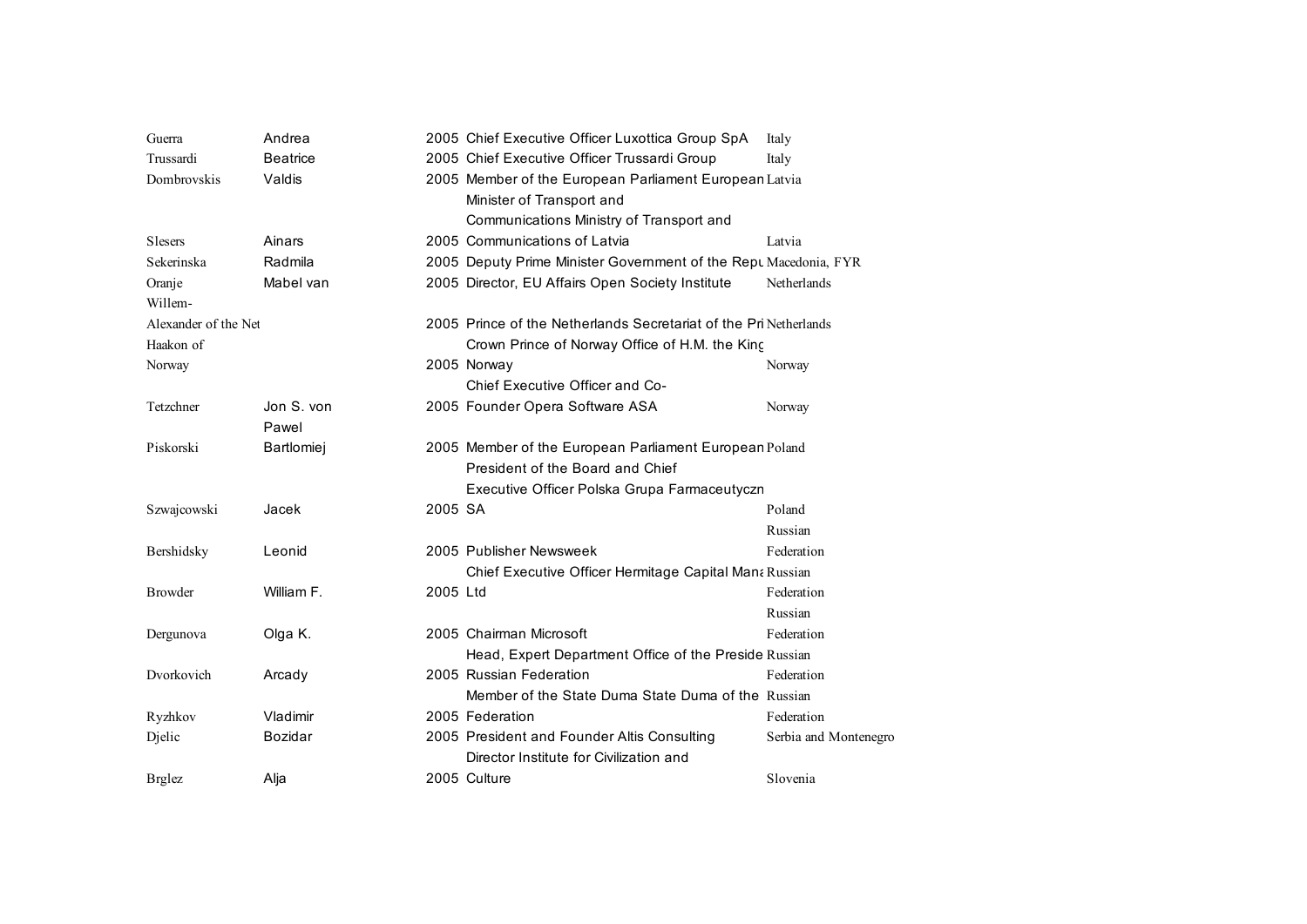|                |               | <b>Chairman and Chief Executive</b><br>Officer Palmera Capital y Servicios - |                |
|----------------|---------------|------------------------------------------------------------------------------|----------------|
| Nieto          | Juan Jose     | 2005 Madrid                                                                  | Spain          |
| Victoria of    |               | Crown Princess Office of H.M. the King of                                    |                |
| Sweden         |               | 2005 Sweden                                                                  | Sweden         |
| Zennström      | <b>Niklas</b> | 2005 Co-founder and CEO Skype Technologies SA Sweden                         |                |
| Kern           | Georges       | 2005 Chief Executive Officer IWC International Watcl Switzerland             |                |
|                |               | Chief Risk Officer and Member of                                             |                |
| Mumenthaler    | Christian     | 2005 the Executive Board Swiss Re                                            | Switzerland    |
|                |               | Chief Financial Officer and Member                                           |                |
| Scala          | Domenico      | 2005 of the Executive Committee Syngenta AG                                  | Switzerland    |
| <b>Babacan</b> | Ali           | 2005 Minister of State for Economy Office of the Prin Turkey                 |                |
| Koç            | Ali Y.        | President, Koç Information                                                   | Turkey         |
| Sahenk         | Ferit F.      | <b>Technology Group</b>                                                      | Turkey         |
|                |               | Chairman Koç Holding AS                                                      |                |
|                |               | 2005 Dogus Holding AS                                                        |                |
| Yalçindag      | Arzuhan       | 2005 Chief Executive Officer Kanal D                                         | Turkey         |
| Anderson       | Matthew       | Chief Executive, Asia Pacific and                                            | United Kingdom |
| <b>Balls</b>   | Edward        | <b>EMEA</b>                                                                  | United Kingdom |
|                |               | Member Ogilvy Public Relations                                               |                |
|                |               | 2005 Worldwide Labour Party                                                  |                |
| <b>Bishop</b>  | Matthew       | 2005 Business Editor The Economist                                           | United Kingdom |
|                |               | Member of Parliament House of Commons of the                                 |                |
| Cooper         | Yvette        | 2005 United Kingdom                                                          | United Kingdom |
| Donohoe        | Suzanne       | 2005 Managing Director Goldman Sachs Asset Man  United Kingdom               |                |
| Freeland       | Chrystia      | 2005 Deputy Editor The Financial Times                                       | United Kingdom |
| Hashemi        | Sahar         | 2005 Co-Founder Coffee Republic                                              | United Kingdom |
| Helal          | Ibrahim       | 2005 Project Director BBC World Service Trust                                | United Kingdom |
| Hertz          | Noreena       | 2005 Author University of Cambridge                                          | United Kingdom |
| Khemka         | Uday H.       | 2005 Managing Director SUN Group of Companies                                | United Kingdom |
|                |               |                                                                              | United Kingdom |
| Kheraj         | Naguib        | 2005 Group Finance Director Barclays Bank Plc                                | United Kingdom |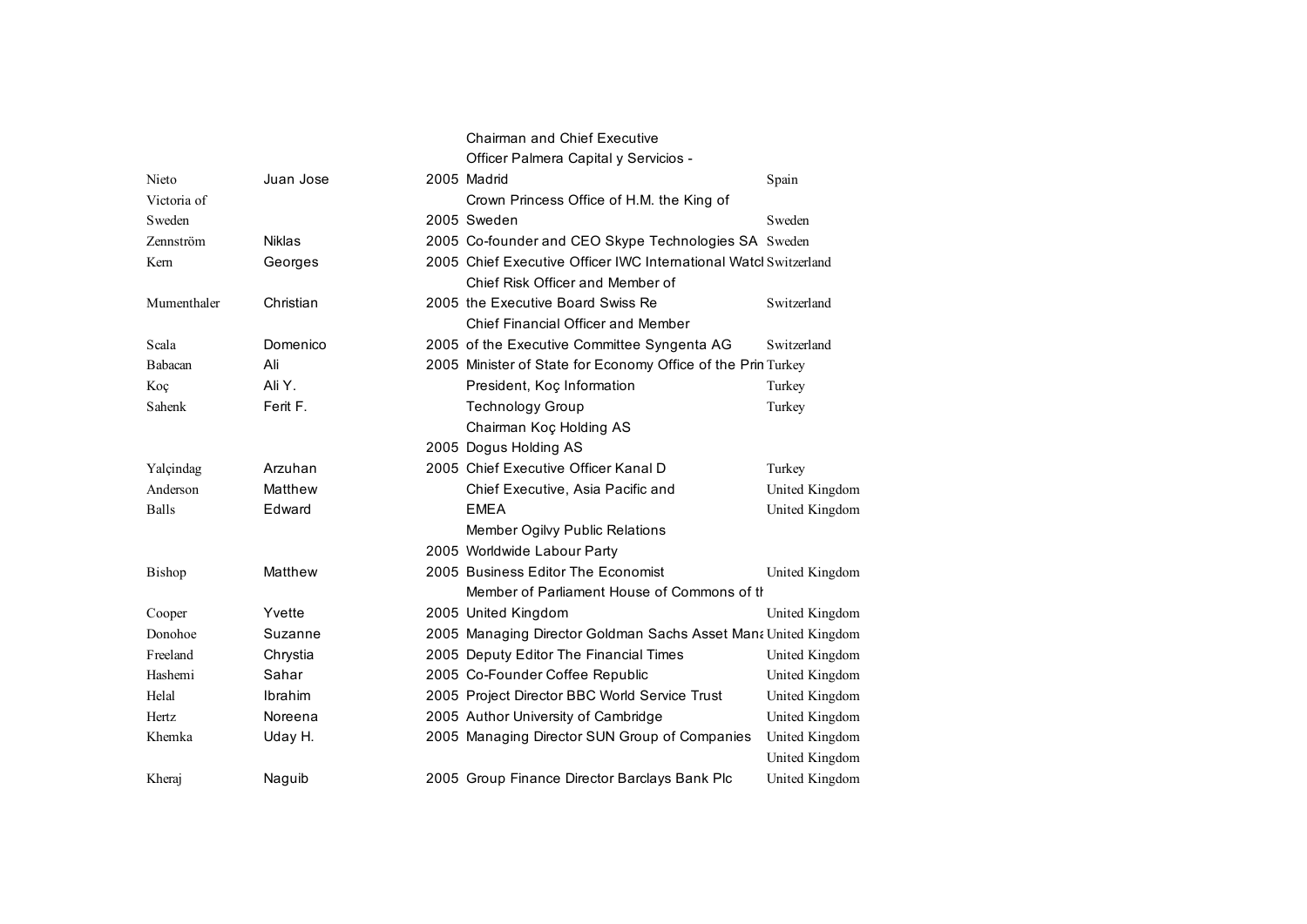|                |                | <b>Chief Executive National Consumer Council</b>                     |                |
|----------------|----------------|----------------------------------------------------------------------|----------------|
| Mayo           | Ed             | 2005 (NCC)                                                           |                |
|                |                | President and Group Chief Financial                                  |                |
| Mittal         | Aditya         | 2005 Officer Mittal Steel Company                                    | United Kingdom |
| O'Reilly       | Anthony        | 2005 Chief Executive Officer Wedgwood                                | United Kingdom |
| Richards       | Anne           | 2005 Chief Investment Officer Aberdeen Asset Mana United Kingdom     |                |
| Rothschild     | Nathaniel      | 2005 President Atticus Capital LLC                                   | United Kingdom |
| South          | Martin         | 2005 Chief Executive Officer Zurich International Bus United Kingdom |                |
|                |                | Undersecretary of Finance Ministry of the Econ                       |                |
| Palla          | Sebastian      | 2005 Production of Argentina                                         | Argentina      |
|                |                | President Mercantil Andina Compania de                               |                |
| Pescarmona     | Lucas E.       | 2005 Seguros                                                         | Argentina      |
| Saguier        | Luis M.        | 2005 Chief Executive Officer La Nación                               | Argentina      |
| Sturzenegger   | Federico       | 2005 Director Universidad Torcuato di Tella                          | Argentina      |
|                |                | Executive Director Committee for Democracy In                        |                |
| <b>Baggio</b>  | Rodrigo        | 2005 Information Technology                                          | <b>Brazil</b>  |
|                |                | Secretary of Education Secretariat of Educatio                       |                |
| Chalita        | Gabriel        | 2005 State of São Paolo                                              | <b>Brazil</b>  |
| Monckeberg     | <b>Nicolas</b> | 2005 Congressman Chamber of Deputies of Chile                        | Chile          |
| Araujo         | Maria Consuelo | 2005 Minister of Culture Ministry of Culture of Colomk Colombia      |                |
|                |                | President of El Salvador Office of the Presiden                      |                |
| Saca           | Elias Antonio  | 2005 Salvador                                                        | El Salvador    |
|                |                | President of Guyana Office of the President of                       |                |
| Jagdeo         | <b>Bharrat</b> | 2005 Guyana                                                          | Guyana         |
| Danel          | Carlos         | 2005 Co-Chief Executive Officer Financiera Compart: Mexico           |                |
| Martinez       |                |                                                                      |                |
| <b>Staines</b> | Javier         | 2005 Editorial Director Expansion                                    | Mexico         |
| Ramírez        | Alejandro      | 2005 Chief Operating Officer Organización Ramírez Mexico             |                |
| Rodriguez      |                |                                                                      |                |
| Arregui        | Alvaro         | 2005 Chief Financial Officer Vitro                                   | Mexico         |
| Machado        | Maria Corina   | 2005 Founder and Managing Director Asociación Civ Venezuela          |                |
| Mendoza        | Lorenzo        | 2005 Chief Executive Officer Empresas Polar                          | Venezuela      |
|                |                |                                                                      |                |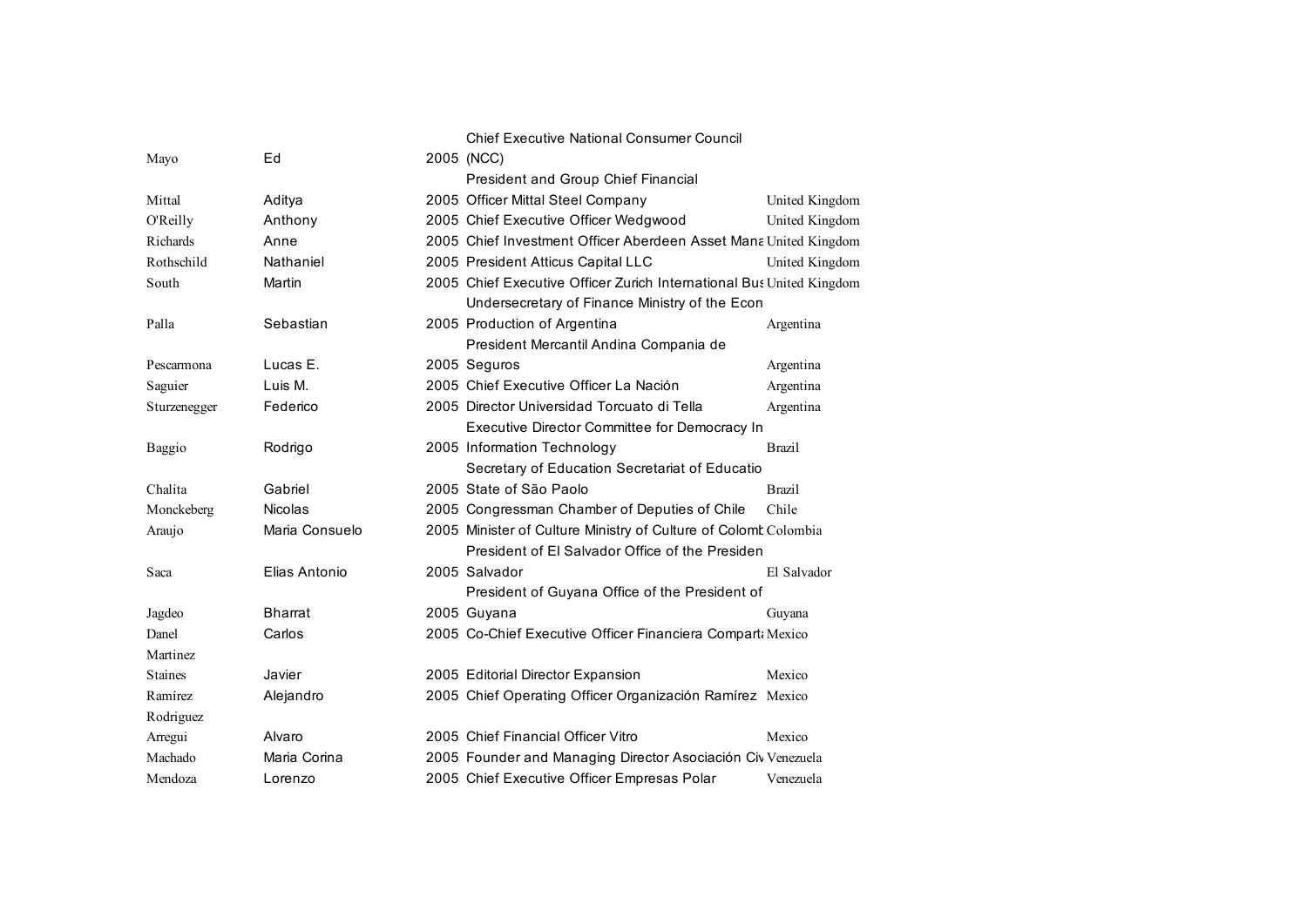|                |                       | Chairman Bahrain Financial Harbour (BFH)                                 |                     |
|----------------|-----------------------|--------------------------------------------------------------------------|---------------------|
| Janahi         | Esam                  | 2005 Holding Co.                                                         | Bahrain             |
| Ezzat          | Heba R.               | 2005 Lecturer Cairo University                                           | Egypt               |
| Mohieldin      | <b>Mahmoud Safwat</b> | 2005 Minister of Investment Ministry of Investment of Egypt              |                     |
| Sideek-        | Nesreen               | Minister of Public Works Ministry of Municipalitie                       |                     |
| <b>Berwari</b> | Mustafa               | 2005 Public Works                                                        | Iraq                |
| Haghighat-     |                       | Professor, Educational Sciences and                                      | Islamic Republic of |
| Joo            | Fatemeh               | 2005 Psychology Shahid Beheshti University                               | Iran                |
| Lasky          | Gaby                  | 2005 Activist                                                            | <b>Israel</b>       |
| Nini           | Achinoam (Noa)        | 2005 Singer and Songwriter More Productions B.P. I Israel                |                     |
|                |                       | Minister of Planning and                                                 |                     |
| Awadallah      | Bassem I.             | 2005 International Cooperation Ministry of Planning (Jordan              |                     |
| Bashir         | Salah Eddin           | Minister of Justice                                                      | Jordan              |
| Hussein        | Zeid Raad Al-         | Ambassador and Permanent Representative o Jordan                         |                     |
|                |                       | United Nations Ministry of Justice of Jordan                             |                     |
|                |                       | 2005 Permanent Mission of Jordan                                         |                     |
|                |                       | Ambas sador of the Hashemite                                             |                     |
|                |                       | Kingdom of Jordan Embassy of the Hashemite                               |                     |
| Kawar          | Karim T.              | 2005 Kingdom of Jordan                                                   | Jordan              |
| Jamai          | Aboubakr              | 2005 Editor-in-Chief Le Journal                                          | Morocco             |
|                | Lujaina Mohsen        | Member Consultative Council (Majlis al-                                  |                     |
| Darwish        | Haider                | 2005 Shura)                                                              | Oman                |
| Harthy         | Assilah Z. al         | 2005 Head, Corporate Affairs Oman Oil Company S/ Oman                    |                     |
|                |                       | Special Assistant to the Bureau                                          | Palestinian         |
| Habash         | Lily                  | 2005 Chief, Office of the Prime Minister Palestinian Muthority           |                     |
| Tarazi         | Michael               | 2005 Legal Adviser PLO Negotiation Affairs Departr Palestinian Authority |                     |
|                | Mohammed bin          |                                                                          |                     |
| Al Faisal      | Khalid bin Abdullah   | 2005 President Al Faisaliah Group Holding Co. Ltd                        | Saudi Arabia        |
| Faisal         | Bandar bin Khalid Al  | 2005 Chairman Investment Enterprises                                     | Saudi Arabia        |
|                |                       |                                                                          | <b>United Arab</b>  |
| Ghurair        | Majid Saif Al         | 2005 Chief Executive Officer Al-Ghurair Group of Col Emirates            |                     |
|                |                       | Managing Partner Appleton & Associates                                   |                     |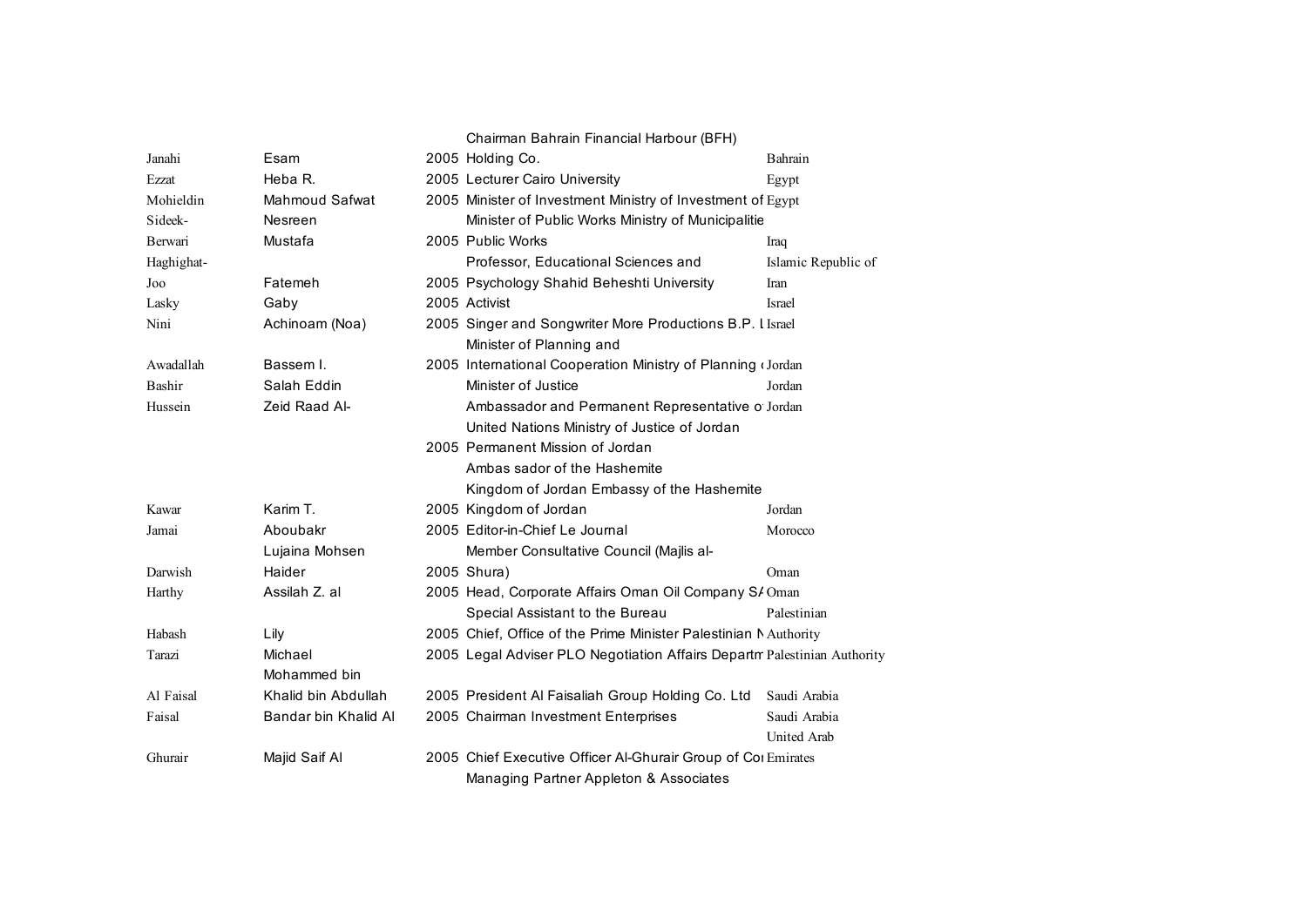| Appleton        | Barry          | 2005 International Lawyers                               | Canada     |
|-----------------|----------------|----------------------------------------------------------|------------|
|                 |                | Minister of Public Works and                             |            |
|                 |                | Government Services Ministry of Public Works a           |            |
| <b>Brison</b>   | Scott          | 2005 Government Services                                 | Canada     |
|                 |                | Professor of Chemistry and Senior Research O             |            |
| <b>Buriak</b>   | Jillian        | 2005 of Nanotechnology University of Alberta             | Canada     |
| Corriero        | Jennifer       | 2005 Co-Founder and Executive Director TakingITGI Canada |            |
|                 |                | President, World Wide Studios Electronic Arts V          |            |
| Mattrick        | Donald A.      | 2005 Studios                                             | Canada     |
|                 |                | Member of Parliament of the New                          |            |
| Stronach        | <b>Belinda</b> | 2005 Market-Aurora House of Commons                      | Canada     |
|                 |                | Visiting Professor and Director,                         |            |
| <b>Battelle</b> | John           | 2005 Business Reporting Program University of Califi USA |            |
| <b>Begley</b>   | Charlene       | 2005 President and Chief Executive Officer GE Tran USA   |            |
|                 |                | Professor of Materials Science and Engineering           |            |
| Belcher         | Angela         | 2005 Engineering Massachusetts Institute of Technc USA   |            |
| Benioff         | Marc R.        | <b>Chairman and Chief Executive</b>                      | <b>USA</b> |
| Brin            | Sergey         | Officer                                                  | <b>USA</b> |
|                 |                | Co-Founder and President, Technology Salesforce.com      |            |
|                 |                | 2005 Google Inc.                                         |            |
| <b>Bryant</b>   | John           | 2005 Founder, Chairman and Chief Executive Office USA    |            |
|                 |                | Executive Vice-President, Business                       |            |
| <b>Burgess</b>  | <b>Brandon</b> | 2005 Development NBC Universal Inc.                      | <b>USA</b> |
|                 |                | Chief Financial Officer and                              |            |
| <b>Butte</b>    | Amy S.         | 2005 Executive Vice-President New York Stock Exch USA    |            |
|                 |                | President Thunderbird, The Garvin School                 |            |
| Cabrera         | Angel          | 2005 of International Management                         | <b>USA</b> |
| Caputo          | Lisa           | 2005 President and Chief Executive Officer Women (USA    |            |
| Crampton        | Thomas         | 2005 Correspondent The New York Times                    | <b>USA</b> |
| deJongh         | LaMae Allen    | 2005 Partner Accenture                                   | <b>USA</b> |
|                 |                | Assistant Professor of Computer                          |            |
|                 |                | Science Massachusetts Institute of                       |            |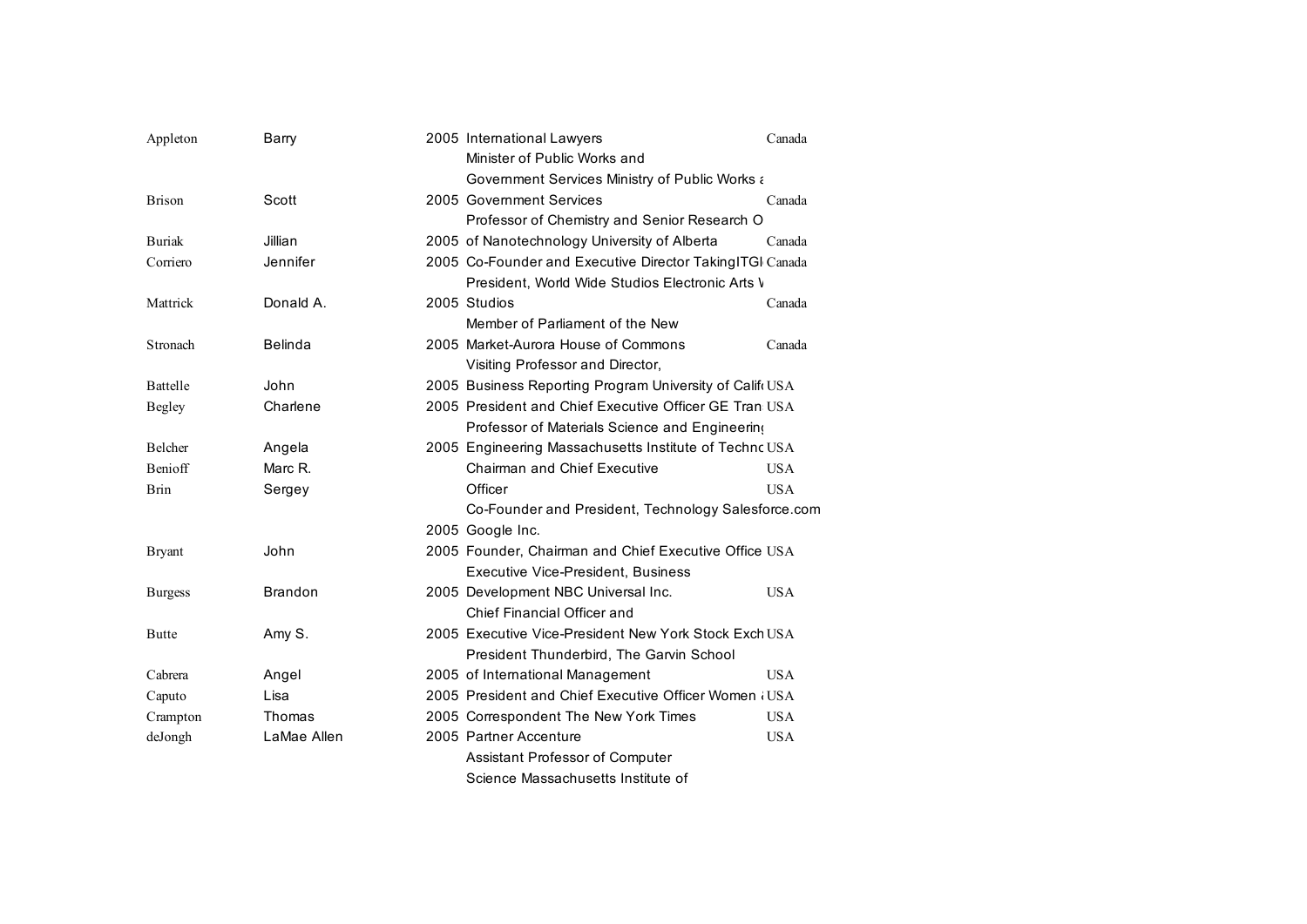| Demaine   | Eric         | 2005 Technology                                                       | <b>USA</b> |
|-----------|--------------|-----------------------------------------------------------------------|------------|
| Ferguson  | Niall        | 2005 Professor of History Harvard University                          | <b>USA</b> |
|           |              | Member, Council of Economic                                           |            |
|           |              | Advisers Office of the President of the                               |            |
| Forbes    | Kristin      | 2005 United States                                                    | <b>USA</b> |
|           |              | Vice-President, New Business                                          |            |
| Forbes    | Miguel R.    | 2005 Development Forbes Inc.                                          | <b>USA</b> |
| Fox       | Justin       | 2005 Editor Fortune Magazine                                          | <b>USA</b> |
| Goolsbee  | Austan       | 2005 Professor of Economics University of Chicago                     | <b>USA</b> |
| Greiner   | Helen        | 2005 Founder and Chairman iRobot Corporation                          | <b>USA</b> |
| Halstead  | Ted          | 2005 President and Chief Executive Officer The New USA                |            |
| Hobson    | Mellody      | 2005 President Ariel Capital Management Inc.                          | <b>USA</b> |
| Hoffen    | Howard       | 2005 Partner Metalmark Capital LLC                                    | <b>USA</b> |
| Jones     | Van          | 2005 Founder and National Executive Director Ella BUSA                |            |
| Jurvetson | <b>Steve</b> | 2005 Managing Director Draper Fisher Jurvetson                        | <b>USA</b> |
| Kantor    | Jodi         | 2005 Editor "Arts & Leisure" The New York Times                       | <b>USA</b> |
| Kopp      | Wendy        | 2005 Founder and President Teach For America                          | <b>USA</b> |
|           |              | Gates Professor of Developing                                         |            |
| Kremer    | Michael      | 2005 Societies Harvard University                                     | <b>USA</b> |
| Lauder    | Aerin        | Senior Vice President, Global                                         | <b>USA</b> |
| Leschly   | Stig         | <b>Creative Directions</b>                                            | <b>USA</b> |
|           |              | Founder and Pr esident Estee Lauder Companies Inc.                    |            |
|           |              | 2005 Compass School                                                   |            |
| Levitt    | Steven       | 2005 Professor of Economics University of Chicago                     | <b>USA</b> |
| Mathews   | Sylvia       | Chief Operating Officer and                                           | <b>USA</b> |
| Mays      | Mark P.      | <b>Executive Director</b>                                             | <b>USA</b> |
|           |              | President and Chief Executive Officer Bill & Melinda Gates Foundation |            |
|           |              | 2005 Clear Channel Communications Inc.                                |            |
| Meyer     | Paul         | 2005 Chief Executive Officer Voxiva                                   | <b>USA</b> |
| Molavi    | Afshin       | 2005 Author and Journalist The New America Found USA                  |            |
| Neilson   | Trevor       | 2005 Executive Director The Global Business Coalitic USA              |            |
| Nelson    | Curtis       | 2005 President and Chief Operating Officer Carlson USA                |            |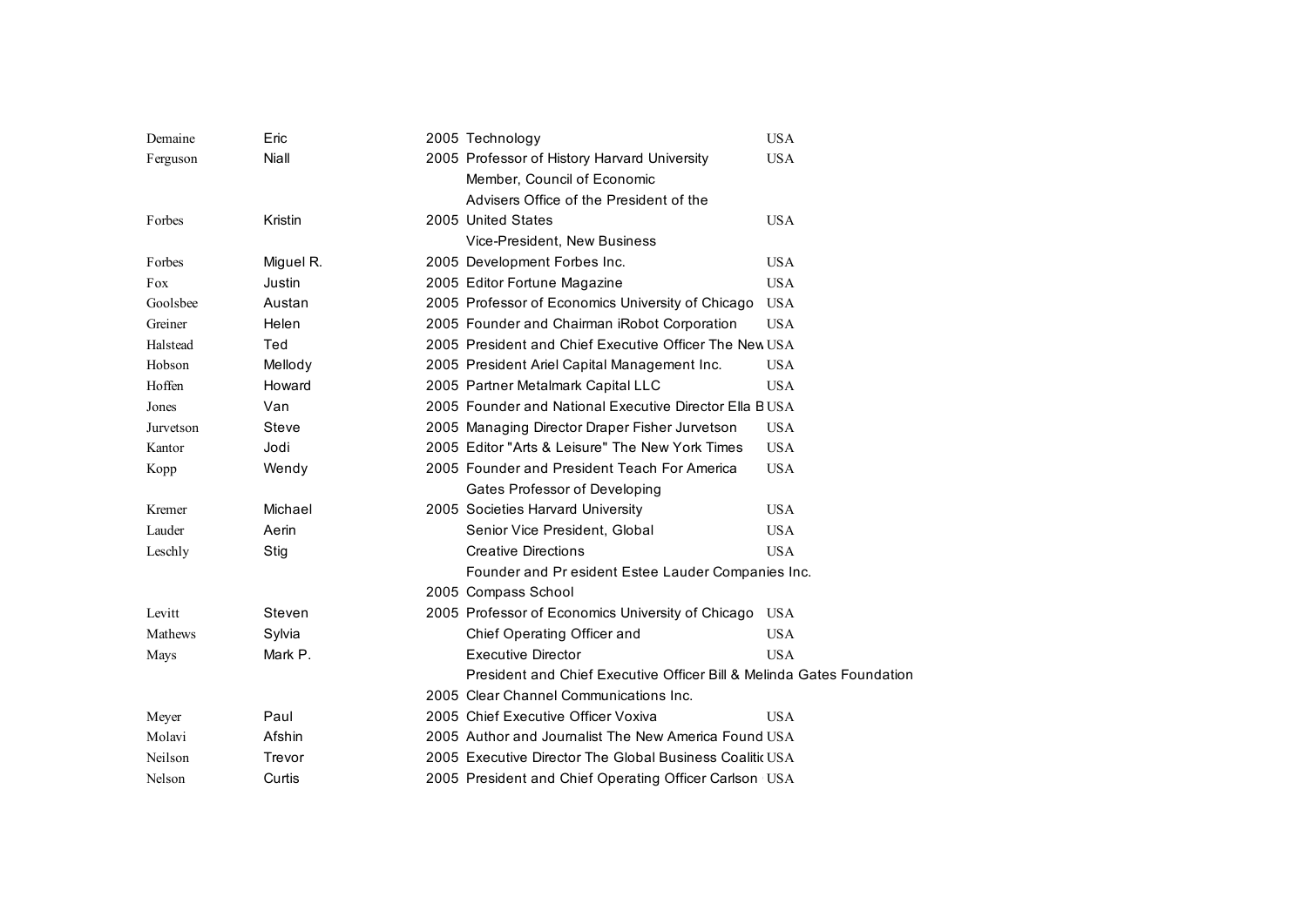| Newsom     | Gavin       | Mayor of the City and County of San<br><b>USA</b>                     |
|------------|-------------|-----------------------------------------------------------------------|
| Nguyen     | Bill        | Francisco<br><b>USA</b>                                               |
|            |             | Founder, Chairman and Co - Chief Executive Officer City and County of |
|            |             | Francisco                                                             |
|            |             | 2005 Seven Networks Inc.                                              |
| Ormond     | Julia       | 2005 Actress and Co-Chair FilmAid International<br><b>USA</b>         |
| Page       | Larry       | Co-Founder and President, Products<br><b>USA</b>                      |
| Powell     | Dina H.     | Assistant to the US President for Presidential FUSA                   |
|            |             | 2005 Office of the President of the United States                     |
| Power      | Samantha    | 2005 Founding Executive Director Carr Center for Hu USA               |
|            |             | Co-Founder and Chief Executive                                        |
| Rottenberg | Linda       | 2005 Officer Endeavor Global Inc.<br><b>USA</b>                       |
| Ryan       | Patrick G.  | 2005 Founder and President 21st Century Urban Sc USA                  |
| Schwab     | Keith       | 2005 Senior Physicist National Security Agency<br><b>USA</b>          |
|            | Anthony     |                                                                       |
| Shriver    | Kennedy     | 2005 Founder and Chairman Best Buddies Internatic USA                 |
| Soros      | Jonathan    | 2005 Deputy Chairman Soros Fund Management LL USA                     |
| Steiger    | William     | OGHA Director and Special Assistant to the Se USA                     |
| Stephens   | <b>Bret</b> | Member of the Editorial Board US Department USA                       |
|            |             | 2005 The Wall Street Journal                                          |
| Sununu     | John E.     | 2005 Senator from New Hampshire (R) United States USA                 |
| Verjee     | Zain        | 2005 Anchor CNN International<br><b>USA</b>                           |
| Wood       | John        | 2005 Founder and Chief Executive Officer Room to HUSA                 |
| Zakaria    | Fareed      | 2005 Editor Newsweek International<br><b>USA</b>                      |
|            |             | Faculty Co-Director and Jack N. and                                   |
|            |             | Lillian R. Berkman Assistant                                          |
| Zittrain   | Jonathan    | 2005 Professor of Entrepreneurial Legal Studies The USA               |
|            |             | Fellow The Berkman Center for Internet                                |
| Zuckerman  | Ethan       | 2005 & Society<br><b>USA</b>                                          |
| Sobhan     | Zafar       | 2005 Assistant Editor The Daily Star<br>Bangladesh                    |
| Bajaj      | Rajiv       | 2005 Joint Managing Director Bajaj Auto Ltd<br>India                  |
|            | Kumar       |                                                                       |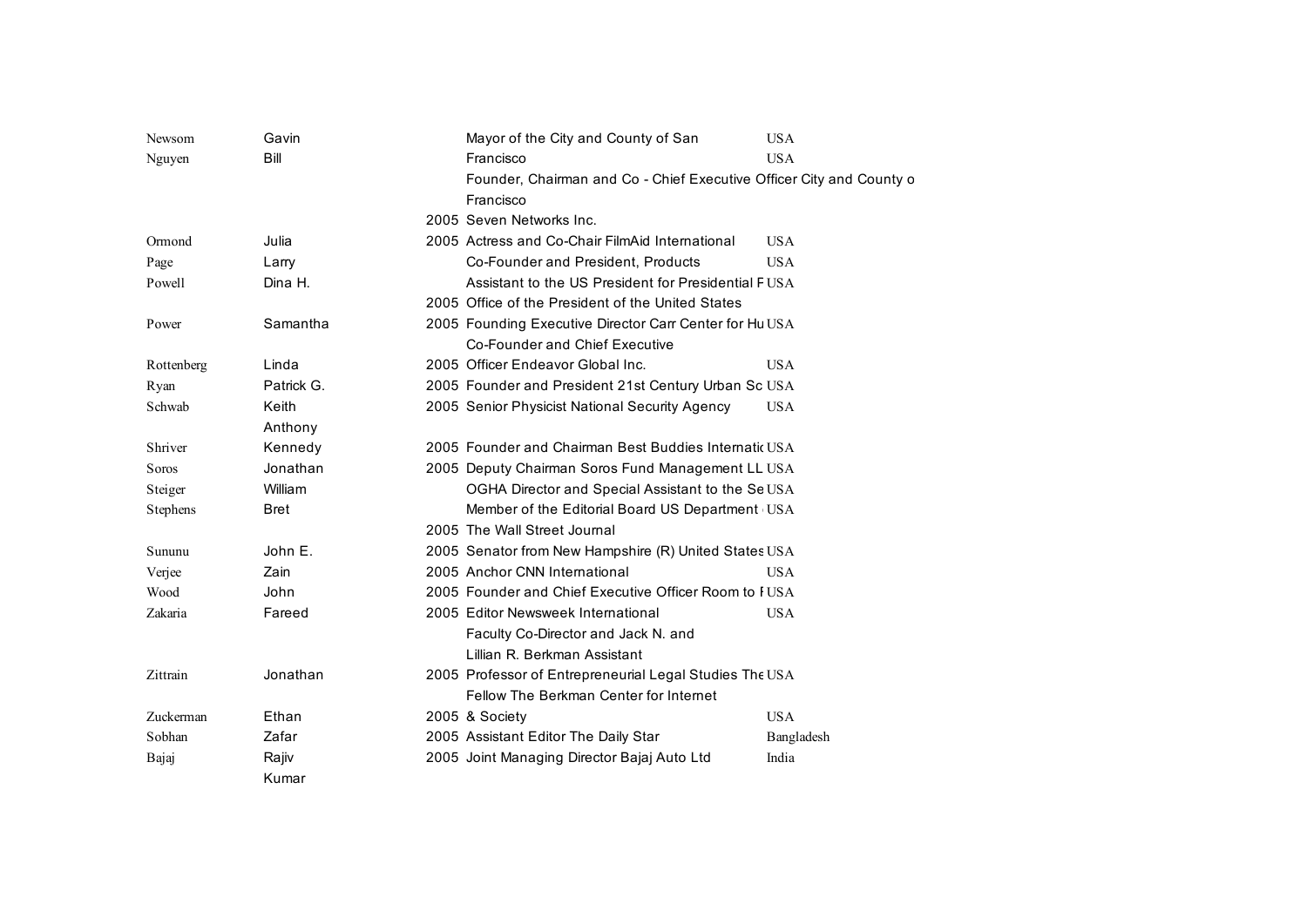| Birla       | Mangalan      | 2005 Chairman Aditya Birla Group                            | India           |
|-------------|---------------|-------------------------------------------------------------|-----------------|
| Firodia     |               |                                                             |                 |
| Motwani     | Sulajja F.    | 2005 Joint Managing Director Kinetic Engineering Ltd India  |                 |
| Gandhi      | Rahul         | 2005 Congress Member of Parliament Parliament of India      |                 |
| Maran       | Dayanidhi     | 2005 Minister of Communications and Information Te India    |                 |
|             | Malvinder     |                                                             |                 |
| Singh       | Mohan         | 2005 President, Pharmaceuticals Ranbaxy Laborato India      |                 |
| Shah        | Nafisa        | 2005 Mayor of Khairpur City of Khairpur                     | Pakistan        |
| Moragoda    | Asoka Milinda | 2005 Member of Parliament Parliament of Sri Lanka Sri Lanka |                 |
| Mutombo     | Dikembe       | 2005 Founder Dikembe Mutombo Foundation                     | Congo (Dem Rep) |
|             |               | Executive Director Women's Initiative for Self              |                 |
| Awotwi      | Violet E.     | 2005 Empowerment                                            | Ghana           |
| Githongo    | John          | 2005 Permanent Secretary for Governance Office of Kenya     |                 |
| Leakey      | Louise N.     | 2005 Paleontologist Leakey Foundation                       | Kenya           |
| Makatiani   | Ayisi         | 2005 Chief Executive Officer Gallium Capital Partner: Kenya |                 |
|             |               | Founder and Chief Executive Officer Leadersh                |                 |
| Nwuneli     | Ndidi O.      | 2005 Accountability and Professionalism (LEAP) Afri Nigeria |                 |
|             |               | Founder and Chief Executive Officer Securities              |                 |
| Obaseki     | Godwin N.     | 2005 Company Limited                                        | Nigeria         |
|             |               | Writer Munk Centre for International                        |                 |
| Wiwa        | Ken           | 2005 Studies                                                | Nigeria         |
| Ndiaye      | Papa Madiaw   | 2005 Director Emerging Markets Partnership                  | Senegal         |
| Blecher     | Taddy         | 2005 Chief Executive Officer CIDA City Campus               | South Africa    |
|             |               | Minister of Agriculture and Land                            |                 |
|             |               | Affairs Ministry of Agriculture and Land                    |                 |
| Didiza      | Thoko         | 2005 Affairs of South Africa                                | South Africa    |
| Molo i      | Gugu          | 2005 Chief Executive Officer Umgeni Water                   | South Africa    |
|             |               | Secretary-General and Chief                                 |                 |
|             |               | Executive Officer Civicus: World Alliance for               |                 |
| Naidoo      | Kumi          | 2005 Citizen Participation                                  | South Africa    |
|             |               | Deputy Chief Executive Officer JSE Securities               |                 |
| Newton-King | Nicky         | 2005 Africa                                                 | South Africa    |
|             |               |                                                             |                 |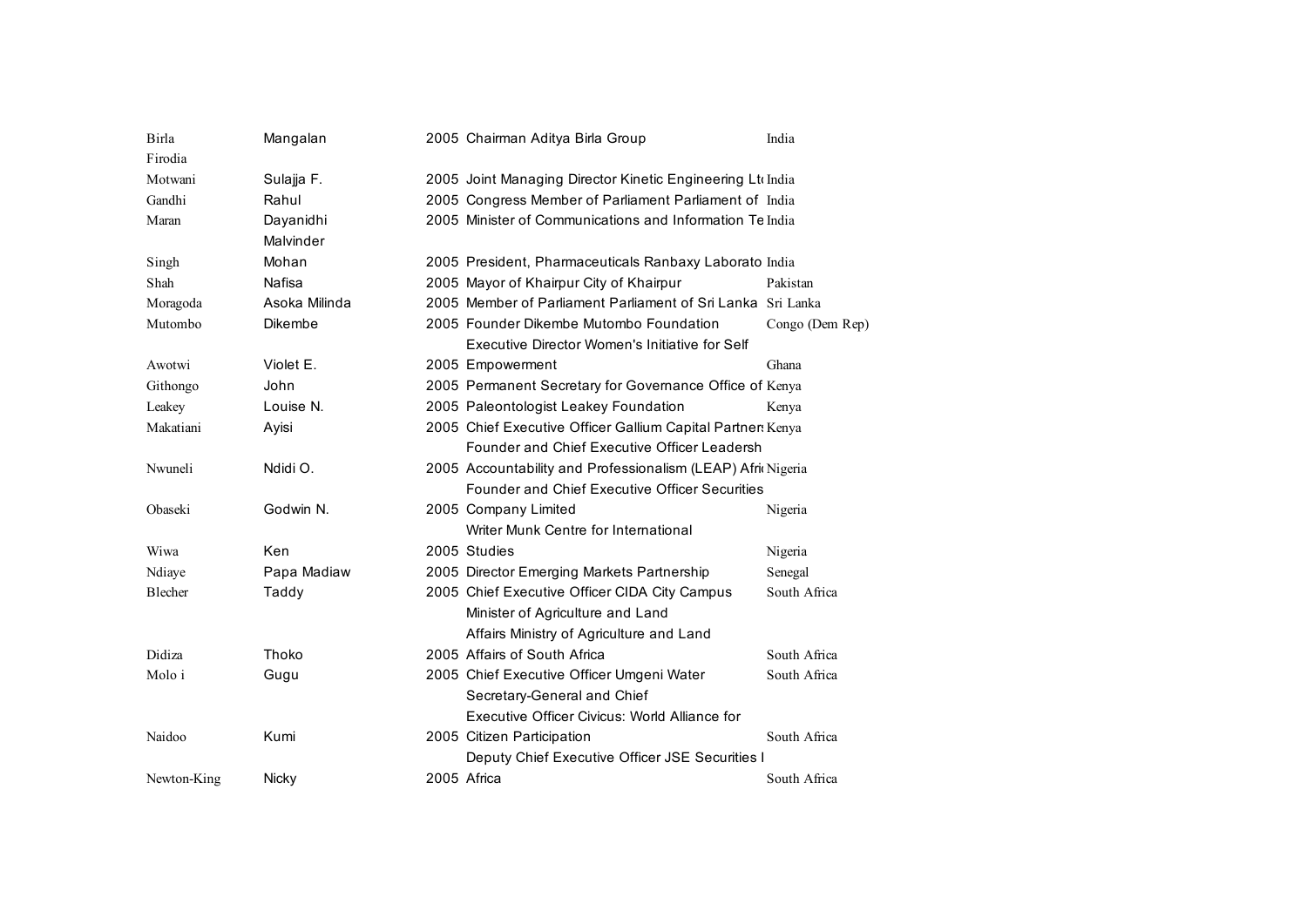| Oppenheimer    | Jonathan       | 2005 Managing Director De Beers Group of Compan South Africa |                |                        |  |  |
|----------------|----------------|--------------------------------------------------------------|----------------|------------------------|--|--|
| Zungu          | Sandile        | 2005 Group Chairman Denel (Pty) Ltd                          | South Africa   |                        |  |  |
|                |                | Executive Deputy Chairman Kingdom Financial                  |                |                        |  |  |
| Chanakira      | Nigel          | 2005 Limited                                                 | Zimbabwe       |                        |  |  |
| Kagoro         | <b>Brian</b>   | 2005 Founder and Coordinator Crisis in Zimbabwe C Zimbabwe   |                |                        |  |  |
| Oxenford       | Alec           | 2006 IT-Information Technology                               | Argentina      | Latin America          |  |  |
| <b>Burzaco</b> | Eugenio        | 2006 NA-Not Applicable                                       | Argentina      | Latin America          |  |  |
| Darbinian      | Armen          | 2006 NA-Not Applicable                                       | Armenia        | Central/Eastern Europe |  |  |
| Hockey         | Joe            | 2006 NA-Not Applicable                                       | Australia      | Australasia            |  |  |
| Koenigsfest    | Kurt           | 2006 BK-Banking & Capital Markets                            | <b>Bolivia</b> | Latin America          |  |  |
| Bonchristiano  | Antonio        | 2006 IS-Insurance & Asset Management                         | <b>Brazil</b>  | Latin America          |  |  |
| Odebrecht      | Marcelo Bahia  | 2006 IU-Infrastructure & Urban Development                   | <b>Brazil</b>  | Latin America          |  |  |
| Oung           | Chanthol       | 2006 NA-Not Applicable                                       | Cambodia       | Asia Pacific           |  |  |
| Nkontchou      | Cyrille        | 2006 PS-Professional Services                                | Cameroon       | Sub-saharan Africa     |  |  |
| Alexander      | Christopher    | 2006 NA-Not Applicable                                       | Canada         | North America          |  |  |
| Manji          | Irshad         | 2006 NA-Not Applicable                                       | Canada         | North America          |  |  |
| Gill           | Mack           | 2006 IS-Insurance & Asset Management                         | Canada         | North America          |  |  |
| Akhavan        | Payam          | 2006 NA-Not Applicable                                       | Canada         | North America          |  |  |
| Pirouz         | Rouzbeh        | 2006 PI-Private Investors                                    | Canada         | North America          |  |  |
| Brûlé          | Tyler          | 2006 ME-Media, Entertainment & Information                   | Canada         | North America          |  |  |
| Eichholz       | Juan Carlos    | 2006 NA-Not Applicable                                       | Chile          | Latin America          |  |  |
| Escobar        | Paula          | 2006 ME-Media, Entertainment & Information                   | Chile          | Latin America          |  |  |
| Plata          | Luis Guillermo | 2006 IS-Insurance & Asset Management                         | Colombia       | Latin America          |  |  |
| Al Hadidi      | Lamees A.      | 2006 ME-Media, Entertainment & Information                   | Egypt          | Middle East            |  |  |
| Ojanpera       | Tero           | 2006 TC-Telecommunications                                   | Finland        | Western Europe         |  |  |
| Duflo          | Esther         | 2006 NA-Not Applicable                                       | France         | Western Europe         |  |  |
| Krings         | Frank          | 2006 NA-Not Applicable                                       | Germany        | Western Europe         |  |  |
| Daimagüler     | Mehmet Gürcan  | 2006 NA-Not Applicable                                       | Germany        | Western Europe         |  |  |
| Justus         | Philipp        | 2006 PS-Professional Services                                | Germany        | Western Europe         |  |  |
| Yat            | Siu            | 2006 IT-Information Technology                               | Hong Kong SAR  | Greater China          |  |  |
| Wu             | Thomas         | 2006 IU-Infrastructure & Urban Development                   | Hong Kong SAR  | Greater China          |  |  |
| Járóka         | Livia          | 2006 NA-Not Applicable                                       | Hungary        | Central/Eastern Europe |  |  |
|                |                |                                                              |                |                        |  |  |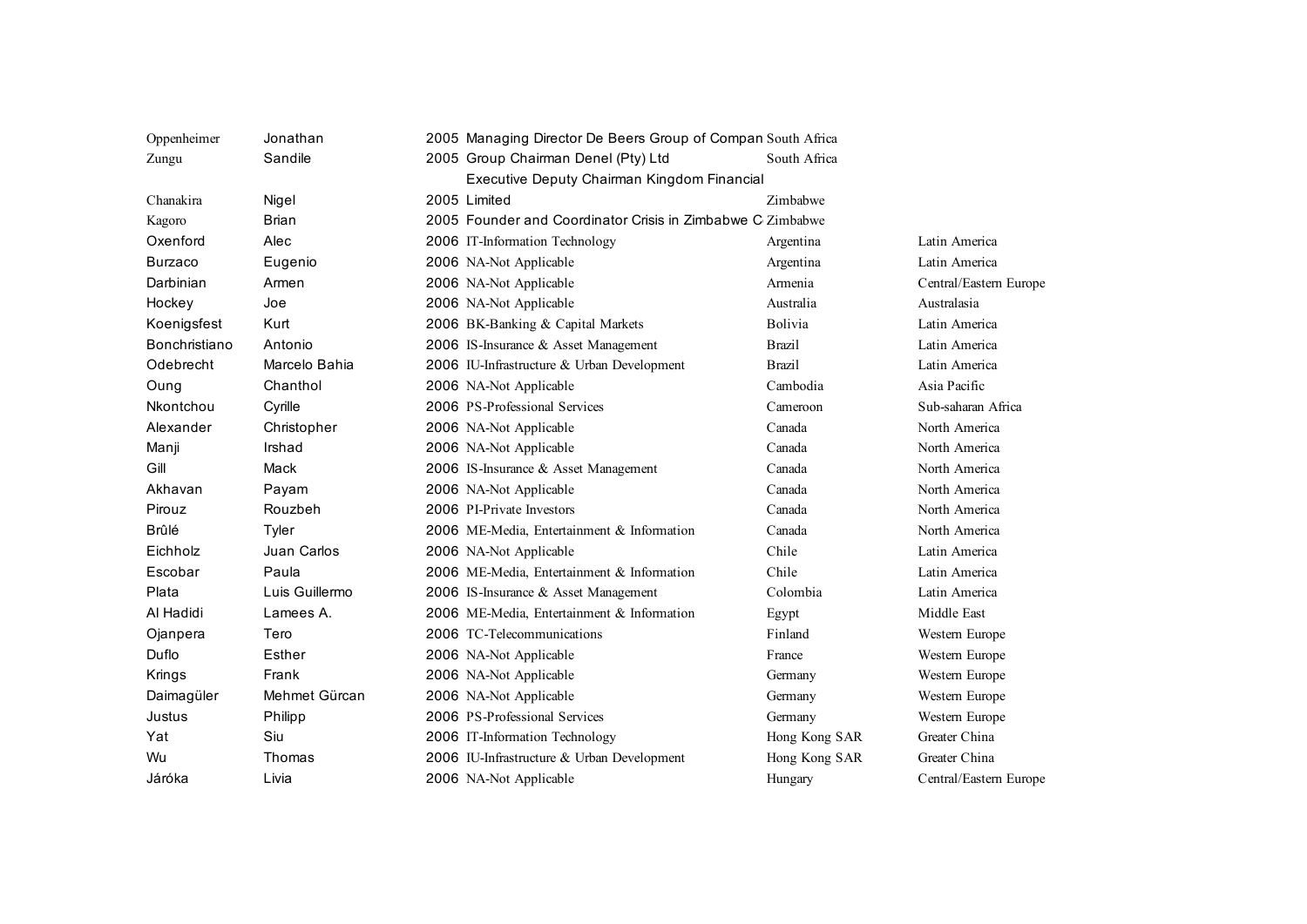| <b>Bullain</b>  | Nilda         | 2006 NA-Not Applicable                                           | Hungary                                  | Central/Eastern Europe |
|-----------------|---------------|------------------------------------------------------------------|------------------------------------------|------------------------|
| Eliasson        | Olafur        | 2006 NA-Not Applicable                                           | Iceland                                  | Western Europe         |
| Kejriwal        | Manish        | 2006 II-Institutional Investors, Sovereign Funds, Family O India |                                          | South Asia             |
| Meswani         | Nikhil        | 2006 OG-Oil & Gas                                                | India                                    | South Asia             |
| <b>Nursalim</b> | Cherie        | 2006 MI-Multi Industry                                           | Indonesia                                | Asia Pacific           |
| Colondam        | Veronica      | 2006 NA-Not Applicable                                           | Indonesia                                | Asia Pacific           |
| Casey           | Caroline      | 2006 NA-Not Applicable                                           | Ireland                                  | Western Europe         |
| Lanzarini       | Paola         | 2006 AU-Automotive                                               | Italy                                    | Western Europe         |
| Kengaku         | Mineko        | 2006 NA-Not Applicable                                           | Japan                                    | Japan                  |
| Cubeisy         | Emile Najib   | 2006 HO-Holding, Trade, Import/Export                            | Jordan                                   | Middle East            |
| Tabaza          | Khaldoon      | 2006 PI-Private Investors                                        | Jordan                                   | Middle East            |
| Githuku         | Ndungi        | 2006 NA-Not Applicable                                           | Kenya                                    | Sub-saharan Africa     |
| Cheah           | Hanson        | 2006 PI-Private Investors                                        | Malaysia                                 | Asia Pacific           |
| Leong           | Justin        | 2006 IU-Infrastructure & Urban Development                       | Malaysia                                 | Asia Pacific           |
| Zarur           | Andrey        | 2006 PI-Private Investors                                        | Mexico                                   | Latin America          |
| Sanjaasuren     | Oyun          | 2006 NA-Not Applicable                                           | Mongolia                                 | Asia Pacific           |
| Charas          | Erik          | 2006 PI-Private Investors                                        | Mozambique                               | Sub-saharan Africa     |
| Kuzmanovic      | Maja          | 2006 NA-Not Applicable                                           | Netherlands                              | Western Europe         |
| Adesina         | Debo          | 2006 ME-Media, Entertainment & Information                       | Nigeria                                  | Sub-saharan Africa     |
| Abiola-Costello | Hafsat        | 2006 PS-Professional Services                                    | Nigeria                                  | Sub-saharan Africa     |
| Adelegan        | Joseph        | 2006 UN-Unknown                                                  | Nigeria                                  | Sub-saharan Africa     |
| Koss            | Johann O.     | 2006 NA-Not Applicable                                           | Norway                                   | Western Europe         |
| Shao            | Bo            | 2006 HE-Global Health & Healthcare                               | People's Republic of China Greater China |                        |
| Fan             | He            | 2006 NA-Not Applicable                                           | People's Republic of China Greater China |                        |
| Min             | Qin           | 2006 PS-Professional Services                                    | People's Republic of China Greater China |                        |
| Ming            | Xu            | 2006 IU-Infrastructure & Urban Development                       | People's Republic of China Greater China |                        |
| Aquino IV       | Paolo Benigno | 2006 PI-Private Investors                                        | Philippines                              | Asia Pacific           |
| Olechowski      | Jacek         | 2006 PS-Professional Services                                    | Poland                                   | Central/Eastern Europe |
| Monteiro        | Tiago         | 2006 NA-Not Applicable                                           | Portugal                                 | Western Europe         |
| Vardanian       | Ruben K.      | 2006 PI-Private Investors                                        | <b>Russian Federation</b>                | Russia                 |
| Guriev          | Sergei        | 2006 NA-Not Applicable                                           | <b>Russian Federation</b>                | Russia                 |
| S. Bahamdan     | Kamal A.      | 2006 BK-Banking & Capital Markets                                | Saudi Arabia                             | Middle East            |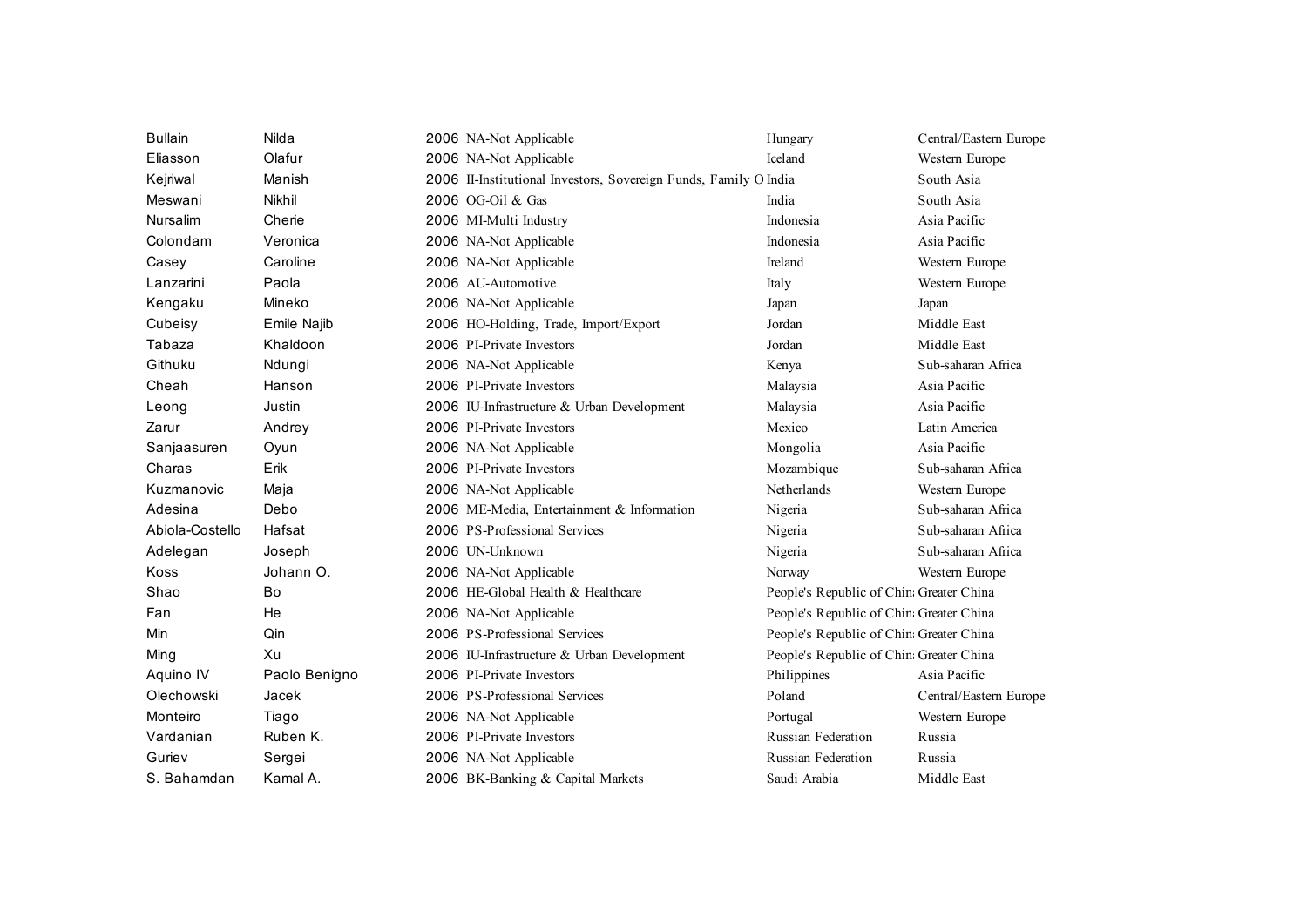| Nawwab        | Nimah I.       | 2006 NA-Not Applicable                     | Saudi Arabia   | Middle East            |
|---------------|----------------|--------------------------------------------|----------------|------------------------|
| Hallowell     | Elvis Gbanabom | 2006 NA-Not Applicable                     | Sierra Leone   | Sub-saharan Africa     |
| Chua          | Chim Kang      | 2006 ME-Media, Entertainment & Information | Singapore      | Asia Pacific           |
| Horvat        | Darko          | 2006 PS-Professional Services              | Slovenia       | Central/Eastern Europe |
| Molefe        | <b>Brian</b>   | 2006 LT-Logistics & Transportation         | South Africa   | Sub-saharan Africa     |
| Kapelus       | Paul           | 2006 PS-Professional Services              | South Africa   | Sub-saharan Africa     |
| Taljaard      | Raenette       | 2006 NA-Not Applicable                     | South Africa   | Sub-saharan Africa     |
| Maphanga      | Treasure       | 2006 NA-Not Applicable                     | Swaziland      | Sub-saharan Africa     |
| Nevado        | John           | 2006 RC-Retail & Consumer Goods            | Sweden         | Western Europe         |
| Beck          | Christophe     | 2006 FB-Agriculture, Food & Beverage       | Switzerland    | Western Europe         |
| <b>Blumer</b> | David J.       | 2006 IS-Insurance & Asset Management       | Switzerland    | Western Europe         |
| Chappatte     | Patrick        | 2006 ME-Media, Entertainment & Information | Switzerland    | Western Europe         |
| Thewphaingarm | Nahathai       | 2006 NA-Not Applicable                     | Thailand       | Asia Pacific           |
| Sarayli       | Murat          | 2006 AT-Aviation, Travel & Tourism         | Turkey         | Central/Eastern Europe |
| Boyner        | Osman F.       | 2006 RC-Retail & Consumer Goods            | Turkey         | Central/Eastern Europe |
| Dinçer        | Suzan Sabanci  | 2006 BK-Banking & Capital Markets          | Turkey         | Central/Eastern Europe |
| Shevchenko    | Igor           | 2006 NA-Not Applicable                     | Ukraine        | Central/Eastern Europe |
| Gooch         | Charmian       | 2006 NA-Not Applicable                     | United Kingdom | Western Europe         |
| Cottam        | Hilary         | 2006 NA-Not Applicable                     | United Kingdom | Western Europe         |
| Forsyth       | Justin         | 2006 NA-Not Applicable                     | United Kingdom | Western Europe         |
| Garrett-Cox   | Katherine      | 2006 BK-Banking & Capital Markets          | United Kingdom | Western Europe         |
| Read          | Mark           | 2006 ME-Media, Entertainment & Information | United Kingdom | Western Europe         |
| Punt          | Richard        | 2006 PS-Professional Services              | United Kingdom | Western Europe         |
| <b>B</b> ird  | Adam C.        | 2006 PS-Professional Services              | <b>USA</b>     | North America          |
| Jacobs        | Alice          | 2006 HE-Global Health & Healthcare         | <b>USA</b>     | North America          |
| Mehta         | Amish          | 2006 PI-Private Investors                  | <b>USA</b>     | North America          |
| Behlendorf    | <b>Brian</b>   | 2006 NA-Not Applicable                     | <b>USA</b>     | North America          |
| Lathan        | Corinna E.     | 2006 HE-Global Health & Healthcare         | <b>USA</b>     | North America          |
| Wenig         | Devin          | 2006 ME-Media, Entertainment & Information | <b>USA</b>     | North America          |
| Darkoh        | Ernest         | 2006 HE-Global Health & Healthcare         | <b>USA</b>     | North America          |
| Saeed         | Faiza          | 2006 PS-Professional Services              | <b>USA</b>     | North America          |
| Kanafani      | Hakam          | 2006 TC-Telecommunications                 | <b>USA</b>     | North America          |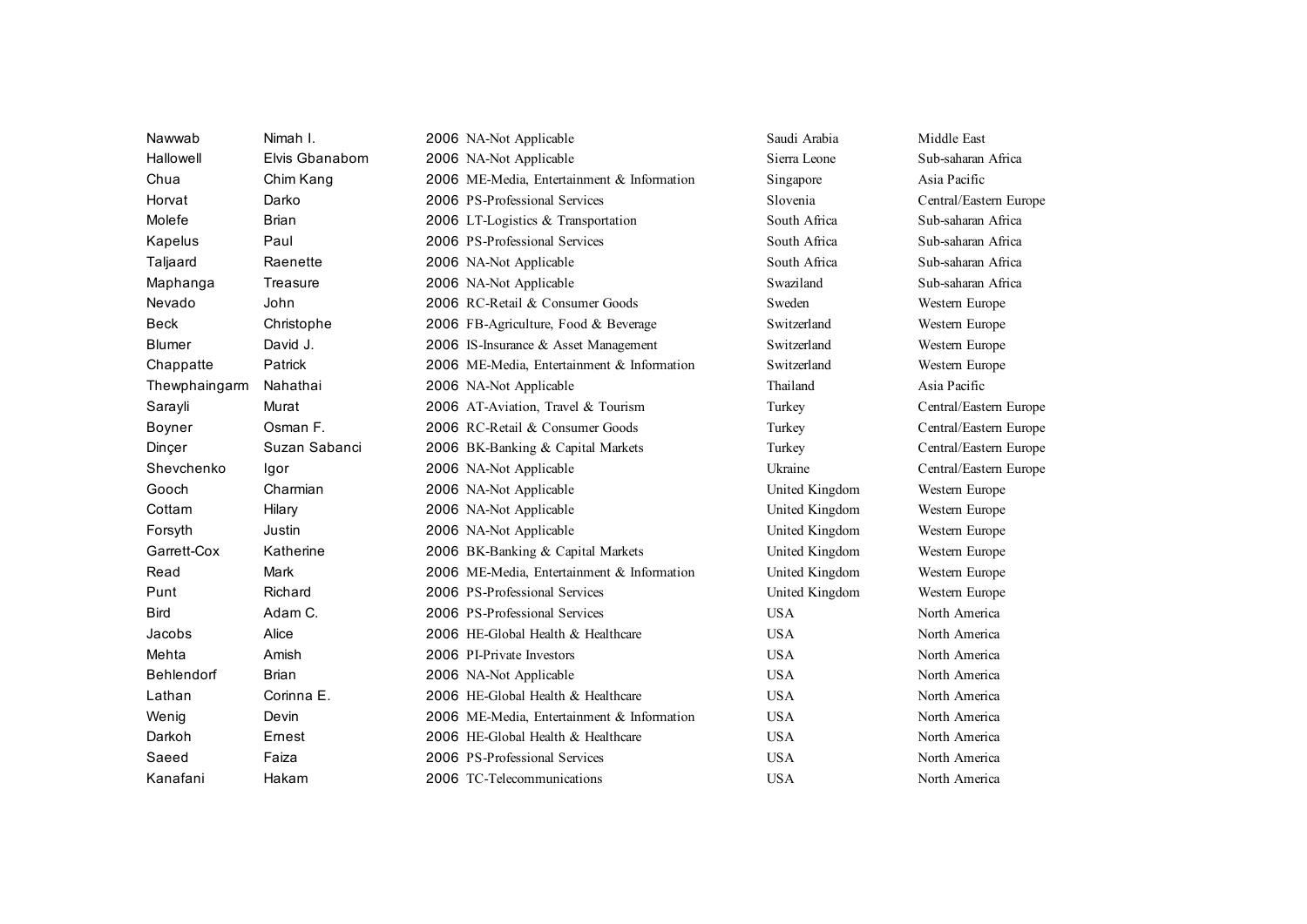| <b>Kim</b>     | J. Joseph                          | 2006 HE-Global Health & Healthcare                        | <b>USA</b>                      | North America      |
|----------------|------------------------------------|-----------------------------------------------------------|---------------------------------|--------------------|
| Mountain       | Janet                              | 2006 NA-Not Applicable                                    | <b>USA</b>                      | North America      |
| Osborn         | John B.                            | 2006 ME-Media, Entertainment & Information                | <b>USA</b>                      | North America      |
| <b>Blanco</b>  | Jorge R.                           | 2006 TC-Telecommunications                                | <b>USA</b>                      | North America      |
| Ramo           | Joshua Cooper                      | 2006 PS-Professional Services                             | <b>USA</b>                      | North America      |
| Martin         | Kevin J.                           | 2006 PS-Professional Services                             | <b>USA</b>                      | North America      |
| Bartiromo      | Maria                              | 2006 ME-Media, Entertainment & Information                | <b>USA</b>                      | North America      |
| Anestis        | Matthew                            | 2006 IS-Insurance & Asset Management                      | <b>USA</b>                      | North America      |
| Auslin         | Michael R.                         | 2006 NA-Not Applicable                                    | <b>USA</b>                      | North America      |
| Rubin          | Nilmini G.                         | 2006 NA-Not Applicable                                    | <b>USA</b>                      | North America      |
| Freidheim      | Scott J.                           | 2006 RC-Retail & Consumer Goods                           | <b>USA</b>                      | North America      |
| Idriss         | Shamil                             | 2006 NA-Not Applicable                                    | <b>USA</b>                      | North America      |
| Rokerya        | Shezad                             | 2006 BK-Banking & Capital Markets                         | <b>USA</b>                      | North America      |
| Smith          | Tad                                | 2006 TC-Telecommunications                                | <b>USA</b>                      | North America      |
| Gwiyo          | Collen                             | 2006 NA-Not Applicable                                    | Zimbabwe                        | Sub-saharan Africa |
| Abdel-Wadood   | Mustafa                            | 2007 Managing Director, Abraaj Capital                    | Egypt                           |                    |
| Al Khalifa     | Mohammed Bin Essa                  | 2007 Chief Executive, Bahrain Economic Developme Bahrain  |                                 |                    |
| Amin           | Salim                              | 2007 CEO, Camerapix                                       | Kenya / UK                      |                    |
| Amorim         | Renato                             | 2007 Director, Foreign Affairs Department, Companh Brazil |                                 |                    |
| Ansari         | Anousheh                           | 2007 Co-Founder, Prodea Systems Inc                       | Islamic Republic of Iran        |                    |
| Auerbach       | Lera                               | 2007 Pianist, Composer, Writer,                           | <b>Russian Federation / USA</b> |                    |
| Beltran        | Eduardo Navarro                    | 2007, EN-Energy                                           | Chile                           | Latin America      |
|                | Bin Essa Al Khalif Sheikh Mohammed | 2007, IN-Institutional                                    | <b>Bahrain</b>                  | Middle East        |
| <b>Bisanz</b>  | Peter                              | 2007 Director, Entropy Films                              | <b>USA</b>                      |                    |
| Bly            | Adam                               | 2007 Founder and Editor-in-Chief, SEED Magazine           | USA / Canada                    |                    |
|                |                                    | Managing Director and Co-Founder, Genesis                 |                                 |                    |
| <b>Brault</b>  | <b>Bethann</b>                     | 2007 Park, PricewaterhouseCoopers (PwC)                   | <b>USA</b>                      |                    |
| <b>Bremmer</b> | lan                                | 2007 President, Eurasia Group                             | <b>USA</b>                      |                    |
| Burman         | Amit                               | 2007 Executive Director, Dabur India Ltd.                 | India                           |                    |
|                |                                    | UK Head of People Management and Member                   |                                 |                    |
| Campbell       | Rachel                             | 2007 the UK Board, KPMG LLP                               | United Kingdom                  |                    |
|                |                                    | Second Vice-President, Minister of Planning ar            |                                 |                    |
|                |                                    |                                                           |                                 |                    |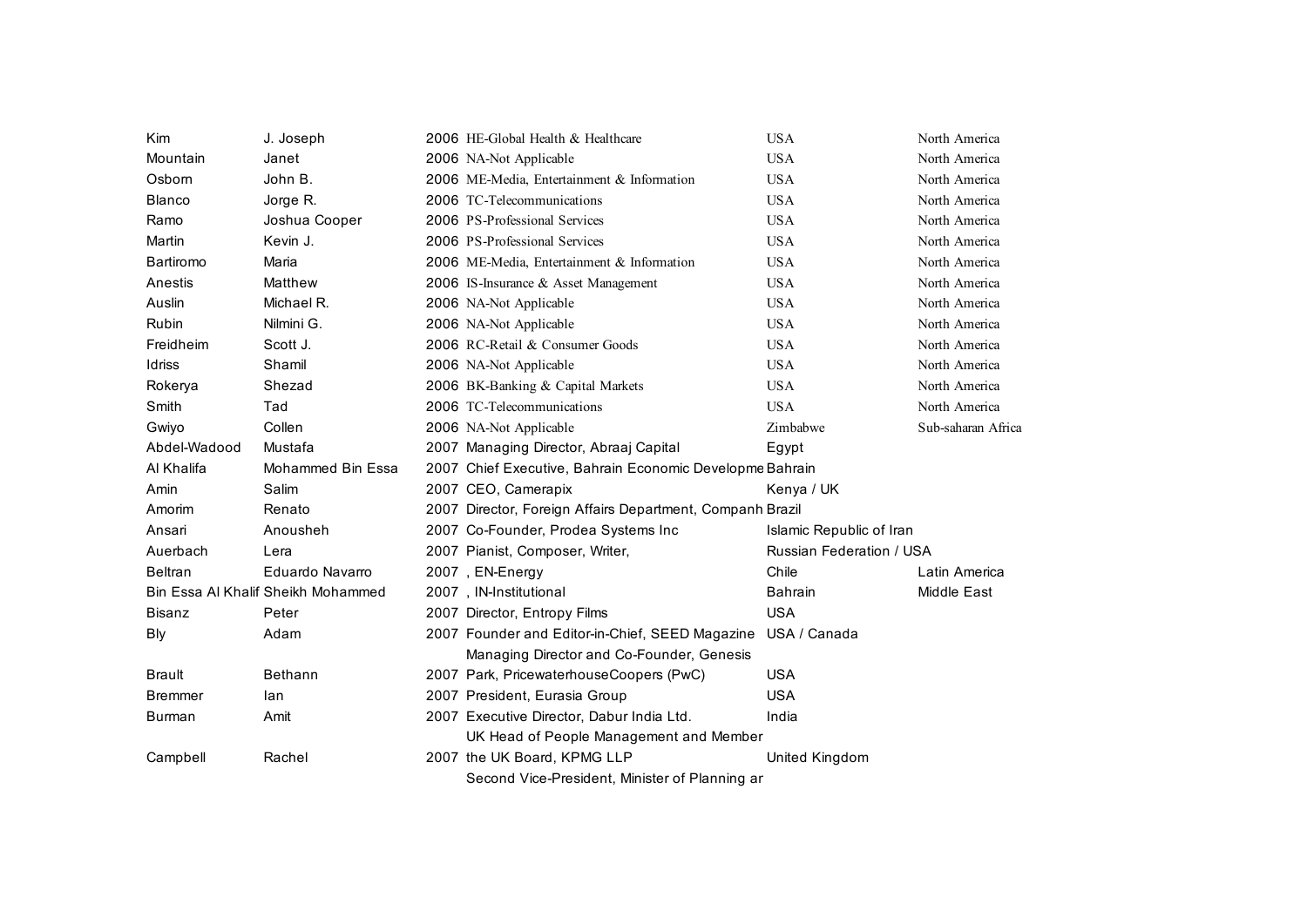| Casas Zamora                   | Kevin             | 2007 Economic Policy, Government of Costa Rica                       | Costa Rica                            |                |  |  |
|--------------------------------|-------------------|----------------------------------------------------------------------|---------------------------------------|----------------|--|--|
| Cho                            | Hyun-Sang         | 2007 Senior Vice-President and Board Member, Hyo Republic of Korea   |                                       |                |  |  |
|                                |                   | Chairman of the Board, Chief Executive Officer                       |                                       |                |  |  |
| Claure                         | R. Marcelo        | 2007 and President, Brightstar Corp.                                 | Bolivia / USA                         |                |  |  |
| Cock Duque                     | Catalina          | 2007 Director and Co-Founder, Amigos del Choco                       | Colombia                              |                |  |  |
| Cruz Garza                     | Idalia            | 2007 Director, Marketing, TV Azteca SA de CV                         | Mexico                                |                |  |  |
| Demarolle                      | Alain             | 2007 Economic and Financial Adviser, Cabinet of the France           |                                       |                |  |  |
|                                |                   | Vice-President and Business Unit Head.                               |                                       |                |  |  |
| Dhar                           | Subhash           | 2007 Communications Service Providers, Infosys Tec India / USA       |                                       |                |  |  |
| Drummond                       | Jamie C.          | 2007 Executive Director, DATA (Debt, AIDS and Trac United Kingdom    |                                       |                |  |  |
| Dubash                         | Tanya             | 2007 Executive Director, Godrej Industries                           | India                                 |                |  |  |
| Duque                          | Catalina Cock     | 2007, NA-Not Applicable                                              | Colombia                              | Latin America  |  |  |
| Fadell                         | Tony              | 2007 Vice President, iPod Division, Apple Computer USA               |                                       |                |  |  |
|                                |                   | Executive Vice-President, Corporate Strategy                         |                                       |                |  |  |
| Friedman                       | Adena             | 2007 and Date Products, NASDAQ Stock Market                          | <b>USA</b>                            |                |  |  |
| Galloni                        | Alessandra        | 2007 Bureau Chief, Southern Europe, Wall Street Joltaly              |                                       |                |  |  |
| Garvey                         | Kate              | 2007 Director, Freud Communications                                  | United Kingdom                        |                |  |  |
| Goldman                        | Neal              | 2007 Chief Executive, Goode Holdings                                 | <b>USA</b>                            |                |  |  |
| Graf                           | Felix R.          | 2007 Head, Strategy Development, Swisscom Fixnet Switzerland         |                                       |                |  |  |
| Hue                            | Pham Thi          | 2007, NA-Not Applicable                                              | Vietnam                               | Asia Pacific   |  |  |
| Hung                           | Nguyen Thanh      | 2007, AU-Automotive                                                  | Vietnam                               | Asia Pacific   |  |  |
| Husseini                       | Kamel A.          | 2007 Managing Director, Ellam Tam                                    | Palestinian Territories / Jordan      |                |  |  |
| Ibrahim                        | Lila              | 2007 Chief of Staff, Intel Corporation                               | <b>USA</b>                            |                |  |  |
| <b>Ivlev</b>                   | Alexander         | 2007 Partner, Sales and Marketing, Ernst & Young (Russian Federation |                                       |                |  |  |
| Jaime de Bourbor H.R.H. Prince |                   | 2007, NA-Not Applicable                                              | Netherlands                           | Western Europe |  |  |
| Jindal                         | Naveen            | 2007 Member of Parliament, Parliament of India                       | India                                 |                |  |  |
| Jones                          | Hannah            | 2007 Vice-President, Corporate Responsibility, Nike IUSA / UK        |                                       |                |  |  |
| Jong                           | Ronald De         | 2007, IT-Information Technology                                      | <b>Netherlands</b>                    | Western Europe |  |  |
| Jun                            | Feng              | 2007, IT-Information Technology                                      | People's Republic of CI Greater China |                |  |  |
| Junior                         | Carlos Jereissati | 2007, IU-Infrastructure & Urban Development                          | Brazil                                | Latin America  |  |  |
| Kannan                         | Madhu             | 2007 Vice-President, International, NYSE Group                       | <b>USA</b>                            |                |  |  |
| Kawada                         | Ryuhei            | 2007 Founder and Activist, Raum                                      | Japan                                 |                |  |  |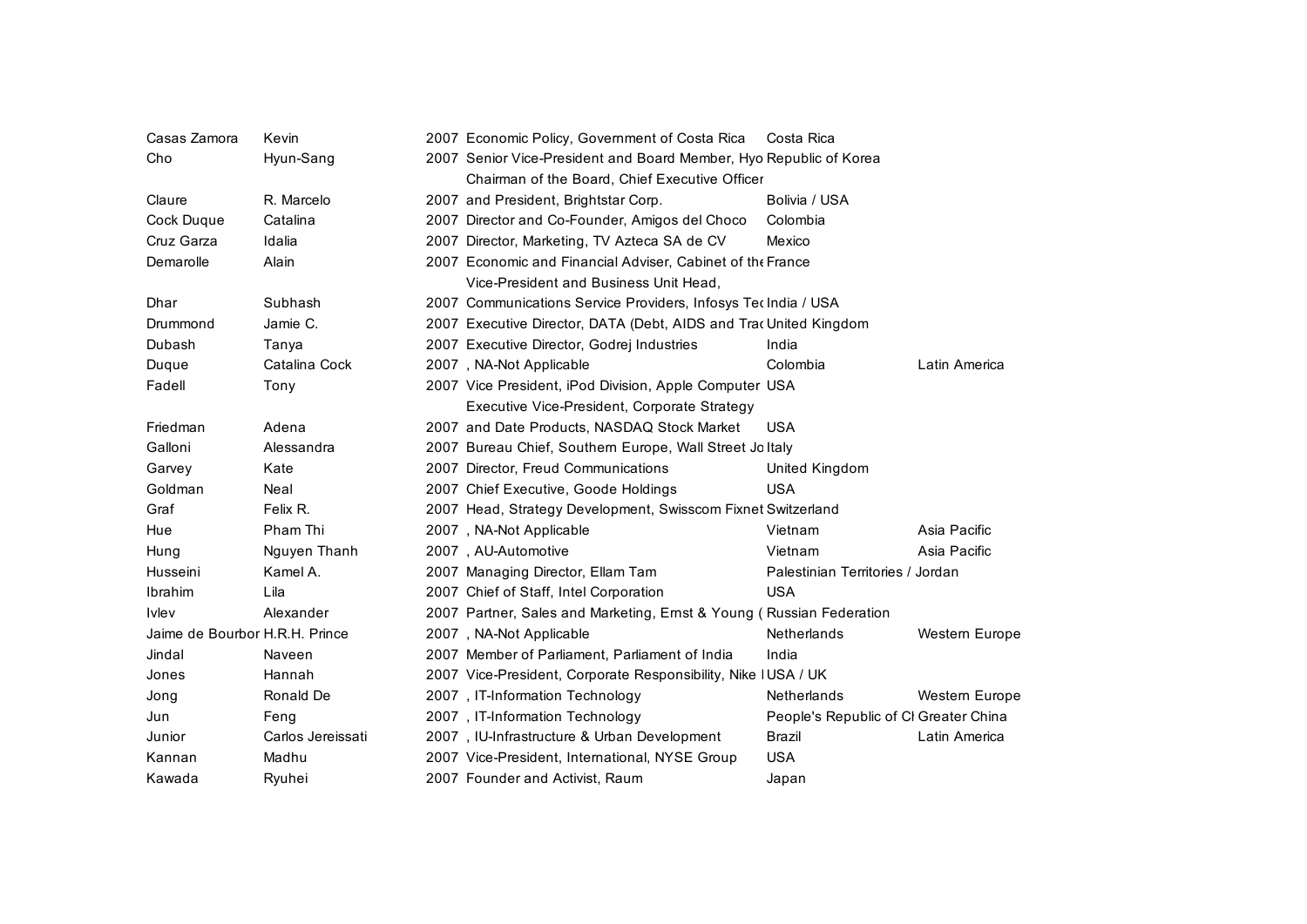| Khanna          | Tarun        | 2007 Jorge Paulo Lemann Professor, Harvard Busin USA / India   |                                |                |
|-----------------|--------------|----------------------------------------------------------------|--------------------------------|----------------|
| Kielburger      | Marc         | 2007 Chief Executive Officer, Free the Children<br>Canada      |                                |                |
|                 |              | CFO of the Mail Order Group (Quelle,                           |                                |                |
| Krause          | Michael      | 2007 Neckermann, others), KarstadtQuelle AG                    | Germany                        |                |
| Laserna         | Juan Mario   | 2007, NA-Not Applicable                                        | Colombia                       | Latin America  |
|                 |              | Executive Director, ANIA (Association for Childr               |                                |                |
| Leguía Orezzoli | Joaquín F.   | 2007 Their Environment)                                        | Peru                           |                |
| Lis             | Tomasz       | 2007 Anchor, TV Polsat                                         | Poland                         |                |
| Lublin          | Nancy        | 2007 Chief Executive Officer, Do Something                     | <b>USA</b>                     |                |
| Maasdorp        | Leslie W.    | 2007 Chairman, Yard Capital                                    | South Africa                   |                |
| Malabie         | Phuti        | 2007 Managing Director, Shanduka Energy (Pty) Ltd South Africa |                                |                |
| Mathilde        | of           | 2007 Princess of Belgium,                                      | Belgium                        |                |
| Matsuda         | Belgium      | 2007 President, Tully's Coffee Japan Co                        | Japan                          |                |
| McWilliams      | David        | 2007 Broadcaster and Commentator, Tyrone Produc Ireland        |                                |                |
|                 |              | Managing Director, The Wharton School, Unive                   |                                |                |
| Michel-Kerjan   | Erwann       | 2007 Management and Decision Processes Center France           |                                |                |
| Mikati          | Azmi         | 2007 CEO, Investcom Holdings                                   | Lebanon                        |                |
| Müller-Möhl     | Carolina     | 2007 Chairwoman, Müller-Möhl Group                             | Switzerland                    |                |
| Mustapha        | Omar         | 2007 Managing Principal and Director, Ethos & Com Malaysia     |                                |                |
| Mutambara       | Arthur       | 2007 President, Movement for Democratic Change                 | Zimbabwe                       |                |
| Namazi          | Siamak       | 2007 Managing Director, Atieh Bahar Consulting                 | Islamic Republic of Iran / USA |                |
| Naujoks         | Henrik       | 2007 Vice-President, Bain & Company                            | Germany                        |                |
| Nieto           | Enrique Peña | 2007, IN-Institutional                                         | Mexico                         | Latin America  |
| Nishimoto       | Tomomi       | 2007 Conductor,                                                | Japan                          |                |
| Nishiyama       | Kohei        | 2007 Chief Executive Officer and Founder, Elephant Japan       |                                |                |
| Noujaim         | Jehane       | 2007 Director, Noujaim Films                                   | Egypt                          |                |
| Okajima         | Etsuko       | 2007 President, Globis Management Bank                         | Japan                          |                |
| Oostrom         | Coen van     | 2007, IU-Infrastructure & Urban Development                    | Netherlands                    | Western Europe |
| Oruene          | Osayi Alile  | 2007 Executive Director, Fate Foundation                       | Nigeria                        |                |
| Ospel-Bodmer    | Adriana      | 2007, PS-Professional Services                                 | Switzerland                    | Western Europe |
| Partilla        | John         | 2007 SVP, Time Warner Inc.                                     | President, Global Mark USA     |                |
|                 |              |                                                                |                                |                |

Principal Secretary, Department of the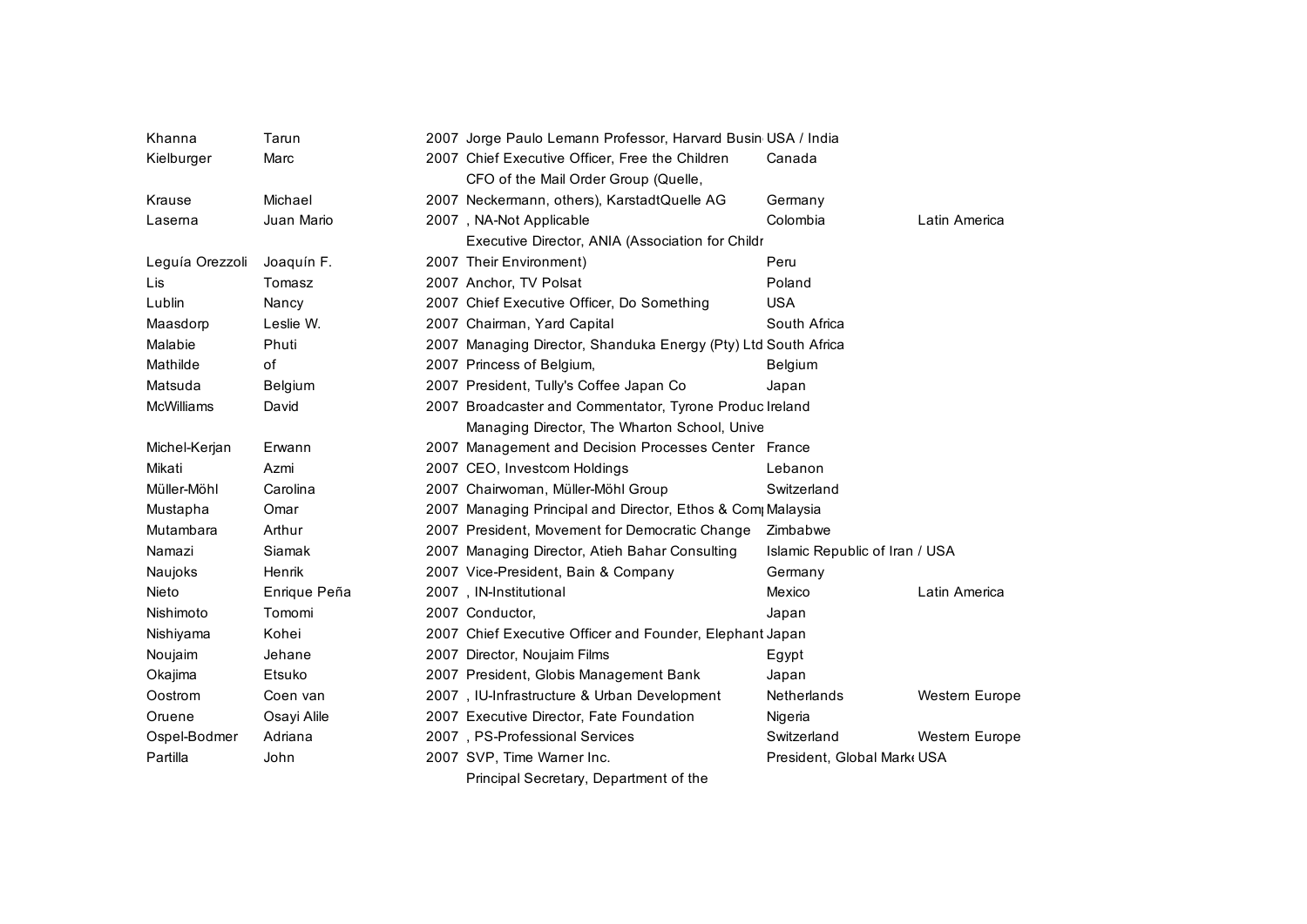| Payet      | Rolph Antoine  | 2007 Environment, Government of the Seychelles                     | Seychelles                     |  |
|------------|----------------|--------------------------------------------------------------------|--------------------------------|--|
| Plaza      | Ana María      | 2007 Chief Financial Officer, Telvent GIT, S.A.                    | Spain                          |  |
| Rachlin    | Julian         | 2007 Violinist/Violist,                                            | Lithuania                      |  |
|            |                | CFO and Executive Director, Fuels and                              |                                |  |
| Ramon      | Christine      | 2007 Chemicals Group, Sasol                                        | South Africa                   |  |
| Reddy      | Satish         | 2007 Managing Director and Chief Operating Officer India           |                                |  |
| Ribotta    | Paolo          | 2007 Chief Executive Officer, Zurich Financial Servic Italy        |                                |  |
| Rimawi     | Ennis          | 2007 Managing Partner, Catalyst Private Equity                     | Jordan                         |  |
| Roberts    | Kate           | 2007 Director and Founder, Population Services Inte USA / UK       |                                |  |
| Romero     | Alfredo        | 2007, NA-Not Applicable                                            | Latin America<br>Venezuela     |  |
|            |                | Member of the Executive Board and Chief                            |                                |  |
| Rosenfeld  | Klaus          | 2007 Financial Officer, Dresdner Bank AG                           | Germany                        |  |
| Rothschild | David          | 2007 CEO, Adventure Ecology                                        | United Kingdom                 |  |
| Rugasira   | Andrew         | 2007 CEO, The Rwenzori Coffee Company                              | Uganda                         |  |
| Sachs      | Daniel         | 2007 Chief Executive Officer, Proventus AB                         | Sweden                         |  |
| Sadjadpour | Karim          | 2007 Iran Analyst, International Crisis Group                      | Islamic Republic of Iran / USA |  |
| Salbi      | Zainab         | 2007 President and Chief Executive Officer, Women Iraq             |                                |  |
|            |                | Vice-President, Global Online Sales and                            |                                |  |
| Sandberg   | Sheryl         | 2007 Operations, Google                                            | <b>USA</b>                     |  |
|            |                | Member of the Executive Committee of T-Mobil                       |                                |  |
| Schlaeffer | Christopher    | 2007 International, Deutsche Telekom AG                            | Germany / Austria              |  |
| Scindia    | Jyotiraditya   | 2007 Member of Parliament of India, Parliament of Ir India         |                                |  |
|            |                | Diplomatic Adviser to the Minister, Ministry for the               |                                |  |
| Seiman     | Fabrice        | 2007 Spokesperson                                                  | France                         |  |
|            |                | Director, Agricultural Development and Financia                    |                                |  |
| Shah       | Rajiv J.       | 2007 Services for the Poor, Bill & Melinda Gates Fou USA           |                                |  |
| Sherwood   | Michael        | 2007 Co-chief Executive, Goldman Sachs Internatior United Kingdom  |                                |  |
| Shine      | Daniel         | 2007 Director, 50x15 Programme, AMD (Advanced MUSA                 |                                |  |
| Simons     | <b>Natalie</b> | 2007 Priest, Church of the Province of Southern Afric South Africa |                                |  |
|            |                | Chief Mergers and Acquisitions Reporter and                        |                                |  |
| Sorkin     | Andrew Ross    | 2007 Editor, New York Times                                        | <b>USA</b>                     |  |
| Stromback  | Richard        | 2007 Chief Executive Officer, Ecology Coatings                     | <b>USA</b>                     |  |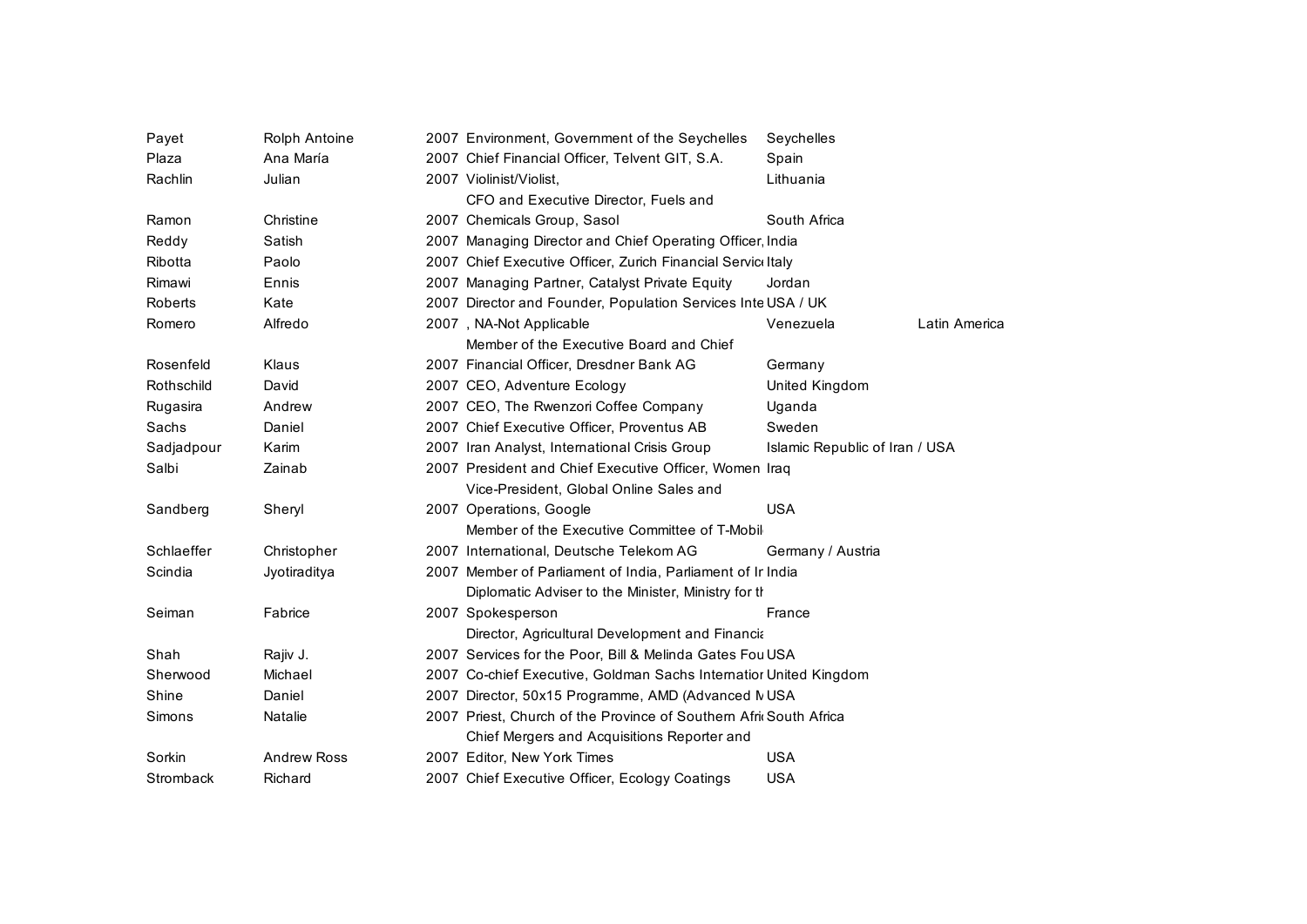| Sulayman      | Muna Abu                    | 2007, NA-Not Applicable                                                | Saudi Arabia                          | Middle East   |
|---------------|-----------------------------|------------------------------------------------------------------------|---------------------------------------|---------------|
| Sunucu        | Ahmet Olcay                 | 2007 Vice President, Yasar Holdings A.S.                               | Turkey                                |               |
| Takashima     | Kohei                       | 2007 CEO, Oisix                                                        | Japan                                 |               |
| Thiel         | Peter                       | 2007 Chief Executive Officer, Clarium Capital Manag USA                |                                       |               |
| Tilman        | Leo M.                      | 2007, PS-Professional Services                                         | <b>USA</b>                            | North America |
| Timba         | Patterson F.                | 2007 Chief Executive Officer and Founder, Renaissa Zimbabwe            |                                       |               |
| Tinubu        | Jubril Adewale              | 2007 Group Chief Executive Officer, Oando Plc                          | Nigeria                               |               |
| Tsumura       | Keisuke                     | 2007 Member, DPJ, House of Representatives                             | Japan                                 |               |
| Tsunoda       | Kumi Fujisawa               | 2007, NA-Not Applicable                                                | Japan                                 | Japan         |
| van der Horst |                             |                                                                        |                                       |               |
| Álvarez       | Andrés                      | 2007 Executive Director, Competitiveness National C Dominican Republic |                                       |               |
| Vollmer       | Alberto Cristóbal           | 2007 Executive President, Ron Santa Teresa                             | Venezuela                             |               |
| Wales         | Jimmy                       | 2007 Founder & Chair Emeritus, Wikipedia & Wikimer USA                 |                                       |               |
| Walsh         | Siobhan                     | 2007 Executive Director, Concern Worldwide US                          | USA / Ireland                         |               |
| Wenzi         | Li                          | 2007, ME-Media, Entertainment & Information                            | People's Republic of CI Greater China |               |
|               |                             | <b>Executive Vice-President and Chief Strategy</b>                     |                                       |               |
| Wiesenthal    | Robert                      | 2007 Officer, Sony Corporation                                         | <b>USA</b>                            |               |
|               |                             | Managing Director, Newspaper Group Berlin                              |                                       |               |
| Würtenberger  | Peter                       | 2007 (Die WELT, Berliner Morgenpost), Axel Springe Germany             |                                       |               |
| Yunsong       | Wen                         | 2007, PI-Private Investors                                             | People's Republic of CI Greater China |               |
|               |                             | Executive Vice-President, Digital Strategy and                         |                                       |               |
| Zubillaga     | Alex                        | 2007 Business Development, Warner Music Group                          | USA / Venezuela                       |               |
| Abdullah      | Omar                        | 2007 MP, Parliament of India                                           | India                                 |               |
| Abu Sulayman  | Muna                        | 2007 Executive Manager, Strategic Studies, Prince / Saudi Arabia       |                                       |               |
| Acurio        | Gastón                      | 2007 Chef, Gastón & Astrid Restaurants                                 | Peru                                  |               |
| Akinori       | Asashoryu                   | 2007 Yokozuna,                                                         | Japan                                 |               |
| Akishino      | <b>Princess</b>             | 2007 Her Imperial Highness Princess Akishino, Roya Japan               |                                       |               |
| Al Khalifa    | Hessa Bint Khalifa          | 2007 Executive Director, in Jaz Bahrain                                | <b>Bahrain</b>                        |               |
| Al Maktoum    | <b>Maktoum Hasher Makto</b> | 2007 CEO, Al Fajer Group                                               | <b>United Arab Emirates</b>           |               |
|               |                             | Asst. to the Chief of Amiri Diwan & Founder of                         |                                       |               |
| Al Thani      | Al-Mayassa bint Hamac       | 2007 ROTA, Reach Out To Asia (ROTA)                                    | Qatar                                 |               |
| Alexander     | Douglas                     | 2007 MP for Paisley & Renfrewshire South, Labour F United Kingdom      |                                       |               |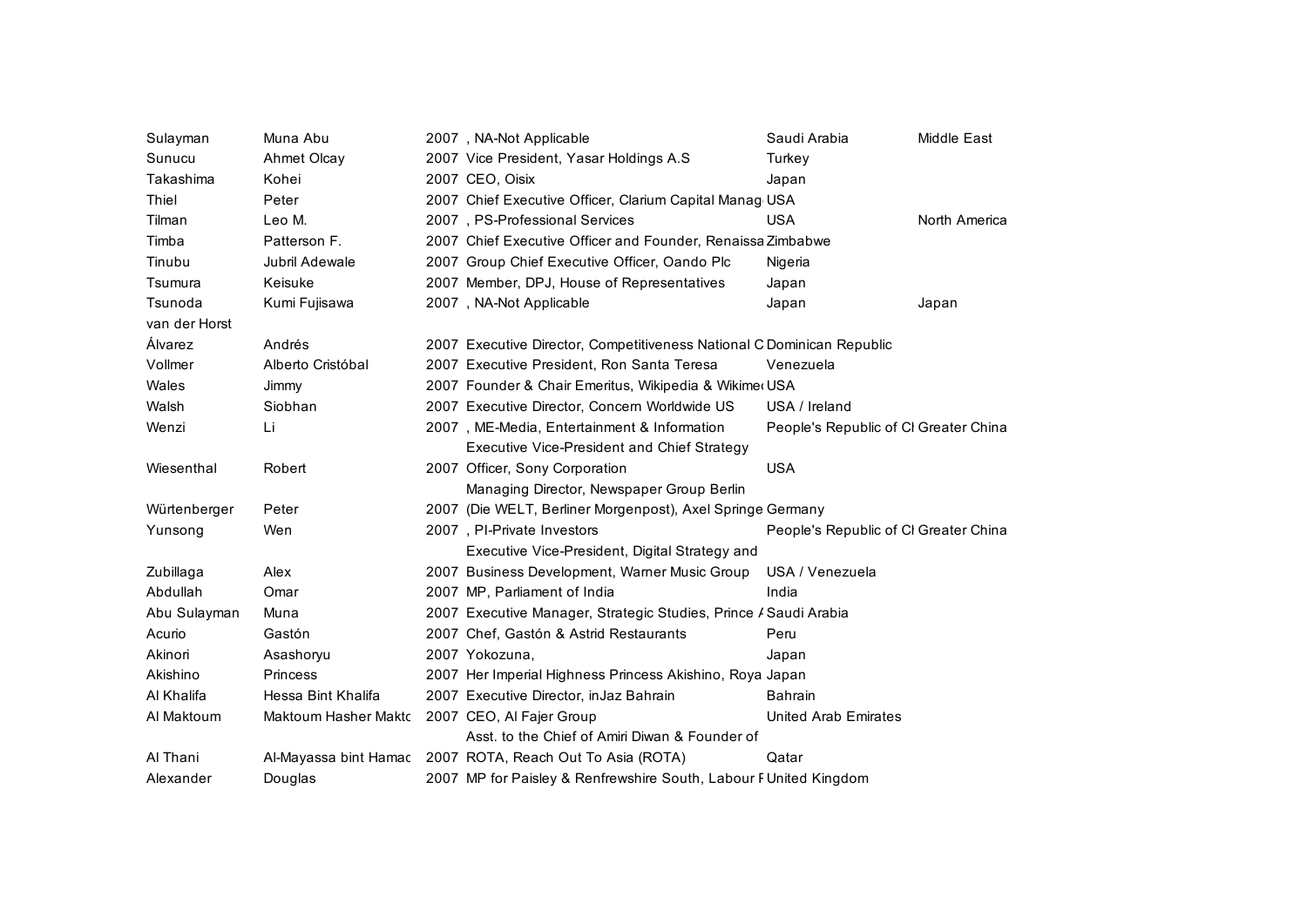| Ambrose             | Rona            | 2007 Minister of the Environment, Department of En Canada                   |                         |  |
|---------------------|-----------------|-----------------------------------------------------------------------------|-------------------------|--|
| Awuah. Jr.          | Patrick G.      | 2007 Founder and President, Ashesi University Colle Ghana                   |                         |  |
| Ba•ç•               | Erdem           | 2007 Vice-Governor, Central Bank of the Republic of Turkey                  |                         |  |
| Bahwan              | Hind S.         | 2007 Chairperson, Bahwan Cyber Tek Group                                    | Oman                    |  |
|                     |                 | President, Beijing Our Game Computer Techno                                 |                         |  |
| Bao Yuegiao         |                 | 2007 Limited                                                                | People's Republic of Cl |  |
| Barakzai            | Shukria         | 2007 Founder and Editor, Aina-E-Zan + MP                                    | Afghanistan             |  |
| Baroud              | Ziad            | 2007 Secretary-General, Lebanese Association for LLebanon                   |                         |  |
| Bartoli             | Cecilia         | 2007 Opera Singer,                                                          | Italy                   |  |
| Barzani             | Nechirvan Idris | 2007 Prime Minister, Kurdistan Regional Governmen Iraq                      |                         |  |
| Bell                | Joshua          | 2007 Violinist, IMG Artists                                                 | <b>USA</b>              |  |
| Bharadwaj           | Neeraj          | 2007 Partner, Apax Partners                                                 | India / USA             |  |
| Bijli               | Ajay            | 2007 Managing Director, PVR Cinemas / Bijli Group ‹ India                   |                         |  |
| Bin Abdullah Al     |                 |                                                                             |                         |  |
| Ka'abi              | Ali             | 2007 Minister of Labour and Social Affairs, Ministry o United Arab Emirates |                         |  |
| Bisordi de Oliveira |                 |                                                                             |                         |  |
| Lima                | Ricardo         | 2007 Chief Financial Officer, Camargo Corrêa Group Brazil                   |                         |  |
| Boagiu              | Anca Daniela    | 2007 Minister of European Integration, Government Romania                   |                         |  |
| <b>Boateng</b>      | Ozwald          | 2007 Founder, House of Boateng                                              | Ghana / UK              |  |
| <b>Bodmer</b>       | Adriana         | 2007 Partner, adbodmer ag                                                   | Switzerland             |  |
| <b>Booker</b>       | Cory            | 2007 Mayor, The City of Newark, New Jersey                                  | <b>USA</b>              |  |
| <b>Borodin</b>      | Andrey          | 2007 President and Chief Executive Officer, Bank of Russian Federation      |                         |  |
| <b>Boulmerka</b>    | Hassiba         | 2007 Former Olympic Gold Medalist,                                          | Algeria                 |  |
| Carrel-Billiard     | Dominique       | 2007 Chief Executive, AXA Investment Managers                               | France                  |  |
| Cartwright          | Stacey          | 2007 CFO, Burberry                                                          | United Kingdom          |  |
|                     |                 | Managing Director and Head, Global Markets                                  |                         |  |
| Chandra             | Amit            | 2007 and Investment Banking, DSP Merrill Lynch                              | India                   |  |
| Chandra             | Vikram          | 2007 Managing Editor, NDTV                                                  | India                   |  |
|                     |                 | Region Head - JPMorgan Private Bank - West                                  |                         |  |
| Cohen               | Andrew L.       | 2007 Coast South, JPMorgan Chase                                            | USA / Australia         |  |
| De Bourbon de       |                 |                                                                             |                         |  |
| Parme               | Jaime           | 2007 Member of Cabinet of Neelie Kroes, European Netherlands                |                         |  |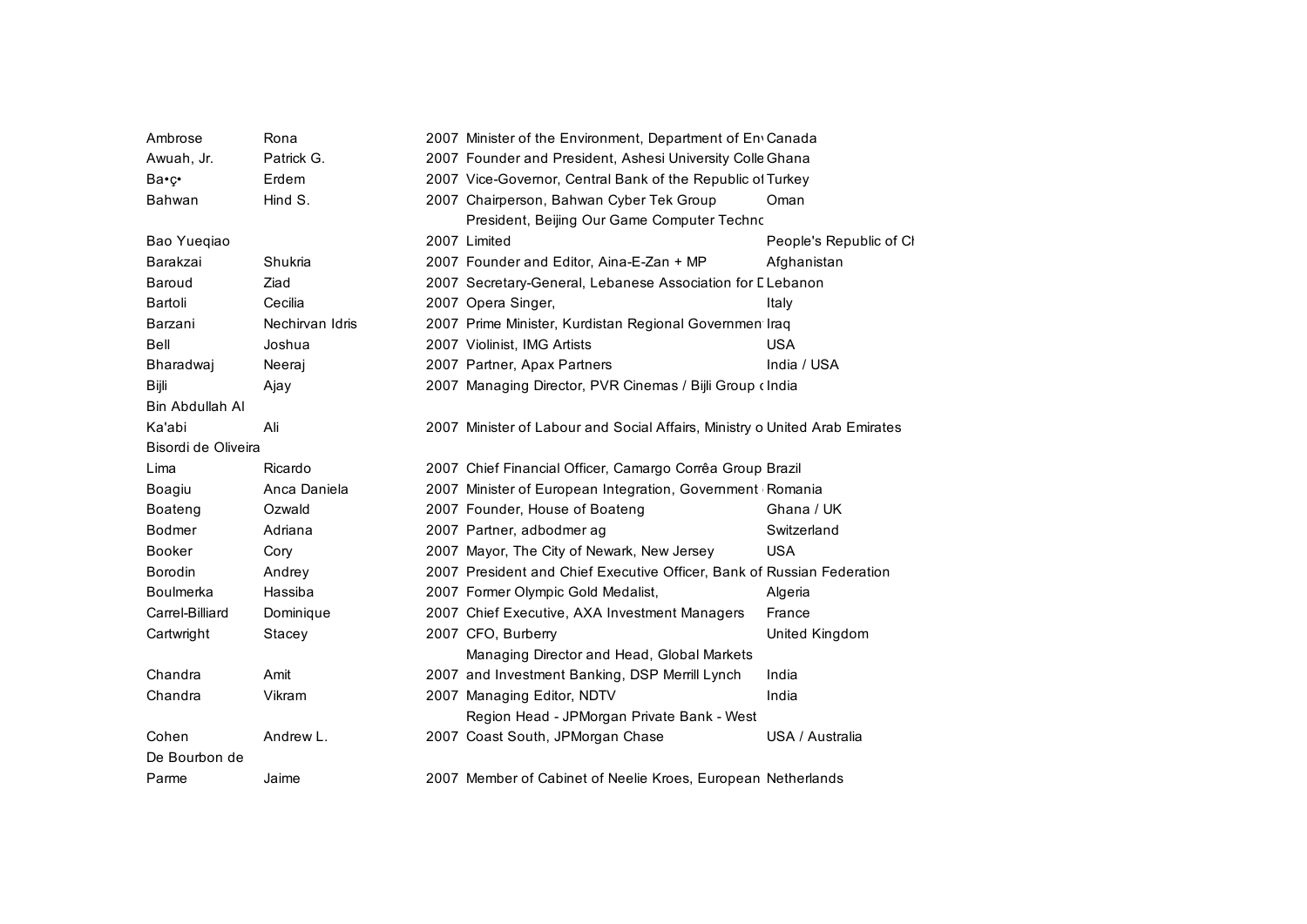|                           |                 |           | General Manager and Senior Vice President of                                  |                            |
|---------------------------|-----------------|-----------|-------------------------------------------------------------------------------|----------------------------|
| de Jong                   | Ronald          |           | 2007 Philips Consumer Electronics in Germany/Austr Germany                    |                            |
| Defensor                  | Michael         |           | 2007 Chief of Staff of the President's Office, Office c Philippines           |                            |
|                           |                 |           | Director, Business Development, Starbucks                                     |                            |
| Denson                    | Nikkole         |           | 2007 Entertainment, Starbucks                                                 | <b>USA</b>                 |
| Denton                    | <b>Nicholas</b> |           | 2007 Founder and proprietor, Gawker Media                                     | <b>USA</b>                 |
| Ding Lei                  | William         |           | 2007 Founder and Chief Technical Officer, Netease. People's Republic of China |                            |
| Doctorow                  | Cory            |           | 2007 Blogger, Journalist and Author,                                          | <b>USA</b>                 |
| Ebersman                  | David A.        |           | 2007 EVP and CFO, Genentech, Inc.                                             | <b>USA</b>                 |
|                           |                 |           | CEO, Beijing Huaqi (Aigo) Information Digital To                              |                            |
| Feng Jun                  |                 | 2007 Ltd. |                                                                               | People's Republic of Cl    |
| Fenty                     | Adrian          |           | 2007 Mayor Elect, The City of Washington, D.C.                                | <b>USA</b>                 |
| Femández                  |                 |           |                                                                               |                            |
| González                  | Carlos          |           | 2007 Chairman and Chief Executive Officer, Grupo Mexico                       |                            |
|                           |                 |           | Controller Executive Vice-President, Member of                                |                            |
| Ferreira                  | Filipe Affonso  |           | 2007 the Executive Committee, Gerdau S.A.                                     | Brazil                     |
| <b>Flores Flake</b>       | Mary Elizabeth  |           | 2007 Vice-President, National Congress of Honduras Honduras                   |                            |
| Freeman                   | Catherine       |           | 2007 Olympic game Gold medal winner,                                          | Australia                  |
| Fujisawa                  | Kumi            |           | 2007 Director, Sophia Bank                                                    | Japan                      |
| Fujita                    | Susumu          |           | 2007 CEO, CyberAgent                                                          | Japan                      |
| Garaicoa Manso Carlos     |                 |           | 2007 Artist.                                                                  | Cuba                       |
| Gawali Pundlikrao Bhavana |                 |           | 2007 Member of Parliament, Parliament of India                                | India                      |
| Griffin                   | Kenneth C       |           | 2007 President and Chief Executive Officer, Citadel IUSA                      |                            |
| Hajeri                    | Saeed           |           | 2007 Chairman, Abu Dhabi Commercial Bank                                      | United Arab Emirates       |
| Hariri                    | Saad            |           | 2007 Leader, 'Al Mustaqbal' (Future) movement                                 | Lebanon                    |
| Herseth                   | Stephanie       |           | 2007 Representative South Dakota, US House of Re USA                          |                            |
| Hlahla                    | Monhla          |           | 2007 Managing Director, ACSA                                                  | South Africa               |
| Hornby                    | Andy            |           | 2007 Chief Executive, HBOS                                                    | United Kingdom             |
| Iqbal                     | Salman          |           | 2007 CEO, ARY Digital Head Office                                             | Pakistan                   |
| Jereissati Filho          | Carlos          |           | 2007 Chief Operations Officer, Iguatemi Empresa de Brazil                     |                            |
| Jia Zhangke               |                 |           | 2007 Filmmaker,                                                               | People's Republic of China |
| Jiang                     | Jason           |           | 2007 Chairman of the Board and CEO, Focus Media People's Republic of China    |                            |
|                           |                 |           |                                                                               |                            |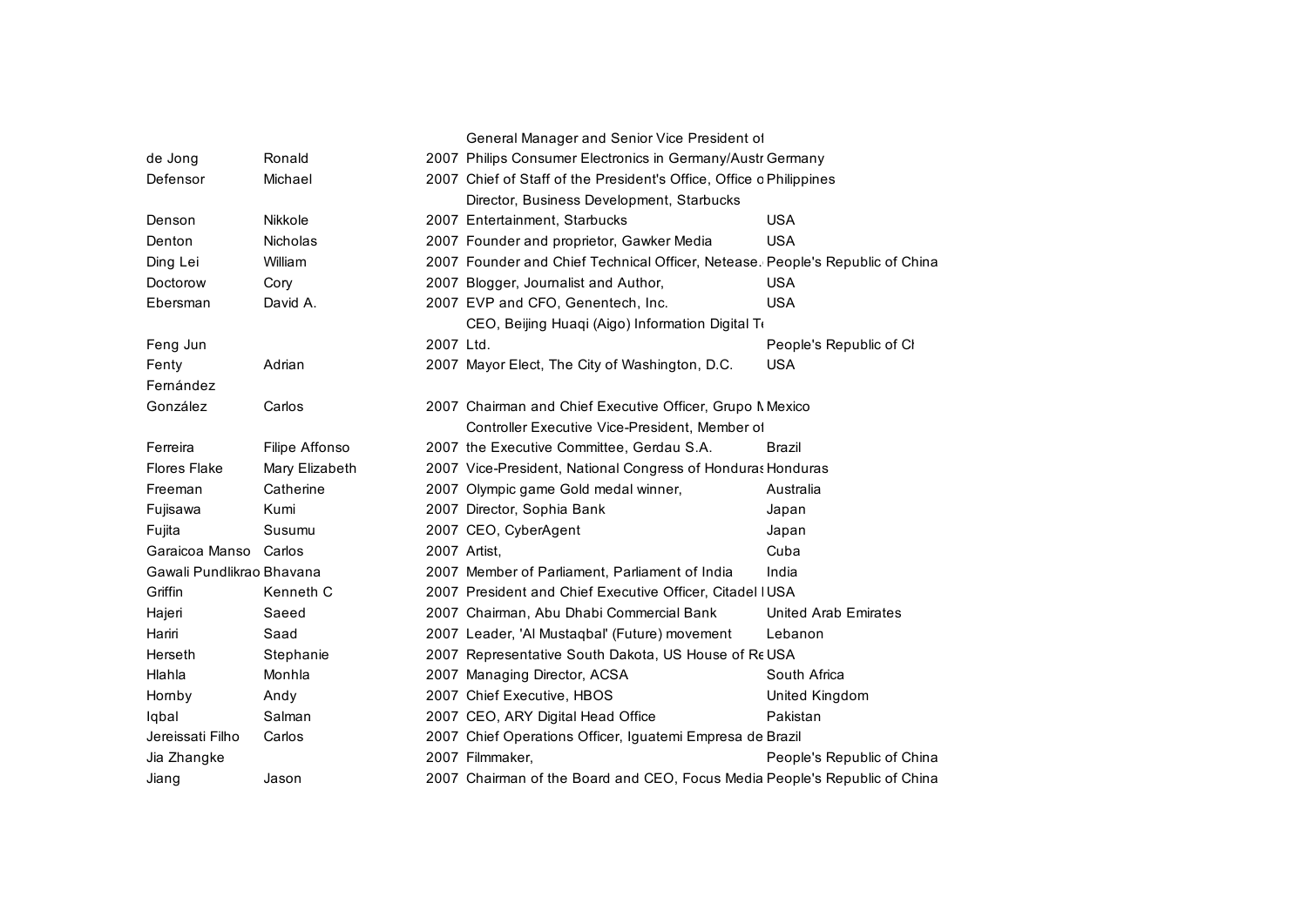| Jodhpur                      | Shivraj Singh | 2007 Prince, Royal Kingdom of Jodhpur                                   | India                                                      |               |  |
|------------------------------|---------------|-------------------------------------------------------------------------|------------------------------------------------------------|---------------|--|
| Johar                        | Karan         | 2007 Head, Dharma Productions                                           | India                                                      |               |  |
| Johnson                      | Michael       | 2007 Member of Parliament, Parliament of Australia Australia            |                                                            |               |  |
| Joya                         | Malalai       | 2007 MP, Parliament of Afghanistan                                      | Afghanistan                                                |               |  |
| Kaplan                       | Joel          | 2007 White House Deputy Chief of Staff for Policy, UUSA                 |                                                            |               |  |
|                              |               | Vice President Marketing Predevelopment and                             |                                                            |               |  |
| Kehler                       | Timm          | 2007 Innovation Projects, BMW Group                                     | Germany                                                    |               |  |
| Kejriwal                     | Arvind        | 2007 Founder, Parivartan                                                | India                                                      |               |  |
| Khan                         | Omar Ayub     | 2007 Minister of state for Finance, Ministry of Financ Pakistan         |                                                            |               |  |
| Kitagami                     | Keiro         | 2007 Member, House of Representatives (DPJ)                             | Japan                                                      |               |  |
| Lahiri                       | Jhumpa        | 2007 Author.                                                            | <b>USA</b>                                                 |               |  |
| Laserna Jaramillo Juan Mario |               | 2007 Co-Director, Board of Directors, Central Bank o Colombia           |                                                            |               |  |
| Lee Hae-Jin                  |               | 2007 Chairman, Naver-Hangame Networks (NHN con Republic of Korea        |                                                            |               |  |
| Lehtomäki                    | Paula         |                                                                         | 2007 Minister of Foreign Trade and Development, Mi Finland |               |  |
| Lemley                       | Mark A.       | 2007 William H. Neukom Professor of Law, Stanford USA                   |                                                            |               |  |
| Li                           | Robin         | 2007 Co-founder and CEO, Baidu                                          | People's Republic of China                                 |               |  |
|                              |               | Director and Mansfield Freeman Professor of                             |                                                            |               |  |
|                              |               | Economics, Center for China in the World Econ                           |                                                            |               |  |
| Li Daokui                    |               | 2007 Economics and Management                                           | People's Republic of Cl                                    |               |  |
| Li Jun                       |               | 2007 CEO, Dawning Information Industry Co. Ltd.                         | People's Republic of China                                 |               |  |
| Li Wenzi                     |               | 2007 Owner, 3/4 Gallery                                                 | People's Republic of China                                 |               |  |
| Lippman                      | Chip          | 2007 Managing Director, The Carlyle Group                               | <b>USA</b>                                                 |               |  |
| List                         | John August   | 2007 Professor, Department of Economics, Universit USA                  |                                                            |               |  |
| Liu Xiang                    |               | 2007 Athlete + Spokesman,                                               | People's Republic of China                                 |               |  |
| Llosa                        | Álvaro Vargas | 2007, NA-Not Applicable                                                 | Peru                                                       | Latin America |  |
| Lubetzky                     | Daniel        | 2007, FB-Agriculture, Food & Beverage                                   | USA                                                        | North America |  |
| Lugiu Luwei                  | Rose          | 2007 Beijing Bureau Chief, Phoenix Television                           | People's Republic of China                                 |               |  |
| Madeira                      | Fernando      | 2007 Chief Executive Officer, Terra Latin America                       | <b>Brazil</b>                                              |               |  |
| McMillon                     | Douglas       | 2007 President and CEO, SAM'S CLUB, Wal-Mart St USA                     |                                                            |               |  |
| Melamed                      | Leonid        | 2007 President and Chief Executive Officer, Mobile 1 Russian Federation |                                                            |               |  |
| Menendez-Cambo Patricia      |               | 2007 Chair, Greenberg Traurig International Practice Cuba / USA         |                                                            |               |  |
|                              |               | Comedian and Producer, The Rick Mercer                                  |                                                            |               |  |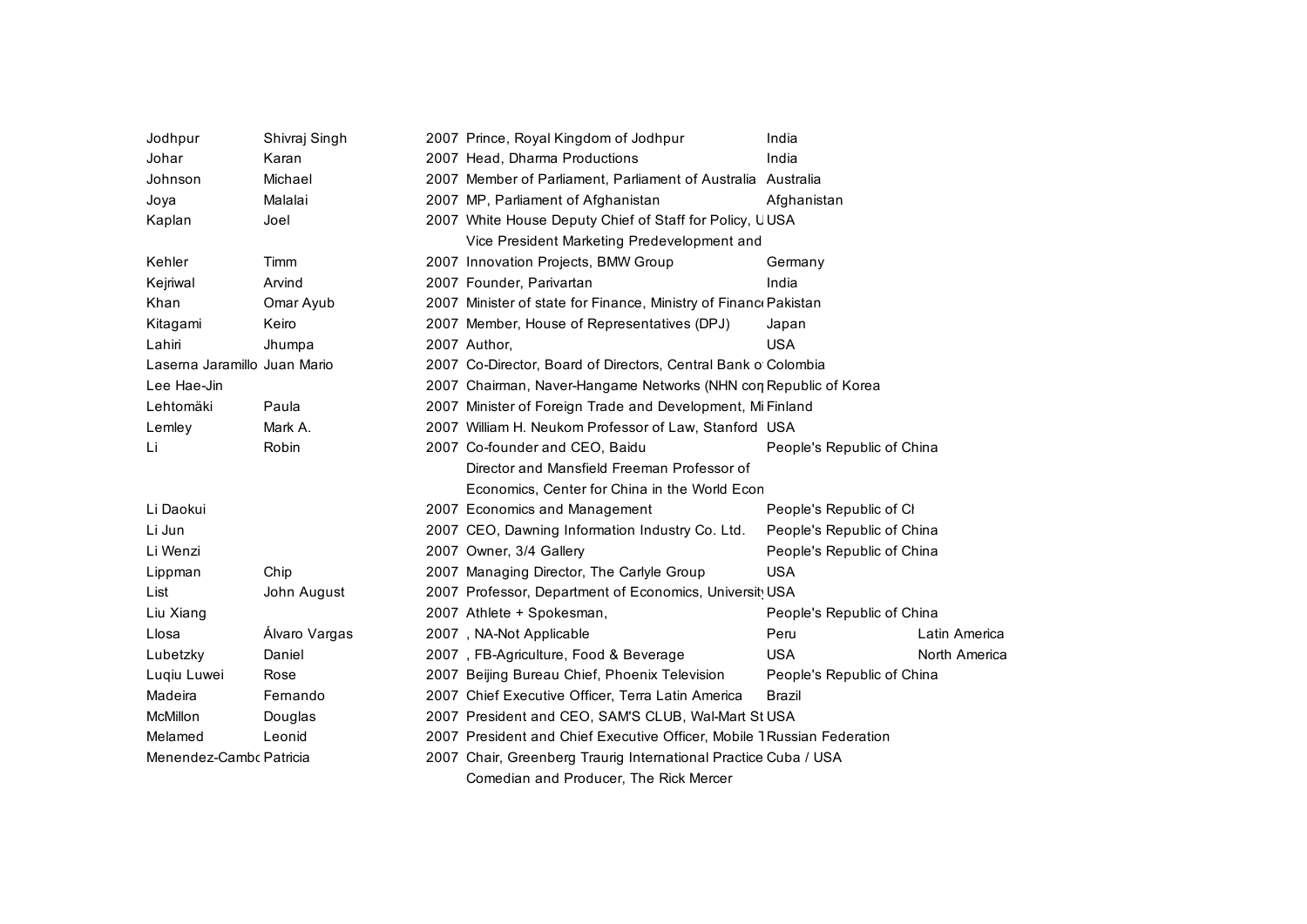| Mercer                 | <b>Rick</b>      | 2007 Report, CBC                                                            | Canada            |
|------------------------|------------------|-----------------------------------------------------------------------------|-------------------|
| Mindich                | Eric             | 2007 Founder and Partner, Eton Park Capital Manaç USA                       |                   |
| Ming                   | Yao              | 2007 Professional Basketball Player, NBA-HOUSTOI People's Republic of China |                   |
| Mthathi                | Sipho            | 2007 General Secretary, Treatment Action Campaigr South Africa              |                   |
| Mulye                  | Vishaka          | 2007 Chief Financial Officer, ICICI Bank Ltd                                | India             |
| Mutola                 | Maria de Lourdes | 2007 Founder, Maria Mutola Foundation                                       | Mozambique        |
|                        |                  | Principal Researcher, NEC Fundamental and E                                 |                   |
| Nakamura               | Yasunobu         | 2007 Laboratories                                                           | Japan             |
| Narisetti              | Raju             | 2007 Chief Managing Editor, HT Media Ltd                                    | India / USA       |
| Navarro Beltrán        | Eduardo          | 2007 Chief Executive Officer, Empresas Copec S.A. Chile                     |                   |
| Nguyen                 | Thanh Hung       | 2007 Founder and Chairman, Sovico Group                                     | Vietnam           |
| Obuchi                 | Yuko             | 2007 Member, House of Representatives of Japan                              | Japan             |
| Ogawa                  | Yoshimi          | 2007 President, Index Holdings                                              | Japan             |
| Packer                 | James D.         | 2007 Chairman, Publishing and Broadcasting                                  | Australia         |
| Panda                  | Jagi Mangat      | 2007 Co-founder & Director, Ortel Communications                            | India             |
| Park                   | Ji-Sung          | 2007 Goodwill Ambassador,                                                   | Republic of Korea |
| Paul                   | Priya            | 2007 President, The Park Hotels, India                                      | India             |
| Paz Soldan             | Edmundo          | 2007 Novelist,                                                              | <b>Bolivia</b>    |
| Peña Nieto             | Enrique          | 2007 Governor, Government of the State of Mexico                            | Mexico            |
| Pham Thi Hue           |                  | 2007 Founder, Haiphong Red Flamboyant Group                                 | Vietnam           |
|                        |                  | Professor of Finance and the John Huizinga                                  |                   |
|                        |                  | Faculty Fellow, University of Chicago, Graduate                             |                   |
| Piazzesi               | Monika           | 2007 Business                                                               | <b>USA</b>        |
|                        |                  | Director, Cambodian League for the Promotion                                |                   |
| Pilorge                | Naly             | 2007 Human Rights (LICADHO)                                                 | Cambodia          |
| Rai                    | Aishwarya        | 2007 Actress.                                                               | India             |
| Rajan                  | Dr Mukund Govind | 2007 Vice President, Tata Sons                                              | India             |
| Ramanathan             | Ramesh           | 2007 Founder, Janaagraha                                                    | India             |
| Reddy                  | G. V. Sanjay     | 2007 Executive Director, GVK Industries                                     | India             |
|                        |                  | Chairman of the Board and Chief Executive                                   |                   |
| Roman                  | Martin           | 2007 Officer, CEZ (Ceske Energeticke Zavody)                                | Czech Republic    |
| Romero Mendoza Alfredo |                  | 2007 Partner, GTR Abogados                                                  | Venezuela         |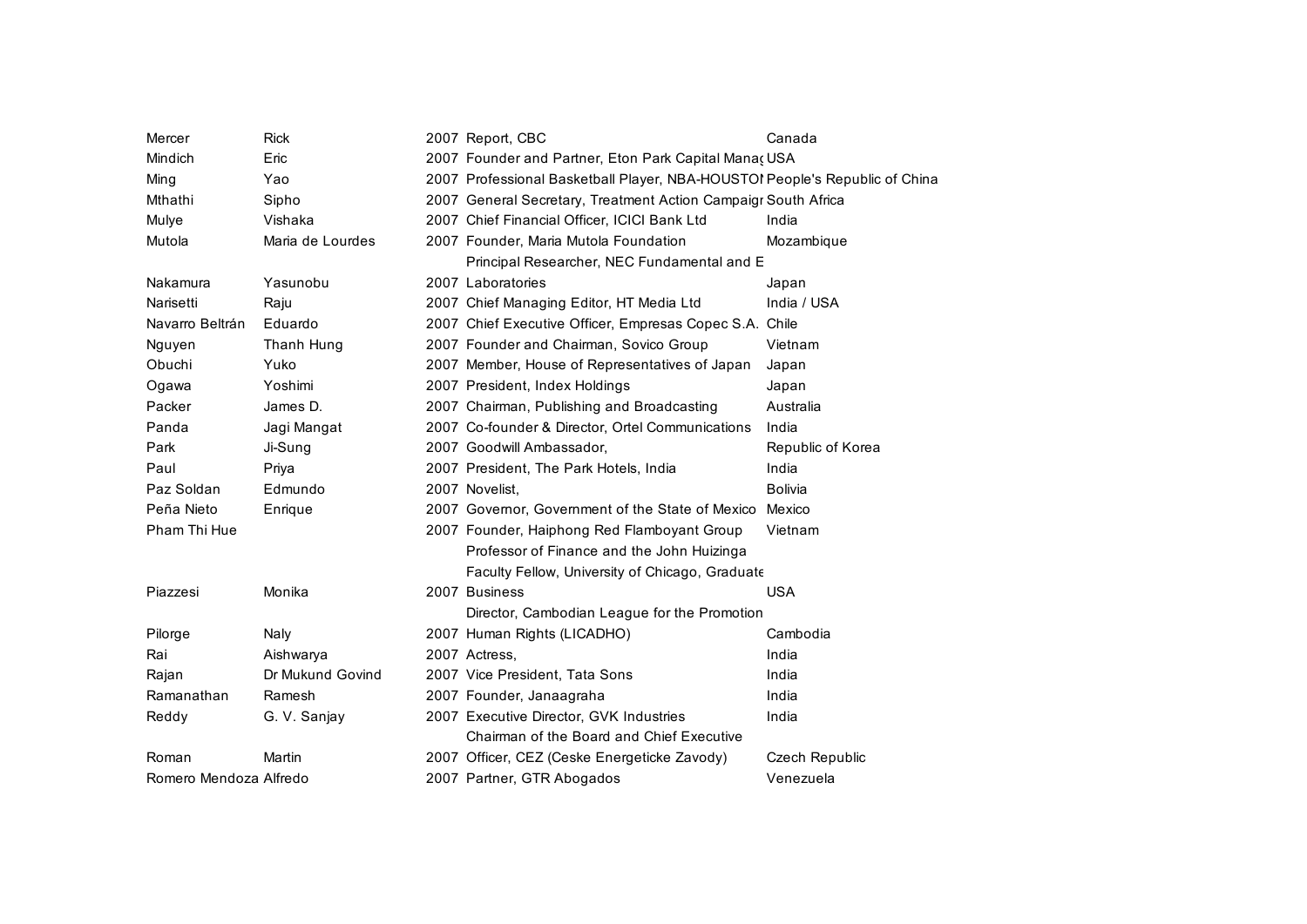| Roselmack             | Harry            | 2007 Anchor, TF1                                                                   | France                      |
|-----------------------|------------------|------------------------------------------------------------------------------------|-----------------------------|
|                       |                  | Assistant Professor of Economics and Internati                                     |                             |
| Rossi-Hansberg        | Esteban          | 2007 and Woodrow Wilson School, Princeton Univer Mexico                            |                             |
| Ryan                  | Paul             | 2007 Congressman from Wisconsin (R), 1st District, LUSA                            |                             |
| Salehabadi            | Ali              | 2007 Secretary General, Tehran Stock Exchange                                      | Islamic Republic of Iran    |
| Shah                  | Jignesh          | 2007 Chairman, Managing Director & CEO (MCX), Fillndia                             |                             |
| Shapland              | Darren           | 2007 Chief Financial Officer, J Sainsbury                                          | United Kingdom              |
|                       |                  | Managing Director and Co-Head, Emerging                                            |                             |
| Sharma                | Ruchir           | 2007 Markets Group, Morgan Stanley Investment Ma India                             |                             |
| Shirawi               | Adel             | 2007 CEO, Tamweel                                                                  | <b>United Arab Emirates</b> |
| Shuttleworth          | Mark             | 2007 Chairman, The Shuttleworth Foundation (TSF) South Africa                      |                             |
| Smith                 | Zadie            | 2007 Novelist,                                                                     | United Kingdom              |
| Solh                  | Karim            | 2007 Chief Executive Officer & Director, Gulf Capital United Arab Emirates         |                             |
| Stenbeck              | Cristina         | 2007 Vice Chairwoman, Investment Kinnevik                                          | Sweden                      |
| Syse                  | Henrik           | 2007 Head of Corporate Governance, Norges Bank Norway                              |                             |
| Tao                   | Terence          | 2007 Full Professor, UCLA                                                          | Australia                   |
|                       |                  | Parliamentary Secretary of the Ministry of                                         |                             |
| Teo                   | Ser Luck         | 2007 Community Development, Youth & Sports, Mini Singapore                         |                             |
|                       |                  | Senior Managing Director and Chief Institutiona                                    |                             |
| Tilman                | Leo M.           | 2007 Strategist, Bear Stearns Companies                                            | <b>USA</b>                  |
| To                    | Christopher Wing | 2007 Secretary-General, Hong Kong International AI People's Republic of China / UK |                             |
|                       |                  | Writer, Filmmaker, Board member of the                                             |                             |
| Trudeau               | Alexandre        | 2007 Trudeau Foundation, Trudeau Foundation                                        | Canada                      |
| van Oostrom           | Coen             | 2007 Chief Executive Officer, OVG                                                  | Netherlands                 |
| Vargas Llosa          | Álvaro           | 2007 Writer.                                                                       | Peru                        |
| Vassallo              | Claudia          | 2007 Director, Exame Magazine                                                      | <b>Brazil</b>               |
| Vegara Figueras David |                  | 2007 Secretary of State of Economy, Ministry of Eco Spain                          |                             |
| Vig Knudstorp         | Jørgen           | 2007 Chief Executive Officer, LEGO Group                                           | Denmark                     |
| von Mueffling         | William          | 2007 Founder, Cantillon Capital Management LLC                                     | <b>USA</b>                  |
| Wainaina              | Binyavanga       | 2007 Founder, Kwani Trust                                                          | Kenya                       |
| Wang                  | Leilei           | 2007 CEO, TOM Online                                                               | People's Republic of China  |
| Wang Chuanfu          |                  | 2007 Founder, BYD Company                                                          | People's Republic of China  |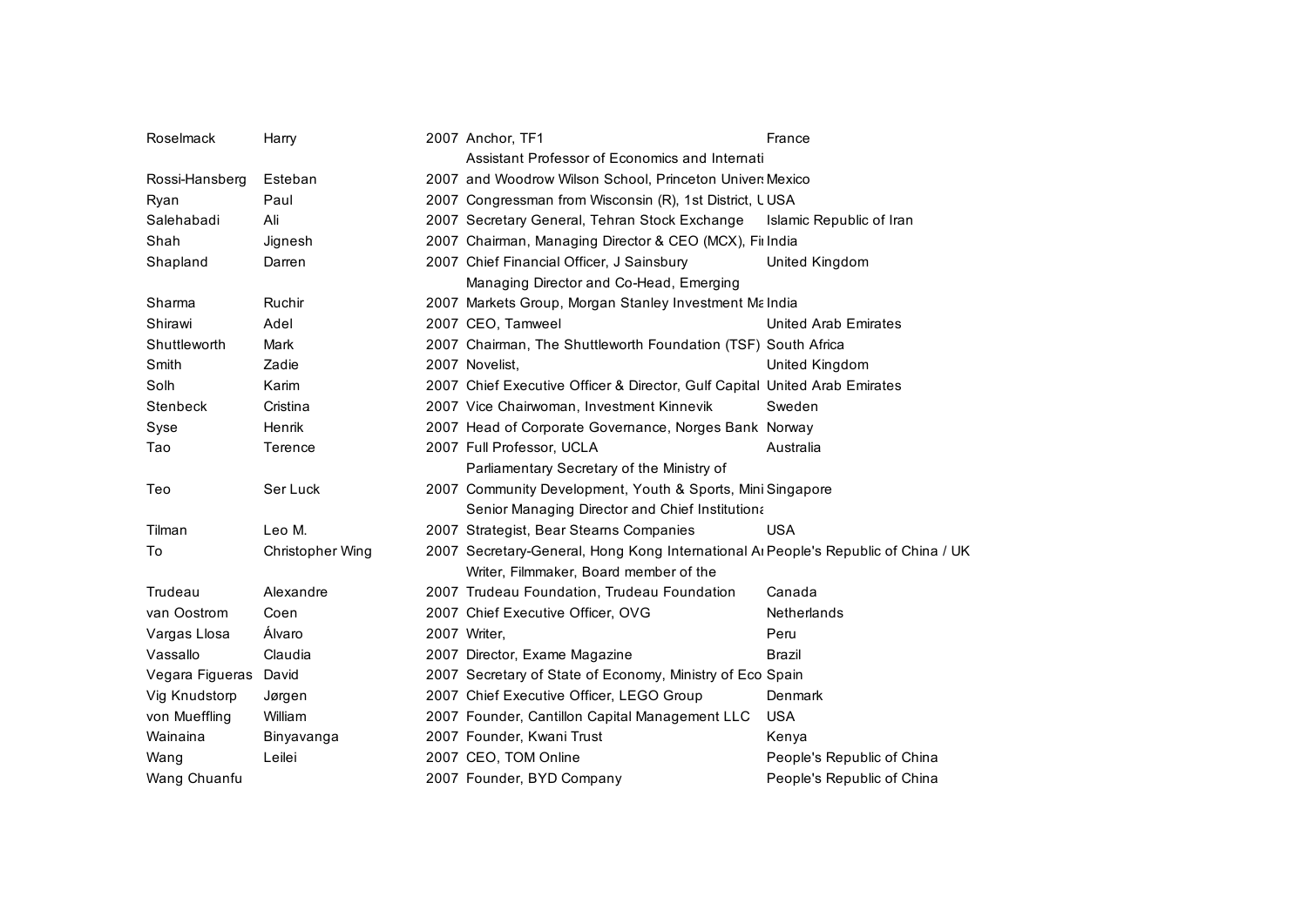| Wazed          | Sajib Joy          | 2007 Member, Awami League                                                      | Bangladesh                 |                        |
|----------------|--------------------|--------------------------------------------------------------------------------|----------------------------|------------------------|
| Weah           | George             | 2007 Founder, George Weah Foundation                                           | Liberia                    |                        |
| Weidmann       | Jens               | 2007 Adviser for Economic Policy, Federal Chancelle Germany                    |                            |                        |
| Wen            | Yunsong            | 2007 Chairman, Unihub Global Services China Limite People's Republic of China  |                            |                        |
| Whitehurst     | <b>Jim</b>         | 2007 COO, Delta Airlines                                                       | <b>USA</b>                 |                        |
| Xu Zihyong     |                    | 2007 Professor of Law, Beijing University                                      | People's Republic of China |                        |
| Yansong        | Bai                | 2007 Anchor, China Central Television International People's Republic of China |                            |                        |
| Yousefian      | Reza               | 2007 MP & Human Rights activists,                                              | Islamic Republic of Iran   |                        |
| Zhang Xin      |                    | 2007 Director General, People's Bank of China, Dep People's Republic of China  |                            |                        |
| Zhen Laili     |                    | 2007 Senior Vice President, Kangnai Group                                      | People's Republic of China |                        |
| Zhu Haowen     |                    | 2007 Executive Vice Mayor, Shijiazhuang City                                   | People's Republic of China |                        |
|                |                    | Howard Hughes Medical Institute Investigator,                                  |                            |                        |
| Zhuang Xiaowei |                    | 2007 Professor of Chemistry and Chemical Biology, I People's Republic of Cl    |                            |                        |
| Zilwa          | Sindi              | 2007 CEO, Nkonki Sizwe Ntsaluba                                                | South Africa               |                        |
| Stewart        | Kirstine           | 2008 ME-Media, Entertainment & Information                                     |                            |                        |
| Stewart        | Rory               | 2008 NA-Not Applicable                                                         |                            |                        |
| Athey          | Susan              | 2008 NA-Not Applicable                                                         |                            |                        |
| Bolloré        | Yannick            | 2008 ME-Media, Entertainment & Information                                     |                            |                        |
| Nadery         | <b>Ahmad Nader</b> | 2008 NA-Not Applicable                                                         | Afghanistan                | South Asia             |
| Haxhia         | Gazmend            | 2008 AT-Aviation, Travel & Tourism                                             | Albania                    | Central/Eastern Europe |
| Freire         | Andy               | 2008 PS-Professional Services                                                  | Argentina                  | Latin America          |
| Lousteau       | Martin             | 2008 UN-Unknown                                                                | Argentina                  | Latin America          |
| Cheok          | Adrian D.          | 2008 NA-Not Applicable                                                         | Australia                  | Australasia            |
| <b>Philips</b> | Jeremy             | 2008 PS-Professional Services                                                  | Australia                  | Australasia            |
| Esteves        | André              | 2008 BK-Banking & Capital Markets                                              | <b>Brazil</b>              | Latin America          |
| Marino         | Ricardo Villela    | 2008 BK-Banking & Capital Markets                                              | <b>Brazil</b>              | Latin America          |
| Mendes         | Rodrigo Hübner     | 2008 NA-Not Applicable                                                         | <b>Brazil</b>              | Latin America          |
| Leke           | Achankeng          | 2008 PS-Professional Services                                                  | Cameroon                   | Sub-saharan Africa     |
| Pereira        | Aaron              | 2008 UN-Unknown                                                                | Canada                     | North America          |
| Christensen    | Axel               | 2008 IS-Insurance & Asset Management                                           | Chile                      | Latin America          |
| <b>Bitar</b>   | Cristina           | 2008 NA-Not Applicable                                                         | Chile                      | Latin America          |
| Ortiz          | Juan Carlos        | 2008 ME-Media, Entertainment & Information                                     | Colombia                   | Latin America          |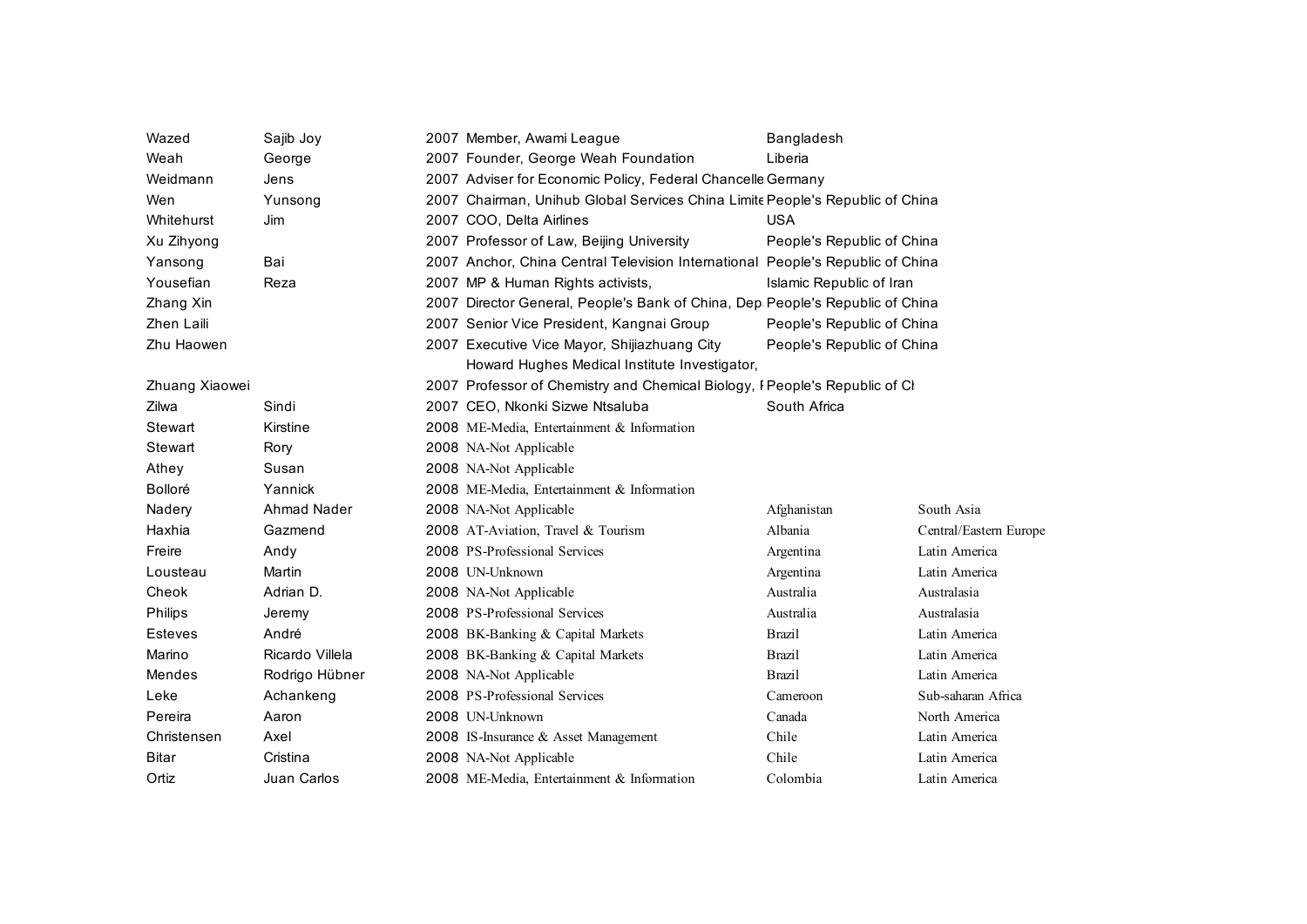| Camargo                         | Luis         | 2008 NA-Not Applicable                     | Colombia                 | Latin America  |
|---------------------------------|--------------|--------------------------------------------|--------------------------|----------------|
| Maykall                         | Laura Alfaro | 2008 NA-Not Applicable                     | Costa Rica               | Latin America  |
| Estrella                        | Darys        | 2008 BK-Banking & Capital Markets          | Dominican Republic       | Caribbean      |
| Condo                           | Arturo       | 2008 NA-Not Applicable                     | Ecuador                  | Latin America  |
| Villemin                        | Christophe   | 2008 MM-Mining & Metals                    | France                   | Western Europe |
| Naouri                          | Gabriel      | 2008 RC-Retail & Consumer Goods            | France                   | Western Europe |
| Elkeiy                          | Mohamed      | 2008 NA-Not Applicable                     | France                   | Western Europe |
| Krim                            | Tariq        | 2008 IT-Information Technology             | France                   | Western Europe |
| Lecomte                         | Tristan      | 2008 NA-Not Applicable                     | France                   | Western Europe |
| Hippe                           | Alain        | 2008 HE-Global Health & Healthcare         | Germany                  | Western Europe |
| Czinczoll                       | <b>Björn</b> | 2008 NA-Not Applicable                     | Germany                  | Western Europe |
| Ferstl                          | Carola       | 2008 ME-Media, Entertainment & Information | Germany                  | Western Europe |
| von Rosen-von Hr David Frederik |              | 2008 RC-Retail & Consumer Goods            | Germany                  | Western Europe |
| <b>Hinrichs</b>                 | Lars         | 2008 IT-Information Technology             | Germany                  | Western Europe |
| Kreis-Wilczak                   | Melanie      | 2008 LT-Logistics & Transportation         | Germany                  | Western Europe |
| <b>Buberl</b>                   | Thomas       | 2008 IS-Insurance & Asset Management       | Germany                  | Western Europe |
| Kan                             | Deborah      | 2008 ME-Media, Entertainment & Information | Hong Kong SAR            | Greater China  |
| Shankar                         | Anoushka     | 2008 ME-Media, Entertainment & Information | India                    | South Asia     |
| Dutt                            | Barkha       | 2008 ME-Media, Entertainment & Information | India                    | South Asia     |
| Madhukar                        | C. V.        | 2008 PS-Professional Services              | India                    | South Asia     |
| Parekh                          | Sandeep      | 2008 PS-Professional Services              | India                    | South Asia     |
| Gopinath                        | Suhas        | 2008 IT-Information Technology             | India                    | South Asia     |
| Lutfi                           | Muhammad     | 2008 NA-Not Applicable                     | Indonesia                | Asia Pacific   |
| Lembong                         | Thomas T.    | 2008 PI-Private Investors                  | Indonesia                | Asia Pacific   |
| Ghobadi                         | Bahman       | 2008 ME-Media, Entertainment & Information | Islamic Republic of Iran | Middle East    |
| Makihara                        | Hideki       | 2008 NA-Not Applicable                     | Japan                    | Japan          |
| Mizutome                        | Koichi       | 2008 NA-Not Applicable                     | Japan                    | Japan          |
| Fujiwara                        | Norika       | 2008 NA-Not Applicable                     | Japan                    | Japan          |
| Wataya                          | <b>Risa</b>  | 2008 ME-Media, Entertainment & Information | Japan                    | Japan          |
| Otsuka                          | Taku         | 2008 NA-Not Applicable                     | Japan                    | Japan          |
| Sato                            | Teruhide     | 2008 IT-Information Technology             | Japan                    | Japan          |
| Salti                           | Soraya       | 2008 NA-Not Applicable                     | Jordan                   | Middle East    |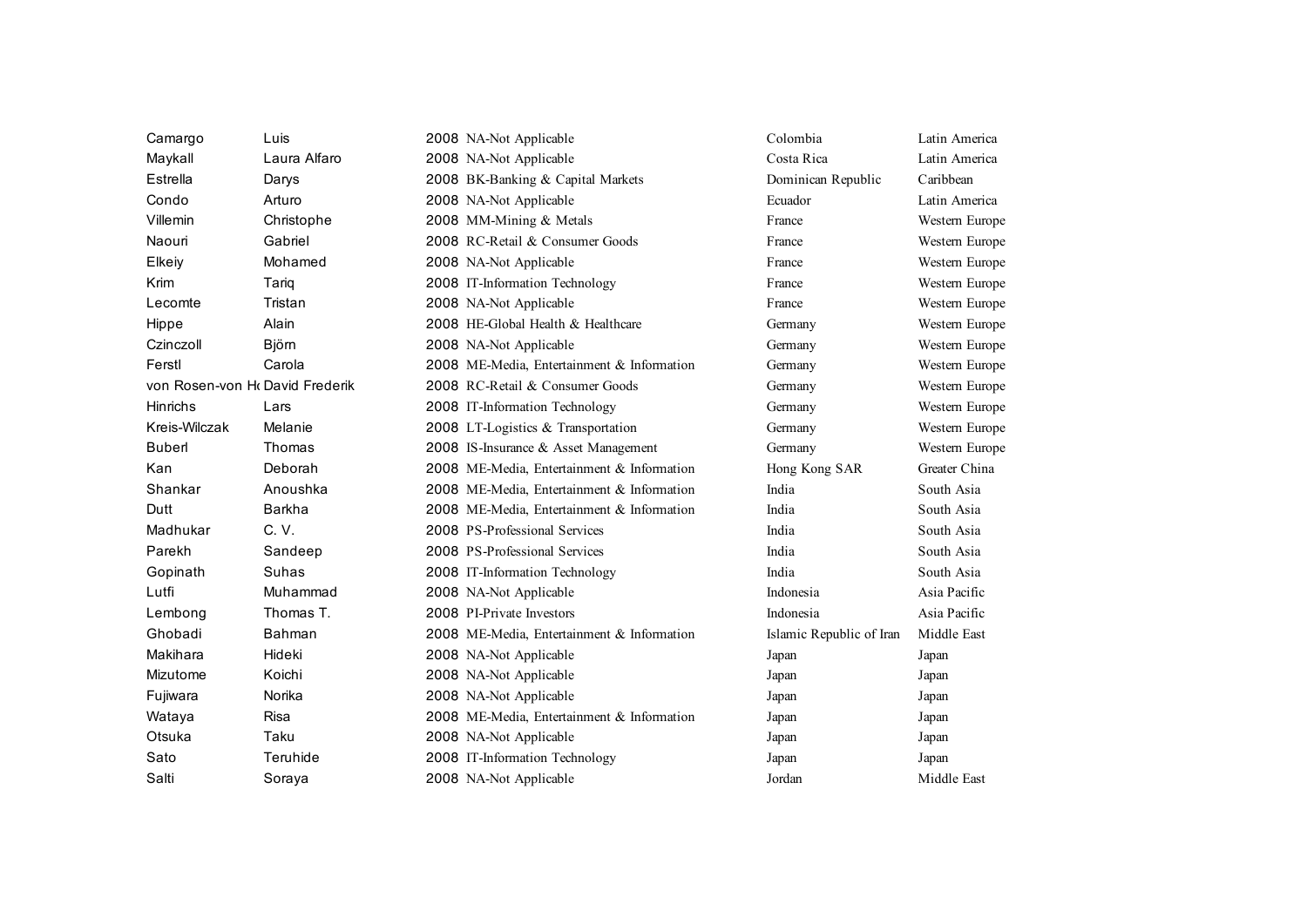| Shikwati         | James          | 2008 NA-Not Applicable                     | Kenya                                    | Sub-saharan Africa     |
|------------------|----------------|--------------------------------------------|------------------------------------------|------------------------|
| Kibati           | Mugo           | 2008 NA-Not Applicable                     | Kenya                                    | Sub-saharan Africa     |
| Alghanim         | Omar K.        | 2008 AT-Aviation, Travel & Tourism         | Kuwait                                   | Middle East            |
| Werner           | Alejandro      | 2008 NA-Not Applicable                     | Mexico                                   | Latin America          |
| de Mola          | Carlos Loret   | 2008 ME-Media, Entertainment & Information | Mexico                                   | Latin America          |
| Chadid           | Merieme        | 2008 NA-Not Applicable                     | Morocco                                  | North Africa           |
| Lakshmi Rana     | Aashmi Rajya   | 2008 MI-Multi Industry                     | Nepal                                    | South Asia             |
| Karpes           | Dennis         | 2008 NA-Not Applicable                     | Netherlands                              | Western Europe         |
| Gennip           | Karien van     | 2008 BK-Banking & Capital Markets          | Netherlands                              | Western Europe         |
| Skilling         | David          | 2008 NA-Not Applicable                     | New Zealand                              | Australasia            |
| Weldon           | Mark           | 2008 PI-Private Investors                  | New Zealand                              | Australasia            |
| Karim            | Kola           | 2008 IU-Infrastructure & Urban Development | Nigeria                                  | Sub-saharan Africa     |
| Khar             | Hina Rabbani   | 2008 NA-Not Applicable                     | Pakistan                                 | South Asia             |
| Jahangir         | Munizae        | 2008 ME-Media, Entertainment & Information | Pakistan                                 | South Asia             |
| Ferrer           | Alejandro      | 2008 PS-Professional Services              | Panama                                   | Latin America          |
| Liang            | Lei            | 2008 NA-Not Applicable                     | People's Republic of China Greater China |                        |
| <b>Bing</b>      | Shen           | 2008 ME-Media, Entertainment & Information | People's Republic of China Greater China |                        |
| Jeri             | Carlos Añaños  | 2008 FB-Agriculture, Food & Beverage       | Peru                                     | Latin America          |
| Zavala           | Fernando       | 2008 FB-Agriculture, Food & Beverage       | Peru                                     | Latin America          |
| Holle            | Kurt           | 2008 AT-Aviation, Travel & Tourism         | Peru                                     | Latin America          |
| Sadowska         | Ewa            | 2008 NA-Not Applicable                     | Poland                                   | Central/Eastern Europe |
| Cardoso          | Gustavo        | 2008 NA-Not Applicable                     | Portugal                                 | Western Europe         |
| Lee              | Ellana         | 2008 ME-Media, Entertainment & Information | Republic of Korea                        | Asia Pacific           |
| Sae-Hong         | Hur            | 2008 OG-Oil & Gas                          | Republic of Korea                        | Asia Pacific           |
| Androsov         | Kirill         | 2008 BK-Banking & Capital Markets          | <b>Russian Federation</b>                | Russia                 |
| Pryanishnikov    | Nikolay        | 2008 IT-Information Technology             | <b>Russian Federation</b>                | Russia                 |
| <b>Batterjee</b> | Makarem        | 2008 UN-Unknown                            | Saudi Arabia                             | Middle East            |
| Wade             | Karim          | 2008 NA-Not Applicable                     | Senegal                                  | Sub-saharan Africa     |
| Raiz             | Allon          | 2008 PS-Professional Services              | South Africa                             | Sub-saharan Africa     |
| Munro            | David          | 2008 BK-Banking & Capital Markets          | South Africa                             | Sub-saharan Africa     |
| Dlamini          | Kuseni Douglas | 2008 IS-Insurance & Asset Management       | South Africa                             | Sub-saharan Africa     |
| Kropman          | Lisa           | 2008 BK-Banking & Capital Markets          | South Africa                             | Sub-saharan Africa     |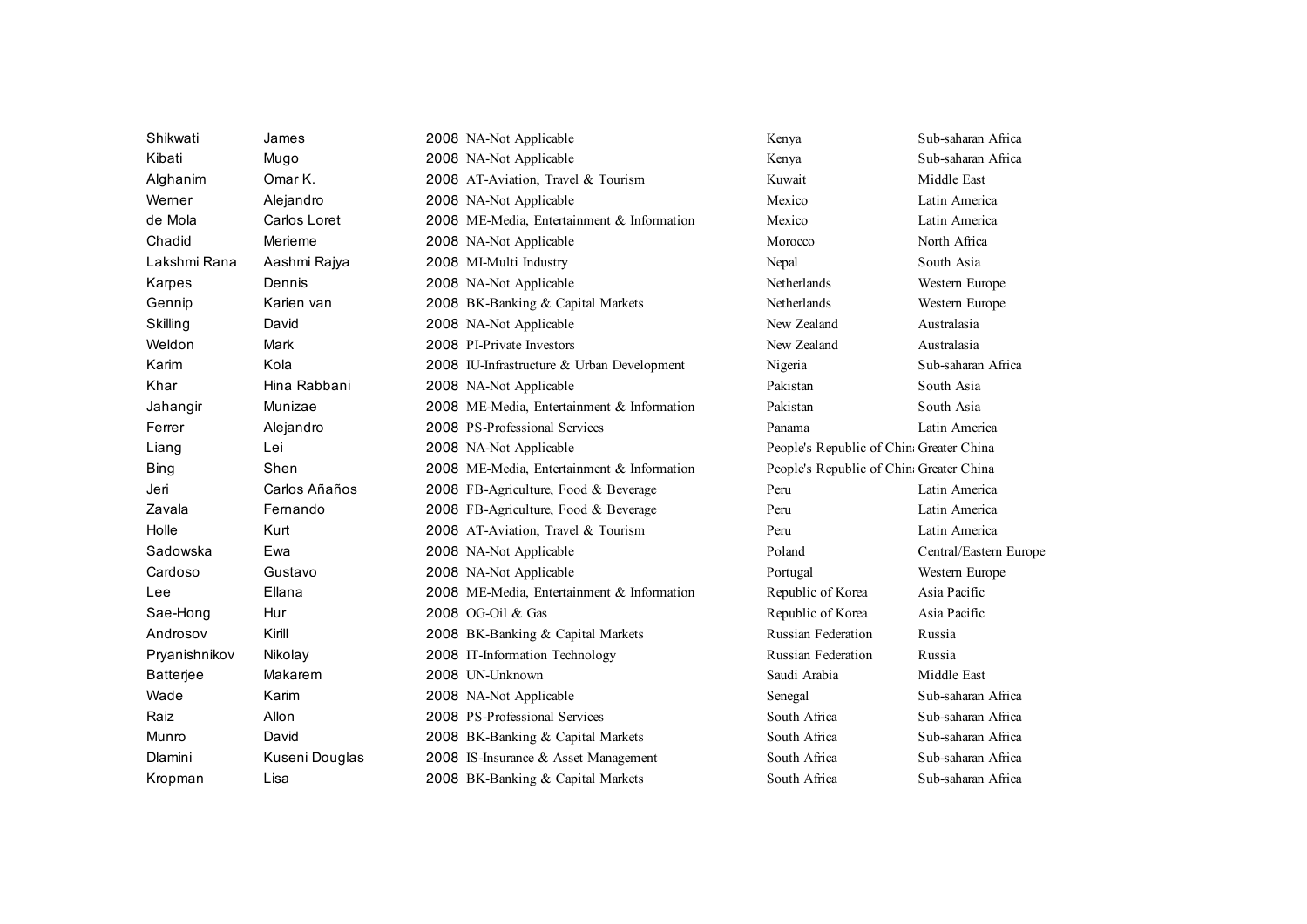| Williams    | Mark           | 2008 BK-Banking & Capital Markets          | South Africa         | Sub-saharan Africa     |
|-------------|----------------|--------------------------------------------|----------------------|------------------------|
| Jordaan     | Michael        | 2008 BK-Banking & Capital Markets          | South Africa         | Sub-saharan Africa     |
| Steyn       | Sunette        | 2008 NA-Not Applicable                     | South Africa         | Sub-saharan Africa     |
| Makgabo     | Tumi           | 2008 ME-Media, Entertainment & Information | South Africa         | Sub-saharan Africa     |
| Cuba        | Yolanda        | 2008 MM-Mining & Metals                    | South Africa         | Sub-saharan Africa     |
| Sala        | Enric          | 2008 NA-Not Applicable                     | Spain                | Western Europe         |
| Encinar     | Jesus          | 2008 IT-Information Technology             | Spain                | Western Europe         |
| Klum        | <b>Mattias</b> | 2008 NA-Not Applicable                     | Sweden               | Western Europe         |
| Rimer       | Daniel         | 2008 PI-Private Investors                  | Switzerland          | Western Europe         |
| Na Ayudhaya | Kongpan Pramoj | 2008 IU-Infrastructure & Urban Development | Thailand             | Asia Pacific           |
| Göksel      | Ayla           | 2008 NA-Not Applicable                     | Turkey               | Central/Eastern Europe |
| Özyegin     | Murat          | 2008 BK-Banking & Capital Markets          | Turkey               | Central/Eastern Europe |
| Kumcuoglu   | Umit           | 2008 BK-Banking & Capital Markets          | Turkey               | Central/Eastern Europe |
| Kolodyuk    | Andriy         | 2008 RC-Retail & Consumer Goods            | Ukraine              | Central/Eastern Europe |
| Alshaali    | <b>Nasser</b>  | 2008 IU-Infrastructure & Urban Development | United Arab Emirates | Middle East            |
| McCormack   | Aaron          | 2008 NA-Not Applicable                     | United Kingdom       | Western Europe         |
| Sinclair    | Cameron        | 2008 NA-Not Applicable                     | United Kingdom       | Western Europe         |
| Jones       | David          | 2008 ME-Media, Entertainment & Information | United Kingdom       | Western Europe         |
| Mitchell    | Jamie          | 2008 FB-Agriculture, Food & Beverage       | United Kingdom       | Western Europe         |
| Gadhia      | <b>Jitesh</b>  | 2008 PI-Private Investors                  | United Kingdom       | Western Europe         |
| Hampton     | Kate           | 2008 NA-Not Applicable                     | United Kingdom       | Western Europe         |
| Lloyd       | Liz            | 2008 BK-Banking & Capital Markets          | United Kingdom       | Western Europe         |
| Leonard     | Mark           | 2008 NA-Not Applicable                     | United Kingdom       | Western Europe         |
| Putnam      | Adam H.        | 2008 NA-Not Applicable                     | <b>USA</b>           | North America          |
| Sanke       | Andrea         | 2008 ME-Media, Entertainment & Information | <b>USA</b>           | North America          |
| Fischer     | <b>Betsy</b>   | 2008 ME-Media, Entertainment & Information | <b>USA</b>           | North America          |
| Wasserman   | Casey          | 2008 ME-Media, Entertainment & Information | <b>USA</b>           | North America          |
| Chao        | Charles        | 2008 ME-Media, Entertainment & Information | <b>USA</b>           | North America          |
| Xiaowei     | Chen           | 2008 ME-Media, Entertainment & Information | <b>USA</b>           | North America          |
| Shapiro     | Daniel         | 2008 NA-Not Applicable                     | <b>USA</b>           | North America          |
| Chen        | Diana          | 2008 NA-Not Applicable                     | <b>USA</b>           | North America          |
| Anderson    | Eric           | 2008 AT-Aviation, Travel & Tourism         | <b>USA</b>           | North America          |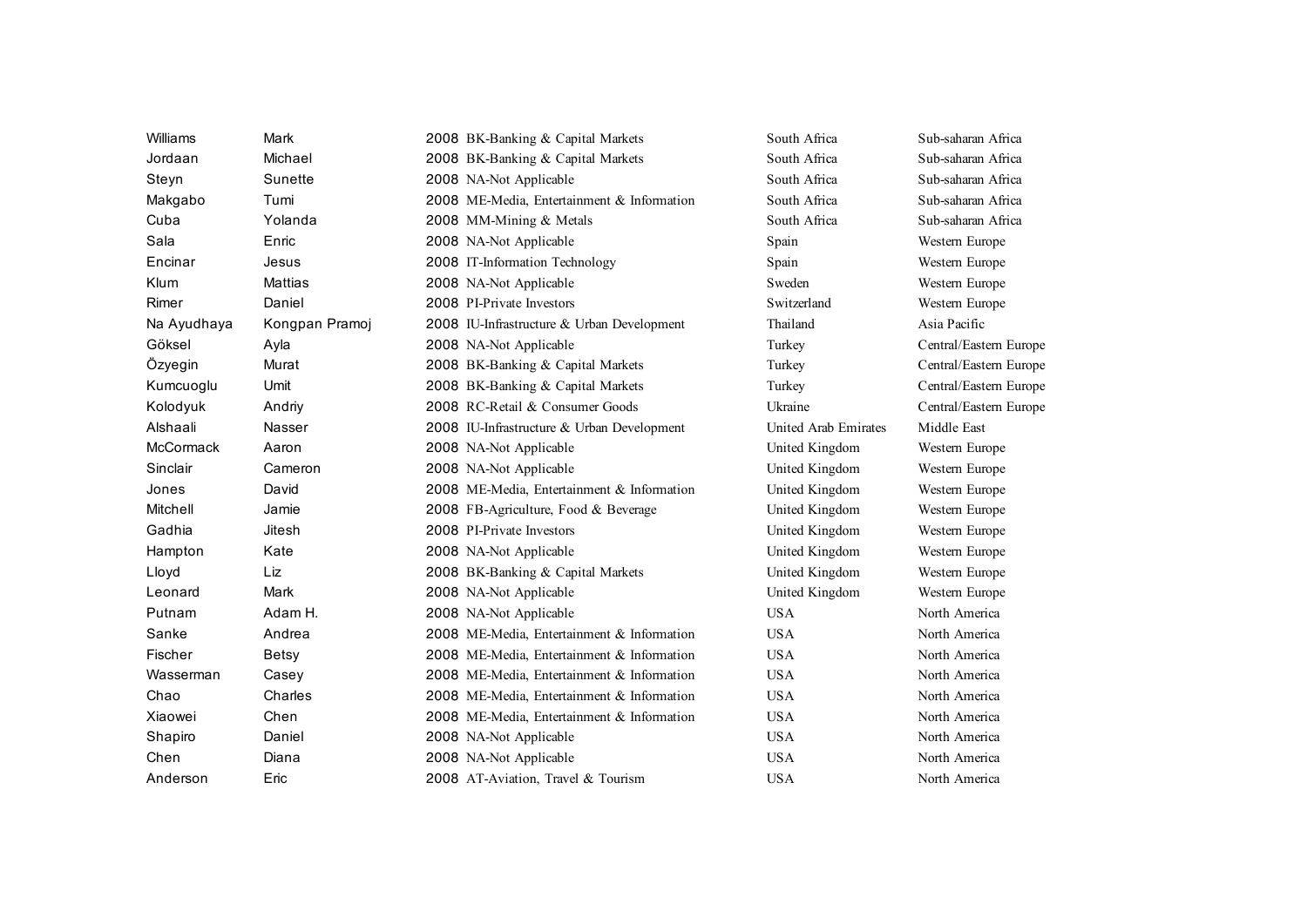| Davis                  | Geoff                     | 2008 NA-Not Applicable                     | <b>USA</b>     | North America          |
|------------------------|---------------------------|--------------------------------------------|----------------|------------------------|
| Walker                 | George                    | 2008 BK-Banking & Capital Markets          | <b>USA</b>     | North America          |
| Genser                 | Jared                     | 2008 PI-Private Investors                  | <b>USA</b>     | North America          |
| <b>Elisseeff</b>       | Jennifer                  | 2008 NA-Not Applicable                     | <b>USA</b>     | North America          |
| Korngold               | Jonathan                  | 2008 PI-Private Investors                  | <b>USA</b>     | North America          |
| Sigelman               | Joseph                    | 2008 EN-Energy                             | <b>USA</b>     | North America          |
| Polgreen               | Lydia                     | 2008 ME-Media, Entertainment & Information | <b>USA</b>     | North America          |
| Zyl                    | Paul van                  | 2008 NA-Not Applicable                     | <b>USA</b>     | North America          |
| Gentin                 | Pierre                    | 2008 BK-Banking & Capital Markets          | <b>USA</b>     | North America          |
| Hood                   | Rodney E.                 | 2008 BK-Banking & Capital Markets          | <b>USA</b>     | North America          |
| Harvey                 | Roy C.                    | 2008 MM-Mining & Metals                    | <b>USA</b>     | North America          |
| Hart                   | <b>Stephanie Pullings</b> | 2008 FB-Agriculture, Food & Beverage       | <b>USA</b>     | North America          |
| Akula                  | Vikram K.                 | 2008 BK-Banking & Capital Markets          | <b>USA</b>     | North America          |
| Foote                  | William                   | 2008 PI-Private Investors                  | <b>USA</b>     | North America          |
| Allen                  | Wilmot                    | 2008 ME-Media, Entertainment & Information | <b>USA</b>     | North America          |
| Koofi                  | Fawzia                    | 2009 NA-Not Applicable                     | Afghanistan    | South Asia             |
| Nemat                  | Orzala Ashraf             | 2009 NA-Not Applicable                     | Afghanistan    | South Asia             |
| Gray                   | Benjamin                  | 2009 PI-Private Investors                  | Australia      | Australasia            |
| Douglass               | Hamish                    | 2009 BK-Banking & Capital Markets          | Australia      | Australasia            |
| Yat-Sen                | Jason Li                  | 2009 NA-Not Applicable                     | Australia      | Australasia            |
| <b>Bell</b>            | Karen                     | 2009 BK-Banking & Capital Markets          | Australia      | Australasia            |
| Tan                    | Le                        | 2009 HE-Global Health & Healthcare         | Australia      | Australasia            |
| Cannon-Brookes Michael |                           | 2009 IT-Information Technology             | Australia      | Australasia            |
| <b>Bassat</b>          | Paul                      | 2009 PS-Professional Services              | Australia      | Australasia            |
| Knaus                  | Verena                    | 2009 NA-Not Applicable                     | Austria        | Western Europe         |
| Wutscher               | Werner                    | 2009 NA-Not Applicable                     | Austria        | Western Europe         |
| Dowla                  | Arif                      | 2009 HE-Global Health & Healthcare         | Bangladesh     | South Asia             |
| Quadir                 | Kamal                     | 2009 IT-Information Technology             | Bangladesh     | South Asia             |
| Tsyvinski              | Aleh                      | 2009 NA-Not Applicable                     | <b>Belarus</b> | Central/Eastern Europe |
| De Souza               | Sandro José               | 2009 NA-Not Applicable                     | <b>Brazil</b>  | Latin America          |
| Hockenstein            | Jeremy                    | 2009 IT-Information Technology             | Cambodia       | Asia Pacific           |
| Logan                  | Christopher               | 2009 LT-Logistics & Transportation         | Canada         | North America          |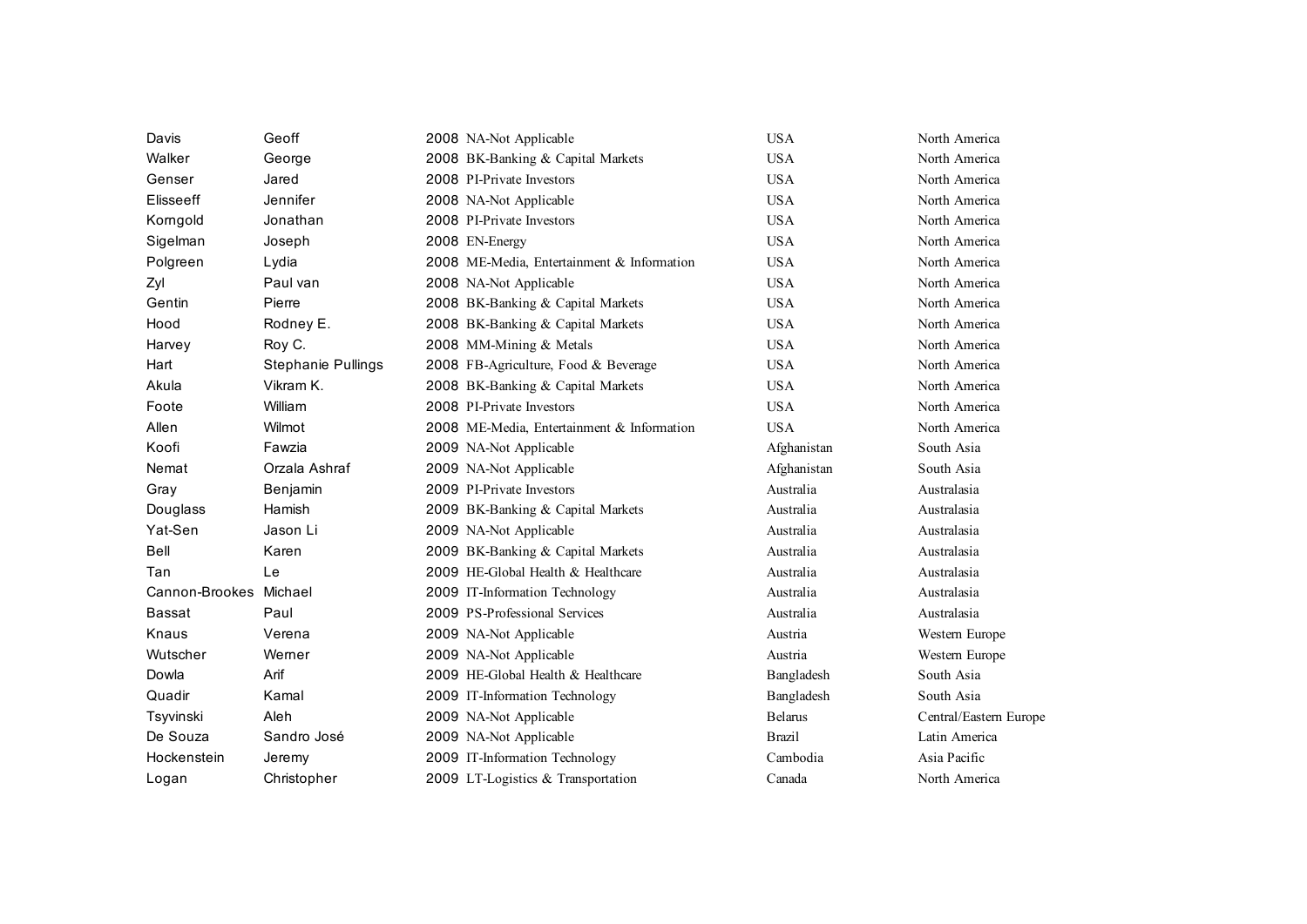| Champagne       | François-Philippe | 2009 IU-Infrastructure & Urban Development | Canada        | North America      |
|-----------------|-------------------|--------------------------------------------|---------------|--------------------|
| Gosbee          | George            | 2009 PI-Private Investors                  | Canada        | North America      |
| McArthur        | John              | 2009 NA-Not Applicable                     | Canada        | North America      |
| McWhinney       | Patrick           | 2009 PS-Professional Services              | Canada        | North America      |
| Ebrahim         | Salimah Yvette    | 2009 ME-Media, Entertainment & Information | Canada        | North America      |
| <b>Nutt</b>     | Samantha          | 2009 NA-Not Applicable                     | Canada        | North America      |
| Maguire         | Yael              | 2009 IT-Information Technology             | Canada        | North America      |
| Tezanos         | Matias De         | 2009 HE-Global Health & Healthcare         | Costa Rica    | Latin America      |
| Skibsted        | Jens Martin       | 2009 PS-Professional Services              | Denmark       | Western Europe     |
| de Barillas     | Marisol Argueta   | 2009 NA-Not Applicable                     | El Salvador   | Latin America      |
| Ashenafi        | Tewodros          | 2009 EN-Energy                             | Ethiopia      | Sub-saharan Africa |
| Stubb           | Alexander         | 2009 NA-Not Applicable                     | Finland       | Western Europe     |
| Faye            | Julien            | 2009 PS-Professional Services              | France        | Western Europe     |
| Weber           | Scott             | 2009 NA-Not Applicable                     | France        | Western Europe     |
| <b>Hermreck</b> | Immanuel          | 2009 ME-Media, Entertainment & Information | Germany       | Western Europe     |
| Schweinsberg    | Klaus             | 2009 NA-Not Applicable                     | Germany       | Western Europe     |
| Freise          | Philipp           | 2009 PI-Private Investors                  | Germany       | Western Europe     |
| Manos           | Alexandros        | 2009 TC-Telecommunications                 | Greece        | Western Europe     |
| Paiz            | Salvador          | 2009 PI-Private Investors                  | Guatemala     | Latin America      |
| So              | Marie             | 2009 PS-Professional Services              | Hong Kong SAR | Greater China      |
| Mahtani         | Shalini           | 2009 NA-Not Applicable                     | Hong Kong SAR | Greater China      |
| Wanchoo         | Amit              | 2009 HE-Global Health & Healthcare         | India         | South Asia         |
| Singh           | <b>Bhavneet</b>   | 2009 ME-Media, Entertainment & Information | India         | South Asia         |
| Majumdar        | Boria             | 2009 NA-Not Applicable                     | India         | South Asia         |
| Mehra           | Malini            | 2009 NA-Not Applicable                     | India         | South Asia         |
| Shah            | Monisha           | 2009 ME-Media, Entertainment & Information | India         | South Asia         |
| Jain            | Pooja             | 2009 IT-Information Technology             | India         | South Asia         |
| Abraham         | Reuben            | 2009 NA-Not Applicable                     | India         | South Asia         |
| Lal             | Siddhartha        | 2009 AU-Automotive                         | India         | South Asia         |
| Jindal          | Sminu             | 2009 MM-Mining & Metals                    | India         | South Asia         |
| <b>Baswedan</b> | Anies             | 2009 NA-Not Applicable                     | Indonesia     | Asia Pacific       |
| Manurung        | Butet             | 2009 NA-Not Applicable                     | Indonesia     | Asia Pacific       |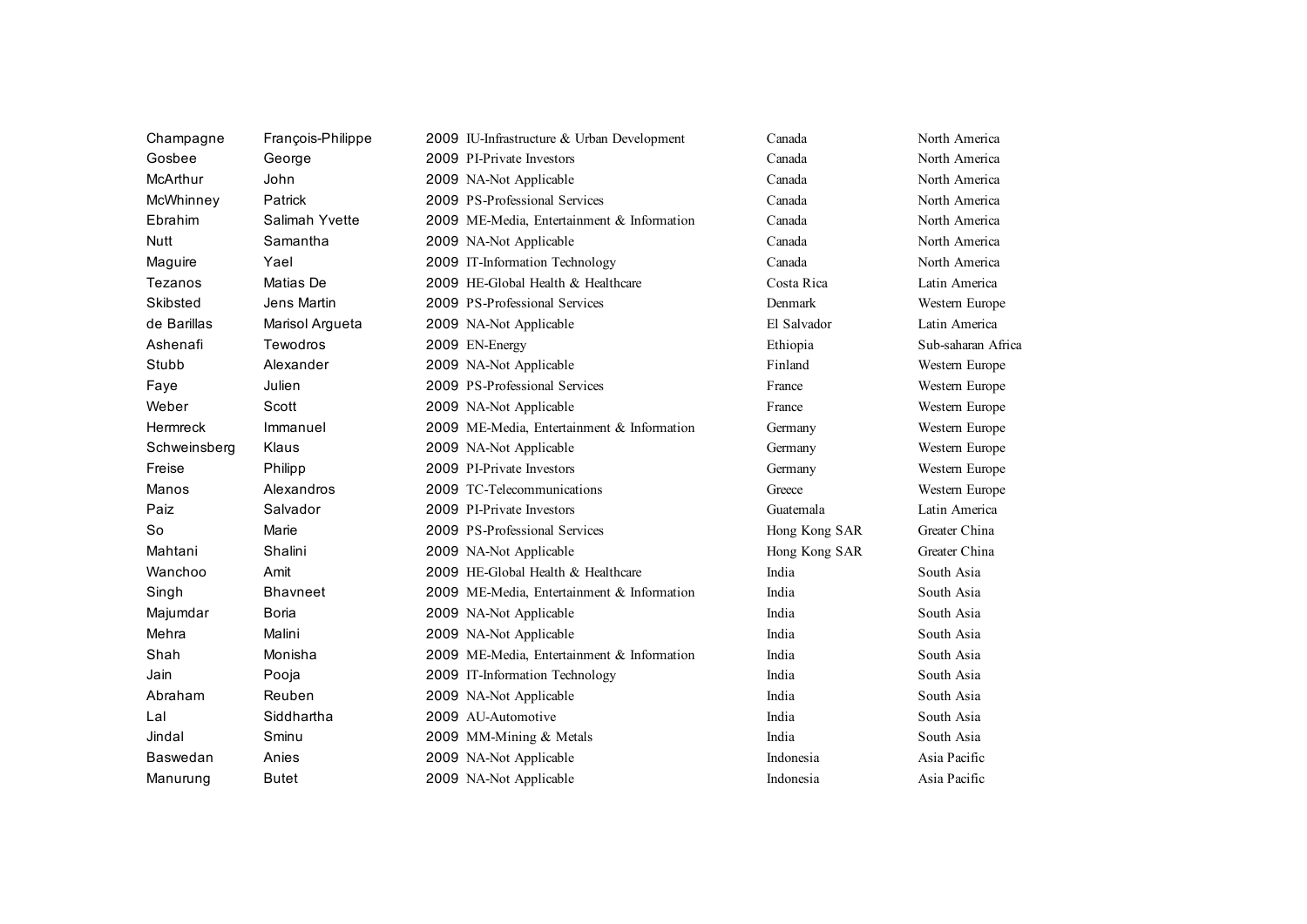| Dinata       | Nia              | 2009 ME-Media, Entertainment & Information | Indonesia          | Asia Pacific           |
|--------------|------------------|--------------------------------------------|--------------------|------------------------|
| Unggul       | Silverius O.     | 2009 NA-Not Applicable                     | Indonesia          | Asia Pacific           |
| Gammell      | Damian           | 2009 FB-Agriculture, Food & Beverage       | Ireland            | Western Europe         |
| Peled        | Efrat            | 2009 AT-Aviation, Travel & Tourism         | <b>Israel</b>      | Middle East            |
| Goldfinger   | Yair             | 2009 IT-Information Technology             | <b>Israel</b>      | Middle East            |
| Mosca        | Alessia Maria    | 2009 NA-Not Applicable                     | Italy              | Western Europe         |
| Fiorese      | Marco            | 2009 NA-Not Applicable                     | Italy              | Western Europe         |
| Regazzi      | Monica           | 2009 PS-Professional Services              | Italy              | Western Europe         |
| <b>Bolle</b> | Roberto          | 2009 NA-Not Applicable                     | Italy              | Western Europe         |
| <b>Biffi</b> | Selene           | 2009 NA-Not Applicable                     | Italy              | Western Europe         |
| Powell       | Richard          | 2009 BK-Banking & Capital Markets          | Jamaica            | Caribbean              |
| Funabashi    | Chikara          | 2009 PS-Professional Services              | Japan              | Japan                  |
| Inoue        | Hideyuki         | 2009 NA-Not Applicable                     | Japan              | Japan                  |
| Katsuma      | Kazuyo           | 2009 PS-Professional Services              | Japan              | Japan                  |
| Matsuko      | Nami             | 2009 BK-Banking & Capital Markets          | Japan              | Japan                  |
| Hashimoto    | Toru             | 2009 NA-Not Applicable                     | Japan              | Japan                  |
| Asfour       | Samer I.         | 2009 PS-Professional Services              | Jordan             | Middle East            |
| Jarrar       | Yasar            | 2009 PS-Professional Services              | Jordan             | Middle East            |
| Wanjohi      | James            | 2009 NA-Not Applicable                     | Kenya              | Sub-saharan Africa     |
| Gichuru      | Julie            | 2009 ME-Media, Entertainment & Information | Kenya              | Sub-saharan Africa     |
| Al Sabah     | Mubarak A.       | 2009 HO-Holding, Trade, Import/Export      | Kuwait             | Middle East            |
| Saleh        | Musaed Al        | 2009 IU-Infrastructure & Urban Development | Kuwait             | Middle East            |
| Lisitsyna    | Maria            | 2009 NA-Not Applicable                     | Kyrgyzstan         | Central/Eastern Europe |
| Haddad       | Habib            | 2009 IT-Information Technology             | Lebanon            | Middle East            |
| Hutagt       | Ganhuyag Chuluun | 2009 NA-Not Applicable                     | Mongolia           | Asia Pacific           |
| Lalami       | Laila            | 2009 NA-Not Applicable                     | Morocco            | North Africa           |
| Faaij        | Andre            | 2009 NA-Not Applicable                     | <b>Netherlands</b> | Western Europe         |
| Everts       | Steven           | 2009 NA-Not Applicable                     | Netherlands        | Western Europe         |
| Maradiaga    | Felix A.         | 2009 NA-Not Applicable                     | Nicaragua          | Latin America          |
| Ojomo        | Akinwale         | 2009 ME-Media, Entertainment & Information | Nigeria            | Sub-saharan Africa     |
| Bangwell     | Kingsley         | 2009 NA-Not Applicable                     | Nigeria            | Sub-saharan Africa     |
| Reve         | <b>Bjarte</b>    | 2009 PS-Professional Services              | Norway             | Western Europe         |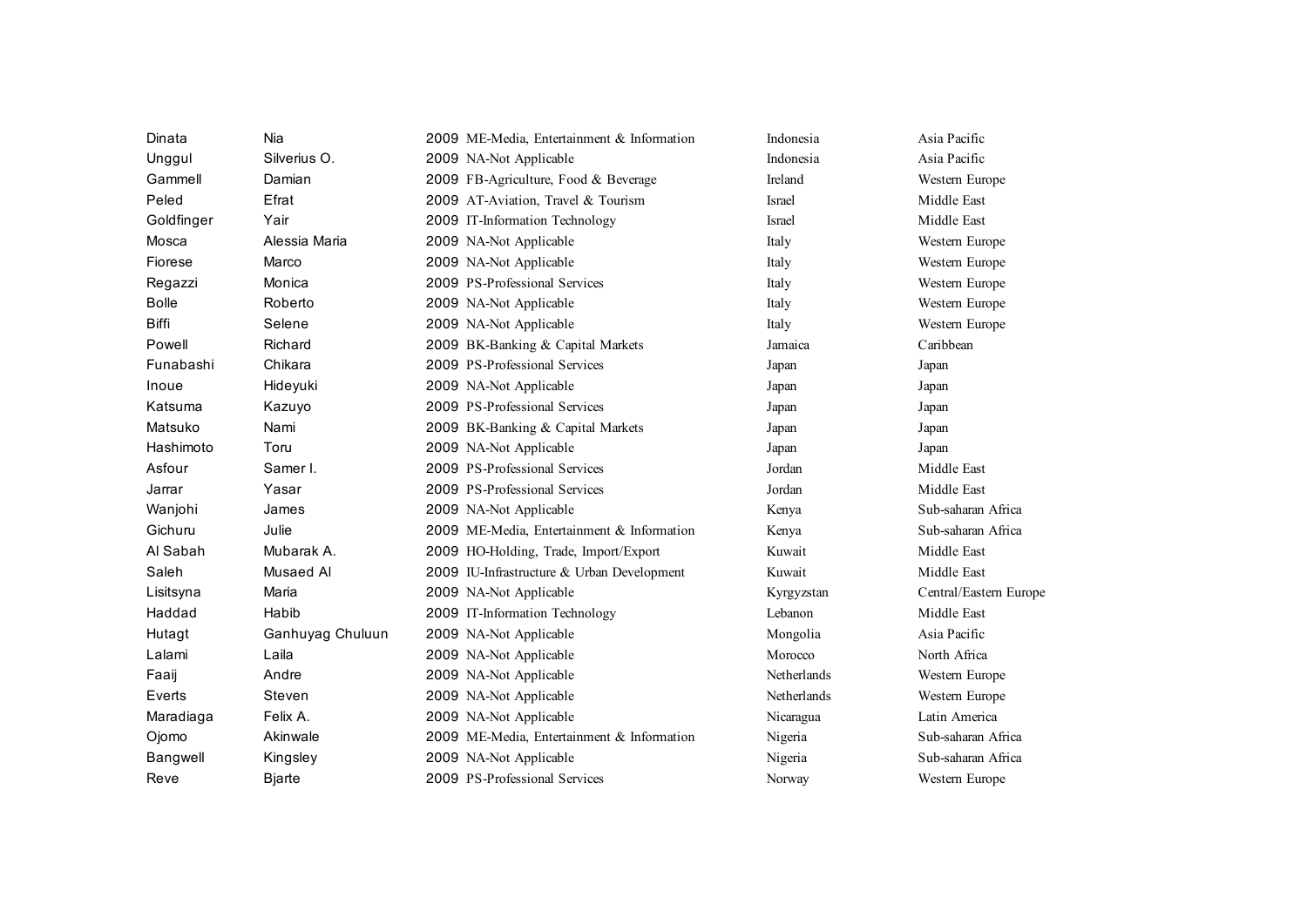| Ali                     | Imtiaz         | 2009 NA-Not Applicable                     | Pakistan                                 | South Asia             |
|-------------------------|----------------|--------------------------------------------|------------------------------------------|------------------------|
| Kasuri                  | Kasim M.       | 2009 NA-Not Applicable                     | Pakistan                                 | South Asia             |
| Shusong                 | Ba             | 2009 NA-Not Applicable                     | People's Republic of China Greater China |                        |
| Yaping                  | Deng           | 2009 NA-Not Applicable                     | People's Republic of China Greater China |                        |
| Liu                     | Dora           | 2009 PS-Professional Services              | People's Republic of China Greater China |                        |
| Ruigang                 | Li             | 2009 ME-Media, Entertainment & Information | People's Republic of China Greater China |                        |
| Zhouwei                 | Liu            | 2009 ME-Media, Entertainment & Information | People's Republic of China Greater China |                        |
| Jia                     | Ping           | 2009 NA-Not Applicable                     | People's Republic of China Greater China |                        |
| Bo                      | Wen            | 2009 NA-Not Applicable                     | People's Republic of China Greater China |                        |
| Simoes                  | Antonio        | 2009 BK-Banking & Capital Markets          | Portugal                                 | Western Europe         |
| Hoberman                | <b>Brent</b>   | 2009 RC-Retail & Consumer Goods            | Portugal                                 | Western Europe         |
| Jaeseung                | Jeong          | 2009 NA-Not Applicable                     | Republic of Korea                        | Asia Pacific           |
| Popescu                 | loana          | 2009 NA-Not Applicable                     | Romania                                  | Central/Eastern Europe |
| Barmakova               | Elena          | 2009 BK-Banking & Capital Markets          | <b>Russian Federation</b>                | Russia                 |
| Dmitriev                | Kirill         | 2009 BK-Banking & Capital Markets          | <b>Russian Federation</b>                | Russia                 |
| Yudaeva                 | Ksenia         | 2009 BK-Banking & Capital Markets          | Russian Federation                       | Russia                 |
| Soloviev                | Yuri           | 2009 BK-Banking & Capital Markets          | <b>Russian Federation</b>                | Russia                 |
| Cheng                   | Calvin         | 2009 RC-Retail & Consumer Goods            | Singapore                                | Asia Pacific           |
| Souza                   | Christopher De | 2009 NA-Not Applicable                     | Singapore                                | Asia Pacific           |
| Olsen                   | Eunice         | 2009 NA-Not Applicable                     | Singapore                                | Asia Pacific           |
| Huei-Min                | Lee            | 2009 NA-Not Applicable                     | Singapore                                | Asia Pacific           |
| Sicáková-Beblavá Emilia |                | 2009 NA-Not Applicable                     | Slovakia                                 | Central/Eastern Europe |
| Nabergoj                | Andrej         | 2009 ME-Media, Entertainment & Information | Slovenia                                 | Central/Eastern Europe |
| Greene                  | Adria          | 2009 NA-Not Applicable                     | South Africa                             | Sub-saharan Africa     |
| Knott-Craig             | Alan           | 2009 TC-Telecommunications                 | South Africa                             | Sub-saharan Africa     |
| Miller                  | Anthony        | 2009 BK-Banking & Capital Markets          | South Africa                             | Sub-saharan Africa     |
| Stirton                 | <b>Brent</b>   | 2009 ME-Media, Entertainment & Information | South Africa                             | Sub-saharan Africa     |
| Naidoo                  | Euvin          | 2009 NA-Not Applicable                     | South Africa                             | Sub-saharan Africa     |
| Lingham                 | Vinny          | 2009 IT-Information Technology             | South Africa                             | Sub-saharan Africa     |
| Jack                    | Vuyo           | 2009 PS-Professional Services              | South Africa                             | Sub-saharan Africa     |
| Garcia-Martinez         | Javier         | 2009 NA-Not Applicable                     | Spain                                    | Western Europe         |
| Santiso                 | Javier         | 2009 TC-Telecommunications                 | Spain                                    | Western Europe         |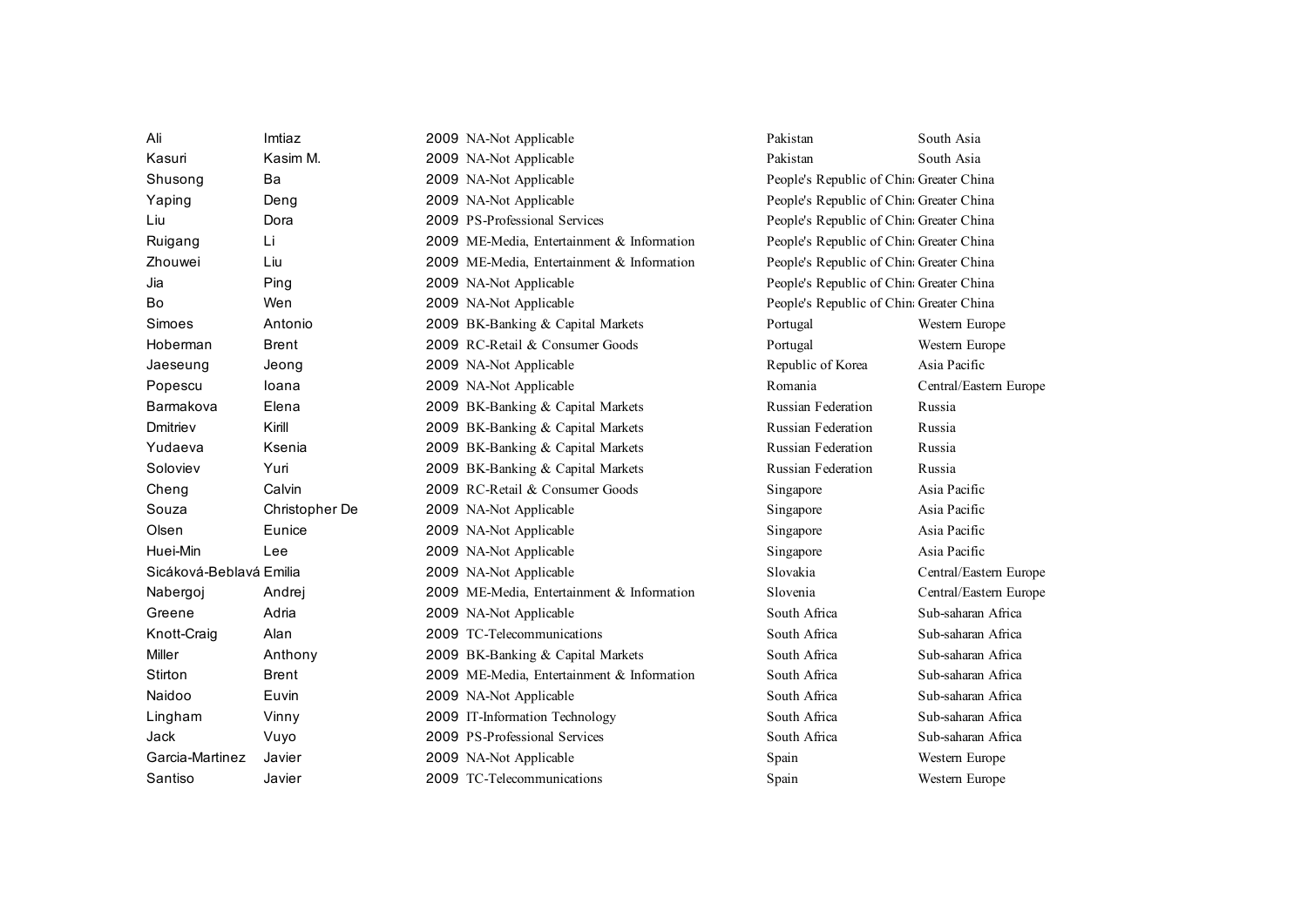| Abascal              | Jimena Blázquez    | 2009 NA-Not Applicable                     | Spain                | Western Europe |
|----------------------|--------------------|--------------------------------------------|----------------------|----------------|
| Chandratillake       | Suranga            | 2009 IT-Information Technology             | Sri Lanka            | South Asia     |
| Wenk                 | Christian          | 2009 HE-Global Health & Healthcare         | Switzerland          | Western Europe |
| Sutter               | Christoph          | 2009 PS-Professional Services              | Switzerland          | Western Europe |
| Mallmann             | Francois-Xavier de | 2009 BK-Banking & Capital Markets          | Switzerland          | Western Europe |
| Staub-Bisang         | Mirjam             | 2009 BK-Banking & Capital Markets          | Switzerland          | Western Europe |
| <b>Bruderer-Wyss</b> | Pascale            | 2009 NA-Not Applicable                     | Switzerland          | Western Europe |
| Maag                 | Seraina            | 2009 IS-Insurance & Asset Management       | Switzerland          | Western Europe |
| Haykal               | Abdulsalam         | 2009 IT-Information Technology             | Syria                | Middle East    |
| Sreesunpagit         | Kritaya            | 2009 NA-Not Applicable                     | Thailand             | Asia Pacific   |
| Ghobash              | Omar               | 2009 NA-Not Applicable                     | United Arab Emirates | Middle East    |
| Wales                | Andrew             | 2009 FB-Agriculture, Food & Beverage       | United Kingdom       | Western Europe |
| Moyo                 | Dambisa            | 2009 NA-Not Applicable                     | United Kingdom       | Western Europe |
| Novak                | David              | 2009 PI-Private Investors                  | United Kingdom       | Western Europe |
| Rahman               | Faisel             | 2009 BK-Banking & Capital Markets          | United Kingdom       | Western Europe |
| Jonah                | Fidel              | 2009 PI-Private Investors                  | United Kingdom       | Western Europe |
| Melville             | Jake Leslie        | 2009 PS-Professional Services              | United Kingdom       | Western Europe |
| Cox                  | Jo                 | 2009 NA-Not Applicable                     | United Kingdom       | Western Europe |
| Dowdney              | Luke               | 2009 NA-Not Applicable                     | United Kingdom       | Western Europe |
| Oraibi               | Mina Al            | 2009 ME-Media, Entertainment & Information | United Kingdom       | Western Europe |
| Chugani              | <b>Neil</b>        | 2009 ME-Media, Entertainment & Information | United Kingdom       | Western Europe |
| Kafka                | <b>Nik</b>         | 2009 NA-Not Applicable                     | United Kingdom       | Western Europe |
| Gadnis               | Ashish             | 2009 PS-Professional Services              | <b>USA</b>           | North America  |
| Vemuri               | Ashok              | 2009 IT-Information Technology             | <b>USA</b>           | North America  |
| Nikolic              | <b>Boris</b>       | 2009 IN-Institutional                      | <b>USA</b>           | North America  |
| Boudreaux            | Caroline           | 2009 NA-Not Applicable                     | <b>USA</b>           | North America  |
| Hurley               | Chad               | 2009 IT-Information Technology             | <b>USA</b>           | North America  |
| Chiu                 | David              | 2009 NA-Not Applicable                     | <b>USA</b>           | North America  |
| Patel                | Eboo               | 2009 NA-Not Applicable                     | <b>USA</b>           | North America  |
| Seid                 | Jacob Julius       | 2009 PI-Private Investors                  | <b>USA</b>           | North America  |
| Harris               | Jonathan           | 2009 ME-Media, Entertainment & Information | <b>USA</b>           | North America  |
| Silverman            | Josh               | 2009 PI-Private Investors                  | <b>USA</b>           | North America  |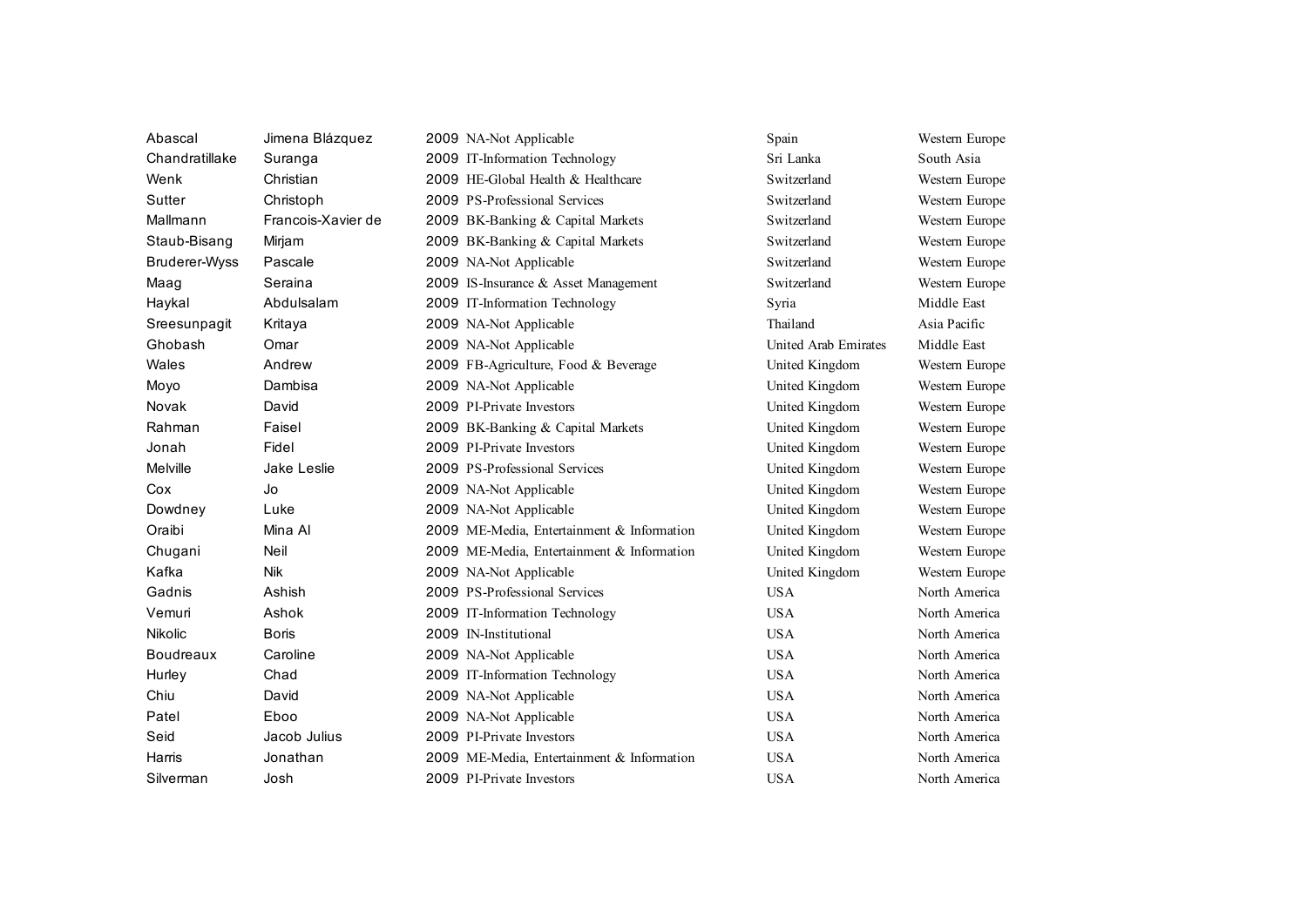| Spear           | Josh                            | 2009 IT-Information Technology             | <b>USA</b> | North America      |
|-----------------|---------------------------------|--------------------------------------------|------------|--------------------|
| Rechberger      | Kristin                         | 2009 NA-Not Applicable                     | <b>USA</b> | North America      |
| Huddleson       | Lisa                            | 2009 ME-Media, Entertainment & Information | <b>USA</b> | North America      |
| Hanis           | Mark                            | 2009 NA-Not Applicable                     | <b>USA</b> | North America      |
| Zuckerberg      | Mark                            | 2009 ME-Media, Entertainment & Information | <b>USA</b> | North America      |
| Wucker          | Michele                         | 2009 NA-Not Applicable                     | <b>USA</b> | North America      |
| Allen           | Natalia                         | 2009 PS-Professional Services              | <b>USA</b> | North America      |
| Chaddha         | Navin                           | 2009 PI-Private Investors                  | <b>USA</b> | North America      |
| Khanna          | Parag                           | 2009 NA-Not Applicable                     | <b>USA</b> | North America      |
| Liu             | Peggy                           | 2009 NA-Not Applicable                     | <b>USA</b> | North America      |
| Kellner         | Peter B.                        | 2009 IT-Information Technology             | <b>USA</b> | North America      |
| Shah            | Premal                          | 2009 NA-Not Applicable                     | <b>USA</b> | North America      |
| Haji            | Priya                           | 2009 IU-Infrastructure & Urban Development | <b>USA</b> | North America      |
| Avni            | Ronit                           | 2009 NA-Not Applicable                     | <b>USA</b> | North America      |
| Sosa            | Roy                             | 2009 BK-Banking & Capital Markets          | <b>USA</b> | North America      |
| Khagram         | Sanjeev                         | 2009 NA-Not Applicable                     | <b>USA</b> | North America      |
| <b>Bhatti</b>   | Shahzad A.                      | 2009 PS-Professional Services              | <b>USA</b> | North America      |
| Wei             | Shen                            | 2009 ME-Media, Entertainment & Information | <b>USA</b> | North America      |
| Kennedy         | Teresa K.                       | 2009 HE-Global Health & Healthcare         | <b>USA</b> | North America      |
| Sehgal          | Zarrar                          | 2009 PS-Professional Services              | <b>USA</b> | North America      |
| la Rosa         | Marco De                        | 2009 UT-Energy Utilities & Technology      | Venezuela  | Latin America      |
| Thai            | David                           | 2009 BK-Banking & Capital Markets          | Vietnam    | Asia Pacific       |
| Hai Oanh        | Khuat Thi                       | 2009 NA-Not Applicable                     | Vietnam    | Asia Pacific       |
| Knuth           | Marianne                        | 2009 NA-Not Applicable                     | Zimbabwe   | Sub-saharan Africa |
| Rösler          | Philipp                         | 2010 NA-Not Applicable                     |            |                    |
| <b>Bullrich</b> | Esteban                         | 2010 NA-Not Applicable                     | Argentina  | Latin America      |
| Soemartopo      | Benjamin                        | 2010 BK-Banking & Capital Markets          | Australia  | Australasia        |
| Thorpe          | lan                             | 2010 NA-Not Applicable                     | Australia  | Australasia        |
| Gifford         | James                           | 2010 NA-Not Applicable                     | Australia  | Australasia        |
| Guli            | Mina                            | 2010 PI-Private Investors                  | Australia  | Australasia        |
| Dichand         | Eva                             | 2010 ME-Media, Entertainment & Information | Austria    | Western Europe     |
|                 | Ypersele de Strih‹ Nathalie van | 2010 NA-Not Applicable                     | Belgium    | Western Europe     |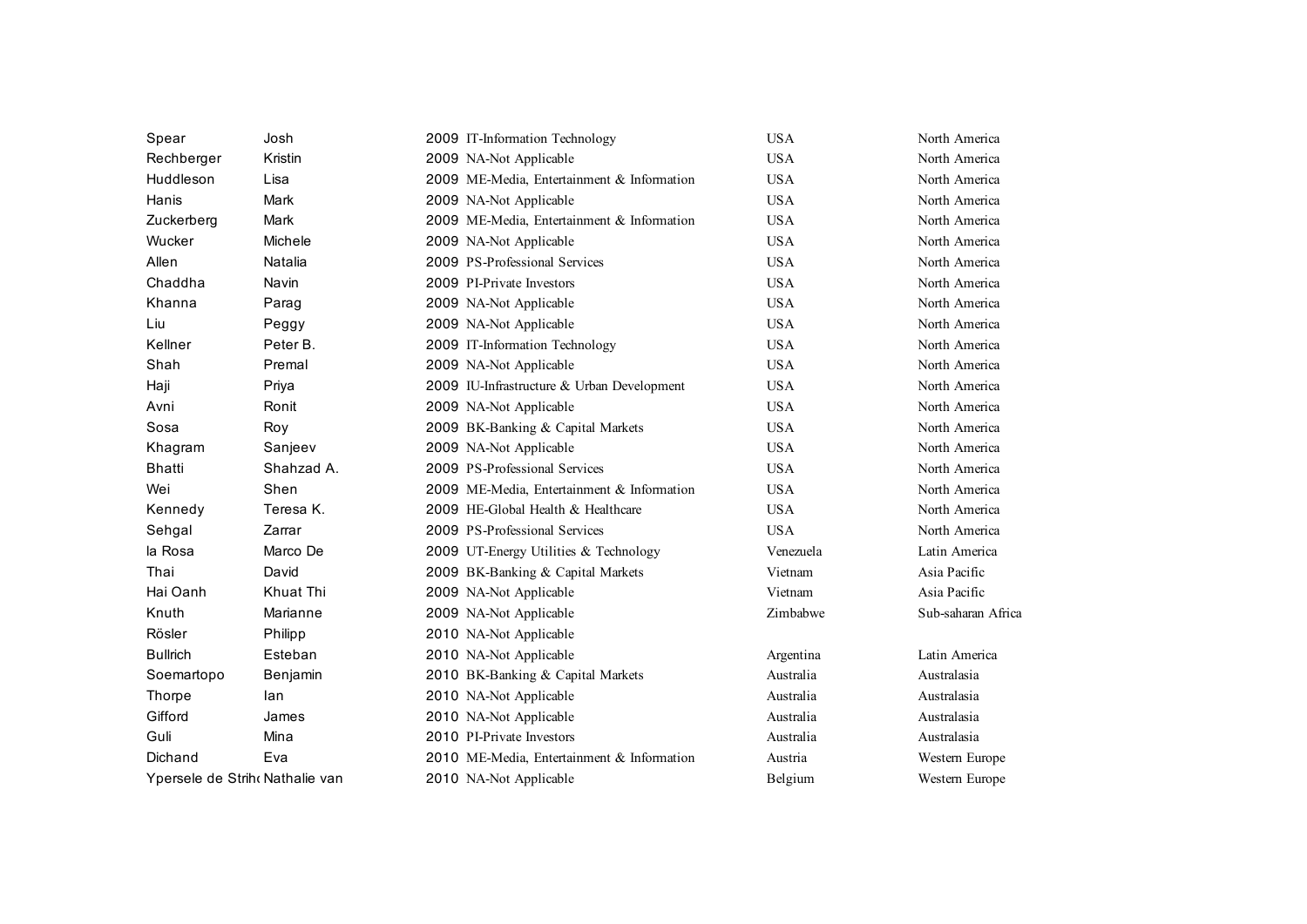| Quickenborne    | Vincent Van     | 2010 NA-Not Applicable                     | Belgium                                         | Western Europe         |
|-----------------|-----------------|--------------------------------------------|-------------------------------------------------|------------------------|
| Wangmo          | Tashi           | 2010 NA-Not Applicable                     | Bhutan                                          | South Asia             |
| Lopes           | Christina K.    | 2010 PI-Private Investors                  | <b>Brazil</b>                                   | Latin America          |
| Otto            | Jill            | 2010 BK-Banking & Capital Markets          | <b>Brazil</b>                                   | Latin America          |
| <b>Brito</b>    | Rodrigo         | 2010 PS-Professional Services              | <b>Brazil</b>                                   | Latin America          |
| Kacou           | Eric            | 2010 PS-Professional Services              | CÂ'te d'Ivoire                                  | Sub-saharan Africa     |
| House           | <b>Brett</b>    | 2010 BK-Banking & Capital Markets          | Canada                                          | North America          |
| <b>McGraw</b>   | Désirée         | 2010 UN-Unknown                            | Canada                                          | North America          |
| Golberg         | Elissa          | 2010 NA-Not Applicable                     | Canada                                          | North America          |
| Leitch          | K. Kellie       | 2010 NA-Not Applicable                     | Canada                                          | North America          |
| Turrell         | Mark            | 2010 IT-Information Technology             | Canada                                          | North America          |
| Patel           | Ricken          | 2010 NA-Not Applicable                     | Canada                                          | North America          |
| Aldunate        | Felipe          | 2010 ME-Media, Entertainment & Information | Chile                                           | Latin America          |
| Schlesinger     | Leo             | 2010 PP-Pulp and Paper                     | Chile                                           | Latin America          |
| Simovic         | Irena Jolic     | 2010 TC-Telecommunications                 | Croatia                                         | Central/Eastern Europe |
| Pojar           | Tomá            | 2010 NA-Not Applicable                     | Czech Republic                                  | Central/Eastern Europe |
| Ebrashi         | Raghda El       | 2010 NA-Not Applicable                     | Egypt                                           | Middle East            |
| Poma            | Alejandro       | 2010 IU-Infrastructure & Urban Development | El Salvador                                     | Latin America          |
| Gellaw          | Abebe           | 2010 ME-Media, Entertainment & Information | Ethiopia                                        | Sub-saharan Africa     |
| <b>Bradford</b> | Anu             | 2010 NA-Not Applicable                     | Finland                                         | Western Europe         |
| Besimi          | Fatmir          | 2010 NA-Not Applicable                     | Former Yugoslav Republic Central/Eastern Europe |                        |
| Hoke            | <b>Dirk</b>     | 2010 UT-Energy Utilities & Technology      | Germany                                         | Western Europe         |
| Peter           | Felicitas von   | 2010 NA-Not Applicable                     | Germany                                         | Western Europe         |
| Hackmack        | Gregor          | 2010 NA-Not Applicable                     | Germany                                         | Western Europe         |
| Bayer           | Jan             | 2010 ME-Media, Entertainment & Information | Germany                                         | Western Europe         |
| <b>Drexler</b>  | Michael         | 2010 NA-Not Applicable                     | Germany                                         | Western Europe         |
| Lehmkuhl        | Moritz          | 2010 PS-Professional Services              | Germany                                         | Western Europe         |
| Niedermaier     | Oliver          | 2010 PS-Professional Services              | Germany                                         | Western Europe         |
| Kuenyehia       | Elikem Nutifafa | 2010 PS-Professional Services              | Ghana                                           | Sub-saharan Africa     |
| Cudjoe          | Franklin        | 2010 NA-Not Applicable                     | Ghana                                           | Sub-saharan Africa     |
| Ahn             | Luis Von        | 2010 NA-Not Applicable                     | Guatemala                                       | Latin America          |
| Law             | James           | 2010 IU-Infrastructure & Urban Development | Hong Kong SAR                                   | Greater China          |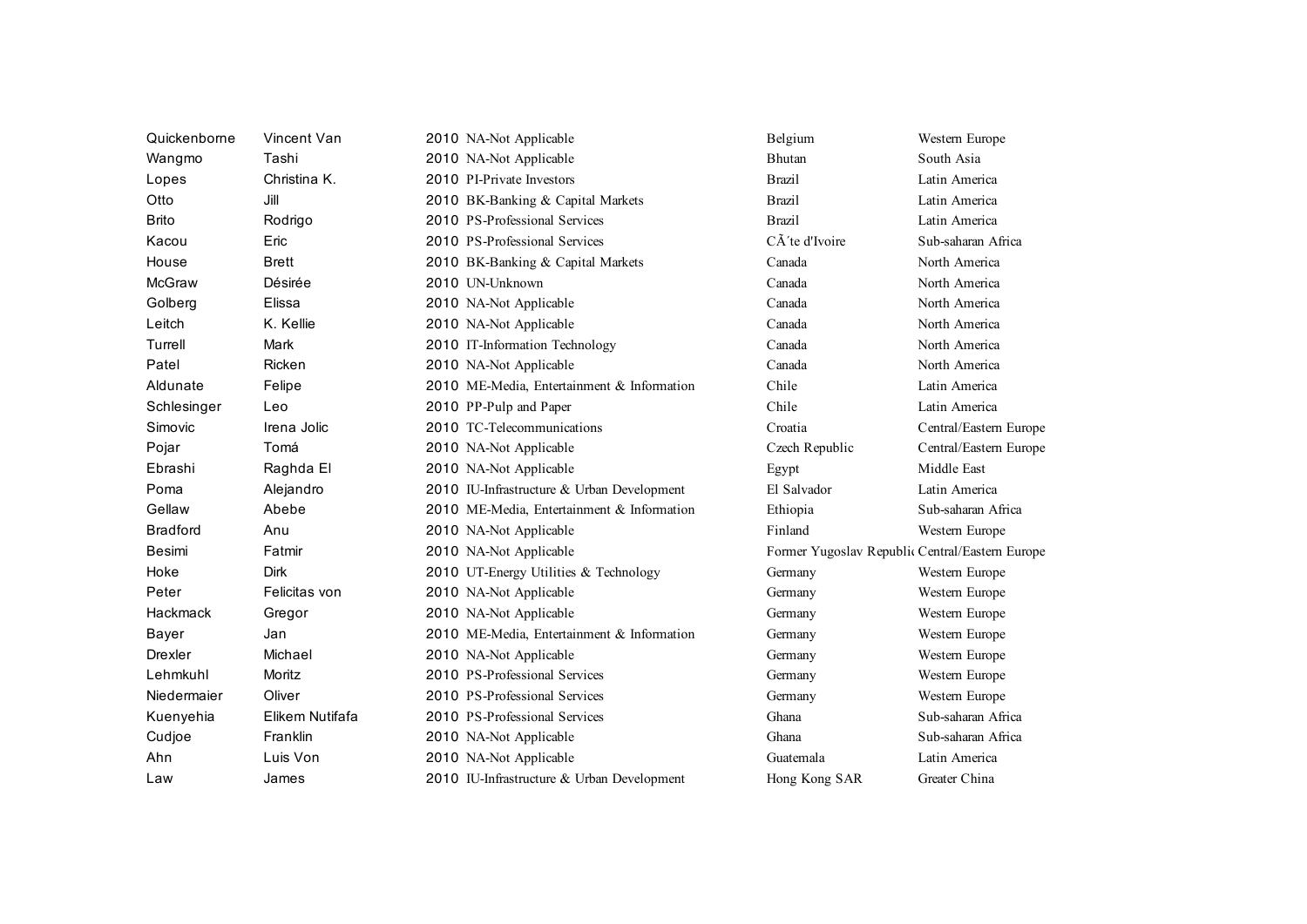| Landesz                        | Tamas                 | 2010 NA-Not Applicable                                              | Hungary     | Central/Eastern Europe |
|--------------------------------|-----------------------|---------------------------------------------------------------------|-------------|------------------------|
| Chandrasekaran                 | Anand                 | 2010 TC-Telecommunications                                          | India       | South Asia             |
| Aram                           | Ashok                 | 2010 BK-Banking & Capital Markets                                   | India       | South Asia             |
| Durgesh                        | Ashok Giri            | 2010 PS-Professional Services                                       | India       | South Asia             |
| Girotra                        | Manisha               | 2010 BK-Banking & Capital Markets                                   | India       | South Asia             |
| Naik                           | Sandeep A.            | 2010 PI-Private Investors                                           | India       | South Asia             |
| Varghese                       | Sangeeth              | 2010 NA-Not Applicable                                              | India       | South Asia             |
| Singh                          | Sangita               | 2010 IT-Information Technology                                      | India       | South Asia             |
| Sanyal                         | Sanjeev               | 2010 BK-Banking & Capital Markets                                   | India       | South Asia             |
| Chopra                         | <b>Tejpreet Singh</b> | 2010 IU-Infrastructure & Urban Development                          | India       | South Asia             |
| Flood                          | Tadhg                 | 2010 BK-Banking & Capital Markets                                   | Ireland     | Western Europe         |
| Gamliel                        | Gila Demri            | 2010 NA-Not Applicable                                              | Israel      | Middle East            |
| Remmert                        | Consuelo              | 2010 NA-Not Applicable                                              | Italy       | Western Europe         |
| Serra                          | Davide                | 2010 PI-Private Investors                                           | Italy       | Western Europe         |
| Tinagli                        | Irene                 | 2010 NA-Not Applicable                                              | Italy       | Western Europe         |
| Magnani                        | Marco                 | 2010 BK-Banking & Capital Markets                                   | Italy       | Western Europe         |
| Malahoo Forte                  | Marlene Patricia      | 2010 NA-Not Applicable                                              | Jamaica     | Caribbean              |
| Iwase                          | Daisuke               | 2010 IS-Insurance & Asset Management                                | Japan       | Japan                  |
| Nagamine                       | Yoshinobu             | 2010 NA-Not Applicable                                              | Japan       | Japan                  |
| Weeks                          | Kimmie                | 2010 NA-Not Applicable                                              | Liberia     | Sub-saharan Africa     |
| Alias                          | Suryani Senja         | 2010 II-Institutional Investors, Sovereign Funds, Family O Malaysia |             | Asia Pacific           |
| Capote                         | Alfredo               | 2010 BK-Banking & Capital Markets                                   | Mexico      | Latin America          |
| Peralta Sanchez José Ignacio   |                       | 2010 NA-Not Applicable                                              | Mexico      | Latin America          |
| Dashdorj                       | Zorigt                | 2010 NA-Not Applicable                                              | Mongolia    | Asia Pacific           |
| Douiri                         | Ismail                | 2010 BK-Banking & Capital Markets                                   | Morocco     | North Africa           |
| Phan                           | Zoya                  | 2010 NA-Not Applicable                                              | Myanmar     | Asia Pacific           |
| Hockings                       | Lucy                  | 2010 ME-Media, Entertainment & Information                          | New Zealand | Australasia            |
| Power                          | Simon J.              | 2010 NA-Not Applicable                                              | New Zealand | Australasia            |
| Solis                          | Lorna                 | 2010 NA-Not Applicable                                              | Nicaragua   | Latin America          |
| Princess Mette-Ma H.R.H. Crown |                       | 2010 NA-Not Applicable                                              | Norway      | Western Europe         |
| Jahangir                       | Amir                  | 2010 NA-Not Applicable                                              | Pakistan    | South Asia             |
| Tabba                          | Muhammad Ali          | 2010 IU-Infrastructure & Urban Development                          | Pakistan    | South Asia             |
|                                |                       |                                                                     |             |                        |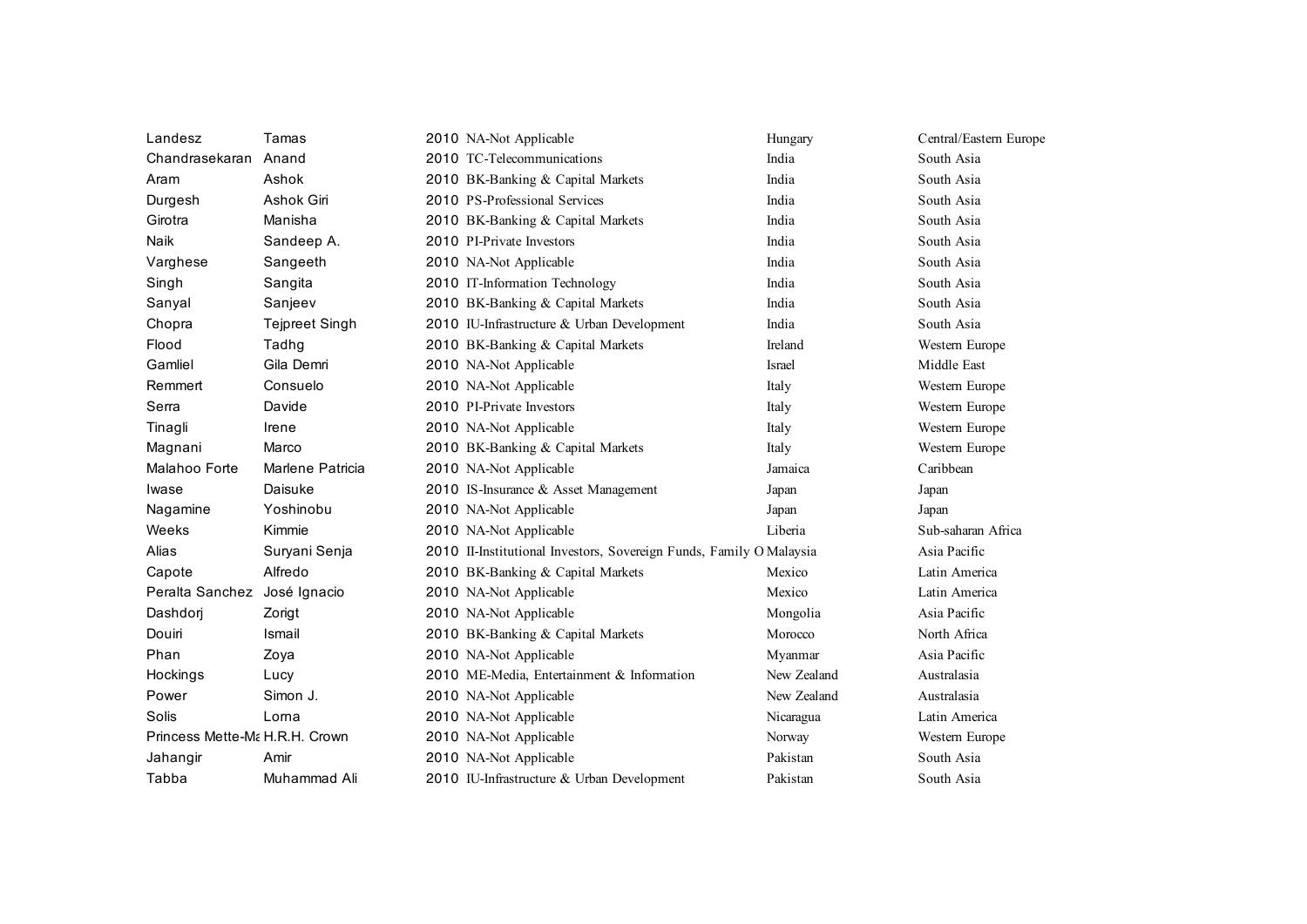| Saif                           | Umar          | 2010 IT-Information Technology             | Pakistan                                 | South Asia             |
|--------------------------------|---------------|--------------------------------------------|------------------------------------------|------------------------|
| Xi                             | Xiang         | 2010 ME-Media, Entertainment & Information | People's Republic of China Greater China |                        |
| Davila                         | Karen         | 2010 ME-Media, Entertainment & Information | Philippines                              | Asia Pacific           |
| Damarillo                      | Winston       | 2010 IT-Information Technology             | Philippines                              | Asia Pacific           |
| Morais                         | Stephan       | 2010 BK-Banking & Capital Markets          | Portugal                                 | Western Europe         |
| Jeongdo                        | Hong          | 2010 ME-Media, Entertainment & Information | Republic of Korea                        | Asia Pacific           |
| Voskresenskiy                  | Stanislav     | 2010 NA-Not Applicable                     | Russian Federation                       | Russia                 |
| Khalid Bin Banda H.R.H. Prince |               | 2010 IU-Infrastructure & Urban Development | Saudi Arabia                             | Middle East            |
| Koh                            | Daniel        | 2010 BK-Banking & Capital Markets          | Singapore                                | Asia Pacific           |
| Hwee                           | Tan Chin      | 2010 PI-Private Investors                  | Singapore                                | Asia Pacific           |
| Peng                           | Tan Ye        | 2010 NA-Not Applicable                     | Singapore                                | Asia Pacific           |
| Msibi                          | Jonitha Gugu  | 2010 PS-Professional Services              | South Africa                             | Sub-saharan Africa     |
| Dhlomo                         | Khanyi        | 2010 ME-Media, Entertainment & Information | South Africa                             | Sub-saharan Africa     |
| Sibeko                         | Mandla        | 2010 PS-Professional Services              | South Africa                             | Sub-saharan Africa     |
| Davies                         | Martyn        | 2010 PS-Professional Services              | South Africa                             | Sub-saharan Africa     |
| Sebotsa                        | Sonja         | 2010 PS-Professional Services              | South Africa                             | Sub-saharan Africa     |
| Vilakazi                       | Zabulon       | 2010 NA-Not Applicable                     | South Africa                             | Sub-saharan Africa     |
| <b>Barrabés</b>                | Carlos        | 2010 PS-Professional Services              | Spain                                    | Western Europe         |
| Chacón                         | Carme         | 2010 NA-Not Applicable                     | Spain                                    | Western Europe         |
| Pinas                          | Marcel        | 2010 NA-Not Applicable                     | Suriname                                 | Latin America          |
| Masha                          | Lawrence Kego | 2010 PS-Professional Services              | Tanzania                                 | Sub-saharan Africa     |
| Aydin                          | Cenk          | 2010 BK-Banking & Capital Markets          | Turkey                                   | Central/Eastern Europe |
| Timuray                        | Serpil        | 2010 TC-Telecommunications                 | Turkey                                   | Central/Eastern Europe |
| Alyousuf                       | Nabil         | 2010 NA-Not Applicable                     | United Arab Emirates                     | Middle East            |
| Awadhi                         | Najla Al      | 2010 PS-Professional Services              | United Arab Emirates                     | Middle East            |
| <b>Stevens</b>                 | Anthony       | 2010 IS-Insurance & Asset Management       | United Kingdom                           | Western Europe         |
| Edwards                        | Daniel        | 2010 PS-Professional Services              | United Kingdom                           | Western Europe         |
| Pugh                           | Lewis Gordon  | 2010 NA-Not Applicable                     | United Kingdom                           | Western Europe         |
| Heydlauff                      | Lisa          | 2010 UN-Unknown                            | United Kingdom                           | Western Europe         |
| Tarnowski                      | Lucian        | 2010 IT-Information Technology             | United Kingdom                           | Western Europe         |
| Lacy                           | Peter         | 2010 PS-Professional Services              | United Kingdom                           | Western Europe         |
| Spirit                         | Scott         | 2010 ME-Media, Entertainment & Information | United Kingdom                           | Western Europe         |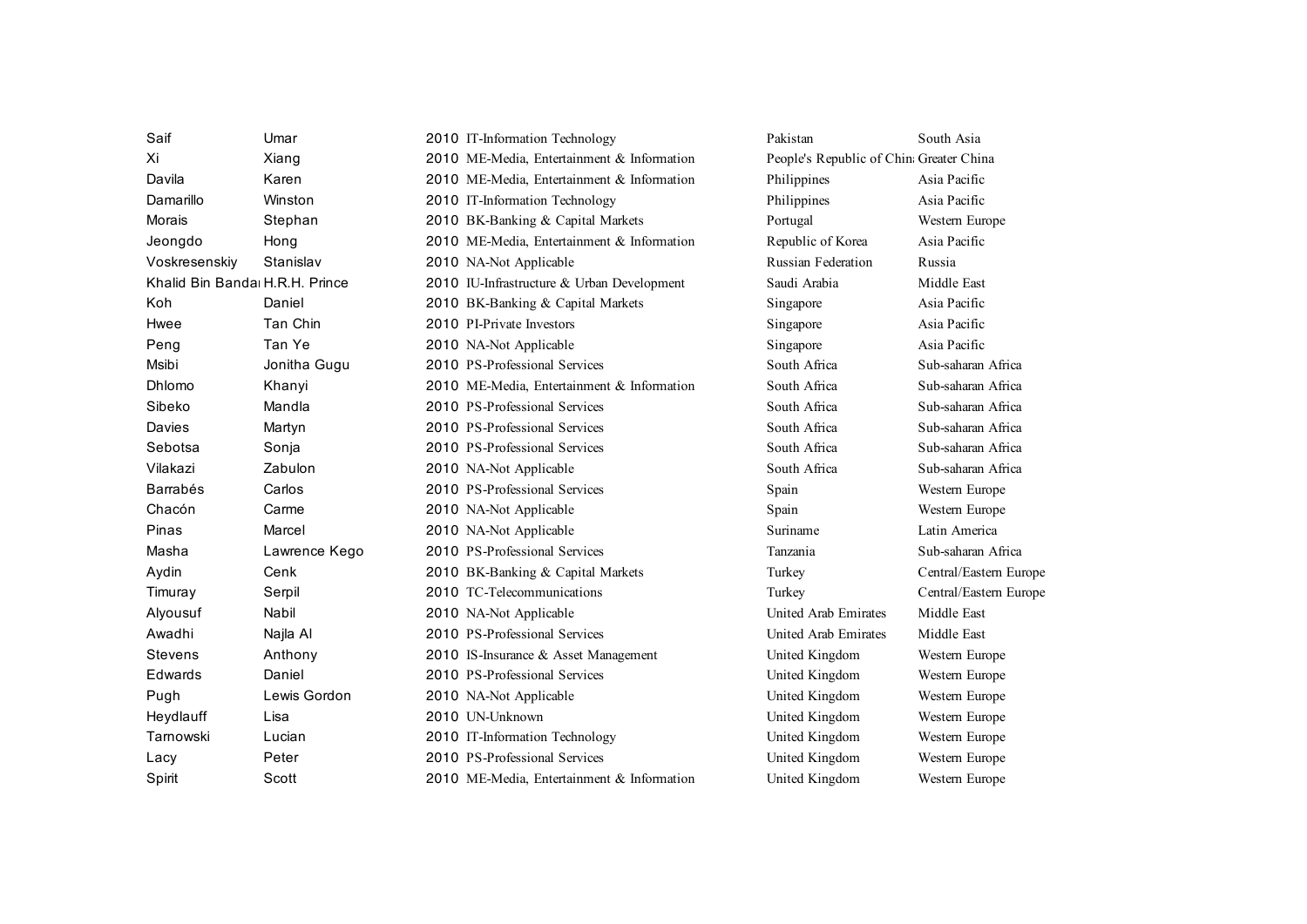| <b>Bishop</b>  | Sebastian    | 2010 NA-Not Applicable                     | United Kingdom | Western Europe |
|----------------|--------------|--------------------------------------------|----------------|----------------|
| Lambe          | Shauneen     | 2010 NA-Not Applicable                     | United Kingdom | Western Europe |
| Chin           | Calvin       | 2010 IT-Information Technology             | <b>USA</b>     | North America  |
| Deri           | Christopher  | 2010 ME-Media, Entertainment & Information | <b>USA</b>     | North America  |
| Rosenberg      | David G.     | 2010 PS-Professional Services              | <b>USA</b>     | North America  |
| Maw            | Elizabeth    | 2010 NA-Not Applicable                     | <b>USA</b>     | North America  |
| Hu             | George       | 2010 IT-Information Technology             | <b>USA</b>     | North America  |
| Fleming        | Heather      | 2010 NA-Not Applicable                     | <b>USA</b>     | North America  |
| Hoang          | Henry Nguyen | 2010 IT-Information Technology             | <b>USA</b>     | North America  |
| Hsu            | Jacob        | 2010 IT-Information Technology             | <b>USA</b>     | North America  |
| Lief           | Jacob        | 2010 NA-Not Applicable                     | <b>USA</b>     | North America  |
| Plunkett       | Jayne        | 2010 IS-Insurance & Asset Management       | <b>USA</b>     | North America  |
| Viertel        | Josh         | 2010 FB-Agriculture, Food & Beverage       | <b>USA</b>     | North America  |
| Novy-Hildesley | Julia        | 2010 NA-Not Applicable                     | <b>USA</b>     | North America  |
| Castro         | Julián       | 2010 UN-Unknown                            | <b>USA</b>     | North America  |
| Grier          | Kelly        | 2010 PS-Professional Services              | <b>USA</b>     | North America  |
| Lu             | Kevin        | 2010 NA-Not Applicable                     | <b>USA</b>     | North America  |
| Witter         | Lisa         | 2010 PS-Professional Services              | <b>USA</b>     | North America  |
| <b>Drakos</b>  | Margo        | 2010 PI-Private Investors                  | <b>USA</b>     | North America  |
| Mayer          | Marissa      | 2010 IT-Information Technology             | <b>USA</b>     | North America  |
| Rhee           | Michelle     | 2010 NA-Not Applicable                     | <b>USA</b>     | North America  |
| Wolfe          | Nathan D.    | 2010 NA-Not Applicable                     | <b>USA</b>     | North America  |
| Patil          | Pawan        | 2010 PS-Professional Services              | <b>USA</b>     | North America  |
| Corsell        | Peter L.     | 2010 RS-Renewable Energy Shapers           | <b>USA</b>     | North America  |
| Ellis-Lamkins  | Phaedra      | 2010 NA-Not Applicable                     | <b>USA</b>     | North America  |
| Onie           | Rebecca D.   | 2010 NA-Not Applicable                     | <b>USA</b>     | North America  |
| Milk           | Roberto      | 2010 PS-Professional Services              | <b>USA</b>     | North America  |
| Figuera        | Rossanna     | 2010 PS-Professional Services              | <b>USA</b>     | North America  |
| Goldman        | Sam          | 2010 NA-Not Applicable                     | <b>USA</b>     | North America  |
| Gupta          | Sanjay       | 2010 PI-Private Investors                  | <b>USA</b>     | North America  |
| Singh          | Shamina      | 2010 NA-Not Applicable                     | <b>USA</b>     | North America  |
| Raghavan       | Sriram       | 2010 PS-Professional Services              | <b>USA</b>     | North America  |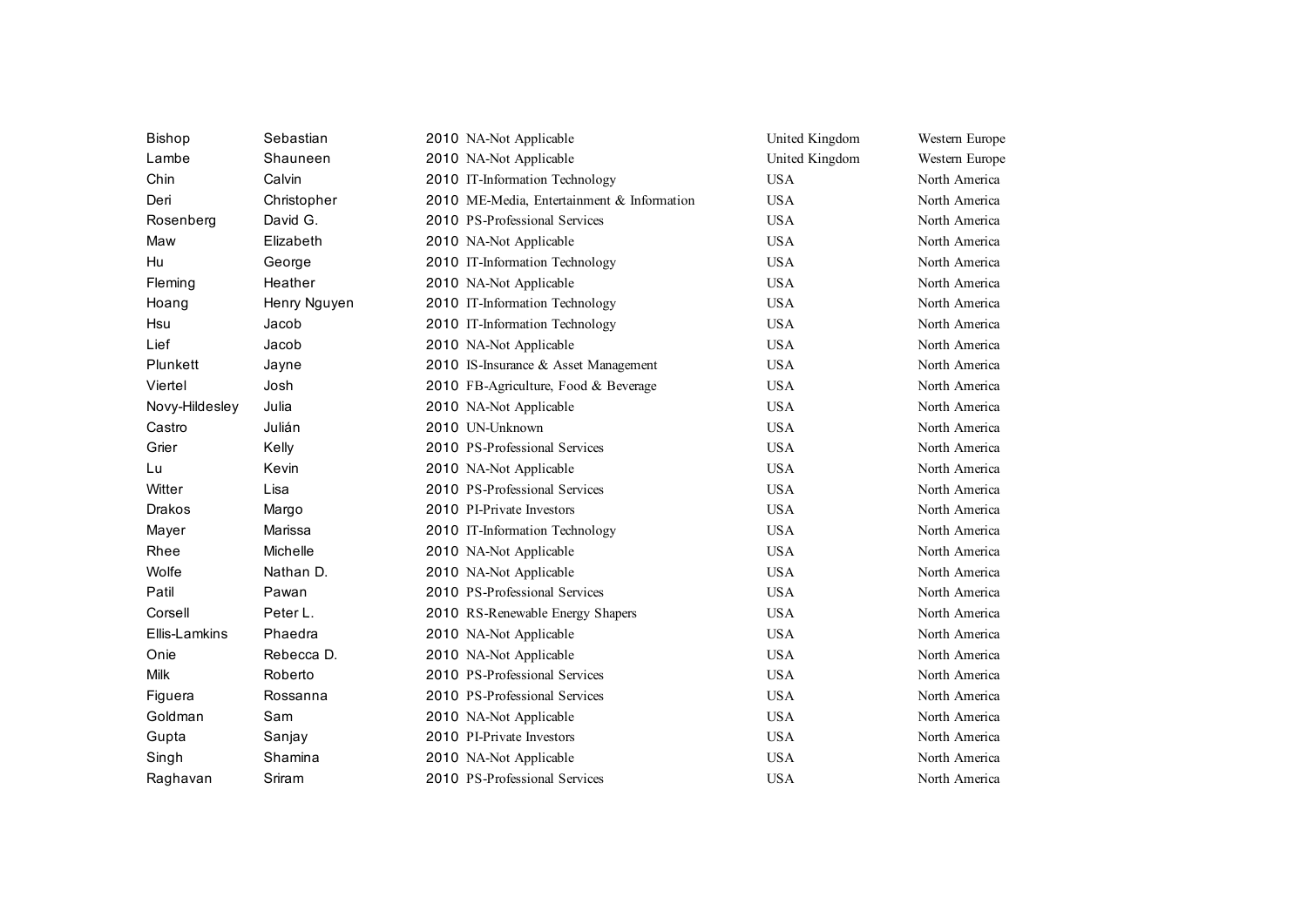| Keinan           | Tal                      | 2010 PI-Private Investors                  | <b>USA</b>         | North America          |
|------------------|--------------------------|--------------------------------------------|--------------------|------------------------|
| <b>Kuk</b>       | Yi                       | 2010 RC-Retail & Consumer Goods            | <b>USA</b>         | North America          |
| O'Donnell        | Courtney                 | 2011 NA-Not Applicable                     |                    |                        |
| Vidal            | Maria Eugenia            | 2011 NA-Not Applicable                     | Argentina          | Latin America          |
| Casares          | Wenceslao                | 2011 IT-Information Technology             | Argentina          | Latin America          |
| Behrenbruch      | Christian                | 2011 HE-Global Health & Healthcare         | Australia          | Australasia            |
| Hill             | David                    | 2011 PS-Professional Services              | Australia          | Australasia            |
| Moody            | Geraldine Chin           | 2011 PS-Professional Services              | Australia          | Australasia            |
| Heimans          | Jeremy                   | 2011 PS-Professional Services              | Australia          | Australasia            |
| Pham             | Jimmy                    | 2011 NA-Not Applicable                     | Australia          | Australasia            |
| Mulqueeny        | Kala                     | 2011 NA-Not Applicable                     | Australia          | Australasia            |
| Sofizade         | Murad                    | 2011 PI-Private Investors                  | Azerbaijan         | Central/Eastern Europe |
| Nenshi           | Naheed                   | 2011 NA-Not Applicable                     | Canada             | North America          |
| Gilmore          | Scott                    | 2011 NA-Not Applicable                     | Canada             | North America          |
| Keating          | Zoe                      | 2011 NA-Not Applicable                     | Canada             | North America          |
| Parrado          | Eric                     | 2011 NA-Not Applicable                     | Chile              | Latin America          |
| Recart           | Tomás                    | 2011 NA-Not Applicable                     | Chile              | Latin America          |
| Pinzón Bueno     | Juan Carlos              | 2011 NA-Not Applicable                     | Colombia           | Latin America          |
| Soljacic         | Marin                    | 2011 NA-Not Applicable                     | Croatia            | Central/Eastern Europe |
| Cruz             | Eduardo A.               | 2011 IS-Insurance & Asset Management       | Dominican Republic | Caribbean              |
| Khallaf          | Tamim                    | 2011 NA-Not Applicable                     | Egypt              | Middle East            |
| Alemu            | <b>Bethlehem Tilahun</b> | 2011 RC-Retail & Consumer Goods            | Ethiopia           | Sub-saharan Africa     |
| Oullier          | Olivier                  | 2011 NA-Not Applicable                     | France             | Western Europe         |
| Loesekrug-Pietri | André                    | 2011 PI-Private Investors                  | Germany            | Western Europe         |
| Sitzberger       | <b>Brigitte</b>          | 2011 IN-Institutional                      | Germany            | Western Europe         |
| Angermayer       | Christian                | 2011 PI-Private Investors                  | Germany            | Western Europe         |
| <b>Borchert</b>  | Katharina                | 2011 ME-Media, Entertainment & Information | Germany            | Western Europe         |
| Barysch          | Katinka                  | 2011 NA-Not Applicable                     | Germany            | Western Europe         |
| Ley              | Katrin                   | 2011 RC-Retail & Consumer Goods            | Germany            | Western Europe         |
| Seidenberg       | Martin                   | 2011 LT-Logistics & Transportation         | Germany            | Western Europe         |
| Reichenbach      | Stefan                   | 2011 ME-Media, Entertainment & Information | Germany            | Western Europe         |
| Avgerinopoulou   | Dionysia-Theodora        | 2011 NA-Not Applicable                     | Greece             | Western Europe         |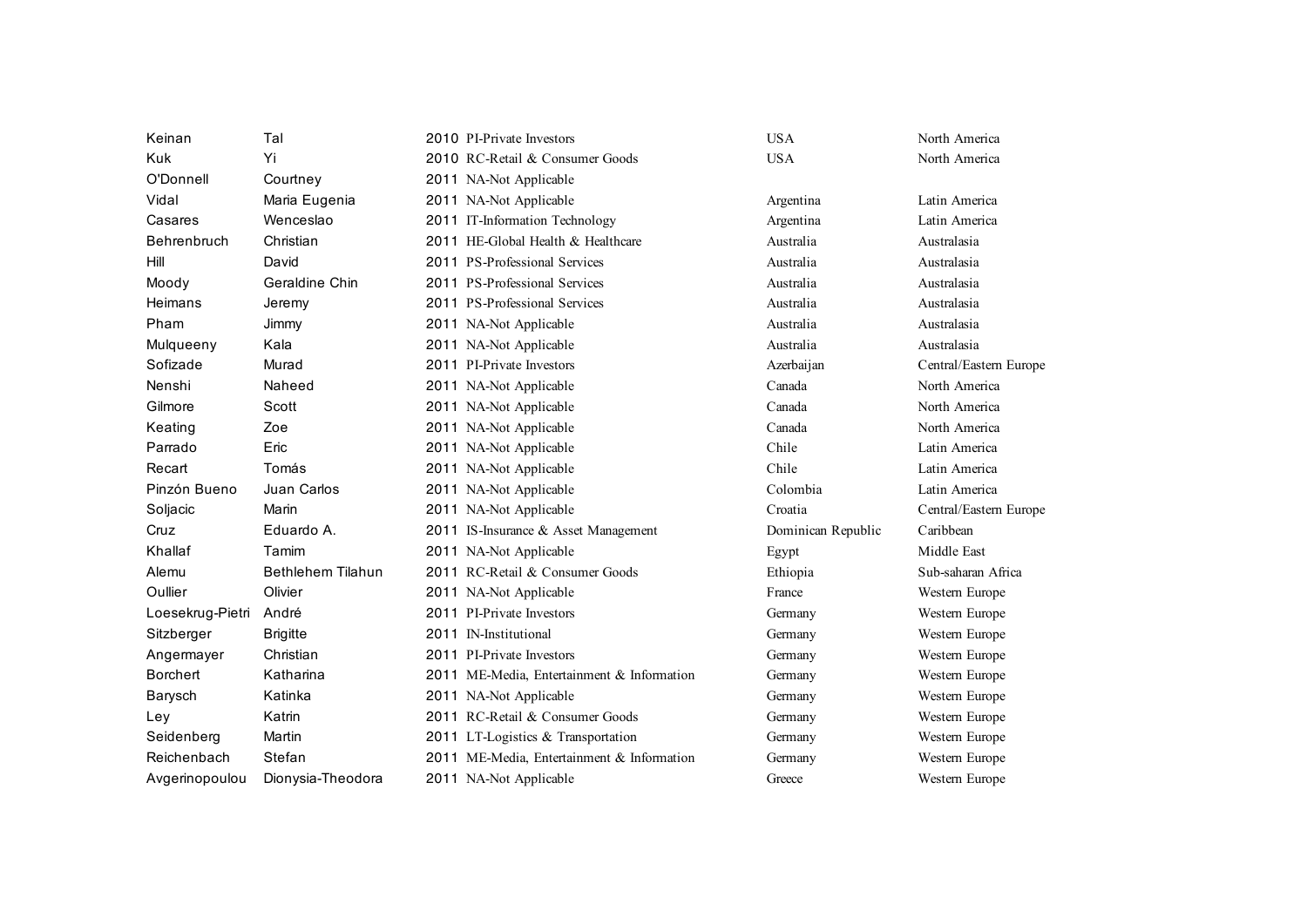| Biguria                     | Salvador        | 2011 FB-Agriculture, Food & Beverage       | Guatemala     | Latin America      |
|-----------------------------|-----------------|--------------------------------------------|---------------|--------------------|
| Argueta                     | Yara            | 2011 IU-Infrastructure & Urban Development | Guatemala     | Latin America      |
| Gunnsteinsdottir            | Hrund           | 2011 PS-Professional Services              | Iceland       | Western Europe     |
| Acharya                     | Anu             | 2011 HE-Global Health & Healthcare         | India         | South Asia         |
| Turakhia                    | <b>Bhavin</b>   | 2011 IT-Information Technology             | India         | South Asia         |
| Maini                       | Chetan          | 2011 AU-Automotive                         | India         | South Asia         |
| Hooda                       | Deepender Singh | 2011 NA-Not Applicable                     | India         | South Asia         |
| Khera                       | Manish          | 2011 BK-Banking & Capital Markets          | India         | South Asia         |
| Mather                      | Shaffi          | 2011 NA-Not Applicable                     | India         | South Asia         |
| Ramakarthikeyan Srikrishna  |                 | 2011 IT-Information Technology             | India         | South Asia         |
| Rasjid P. Mangkul M. Arsjad |                 | 2011 EN-Energy                             | Indonesia     | Asia Pacific       |
| Shihab                      | Najwa           | 2011 ME-Media, Entertainment & Information | Indonesia     | Asia Pacific       |
| Casey                       | Valerie         | 2011 NA-Not Applicable                     | Ireland       | Western Europe     |
| Eshed                       | Ofra Anne       | 2011 NA-Not Applicable                     | <b>Israel</b> | Middle East        |
| Nieto                       | Diana Verde     | 2011 ME-Media, Entertainment & Information | Italy         | Western Europe     |
| Colombo                     | Francesca       | 2011 NA-Not Applicable                     | Italy         | Western Europe     |
| Lapenna                     | Lily            | 2011 UN-Unknown                            | Italy         | Western Europe     |
| Salzano                     | Pasquale        | 2011 OG-Oil & Gas                          | Italy         | Western Europe     |
| Doi                         | Kanae           | 2011 NA-Not Applicable                     | Japan         | Japan              |
| Yamauchi                    | Koichi          | 2011 NA-Not Applicable                     | Japan         | Japan              |
| Yamazaki                    | Naoko           | 2011 AT-Aviation, Travel & Tourism         | Japan         | Japan              |
| Koizumi                     | Shinjiro        | 2011 NA-Not Applicable                     | Japan         | Japan              |
| Saito                       | William H.      | 2011 PS-Professional Services              | Japan         | Japan              |
| Tanaka                      | Yoshikazu       | 2011 IT-Information Technology             | Japan         | Japan              |
| Okolloh                     | Ory             | 2011 IT-Information Technology             | Kenya         | Sub-saharan Africa |
| Mutawa                      | Naif Al         | 2011 NA-Not Applicable                     | Kuwait        | Middle East        |
| Harik                       | Georges         | 2011 UN-Unknown                            | Lebanon       | Middle East        |
| Maktabi                     | Rima            | 2011 ME-Media, Entertainment & Information | Lebanon       | Middle East        |
| Yu                          | Cheng Ming      | 2011 NA-Not Applicable                     | Malaysia      | Asia Pacific       |
| Mota                        | Carlos          | 2011 ME-Media, Entertainment & Information | Mexico        | Latin America      |
| Romo                        | Guillermo       | 2011 BK-Banking & Capital Markets          | Mexico        | Latin America      |
| Delgado Carrillo            | Mario Martin    | 2011 NA-Not Applicable                     | Mexico        | Latin America      |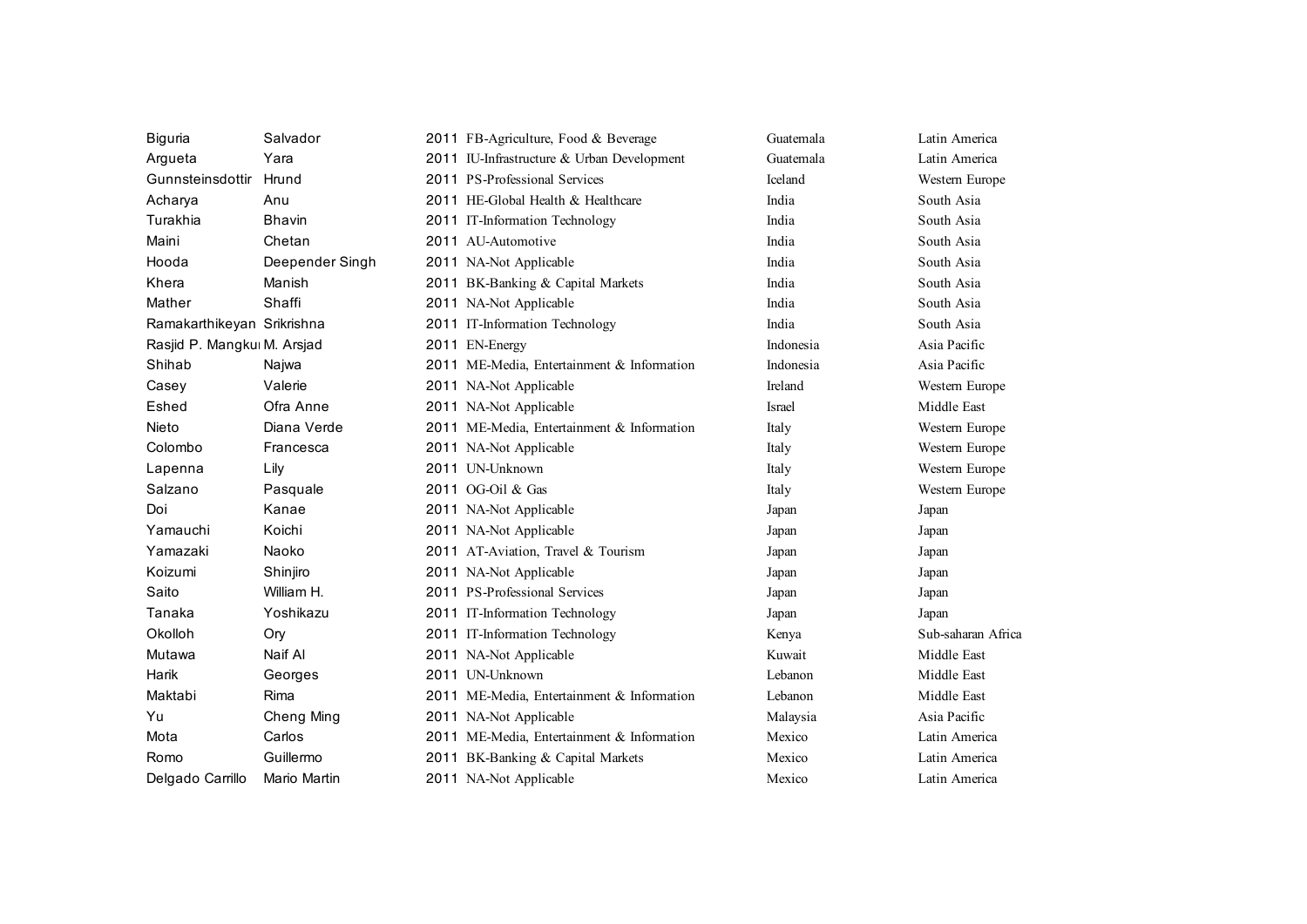| Tiwari                         | Ashutosh             | 2011 UN-Unknown                            | Nepal                                    | South Asia             |
|--------------------------------|----------------------|--------------------------------------------|------------------------------------------|------------------------|
| Simons                         | Lucas                | 2011 PS-Professional Services              | Netherlands                              | Western Europe         |
| Rodin                          | David                | 2011 NA-Not Applicable                     | New Zealand                              | Australasia            |
| Dang Pham                      | <b>Mitchell Khoa</b> | 2011 IT-Information Technology             | New Zealand                              | Australasia            |
| Terán                          | Ricardo Terán        | 2011 NA-Not Applicable                     | Nicaragua                                | Latin America          |
| Iyanda                         | Funmi                | 2011 ME-Media, Entertainment & Information | Nigeria                                  | Sub-saharan Africa     |
| Rahman                         | Mir Ibrahim          | 2011 ME-Media, Entertainment & Information | Pakistan                                 | South Asia             |
| Ali                            | Saleem               | 2011 NA-Not Applicable                     | Pakistan                                 | South Asia             |
| Long                           | Annabelle            | 2011 ME-Media, Entertainment & Information | People's Republic of China Greater China |                        |
| Yingxia                        | Liu                  | 2011 IU-Infrastructure & Urban Development | People's Republic of China Greater China |                        |
| Haidong                        | Pan                  | 2011 IT-Information Technology             | People's Republic of China Greater China |                        |
| Xun                            | Zhou                 | 2011 ME-Media, Entertainment & Information | People's Republic of China Greater China |                        |
| Bernardo                       | Rex                  | 2011 NA-Not Applicable                     | Philippines                              | Asia Pacific           |
| Marcelo                        | Sheila Lirio         | 2011 PS-Professional Services              | Philippines                              | Asia Pacific           |
| Abdulla bin Ali Al H.E. Sheikh |                      | 2011 IN-Institutional                      | Qatar                                    | Middle East            |
| Sung-Kyun                      | Na                   | 2011 IT-Information Technology             | Republic of Korea                        | Asia Pacific           |
| <b>Ristic</b>                  | <b>Milos</b>         | 2011 RC-Retail & Consumer Goods            | Republic of Serbia                       | Central/Eastern Europe |
| Elinson                        | Andrei               | 2011 MM-Mining & Metals                    | Russian Federation                       | Russia                 |
| Rasheed                        | Fahd Al              | 2011 IU-Infrastructure & Urban Development | Saudi Arabia                             | Middle East            |
| <b>Bakr</b>                    | Loulwa M.            | 2011 BK-Banking & Capital Markets          | Saudi Arabia                             | Middle East            |
| Dabbagh                        | May Al               | 2011 NA-Not Applicable                     | Saudi Arabia                             | Middle East            |
| Wade                           | Magatte              | 2011 HE-Global Health & Healthcare         | Senegal                                  | Sub-saharan Africa     |
| Loo                            | Areena               | 2011 IT-Information Technology             | Singapore                                | Asia Pacific           |
| Femandes                       | Carlos               | 2011 ME-Media, Entertainment & Information | Singapore                                | Asia Pacific           |
| Halstead                       | Avril                | 2011 NA-Not Applicable                     | South Africa                             | Sub-saharan Africa     |
| Kumalo                         | Basetsana            | 2011 NA-Not Applicable                     | South Africa                             | Sub-saharan Africa     |
| Skwambane                      | Tebogo               | 2011 PS-Professional Services              | South Africa                             | Sub-saharan Africa     |
| Kahla                          | Vuyo D.              | 2011 OG-Oil & Gas                          | South Africa                             | Sub-saharan Africa     |
| Mkhwanazi                      | Zibusiso             | 2011 ME-Media, Entertainment & Information | South Africa                             | Sub-saharan Africa     |
| Ser                            | David del            | 2011 IT-Information Technology             | Spain                                    | Western Europe         |
| Carné                          | Lucas                | 2011 RC-Retail & Consumer Goods            | Spain                                    | Western Europe         |
| <b>Beslik</b>                  | Sasia                | 2011 BK-Banking & Capital Markets          | Sweden                                   | Western Europe         |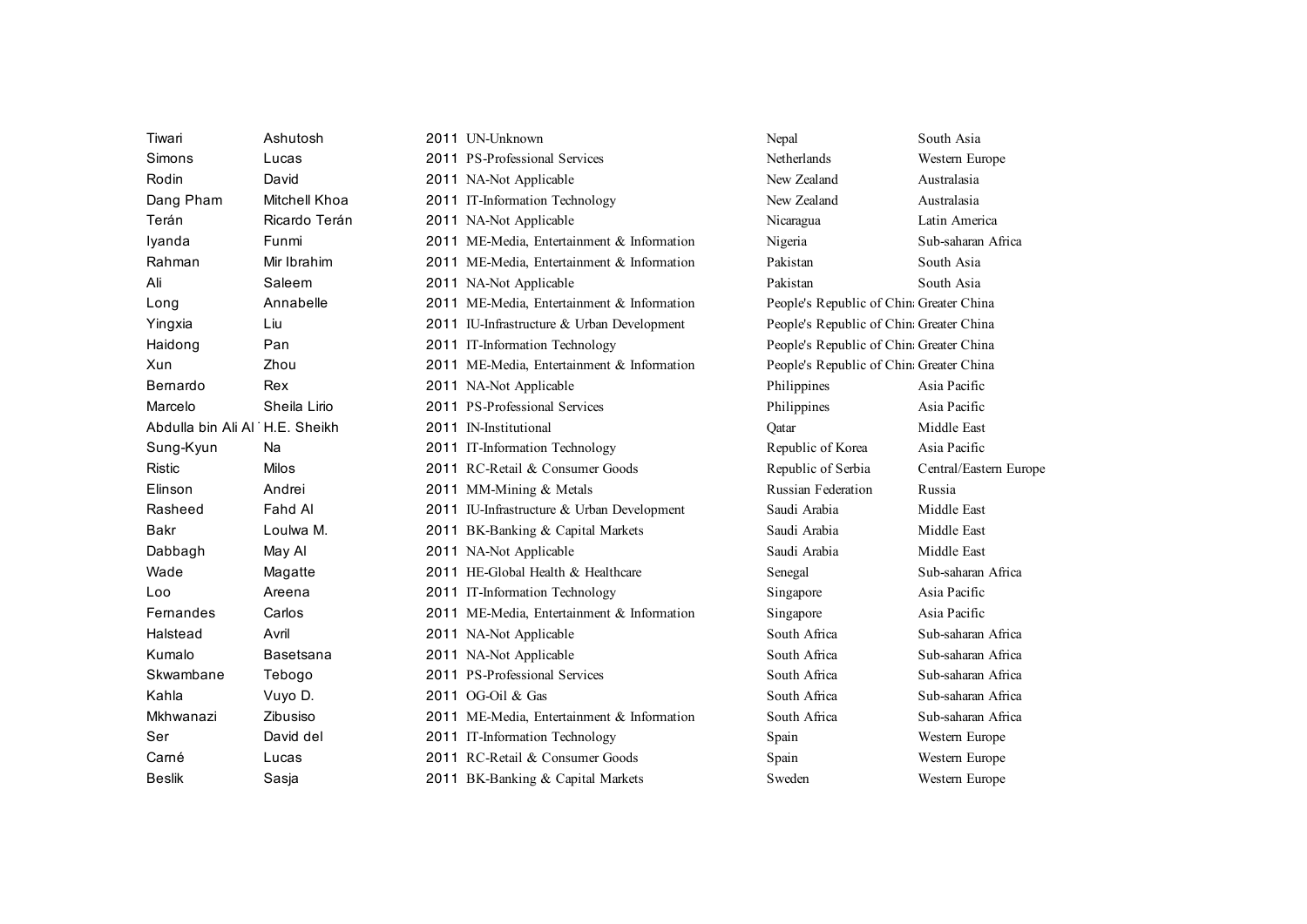| Kanza          | Elsie S.     | 2011 NA-Not Applicable                     | Tanzania             | Sub-saharan Africa     |
|----------------|--------------|--------------------------------------------|----------------------|------------------------|
| Mashibe        | Susan        | 2011 AT-Aviation, Travel & Tourism         | Tanzania             | Sub-saharan Africa     |
| Pisalyaput     | <b>Nick</b>  | 2011 NA-Not Applicable                     | Thailand             | Asia Pacific           |
| Karahan-Ay     | Asli         | 2011 BK-Banking & Capital Markets          | Turkey               | Central/Eastern Europe |
| Denizmen       | Ozlem        | 2011 BK-Banking & Capital Markets          | Turkey               | Central/Eastern Europe |
| Jafar          | Badr         | 2011 OG-Oil & Gas                          | United Arab Emirates | Middle East            |
| Al Siksek      | Zaid Daoud   | 2011 NA-Not Applicable                     | United Arab Emirates | Middle East            |
| Watson         | Caroline     | 2011 NA-Not Applicable                     | United Kingdom       | Western Europe         |
| Lockhart       | Clare        | 2011 NA-Not Applicable                     | United Kingdom       | Western Europe         |
| Azami          | Dawood       | 2011 ME-Media, Entertainment & Information | United Kingdom       | Western Europe         |
| Mortensen      | Gemma        | 2011 NA-Not Applicable                     | United Kingdom       | Western Europe         |
| Cashmore       | Pete         | 2011 ME-Media, Entertainment & Information | United Kingdom       | Western Europe         |
| Raad           | Rani         | 2011 ME-Media, Entertainment & Information | United Kingdom       | Western Europe         |
| Frost          | Stephen      | 2011 NA-Not Applicable                     | United Kingdom       | Western Europe         |
| Werbach        | Adam         | 2011 ME-Media, Entertainment & Information | <b>USA</b>           | North America          |
| Tobel          | Alexa von    | 2011 IT-Information Technology             | <b>USA</b>           | North America          |
| Cousteau       | Alexandra    | 2011 NA-Not Applicable                     | <b>USA</b>           | North America          |
| Lee            | Andrew       | 2011 HE-Global Health & Healthcare         | <b>USA</b>           | North America          |
| Rinne          | April        | 2011 NA-Not Applicable                     | <b>USA</b>           | North America          |
| Rutstein       | Charles      | 2011 IT-Information Technology             | <b>USA</b>           | North America          |
| Senor          | Dan          | 2011 PI-Private Investors                  | <b>USA</b>           | North America          |
| boyd           | danah        | 2011 IT-Information Technology             | <b>USA</b>           | North America          |
| Cruise         | Daniel       | 2011 MM-Mining & Metals                    | <b>USA</b>           | North America          |
| Taylor         | Dylan E.     | 2011 IU-Infrastructure & Urban Development | <b>USA</b>           | North America          |
| <b>Skinner</b> | E. Benjamin  | 2011 NA-Not Applicable                     | <b>USA</b>           | North America          |
| Gonda          | Ellen        | 2011 AT-Aviation, Travel & Tourism         | <b>USA</b>           | North America          |
| Muslim         | Fawad Ahmad  | 2011 IT-Information Technology             | <b>USA</b>           | North America          |
| Gopinath       | Gita         | 2011 NA-Not Applicable                     | <b>USA</b>           | North America          |
| Nicolette      | Grace Chiang | 2011 PI-Private Investors                  | <b>USA</b>           | North America          |
| Nack           | Jaime        | 2011 NA-Not Applicable                     | <b>USA</b>           | North America          |
| Larkins        | Jamail       | 2011 AT-Aviation, Travel & Tourism         | <b>USA</b>           | North America          |
| McGonigal      | Jane         | 2011 ME-Media, Entertainment & Information | <b>USA</b>           | North America          |
|                |              |                                            |                      |                        |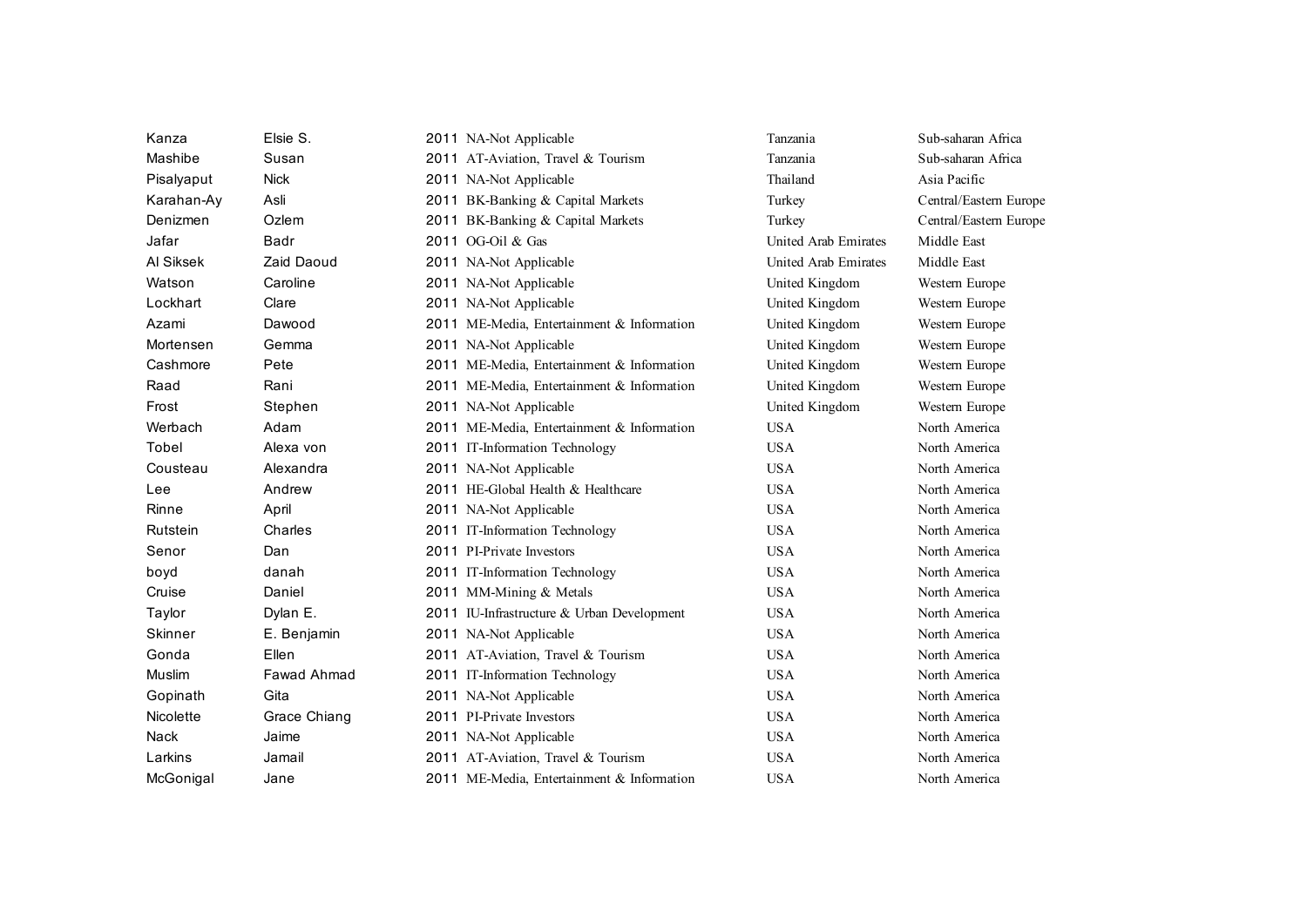| Martin                       | Jayme       | 2011 RC-Retail & Consumer Goods            | <b>USA</b>      | North America          |
|------------------------------|-------------|--------------------------------------------|-----------------|------------------------|
| Hyun-Jung                    | Kang        | 2011 IU-Infrastructure & Urban Development | <b>USA</b>      | North America          |
| Gil                          | Liliana     | 2011 PS-Professional Services              | <b>USA</b>      | North America          |
| Heinrich                     | Margaret de | 2011 HE-Global Health & Healthcare         | <b>USA</b>      | North America          |
| Walker                       | Melanie     | 2011 IN-Institutional                      | <b>USA</b>      | North America          |
| Canner                       | Niko        | 2011 PS-Professional Services              | <b>USA</b>      | North America          |
| <b>Barcott</b>               | Rye         | 2011 UT-Energy Utilities & Technology      | <b>USA</b>      | North America          |
| Chatterjee                   | Sandeep     | 2011 IT-Information Technology             | <b>USA</b>      | North America          |
| Ear                          | Sophal      | 2011 NA-Not Applicable                     | <b>USA</b>      | North America          |
| Kundra                       | Vivek       | 2011 NA-Not Applicable                     | <b>USA</b>      | North America          |
| Moore                        | Westley     | 2011 PS-Professional Services              | <b>USA</b>      | North America          |
| Yanovskiy                    | Yan E.      | 2011 PS-Professional Services              | <b>USA</b>      | North America          |
| Musiitwa                     | Jacqueline  | 2011 PS-Professional Services              | Zambia          | Sub-saharan Africa     |
| Garreton                     | Facundo     | 2012 IT-Information Technology             | Argentina       | Latin America          |
| McCluskey                    | Amanda      | 2012 BK-Banking & Capital Markets          | Australia       | Australasia            |
| Sriskandarajah               | Dhananjayan | 2012 NA-Not Applicable                     | Australia       | Australasia            |
| Reen                         | Kathleen    | 2012 ME-Media, Entertainment & Information | Australia       | Australasia            |
| <b>MacCallum Carter Lisa</b> |             | 2012 RC-Retail & Consumer Goods            | Australia       | Australasia            |
| Makhupe                      | Olebile     | 2012 BK-Banking & Capital Markets          | <b>Botswana</b> | Sub-saharan Africa     |
| Hertz                        | David       | 2012 NA-Not Applicable                     | <b>Brazil</b>   | Latin America          |
| Minev                        | Denis B.    | 2012 RC-Retail & Consumer Goods            | <b>Brazil</b>   | Latin America          |
| Elia                         | Samuel      | 2012 NA-Not Applicable                     | <b>Brazil</b>   | Latin America          |
| Vilela                       | Vanessa     | 2012 RC-Retail & Consumer Goods            | <b>Brazil</b>   | Latin America          |
| <b>Buhrer Tavanier</b>       | Yana        | 2012 NA-Not Applicable                     | <b>Bulgaria</b> | Central/Eastern Europe |
| Cheng                        | Adrian      | 2012 IU-Infrastructure & Urban Development | Canada          | North America          |
| <b>Boehmer</b>               | David       | 2012 PS-Professional Services              | Canada          | North America          |
| Stroumboulopoulc George      |             | 2012 ME-Media, Entertainment & Information | Canada          | North America          |
| Hamlin                       | Kaliya      | 2012 IT-Information Technology             | Canada          | North America          |
| Saxe                         | Rebecca     | 2012 NA-Not Applicable                     | Canada          | North America          |
| Khoreibi                     | Sami        | 2012 EN-Energy                             | Canada          | North America          |
| Wu                           | Tim         | 2012 NA-Not Applicable                     | Canada          | North America          |
| Kast Sommerhoff Felipe       |             | 2012 NA-Not Applicable                     | Chile           | Latin America          |
|                              |             |                                            |                 |                        |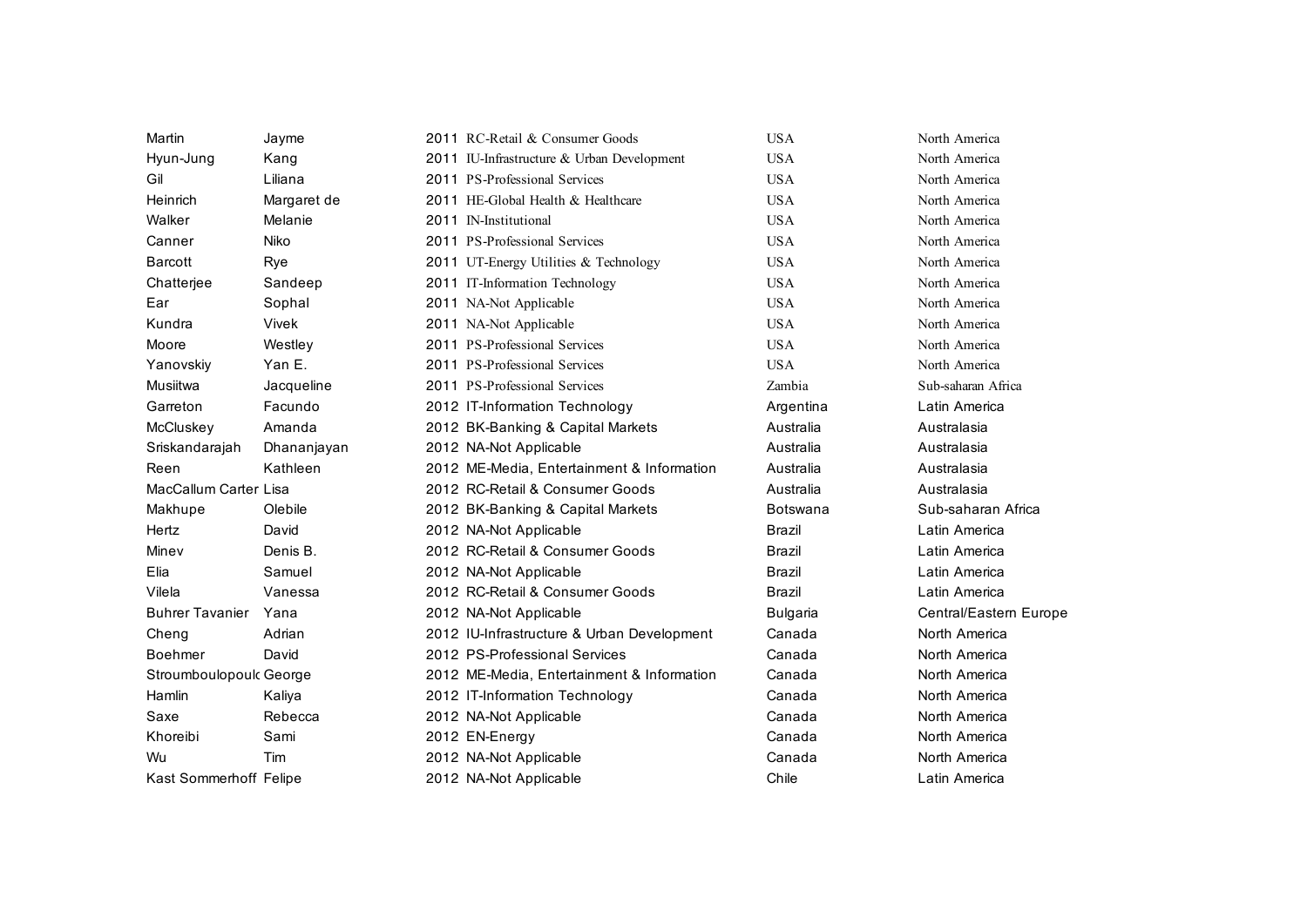| Crown Princess M H.R.H. |                              | 2012 NA-Not Applicable                     | Denmark       | Western Europe         |
|-------------------------|------------------------------|--------------------------------------------|---------------|------------------------|
| Gourani                 | Soulaima                     | 2012 PS-Professional Services              | Denmark       | Western Europe         |
| Moncayo                 | Carlos                       | 2012 PS-Professional Services              | Ecuador       | Latin America          |
| Ismail                  | Ayman                        | 2012 NA-Not Applicable                     | Egypt         | Middle East            |
| de Sola                 | Diego                        | 2012 IU-Infrastructure & Urban Development | El Salvador   | Latin America          |
| <b>Bonte</b>            | Alexis                       | 2012 IT-Information Technology             | France        | Western Europe         |
| Heydemann               | Christel                     | 2012 TC-Telecommunications                 | France        | Western Europe         |
| Ramdani                 | Nabila                       | 2012 NA-Not Applicable                     | France        | <b>Western Europe</b>  |
| Joseph                  | Sandrine                     | 2012 TC-Telecommunications                 | France        | Western Europe         |
| Kobalia                 | Vera                         | 2012 NA-Not Applicable                     | Georgia       | Central/Eastern Europe |
| Stürmer                 | Andrea                       | 2012 IS-Insurance & Asset Management       | Germany       | Western Europe         |
| Wessels                 | Christian                    | 2012 PS-Professional Services              | Germany       | Western Europe         |
| Bahr                    | Daniel                       | 2012 NA-Not Applicable                     | Germany       | Western Europe         |
| <b>Simons</b>           | <b>Bright</b>                | 2012 IT-Information Technology             | Ghana         | Sub-saharan Africa     |
| Swaniker                | Fred                         | 2012 NA-Not Applicable                     | Ghana         | Sub-saharan Africa     |
| Kuenyehia Sr            | Kimathi                      | 2012 PS-Professional Services              | Ghana         | Sub-saharan Africa     |
| Ngai Wah Sing           | Francis                      | 2012 NA-Not Applicable                     | Hong Kong SAR | Greater China          |
| Sze Ping                | Lo                           | 2012 NA-Not Applicable                     | Hong Kong SAR | <b>Greater China</b>   |
| Kumar                   | Adarsh                       | 2012 PI-Private Investors                  | India         | South Asia             |
| Kshirsagar              | Alok                         | 2012 PS-Professional Services              | India         | South Asia             |
| Naik                    | Ashwin                       | 2012 HE-Global Health & Healthcare         | India         | South Asia             |
| Job                     | Binoy                        | 2012 NA-Not Applicable                     | India         | South Asia             |
| Rajawat                 | Chhavi                       | 2012 NA-Not Applicable                     | India         | South Asia             |
|                         | (Raja) Somasund: Rajamanohar | 2012 TC-Telecommunications                 | India         | South Asia             |
| Rai                     | Sanjiv                       | 2012 IT-Information Technology             | India         | South Asia             |
| Chandran                | Subhashini                   | 2012 FB-Agriculture, Food & Beverage       | India         | South Asia             |
| R. Ferose               | V.                           | 2012 IT-Information Technology             | India         | South Asia             |
| Haryopratomo            | Aldi                         | 2012 IT-Information Technology             | Indonesia     | Asia Pacific           |
| Siregar                 | Ananda                       | 2012 ME-Media, Entertainment & Information | Indonesia     | Asia Pacific           |
| Dunne                   | Niall                        | 2012 TC-Telecommunications                 | Ireland       | Western Europe         |
| <b>Beer</b>             | Eli                          | 2012 NA-Not Applicable                     | Israel        | <b>Middle East</b>     |
| Adiri                   | Jonathan                     | 2012 AU-Automotive                         | Israel        | Middle East            |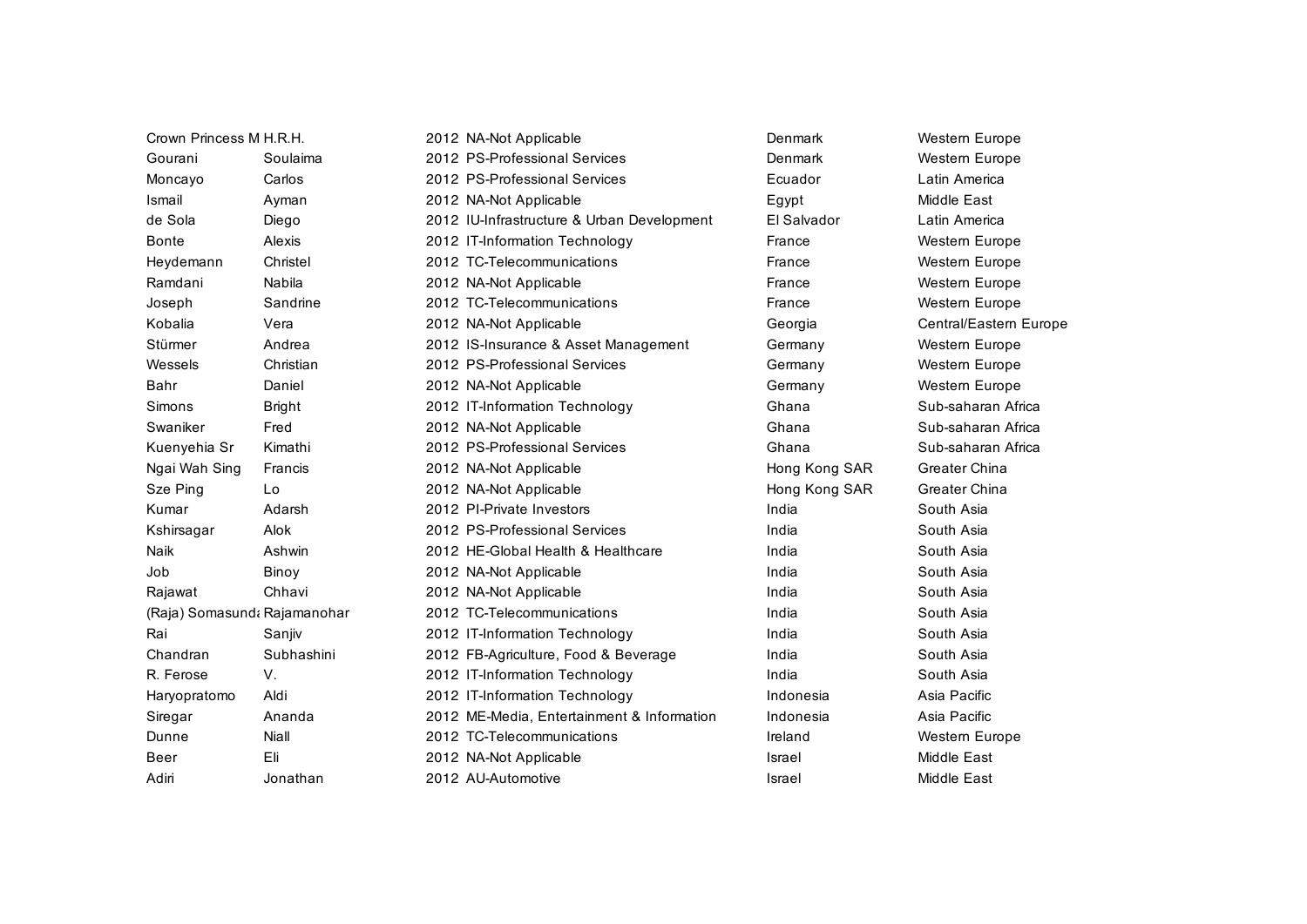| Morelli                 | Angela          | 2012 NA-Not Applicable                     | Italy                                 | <b>Western Europe</b> |
|-------------------------|-----------------|--------------------------------------------|---------------------------------------|-----------------------|
| Kondo                   | Junya           | 2012 IT-Information Technology             | Japan                                 | Japan                 |
| lemoto                  | Kentaro         | 2012 IT-Information Technology             | Japan                                 | Japan                 |
| Shimada                 | Kunihiko        | 2012 NA-Not Applicable                     | Japan                                 | Japan                 |
| Kobayashi               | Lin             | 2012 NA-Not Applicable                     | Japan                                 | Japan                 |
| Izumo                   | Mitsuru         | 2012 FB-Agriculture, Food & Beverage       | Japan                                 | Japan                 |
| Yamamoto                | Satoru          | 2012 BK-Banking & Capital Markets          | Japan                                 | Japan                 |
| Suda                    | Shokei          | 2012 IT-Information Technology             | Japan                                 | Japan                 |
| Nakamura                | Toshihiro       | 2012 IT-Information Technology             | Japan                                 | Japan                 |
| Shoman                  | Dina            | 2012 BK-Banking & Capital Markets          | Jordan                                | Middle East           |
| Hourani                 | Lama            | 2012 RC-Retail & Consumer Goods            | Jordan                                | <b>Middle East</b>    |
| Nyong'o                 | Isis            | 2012 TC-Telecommunications                 | Kenya                                 | Sub-saharan Africa    |
| Sim Chee Keong Steven   |                 | 2012 NA-Not Applicable                     | Malaysia                              | Asia Pacific          |
| Ricardo Lozoya A Emilio |                 | 2012 IU-Infrastructure & Urban Development | Mexico                                | Latin America         |
| Badenoch                | Gina            | 2012 PS-Professional Services              | Mexico                                | Latin America         |
| Cosio Pando             | Santiago        | 2012 TC-Telecommunications                 | Mexico                                | Latin America         |
| <b>Bouaida</b>          | Mbarka          | 2012 NA-Not Applicable                     | Morocco                               | North Africa          |
| <b>Boonstra</b>         | Claire          | 2012 IT-Information Technology             | <b>Netherlands</b>                    | Western Europe        |
| <b>Bradoo</b>           | Privahini       | 2012 MM-Mining & Metals                    | New Zealand                           | Australasia           |
| <b>Nelly Rivas</b>      | Maria           | 2012 NA-Not Applicable                     | Nicaragua                             | Latin America         |
| Anyanwu Ikemba Akudo    |                 | 2012 NA-Not Applicable                     | Nigeria                               | Sub-saharan Africa    |
| Alabi                   | <b>Biola</b>    | 2012 ME-Media, Entertainment & Information | Nigeria                               | Sub-saharan Africa    |
| Kolawole                | Simon           | 2012 PS-Professional Services              | Nigeria                               | Sub-saharan Africa    |
| Khan                    | Nauman          | 2012 FB-Agriculture, Food & Beverage       | Pakistan                              | South Asia            |
| Dawood                  | Shahzada        | 2012 CH-Chemicals                          | Pakistan                              | South Asia            |
| Haj Mohammed S Nisreen  |                 | 2012 NA-Not Applicable                     | <b>Palestinian Territories</b>        | Middle East           |
| Freire                  | Carolina        | 2012 NA-Not Applicable                     | Panama                                | Latin America         |
| Yang Ning               | <b>Nick</b>     | 2012 PI-Private Investors                  | People's Republic of CI Greater China |                       |
| Ning                    | Tian            | 2012 IT-Information Technology             | People's Republic of CI Greater China |                       |
| Shuo                    | Wang            | 2012 ME-Media, Entertainment & Information | People's Republic of CI Greater China |                       |
| <b>Balares</b>          | Analisa         | 2012 NA-Not Applicable                     | Philippines                           | Asia Pacific          |
| Carandang               | <b>Benedict</b> | 2012 ME-Media, Entertainment & Information | Philippines                           | Asia Pacific          |
|                         |                 |                                            |                                       |                       |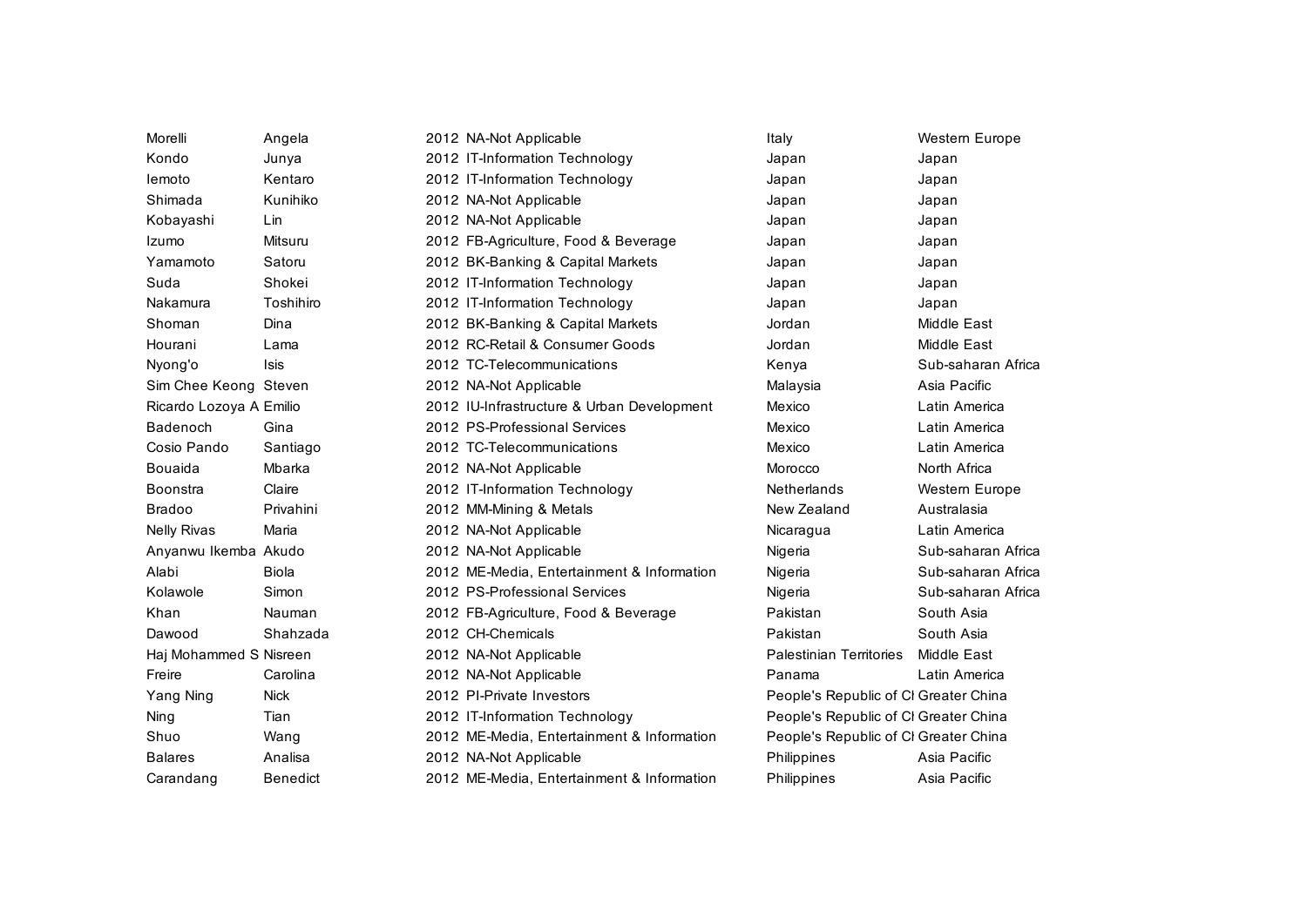| Rey Banatao             | Diosdado        | 2012 IU-Infrastructure & Urban Development | Philippines                 | Asia Pacific           |
|-------------------------|-----------------|--------------------------------------------|-----------------------------|------------------------|
| Femandez-Ruiz           | <b>Therese</b>  | 2012 RC-Retail & Consumer Goods            | Philippines                 | Asia Pacific           |
| Krupinski               | Michal          | 2012 BK-Banking & Capital Markets          | Poland                      | Central/Eastern Europe |
| Hana                    | Kim             | 2012 NA-Not Applicable                     | Republic of Korea           | Asia Pacific           |
| Hwang Eun Youn Rebeca   |                 | 2012 IT-Information Technology             | Republic of Korea           | Asia Pacific           |
| Morozov                 | Denis           | 2012 NA-Not Applicable                     | <b>Russian Federation</b>   | Russia                 |
| Dobrovolskiy            | <b>Nick</b>     | 2012 IT-Information Technology             | <b>Russian Federation</b>   | Russia                 |
| Akamanzi                | Clare           | 2012 NA-Not Applicable                     | Rwanda                      | Sub-saharan Africa     |
| Hott                    | Amadou          | 2012 IU-Infrastructure & Urban Development | Senegal                     | Sub-saharan Africa     |
| Yinglan                 | Tan             | 2012 NA-Not Applicable                     | Singapore                   | Asia Pacific           |
| Tong Joo Chuan          | Victor          | 2012 IT-Information Technology             | Singapore                   | Asia Pacific           |
| Kwong Weng              | Yap             | 2012 NA-Not Applicable                     | Singapore                   | Asia Pacific           |
| <b>Bruncko</b>          | Martin          | 2012 NA-Not Applicable                     | Slovakia                    | Central/Eastern Europe |
| Nyker                   | Jasandra        | 2012 EN-Energy                             | South Africa                | Sub-saharan Africa     |
| Gumede                  | Oya-Hazel       | 2012 PS-Professional Services              | South Africa                | Sub-saharan Africa     |
| Fernández Ibáñez Alvaro |                 | 2012 HE-Global Health & Healthcare         | Spain                       | Western Europe         |
| Abeyagoonaseke Asanga   |                 | 2012 NA-Not Applicable                     | Sri Lanka                   | South Asia             |
| Jal                     | Emmanuel        | 2012 NA-Not Applicable                     | Sudan                       | Sub-saharan Africa     |
| Ohlsson                 | <b>Birgitta</b> | 2012 NA-Not Applicable                     | Sweden                      | <b>Western Europe</b>  |
| <b>Bakhtiar</b>         | Pasha           | 2012 PI-Private Investors                  | Switzerland                 | Western Europe         |
| Dewji                   | Mohammed        | 2012 RC-Retail & Consumer Goods            | Tanzania                    | Sub-saharan Africa     |
| Lawson                  | Cina            | 2012 NA-Not Applicable                     | Togo                        | Sub-saharan Africa     |
| Al Roumi                | Ohood           | 2012 NA-Not Applicable                     | <b>United Arab Emirates</b> | Middle East            |
| J. Thakkar              | Ashish          | 2012 IT-Information Technology             | United Kingdom              | Western Europe         |
| Cox                     | <b>Brendan</b>  | 2012 NA-Not Applicable                     | United Kingdom              | Western Europe         |
| Cohen                   | Danny           | 2012 ME-Media, Entertainment & Information | United Kingdom              | Western Europe         |
| Pearman                 | lan             | 2012 ME-Media, Entertainment & Information | United Kingdom              | <b>Western Europe</b>  |
| <b>Burston</b>          | Jane            | 2012 NA-Not Applicable                     | United Kingdom              | Western Europe         |
| Bendell                 | Jem             | 2012 PS-Professional Services              | United Kingdom              | Western Europe         |
| Siddiqi                 | Lutfey          | 2012 NA-Not Applicable                     | United Kingdom              | Western Europe         |
| Berry                   | Maggie          | 2012 IT-Information Technology             | United Kingdom              | Western Europe         |
| Lane Fox                | Martha          | 2012 NA-Not Applicable                     | <b>United Kingdom</b>       | <b>Western Europe</b>  |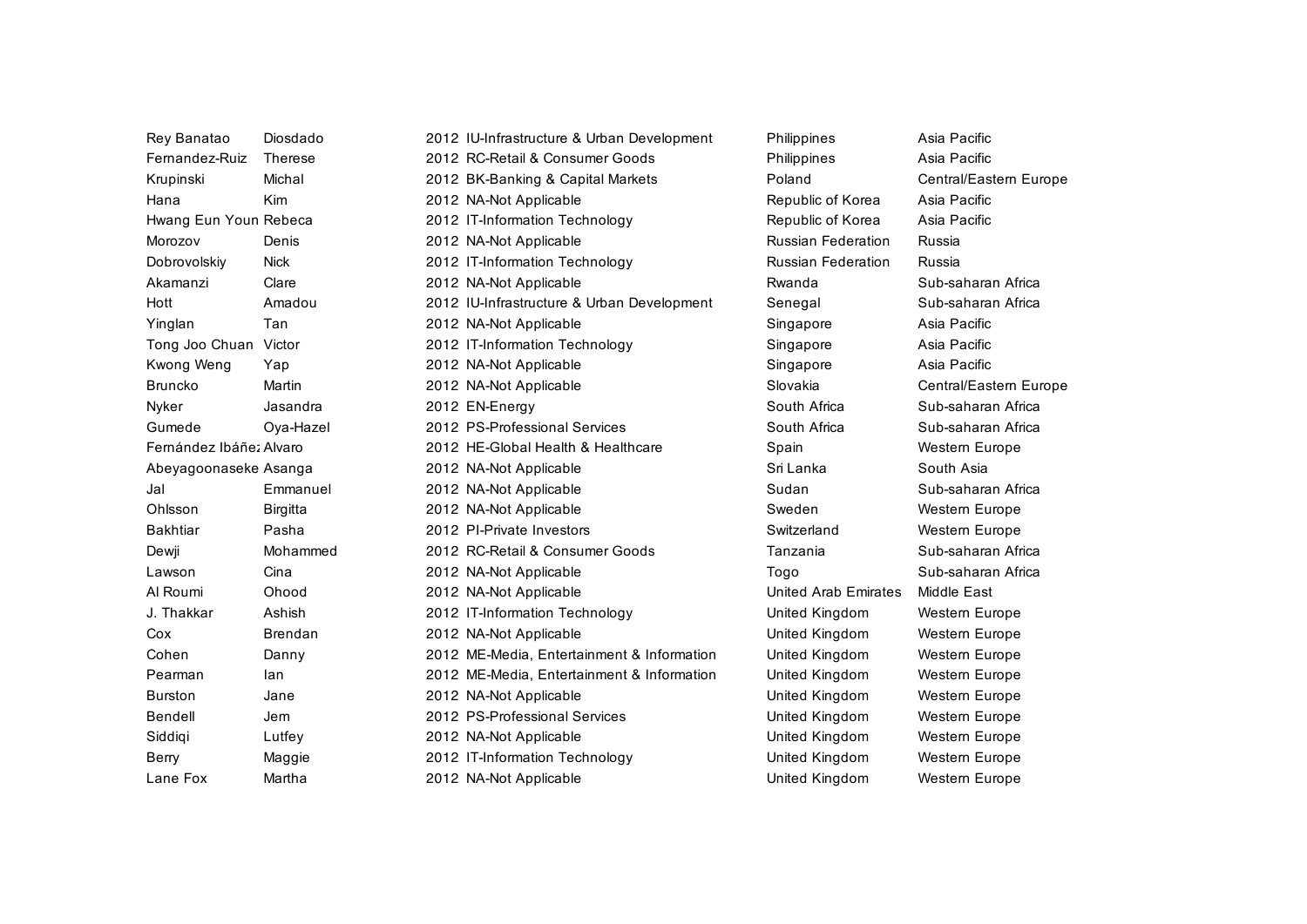| Newton-Smith         | Rain         | 2012 PS-Professional Services              | United Kingdom | Western Europe        |
|----------------------|--------------|--------------------------------------------|----------------|-----------------------|
|                      |              | 2012 PS-Professional Services              |                |                       |
| Dey                  | Rajeeb       |                                            | United Kingdom | Western Europe        |
| Scott                | Robyn        | 2012 IT-Information Technology             | United Kingdom | Western Europe        |
| Nash                 | Roland       | 2012 PI-Private Investors                  | United Kingdom | Western Europe        |
| Gregory              | Sam          | 2012 NA-Not Applicable                     | United Kingdom | <b>Western Europe</b> |
| Comonte              | Tara         | 2012 ME-Media, Entertainment & Information | United Kingdom | Western Europe        |
| Levene               | Tim          | 2012 PI-Private Investors                  | United Kingdom | <b>Western Europe</b> |
| Hulme                | Tom          | 2012 PS-Professional Services              | United Kingdom | Western Europe        |
| Lowry                | Adam         | 2012 RC-Retail & Consumer Goods            | <b>USA</b>     | North America         |
| <b>Mullins</b>       | Aimee        | 2012 NA-Not Applicable                     | <b>USA</b>     | North America         |
| Niambi Brown         | <b>Binta</b> | 2012 PS-Professional Services              | <b>USA</b>     | North America         |
| Chang                | Candy        | 2012 OG-Oil & Gas                          | <b>USA</b>     | North America         |
| Conde                | Cesar        | 2012 ME-Media, Entertainment & Information | <b>USA</b>     | North America         |
| Mogahed              | Dalia        | 2012 PS-Professional Services              | <b>USA</b>     | North America         |
| Hanley               | Dave         | 2012 ME-Media, Entertainment & Information | <b>USA</b>     | North America         |
| Fischer              | David        | 2012 ME-Media, Entertainment & Information | <b>USA</b>     | North America         |
| Wayne Callaway       | David        | 2012 HE-Global Health & Healthcare         | <b>USA</b>     | North America         |
| Kataoka              | Drue         | 2012 NA-Not Applicable                     | <b>USA</b>     | North America         |
| Nuekie Cofie         | Eunice       | 2012 HE-Global Health & Healthcare         | <b>USA</b>     | North America         |
| <b>Benardete</b>     | Georgie      | 2012 PS-Professional Services              | <b>USA</b>     | North America         |
| McKeown              | Gregory      | 2012 PS-Professional Services              | <b>USA</b>     | North America         |
| <b>Ahmed Lashuel</b> | Hilal        | 2012 NA-Not Applicable                     | <b>USA</b>     | North America         |
| Marie Chen           | Jane         | 2012 HE-Global Health & Healthcare         | <b>USA</b>     | North America         |
| Legend               | John         | 2012 NA-Not Applicable                     | <b>USA</b>     | North America         |
| Levin                | Jonathan     | 2012 NA-Not Applicable                     | <b>USA</b>     | North America         |
| <b>Dubois</b>        | Joshua       | 2012 NA-Not Applicable                     | <b>USA</b>     | North America         |
| G. James             | Joshua       | 2012 PS-Professional Services              | <b>USA</b>     | North America         |
| Howery               | Ken          | 2012 PI-Private Investors                  | <b>USA</b>     | North America         |
| Groos Richmond       | Kristin      | 2012 FB-Agriculture, Food & Beverage       | <b>USA</b>     | North America         |
| Setrakian            | Lara         | 2012 ME-Media, Entertainment & Information | <b>USA</b>     | North America         |
| Janel Bansal         | Lena         | 2012 PS-Professional Services              | <b>USA</b>     | North America         |
| Loo                  | Lynn         | 2012 NA-Not Applicable                     | <b>USA</b>     | North America         |
|                      |              |                                            |                |                       |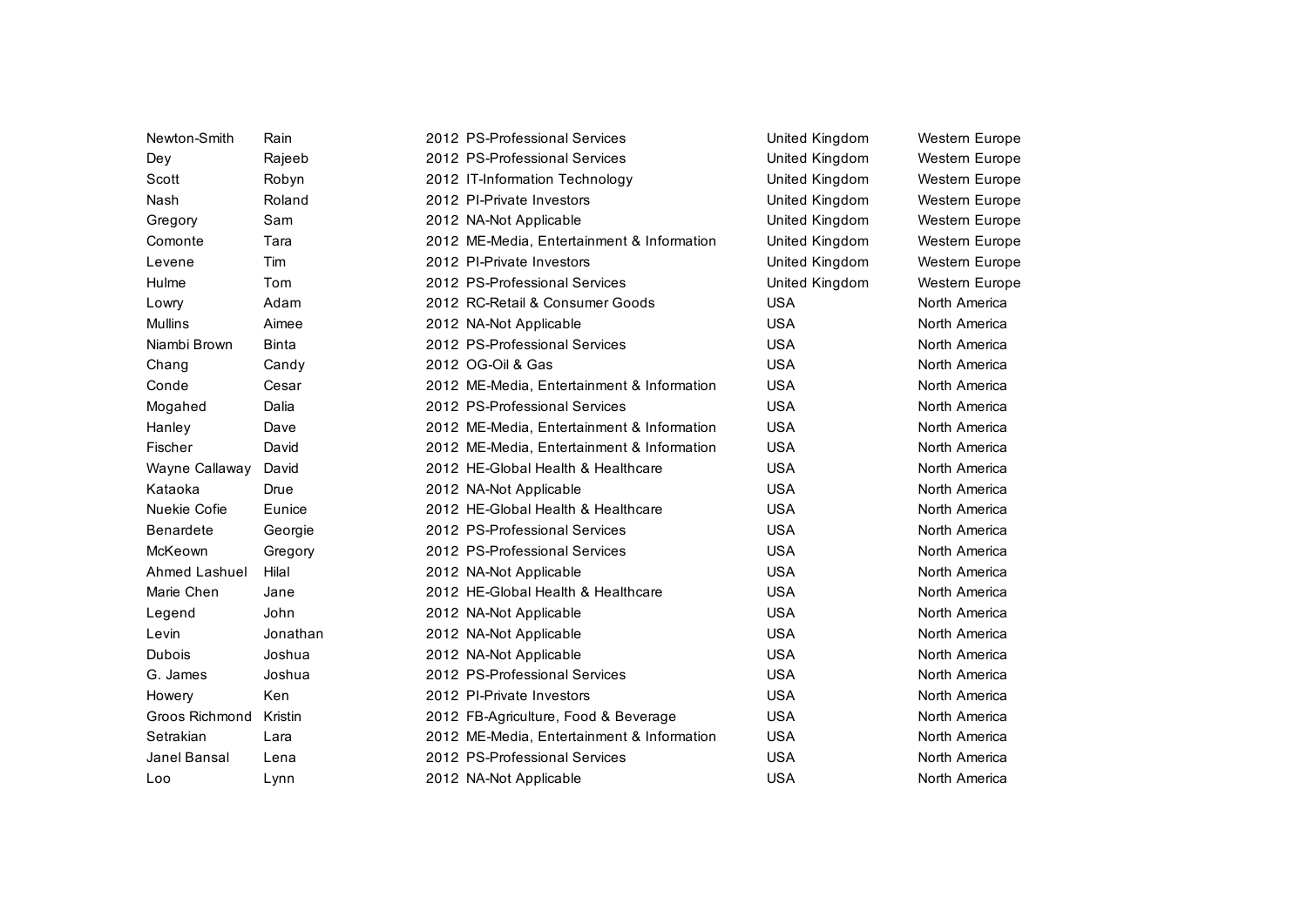| <b>Blumenthal</b>    | Neil            | 2012 RC-Retail & Consumer Goods                                  | <b>USA</b>    | North America      |
|----------------------|-----------------|------------------------------------------------------------------|---------------|--------------------|
| Sabeti               | Pardis          | 2012 NA-Not Applicable                                           | <b>USA</b>    | North America      |
| Sterne               | Rachel          | 2012 NA-Not Applicable                                           | <b>USA</b>    | North America      |
| Khan                 | Salman          | 2012 NA-Not Applicable                                           | <b>USA</b>    | North America      |
| Harrison             | Scott           | 2012 NA-Not Applicable                                           | <b>USA</b>    | North America      |
| Ehlers               | Suzanne         | 2012 NA-Not Applicable                                           | <b>USA</b>    | North America      |
| Keller               | Valerie         | 2012 PS-Professional Services                                    | <b>USA</b>    | North America      |
| Goyal                | Vandana         | 2012 NA-Not Applicable                                           | <b>USA</b>    | North America      |
| Kajese               | Vimbayi         | 2012 ME-Media, Entertainment & Information                       | Zimbabwe      | Sub-saharan Africa |
| Amamou               | Slim            | 2012 IT-Information Technology                                   |               |                    |
| Abrahams             | Tony            | 2013 Co-Founder and Chief Executive Officer                      | Australia     |                    |
| Balkin               | <b>Jeremy</b>   | 2013 President                                                   | Australia     |                    |
| <b>Botsman</b>       | Rachel          | 2013 Founder                                                     | Australia     |                    |
| Howard               | <b>Jeremy</b>   | 2013 President and Chief Scientist                               | Australia     |                    |
| Hughes               | Gordon          | 2013 Managing Director                                           | Australia     |                    |
| McAdam               | Jane            | 2013 Professor and Australian Research Council Fut Australia     |               |                    |
| Wyatt                | Alex            | 2013 Chief Executive Officer                                     | Australia     |                    |
| Chheang              | Vannarith       | 2013 Executive Director                                          | Cambodia      |                    |
| Fernando             | Dumith          | 2013 Managing Director, Regional Chief Operating C Hong Kong SAR |               |                    |
| Hsu                  | Claire          | 2013 Co-Founder and Executive Director                           | Hong Kong SAR |                    |
| Zhu Scott            | <b>Jennifer</b> | 2013 Founder and Managing Partner                                | Hong Kong SAR |                    |
| P. Rachmat           | Arif            | 2013 Chief Executive Officer                                     | Indonesia     |                    |
| Komatsu              | Masami          | 2013 President and Chief Executive Officer                       | Japan         |                    |
| Matsumoto            | Shoukei         | 2013 Managing Director and Buddhist Monk                         | Japan         |                    |
| Otsuka               | Taro            | 2013 President                                                   | Japan         |                    |
| Shibasaki            | Yohei           | 2013 Founder and Chief Executive Officer                         | Japan         |                    |
| Suzuki               | Naomichi        | 2013 Mayor of Yubari                                             | Japan         |                    |
| Tsuda                | Daisuke         | 2013 Journalist, Media Activist and Chief Executive (Japan       |               |                    |
| <b>Neoh</b>          | Joel            | 2013 Chief Executive Officer                                     | Malaysia      |                    |
| Tunku Ali Redhauc HH |                 | 2013 Tunku Besar Seri Menanti                                    | Malaysia      |                    |
| <b>Jigmiddash</b>    | Bayartsetseg    | 2013 Secretary of State                                          | Mongolia      |                    |
| Кo                   | Thura           | 2013 Founder and Managing Director                               | Myanmar       |                    |
|                      |                 |                                                                  |               |                    |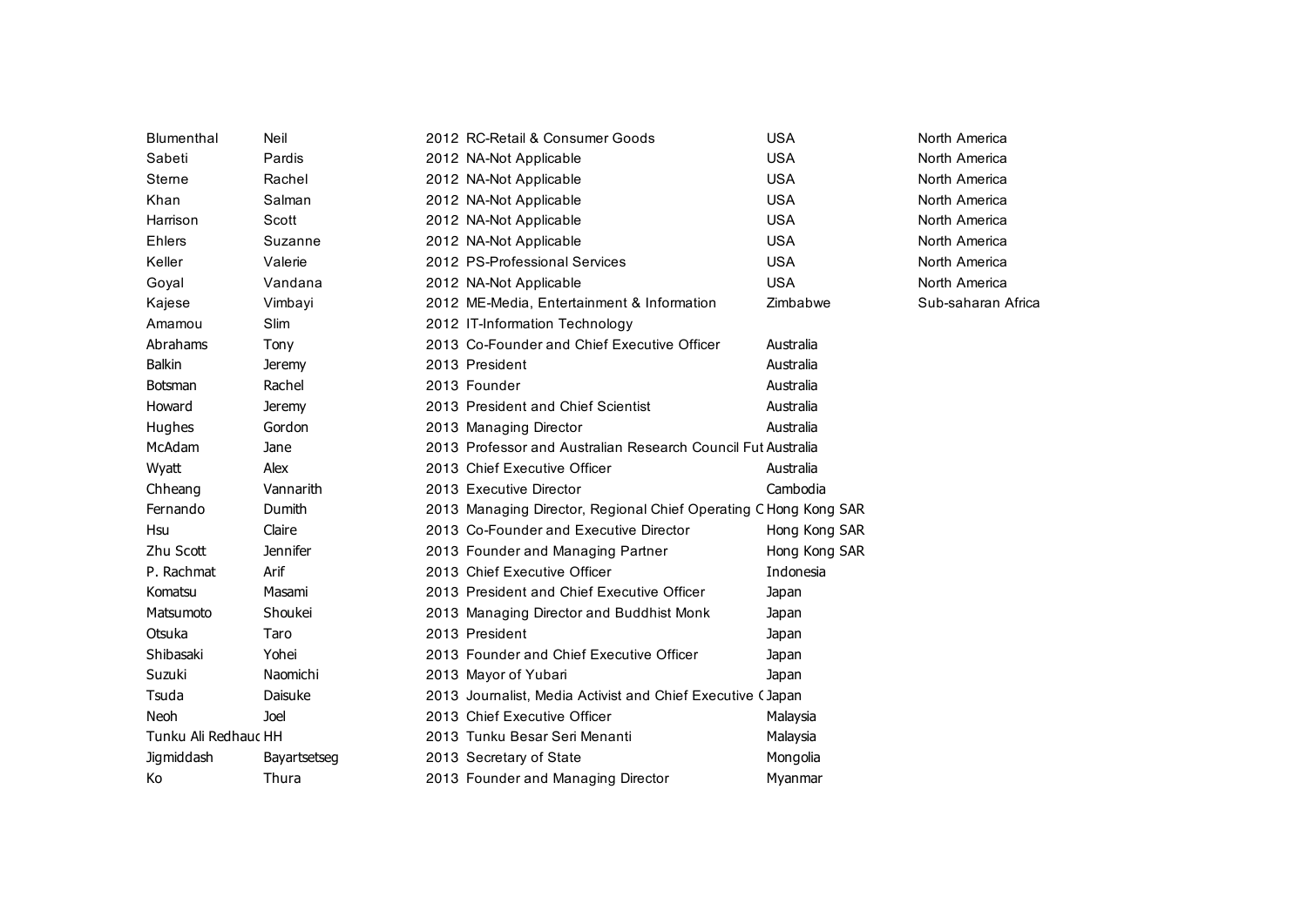| Win Tint         | <b>Win</b>   | 2013 Managing Director                                                         | Myanmar                    |
|------------------|--------------|--------------------------------------------------------------------------------|----------------------------|
| Anderlini        | Jamil        | 2013 Beijing Bureau Chief                                                      | New Zealand                |
| <b>Bridges</b>   | Simon        | 2013 Minister of Labour and of Energy and Resourc New Zealand                  |                            |
| Cao              | Ron          | 2013 Co-Founder and Managing                                                   | People's Republic of China |
| Lin Chen         | Richard      | 2013 Managing Director Yifei Group                                             | People's Republic of China |
| Qiqing           | Chen         | 2013 Deputy Director Central Party School of the Co People's Republic of China |                            |
| Leissner         | Judy         | 2013 Chief Executive Officer Grace Vineyard                                    | People's Republic of China |
| <b>Jun</b>       | Qin          | 2013 Chairman Tuspark Technology Innovation Co., People's Republic of China    |                            |
| Huanguang        | Qiu          | 2013 Associate Professor Center for Chinese Agricul People's Republic of China |                            |
| Tailei           | Wan          | 2013 Head of International Cooperation Department People's Republic of China   |                            |
| Yan Wang         | Ninie        | 2013 Founder and Chief Executive Officer Pinetree (People's Republic of China  |                            |
| Ma Wenyan        | Winston      | 2013 Managing Director and Deputy Chief Represen People's Republic of China    |                            |
| Fuli             | Zong         | 2013 President Hangzhou Wahaha Group Co.                                       | People's Republic of China |
| Echauz           | <b>John</b>  | 2013 Executive Vice President Standard Insurance (Philippines                  |                            |
| Mendoza          | Ronald       | 2013 Executive Director AIM Policy Center, Asian Ins Philippines               |                            |
| Dong Kwan        | Kim          | 2013 Managing Director Hanwha Group                                            | Republic of Korea          |
| Joosung          | Lee          | 2013 Director SeAH Group                                                       | Republic of Korea          |
| Pin Koh          | Lian         | 2013 Assistant Professor of Applied Ecology and Co Singapore                   |                            |
| Maniam           | Aaron        | 2013 Director Institute of Policy Development, Singa <sub>l</sub> Singapore    |                            |
| Diskul           | Dispanadda   | 2013 Chief Development Officer Doi Tung Developm Thailand                      |                            |
| Karoonuthaisiri  | Nitsara      | 2013 Head, Microarray Laboratory National Center fc Thailand                   |                            |
| Tu Trung         | Gian         | 2013 Education Activist Institute for Research on Ed Vietnam                   |                            |
| Thi Thu Thuy     | Le           | 2013 Vice-Chairwoman and Chief Executive Officer \ Vietnam                     |                            |
| Buytaert         | <b>Dries</b> | 2013 Founder and Project Lead Drupal                                           | Belgium                    |
| Zejnilagic       | Almira       | 2013 Director FTI Consulting                                                   | Bosnia & Herzegovinia      |
| <b>Buch</b>      | Jesper       | 2013 Angel and Seed investor Jesper Buch                                       | Denmark                    |
| Auken            | Ida          | 2013 Minister of the Environment                                               | Denmark                    |
| Jannick Johansen | Lars         | 2013 Chief Executive Officer The Social Capital Fund Denmark                   |                            |
| Paet             | Urmas        | 2013 Minister of Foreign Affairs                                               | Estonia                    |
| Beltran          | Jacques      | 2013 Senior Vice-President, Europe, CIS, Turkey Als France                     |                            |
| Mandl            | Christian    | 2013 Chairman Maporama Solutions                                               | France                     |
| Puyfaucher       | Laetitia     | 2013 Chief Executive Officer and Founder Pelham IV France                      |                            |
|                  |              |                                                                                |                            |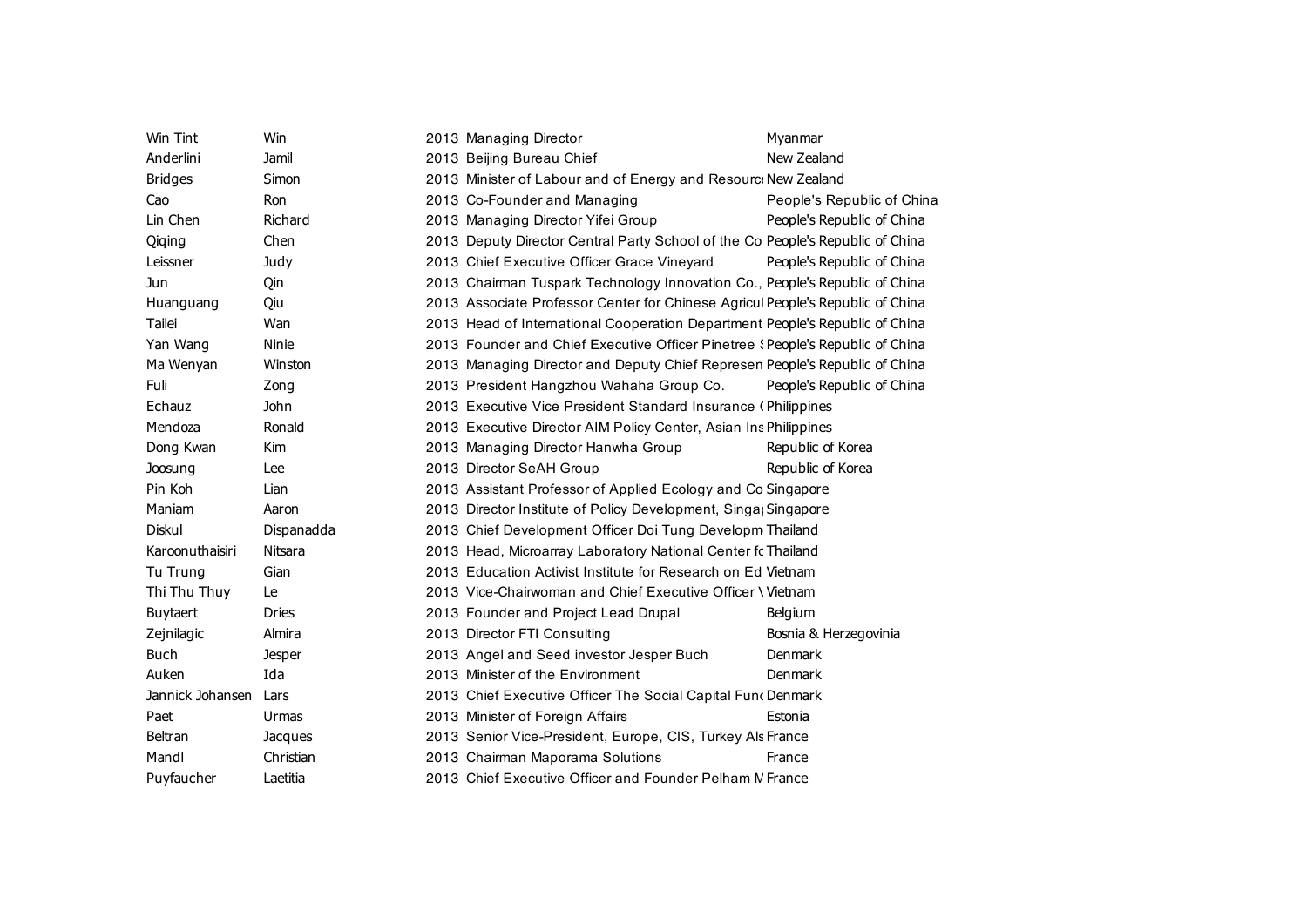| Vallaud-Belkacem Najat   |            | 2013 Minister of Women's Rights of France and Spol France            |                           |
|--------------------------|------------|----------------------------------------------------------------------|---------------------------|
| Ventura                  | Arnaud     | 2013 Co-Founder and Chief Executive Officer PlaNe France             |                           |
| Verzelen                 | Florence   | 2013 Managing Director GDF SUEZ                                      | France                    |
| Atzberger                | Alexander  | 2013 China Strategy Head SAP AG                                      | Germany                   |
| Henckel von Donn Florian |            | 2013 Writer and Film Director                                        | Germany                   |
| Graeff                   | Christine  | 2013 Director-General, Communications and Langua Germany             |                           |
| Park                     | Eun-Kyung  | 2013 Managing Director, Sixx Prosiebensat.1 Media Germany            |                           |
| Schröder                 | Kristina   | 2013 Federal Minister of Family Affairs and Senior Ci Germany        |                           |
| Lindal                   | Elinros    | 2013 Chief Executive Officer, Creative Director and F Iceland        |                           |
| Pollock                  | Mark       | 2013 Adventurer, Athlete and Author MarkPollock.Collreland           |                           |
| Campelli                 | Fabrizio   | 2013 Chief Strategy Officer, Head of Strategy and P Italy            |                           |
| Console Battilana        | Silvia     | 2013 Chief Executive Officer and Co-Founder Auctio Italy             |                           |
| Martone                  | Michel     | 2013 Deputy Minister of Employment and Social Poli Italy             |                           |
| Viarengo                 | Martina    | 2013 Assistant Professor, International Economics T Italy            |                           |
| Luksic                   | Igor       | 2013 Deputy Prime Minister of Montenegro                             | Montenegro                |
| Jan Flach                | Philipp    | 2013 Managing Director DeSeizoenen                                   | Netherlands               |
| Lingeman                 | Judith     | 2013 Head of Charities Dutch Postcode Lottery (Nati Netherlands      |                           |
| E. de Vries              | Catherine  | 2013 Professor of European Politics, Department of Netherlands       |                           |
| Vallestad                | Silje      | 2013 Founder and Chief Executive Officer Bipper                      | Norway                    |
| Wilhelmsen               | Thomas     | 2013 Chief Executive Officer Wallenius Wilhelmsen C Norway           |                           |
| <b>Jeremic</b>           | <b>Vuk</b> | 2013 President United Nations General Assembly, 6 Republic of Serbia |                           |
| Popovic                  | Srdja      | 2013 Executive Director CANVAS                                       | Republic of Serbia        |
| Costache                 | Dana       | 2013 Founder, Global Culture and Leadership Consi Romania            |                           |
| Pascu                    | Codrut     | 2013 Managing Partner, Black Sea Region Roland E Romania             |                           |
| Nikiforov                | Nikolay    | 2013 Minister of Communications and Mass Media                       | <b>Russian Federation</b> |
| Osetinskaya              | Elizaveta  | 2013 Editor-in-Chief Forbes Russia                                   | Russian Federation        |
| Mentré                   | Gilles     | 2013 Special Advisor Lazard                                          | Slovakia                  |
| Sánchez-Andrade Bruno    |            | 2013 Director, Science and Technology Global Adap Spain              |                           |
| Ek                       | Daniel     | 2013 Chief Executive Officer and Founder Spotify Lt Sweden           |                           |
| Maudet                   | Pierre     | 2013 Member of the Executive Council of the State (Switzerland       |                           |
| Parish                   | Matthew    | 2013 Partner Holman Fenwick Willan LLP                               | Switzerland               |
| Sallin                   | Aymeric    | 2013 Founder and Chief Executive Officer NanoDim Switzerland         |                           |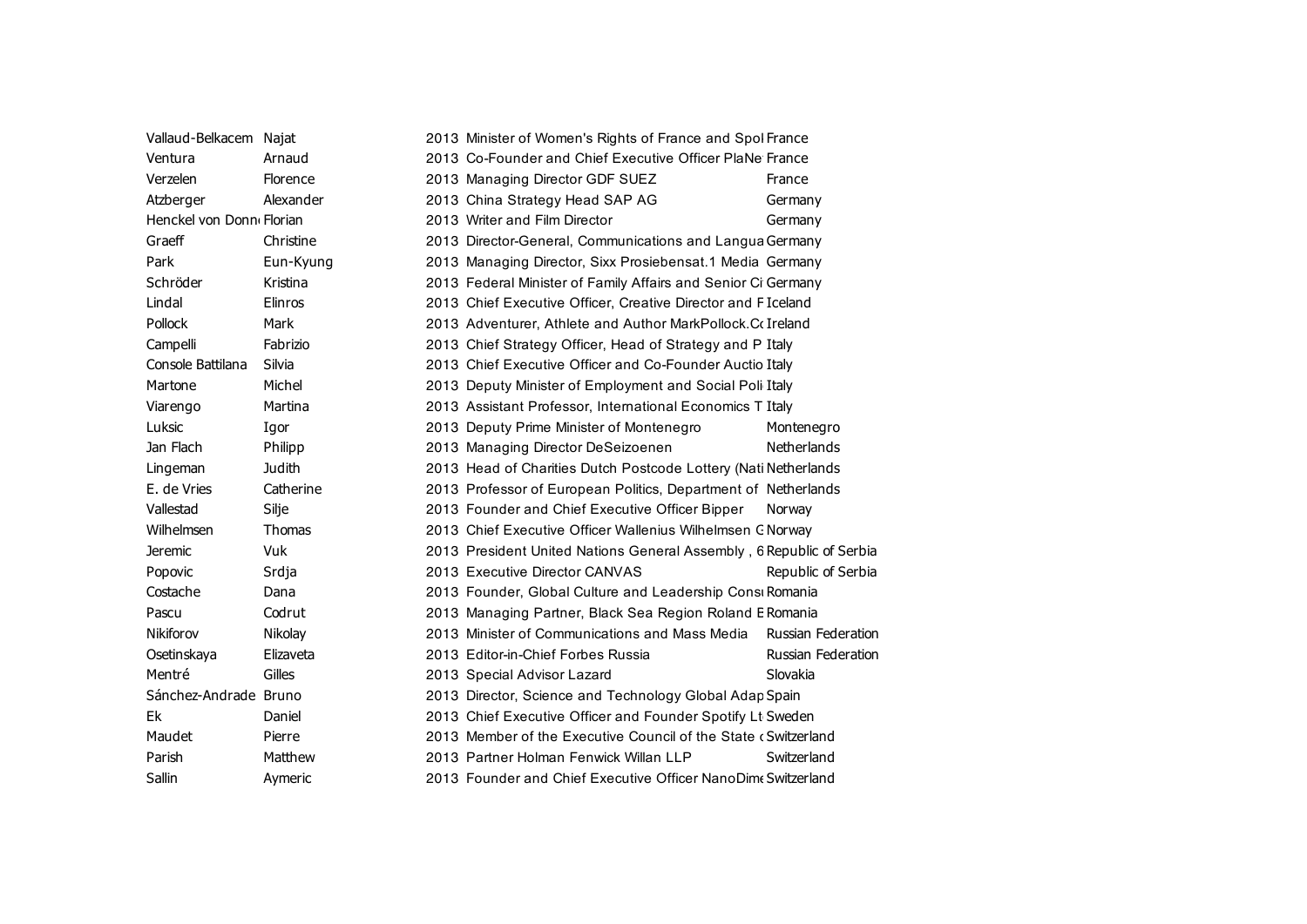| Herweijer               | Celine         | 2013 Partner PwC                                                    | United Kingdom                   |                       |
|-------------------------|----------------|---------------------------------------------------------------------|----------------------------------|-----------------------|
| <b>Jackson</b>          | Katie          | 2013 Senior Vice-President, Mergers and Acquisition United Kingdom  |                                  |                       |
| Madnani                 | Deepak         | 2013 Founder and Managing Director Solar Exports United Kingdom     |                                  |                       |
| Marrs                   | Anna           | 2013 Group Head of Strategy and Corporate Develo United Kingdom     |                                  |                       |
| Middleton               | Melisande      | 2013 Founder and Director Center for International N United Kingdom |                                  |                       |
| Pota                    | <b>Vikas</b>   | 2013 Chief Executive Officer Varkey GEMS Foundat United Kingdom     |                                  |                       |
| Renfrew                 |                | 2013 Director, Asia Art Basel                                       |                                  |                       |
| Nathanael Wei Min Lord  | Magnus         | 2013 Member of the House of Lords                                   | United Kingdom<br>United Kingdom |                       |
|                         |                |                                                                     |                                  |                       |
| Mater                   | Ahmed          | 2014 NA-Not Applicable                                              | Saudi Arabia                     | Middle East           |
| Campbell                | Ailish         | 2014 IN-Institutional                                               | Canada                           | North America         |
| <b>Ricks</b>            | Alan           | 2014 BK-Banking & Capital Markets                                   | <b>USA</b>                       | North America         |
| Geiser                  | Alexander      | 2014 ME-Media, Entertainment & Information                          | Germany                          | <b>Western Europe</b> |
| J. Siddiqui             | Ali            | 2014 MI-Multi Industry                                              | Pakistan                         | South Asia            |
| Loat                    | Alison         | 2014 PS-Professional Services                                       | Canada                           | North America         |
| J.C. Cuddy              | Amy            | 2014 NA-Not Applicable                                              | <b>USA</b>                       | North America         |
| Pasinetti               | Andrea         | 2014 NA-Not Applicable                                              | <b>USA</b>                       | North America         |
| Jasmine Kairuki         | Angellah       | 2014 NA-Not Applicable                                              | Tanzania                         | Sub-saharan Africa    |
| Ratnaker Rao            | Anoop          | 2014 NA-Not Applicable                                              | India                            | South Asia            |
| Smare                   | Anthony        | 2014 BK-Banking & Capital Markets                                   | Papua New Guinea                 | Asia Pacific          |
| du Plessis              | Anton          | 2014 NA-Not Applicable                                              | South Africa                     | Sub-saharan Africa    |
| Bugg-Levine             | Antony         | 2014 NA-Not Applicable                                              | <b>USA</b>                       | North America         |
| Thakur                  | Anurag         | 2014 NA-Not Applicable                                              | India                            | South Asia            |
| Siddiki                 | Asma           | 2014 NA-Not Applicable                                              | Saudi Arabia                     | Middle East           |
| Townsend Klinge Augusto |                | 2014 PI-Private Investors                                           | Peru                             | Latin America         |
| Ramirez                 | Austin         | 2014 SCT-Supply Chain & Transportation                              | <b>USA</b>                       | North America         |
| Davda                   | Avani          | 2014 RC-Retail, Consumer Goods & Lifestyle                          | India                            | South Asia            |
| Geretzki                | Banafsheh      | 2014 PS-Professional Services                                       | Germany                          | Western Europe        |
| Byambasaikhan           | Bayanjargal    | 2014 PS-Professional Services                                       | Mongolia                         | Asia Pacific          |
| Parmar                  | <b>Belinda</b> | 2014 NA-Not Applicable                                              | United Kingdom                   | Western Europe        |
| Dapaah                  | <b>Bernice</b> | 2014 NA-Not Applicable                                              | Ghana                            | Sub-saharan Africa    |
| Hein                    | <b>Bettina</b> | 2014 IT-Information Technology                                      | Germany                          | Western Europe        |
| Ellison                 | <b>Brooke</b>  | 2014 NA-Not Applicable                                              | <b>USA</b>                       | North America         |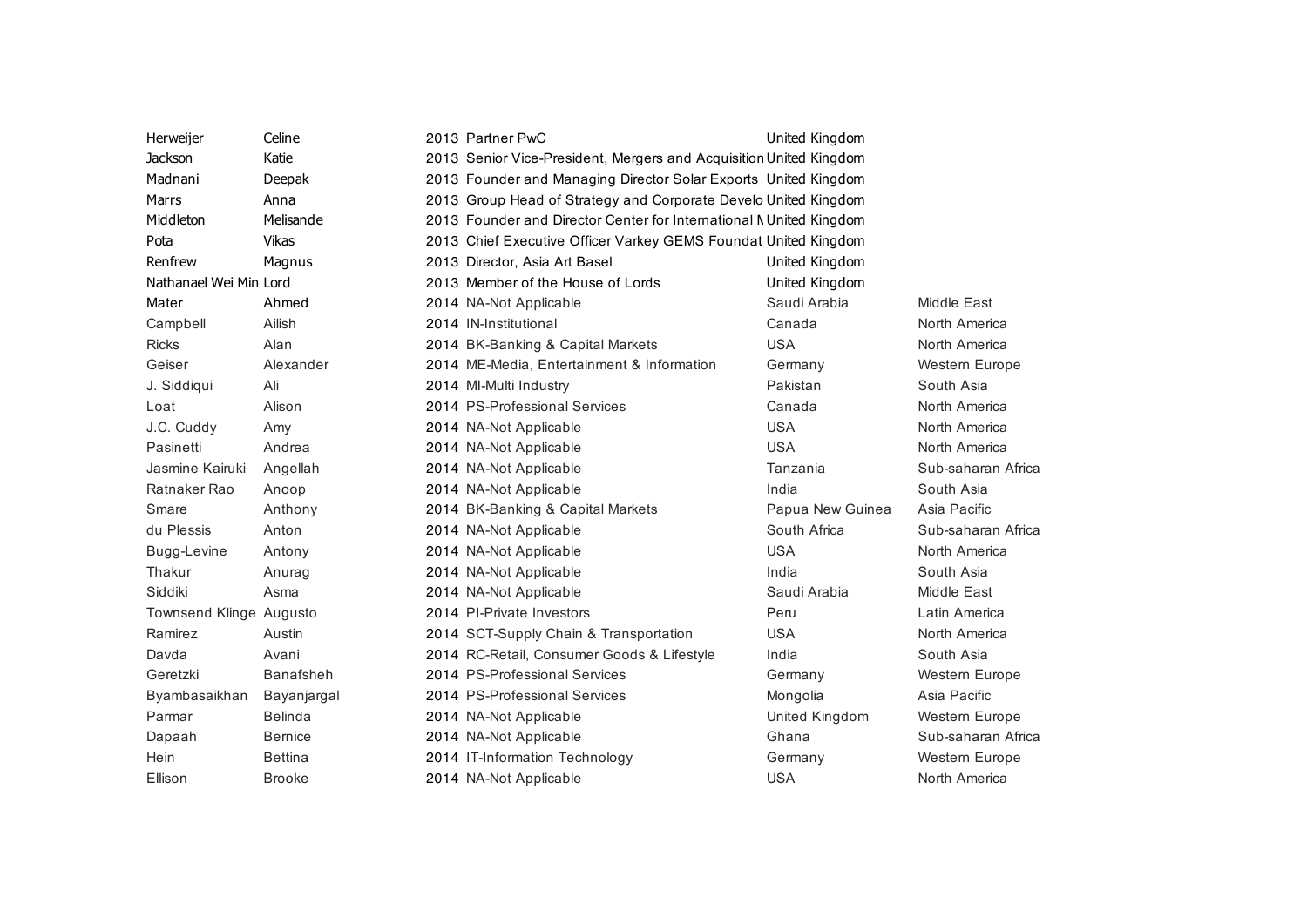| Beaumont                   | Candice   | 2014 BK-Banking & Capital Markets          | Australia                             | Australasia        |
|----------------------------|-----------|--------------------------------------------|---------------------------------------|--------------------|
| Chiu                       | Cassandra | 2014 PS-Professional Services              | Singapore                             | Asia Pacific       |
| Howarth                    | Catherine | 2014 NA-Not Applicable                     | United Kingdom                        | Western Europe     |
| Wei                        | Chen      | 2014 HO-Holding, Trade, Import/Export      | People's Republic of CI Greater China |                    |
| Sarkar                     | Chiki     | 2014 ME-Media, Entertainment & Information | India                                 | South Asia         |
| Hernandez Gallan Christian |           | 2014 PI-Private Investors                  | El Salvador                           | Latin America      |
| <b>Belmont</b>             | Claudia   | 2014 RC-Retail, Consumer Goods & Lifestyle | Peru                                  | Latin America      |
| Sender Ramirez             | Claudia   | 2014 AT-Aviation & Travel;                 | <b>Brazil</b>                         | Latin America      |
| Leimkuhler                 | Courtney  | 2014 IS-Insurance & Asset Management       | <b>USA</b>                            | North America      |
| <b>Ballou-Aares</b>        | Daniella  | 2014 NA-Not Applicable                     | <b>USA</b>                            | North America      |
| Verheijen                  | Danladi   | 2014 PI-Private Investors                  | Nigeria                               | Sub-saharan Africa |
| Roberts                    | Daron     | 2014 NA-Not Applicable                     | <b>USA</b>                            | North America      |
| Duarte                     | Dave      | 2014 BK-Banking & Capital Markets          | South Africa                          | Sub-saharan Africa |
| <b>Berry</b>               | David     | 2014 PI-Private Investors                  | <b>USA</b>                            | North America      |
| Karp                       | David     | 2014 IT-Information Technology             | <b>USA</b>                            | North America      |
| Poon                       | Dee       | 2014 RC-Retail, Consumer Goods & Lifestyle | Hong Kong SAR                         | Greater China      |
| Fei                        | Deng      | 2014 ME-Media, Entertainment & Information | People's Republic of CI Greater China |                    |
| Raj                        | Devesh    | 2014 ME-Media, Entertainment & Information | <b>USA</b>                            | North America      |
| Patil                      | Dhanurjay | 2014 NA-Not Applicable                     | <b>USA</b>                            | North America      |
| Anglade                    | Dominique | 2014 NA-Not Applicable                     | Canada                                | North America      |
| Yang                       | Dongning  | 2014 NA-Not Applicable                     | People's Republic of CI Greater China |                    |
| Sun                        | Dorjee    | 2014 EU- Energy Utilities                  | Australia                             | Australasia        |
| M. Valencia                | Earl      | 2014 NA-Not Applicable                     | Philippines                           | Asia Pacific       |
| Suzuki                     | Eikei     | 2014 NA-Not Applicable                     | Japan                                 | Japan              |
| Gura                       | Eyal      | 2014 HE-Global Health & Healthcare         | Israel                                | Middle East        |
| Franzen                    | Fabrice   | 2014 PS-Professional Services              | Belgium                               | Western Europe     |
| Carlesi                    | Francesca | 2014 BK-Banking & Capital Markets          | Italy                                 | Western Europe     |
| McDonagh                   | Francesca | 2014 BK-Banking & Capital Markets          | United Kingdom                        | Western Europe     |
| Vanchig                    | Ganzorig  | 2014 AU-Automotive                         | Mongolia                              | Asia Pacific       |
| Al Kibsi                   | Gassan    | 2014 PS-Professional Services              | Yemen                                 | Middle East        |
| <b>Boccaletti</b>          | Giulio    | 2014 NA-Not Applicable                     | Italy                                 | Western Europe     |
| Begazo                     | Gonzalo   | 2014 FB-Agriculture, Food & Beverage       | Peru                                  | Latin America      |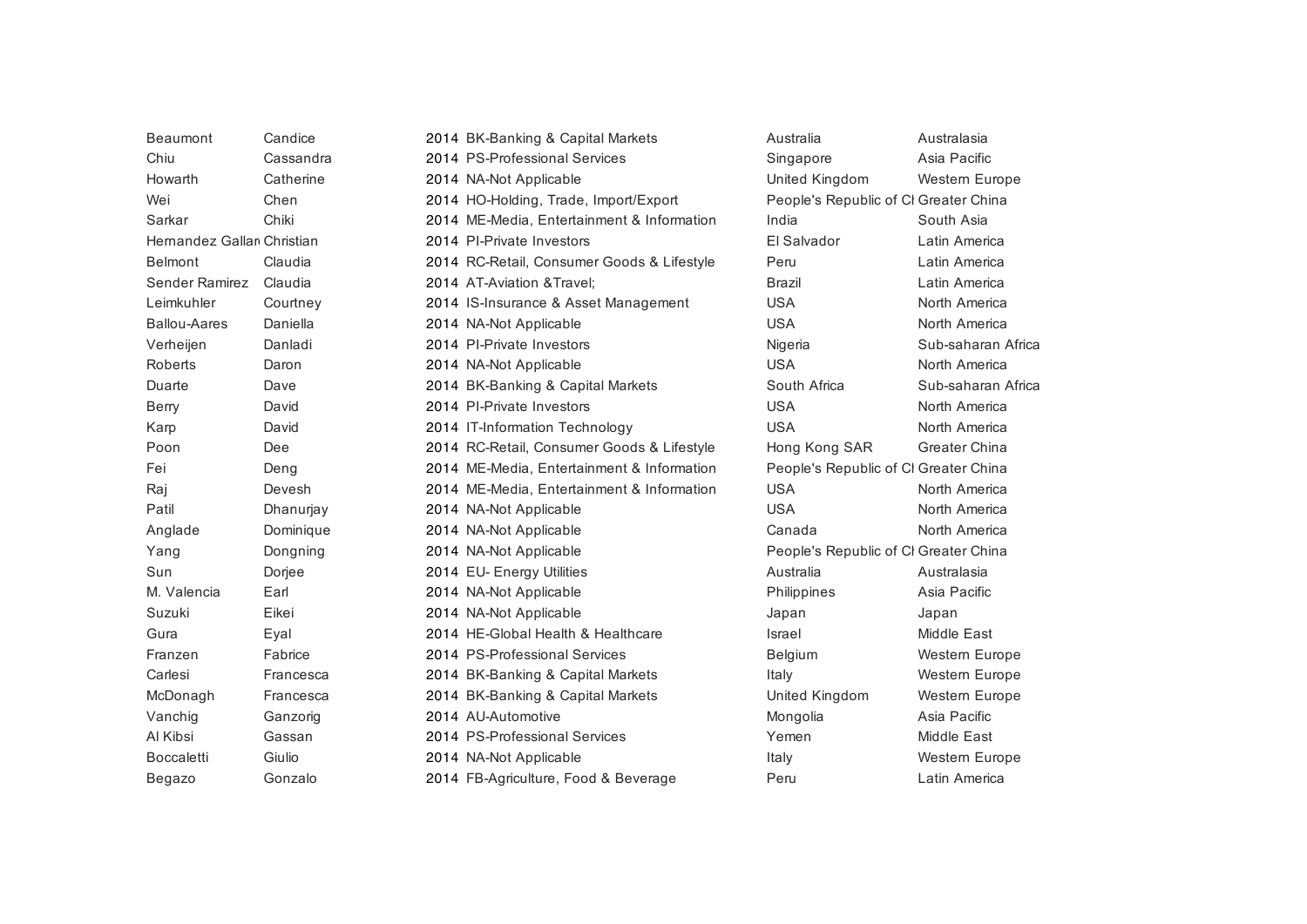| Nxiweni               | Gugu      | 2014 HE-Global Health & Healthcare         | South Africa       | Sub-saharan Africa     |
|-----------------------|-----------|--------------------------------------------|--------------------|------------------------|
| van Beijma            | Hajo      | 2014 TC-Telecommunications                 | <b>Netherlands</b> | <b>Western Europe</b>  |
| Prinsloo              | Hanli     | 2014 NA-Not Applicable                     | South Africa       | Sub-saharan Africa     |
| Rupert                | Hanneli   | 2014 RC-Retail, Consumer Goods & Lifestyle | South Africa       | Sub-saharan Africa     |
| El Houry              | Hassan    | 2014 AT-Aviation & Travel:                 | Lebanon            | Middle East            |
| Warren                | Hayley    | 2014 HE-Global Health & Healthcare         | Australia          | Australasia            |
| Liu                   | Ida       | 2014 BK-Banking & Capital Markets          | <b>USA</b>         | North America          |
| Chantzos              | Ilias     | 2014 IT-Information Technology             | Greece             | <b>Western Europe</b>  |
| Anghel-Enescu         | Irina     | 2014 PI-Private Investors                  | Romania            | Central/Eastern Europe |
| Vatchkov              | Ivan      | 2014 PI-Private Investors                  | United Kingdom     | Western Europe         |
| Aso                   | Iwao      | 2014 IU-Infrastructure & Urban Development | Japan              | Japan                  |
| Ardern                | Jacinda   | 2014 NA-Not Applicable                     | New Zealand        | Australasia            |
| Moore                 | James     | 2014 NA-Not Applicable                     | Canada             | North America          |
| Cohen                 | Jared     | 2014 IT-Information Technology             | <b>USA</b>         | North America          |
| <b>Nichols</b>        | Jennifer  | 2014 IS-Insurance & Asset Management       | <b>USA</b>         | North America          |
| Long                  | Jessica   | 2014 PS-Professional Services              | <b>USA</b>         | North America          |
| Weber                 | Johannes  | 2014 PI-Private Investors                  | Germany            | Western Europe         |
| Rake                  | Jonathan  | 2014 IS-Insurance & Asset Management       | South Africa       | Sub-saharan Africa     |
| Enrique Concejo       | Jose      | 2014 BK-Banking & Capital Markets          | Spain              | Western Europe         |
| <b>Nesbit</b>         | Josh      | 2014 BK-Banking & Capital Markets          | <b>USA</b>         | North America          |
| Andrea R. Abad        | Julia     | 2014 NA-Not Applicable                     | Philippines        | Asia Pacific           |
| <b>Bacha</b>          | Julia     | 2014 NA-Not Applicable                     | <b>USA</b>         | North America          |
| R. Greer              | Julia     | 2014 NA-Not Applicable                     | <b>USA</b>         | North America          |
| Steimer               | Julien    | 2014 IS-Insurance & Asset Management       | France             | Western Europe         |
| <b>Hector Estrada</b> | Julio     | 2014 NA-Not Applicable                     | Guatemala          | Latin America          |
| Mutooni               | Kanini    | 2014 BK-Banking & Capital Markets          | United Kingdom     | Western Europe         |
| Pisarska              | Katarzyna | 2014 NA-Not Applicable                     | Poland             | Central/Eastern Europe |
| Dovey                 | Kathryn   | 2014 NA-Not Applicable                     | United Kingdom     | <b>Western Europe</b>  |
| Patel                 | Kavita    | 2014 NA-Not Applicable                     | <b>USA</b>         | North America          |
| Goda                  | Keisuke   | 2014 NA-Not Applicable                     | Japan              | Japan                  |
| Endo                  | Ken       | 2014 HE-Global Health & Healthcare         | Japan              | Japan                  |
| Tun                   | Ken       | 2014 EN-Energy                             | Myanmar            | Asia Pacific           |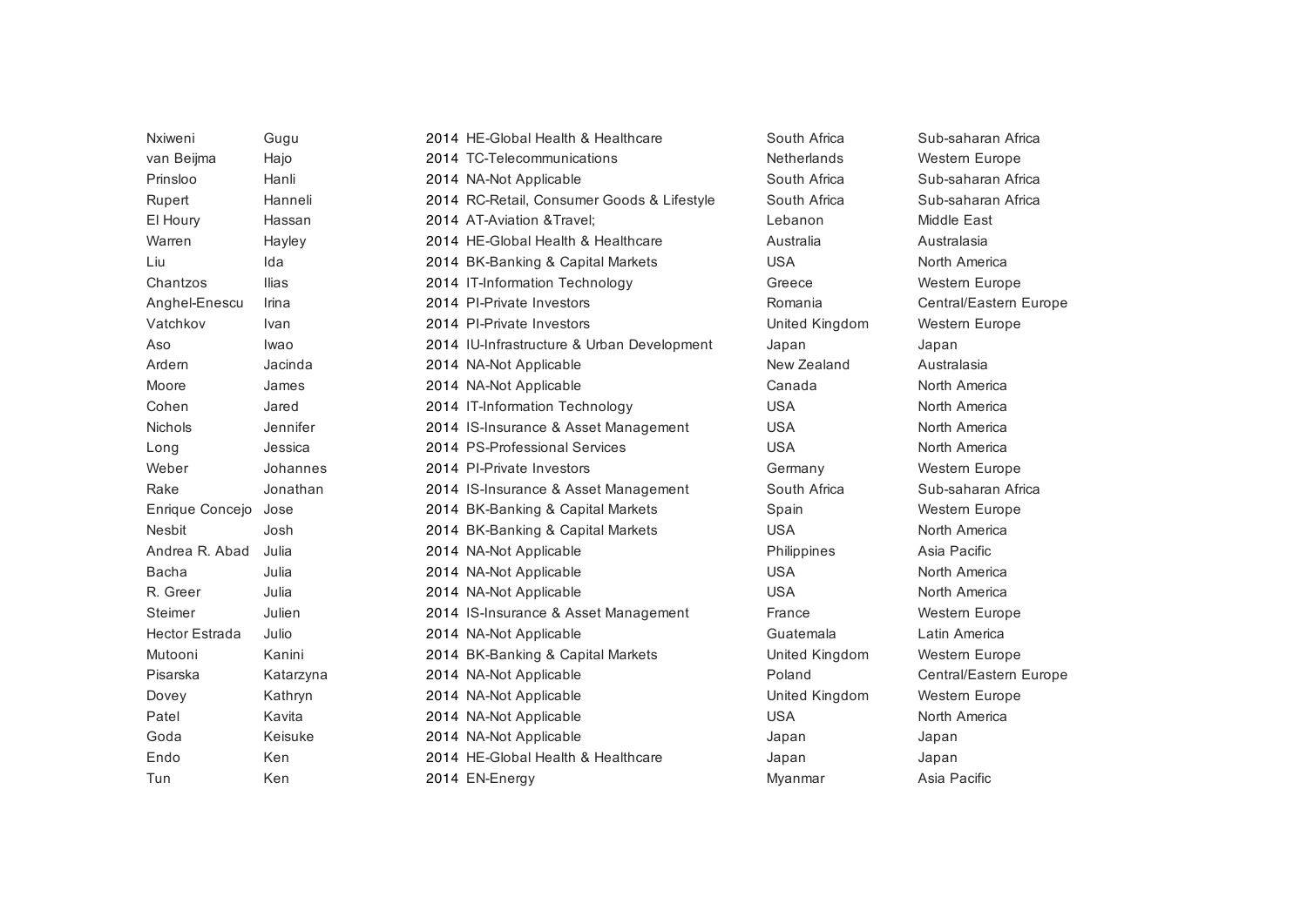| Ichiki                   | Kentaro     | 2014 PS-Professional Services              | Japan                                 | Japan              |
|--------------------------|-------------|--------------------------------------------|---------------------------------------|--------------------|
| Jin                      | Keyu        | 2014 NA-Not Applicable                     | People's Republic of CI Greater China |                    |
| Alkhudair                | Khalid      | 2014 NA-Not Applicable                     | Saudi Arabia                          | Middle East        |
| Zaw Latt                 | Khin        | 2014 NA-Not Applicable                     | Myanmar                               | Asia Pacific       |
| <b>Boyle</b>             | Kieron      | 2014 NA-Not Applicable                     | United Kingdom                        | Western Europe     |
| Parry                    | Kitty       | 2014 ME-Media, Entertainment & Information | United Kingdom                        | Western Europe     |
| <b>Busque</b>            | Leah        | 2014 PS-Professional Services              | <b>USA</b>                            | North America      |
| Xiaodong                 | Lee         | 2014 NA-Not Applicable                     | People's Republic of CI Greater China |                    |
| Hoteit                   | Leila       | 2014 PS-Professional Services              | United Kingdom                        | Western Europe     |
| Velez                    | Leila       | 2014 HE-Global Health & Healthcare         | <b>Brazil</b>                         | Latin America      |
| <b>Ng</b>                | Lena        | 2014 IU-Infrastructure & Urban Development | Singapore                             | Asia Pacific       |
| Preston                  | Lila        | 2014 PI-Private Investors                  | United Kingdom                        | Western Europe     |
| H. Neghesti              | Luca        | 2014 SCT-Supply Chain & Transportation     | Tanzania                              | Sub-saharan Africa |
| Jurich                   | Lynn        | 2014 EN-Energy                             | <b>USA</b>                            | North America      |
| Doris Dumlao             | Maria       | 2014 ME-Media, Entertainment & Information | Philippines                           | Asia Pacific       |
| Teresa Kumar             | Maria       | 2014 NA-Not Applicable                     | <b>USA</b>                            | North America      |
| McIntosh Robinso Mariame |             | 2014 PI-Private Investors                  | Jamaica                               | North America      |
| Schaake                  | Marietje    | 2014 NA-Not Applicable                     | <b>Netherlands</b>                    | Western Europe     |
| Poetz                    | Marion      | 2014 NA-Not Applicable                     | Austria                               | Western Europe     |
| Parker                   | Marlon      | 2014 BK-Banking & Capital Markets          | South Africa                          | Sub-saharan Africa |
| Ziegler                  | Maseena     | 2014 NA-Not Applicable                     | United Kingdom                        | Western Europe     |
| <b>Acton Smith</b>       | Michael     | 2014 ME-Media, Entertainment & Information | United Kingdom                        | Western Europe     |
| Macharia                 | Michael     | 2014 IT-Information Technology             | Kenya                                 | Sub-saharan Africa |
| Zatlyn                   | Michelle    | 2014 IT-Information Technology             | Canada                                | North America      |
| Joshi                    | Mohit       | 2014 IT-Information Technology             | India                                 | South Asia         |
| Al Marri                 | Mona        | 2014 ME-Media, Entertainment & Information | <b>United Arab Emirates</b>           | Middle East        |
| Zaidi                    | Mosharraf   | 2014 NA-Not Applicable                     | Pakistan                              | South Asia         |
| Piramal                  | Nandini     | 2014 HE-Global Health & Healthcare         | India                                 | South Asia         |
| Vodianova                | Natalia     | 2014 NA-Not Applicable                     | <b>Russian Federation</b>             | Russia             |
| <b>Morris</b>            | <b>Nate</b> | 2014 PS-Professional Services              | <b>USA</b>                            | North America      |
| Dauriac-Stoebe           | Nathalie    | 2014 NA-Not Applicable                     | France                                | Western Europe     |
| Hoang Long               | Nguyen      | 2014 NA-Not Applicable                     | Vietnam                               | Asia Pacific       |
|                          |             |                                            |                                       |                    |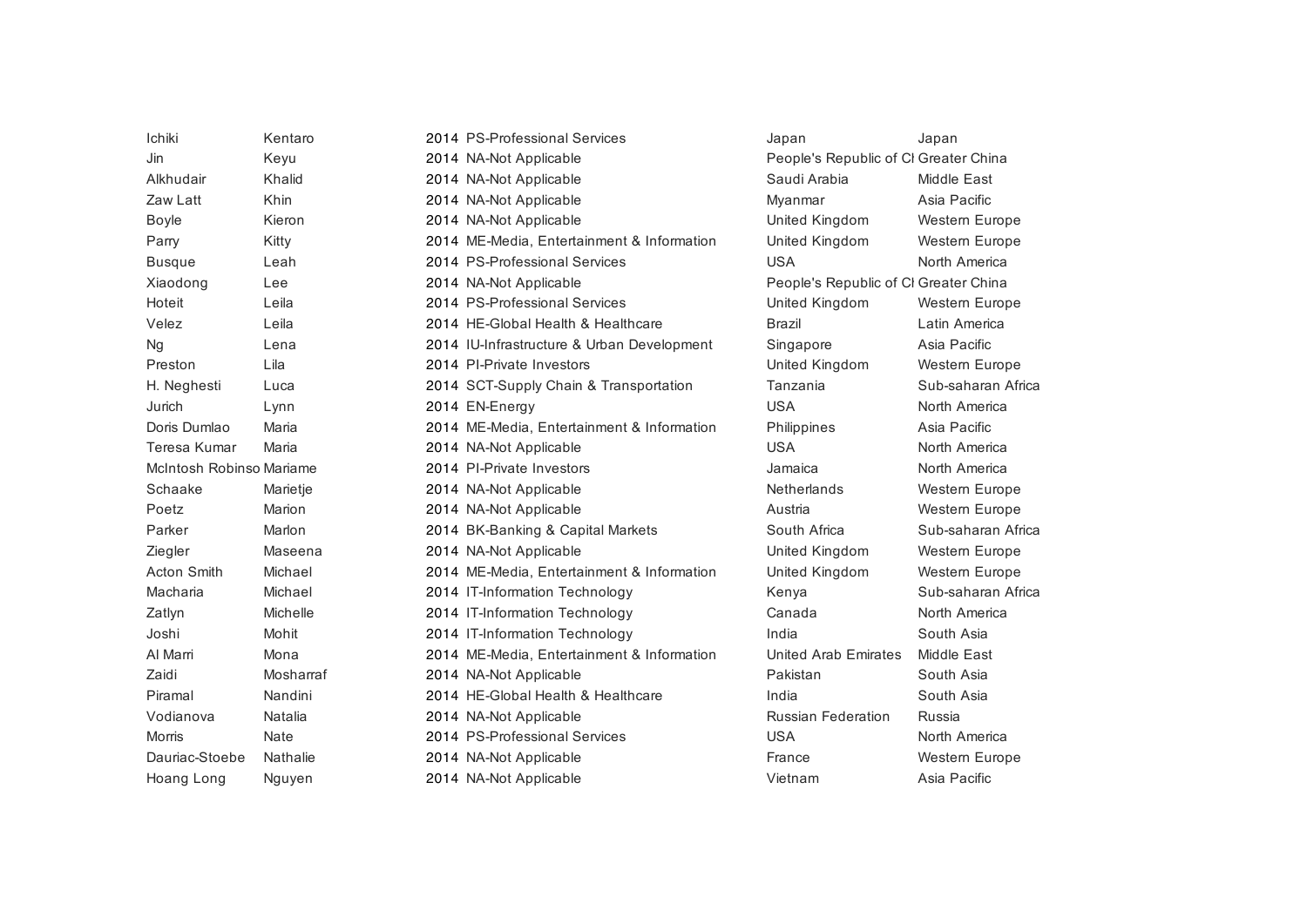| North America<br>Niel<br><b>Barbados</b><br>2014 NA-Not Applicable<br>Harper<br>Angelkova<br>Nikolina<br>2014 NA-Not Applicable<br><b>Bulgaria</b><br>Nina<br>2014 NA-Not Applicable<br>Jensen<br>Norway<br>South Africa<br>Mashiya<br>Nkosana<br>2014 IN-Institutional<br>Mobisson-Etuk<br>Nneka<br>2014 NA-Not Applicable<br>Nigeria<br>Al Kaabi<br>Noura<br>2014 ME-Media, Entertainment & Information<br>Middle East<br>United Arab Emirates<br>Olivia<br><b>USA</b><br>Leland<br>2014 NA-Not Applicable<br>North America<br>Tunisia<br>Khelifa<br>Omezzine<br>2014 NA-Not Applicable<br>North Africa<br>S. Aiyar<br>Pallavi<br>2014 NA-Not Applicable<br>India<br>South Asia<br>Shahani<br>India<br>Parmesh<br>2014 RC-Retail, Consumer Goods & Lifestyle<br>South Asia<br>Cobian<br>Patricia<br>2014 BK-Banking & Capital Markets<br>Spain<br>Allen<br>Patrick<br>2014 ME-Media, Entertainment & Information<br>United Kingdom<br>Missfelder<br>Philipp<br>2014 NA-Not Applicable<br>Germany<br>Kosciusko Morizet Pierre<br>2014 PS-Professional Services<br>France<br>Australia<br>Rachael<br>2014 NA-Not Applicable<br>Australasia<br>Chong<br>Rachel<br>2014 HE-Global Health & Healthcare<br>New Zealand<br>Australasia<br>Carrell<br>Pant<br>Rajiv<br>2014 ME-Media, Entertainment & Information<br><b>USA</b><br>North America<br>Ratheesan<br>2014 BK-Banking & Capital Markets<br>Sri Lanka<br>South Asia<br>Yoganathan<br>Tong Zhilei<br>2014 IT-Information Technology<br>People's Republic of CI Greater China<br>Ray<br>Ghani<br>2014 PS-Professional Services<br><b>USA</b><br>North America<br>Rayid<br>Weintraub<br>Rebecca<br><b>USA</b><br>North America<br>2014 NA-Not Applicable<br>2014 FB-Agriculture, Food & Beverage<br>Denmark<br>Redzepi<br>René<br>2014 ME-Media, Entertainment & Information<br>Asia Pacific<br><b>Ricky</b><br>Wong<br>Malaysia<br>2014 IT-Information Technology<br>India<br>Premji<br>Rishad<br>South Asia<br>Teijeiro<br>Rodrigo<br>2014 ME-Media, Entertainment & Information<br>Argentina<br>Latin America<br>Silva<br>Rohan<br>United Kingdom<br>2014 PI-Private Investors<br>Roksana<br>Poland<br>Ciurysek-Gedir<br>2014 BK-Banking & Capital Markets<br>Nadar Malhotra<br>Roshni<br>South Asia<br>2014 IT-Information Technology<br>India<br>Mahmud<br>Sabeen<br>2014 NA-Not Applicable<br>Pakistan<br>South Asia<br>Greater China<br>Chao<br>Sabrina<br>2014 BK-Banking & Capital Markets<br>Hong Kong SAR<br>2014 RC-Retail, Consumer Goods & Lifestyle<br>Sachin<br>India<br>South Asia<br>Bansal | Shea Carey | Nicolás | 2014 NA-Not Applicable | Chile | Latin America          |
|----------------------------------------------------------------------------------------------------------------------------------------------------------------------------------------------------------------------------------------------------------------------------------------------------------------------------------------------------------------------------------------------------------------------------------------------------------------------------------------------------------------------------------------------------------------------------------------------------------------------------------------------------------------------------------------------------------------------------------------------------------------------------------------------------------------------------------------------------------------------------------------------------------------------------------------------------------------------------------------------------------------------------------------------------------------------------------------------------------------------------------------------------------------------------------------------------------------------------------------------------------------------------------------------------------------------------------------------------------------------------------------------------------------------------------------------------------------------------------------------------------------------------------------------------------------------------------------------------------------------------------------------------------------------------------------------------------------------------------------------------------------------------------------------------------------------------------------------------------------------------------------------------------------------------------------------------------------------------------------------------------------------------------------------------------------------------------------------------------------------------------------------------------------------------------------------------------------------------------------------------------------------------------------------------------------------------------------------------------------------------------------------------------------------------------------------------------------------------------------------------------------------------------------------------------------|------------|---------|------------------------|-------|------------------------|
|                                                                                                                                                                                                                                                                                                                                                                                                                                                                                                                                                                                                                                                                                                                                                                                                                                                                                                                                                                                                                                                                                                                                                                                                                                                                                                                                                                                                                                                                                                                                                                                                                                                                                                                                                                                                                                                                                                                                                                                                                                                                                                                                                                                                                                                                                                                                                                                                                                                                                                                                                                |            |         |                        |       |                        |
|                                                                                                                                                                                                                                                                                                                                                                                                                                                                                                                                                                                                                                                                                                                                                                                                                                                                                                                                                                                                                                                                                                                                                                                                                                                                                                                                                                                                                                                                                                                                                                                                                                                                                                                                                                                                                                                                                                                                                                                                                                                                                                                                                                                                                                                                                                                                                                                                                                                                                                                                                                |            |         |                        |       | Central/Eastern Europe |
|                                                                                                                                                                                                                                                                                                                                                                                                                                                                                                                                                                                                                                                                                                                                                                                                                                                                                                                                                                                                                                                                                                                                                                                                                                                                                                                                                                                                                                                                                                                                                                                                                                                                                                                                                                                                                                                                                                                                                                                                                                                                                                                                                                                                                                                                                                                                                                                                                                                                                                                                                                |            |         |                        |       | Western Europe         |
|                                                                                                                                                                                                                                                                                                                                                                                                                                                                                                                                                                                                                                                                                                                                                                                                                                                                                                                                                                                                                                                                                                                                                                                                                                                                                                                                                                                                                                                                                                                                                                                                                                                                                                                                                                                                                                                                                                                                                                                                                                                                                                                                                                                                                                                                                                                                                                                                                                                                                                                                                                |            |         |                        |       | Sub-saharan Africa     |
|                                                                                                                                                                                                                                                                                                                                                                                                                                                                                                                                                                                                                                                                                                                                                                                                                                                                                                                                                                                                                                                                                                                                                                                                                                                                                                                                                                                                                                                                                                                                                                                                                                                                                                                                                                                                                                                                                                                                                                                                                                                                                                                                                                                                                                                                                                                                                                                                                                                                                                                                                                |            |         |                        |       | Sub-saharan Africa     |
|                                                                                                                                                                                                                                                                                                                                                                                                                                                                                                                                                                                                                                                                                                                                                                                                                                                                                                                                                                                                                                                                                                                                                                                                                                                                                                                                                                                                                                                                                                                                                                                                                                                                                                                                                                                                                                                                                                                                                                                                                                                                                                                                                                                                                                                                                                                                                                                                                                                                                                                                                                |            |         |                        |       |                        |
|                                                                                                                                                                                                                                                                                                                                                                                                                                                                                                                                                                                                                                                                                                                                                                                                                                                                                                                                                                                                                                                                                                                                                                                                                                                                                                                                                                                                                                                                                                                                                                                                                                                                                                                                                                                                                                                                                                                                                                                                                                                                                                                                                                                                                                                                                                                                                                                                                                                                                                                                                                |            |         |                        |       |                        |
|                                                                                                                                                                                                                                                                                                                                                                                                                                                                                                                                                                                                                                                                                                                                                                                                                                                                                                                                                                                                                                                                                                                                                                                                                                                                                                                                                                                                                                                                                                                                                                                                                                                                                                                                                                                                                                                                                                                                                                                                                                                                                                                                                                                                                                                                                                                                                                                                                                                                                                                                                                |            |         |                        |       |                        |
|                                                                                                                                                                                                                                                                                                                                                                                                                                                                                                                                                                                                                                                                                                                                                                                                                                                                                                                                                                                                                                                                                                                                                                                                                                                                                                                                                                                                                                                                                                                                                                                                                                                                                                                                                                                                                                                                                                                                                                                                                                                                                                                                                                                                                                                                                                                                                                                                                                                                                                                                                                |            |         |                        |       |                        |
|                                                                                                                                                                                                                                                                                                                                                                                                                                                                                                                                                                                                                                                                                                                                                                                                                                                                                                                                                                                                                                                                                                                                                                                                                                                                                                                                                                                                                                                                                                                                                                                                                                                                                                                                                                                                                                                                                                                                                                                                                                                                                                                                                                                                                                                                                                                                                                                                                                                                                                                                                                |            |         |                        |       |                        |
|                                                                                                                                                                                                                                                                                                                                                                                                                                                                                                                                                                                                                                                                                                                                                                                                                                                                                                                                                                                                                                                                                                                                                                                                                                                                                                                                                                                                                                                                                                                                                                                                                                                                                                                                                                                                                                                                                                                                                                                                                                                                                                                                                                                                                                                                                                                                                                                                                                                                                                                                                                |            |         |                        |       | Western Europe         |
|                                                                                                                                                                                                                                                                                                                                                                                                                                                                                                                                                                                                                                                                                                                                                                                                                                                                                                                                                                                                                                                                                                                                                                                                                                                                                                                                                                                                                                                                                                                                                                                                                                                                                                                                                                                                                                                                                                                                                                                                                                                                                                                                                                                                                                                                                                                                                                                                                                                                                                                                                                |            |         |                        |       | <b>Western Europe</b>  |
|                                                                                                                                                                                                                                                                                                                                                                                                                                                                                                                                                                                                                                                                                                                                                                                                                                                                                                                                                                                                                                                                                                                                                                                                                                                                                                                                                                                                                                                                                                                                                                                                                                                                                                                                                                                                                                                                                                                                                                                                                                                                                                                                                                                                                                                                                                                                                                                                                                                                                                                                                                |            |         |                        |       | Western Europe         |
|                                                                                                                                                                                                                                                                                                                                                                                                                                                                                                                                                                                                                                                                                                                                                                                                                                                                                                                                                                                                                                                                                                                                                                                                                                                                                                                                                                                                                                                                                                                                                                                                                                                                                                                                                                                                                                                                                                                                                                                                                                                                                                                                                                                                                                                                                                                                                                                                                                                                                                                                                                |            |         |                        |       | Western Europe         |
|                                                                                                                                                                                                                                                                                                                                                                                                                                                                                                                                                                                                                                                                                                                                                                                                                                                                                                                                                                                                                                                                                                                                                                                                                                                                                                                                                                                                                                                                                                                                                                                                                                                                                                                                                                                                                                                                                                                                                                                                                                                                                                                                                                                                                                                                                                                                                                                                                                                                                                                                                                |            |         |                        |       |                        |
|                                                                                                                                                                                                                                                                                                                                                                                                                                                                                                                                                                                                                                                                                                                                                                                                                                                                                                                                                                                                                                                                                                                                                                                                                                                                                                                                                                                                                                                                                                                                                                                                                                                                                                                                                                                                                                                                                                                                                                                                                                                                                                                                                                                                                                                                                                                                                                                                                                                                                                                                                                |            |         |                        |       |                        |
|                                                                                                                                                                                                                                                                                                                                                                                                                                                                                                                                                                                                                                                                                                                                                                                                                                                                                                                                                                                                                                                                                                                                                                                                                                                                                                                                                                                                                                                                                                                                                                                                                                                                                                                                                                                                                                                                                                                                                                                                                                                                                                                                                                                                                                                                                                                                                                                                                                                                                                                                                                |            |         |                        |       |                        |
|                                                                                                                                                                                                                                                                                                                                                                                                                                                                                                                                                                                                                                                                                                                                                                                                                                                                                                                                                                                                                                                                                                                                                                                                                                                                                                                                                                                                                                                                                                                                                                                                                                                                                                                                                                                                                                                                                                                                                                                                                                                                                                                                                                                                                                                                                                                                                                                                                                                                                                                                                                |            |         |                        |       |                        |
|                                                                                                                                                                                                                                                                                                                                                                                                                                                                                                                                                                                                                                                                                                                                                                                                                                                                                                                                                                                                                                                                                                                                                                                                                                                                                                                                                                                                                                                                                                                                                                                                                                                                                                                                                                                                                                                                                                                                                                                                                                                                                                                                                                                                                                                                                                                                                                                                                                                                                                                                                                |            |         |                        |       |                        |
|                                                                                                                                                                                                                                                                                                                                                                                                                                                                                                                                                                                                                                                                                                                                                                                                                                                                                                                                                                                                                                                                                                                                                                                                                                                                                                                                                                                                                                                                                                                                                                                                                                                                                                                                                                                                                                                                                                                                                                                                                                                                                                                                                                                                                                                                                                                                                                                                                                                                                                                                                                |            |         |                        |       |                        |
|                                                                                                                                                                                                                                                                                                                                                                                                                                                                                                                                                                                                                                                                                                                                                                                                                                                                                                                                                                                                                                                                                                                                                                                                                                                                                                                                                                                                                                                                                                                                                                                                                                                                                                                                                                                                                                                                                                                                                                                                                                                                                                                                                                                                                                                                                                                                                                                                                                                                                                                                                                |            |         |                        |       |                        |
|                                                                                                                                                                                                                                                                                                                                                                                                                                                                                                                                                                                                                                                                                                                                                                                                                                                                                                                                                                                                                                                                                                                                                                                                                                                                                                                                                                                                                                                                                                                                                                                                                                                                                                                                                                                                                                                                                                                                                                                                                                                                                                                                                                                                                                                                                                                                                                                                                                                                                                                                                                |            |         |                        |       | Western Europe         |
|                                                                                                                                                                                                                                                                                                                                                                                                                                                                                                                                                                                                                                                                                                                                                                                                                                                                                                                                                                                                                                                                                                                                                                                                                                                                                                                                                                                                                                                                                                                                                                                                                                                                                                                                                                                                                                                                                                                                                                                                                                                                                                                                                                                                                                                                                                                                                                                                                                                                                                                                                                |            |         |                        |       |                        |
|                                                                                                                                                                                                                                                                                                                                                                                                                                                                                                                                                                                                                                                                                                                                                                                                                                                                                                                                                                                                                                                                                                                                                                                                                                                                                                                                                                                                                                                                                                                                                                                                                                                                                                                                                                                                                                                                                                                                                                                                                                                                                                                                                                                                                                                                                                                                                                                                                                                                                                                                                                |            |         |                        |       |                        |
|                                                                                                                                                                                                                                                                                                                                                                                                                                                                                                                                                                                                                                                                                                                                                                                                                                                                                                                                                                                                                                                                                                                                                                                                                                                                                                                                                                                                                                                                                                                                                                                                                                                                                                                                                                                                                                                                                                                                                                                                                                                                                                                                                                                                                                                                                                                                                                                                                                                                                                                                                                |            |         |                        |       |                        |
|                                                                                                                                                                                                                                                                                                                                                                                                                                                                                                                                                                                                                                                                                                                                                                                                                                                                                                                                                                                                                                                                                                                                                                                                                                                                                                                                                                                                                                                                                                                                                                                                                                                                                                                                                                                                                                                                                                                                                                                                                                                                                                                                                                                                                                                                                                                                                                                                                                                                                                                                                                |            |         |                        |       | Western Europe         |
|                                                                                                                                                                                                                                                                                                                                                                                                                                                                                                                                                                                                                                                                                                                                                                                                                                                                                                                                                                                                                                                                                                                                                                                                                                                                                                                                                                                                                                                                                                                                                                                                                                                                                                                                                                                                                                                                                                                                                                                                                                                                                                                                                                                                                                                                                                                                                                                                                                                                                                                                                                |            |         |                        |       | Central/Eastern Europe |
|                                                                                                                                                                                                                                                                                                                                                                                                                                                                                                                                                                                                                                                                                                                                                                                                                                                                                                                                                                                                                                                                                                                                                                                                                                                                                                                                                                                                                                                                                                                                                                                                                                                                                                                                                                                                                                                                                                                                                                                                                                                                                                                                                                                                                                                                                                                                                                                                                                                                                                                                                                |            |         |                        |       |                        |
|                                                                                                                                                                                                                                                                                                                                                                                                                                                                                                                                                                                                                                                                                                                                                                                                                                                                                                                                                                                                                                                                                                                                                                                                                                                                                                                                                                                                                                                                                                                                                                                                                                                                                                                                                                                                                                                                                                                                                                                                                                                                                                                                                                                                                                                                                                                                                                                                                                                                                                                                                                |            |         |                        |       |                        |
|                                                                                                                                                                                                                                                                                                                                                                                                                                                                                                                                                                                                                                                                                                                                                                                                                                                                                                                                                                                                                                                                                                                                                                                                                                                                                                                                                                                                                                                                                                                                                                                                                                                                                                                                                                                                                                                                                                                                                                                                                                                                                                                                                                                                                                                                                                                                                                                                                                                                                                                                                                |            |         |                        |       |                        |
|                                                                                                                                                                                                                                                                                                                                                                                                                                                                                                                                                                                                                                                                                                                                                                                                                                                                                                                                                                                                                                                                                                                                                                                                                                                                                                                                                                                                                                                                                                                                                                                                                                                                                                                                                                                                                                                                                                                                                                                                                                                                                                                                                                                                                                                                                                                                                                                                                                                                                                                                                                |            |         |                        |       |                        |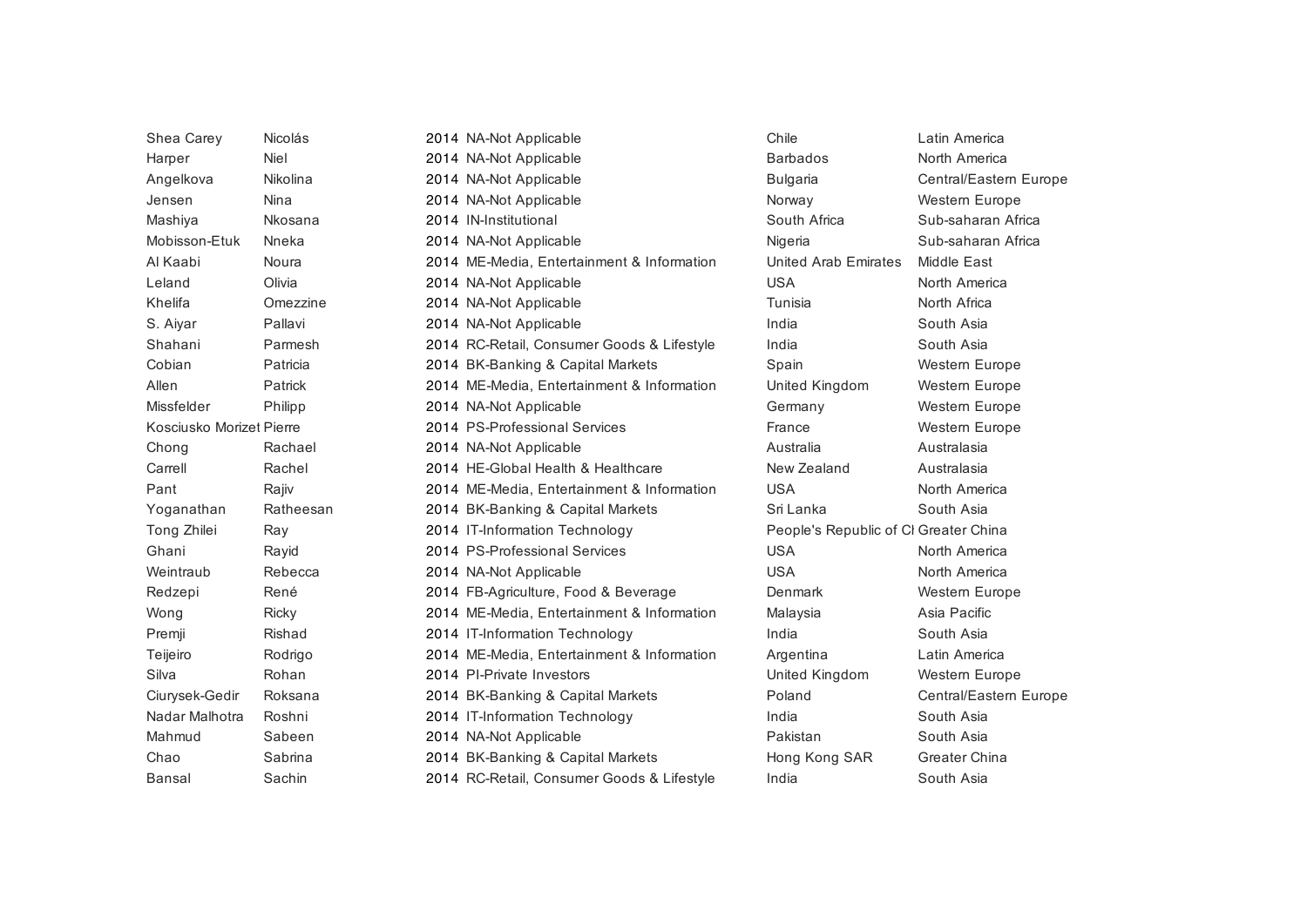| Chertorivski Wolde Salomon |             | 2014 NA-Not Applicable                     | Mexico                                | Latin America                                |
|----------------------------|-------------|--------------------------------------------|---------------------------------------|----------------------------------------------|
| Venkatachalam              | Sandhya     | 2014 PI-Private Investors                  | <b>USA</b>                            | North America                                |
| Salsano                    | Sandro      | 2014 PI-Private Investors                  | Italy                                 | Western Europe                               |
| Menker                     | Sara        | 2014 PI-Private Investors                  | Ethiopia                              | Sub-saharan Africa                           |
| <b>Sutton Fell</b>         | Sara        | 2014 PS-Professional Services              | <b>USA</b>                            | North America                                |
| <b>Blakemore</b>           | Sarah-Jayne | 2014 NA-Not Applicable                     | United Kingdom                        | <b>Western Europe</b>                        |
| Rafati                     | Shahrzad    | 2014 BK-Banking & Capital Markets          | Islamic Republic of Iran Middle East  |                                              |
| Kang                       | So-Young    | 2014 PS-Professional Services              | <b>USA</b>                            | North America                                |
| Swimmy Minami              | Soichiro    | 2014 PS-Professional Services              | Japan                                 | Japan                                        |
| Medina                     | Sonia       | 2014 IN-Institutional                      | Spain                                 | Western Europe                               |
| Kapoor                     | Sony        | 2014 PS-Professional Services              | United Kingdom                        | Western Europe                               |
| Darabi                     | Soraya      | 2014 RC-Retail, Consumer Goods & Lifestyle | <b>USA</b>                            | North America                                |
| Mekhennet                  | Souad       | 2014 ME-Media, Entertainment & Information | Germany                               | Western Europe                               |
| Fulop                      | Steven      | 2014 NA-Not Applicable                     | <b>USA</b>                            | North America                                |
| Lacerda Prazeres Tatiana   |             | 2014 NA-Not Applicable                     | <b>Brazil</b>                         | Latin America                                |
| Aeschi                     | Thomas      | 2014 NA-Not Applicable                     | Switzerland                           | Western Europe                               |
| Agustiono Kurnia Tonni     |             | 2014 NA-Not Applicable                     | Indonesia                             | Asia Pacific                                 |
| Feldmann                   | Valerie     | 2014 ET- Energy Technologies               | Germany                               | Western Europe                               |
| Masías                     | Vania       | 2014 NA-Not Applicable                     | Peru                                  | Latin America                                |
| W. Bagiire                 | Vincent     | 2014 NA-Not Applicable                     | Uganda                                | Sub-saharan Africa                           |
| (Vish) Narain              | Vishwarupe  | 2014 BK-Banking & Capital Markets          | India                                 | South Asia                                   |
| Klitschko                  | Wladimir    | 2014 PS-Professional Services              | Ukraine                               | Central/Eastern Europe                       |
| Gao                        | Xiaohong    | 2014 BK-Banking & Capital Markets          | People's Republic of Cl Greater China |                                              |
| Mukaetov                   | Zhivko      | 2014 PS-Professional Services              |                                       | Former Yugoslav Repul Central/Eastern Europe |
| Alaoui                     | Abdelmalek  | 2015 PS-Professional Services              | Morocco                               | North Africa                                 |
| <b>Butt</b>                | Abid        | 2015 SCT-Supply Chain & Transportation     | Pakistan                              | South Asia                                   |
| Grant                      | Adam        | 2015 NA-Not Applicable                     | <b>USA</b>                            | North America                                |
| Ghosh                      | Aditya      | 2015 AT-Aviation & Travel;                 | India                                 | South Asia                                   |
| Alemanno                   | Alberto     | 2015 NA-Not Applicable                     | Italy                                 | Western Europe                               |
| De Croo                    | Alexander   | 2015 NA-Not Applicable                     | Belgium                               | Western Europe                               |
| Torrenegra                 | Alexander   | 2015 IT-Information Technology             | <b>USA</b>                            | North America                                |
| Zwane                      | Alix        | 2015 NA-Not Applicable                     | <b>USA</b>                            | North America                                |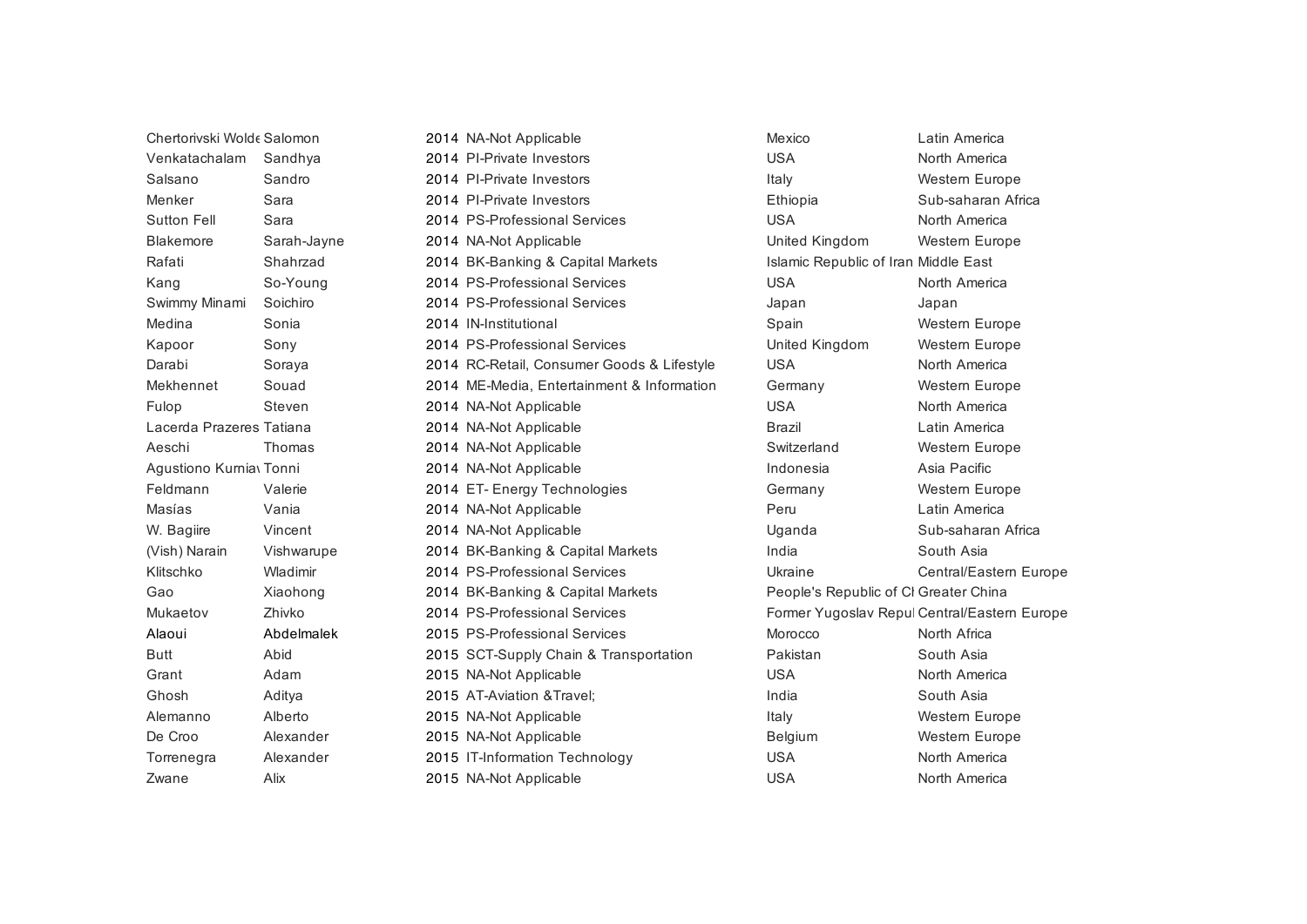| Armani                  | Andrea        | 2015 NA-Not Applicable                                 | <b>USA</b>           | North America          |
|-------------------------|---------------|--------------------------------------------------------|----------------------|------------------------|
| Cooper                  | Andrea        | 2015 NA-Not Applicable                                 | United Kingdom       | Western Europe         |
| Simon Gonzalez-S Andres |               | 2015 HE-Global Health & Healthcare                     | Italy                | Western Europe         |
| <b>Bastawrous</b>       | Andrew        | 2015 HE-Global Health & Healthcare                     | United Kingdom       | Western Europe         |
| De Vos                  | Asha          | 2015 NA-Not Applicable                                 | Sri Lanka            | South Asia             |
| Goyal                   | Ashish        | 2015 PI-Private Investors                              | India                | South Asia             |
| Korkmaz                 | Bengi         | 2015 PS-Professional Services                          | Turkey               | Central/Eastern Europe |
| Al Qasimi               | <b>Bodour</b> | 2015 NA-Not Applicable                                 | United Arab Emirates | Middle East            |
| Forde                   | <b>Brian</b>  | 2015 NA-Not Applicable                                 | <b>USA</b>           | North America          |
| Gallant                 | <b>Brian</b>  | 2015 NA-Not Applicable                                 | Canada               | North America          |
| Geris                   | <b>Burcu</b>  | 2015 IU-Infrastructure & Urban Development             | Turkey               | Central/Eastern Europe |
| <b>Mateos</b>           | Carlota       | 2015 AT-Aviation & Travel;                             | Spain                | Western Europe         |
| <b>Berube</b>           | Caroline      | 2015 PS-Professional Services                          | Canada               | North America          |
| Roosegaarde             | Daan          | 2015 IU-Infrastructure & Urban Development             | <b>Netherlands</b>   | Western Europe         |
| Trump                   | Ivanka        | 2015 Vice-President, Development and Acquisitions, USA |                      | North America          |
| Leong                   | Dana          | 2015 ME-Media, Entertainment & Information             | <b>USA</b>           | North America          |
| Bezantakou              | Danae         | 2015 SCT-Supply Chain & Transportation                 | Greece               | Western Europe         |
| Patrick Lim             | Donald        | 2015 ME-Media, Entertainment & Information             |                      |                        |
| Macharia                | Edwin         | 2015 PS-Professional Services                          | Kenya                | Sub-saharan Africa     |
| Aldhubaib               | Fahad         | 2015 NA-Not Applicable                                 | Saudi Arabia         | Middle East            |
| Montjane                | Funeka        | 2015 BK-Banking & Capital Markets                      | South Africa         | Sub-saharan Africa     |
| <b>Barazzone</b>        | Guillaume     | 2015 NA-Not Applicable                                 | Switzerland          | Western Europe         |
| A. Stordalen            | Gunhild       | 2015 NA-Not Applicable                                 | Norway               | Western Europe         |
| Hai                     | Helen         | 2015 IN-Institutional                                  | United Kingdom       | Western Europe         |
| Lind                    | Henrik        | 2015 PI-Private Investors                              | Denmark              | <b>Western Europe</b>  |
| Fung Teh                | Hua           | 2015 PI-Private Investors                              |                      |                        |
| Whalan                  | Hugh          | 2015 EU- Energy Utilities                              |                      |                        |
| Walsh                   | lan           | 2015 PS-Professional Services                          | Ireland              | Western Europe         |
| Szabó de Carvalh Ilona  |               | 2015 NA-Not Applicable                                 | <b>Brazil</b>        | Latin America          |
| Duncan-Price            | Imani         | 2015 NA-Not Applicable                                 | Jamaica              | North America          |
| Chau                    | James         | 2015 ME-Media, Entertainment & Information             | United Kingdom       | Western Europe         |
| Liu                     | Jean          | 2015 AU-Automotive                                     |                      |                        |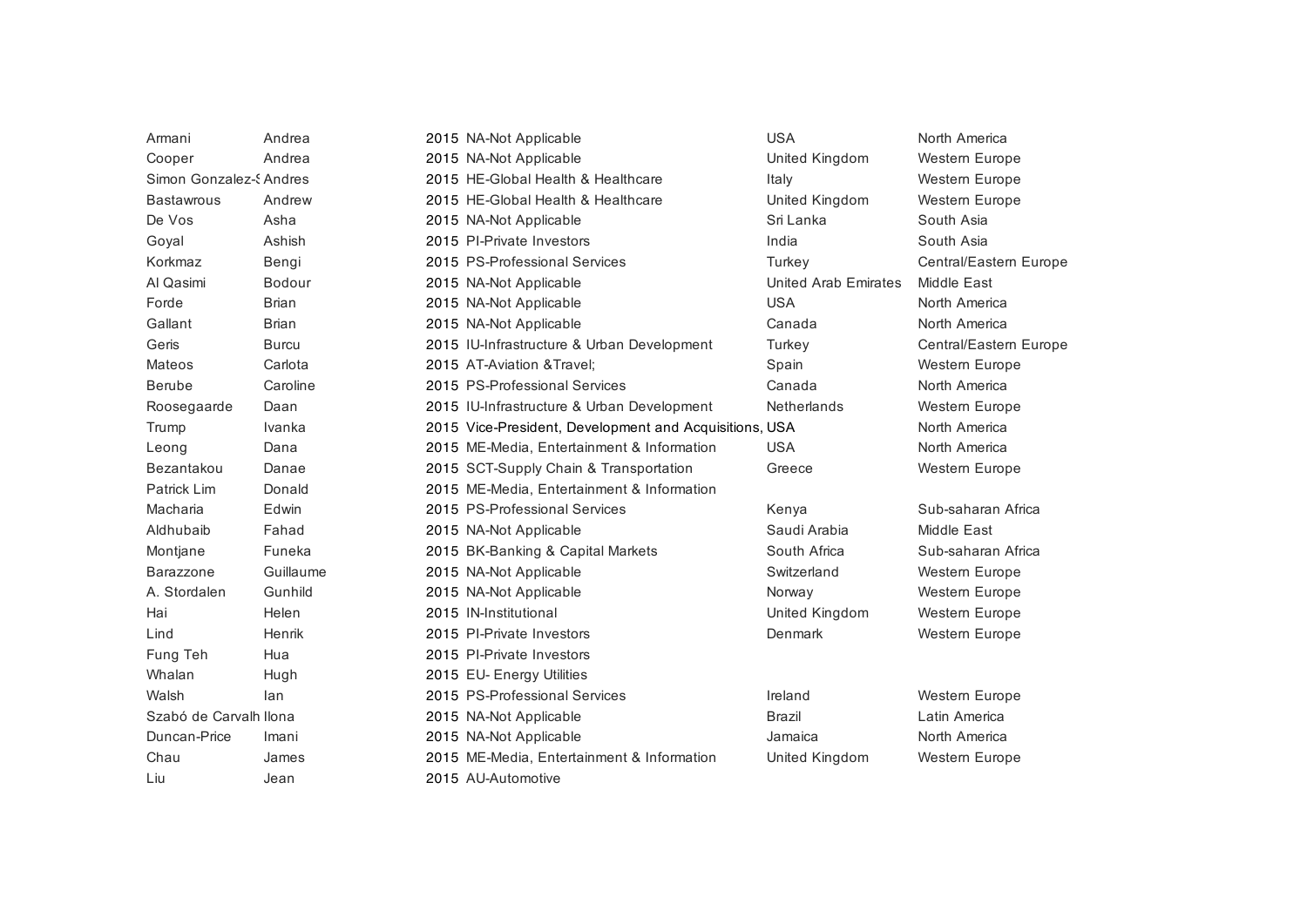| Tau Hoong Lim     | Jeffrey        | 2015 PI-Private Investors                  | Malaysia                             | Asia Pacific           |
|-------------------|----------------|--------------------------------------------|--------------------------------------|------------------------|
| Chan              | Juliana        | 2015 NA-Not Applicable                     | Singapore                            | Asia Pacific           |
| Smolyansky        | Julie          | 2015 FB-Agriculture, Food & Beverage       | <b>USA</b>                           | North America          |
| Kaladze           | Kakha          | 2015 NA-Not Applicable                     | Georgia                              | Central/Eastern Europe |
| Beumelburg        | Katharina      | 2015 ET- Energy Technologies               | Germany                              | Western Europe         |
| Al Sabawi         | Khaled         | 2015 IU-Infrastructure & Urban Development | Canada                               | North America          |
| Parker            | Kirsten        | 2015 NA-Not Applicable                     | <b>USA</b>                           | North America          |
| Karanth           | Krithi         | 2015 NA-Not Applicable                     | India                                | South Asia             |
| Meng Wei          | Kuok           | 2015 PI-Private Investors                  | Singapore                            | Asia Pacific           |
| Signe             | Landry         | 2015 NA-Not Applicable                     | Cameroon                             | Sub-saharan Africa     |
| Koopman           | Lauren         | 2015 PS-Professional Services              | <b>USA</b>                           | North America          |
| Ben Mhenni        | Lina           | 2015 NA-Not Applicable                     | Tunisia                              | North Africa           |
| Felipe Carrillo   | Luis           | 2015 EU- Energy Utilities                  | Peru                                 | Latin America          |
| Antonia Arroyo    | Maria          | 2015 PS-Professional Services              | Philippines                          | Asia Pacific           |
| Kolesnik          | Marina         | 2015 PS-Professional Services              | <b>Russian Federation</b>            | Russia                 |
| Tilleard          | Matthew        | 2015 BK-Banking & Capital Markets          | Australia                            | Australasia            |
| Liu               | Max            | 2015 BK-Banking & Capital Markets          | <b>USA</b>                           | North America          |
| Neukirchen        | Max            | 2015 BK-Banking & Capital Markets          | <b>USA</b>                           | North America          |
| Yetken            | Melike         | 2015 NA-Not Applicable                     | <b>USA</b>                           | North America          |
| Liu               | Meng           | 2015 NA-Not Applicable                     |                                      |                        |
| Dipp              | Michelle       | 2015 HE-Global Health & Healthcare         | <b>USA</b>                           | North America          |
| Makeka            | Mokena         | 2015 NA-Not Applicable                     | South Africa                         | Sub-saharan Africa     |
| Mokass            | Mustapha       | 2015 NA-Not Applicable                     | Morocco                              | North Africa           |
| Saqqaf            | Nadia          | 2015 NA-Not Applicable                     |                                      |                        |
| Koshi             | Naomi          | 2015 NA-Not Applicable                     | Japan                                | Japan                  |
| Sadri             | Nariman        | 2015 HE-Global Health & Healthcare         | Islamic Republic of Iran Middle East |                        |
| <b>Bin Nasser</b> | Nasser         | 2015 NA-Not Applicable                     | Jordan                               | Middle East            |
| Kirpal            | Neha           | 2015 NA-Not Applicable                     | India                                | South Asia             |
| Hazard            | <b>Nicolas</b> | 2015 NA-Not Applicable                     | France                               | Western Europe         |
| Jenkins           | Pablo          | 2015 IN-Institutional                      | Costa Rica                           | Latin America          |
| Salazar Rojo      | Pablo          | 2015 PS-Professional Services              | Mexico                               | Latin America          |
| Jiang             | Pan            | 2015 NA-Not Applicable                     |                                      |                        |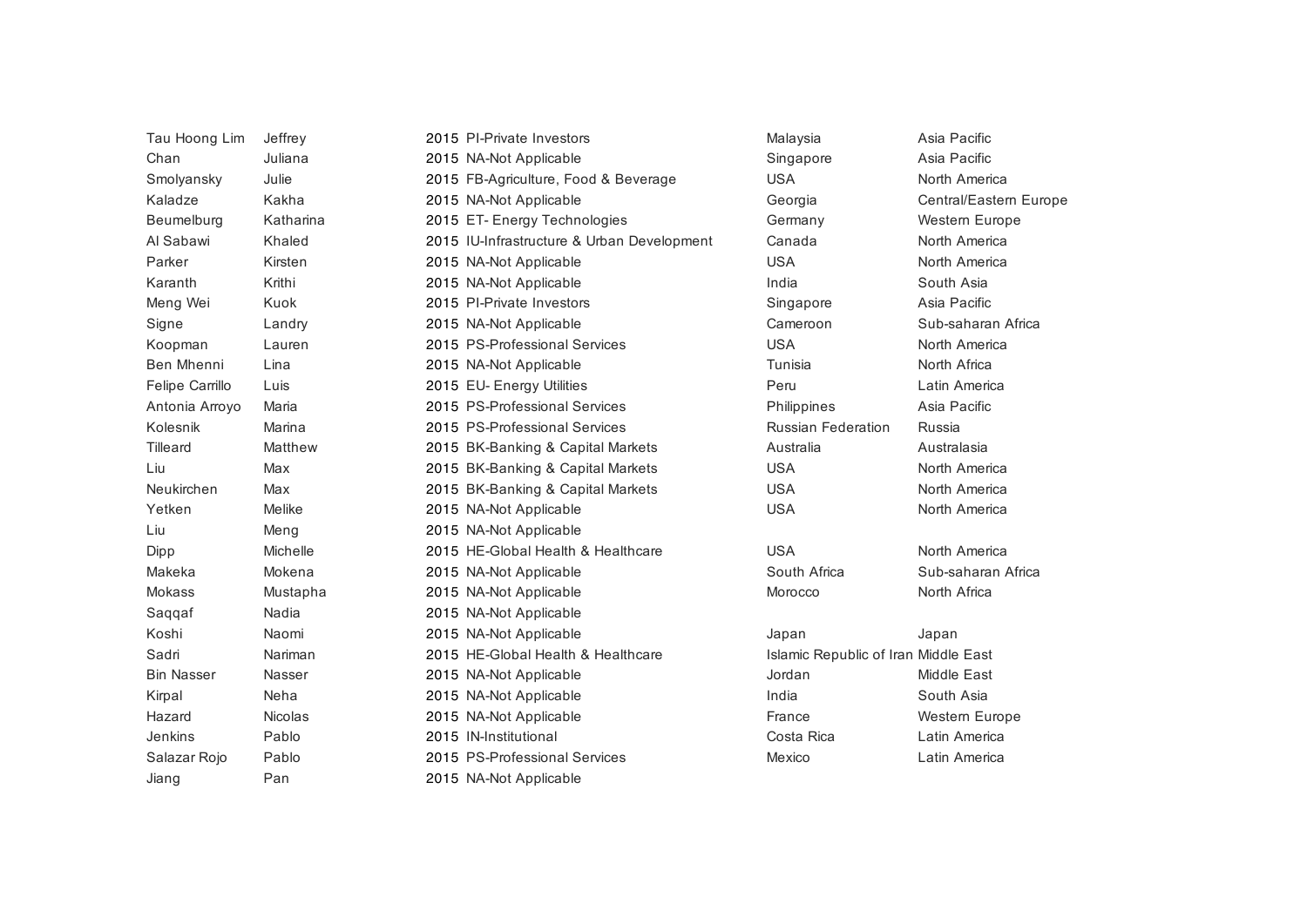| Yu-Hyun                 | Park            | 2015 NA-Not Applicable                                     | Republic of Korea                     | Asia Pacific           |
|-------------------------|-----------------|------------------------------------------------------------|---------------------------------------|------------------------|
| Dwyer                   | Patricia        | 2015 PS-Professional Services                              | Philippines                           | Asia Pacific           |
| Marcela Moreno Z Paula  |                 | 2015 NA-Not Applicable                                     |                                       |                        |
| Tinari                  | Philip          | 2015 NA-Not Applicable                                     | <b>USA</b>                            | North America          |
| Thum                    | Pingtjin        | 2015 NA-Not Applicable                                     | Singapore                             | Asia Pacific           |
| Schutt                  | Rachel          | 2015 ME-Media, Entertainment & Information                 | <b>USA</b>                            | North America          |
| Akhali                  | Rafat           | 2015 NA-Not Applicable                                     | Yemen                                 | Middle East            |
| Bint Bandar Al-Sa Reema |                 | 2015 RC-Retail, Consumer Goods & Lifestyle                 | Saudi Arabia                          | Middle East            |
| Hunter                  | Rory            | 2015 RC-Retail, Consumer Goods & Lifestyle                 | Australia                             | Australasia            |
| Bashir                  | Ruzwana         | 2015 IT-Information Technology                             | United Kingdom                        | Western Europe         |
| Gillani                 | Sadiq           | 2015 AT-Aviation & Travel;                                 | United Kingdom                        | Western Europe         |
| Pavey                   | Safak           | 2015 NA-Not Applicable                                     | Turkey                                | Central/Eastern Europe |
| <b>Hickok</b>           | Sheri           | 2015 AU-Automotive                                         | <b>USA</b>                            | North America          |
| Keller                  | Ska             | 2015 NA-Not Applicable                                     | Germany                               | Western Europe         |
| Mocan                   | <b>Stela</b>    | 2015 NA-Not Applicable                                     | Moldova                               | Central/Eastern Europe |
| Arora                   | <b>Steve</b>    | 2015 IS-Insurance & Asset Management                       | <b>USA</b>                            | North America          |
| Cook                    | Stuart          | 2015 FB-Agriculture, Food & Beverage                       | Australia                             | Australasia            |
| Nielsen                 | Tinna           | 2015 NA-Not Applicable                                     | Denmark                               | Western Europe         |
| Stuart                  | Tristram        | 2015 NA-Not Applicable                                     | United Kingdom                        | Western Europe         |
| Lama                    | <b>Tshering</b> | 2015 NA-Not Applicable                                     | Nepal                                 | South Asia             |
| Ransom                  | Victoria        | 2015 IT-Information Technology                             |                                       |                        |
| <b>Claire Liew</b>      | Vivian          | 2015 NA-Not Applicable                                     | Singapore                             | Asia Pacific           |
| Lin                     | Yang            | 2015 NA-Not Applicable                                     | People's Republic of CI Greater China |                        |
| <b>Bogue</b>            | Zachary         | 2015 PI-Private Investors                                  | <b>USA</b>                            | North America          |
| <b>Butt</b>             | Zoe             | 2015 NA-Not Applicable                                     | Australia                             | Australasia            |
| Ali Bader               | Zulfikar        | 2015 PS-Professional Services                              | Pakistan                              | South Asia             |
| Awobokun                | Abayomi         | 2016 Chief Executive Officer, Oando Downstream             | Nigeria                               |                        |
| Osakwe                  | Ada             | 2016 Founder and Chief Executive Officer, Agrolay \ Ghana  |                                       |                        |
| Ategeka                 | Christopher     | 2016 Founder and CEO, Rides for Lives                      | Uganda                                |                        |
| Bedwei                  | Farida          | 2016 Co-founder and Chief Technical Officer, Logicit Ghana |                                       |                        |
| Mworia                  | James           | 2016 Chief Executive Officer, Centum Investment Co Kenya   |                                       |                        |
| Rotich                  | Juliana         | 2016 Venture Partners, Africa Technology Ventures Kenya    |                                       |                        |
|                         |                 |                                                            |                                       |                        |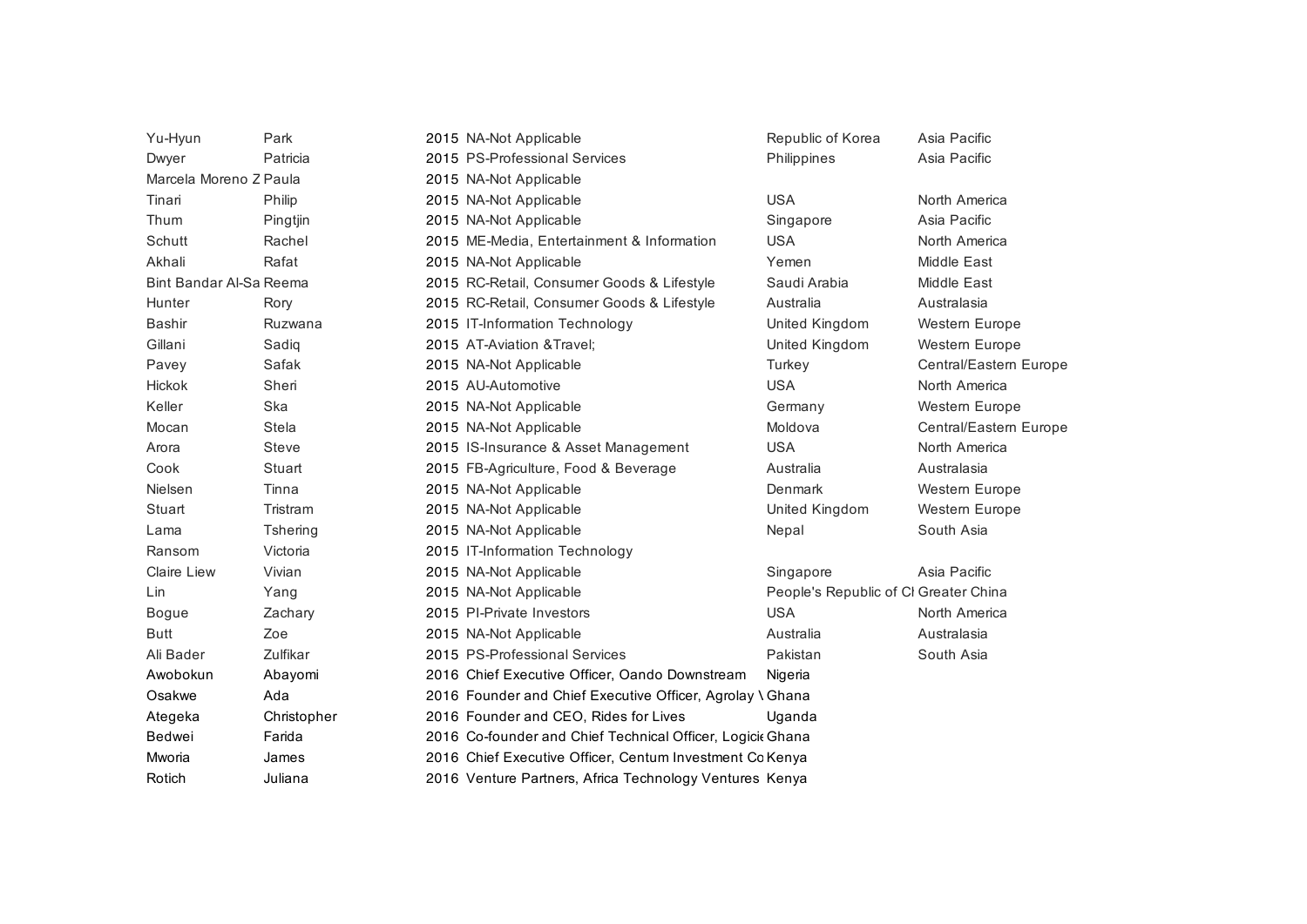| Vilakazi                 | Mary      | 2016 Group Chief Financial Officer, MMI Holdings Lir South Africa |  |
|--------------------------|-----------|-------------------------------------------------------------------|--|
| Umar-Sadig               | Muntaqa   | 2016 Chief Executive Officer, Private Sector Health / Nigeria     |  |
| Elbagir                  | Nima      | 2016 Senior International Correspondent, CNN Inter Sudan          |  |
| Ochen                    | Victor    | 2016 Executive Director, African Youth Initiative Netv Uganda     |  |
| Siyotula                 | Zukie     | 2016 Executive Head: Oil and Gas, Thebe Investme South Africa     |  |
| Hirdaramani              | Aroon     | 2016 Owner/Director, Hirdaramani Group<br>Sri Lanka               |  |
| Hashimy                  | Fahim     | 2016 CEO, Hashimy Group<br>Afghanistan                            |  |
| Zahra Naderi             | Farkhunda | 2016 Member of Parliament, Afghanistan Governmer Afghanistan      |  |
| Syed                     | Hassina   | 2016 Owner, Syed Group<br>Afghanistan                             |  |
| <b>Butt</b>              | Hina      | Pakistan<br>2016 Minister, Government of Punjab                   |  |
| Dewan                    | Kanika    | 2016 President, BRAMCO GROUP<br>India                             |  |
| Abdullah                 | Romana    | 2016 CEO and Founder, Highpoint Ventures (Pvt.) L Pakistan        |  |
| Veer Himatsingka Shaurya |           | 2016 Deputy Managing Director, India Carbon Limite India          |  |
| Amte-Karajgi             | Sheetal   | 2016 Chief Executive Officer, Maharogi Sewa Samiti India          |  |
| Cheema                   | Umer      | 2016 Executive Director, Center for Investigative Ret Pakistan    |  |
| Ahmed Palak              | Zunaid    | 2016 Minister of State for Posts, Telecommunication: Bangladesh   |  |
| Moon                     | Andy      | <b>USA</b><br>2016 CEO, Sunfarmer                                 |  |
| Finger                   | Aria      | <b>USA</b><br>2016 Chief Executive Officer, DoSomething.org       |  |
| Kutcher                  | Ashton    | 2016 Co-Founder, Thom: Digital Defenders of Childr USA            |  |
| Larizadeh-Duggar Avid    |           | <b>USA</b><br>2016 Partner, Google Ventures                       |  |
| Perera                   | Cheryl    | 2016 Founder and Executive Director, OneChild Net Canada          |  |
| Ringelmann               | Danae     | 2016 Founder and Chief Development Officer, Indieç USA            |  |
| Bray                     | David     | 2016 Chief Information Officer, Federal Communicati USA           |  |
| Suryadevara              | Dhivya    | 2016 Vice President of Finance and Treasurer, Gene USA            |  |
| Gebbia                   | Joe       | 2016 Chief Product Officer and Co-Founder, Airbnb   USA           |  |
| Green                    | John      | 2016 Novelist and YouTuber, vlogbrothers<br><b>USA</b>            |  |
| Yoo                      | Julie     | 2016 Chief Product Officer and Co-Founder, Kyruus USA             |  |
| Dewan                    | Leslie    | 2016 Chief Executive Officer, Transatomic Power Co USA            |  |
| Joly                     | Melanie   | 2016 Minister for Canadian Heritage, Ministry of Cana Canada      |  |
| Lefenfeld                | Michael   | 2016 President and Chief Executive Officer, SiGNa (USA            |  |
| Rempel                   | Michelle  | 2016 Federal member of parliament, Government of Canada           |  |
| Yunus                    | Monica    | 2016 Co-Founder and Co-Executive Director, Sing fo USA            |  |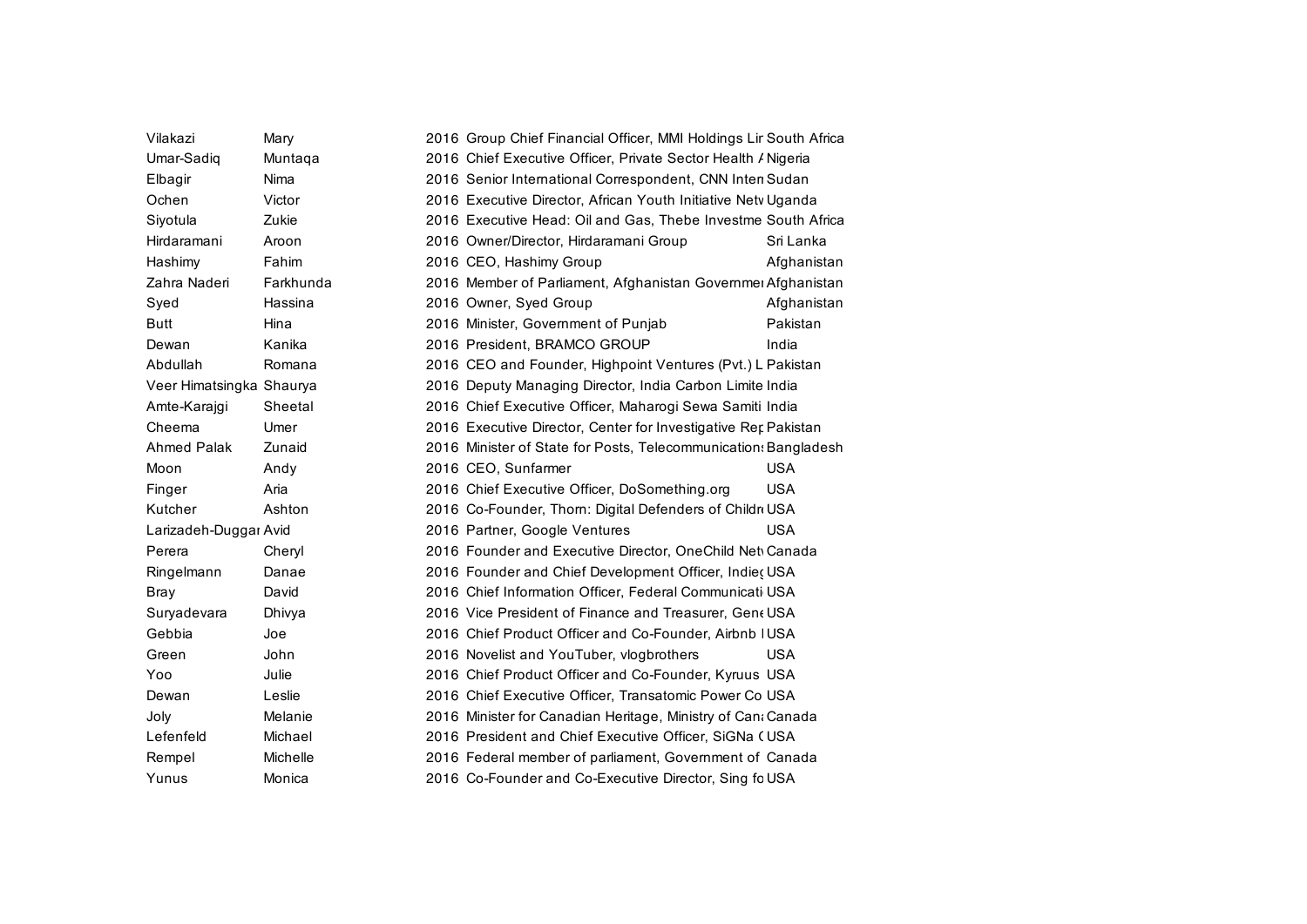| Tandon         | Nina      | 2016 President and Chief Executive Officer, EpiBon (USA                    |               |
|----------------|-----------|----------------------------------------------------------------------------|---------------|
| Abeywardena    | Penny     | 2016 Commissioner of International Affairs, Mayor's (USA                   |               |
| Chopra         | Rohit     | 2016 Managing Director, Lazard                                             | <b>USA</b>    |
| G. Fryer       | Roland    | 2016 Professor of Economics, Harvard University                            | <b>USA</b>    |
| Hessel         | Roy       | 2016 Chief Executive Officer, Clearly                                      | Canada        |
| Altman         | Sam       | 2016 President, Y Combinator                                               | <b>USA</b>    |
| Daubenspeck    | Sarah     | 2016 Managing Director, CFO and Enterprise Value USA                       |               |
| Moulton        | Seth      | 2016 Congressman from Massachusetts (D), 6th Dist USA                      |               |
| Siroya         | Shivani   | 2016 Founder and Chief Executive Officer, InVentur USA                     |               |
| Kerry          | Vanessa   | 2016 Co-Founder and Chief Executive Officer, Seed USA                      |               |
| Zhang          | Yao       | 2016 Founder and CEO, RoboTerra                                            | <b>USA</b>    |
|                |           | 2016 President, Al Bawsala                                                 | Tunisia       |
| Hariri         | Ayman     | 2016 Deputy CEO, Saudi Oger Ltd                                            | Saudi Arabia  |
| Olama          | Badr      | 2016 Chief Executive Officer, Strata Manufacturing F Morocco               |               |
| Hussein        | Forsan    | 2016 Co-Founder and Managing Partner, Zaitoun Velsrael                     |               |
| Idrissi Janati | Khadija   | 2016 Entrepreneur and Civil Society Actor, KMK Gro Morocco                 |               |
| Jafar          | Majid     | 2016 Chief Executive Officer, Crescent Petroleum United Arab Emirates      |               |
| Youssef        | Patrick   | 2016 Deputy Director of Operations, International Co Lebanon               |               |
| Shelleh        | Shireen   | 2016 Partner and Managing Director, Center for Eng Palestinian Territories |               |
| <b>Bakhit</b>  | Suleiman  | 2016 Founder and Chief Executive Officer, Hero Fac Jordan                  |               |
| Makhlouf       | Wafa      | 2016 Chief Executive Officer, Proclean                                     | Tunisia       |
|                |           | 2016 Vice President, International Policy                                  | <b>Brazil</b> |
| Nathusius      | Jonathan  | 2016 Chief Executive Officer, CEMACO                                       | Guatemala     |
| Lopez Castano  | Maria     | 2016 Director, Semana Sostenible Magazine                                  | Colombia      |
| Ellen          | Patricia  | 2016 Principal, McKinsey & Company                                         | Brazil        |
| Mancini        | Pia       | 2016 Chairwoman, The Democracy Earth Foundatior Argentina                  |               |
| Gaviria Muñoz  | Simón     | 2016 Director, National Planning Department of Colo Colombia               |               |
| Villedrouin    | Stephanie | 2016 Minister of Tourism, Haiti Government                                 | Haiti         |
| Fang Hamm      | Anna      | 2016 Zhen Fund,                                                            |               |
| Li Rafferty    | Carol     | 2016 Managing Director, Yale University                                    | China         |
| Yu             | Chih-Han  | 2016 Appier,                                                               |               |
| Tang           | Donald    | 2016 Chief Executive Officer, Greater China                                | Honk Kong     |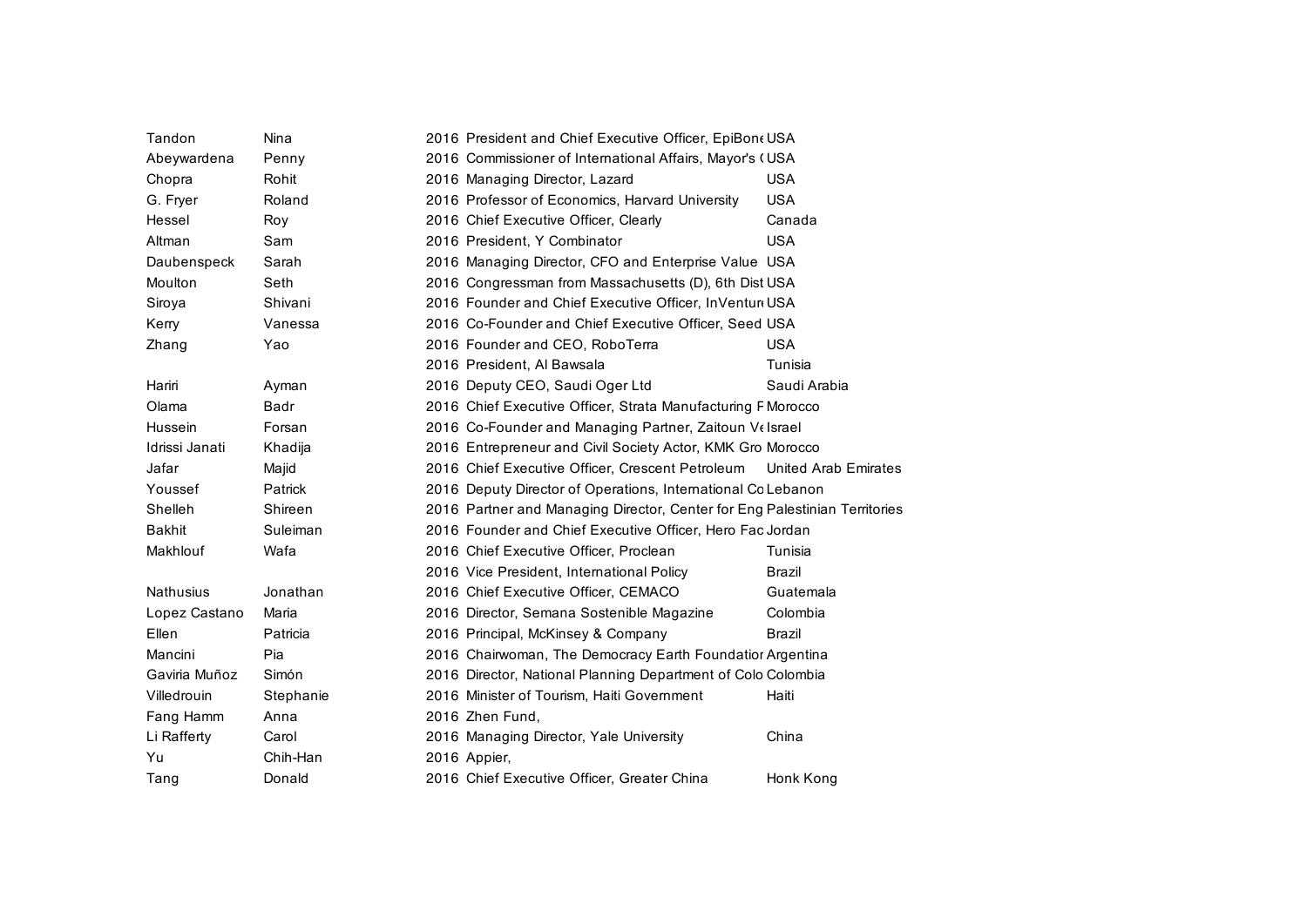| Yuancao Yang             | Rebecca  | 2016 CEO, IPCN LTD                                               | China          |
|--------------------------|----------|------------------------------------------------------------------|----------------|
| Fu                       | Sheng    | 2016 CEO, Cheetah Mobile                                         | China          |
| Wang                     | Shu      | 2016 Deputy Director, National Development and Re China          |                |
| Shi                      | Wei      | 2016 Director, Department of International Economic China        |                |
| Ji                       | Xiaohua  | 2016 Founder and CEO, Guokr.com; Guokr MOOC / China              |                |
| Shi                      | Yan      | 2016 Director, Shared Harvest Farm                               | China          |
| Miao                     | Yanliang | 2016 Senior Advisor to the Administrator and Head c China        |                |
| Chen                     | Yao      | 2016 Actress, Beijing Chen Xin Culture and Art Stud China        |                |
| Li                       | Yinuo    | 2016 Director, China Country Office                              | China          |
| Hanna Hopko              |          | 2016 Member of Parliament, Parliament of Ukraine (\ Ukraine      |                |
| Shakhnovskaya            | Julia    | 2016 Director, Polytechnic Museum                                | Russia         |
| Tretikov                 | Lila     | 2016 Executive Director, Wikimedia Foundation Inc. Russia        |                |
| Nayyem                   | Mustafa  | 2016 Blogger and Journalist, Newspaper Ukrainskaja Ukraine       |                |
| M. Shin                  | Daniel   | 2016 Head of Corporate Development (Executive Dir Korea          |                |
| Seshamani                | Divya    | 2016 Partner, TPG Europe LLP                                     | Singapore      |
| Song                     | James    | 2016 Managing Principal and Co-Founder, Faircap P Myanmar        |                |
| Katayama                 | Kentaro  | 2016 Non-residential fellow, SAIS John Hopkins Univ Japan        |                |
| Faizal Mohamed / Mohamed |          | 2016 Director, The Criminal Justice Division at Attorn Singapore |                |
| Chinbat                  | Nomin    | 2016 Chief Executive Officer, Mongol TV                          | Mongolia       |
| Kojun                    | Ohtani   | 2016 Head Priest, Jodo-shinshu Temple                            | Japan          |
| Thi Ngan                 | Pham     | 2016 Co-founder, Nguyencomm                                      | Vietnam        |
| Freebairn                | Samantha | 2016 Squadron Leader and Pilot, Royal Australian A Australia     |                |
| Hanson-Young             | Sarah    | 2016 Senator of South Australia, Government of Sol Australia     |                |
| <b>Smiles</b>            | Simon    | 2016 Managing Director, UBS Switzerland AG                       | Australia      |
| Uemura                   | Sotaro   | 2016 Professor, University of Tokyo                              | Japan          |
| Su Nyein                 | Thaung   | 2016 Managing Director / CEO, Information Matrix Co Myanmar      |                |
| Tanuwijaya               | William  | 2016 Co-Founder and Chief Executive Officer, Tokor Indonesia     |                |
| Seen Ng                  | Yeen     | 2016 COO, Asian Strategy and Leadership Institute Malaysia       |                |
| Clooney                  | Amal     | 2016 Barrister, Doughty Street Chambers                          | United Kingdom |
| Vassiliades              | Byron    | 2016 Chairman, Antipollution S.A                                 | Greece         |
| Klier                    | Daniel   | 2016 Global Head, Strategy                                       | Germany        |
| Mutlu                    | Demet    | 2016 Founder and Chief Executive Officer, Trendyol Turkey        |                |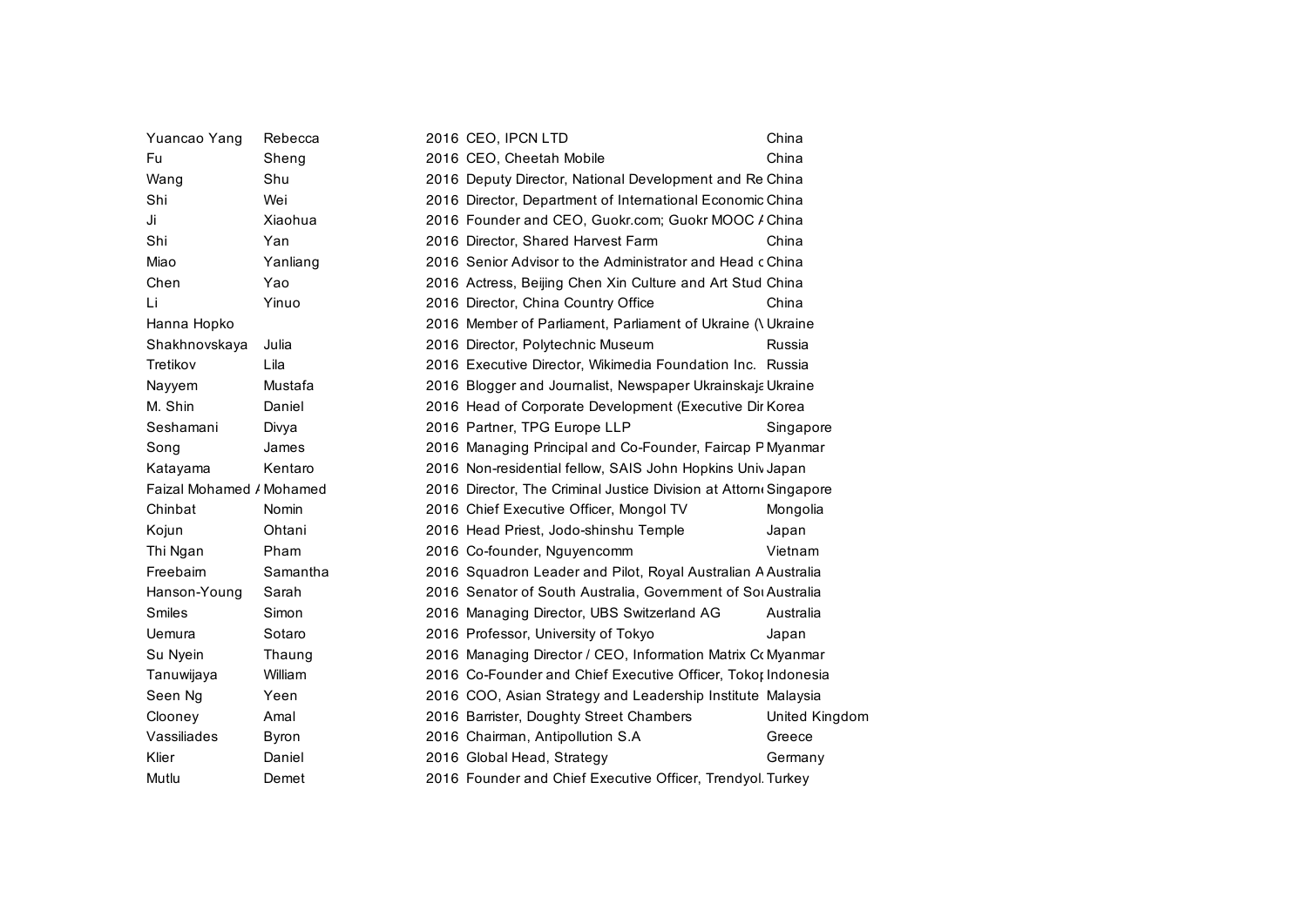| Ayhan                     | <b>Dilek</b>  | 2016 State Secretary of Norwegian Ministry of Trade Norway            |                             |
|---------------------------|---------------|-----------------------------------------------------------------------|-----------------------------|
| Antoniadou                | Eleni         | 2016 Chief of Science, Transplants Without Donors Greece              |                             |
| Macron                    | Emmanuel      | 2016 Minister of the Economy, Industry and Digital A France           |                             |
| Tajik                     | Hadia         | 2016 Member of the Storting (Norwegian Parliament) Norway             |                             |
| Olivan                    | Javier        | 2016 Vice-President, Growth                                           | Spain                       |
| Spahn                     | Jens          | 2016 State Secretary, Federal Ministry of Finance of Germany          |                             |
| Chappell                  | Julie         | 2016 Partner, Hawthorn                                                | United Kingdom              |
| Anev Janse                | Kalin         | 2016 Secretary-General, European Stability Mechan Luxembourg          |                             |
| Storm                     | Laura         | 2016 CEO, Sustainia                                                   | Denmark                     |
| Gavet                     | Maelle        | 2016 Executive Vice President, Global Operations                      | France                      |
| Elmi                      | Nima          | 2016 Senior Adviser, Ministry of Foreign Affairs and I United Kingdom |                             |
| Moneo Lain                | Pedro         | 2016 Founder and CEO, Opinno                                          | Spain                       |
| Rutland                   | Peter         | 2016 Partner, CVC Capital Partners Ltd                                | United Kingdom              |
| Allonby                   | Poppy         | 2016 Managing Director and Co-Head of BlackRock': United Kingdom      |                             |
| Kurz                      | Sebastian     | 2016 Federal Minister for Europe, Integration and Fc Austria          |                             |
| Lichtenau                 | Torsten       | 2016 Partner, Bain & Company Inc.                                     | Switzerland                 |
| Pausder                   | Verena        | 2016 Co-founder and Chief Executive Officer, Fox & Germany            |                             |
| Marshall                  | William       | 2016 Co-Founder and CEO, Planet Labs                                  | United Kingdom              |
| Abass                     | Jamila        | 2017 Country Director GiveDirectly                                    | Morocco                     |
| Abbas                     | Faisal        | 2017 Editor-in-Chief Arab News                                        | Saudi Arabia                |
| Jehad Al Akiely           | Malak         | 2017 Founder and Chief Executive Officer Golden W Jordan              |                             |
| Ali                       | Samar         | 2017 President and Chief Executive Officer Millions c USA             |                             |
| Alkassar                  | Eyad          | 2017 Chief Executive Officer Rocket Internet ME                       | <b>United Arab Emirates</b> |
| Al-Madhi                  | Omar          | 2017 Co-Head Direct Investments                                       | Saudi Arabia                |
| Ang                       | <b>Bemise</b> | 2017 Chief Alchemist Zeroth Labs                                      | Singapore                   |
| Auta                      | Lois          | 2017 Founder and Executive Director Cedar Seed Fr Nigeria             |                             |
| Beech                     | Terry         | 2017 Member of Parliament; Parliamentary Secretary Canada             |                             |
| <b>Berelowitz</b>         | Dan           | 2017 Chief Executive Officer and Founder Spring Im USA                |                             |
| Alami Berrada             | Mohamed       | 2017 General Manager Yasmine Orfèvres de l'immot Morocco              |                             |
| Bhattacharya-Aga Rwitwika |               | 2017 Founder and Chief Executive Officer Swaniti In India             |                             |
| <b>Brenes</b>             | Alejandro     | 2017 Co-Founder and Chief Executive Officer Enerti Costa Rica         |                             |
| Celebi                    | Sercan        | 2017 Co-Founder and President Oy ve Otesi                             | Turkey                      |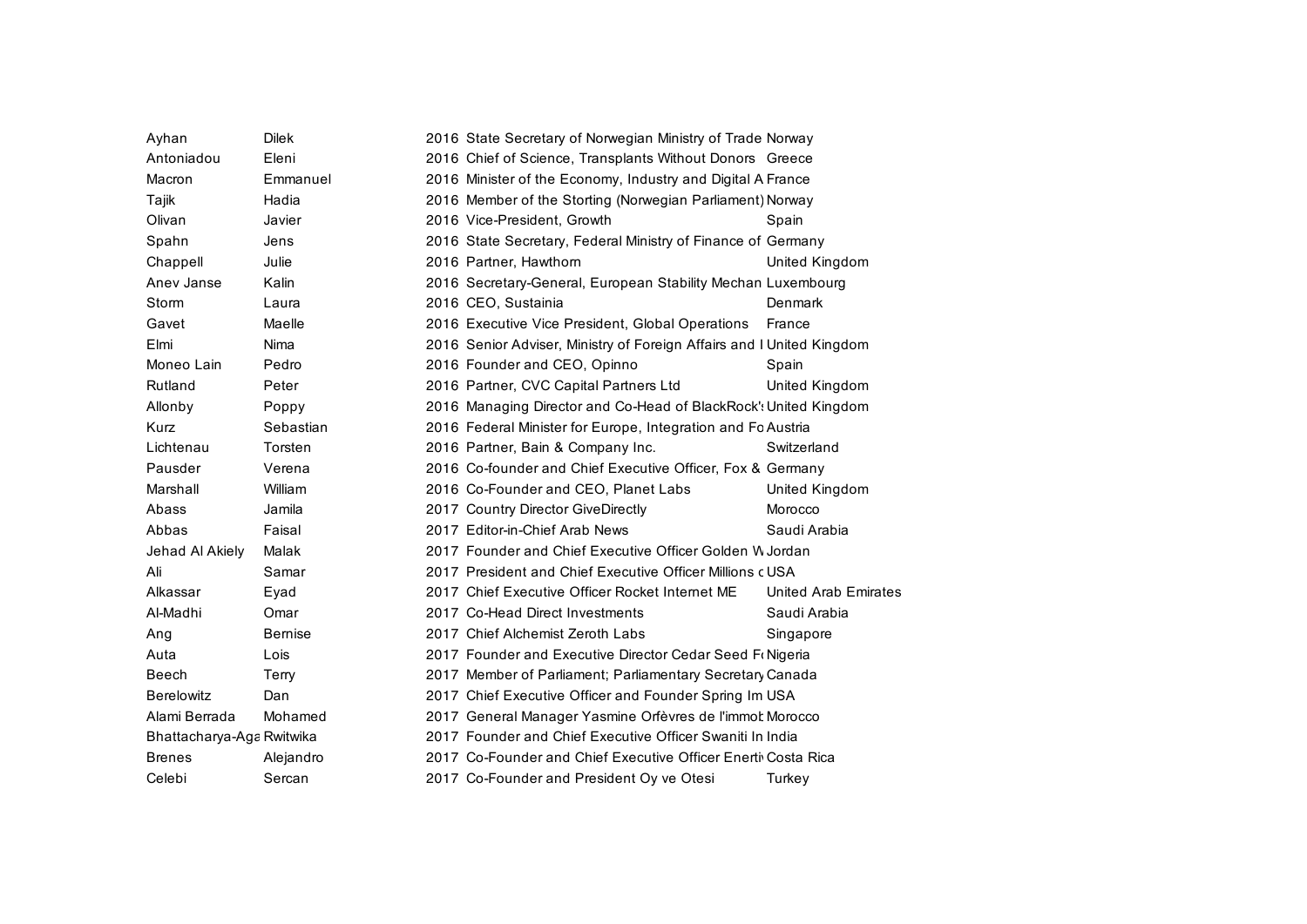| Man            | Chen                    | 2017 Founder Beijing Man Xiang Ya Tian Advertising People's Republic of China |                            |
|----------------|-------------------------|-------------------------------------------------------------------------------|----------------------------|
| Choi           | Calvin                  | 2017 Chairman AMTD                                                            | China                      |
| Paul Choudary  |                         | 2017 Founder Platformation Labs                                               | Singapore                  |
|                | Sangeet<br>Abdourahmane |                                                                               |                            |
| Cissé          |                         | 2017 Secretary General in the Presidency Office of t Côte d'Ivoire            |                            |
| Crockett       | Molly                   | 2017 Assistant Professor of Psychology Yale Univers USA                       |                            |
| El Kaliouby    | Rana                    | 2017 Co-Founder and Chief Executive Officer Affecti USA                       |                            |
| Moustapha Fall | Mouhamed                | 2017 Chair African Institute for Mathematical Science Senegal                 |                            |
| Ling           | Fan                     | 2017 Founder and Chief Executive Officer Tezign                               | People's Republic of China |
| Ferdinand      | Rio                     | 2017 Presenter BT Group                                                       | United Kingdom             |
| Gilbert        | Nili                    | 2017 Chairwoman of the Investment Committee Davi USA                          |                            |
| Govera         | Chido                   | 2017 Founder and Director The Future of Hope Four Zimbabwe                    |                            |
| Hammami        | Mona                    | 2017 Senior Director Crown Prince Court of Abu Dha United Arab Emirates       |                            |
| Haneef         | Osman                   | 2017 Author                                                                   | United Kingdom             |
| Hasegawa       | Atsumi                  | 2017 Chief Executive Officer Litalico Inc.                                    | Japan                      |
| Henderson      | <b>Brad</b>             | 2017 Chief Executive Officer P33                                              | <b>USA</b>                 |
| Hill           | Katie                   | 2017 Global Director Power and Strategy                                       | Kenya                      |
| Hoffmann       | Florian                 | 2017 Founder The DO                                                           | Germany                    |
| Hsu            | Christine               | 2017 Managing Director Co-Head of Financial Spons China                       |                            |
| Hudson         | Lydie                   | 2017 Chief Executive Officer Sustainability                                   | <b>USA</b>                 |
| Ibarra         | Roberto                 | 2017 Chief Technology Officer Expediente Azul                                 | Mexico                     |
| Jaber          | Ramzi                   | 2017 Director e.construct Fz LLC                                              | United Arab Emirates       |
| Jain           | Ankur                   | 2017 Founder and Chief Executive Officer Kairos                               | <b>USA</b>                 |
| Kallel         | Faten                   | 2017 Politician Independent                                                   | Tunisia                    |
| Kaplan         | Shira                   | 2017 Founder and Chief Executive Officer Cyverse                              | Switzerland                |
| Kaseje         | Neema                   | 2017 Surgeon Médecins Sans Frontières                                         | Switzerland                |
| Kass           | Sam                     | 2017 Partner Acre Venture Partners                                            | <b>USA</b>                 |
| Kinzinger      | Adam                    | 2017 Congressman from Illinois (R) 16th District                              | <b>USA</b>                 |
| Klasing        | Insa                    | 2017 Co-Founder and Chief Executive Officer TheNe Germany                     |                            |
| Pablo Larenas  | Juan                    | 2017 Executive Director B Lab                                                 | Chile                      |
| Lesuuda        | Naisula                 | 2017 Member of Parliament Kenyan Parliament                                   | Kenya                      |
| Liu Zihong     | Bill                    | 2017 Founder Chairman and Chief Executive Officer People's Republic of China  |                            |
| Loskota        | <b>Brie</b>             | 2017 Executive Director Center for Religion and Civic USA                     |                            |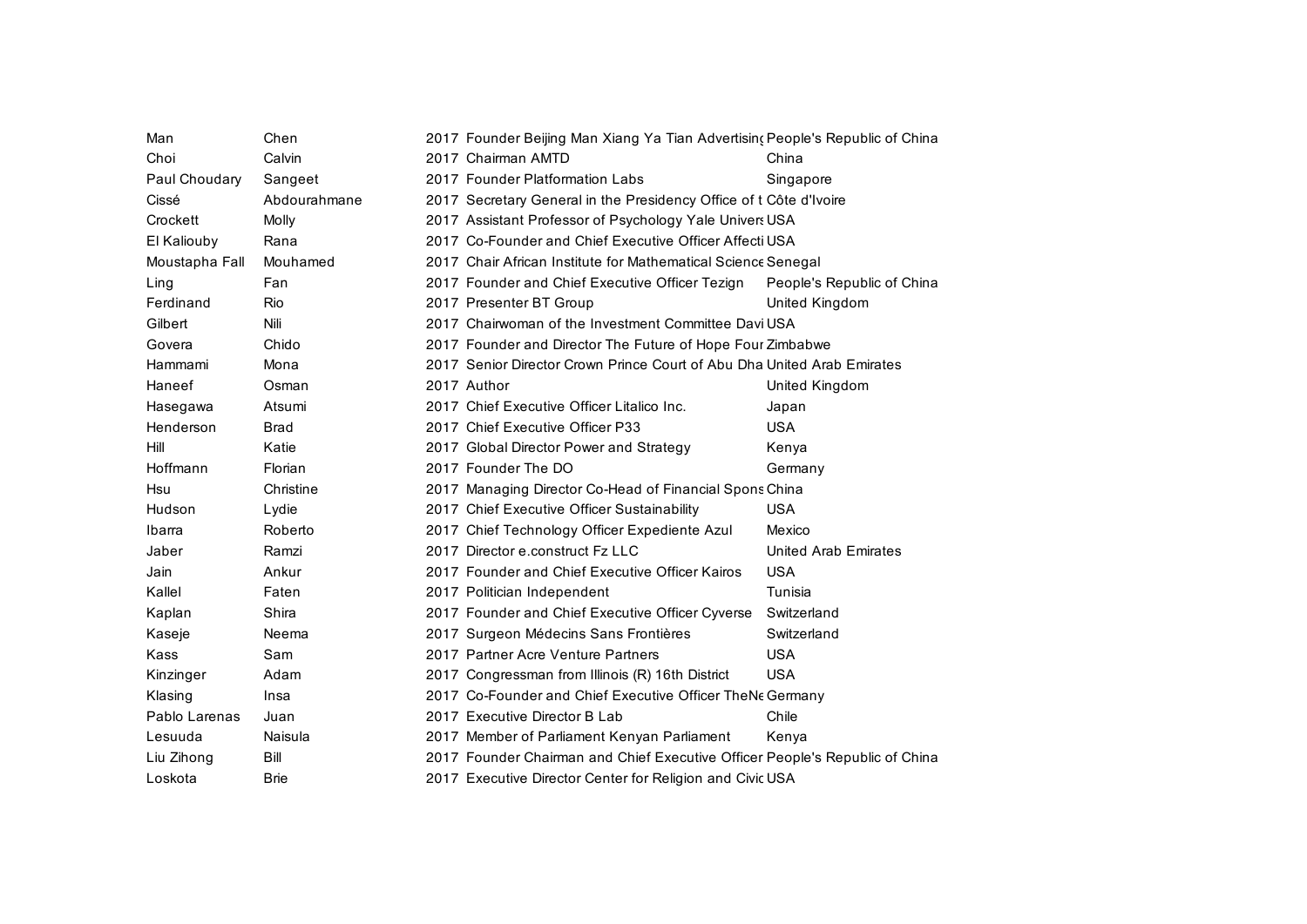| Macarie               | Emilia       | 2017 Chief Financial Officer BBVA Allianz Allianz               | Spain                      |
|-----------------------|--------------|-----------------------------------------------------------------|----------------------------|
| <b>Matthews</b>       | Nadeen       | 2017 Chief Digital and Marketing Officer National Cor Jamaica   |                            |
| Mawasha               | <b>Billy</b> | 2017 Chief Executive Officer Kolobe Nala Investmen South Africa |                            |
| Yasmina McCarty M.    |              | 2017 Chief Executive Officer New Growth Innovation USA          |                            |
| Minguela              | Rebeca       | 2017 Founder and Chief Executive Officer Clarity                | <b>USA</b>                 |
| Mitra                 | Ambarish     | 2017 Co-Founder Greyparrot                                      | United Kingdom             |
| Moore                 | Jesse        | 2017 Chief Executive Officer and Co-Founder M-KOI Kenya         |                            |
| Moradi                | Mike         | 2017 Founder and Chief Executive Officer Sensulin USA           |                            |
| Nagarajan             | Subha        | 2017 Managing Director Global Capital Advisory                  | <b>USA</b>                 |
| Soledad Nuñez M Maria |              | 2017 Academic Director Public Policy Programme                  | Paraguay                   |
| Olsson                | Claudia      | 2017 Chief Executive Officer and Founder Stellar Ca Sweden      |                            |
| Ozaki                 | Sputniko!    | 2017 Associate Professor Tokyo University of the Art Japan      |                            |
| Parcak                | Sarah        | 2017 Director GlobalXplorer                                     | <b>USA</b>                 |
| Yuefei                | Qin          | 2017 Poverty Reduction Worker Serve For China                   | People's Republic of China |
| M. Quadir             | Maliha       | 2017 Founding Managing Director Shohoj Limited                  | Bangladesh                 |
| Rabana                | Rapelang     | 2017 Founder Rekindle Learning                                  | South Africa               |
| Rawal                 | Nina         | 2017 Founder Emerging Health Ventures                           | Sweden                     |
| Redzepi               | Sheila       | 2017 Vice-President for External and Corporate Affa USA         |                            |
| Santow                | Edward       | 2017 Professor - Responsible Technology University Australia    |                            |
| Sengupta              | Hindol       | 2017 Vice-President Invest India                                | India                      |
| Shaffir               | Stav         | 2017 Leader of Israeli Green Party Israeli Green Par Israel     |                            |
| Shekhar Sharma Vijay  |              | 2017 Chief Executive Officer Paytm                              | India                      |
| Shibulal              | Shruti       | 2017 Chief Executive Officer and Director Tamara Lelndia        |                            |
| Singh                 | Navrina      | 2017 Founder and Chief Executive Officer www.cred USA           |                            |
| Socher                | Richard      | 2017 Chief Executive Officer You.com                            | <b>USA</b>                 |
| Takoordeen            | Aarti        | 2017 Chief Financial Officer Johannesburg Stock Ex South Africa |                            |
| <b>Tavares</b>        | Rodrigo      | 2017 Founder and President Granito Group                        | United Kingdom             |
| Tesfay                | Natznet      | 2017 Executive Director Africa                                  | United Kingdom             |
| Tompkins              | Graves       | 2017 Global Head Capital Partnering                             | <b>USA</b>                 |
| Ulziibayar            | Ganzorig     | 2017 Chief Executive Officer Golomt Bank                        | Mongolia                   |
| van Bergen            | Rebecca      | 2017 Founder and Executive Director Nest                        | <b>USA</b>                 |
| Walker                | Lisa         | 2017 Chief Executive Officer Ecosphere+                         | United Kingdom             |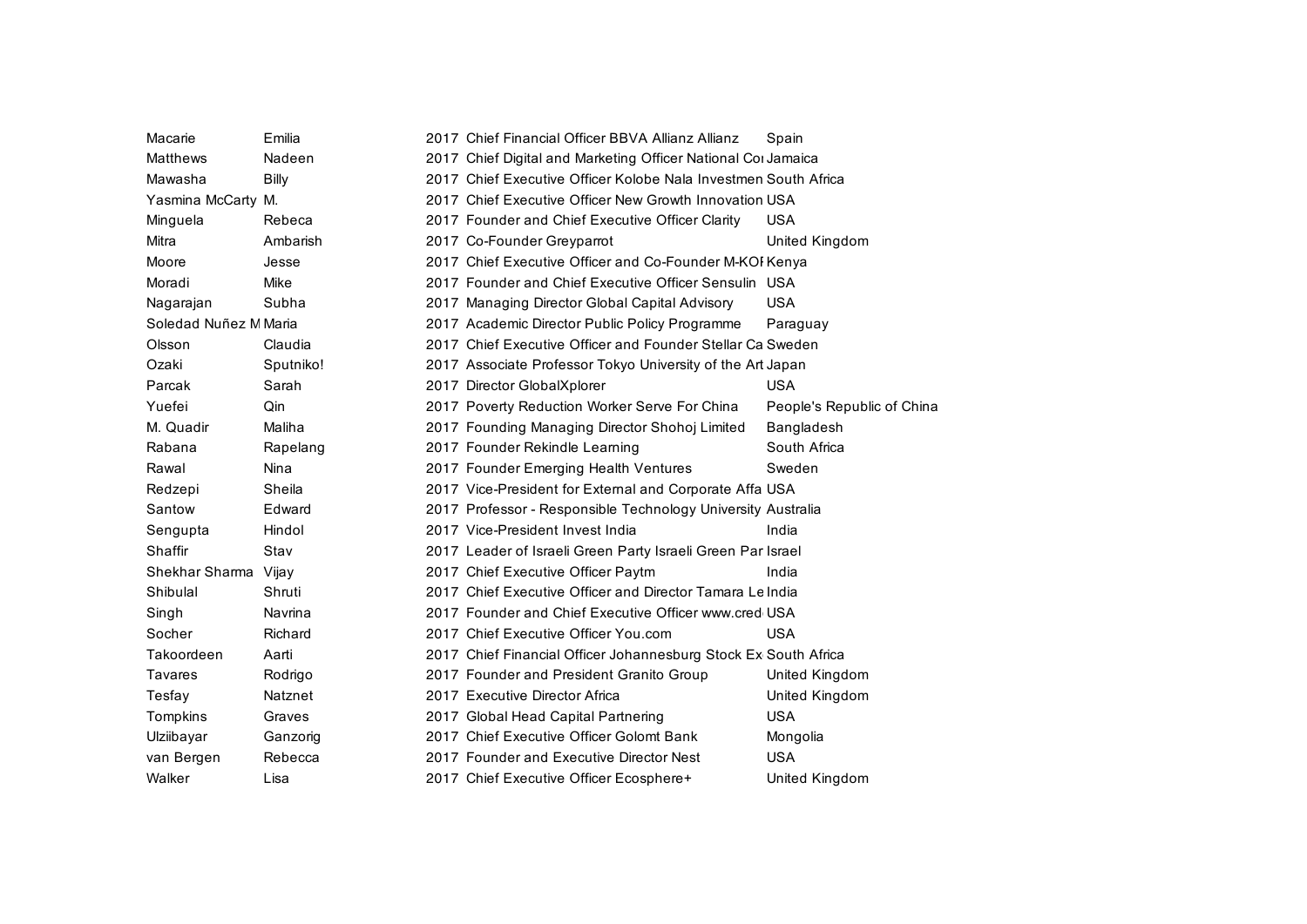| C K Woo                 | Douglas   | 2017 Chairman and Managing Director Wheelock an People's Republic of China   |                      |
|-------------------------|-----------|------------------------------------------------------------------------------|----------------------|
| Luhan                   | Yang      | 2017 Co-Founder and Chief Executive Officer Qihan People's Republic of China |                      |
| Yaqoob                  | Farzana   | 2017 Chief Executive Officer MANTAQ Center for Re Pakistan                   |                      |
| Pei Lou                 | Yeoh      | 2017 Executive Director FrogAsia Sdn Bhd                                     | Malaysia             |
| Zambakhidze             | Nino      | 2017 Chairwoman Georgian Farmers' Association                                | Georgia              |
| Zhang                   | Feng      | 2017 James and Patricia Poitras Professor in Neuros USA                      |                      |
| Aboyeji                 | Iyinoluwa | 2018 General Partner Future Africa                                           | Nigeria              |
| Alemayehu               | Samuel    | 2018 Managing Director Cambridge Industries                                  | <b>USA</b>           |
| Al Mubarak              | Razan     | 2018 President International Union for Conservation United Arab Emirates     |                      |
| Al Suhaimi              | Sarah     | 2018 Chairperson of the Board of Directors Saudi St Saudi Arabia             |                      |
| Aly                     | Heba      | 2018 CEO The New Humanitarian                                                | Switzerland          |
| Armanious               | Riad      | 2018 Chief Executive Officer Eva Pharma                                      | Egypt                |
| Avice-Huet              | Gwenaelle | 2018 Senior Vice-President Corporate Strategy                                | <b>USA</b>           |
| Ba                      | Fatoumata | 2018 Founder and Executive Chair Janngo                                      | Côte d'Ivoire        |
| <b>Baker</b>            | Angela    | 2018 Chief Sustainability Officer Qualcomm                                   | <b>USA</b>           |
| Ann Bernard             | Barbara   | 2018 Founder and Chief Investment Officer Wincrest Bahamas                   |                      |
| Bizgan-Gayral           | Oana      | 2018 Member of Parliament Parliament of Romania Romania                      |                      |
| <b>Buchanan</b>         | Kelly     | 2018 Senior Vice-President; Mergers and Acquisition United Kingdom           |                      |
| Chekheria               | Valeri    | 2018 Chief Executive Officer Adjara Group Hospitalit Georgia                 |                      |
| Chung                   | Nami      | 2018 Director Asan Nanum Foundation                                          | Republic of Korea    |
| Dad                     | Nighat    | 2018 Founder and Executive Director Digital Rights F Pakistan                |                      |
| Daouda                  | Akim      | 2018 Chief Executive Officer Gabonese Sovereign V Gabon                      |                      |
| Duma                    | Miroslava | 2018 Chief Executive Officer and Founder Future Te Russian Federation        |                      |
| Dunn                    | Joy       | 2018 Head Operations                                                         | <b>USA</b>           |
| Duportet                | Xavier    | 2018 Chief Executive Officer Eligo Bioscience                                | France               |
| Fadda                   | Reem      | 2018 Director Cultural Foundation                                            | United Arab Emirates |
| Faye                    | Michael   | 2018 Chief Executive Officer GiveDirectly                                    | <b>USA</b>           |
| Fayez                   | Rayan     | 2018 Managing Director and Chief Executive Officer Saudi Arabia              |                      |
| Flamini                 | Mathieu   | 2018 Founder GFBiochemicals S.p.A                                            | United Kingdom       |
| Fluxa Thienemanı Gloria |           | 2018 Vice-Chairman and Chief Sustainability Officer Spain                    |                      |
| Foa                     | Maya      | 2018 Director Reprieve                                                       | United Kingdom       |
| Forsberg                | Kerstin   | 2018 Founder and Director Planeta Océano                                     | Peru                 |
|                         |           |                                                                              |                      |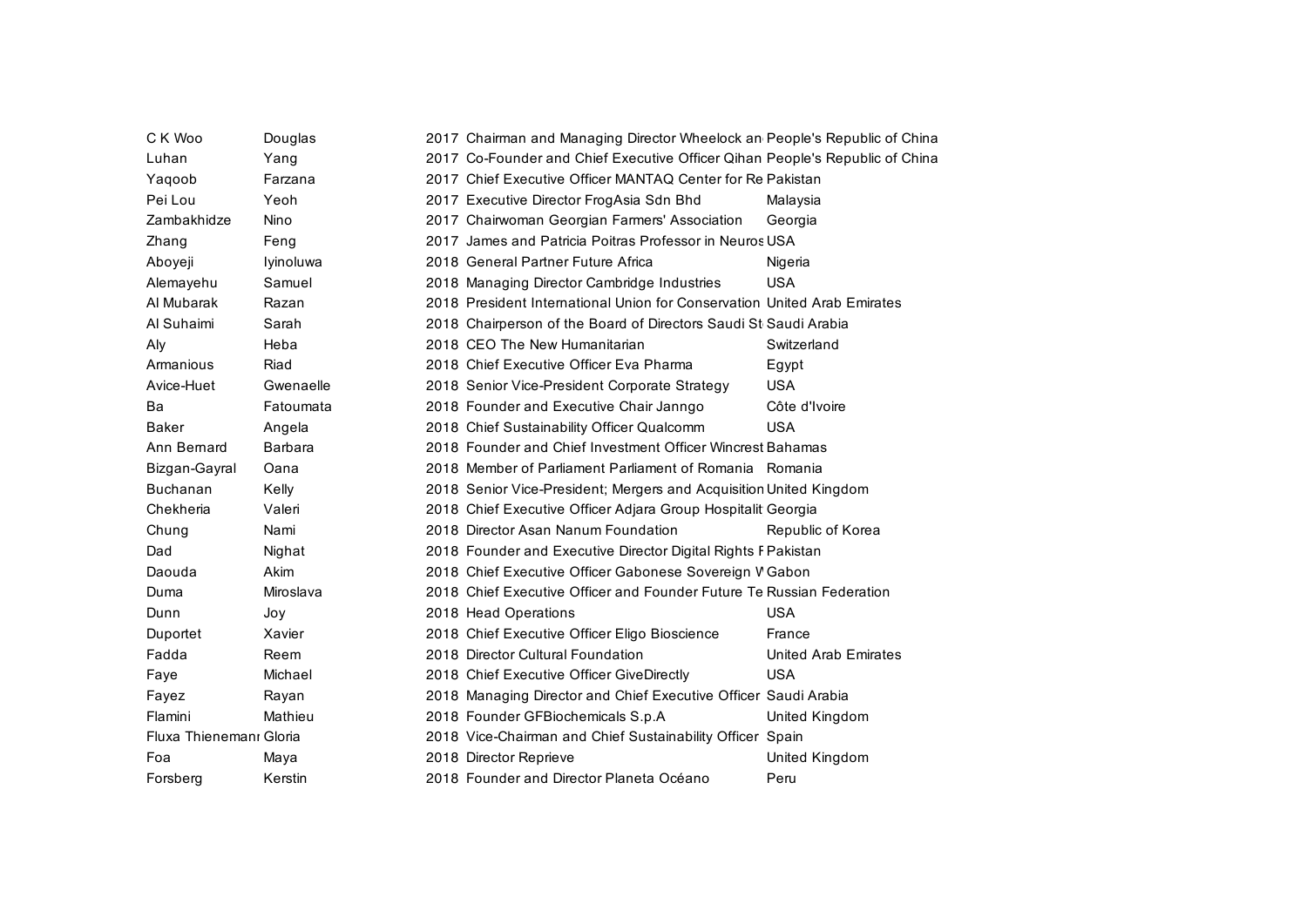| Grahn-Laasonen Sanni |             |      | 2018 Member of Parliament Parliament of Finland (E Finland             |                            |
|----------------------|-------------|------|------------------------------------------------------------------------|----------------------------|
| Hagen Sørli          | Camilla     |      | 2018 Member of the Board Canica                                        | Norway                     |
| Hieronimus           | Solveigh    |      | 2018 Senior Partner McKinsey & Company                                 | Germany                    |
| Ho                   | Kent        |      | 2018 Founder and General Partner S28 Capital                           | China                      |
| Ren Hua              | Ho          |      | 2018 Chief Executive Officer Thai Wah Public Compa Thailand            |                            |
| Igué                 | Khaled      |      | 2018 Founder and President Club 2030 Afrique                           | France                     |
| Ilicak Kayaalp       | <b>lpek</b> |      | 2018 Chairperson Ronesans Holding                                      | Turkey                     |
| Jani $\propto$       | Bhairavi    |      | 2018 Executive Director SCA Group of Companies                         | India                      |
| Kadio-Morokro        | Sébastien   |      | 2018 Chief Executive Officer Petro Ivoire S.A.                         | Côte d'Ivoire              |
| Kamlana              | Unathi      |      | 2018 Commissioner Financial Sector Conduct Authol South Africa         |                            |
| P. Kennedy III       | Joseph      | 2018 |                                                                        | <b>United States</b>       |
| Khouri               | Reem        |      | 2018 Founder and Partner Kaamen                                        | Jordan                     |
| <b>Kim</b>           | Elaine      |      | 2018 Co-Founder Trehaus                                                | Singapore                  |
| Kind                 | Sebastián   |      | 2018 Chief Executive Officer and Chairman Green M Belgium              |                            |
| Kroll                | Christian   |      | 2018 Scientific Co-Director SDG Index                                  | Germany                    |
| Jia                  | Li          |      | 2018 Adjunct Professor Stanford University School o USA                |                            |
| Sixuan               | Li          |      | 2018 Anchor China Central Television (CCTV)                            | People's Republic of China |
| Xiao                 | Liu         |      | 2018 Chief Partner Beijing Vanke                                       | People's Republic of China |
| Makary               | Tamer       |      | 2018 Founder Ethica Partners                                           | <b>USA</b>                 |
| Malgor               | Alejandro   |      | 2018 Co-Founder and Chief Executive Officer Xinca Argentina            |                            |
| Mazumdar Singha Rhea |             |      | 2018 Chief Executive Officer Ecoware Solutions Privil ndia             |                            |
| McRae                | Lucy        |      | 2018 Science Fiction Artist Body Architect                             | Australia                  |
| Meghji               | Nadeem      |      | 2018 Senior Managing Director Blackstone Group                         | <b>USA</b>                 |
| Mehta                | Gaurav      |      | 2018 Founder and Chief Executive Officer Dharma L India                |                            |
| Mi                   | Wenjuan     |      | 2018 Founder and Chief Executive Officer VIPKID                        | People's Republic of China |
| Mohabir              | Kapil       |      | 2018 Founding Managing Partner Plympton Farms                          | Guyana                     |
| Moopen               | Alisha      |      | 2018 Deputy Managing Director Aster DM Healthcare United Arab Emirates |                            |
| Morule               | Karabo      |      | 2018 Founder Amara Strategic Investments (Pty) Ltd South Africa        |                            |
| Murnain              | Kaila       |      | 2018 General Secretary New South Wales Branch                          | Australia                  |
| Pame                 | Armstrong   |      | 2018 Administrator Government of Manipur                               | India                      |
| Jose Pocaterra       | Juan        |      | 2018 Co-Founder and Chief Executive Officer ViKua Venezuela            |                            |
| Ratnayake            | Anushka     |      | 2018 Founder and Chief Executive Officer myAgro                        | <b>USA</b>                 |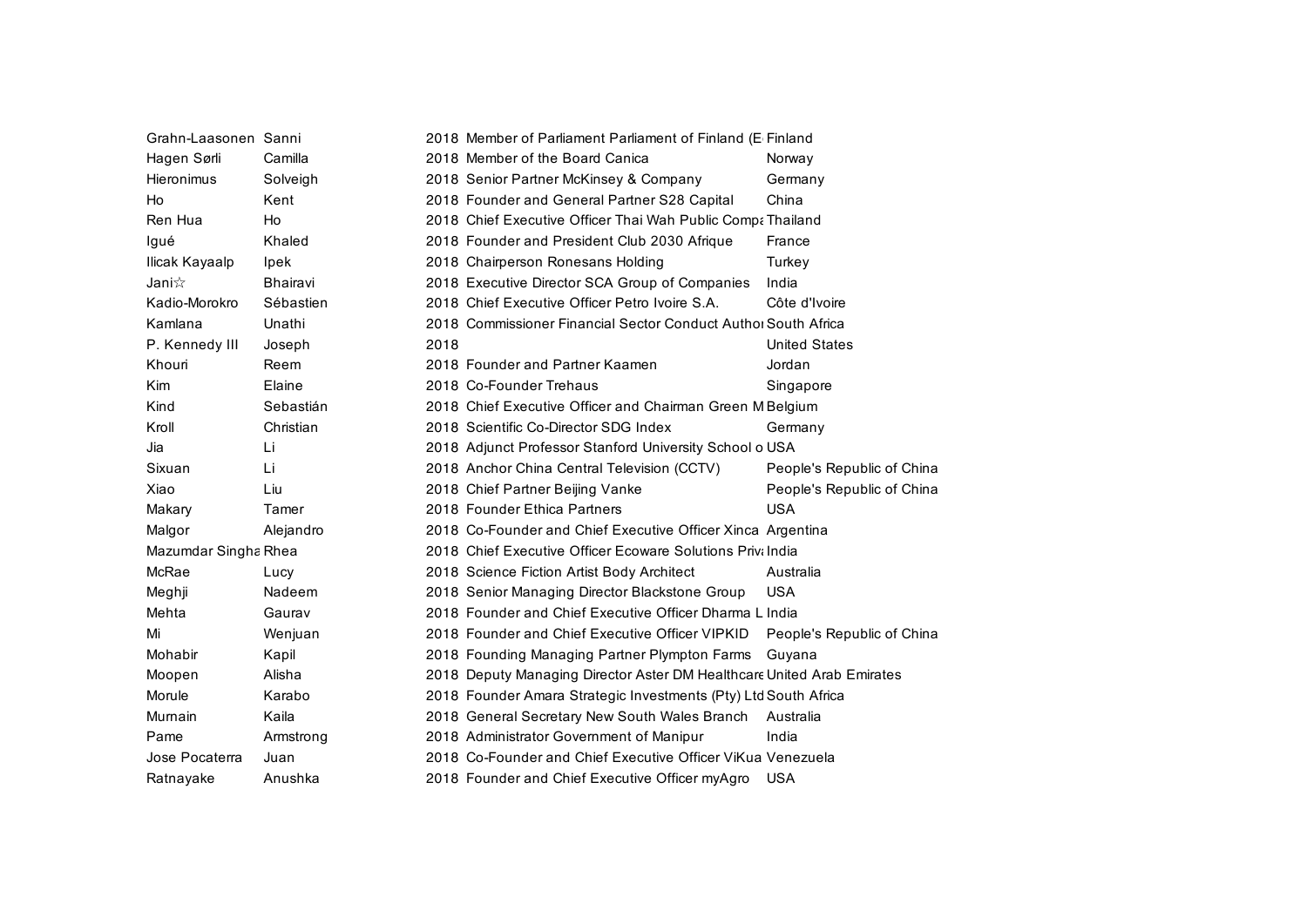| Raw                     | Catherine   | 2018 CHIEF OPERATING OFFICER NORTH AMERIC Canada                                   |
|-------------------------|-------------|------------------------------------------------------------------------------------|
| Riady                   | John        | 2018 Chief Executive Officer PT Lippo Karawaci Tbk Indonesia                       |
| Rivera Díaz             | Albert      | 2018 Leader of Citizens party<br>Spain                                             |
| Rodgers                 | Susannah    | 2018 Technical Adviser Disability Inclusion<br>United Kingdom                      |
| Rosberg                 | Nico        | 2018 Greentech Entrepreneur and F1 2016 World Champion Monaco                      |
| Sarafan                 | Lily        | 2018 Co-Founder and Chief Executive Officer Home USA                               |
| Satyam                  | Arvind      | 2018 Chief Commercial Officer Pano Al<br><b>USA</b>                                |
| Schiappa                | Marlène     | 2018 French writer and politician, serving as Minister France                      |
| Shaw                    | Fern        | 2018 President Southern California District<br><b>USA</b>                          |
| Sheikh                  | Simon       | 2018 Managing Director Future Super<br>Australia                                   |
| Shetty                  | Alok        | 2018 Principal Architect and Founder Bhumiputra Ar India                           |
| Shin                    | Taejun      | 2018 Founder Representative Director and Chief Ext Japan                           |
| Sin                     | David       | 2018 Co-Founder Group President and Deputy Chai Singapore                          |
| Singh                   | Jagmeet     | 2018 Leader Canada's New Democrats<br>Canada                                       |
| Smith                   | Edward      | <b>USA</b><br>2018 Partner DLA Piper LLP                                           |
| Szaky                   | Tom         | 2018 Founder and Chief Executive Officer TerraCyck USA                             |
| Takahashi               | Shoko       | 2018 Representative Director Genequest Inc.<br>Japan                               |
| Tekriwal                | Kanika      | 2018 Founder and Chief Executive Officer JetSetGo India                            |
| Varadkar                | Leo         | 2018 Tánaiste and Minister for Enterprise Trade and Ireland                        |
| Wai Nu                  | Wai         | 2018 Founder and Executive Director Women Peace Myanmar                            |
| (Huai) Wang             | Harry       | 2018 Chief Executive Officer and Founder Linear Ca People's Republic of China      |
| Wen                     | Wang        | 2018 Food Scientist Nestlé R&D Centre Singapore Singapore                          |
| Wen                     | Leana       | 2018 Visiting Professor of Health Policy and Manage USA                            |
| Yeoh                    | Hannah      | 2018 Member of Parliament Segambut<br>Family and Community Development of Malaysia |
| Yu Ying                 | Carol       | 2018 Producer and Host Phoenix Satellite Television People's Republic of China     |
| Lu                      | Zhang       | 2018 Founding and Managing Partner Fusion Fund USA                                 |
| Ali Al-Hammadi          | Ahmed       | 2019 Head Active Investments Qatar Investment Aut Qatar                            |
| AlMojel                 | Ibrahim     | 2019 Chief Executive Officer Saudi Industrial Develo Saudi Arabia                  |
| Alonsoperez             | Victoria    | 2019 Founder and Chief Executive Officer Chipsafer Uruguay                         |
| Alvarado Quesad: Carlos |             | 2019 President of Costa Rica Costa Rica Governmer Costa Rica                       |
| Assi                    | Rima        | 2019 Managing Partner Abu Dhabi Senior Partner M United Arab Emirates              |
| Ayers                   | <b>Nick</b> | 2019 Managing Partner Ayers Neugebauer & Co.<br><b>USA</b>                         |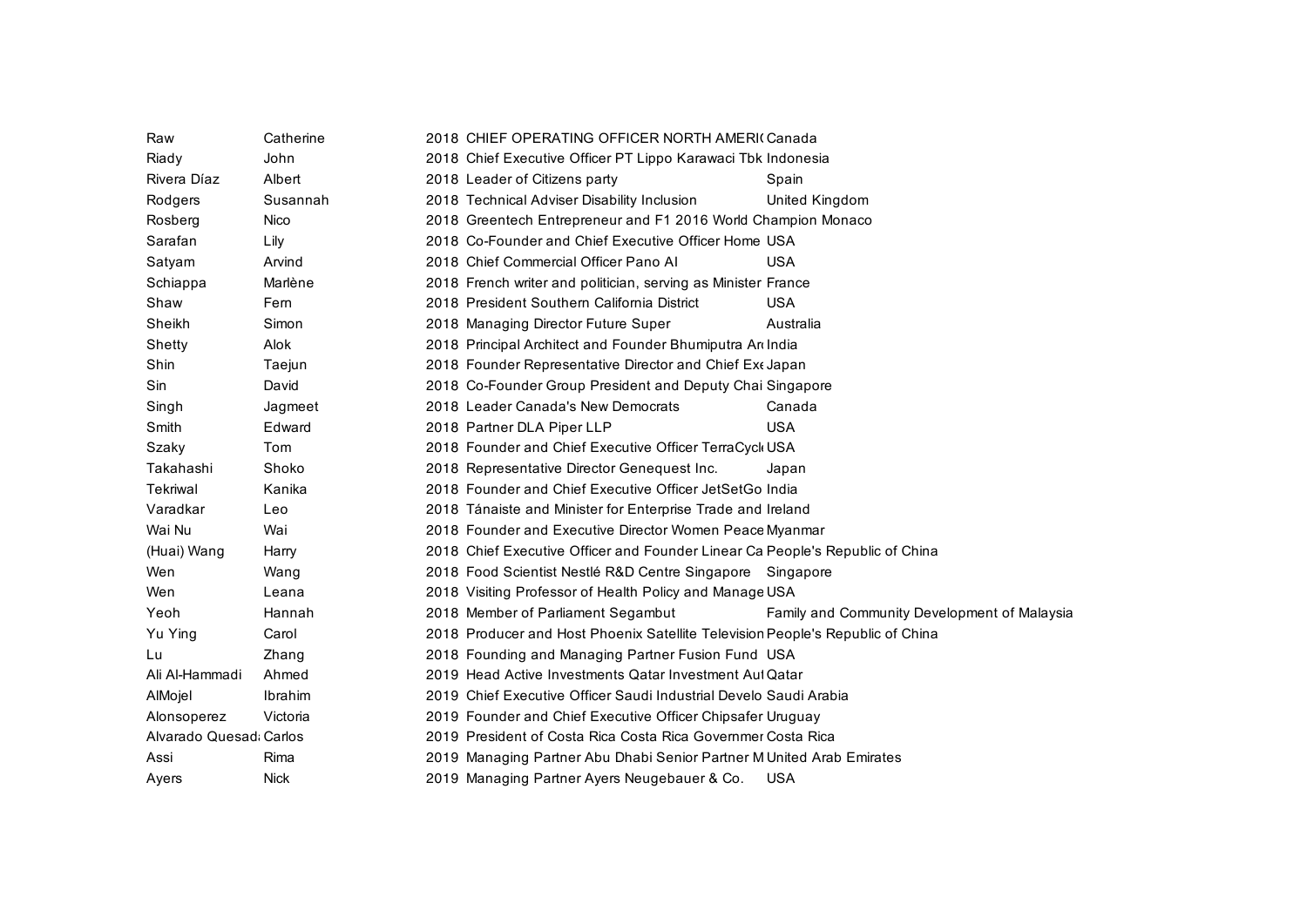| Bakaya                    | Priyanka      | 2019 N Renew Oceans                                                          | <b>USA</b>                 |
|---------------------------|---------------|------------------------------------------------------------------------------|----------------------------|
| <b>Bakhtadze</b>          | Mamuka        | 2019 Prime Minister of Georgia (2018 - 2019) Office Georgia                  |                            |
| <b>Barbéris</b>           | Jean-Jacques  | 2019 Member of the Executive Committee Co-Head   France                      |                            |
| Alberto Barrera Lo Pablo  |               | 2019 Executive Vice-President Strategy and Commu Norway                      |                            |
| Binder                    | Diane         | 2019 Founding Partner Regenopolis                                            | France                     |
| Saddiq bin Syed / Syed    |               | 2019 Member of Parliament Parliament of Malaysia                             | Malaysia                   |
| bint Yousif Al-Ami Sarah  |               | 2019 Minister of State for Advanced Technology Min United Arab Emirates      |                            |
| Bochorishvili             | Ketevan       | 2019 Chief Executive Officer JSC Anaklia City                                | Georgia                    |
| Bonamy                    | Julie         | 2019 CEO Indonesia Malaysia and Singapore Saint-Singapore                    |                            |
| Borno                     | Ruba          | 2019 Senior Vice President / General Manager CX CUSA                         |                            |
| Bouquot                   | Geoffrey      | 2019 Group Vice-President Corporate Strategy and IFrance                     |                            |
| Budzyn                    | Agnes         | 2019 Co-Founder and Managing Partner SFI                                     | <b>USA</b>                 |
| Burgner-Kahrs             | Jessica       | 2019 Associate Professor University of Toronto Missi Canada                  |                            |
| <b>Buttigieg</b>          | Peter         | 2019 Secretary of Transportation US Department of USA                        |                            |
| Camara                    | Kamissa       | 2019 Minister of Digital Economy and Forecasting Mi Mali                     |                            |
| Seung-Joon                | Chang         | 2019 Chief Executive Officer Maekyung Media Grour Republic of Korea          |                            |
| Chen Huijing              | Serene        | 2019 Managing Director Deutsche Bank                                         | Singapore                  |
| Chopra                    | Rohit         | 2019 Commissioner Federal Trade Commission                                   | <b>USA</b>                 |
| Chubak                    | David         | 2019 Head Global Retail Bank and Consumer Lendii USA                         |                            |
| d'Arville                 | Lucy          | 2019 Partner Bain International Inc.                                         | Australia                  |
| Dayton                    | Eric          | 2019 Co-Founder & CEO Askov Finlayson                                        | <b>USA</b>                 |
| de Boer                   | Daniel        | 2019 Chief Executive Officer ProQR Therapeutics N. Netherlands               |                            |
| De Mel                    | Deshal        | 2019 Economic Adviser to the Minister of Finance Mi Sri Lanka                |                            |
| <b>Bilge Demirkoz</b>     | М.            | 2019 Professor Department of Physics Middle East TTurkey                     |                            |
| Gagné                     | Jean-François | 2019 VP AI                                                                   | Canada                     |
| (Amy) Gao                 | Chao          | 2019 Founder Shanghai May Foundation                                         | People's Republic of China |
| Daniella Garcia M Angela  |               | 2019 Founder and Chief Executive Officer Elementa Bolivia                    |                            |
| Yingying                  | Gong          | 2019 Chief Executive Officer Chairwoman and Foun (People's Republic of China |                            |
| Grostein Andrade Fernando |               | 2019 Filmmaker                                                               | <b>USA</b>                 |
| Grouchka                  | Anne-Sophie   | 2019 Member of the Executive Board France Chief CFrance                      |                            |
| <b>Matthew Guilford</b>   |               | 2019 Co-Founder and Chief Executive Officer Comm Malaysia                    |                            |
| Habib                     | Cyrus         | 2019 Priest Society of Jesus (Jesuits)                                       | <b>USA</b>                 |
|                           |               |                                                                              |                            |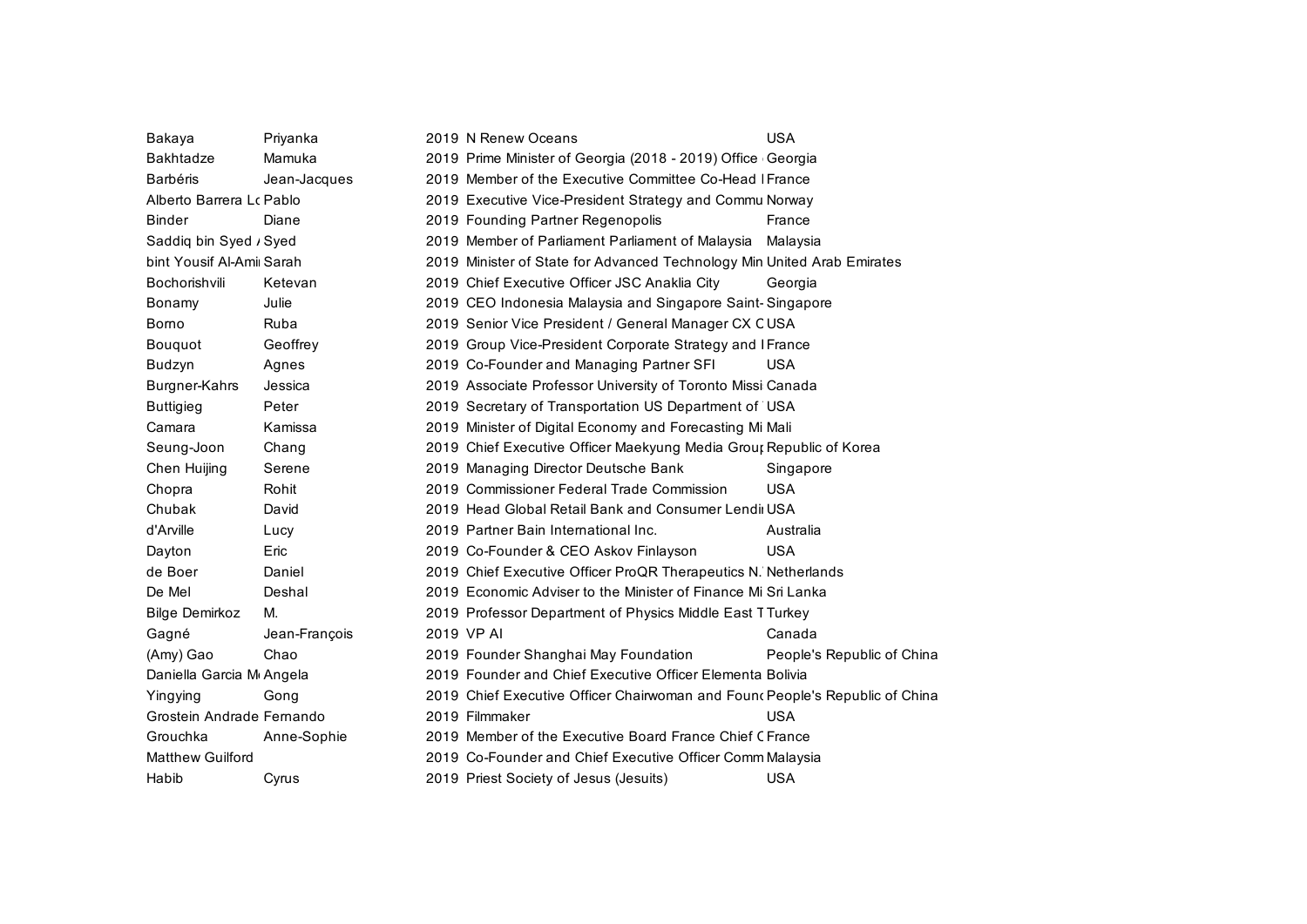| Hakim                  | Yalda     | 2019 Anchor International Correspondent British Bro United Kingdom           |                           |
|------------------------|-----------|------------------------------------------------------------------------------|---------------------------|
| Harding                | Nathaniel | 2019 Managing Partner Cortado Ventures                                       | USA                       |
| Henderson              | Cal       | 2019 Co-Founder and Chief Technology Officer Slac USA                        |                           |
| Hrund Logadottir Halla |           | 2019 Co-Founder Arctic Initiative Harvard Kennedy SUSA                       |                           |
| Dinglong               | Huang     | 2019 Co-Founder and Chief Executive Officer Malon People's Republic of China |                           |
| <b>Ivers</b>           | Lisa      | 2019 Partner and Managing Director Boston Consult USA                        |                           |
| Kahiu                  | Wanuri    | 2019 Filmmaker AFROBUBBLEGUM                                                 | Kenya                     |
| Kaleniuk               | Daria     | 2019 Executive Director Anti-Corruption Action Centr Ukraine                 |                           |
| Kamel                  | Ahd       | 2019 Director and Actress Odd Camel                                          | Saudi Arabia              |
| Kane Ndiaye            | Aminata   | 2019 Chief Executive Officer Orange Sierra Leone Sierra Leone                |                           |
| Bogolo Joy Kenewendo   |           | 2019 Member of Parliament The National Assembly (Botswana                    |                           |
| Khaldi                 | Nora      | 2019 Founder and Chief Science Officer Nuritas                               | Ireland                   |
| Khan                   | Faisal    | 2019 Co-Founder and Chief Executive Officer Pesha Pakistan                   |                           |
| Khudaverdian           | Tigran    | 2019 Deputy Chief Executive Officer Yandex                                   | <b>Russian Federation</b> |
| Kirsch                 | Emily     | 2019 Founder and Managing Partner Powerhouse VUSA                            |                           |
| Konzelmann             | Joseph    | 2019 Partner Global Head Client and Capital Format USA                       |                           |
| Kurniadi               | Stefanie  | 2019 Founder PT. Citarasa Prima Indonesia Berjaya Indonesia                  |                           |
| Latif                  | Farhan    | 2019 President El-Hibri Foundation                                           | USA                       |
| Lee                    | Sam       | 2019 Founder and Chief Executive Officer IndeColle USA                       |                           |
| Lefevre                | Guillaume | 2019 Managing Director New Ventures and Business Switzerland                 |                           |
| Liu                    | Gary      | 2019 Chief Executive Officer South China Morning P China                     |                           |
| Qian                   | Liu       | 2019 Managing Director The Economist Group China People's Republic of China  |                           |
| Lokesh Nara            |           | 2019 Member Andhra Pradesh Legislative Council India                         |                           |
| Mahajan                | Poonam    | 2019 Member of Parliament for Lok Sabha from Mun India                       |                           |
| Malagon                | Jonathan  | 2019 Minister of Housing Cities and Territory Ministry Colombia              |                           |
| Magbool                | Nadia     | 2019 Founding Partner 23 Degrees North                                       | Oman                      |
| Martinez               | Richard   | 2019 Vice President for Countries Inter-American De USA                      |                           |
| Matsumoto              | Yasukane  | 2019 Chief Executive Officer and Founder Raksul Cc Japan                     |                           |
| <b>Manuel Moller</b>   | José      | 2019 Founder and Chief Executive Officer Algramo Chile                       |                           |
| Mukherjee              | Sucharita | 2019 Co-Founder and Chief Executive Officer Kaleid India                     |                           |
| Naidu                  | Nerissa   | 2019 Chief Executive Officer āxil                                            | <b>USA</b>                |
| Nicholls               | Sarah     | 2019 Global Head of ESG Sourcing & Procurement Netherlands                   |                           |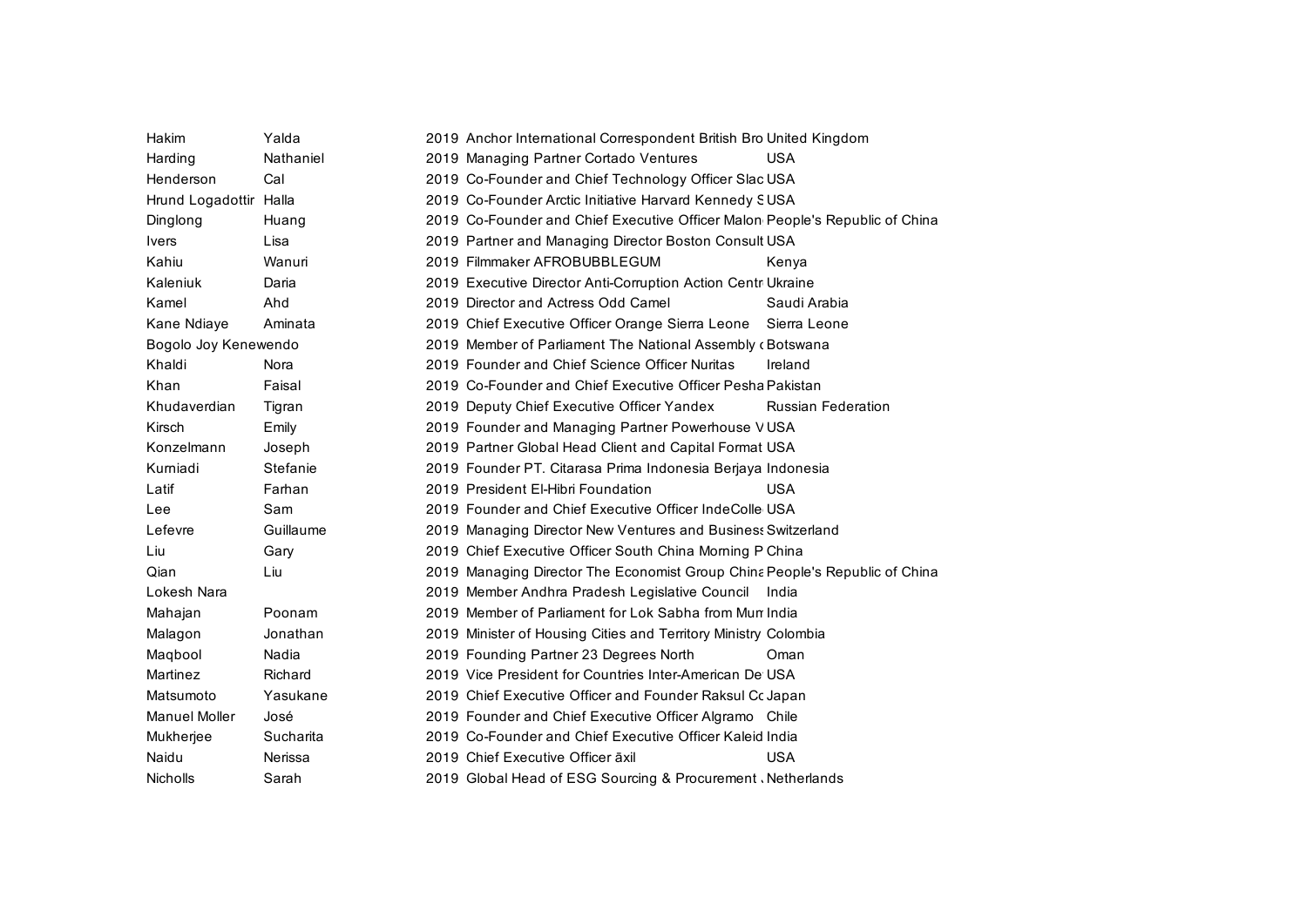| Oda                     | Genki         | 2019 Chairman and Chief Executive Officer Remixpo Japan            |             |
|-------------------------|---------------|--------------------------------------------------------------------|-------------|
| Omar                    | Umra          | 2019 Founder and Executive Director Safari Doctors Kenya           |             |
| Clare O'Neil            |               | 2019 Member of Parliament for Hotham Parliament o Australia        |             |
| Oni                     | Tolu          | 2019 Professor School of Public Health and Family N United Kingdom |             |
| Perkins                 | Melanie       | 2019 Chief Executive Officer and Co-Founder Canva Australia        |             |
| Reiley                  | Carol         | 2019 Founder and Member of the Board Drive.ai                      | <b>USA</b>  |
| Reines                  | Carlos        | 2019 President and Co-Founder RubiconMD                            | Spain       |
| Roy                     | Maya          | 2019 Chief Executive Officer YWCA Canada                           | Canada      |
| Adam-Soule Zoun Aurelie |               | 2020 Minister of the Digital Economy and Communic: Benin           |             |
| Ingabire                | Paula         | 2020 Minister of Information Communication Technol Rwanda          |             |
| Kehinde                 | Tunde         | 2020 Co-Founder and Co-Chief Executive Officer Lid Nigeria         |             |
| Nigussie Molla          | Yetnebersh    | 2020 President and Co-Founder Ethiopian Lawyers Ethiopia           |             |
| Oppong Nkrumah Kojo     |               | 2020 Minister of Information Ministry of Information a Ghana       |             |
| Nyalandu                | Faraja        | 2020 Founder and executive director Shule Direct                   | Tanzania    |
| Ogunro                  | Chinny        | 2020 Chief Executive Officer WellSpring Health                     | Nigeria     |
| Okumu                   | Fredros       | 2020 Director Science Ifakara Health Institute (IHI)               | Tanzania    |
| Patel                   | Mayur         | 2020 Group Chief Operating Officer Cassava Fintech Zimbabwe        |             |
| Senbetta                | Shani         | 2020 Founder and Chief Executive Officer Kidame M Ethiopia         |             |
| Atilano                 | Cherrie       | 2020 Founder and Chief Executive Officer Agrea                     | Philippines |
| Krasna                  | Cham          | 2020 Chief Executive Officer SOMA Group                            | Cambodia    |
| Linardi                 | Veronika      | 2020 Chief Executive Officer PT. Qareer Harapan As Indonesia       |             |
| Natalie Louisa          | Grace         | 2020 Co-Founder and Chairwoman Partai Solidaritas Indonesia        |             |
| Lu                      | Jeffrey       | 2020 CEO and Co-Founder Engine Biosciences Pte Singapore           |             |
| Motte-Muñoz             | Henry         | 2020 Chief Executive Officer and Founder Edukasyc Philippines      |             |
| Salgaocar               | Vivek         | 2020 Director Vimson Group                                         | Singapore   |
| Nadiah Wan Moh  Wan     |               | 2020 Executive Director and Group Chief Executive (Malaysia        |             |
| Ghahraman               | Golriz        | 2020 Member of Parliament New Zealand Parliament New Zealand       |             |
| Adalberth               | <b>Niklas</b> | 2020 Founder and Executive Chairman Norrsken For Sweden            |             |
| <b>Baerbock</b>         | Annalena      | 2020 Federal Minister of Foreign Affairs Federal Fore Germany      |             |
| Caruana Galizia         | Matthew       | 2020 Director Daphne Caruana Galizia Foundation Malta              |             |
| <b>Gual Soler</b>       | Marga         | 2020 Founder and Chief Executive Officer SciDipGL Spain            |             |
| Guglielminotti          | Carlalberto   | 2020 Chief Executive Officer                                       | France      |
|                         |               |                                                                    |             |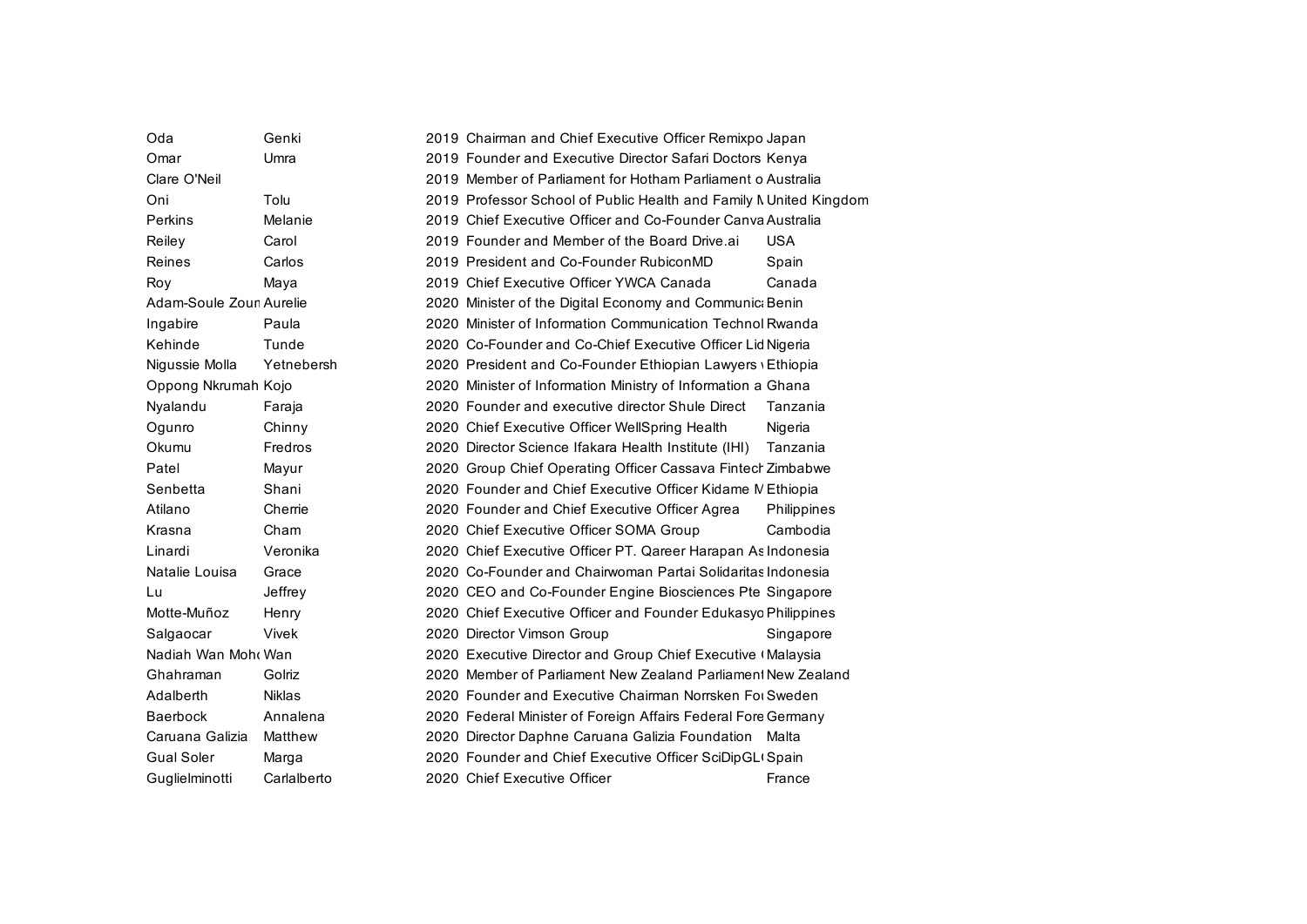| Kerameus      | Niki      | 2020 Minister of Education and Religious Affairs Mini Greece                     |                            |
|---------------|-----------|----------------------------------------------------------------------------------|----------------------------|
| London        | Elisha    | 2020 Founder United for Global Mental Health (Unite United Kingdom               |                            |
| Lykke         | Mette     | 2020 Chief Executive Officer Too Good To Go                                      | Denmark                    |
| Malcolm       | Caroline  | 2020 Head Global Blockchain Policy Centre Organis: France                        |                            |
| Marin         | Sanna     | 2020 Prime Minister of Finland Office of the Prime Mi Finland                    |                            |
| Naheta        | Akshay    | 2020 Senior Vice-President SoftBank Group                                        | United Kingdom             |
| Rehman        | Atika     | 2020 Deputy Editor                                                               | United Kingdom             |
| Subran        | Ludovic   | 2020 Chief Economist Allianz                                                     | Germany                    |
| Tank          | Stacey    | 2020 Chief Corporate Affairs and Transformation Off Netherlands                  |                            |
| Thoms         | Anahita   | 2020 Partner International Trade Practice Baker Mck Germany                      |                            |
| Zeinler       | Christian | 2020 Chief Strategy Officer UBS Switzerland AG                                   | Switzerland                |
| Ziemssen      | Fabio     | 2020 Partner Zintinus                                                            | Germany                    |
| Jin           | He        | 2020 Co-Founder and Vice-President Maimai                                        | People's Republic of China |
| Ying          | Jiang     | 2020 Professor Peking University                                                 | People's Republic of China |
| Lo            | Stephanie | 2020 Managing Director Shui On Investment Compa China                            |                            |
| Fu            | Qiaomei   | 2020 Professor at the Institute of Vertebrate Paleon! People's Republic of China |                            |
| (Miranda) Qu  | Fang      | 2020 Founder Xiaohongshu                                                         | People's Republic of China |
| Xing          | Weiwei    | 2020 Partner Bain & Company Inc. Hong Kong SAR China                             |                            |
| Zhu           | Nancie    | 2020 Anchor Phoenix Satellite Television Co. Ltd Ho China                        |                            |
| Xiaoxuan      | Zhu       | 2020 Deputy Director China Science and Technolog People's Republic of China      |                            |
| Kobayashi     | Fumiaki   | 2020 Member House of Representatives The Liberal Japan                           |                            |
| Naka          | Akiko     | 2020 CEO Wantedly Inc                                                            | Japan                      |
| Uenoyama      | Katsuya   | 2020 Founder and Chief Executive Officer PKSHA T Japan                           |                            |
| Yoshiki       | Yasui     | 2020 Chief Executive Officer Yasui & Company                                     | Japan                      |
| Asuaje        | Bernardo  | 2020 Co-Founder and Managing Director Grupo Attia Colombia                       |                            |
| Cepeda (Chuy) | Jesús     | 2020 Founder and Executive Director Onesmart Tecl Mexico                         |                            |
| Dadlani       | Komal     | 2020 Chief Executive Officer Lab4U                                               | Chile                      |
| Irazusta      | Delfina   | 2020 Founder and Executive Director Asociacion Civ Argentina                     |                            |
| Leite         | Eduardo   | 2020 Governor of the State of Rio Grande do Sul Go Brazil                        |                            |
| Marcolongo    | Gabriel   | 2020 Founder and Chief Executive Officer Incluyeme Argentina                     |                            |
| Rios          | Viridiana | 2020 Spanish Columnist New York Times                                            | Mexico                     |
| Sierra        | Susana    | 2020 Partner and Executive Director BH Compliance Chile                          |                            |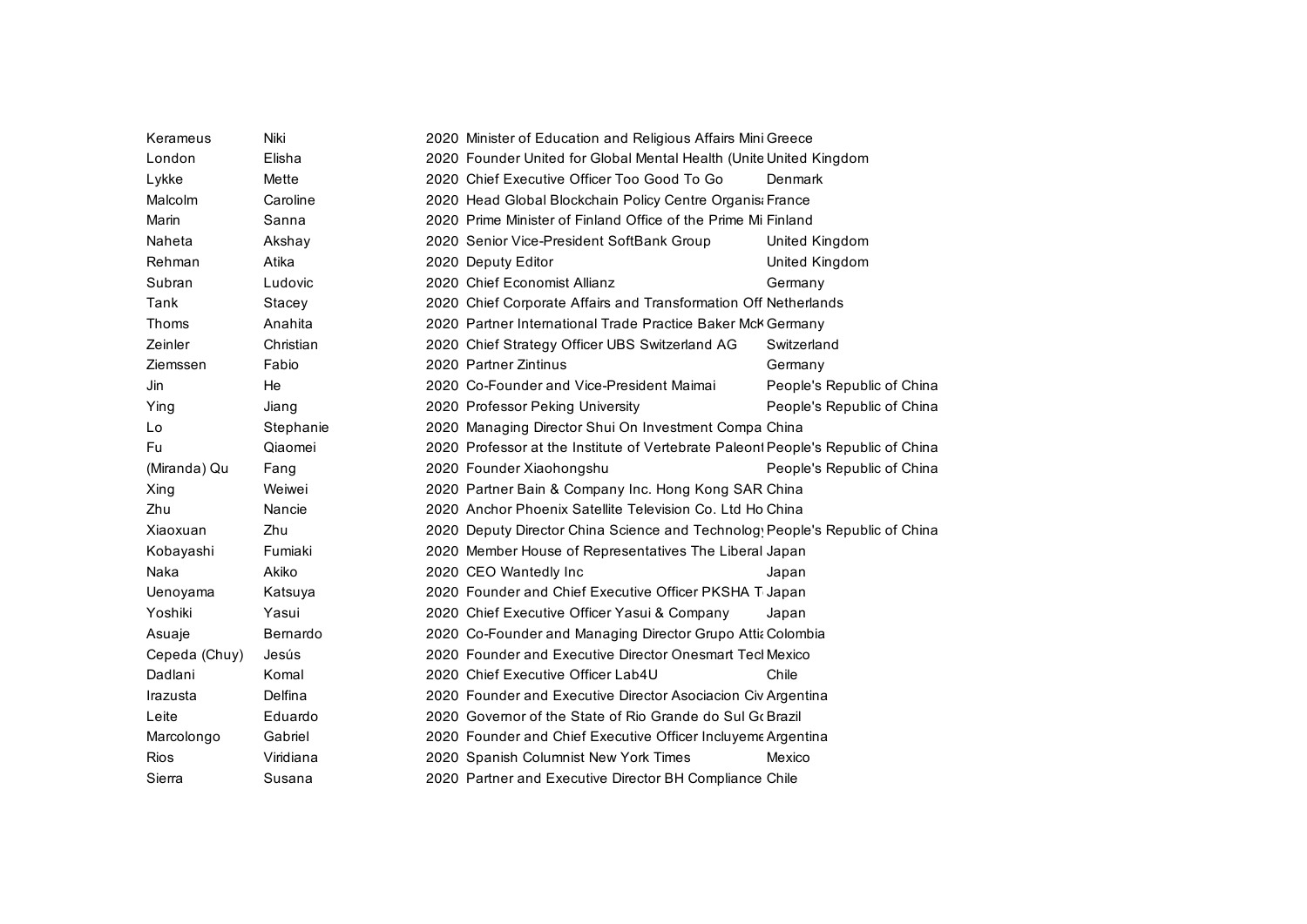| Sonnenholzner         | Otto           | 2020 Digital Member                                                         | Ecuador                        |
|-----------------------|----------------|-----------------------------------------------------------------------------|--------------------------------|
| Vegas                 | Elisa          | 2020 Artistic Director Fundación Orquesta Sinfónica Venezuela               |                                |
| Al Haj                | Lamya          | 2020 Associate Professor of Molecular Biology Sulta Oman                    |                                |
| Alibrahim             | Faisal         | 2020 Minister of Economy and Planning Ministry of E Saudi Arabia            |                                |
| Ahmed Al Zeyoud Thani |                | 2020 Minister of State for Foreign Trade Ministry of E United Arab Emirates |                                |
| Shah                  | <b>Bhavin</b>  | 2020 Senior Advisor Roland Berger Middle East                               | United Arab Emirates           |
| Sukenik               | Fainy          | 2020 Founder and Chairperson Ba'asher Telchi                                | Israel                         |
| Sweid                 | Noor           | 2020 General Partner Global Ventures                                        | <b>United Arab Emirates</b>    |
| Yusuf-Sbitany         | Raya           | 2020 Chief Executive Officer Mineraline                                     | <b>Palestinian Territories</b> |
| <b>Brandt</b>         | Kate           | 2020 Sustainability Officer Google                                          | <b>USA</b>                     |
| Chan                  | Pamela         | 2020 Global Head BlackRock Alternative Solutions CUSA                       |                                |
| Chen                  | Sarah          | 2020 Co-Founder and Managing Partner The Billion USA                        |                                |
| Denizkurdu            | Aslihan        | 2020 Managing Director Chief Operating Officer of R USA                     |                                |
| Faulkner              | Joelle         | 2020 President and Chief Executive Officer Area On Canada                   |                                |
| Gallego               | Kate           | 2020 Mayor of Phoenix Arizona City of Phoenix                               | <b>USA</b>                     |
| Gould                 | Karina         | 2020 Minister of Families Children and Social Develo Canada                 |                                |
| M. Heller             | Rebecca        | 2020 Executive Director International Refugee Assist USA                    |                                |
| Hsu                   | Jukay          | 2020 Co-Founder and Chief Executive Officer Pursui USA                      |                                |
| Mei Hu                | Mei            | 2020 Chief Executive Officer Vaxxinity                                      | <b>USA</b>                     |
| Karniol-Tambour       | Karen          | 2020 Co-Chief Investment Officer Sustainability Bridç USA                   |                                |
| Madowo                | Larry          | 2020 North America Correspondent British Broadcas USA                       |                                |
| Maher                 | Katherine      | 2020 Chief Executive Officer Wikimedia Foundation USA                       |                                |
| Maschmeyer            | Leland         | 2020 Co-Founder Sway                                                        | <b>USA</b>                     |
| Maul (Mulvee)         | <b>Barbara</b> | 2020 Managing Director Credit Suisse AG                                     | <b>USA</b>                     |
| R. Myers              | Griffin        | 2020 Co-Founder and Chief Medical Officer Oak Stre USA                      |                                |
| Nakamura              | Emi            | 2020 Chancellor's Professor of Economics University USA                     |                                |
| Rogers                | James          | 2020 Founder and Chief Executive Officer Apeel Sci USA                      |                                |
| Romanow               | Michele        | 2020 Co-Founder and President Clear Finance Tech Canada                     |                                |
| Saxena                | Kush           | 2020 Executive Vice President U.S. Merchants and / USA                      |                                |
| Sehgal                | Kabir          | 2020 Founder and Chief Executive Officer Tiger Turr USA                     |                                |
| Shin                  | Sally          | 2020 Executive Editor Business Tech and Media                               | <b>USA</b>                     |
| Treinish              | Gregg          | 2020 Executive Director Adventure Scientists                                | <b>USA</b>                     |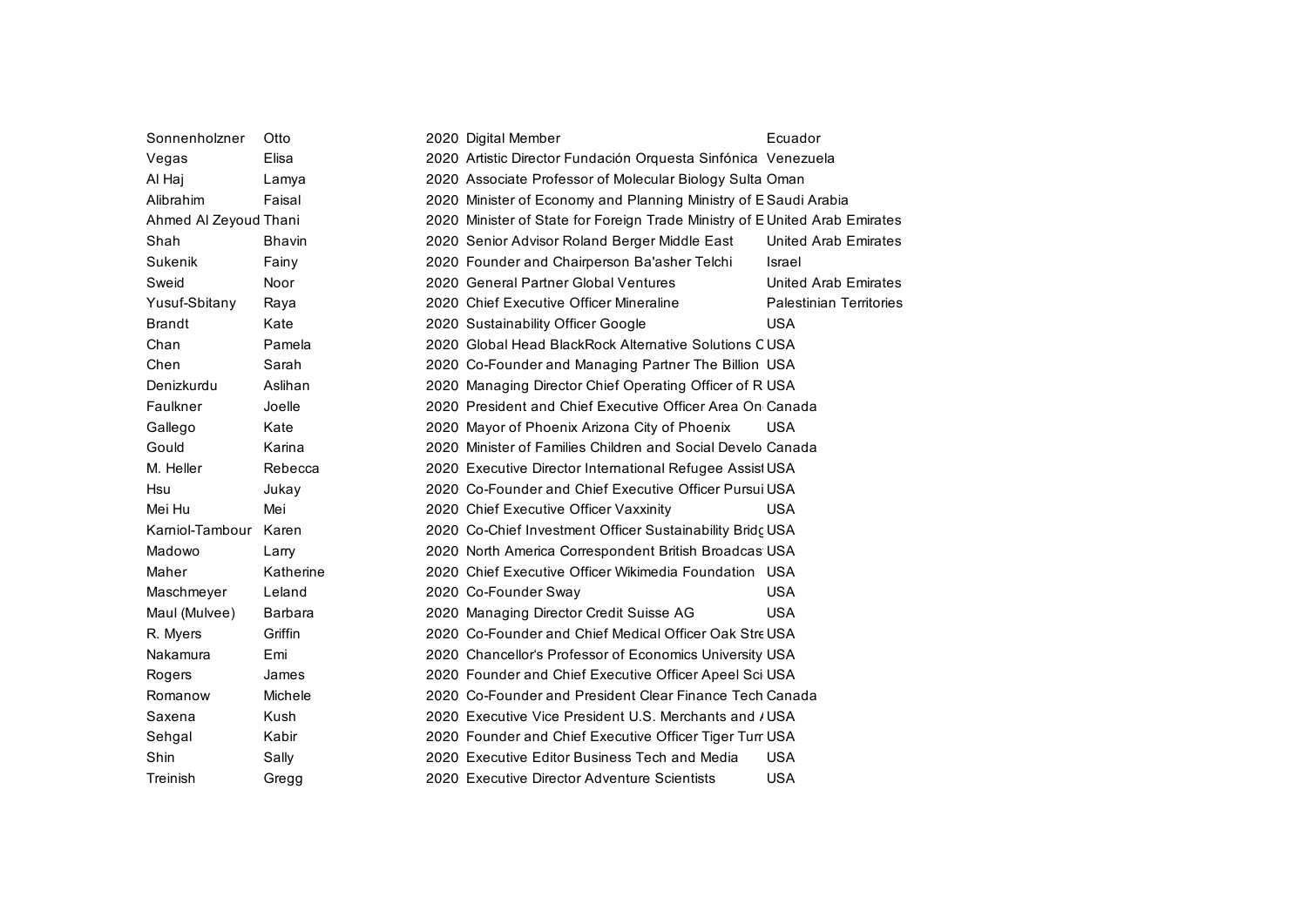| Vogrin                 | Nicole    |      | 2020 Chief Corporate Affairs and Communications O USA              |                           |
|------------------------|-----------|------|--------------------------------------------------------------------|---------------------------|
| Aminath                | Shauna    |      | 2020 Minister of Environment Climate Change and T Maldives         |                           |
| Hammad Azhar           | Muhammad  |      | 2020 Minister for Energy Ministry of Energy of Pakist: Pakistan    |                           |
| Dorji                  | Ugyen     |      | 2020 Minister of Home and Cultural Affairs Ministry of Bhutan      |                           |
| Mehra                  | Swapan    |      | 2020 Chief Executive Officer Iora Ecological Solution India        |                           |
| Mutreja                | Vinati    |      | 2020 Managing Director and Chief Executive Officer India           |                           |
| Raveendran             | Byju      |      | 2020 Founder and Chief Executive Officer BYJU'S India              |                           |
| Singh Vachani          | Tara      |      | 2020 Chief Executive Officer Antara Senior Living Pv India         |                           |
| Achiume                | Tendayi   |      | 2021 Special Rapporteur on Contemporary Forms of Zambia            |                           |
| Daves de Sousa Vera    |           |      | 2021 Minister of Finance Ministry of Finance of Ango Angola        |                           |
| Delle                  | Sangu     | 2021 | Chairman and Chief Executive Officer Africa He Ghana               |                           |
| Iribagiza              | Clarisse  |      | 2021 Chief Executive Officer HeHe                                  | Rwanda                    |
| Lamola                 | Ronald    |      | 2021 Minister of Justice and Correctional Services of South Africa |                           |
| Njiru                  | Wawira    |      | 2021 Founder and Executive Director Food for Educ Kenya            |                           |
| Oumarou Ibrahim Hindou |           |      | 2021 President Association for Indigenous Women a Chad             |                           |
| Ozor                   | Obi       |      | 2021 Founder & Chief Executive Officer Kobo360                     | Nigeria                   |
| Boonyarat              | Roongchat |      | 2021 Director Chief Executive & Operating Officer M Thailand       |                           |
| Chia                   | Francesca |      | 2021 Co-Founder and Chief Executive Officer GoGe Malaysia          |                           |
| Ramakrishnan           | Rohan     |      | 2021 Founder and Chief Executive Officer The ASE/ Malaysia         |                           |
| Rivera                 | Paul      |      | 2021 Co-Founder and Chief Executive Officer Kalibr Philippines     |                           |
| RK                     | Kishin    |      | 2021 Chief Executive Officer RB Capital Limited                    | Singapore                 |
| Schulz                 | Anneliese |      | 2021 Chief Sales Officer Syncron AB                                | Singapore                 |
| Chearavanont           | Tanit     |      | 2021 Managing Director Siam Makro Plc                              | Thailand                  |
| Wong                   | Gareth    |      | 2021 Chief Executive Officer Mitbana Pte Ltd                       | Singapore                 |
| Zaky                   | Achmad    |      | 2021 Founder Bukalapak                                             | Indonesia                 |
| Bragg                  | Andrew    |      | 2021 Senator for New South Wales Parliament of the Australia       |                           |
| Mauboy                 | Jessica   |      | 2021 Artist Maven Agency                                           | Australia                 |
| Aloyan                 | Suren     |      | 2021 Founder and Chief Executive Officer Dasaran I Armenia         |                           |
| A. Guryev              | Andrey    |      | 2021 Chief Executive Officer PhosAgro                              | <b>Russian Federation</b> |
| <b>AJUFO</b>           | ANULIKA   |      | 2021 Venture Partner Europe Middle East and Africa United Kingdom  |                           |
| Alessandri             | Erica     |      | 2021 Member of the Board Technogym                                 | Italy                     |
| Bornschein             | Christoph |      | 2021 Chief Executive Officer TLGG                                  | Germany                   |
|                        |           |      |                                                                    |                           |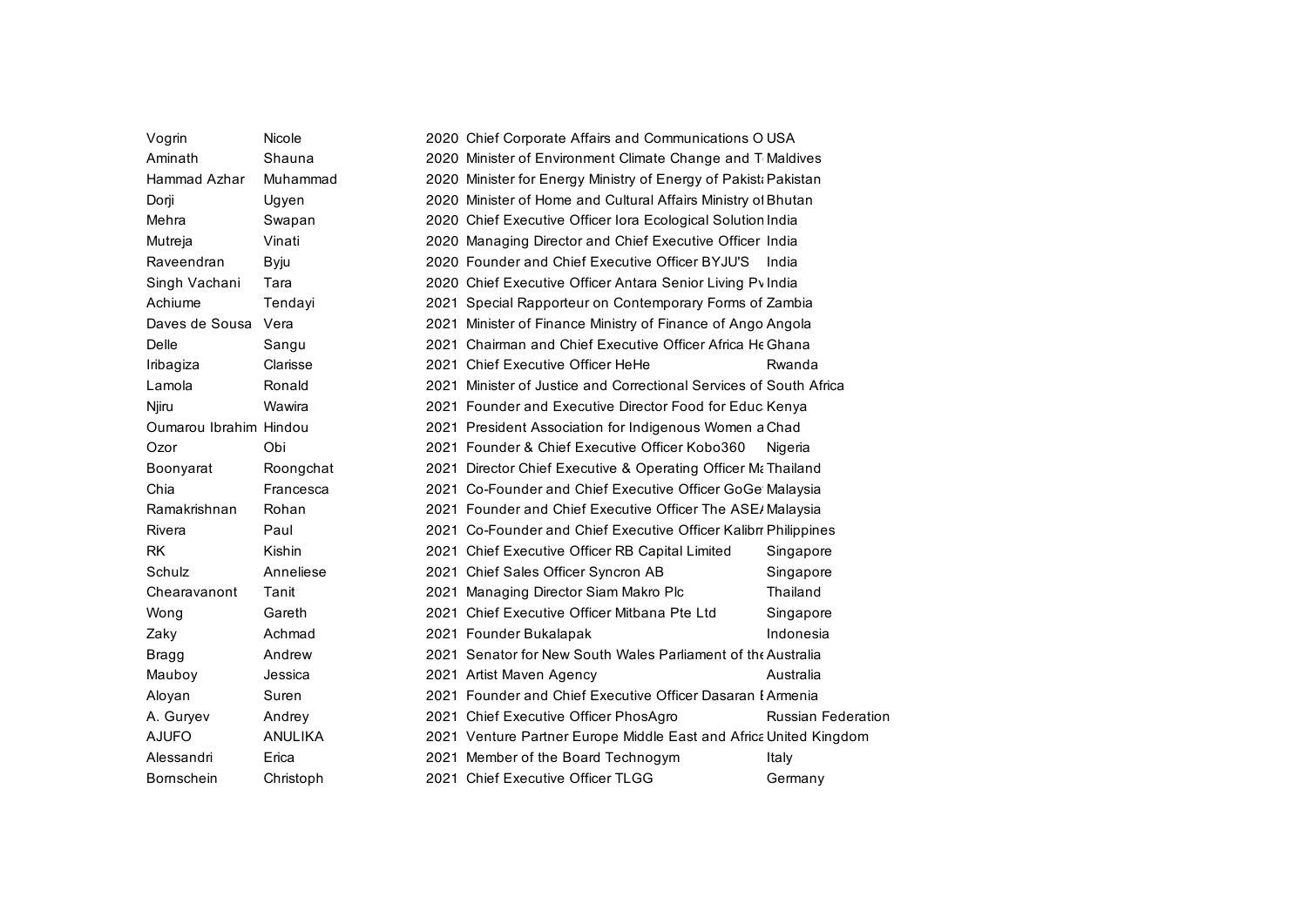| <b>Burke</b>             | Sinéad       | 2021 Chief Executive Officer Tilting The Lens                                   | Ireland                    |
|--------------------------|--------------|---------------------------------------------------------------------------------|----------------------------|
| Chamberlain              | Matthew      | 2021 Chief Executive Officer London Metal Exchang United Kingdom                |                            |
| Cooper                   | Lucy         | 2021 Managing Director Head Innovation Europe Ac United Kingdom                 |                            |
| Crowther                 | Thomas       | 2021 Assistant Professor of Global Ecosystem Ecolo Switzerland                  |                            |
| Damen                    | Rose         | 2021 Managing Director Damen Yachting                                           | <b>Netherlands</b>         |
| de Carvalho              | Alexander    | 2021 Co-Founder and Chief Investment Officer Publi United Kingdom               |                            |
| de Chammard              | Anne-Laure   | 2021 Chief Executive Officer ENGIE Solutions Intern France                      |                            |
| de Montchalin            | Amélie       | 2021 Minister of Public Sector Transformation and th France                     |                            |
| Fonseca                  | Cristina     | 2021 Partner Indico Capital Partners                                            | Portugal                   |
| Forgeron                 | Laure        | 2021 Managing Director Head Facultative Underwritir Switzerland                 |                            |
| Gersch                   | Laura        | 2021 Member of the Board of Management Corporal Germany                         |                            |
| Kahle                    | Nari         | 2021 Head Strategic Programmes CARIAD Volkswac Germany                          |                            |
| Lenson                   | Catherine    | 2021 Managing Partner SoftBank Investment Advise United Kingdom                 |                            |
| Ozturk                   | <b>Burcu</b> | 2021 Chief Financial Officer MLP Saglık Hizmetleri A. Turkey                    |                            |
| Pictet                   | Gregoire     | 2021 Chief Executive Officer Pictet North America Ac Switzerland                |                            |
| Sinkevicius              | Virginijus   | 2021 Commissioner for Environment Oceans and Fis Belgium                        |                            |
| Sridhar                  | Devi         | 2021 Professor of Global Public Health University of United Kingdom             |                            |
| Vergueiro Massei Claudia |              | 2021 Chief Executive Officer Oman Siemens                                       | Germany                    |
| Wermelin                 | Lea          | 2021 Minister for Environment Ministry of the Environ Denmark                   |                            |
| Wiesner                  | Silvia       | 2021 General Manager Belgium and Luxembourg Ur Belgium                          |                            |
| Zhengyu                  | He           | 2021 Principal Scientist Ant Group                                              | People's Republic of China |
| Ge                       | Hu           | 2021 Actor Hu Ge Studio                                                         | People's Republic of China |
| Ni                       | Li           | 2021 Vice-Chairman and Chief Operating Officer Bilit People's Republic of China |                            |
| Yifan                    | Li           | 2021 Chief Executive Officer Hesai Technology                                   | People's Republic of China |
| Chaoyang                 | Lu           | 2021 Professor of Physics University of Science and People's Republic of China  |                            |
| Qian                     | Zhuang       | 2021 Founder & Chief Executive Officer KnowYours People's Republic of China     |                            |
| Guan                     | Wang         | 2021 News Anchor and Host China Global Televisior People's Republic of China    |                            |
| Wu                       | Chen         | 2021 Professor at the National Cancer Center Chine People's Republic of China   |                            |
| Peng                     | Xue          | 2021 Founder and Chief Executive Officer Beijing To People's Republic of China  |                            |
| Batkhuyag                | Zolzaya      | 2021 Co-Founder Adviser and Member of the Board Mongolia                        |                            |
| Seula Kim                | Sophie       | 2021 Founder & Chief Executive Officer Kurly                                    | Republic of Korea          |
| Gun Lee                  | Seung        | 2021 Chief Executive Officer and Founder Viva Rept Republic of Korea            |                            |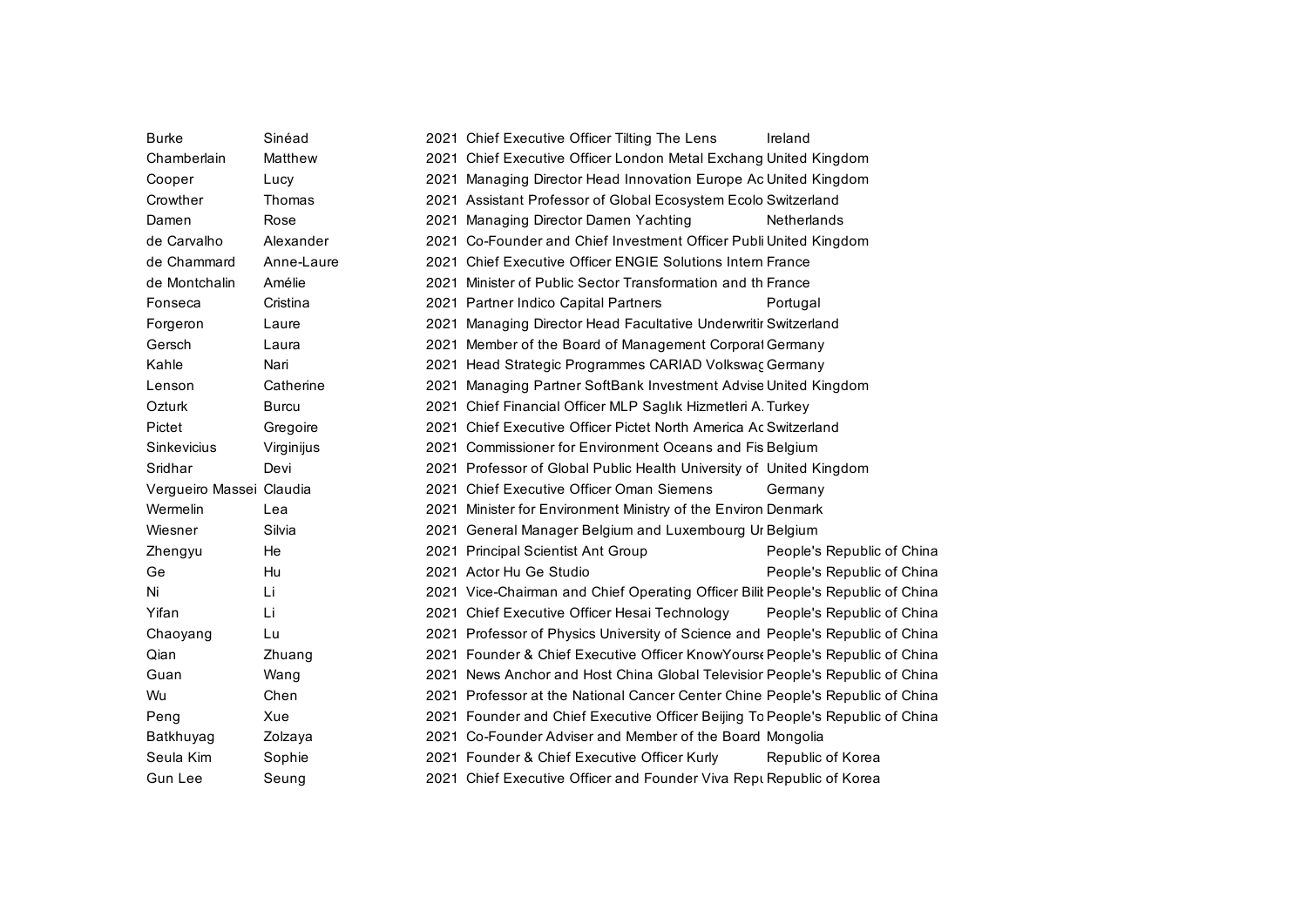| Arcuri                    | Nathalia       | 2021 Founder/CEO Me Poupe! Conteudo e Servicos Brazil                       |                             |
|---------------------------|----------------|-----------------------------------------------------------------------------|-----------------------------|
| Felipe Cervantes   Luis   |                | 2021 Managing Director Head Mexico Office Genera Mexico                     |                             |
| de Belaunde               | Alberto        | 2021 Congressman Congress of Peru                                           | Peru                        |
| Guzmán                    | Martín         | 2021 Minister of Economy Ministry of Economy of Art Argentina               |                             |
| Mattos                    | Luiza          | 2021 Partner Head of Healthcare South America Bai Brazil                    |                             |
| Ortiz                     | Adriana        | 2021 President National Handcraft Institute (IPA)                           | Paraguay                    |
| Patiño                    | Roberto        | 2021 Chief Executive Officer Convive                                        | Venezuela                   |
| <b>Siches</b>             | Izkia          | 2021 President Medical College of Chile                                     | Chile                       |
| Weder                     | Ricardo        | 2021 Founder and Chief Executive Officer JUSTO IN Mexico                    |                             |
| Al-Buti                   | Esraa          | 2021 Partner EY                                                             | Saudi Arabia                |
| Al Hashemi                | Mohamed        | 2021 Country Head Majid Al Futtaim                                          | Saudi Arabia                |
| Al Qasim                  | Elham          | 2021 Chief Executive Officer Digital14                                      | <b>United Arab Emirates</b> |
| Bint Hamad Al Thi Alanoud |                | 2021 Deputy Chief Executive Officer Qatar Financial Qatar                   |                             |
| Seed Faouzi               | EI.            | 2021 Artist & Founder El Seed Studio                                        | Tunisia                     |
| Farooqui                  | Fawaz          | 2021 Chief Advisor to the Minister Ministry of Culture Saudi Arabia         |                             |
| Saeb Iriqat               | Dalal          | 2021 Vice-President International Relations Arab Am Palestinian Territories |                             |
| Juffali                   | Dana           | 2021 Member of the Board Juffall and Brothers                               | Saudi Arabia                |
| Lahlou                    | Sanae          | 2021 Director of the African Business Unit Mazars McMorocco                 |                             |
| Radinsky                  | Kira           | 2021 Founder & Chief Technology Officer Diagnostic Israel                   |                             |
| Ahn                       | Daniel         | 2021 Global Fellow The Woodrow Wilson Internation USA                       |                             |
| Biar Ajak                 | Peter          | 2021 Visiting Fellow and Adjunct Faculty Africa Centi USA                   |                             |
| Cargill                   | Adriana        | 2021 Independent Radio Journalist                                           | <b>USA</b>                  |
| Chan                      | Arvan          | 2021 Senior Vice-President Chief Operating Officer I USA                    |                             |
| Crow                      | Alexis         | 2021 Global Head Geopolitical Investing PwC                                 | <b>USA</b>                  |
| Ene-Obong                 | Abasi          | 2021 Chief Executive Officer and Founder 54gene                             | <b>USA</b>                  |
| Formsma                   | Jocelyn        | 2021 Executive Director National Association of Frier Canada                |                             |
| Gilchrist II              | Garlin         | 2021 Lieutenant Governor State of Michigan                                  | <b>USA</b>                  |
| Gore-Coty                 | Pierre-Dimitri | 2021 Senior Vice-President Delivery Uber Technolog USA                      |                             |
| Greenfield                | Megan          | 2021 Partner McKinsey & Company                                             | <b>USA</b>                  |
| Jackson                   | Jessica        | 2021 Chief Advocacy Officer Reform Alliance                                 | <b>USA</b>                  |
| Kamal-Mreeh               | Gadeer         | 2021 Senior Special Envoy North America The Jewis USA                       |                             |
| Kaufmann                  | Brian          | 2021 Head Private Investments Portfolio Manager M USA                       |                             |
|                           |                |                                                                             |                             |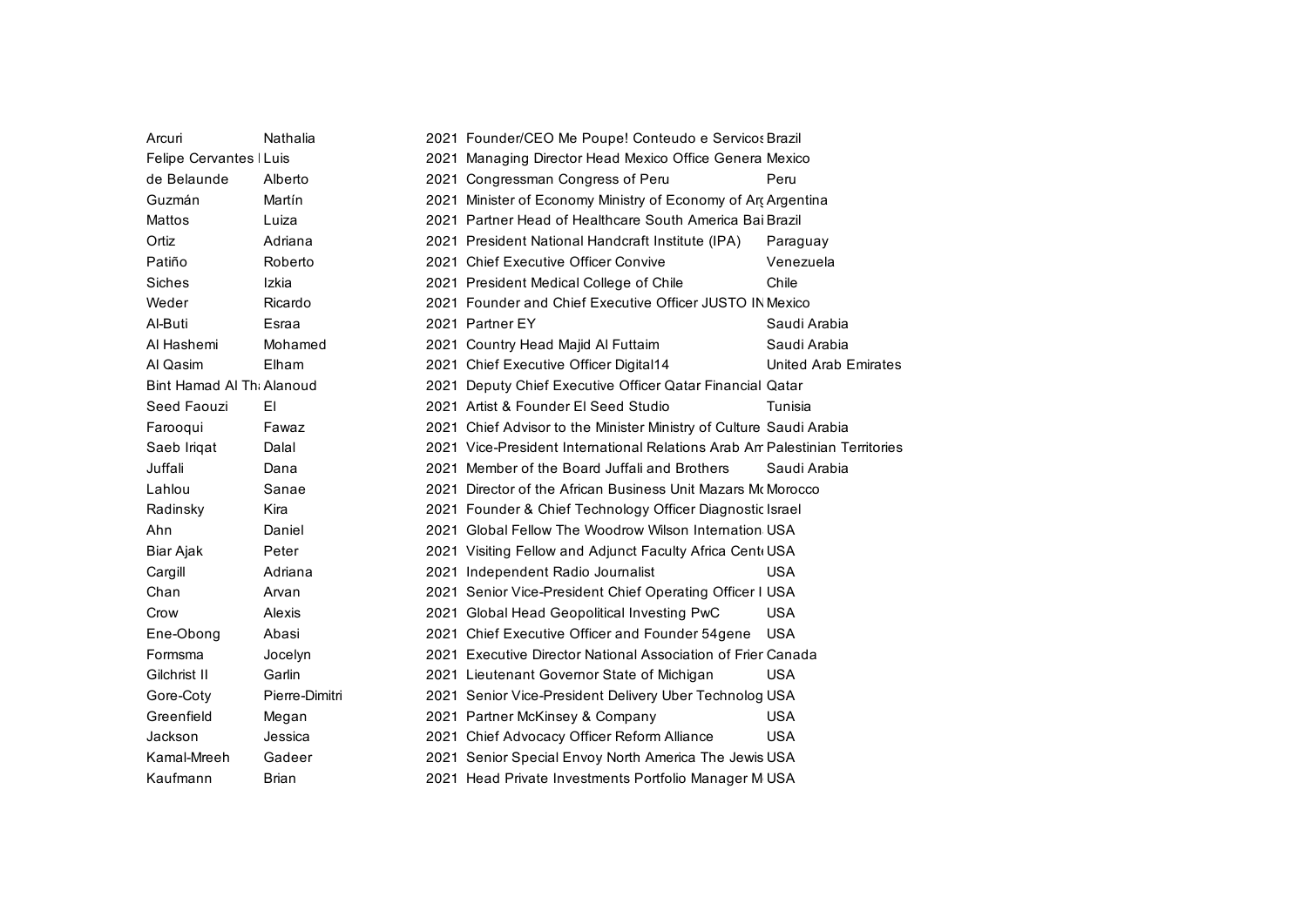| Kelly                   | Conrod       | 2021 Managing Director Chile Merck & Co. Inc.                | USA        |
|-------------------------|--------------|--------------------------------------------------------------|------------|
| X Kendi                 | <b>Ibram</b> | 2021 Director of the Center for Antiracist Research B USA    |            |
| Lowry                   | Haley        | 2021 Global Sustainability Director Dow                      | <b>USA</b> |
| Nelson                  | Lukas        | 2021 Band Leader Promise of The Real                         | USA        |
| Paley                   | Amit         | 2021 Chief Executive Officer and Executive Director USA      |            |
| Serazin                 | Emily        | 2021 Managing Director and Partner Boston Consult USA        |            |
| Sobey                   | Liam         | 2021 Vice-President Merchandising Sobeys Inc.                | Canada     |
| Vats                    | Vasudha      | 2021 Vice-President Pfizer                                   | USA        |
| Wadhwa                  | Hitesh       | 2021 Vice-President Sales and Strategic Initiatives TUSA     |            |
| Alexander Walcott David |              | 2021 Founder and Managing Partner Novamed                    | <b>USA</b> |
| Avasthi                 | Aditi        | 2021 Founder and Chief Executive Officer Embibe              | India      |
| Bokhari                 | Maleeka      | 2021 Parliamentary Secretary for Law and Justice Mi Pakistan |            |
| Bolla                   | Srikanth     | 2021 Founder & Chief Executive Officer Bollant Indu India    |            |
| Chaudhary               | Nirvana      | 2021 Managing Director Chaudhary Group                       | Nepal      |
| Kalra                   | Gazal        | 2021 Co-Founder Rivigo                                       | India      |
| Kheruka                 | Shreevar     | 2021 Managing Director Borosil Ltd.                          | India      |
| Bin Mortaza             | Mashrafe     | 2021 Captain Bangladesh Cricket Team                         | Bangladesh |
| Prabhu $\hat{x}$        | Ameya        | 2021 Managing Director NAFA Capital                          | India      |

Industry Partners (info as of 2015)

AUDI AG Community Partners

The Abraaj Group Accenture Agility Alcoa Bahrain Economic Development Board Bain & Company Barclays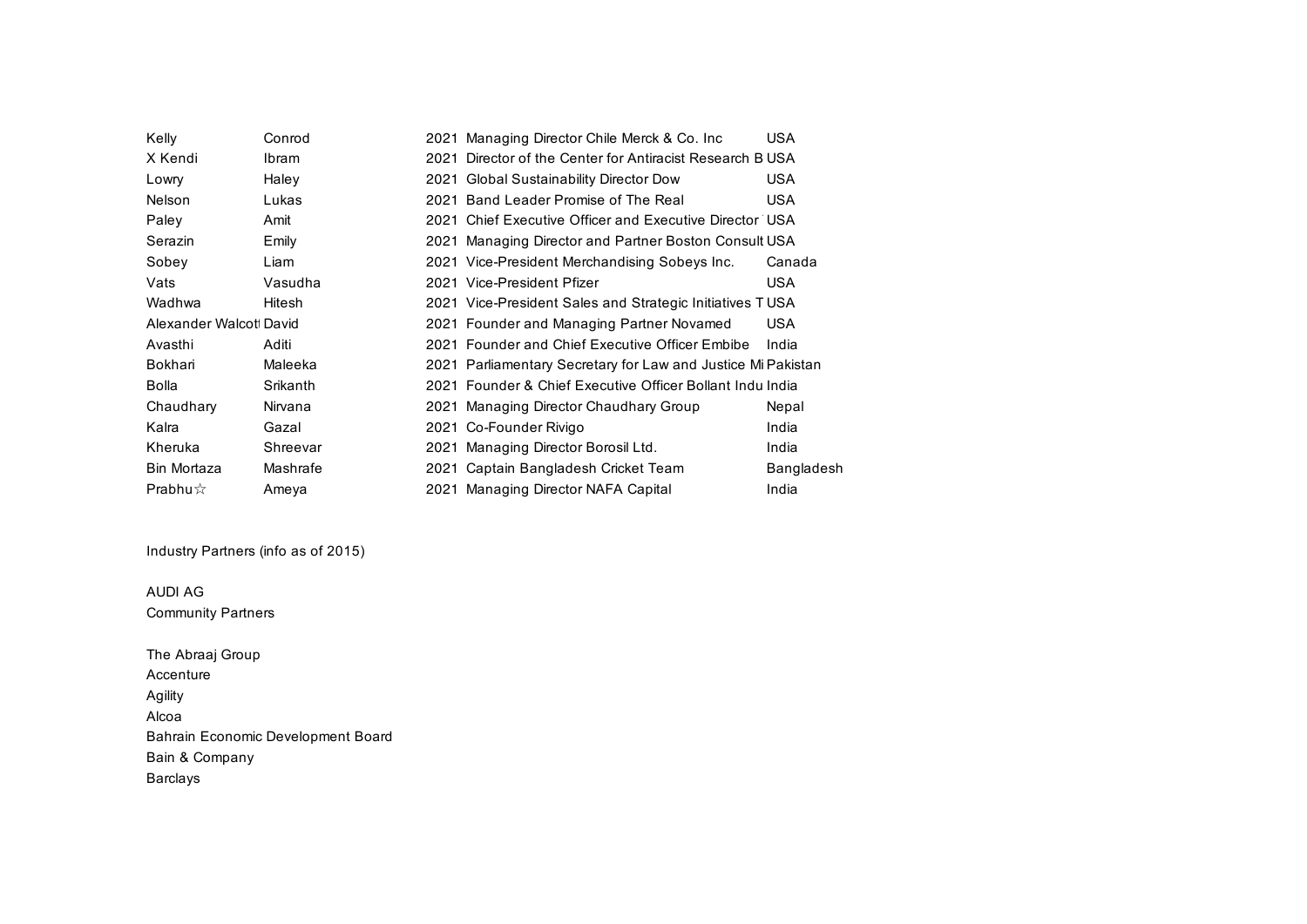Basic Element Bill & Melinda Gates Foundation The Boston Consulting Group Clayton **Dubilier & Rice LLC** Clifford Chance The Coca-Cola Company Deutsche Bank Dogus Group EY Goldman Sachs HCL Technologies Ltd HSBC Hanwha Group Heidrick & Struggles Infosys JPMorgan Chase & Co. KPMG International McKinsey & Company Microsoft Corporation NYSE PepsiCo Publicis Groupe PwC Renault-Nissan Alliance SABMiller Sberbank Standard Chartered Bank Swiss Re Thomson Reuters VTB Bank VimpelCom WPP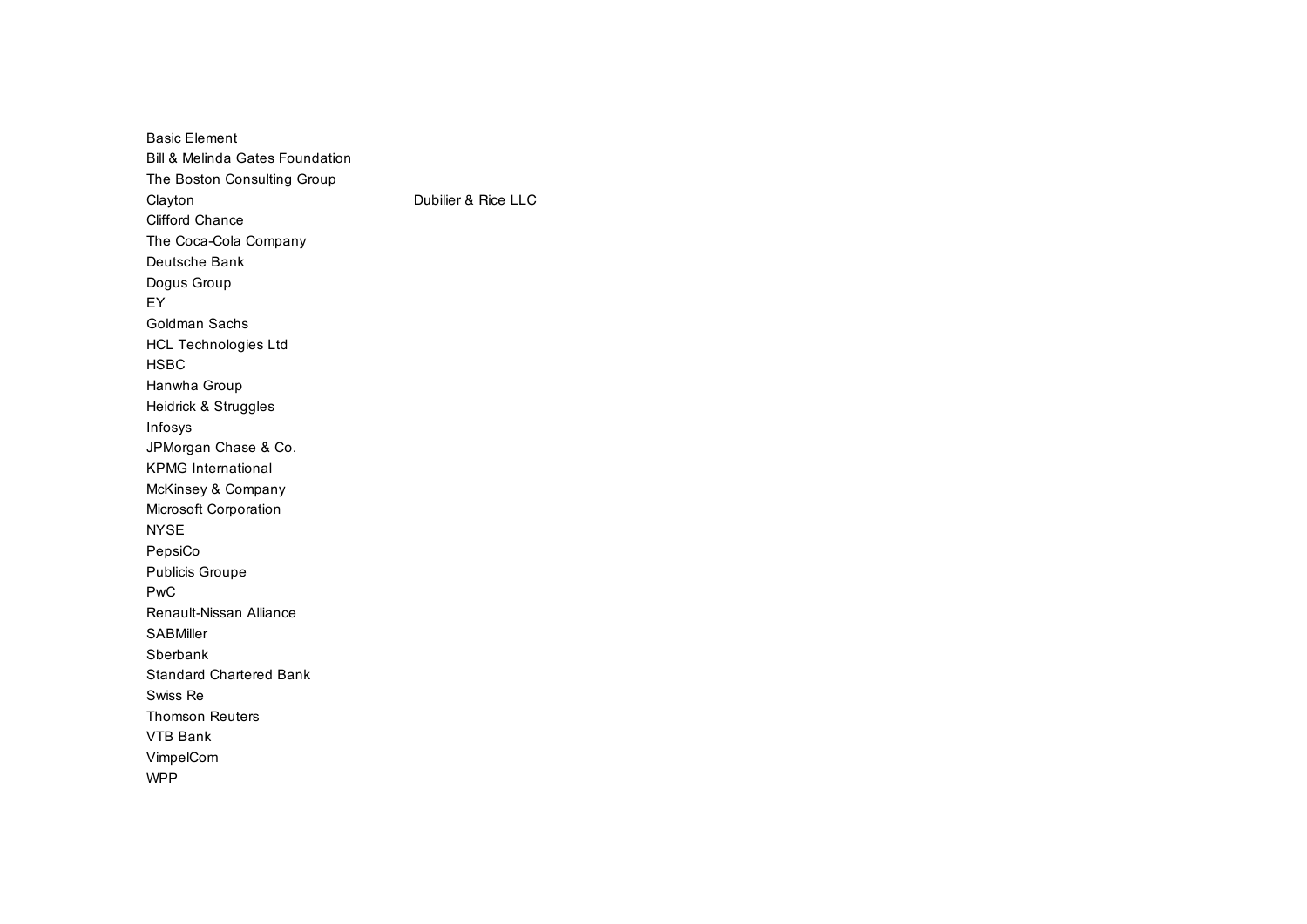## Wipro Zurich Insurance Group

Regional Partners as of 2015

Abdul Latif Jameel Co., Ltd. Aflac Japan African Development Bank Group African Rainbow Minerals (ARM) AirAsia Al Dabbagh Group Al Dahra Holding Alghanim Industries Alshaya Group Apollo Tyres Ltd averda Axiata Group Berhad Bajaj Auto Bank Mandiri (Persero) Barclays Africa Group Limited BNP Paribas Burgan Bank Capital Bank Centene Corporation Comision Federal de Electricidad (CFE) Crescent Enterprises Crescent Petroleum Dana Gas Development Bank of Southern Africa Ecobank Transnational Emirates NBD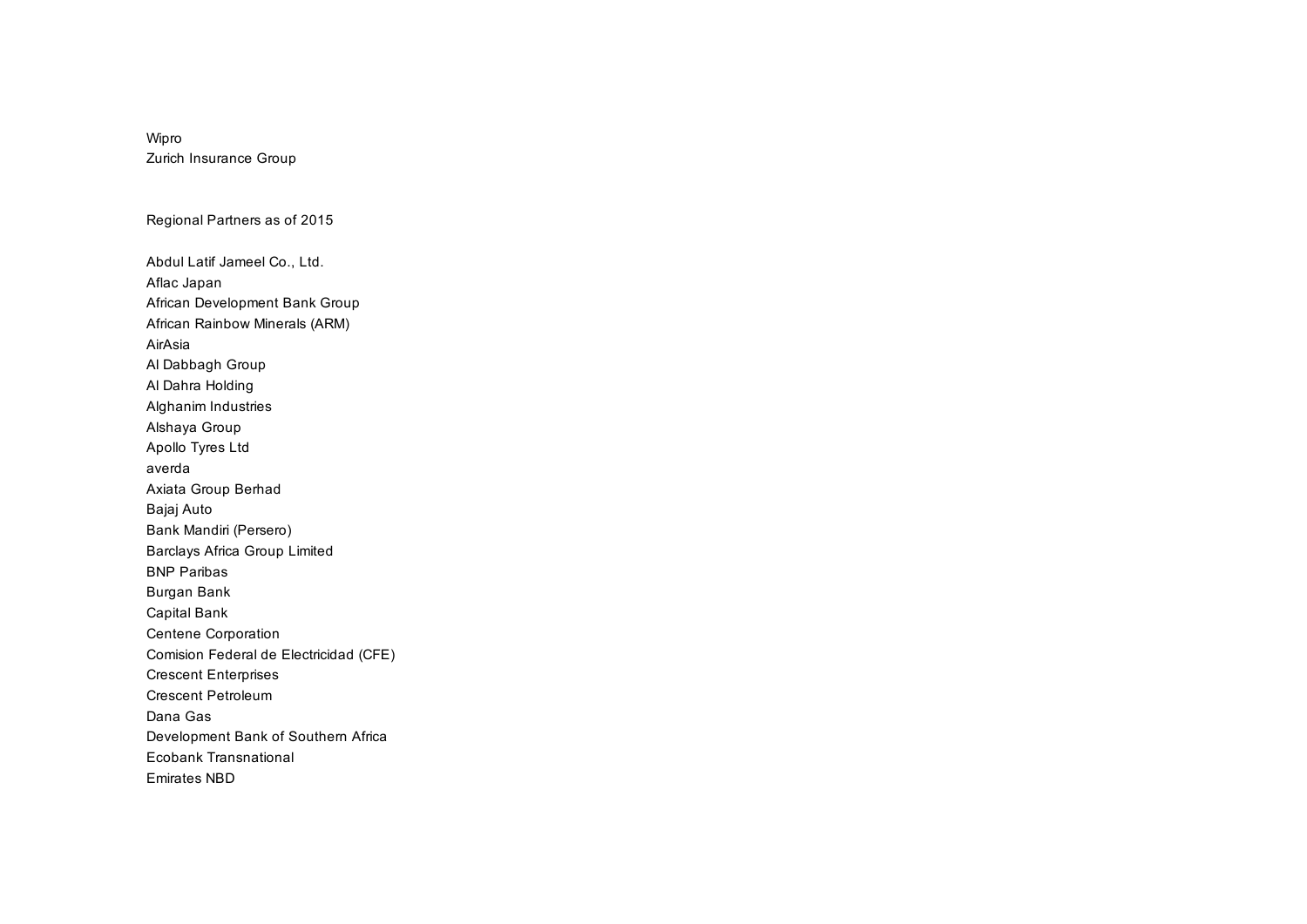European Bank for Reconstruction and Development European Investment Bank First Bank of Nigeria FirstRand Flextronics Flour Mills of Nigeria Gentera GMR Group Goldcorp Inc. Greenberg Traurig LLP Grupa Azoty Grupo Lauman Habboush Group Habib Bank (HBL) Hikma Pharmaceuticals Hindustan Powerprojects Pvt. Ltd Industrial Development Corporation of South Africa Intercorp Interprotección Investec KIO Networks Kirin Holdings Lippo Group Lulu Group International LLC Majid Al Futtaim Holding LLC Mitsubishi Heavy Industries Mizuho Financial Group MMI Holdings Limited Naspers Nigeria LNG Limited Oando Plc OAO Tatneft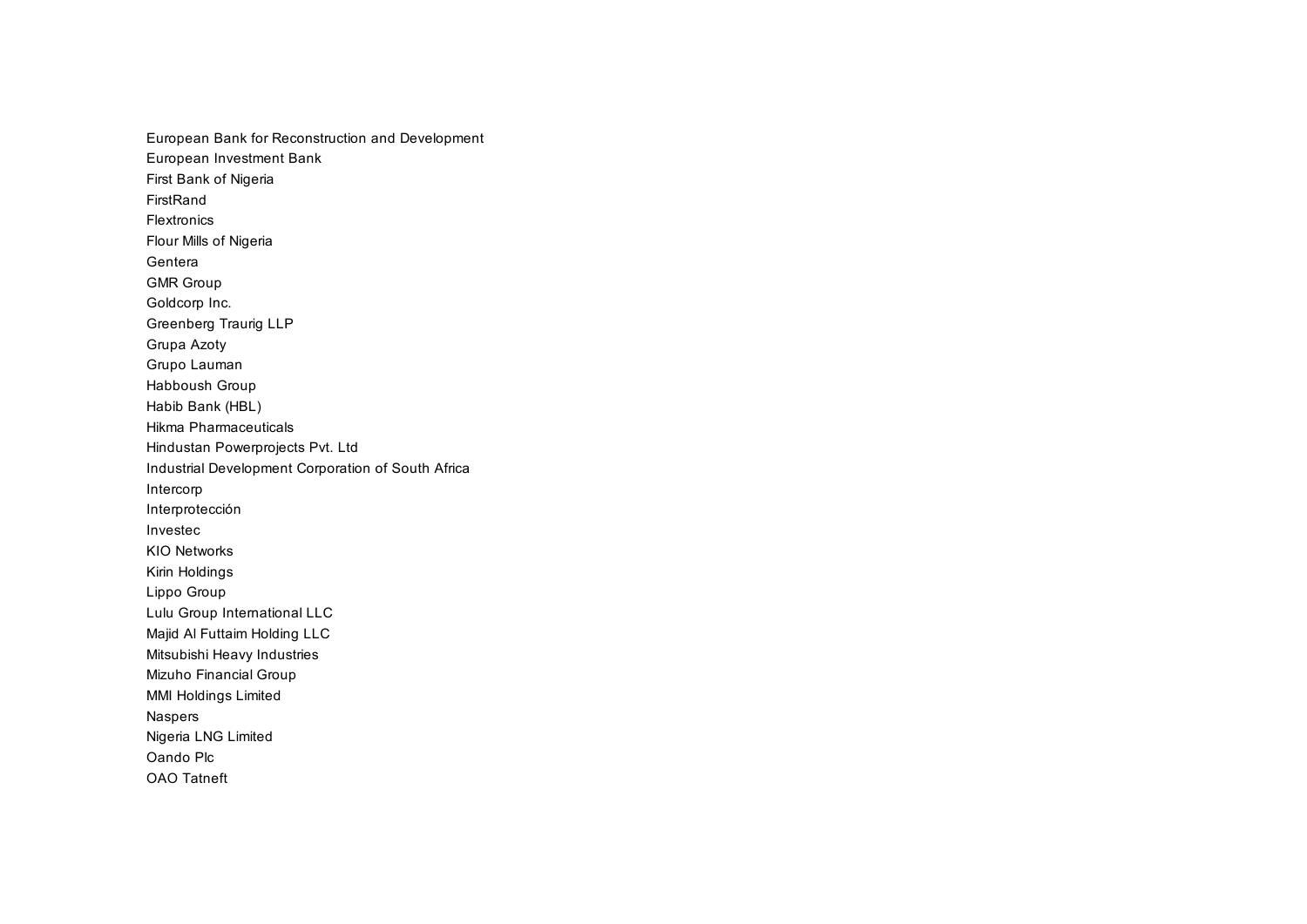OHL México, S.A.B. DE C.V. OJSC "Bank Otrkritie Financial Corporation" OJSC Mining&Metallurgical; Company "Norilsk Nickel" The Olayan Group Omnilife-Angelíssima Group Ooredoo Group Orrick, Herrington & Sutcliffe LLP Overseas Infrastructure Alliance PAIPED Palestine Telecommunications Company (Paltel Group) PPF a.s. Qalaa Holdings Rajesh Wadhawan Group RDIF Management Company LLC RGE Pte Ltd RMZ Corp. Samruk-Kazyna San Miguel Corporation SapuraKencana Petroleum Berhad Sasol Saudi Telecom SBI Holdings Seplat Petroleum Development Company SICPA Holding SM Investments Corporation SMFG The Standard Bank Group Limited Telkom Tokio Marine Holdings Transnet SOC Ltd United Phosphorus (UPL) Vision 3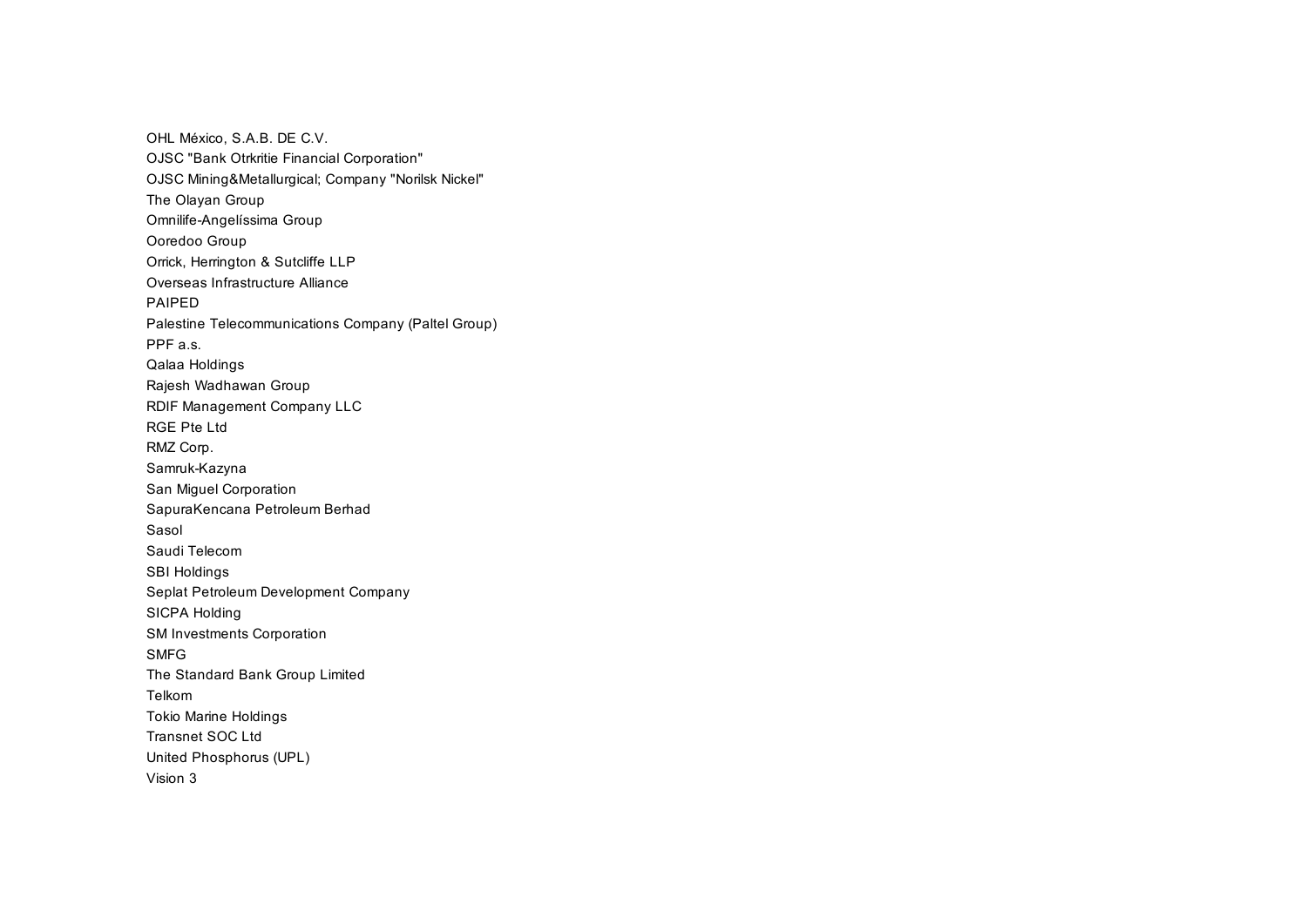Visy Industries Pty Ltd VPS Healthcare Wilmar International Limited YTL Corporation Berhard

Welspun Corp. A.P. Møller-Maersk A.T. Kearney ABB Aberdeen Asset Management The Abraaj Group Abu Dhabi Investment Authority Accenture Acciona S.A. Adecco Group Adobe Systems Incorporated Aecon Group Aetna African Rainbow Minerals (ARM) AGCO Corporation Agility Air Liquide SA AirAsia Akamai AkzoNobel Alcoa Algebris Investments (UK) AlixPartners All Nippon Airways (ANA) Alliance Boots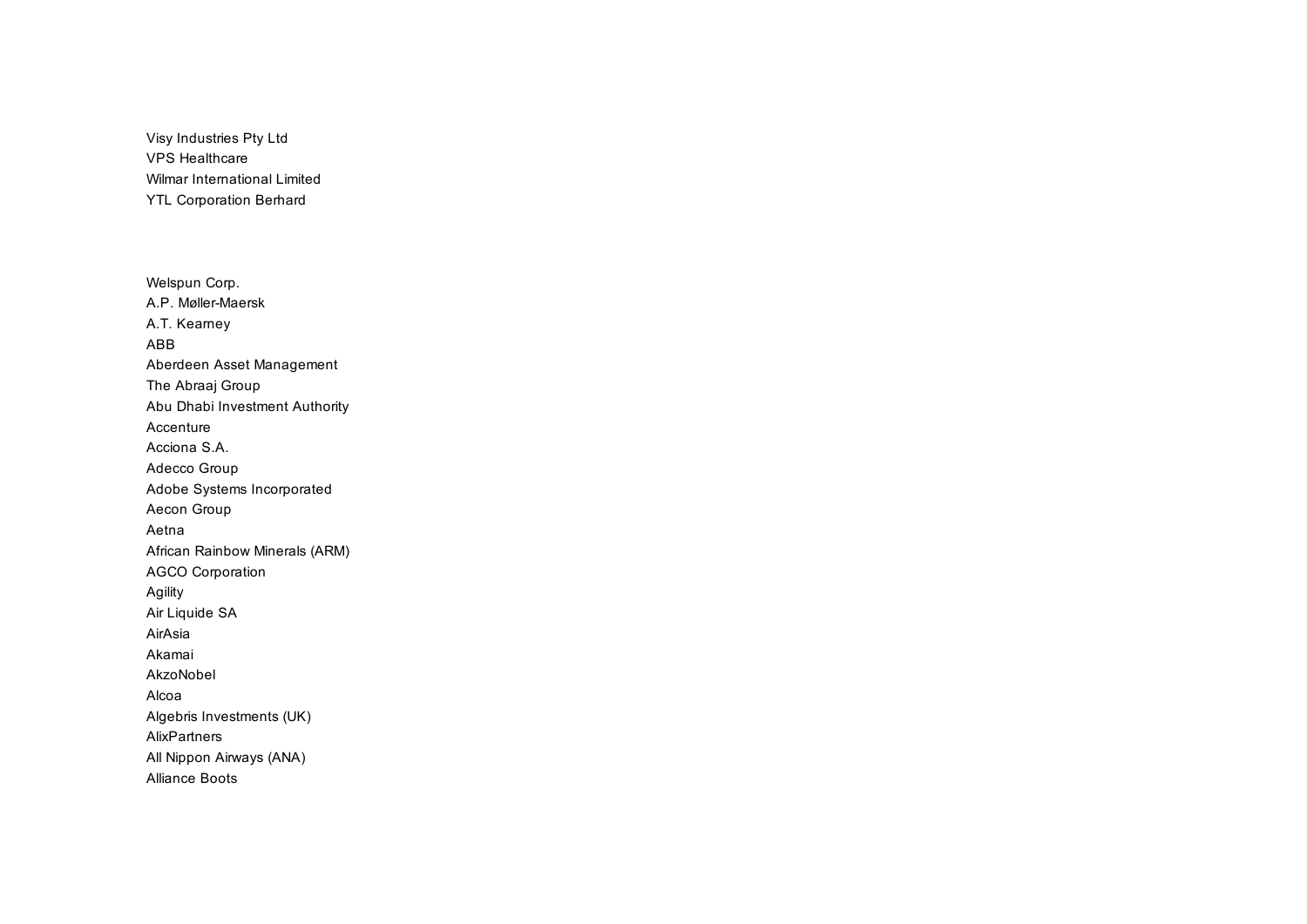Allianz SE Amdocs Management Limited Amec Foster Wheeler American Tower Corporation América Móvil Anchorage Capital Group Anglo American Anheuser-Busch InBev Antofagasta Minerals Aon Corporation Apax Partners Apollo Tyres Ltd ArcelorMittal Ariston Thermo ARM I td Arup Group Ltd AT&T; AUDI AG Axiata Group Berhad BAE Systems Bahrain Economic Development Board Bahrain Mumtalakat Holding Company Bain & Company Bajaj Auto Baker & McKenzie Banco Bradesco S/A Banco BTG Pactual S.A - Cayman Branch Banco Santander Bank Julius Baer Bank Mandiri (Persero) Bank of America Barclays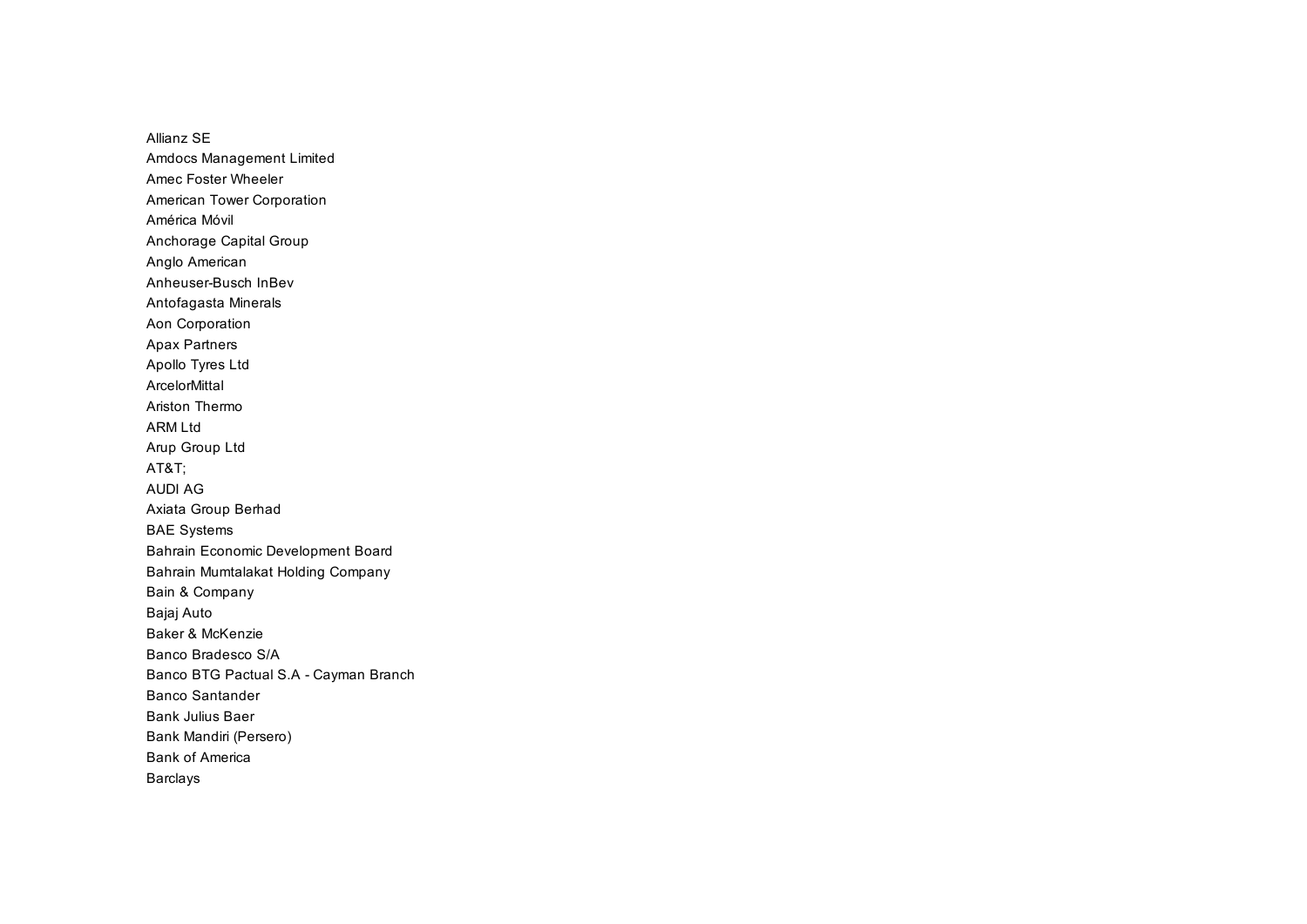BASF Basic Element Bayer BC Partners BD Bertelsmann SE & Co. KGaA Bharat Forge Limited Bharti Airtel Bilfinger Bilfinger SE Bill & Melinda Gates Foundation Bioenco. Bioenergy Corporation BlackRock Blackstone Group Bloomberg BMC Software BMO Financial Group Bombardier The Boston Consulting Group BP Plc Brambles Brevan Howard Brevan Howard Investment Products Limited Bridas Corporation Bridgewater Associates Brightstar BT Bunge Burda Media CA Technologies Canada Pension Plan Investment Board Cantor Fitzgerald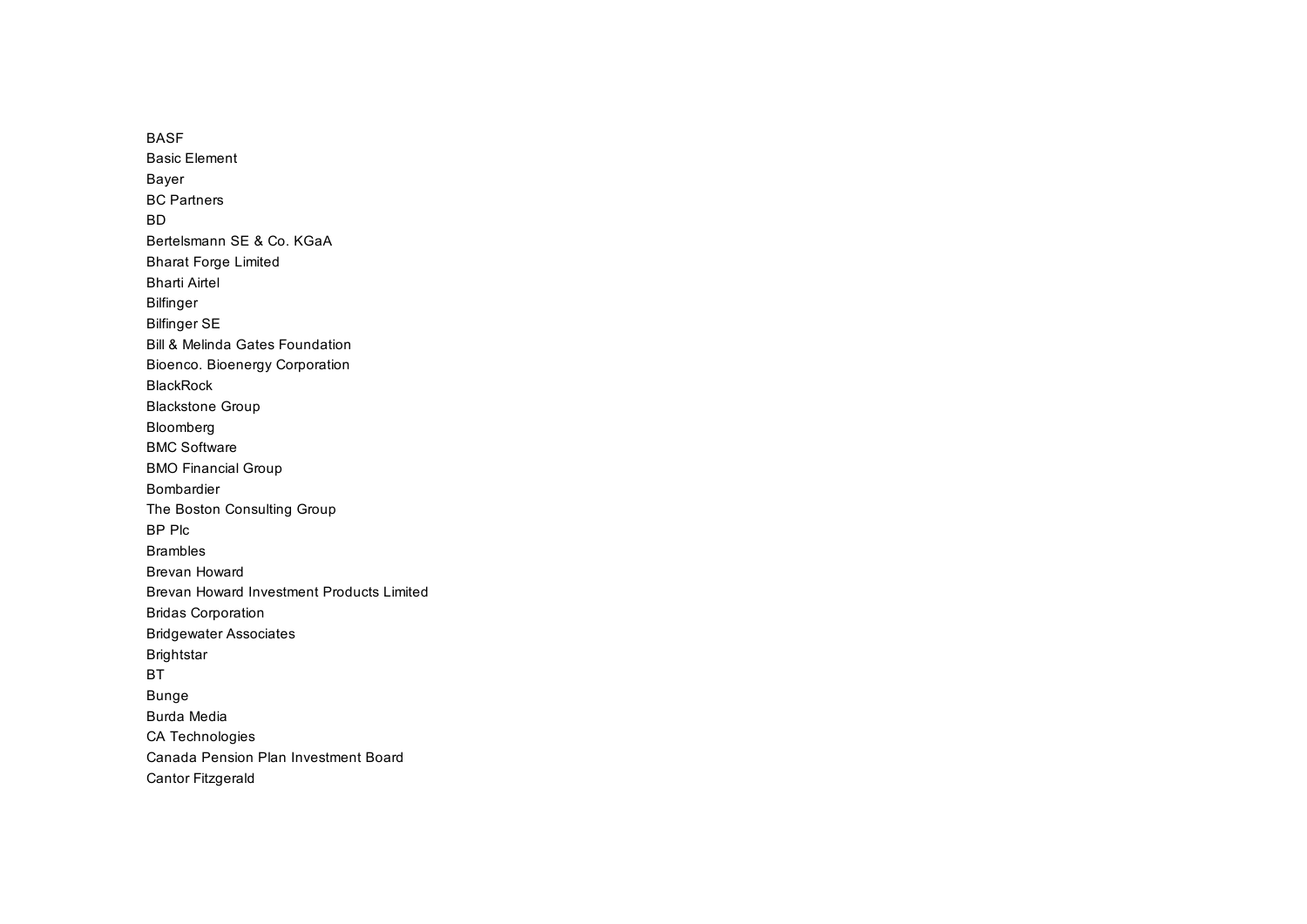Canyon Partners Cardinal Health Cargill Carlsberg Group Carlyle Group Caterpillar Inc. Caxton Associates Cengage Learning Centene Corporation **Centrica** CF Industries Holdings Inc. Chevron China Minsheng Investment China Mobile Communications Corporation Cisco Citi CITIC Capital Holdings Limited Clariant Clayton, Dubilier & Rice LLC Clifford Chance CLS Bank International CNBC The Coca-Cola Company COFRA Holding Cognizant Colliers International Comision Federal de Electricidad (CFE) Compagnie Financière Tradition comScore Inc. Consolidated Contractors Company (CCC) Construction Products Holding Company (CPC) Corporación América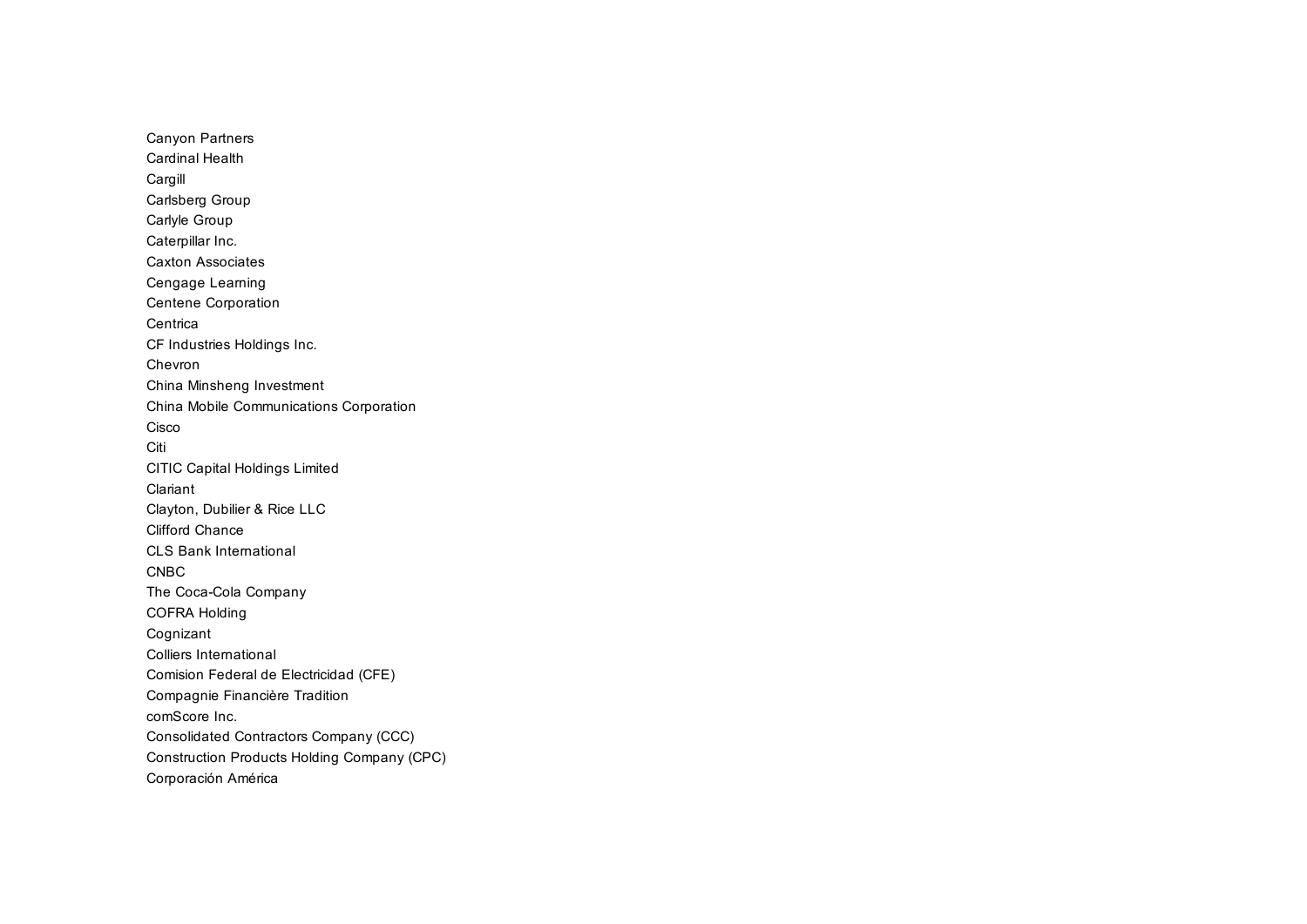Credit Suisse Crescent Petroleum CVC Capital Partners (Luxembourg) Dalian Wanda Group Dana Gas Danfoss Dangote Group Deloitte Delphi Automotive Dentsu Group Depository Trust & Clearing Corporation (DTCC) Desjardins Deutsche Bank Deutsche Börse Deutsche Post DHL Diageo DNB Dogan TV Holding A.S. Dogus Group DONG Energy A/S The Dow Chemical Company DP World Dr Reddy's Ltd DST Global Duke University Medical Center and Health System DuPont Ecobank Transnational Ecolab Edelman Egon Zehnder Egon Zehnder International Elliott Management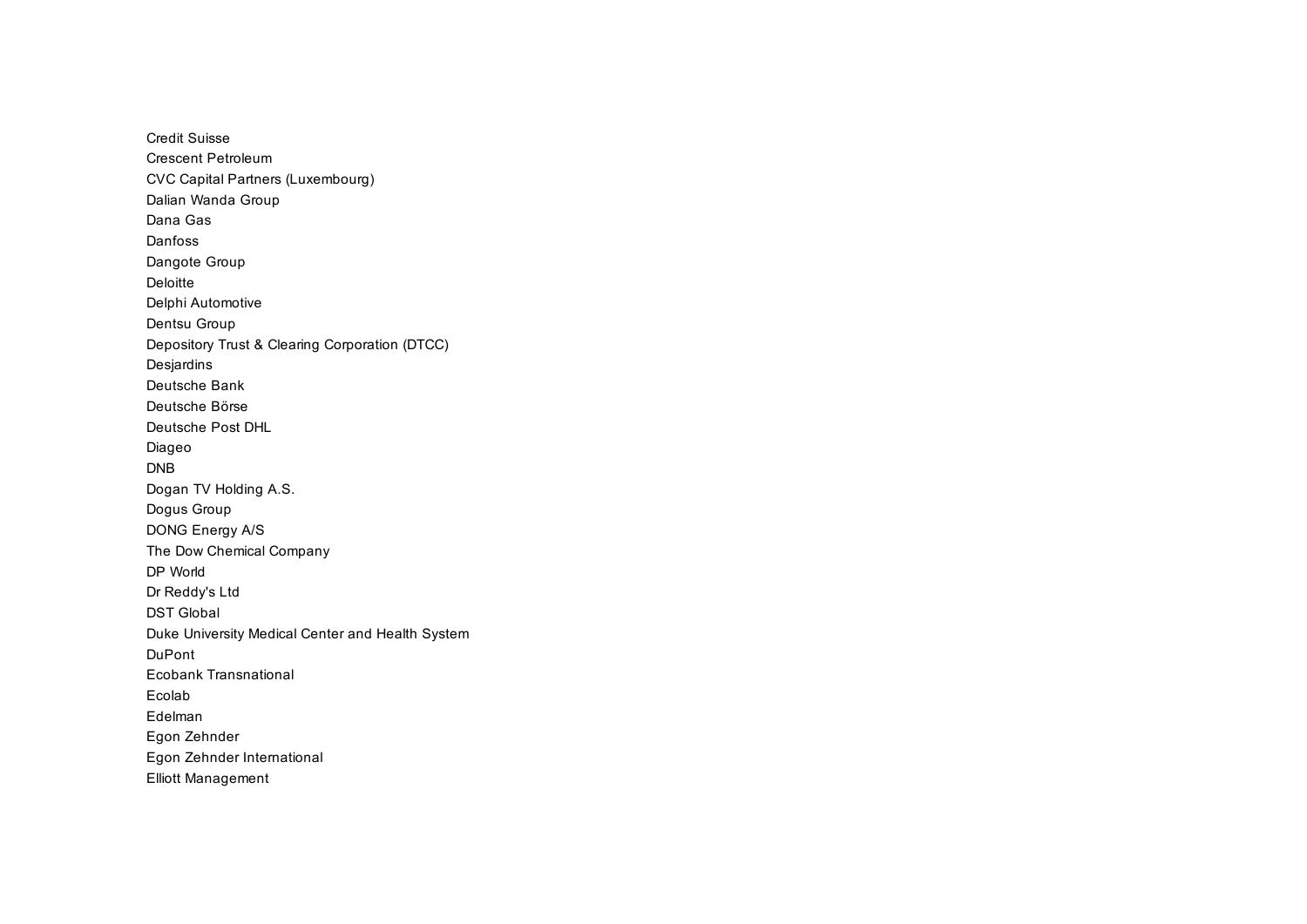Emaar Properties EMBRAER EMC Corporation Emirates Group Emirates NBD Endeavor Global Eni eni.spa EnQuest Enso Capital Management EQT Partners Ericsson Eskom Holdings SOC Limited Essar Capital Ltd Etihad Airways Eton Park Capital Management European Bank for Reconstruction and Development Evonik Industries EY Facebook Facebook Inc. FEMSA FIS Flextronics Fluor Corporation FTI Consulting Fujitsu Limited Gazprom Neft GDF SUEZ GE General Atlantic General Motors Company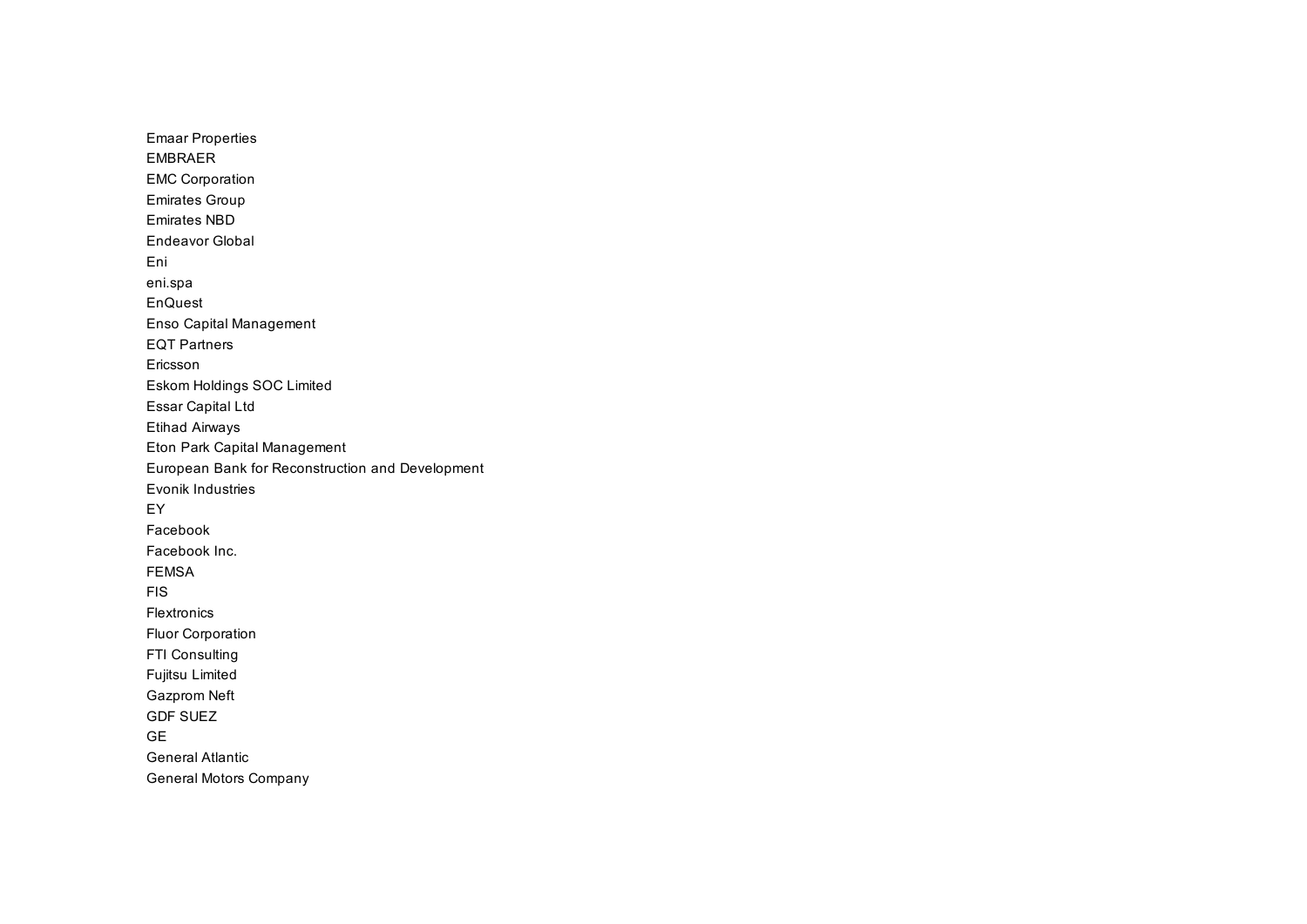Generali GIC Glencore GMR Group Goldcorp Inc. Goldman Sachs Google Inc. GranBio Investimentos Greenberg Traurig LLP Groupe Edmond de Rothschild Grupa Azoty Grupo Financiero Banorte Grupo Mexico S.A.B. de C.V. Grupo Salinas GSMA Guggenheim Partners Gunvor SA Hanergy Holdings Group Hanwha Group Havas Group HCL Technologies Ltd Heidrick & Struggles HEINEKEN Henkel Henry Schein Inc. Hero Group Hewlett-Packard Company Highbridge Capital Management Hilton Worldwide Hinduja Group of Companies Hindustan Construction Company Hindustan Powerprojects Pvt. Ltd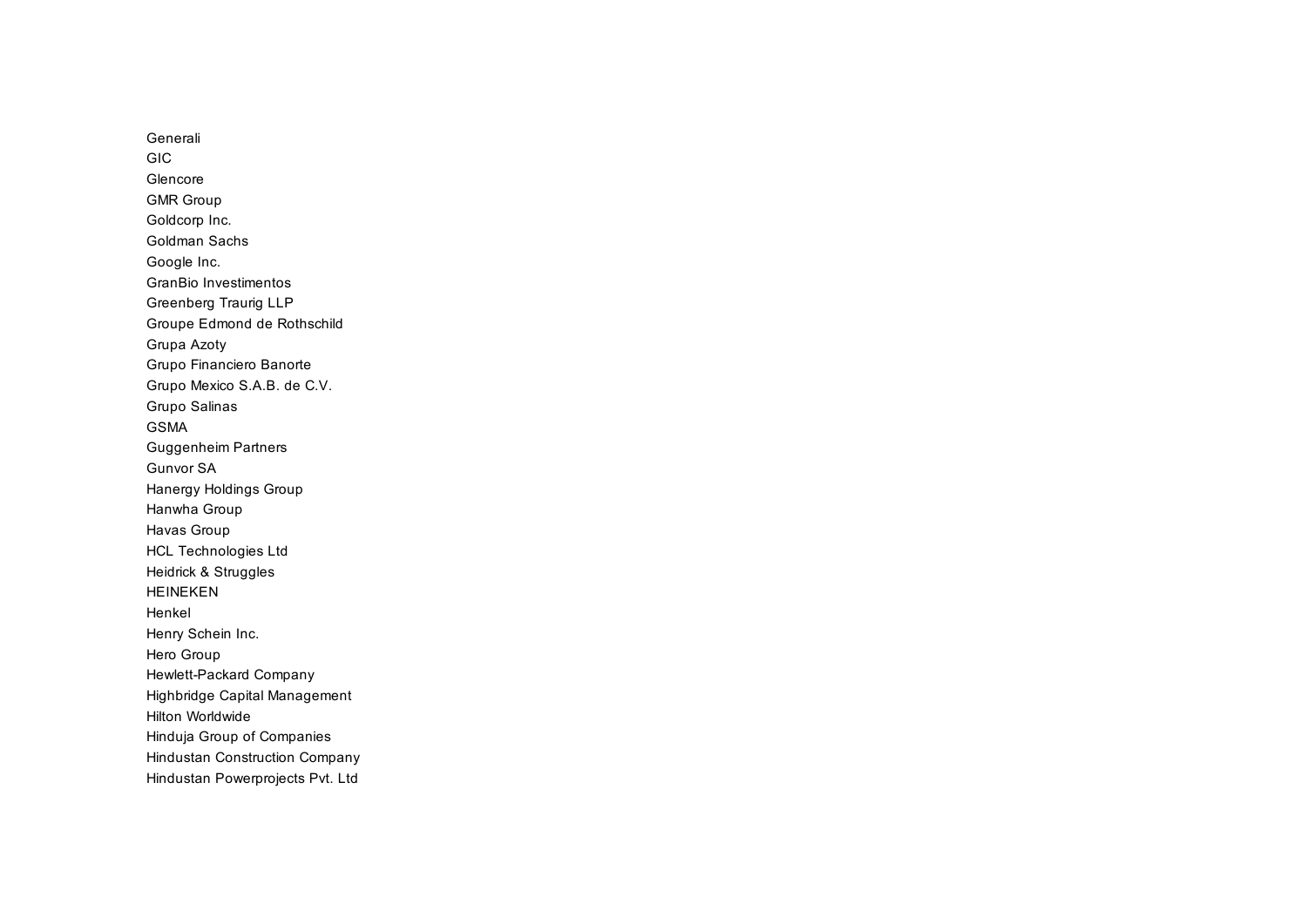Hitachi HNA Group Co. Ltd **HSBC** Huawei Technologies Hyundai Motor Company IBERDROLA ICICI Bank iGate IHS Indorama Ventures Indus Group Infosys ING Group Intel Corporation InterContinental Hotels Group (IHG) International Bank of Azerbaijan International Container Terminal Services Inc. International Finance Corporation (IFC) Interpublic Group Intesa Sanpaolo Investec Iron Mountain Information Management, LLC Itaú Unibanco Japan Asia Group Limited Jerónimo Martins Jet Airways (India) JLL Johnson & Johnson Johnson Controls Jones Lang LaSalle JPMorgan Chase & Co. JSC RusHydro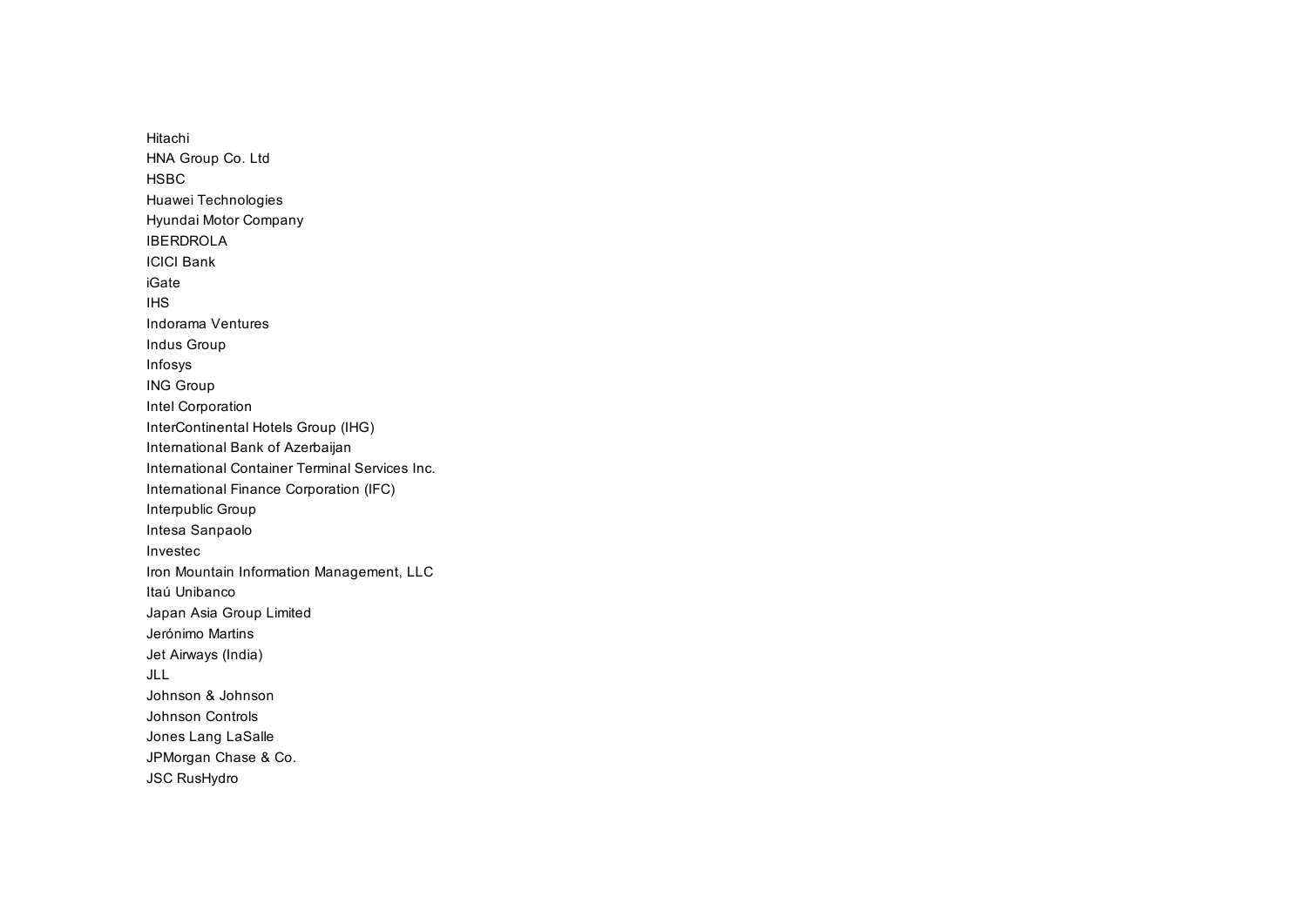Jubilant Bhartia Group Jumeirah Group Kaiser Permanente Kaspersky Lab Khazanah Nasional Berhad Kirin Holdings Kohlberg Kravis Roberts & Co. KPMG International Kraft Foods Kudelski Group Lawson Lazard Lazard Group Lenovo Liberty Global Lindsay Goldberg LLC LIXIL Group Corporation Lloyd's Lloyds Banking Group Lockheed Martin Corporation Louis Dreyfus Commodities LUKOIL LVMH Moët Hennessy - Louis Vuitton Mahindra Satyam Maire Tecnimont ManpowerGroup Markit Marks & Spencer Marriott International Marsh & McLennan Companies (MMC) Marubeni Corporation Mason Capital Management LLC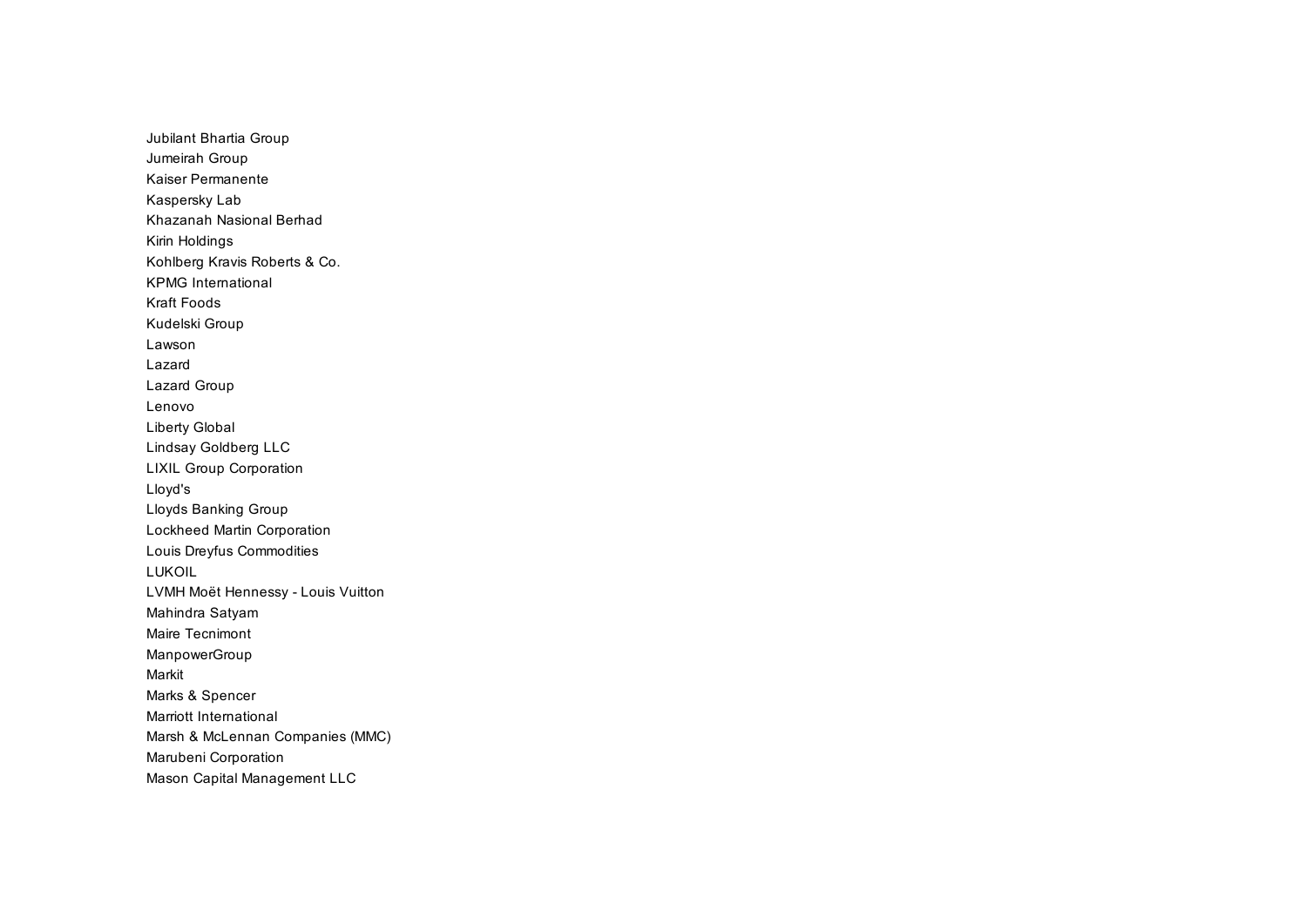MassMutual Financial Group **MasterCard** Mayo Clinic McGraw Hill Financial McKinsey & Company Medtronic Mercuria Energy Group Mercuria Energy Group Ltd Meridiam Infrastructure Meridian Capital METALLOINVEST Microsoft Corporation Mitsubishi Chemical Holdings Corporation Mitsubishi Corporation Mitsubishi Heavy Industries Mitsui & Co. Mizuho Financial Group MKS (Switzerland) MKS (Switzerland) SA Moelis & Company Mondelez International Monsanto Company Moore Capital Management, LP Morgan Stanley Mori Building Co Mori Building Company The NASDAQ OMX Group Naspers Nestlé SA Neusoft Corporation New York Times Newmont Mining Corporation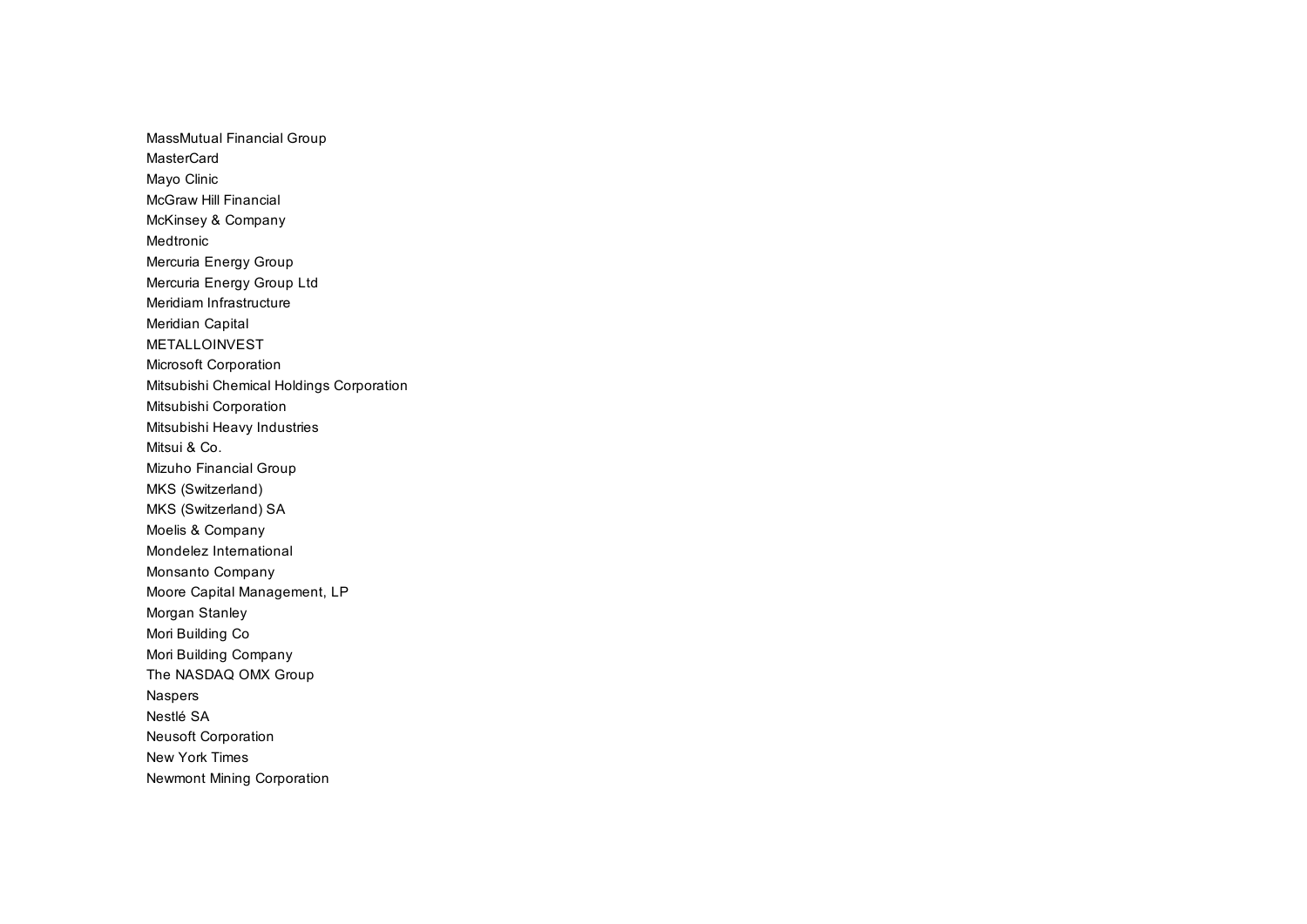Nexen NGP Energy Capital Management Nielsen Nigeria LNG Limited Nigerian National Petroleum Corporation (NNPC) Nike Inc. Nomura Holdings North Island Novartis Novatek Novo Nordisk Novozymes Nyrstar NYSE Oando Plc OJSC "PhosAgro" OJSC Mining&Metallurgical; Company "Norilsk Nickel" Old Mutual Omnicom Group Ooredoo Group OPHIR Holdings LLC **Orkla** PAG Pearson Plc PEMEX - Petróleos Mexicanos PensionDanmark PepsiCo Permira Advisers The Perot Companies Petróleos Mexicanos Petrofac Petroleo Brasileiro SA - PETROBRAS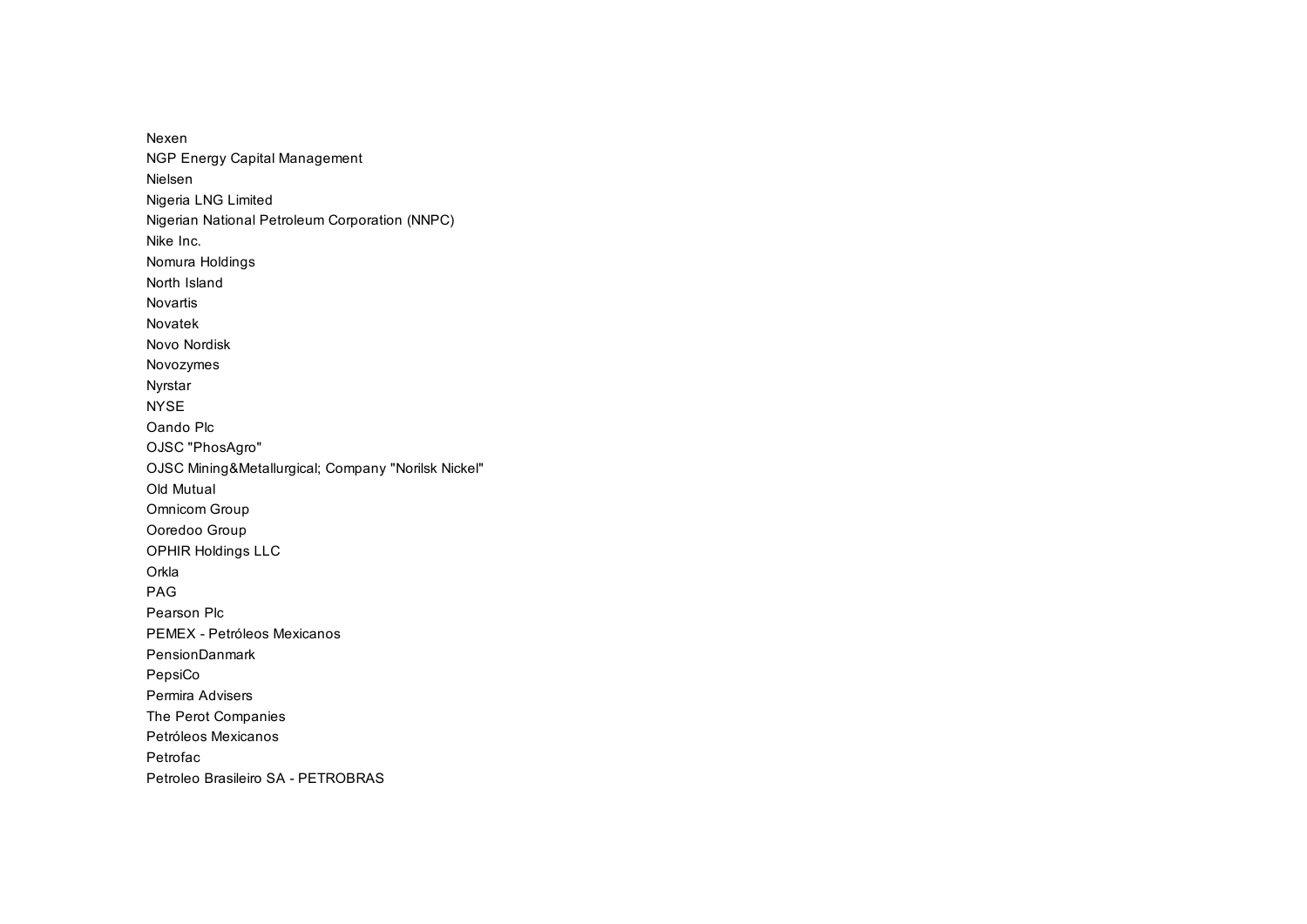Pine River Capital Management LP PPF a.s. Prudential PTT Public Company PTT Public Company Limited Publicis Groupe Punj Lloyd PwC QIAGEN Qualcomm Quexco Rabobank Rajesh Wadhawan Group RDIF Management Company LLC Reckitt Benckiser Reitan Group Reliance Industries Renault-Nissan Alliance Renova Group RHC Holding RMZ Corp. Robert Wood Johnson Foundation (RWJF) Rock Creek Group The Rockefeller Foundation Royal Bafokeng Nation Royal DSM Royal Dutch Shell Plc Royal Philips Royal Philips Electronics Royal Vopak RWE AG **SABMiller**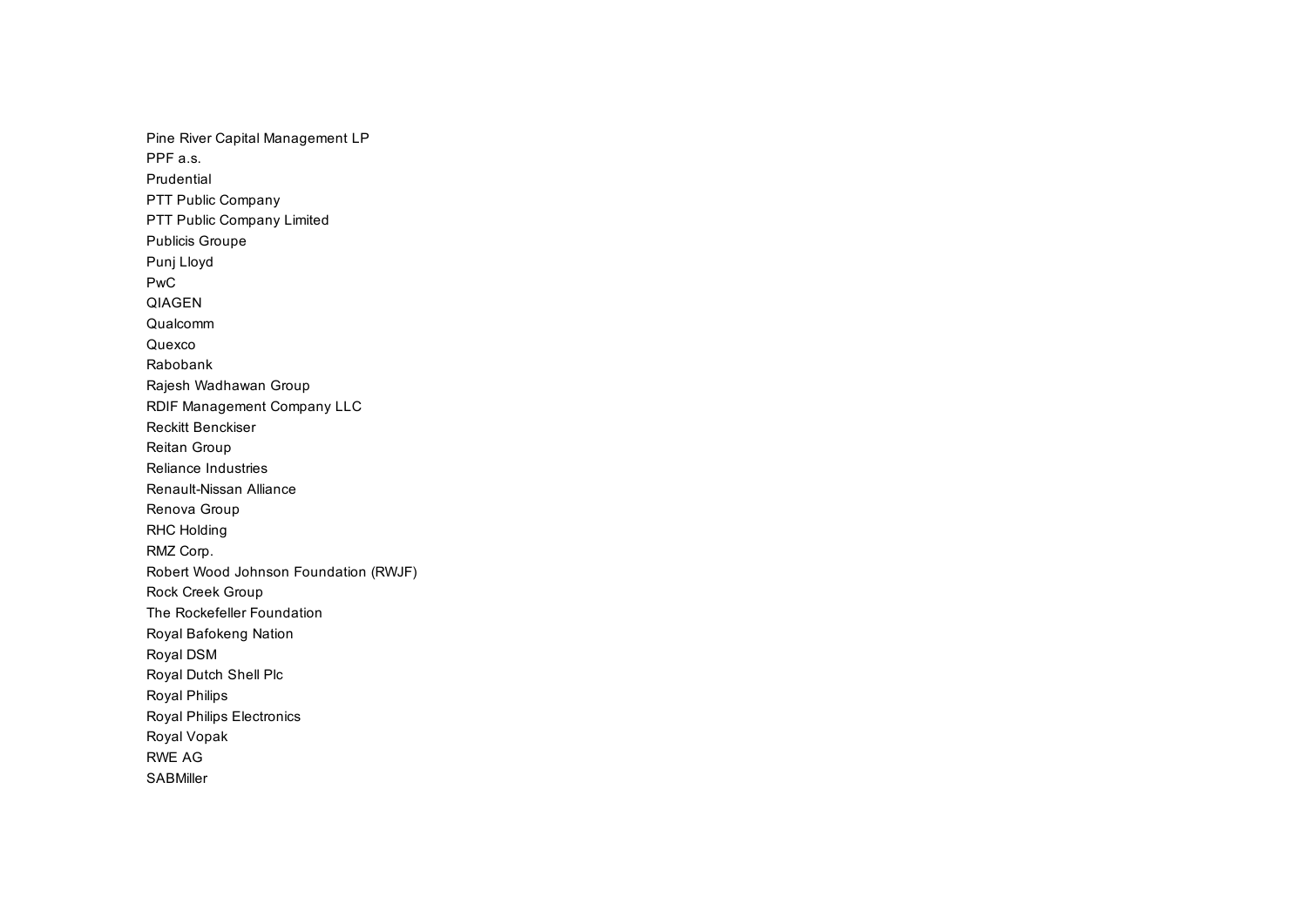Safran Salesforce Samruk-Kazyna Samsung Engineering Sandvik AB Sanofi SAP AG SAP SE SapuraKencana Petroleum Berhad SAS Sasol Saudi Aramco Saudi Basic Industries Corporation (SABIC) Saudi Telecom Sberbank Schlumberger Limited Schneider Electric SE Sealed Air Corp. Serum Institute of India Limited Severstal Shell International B.V. Sibur Siemens Sinar Mas, Agribusiness & Food SK Group Skanska AB SkyBridge Capital SM Investments Corporation Smart-Holding SMFG SNC-Lavalin Group SOCAR (State Oil Company of the Azerbaijan Republic)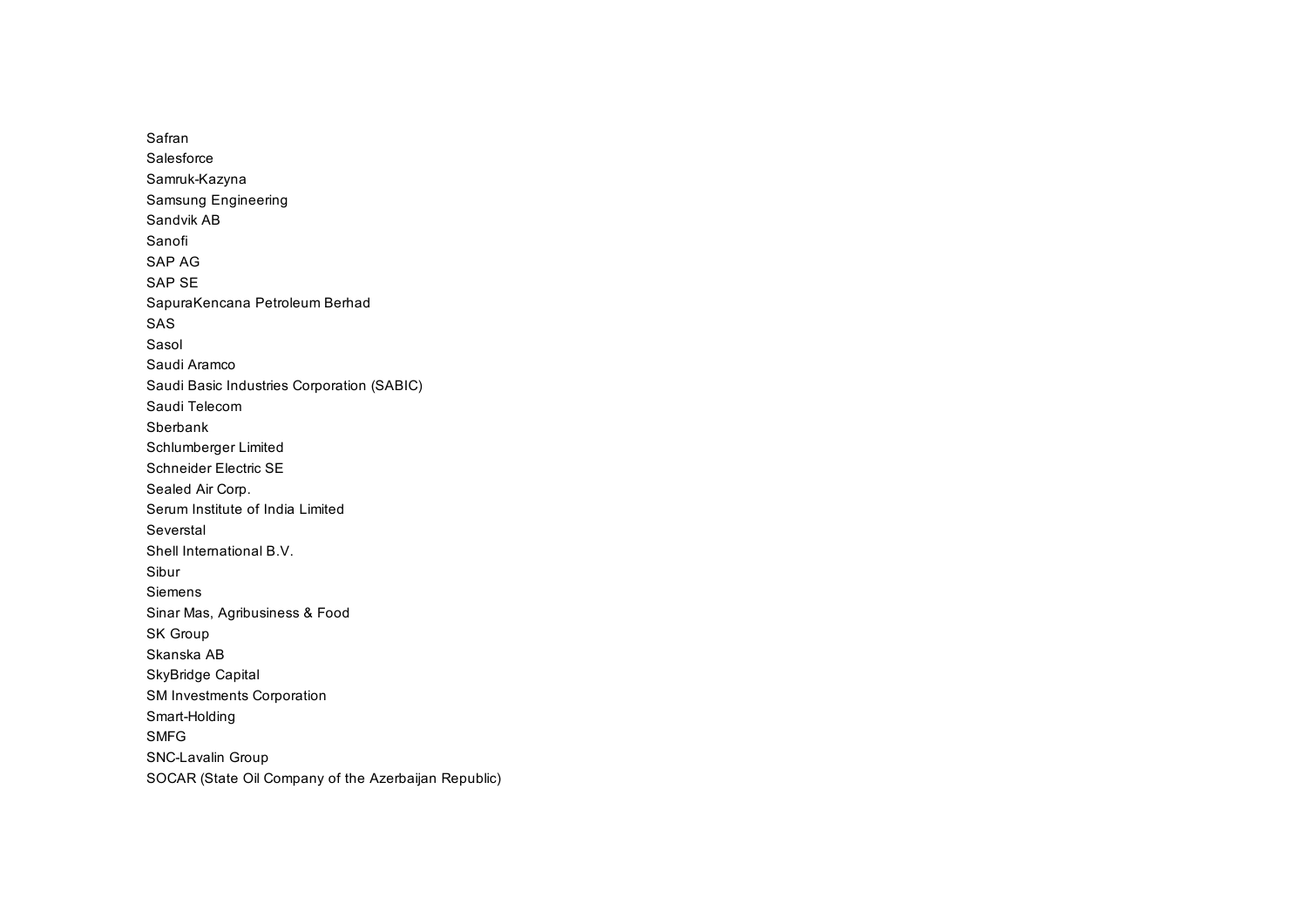Soros Fund Management Standard & Poor's Ratings Servic Standard & Poor's Ratings Service The Standard Bank Group Limited Standard Chartered Standard Chartered Bank Starwood Hotels & Resorts Worldwide State Farm Mutual Automobile Insurance Company State Oil Fund of the Republic of Azerbaijan (SOFAZ) **Statkraft** Statoil Stena Suez Environnement Sumitomo Chemical Suncor Energy Suntory Holdings Limited Suzlon Energy Limited SWIFT Swiss International Air Lines Swiss Re Syngenta Crop Protection AG Taconic Capital Advisors LP Takeda Pharmaceutical Tata Consultancy Services Tata Sons Tech Mahindra Technogym Teck Resources Telefonica Telenor Group Telkom Telstra Corporation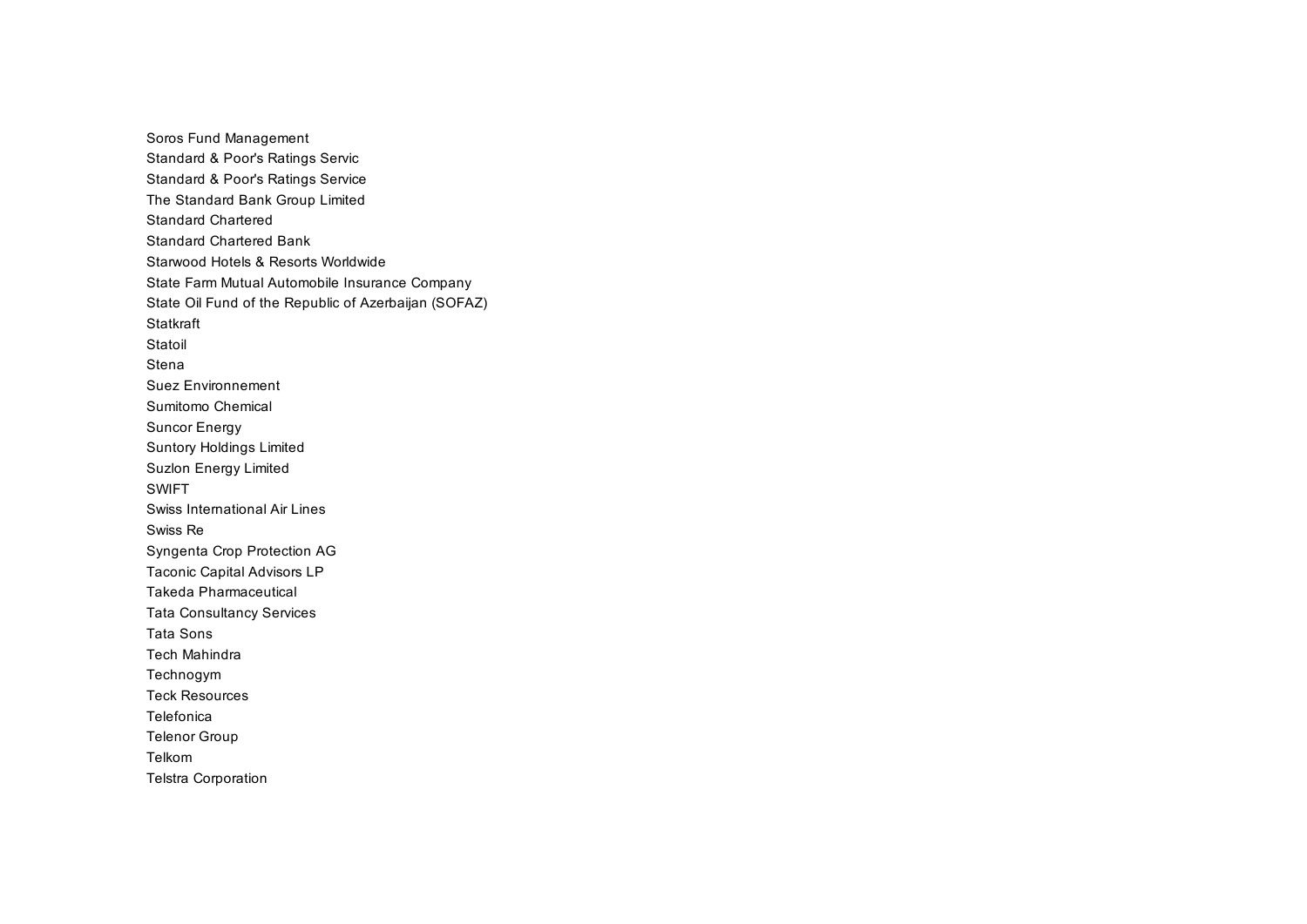Thermo Fisher Scientific Inc. Third Point Thomson Reuters TIBCO Software Tokio Marine Holdings Toray Industries, Inc. Toshiba Corporation Total Towers Watson & Co. Toyota Motor Corporation Transnet SOC Ltd Trimex Group Trina Solar **TrueCar** UBS UniCredit Unilever United Phosphorus (UPL) United States Steel Corporation United Technologies Corporation UPS USM Holdings Vattenfall AB Veolia Vestas Wind Systems Viking Global Investors VimpelCom Visa Inc. Vista Equity Partners Visy Industries Pty Ltd Vital Capital Fund Vnesheconombank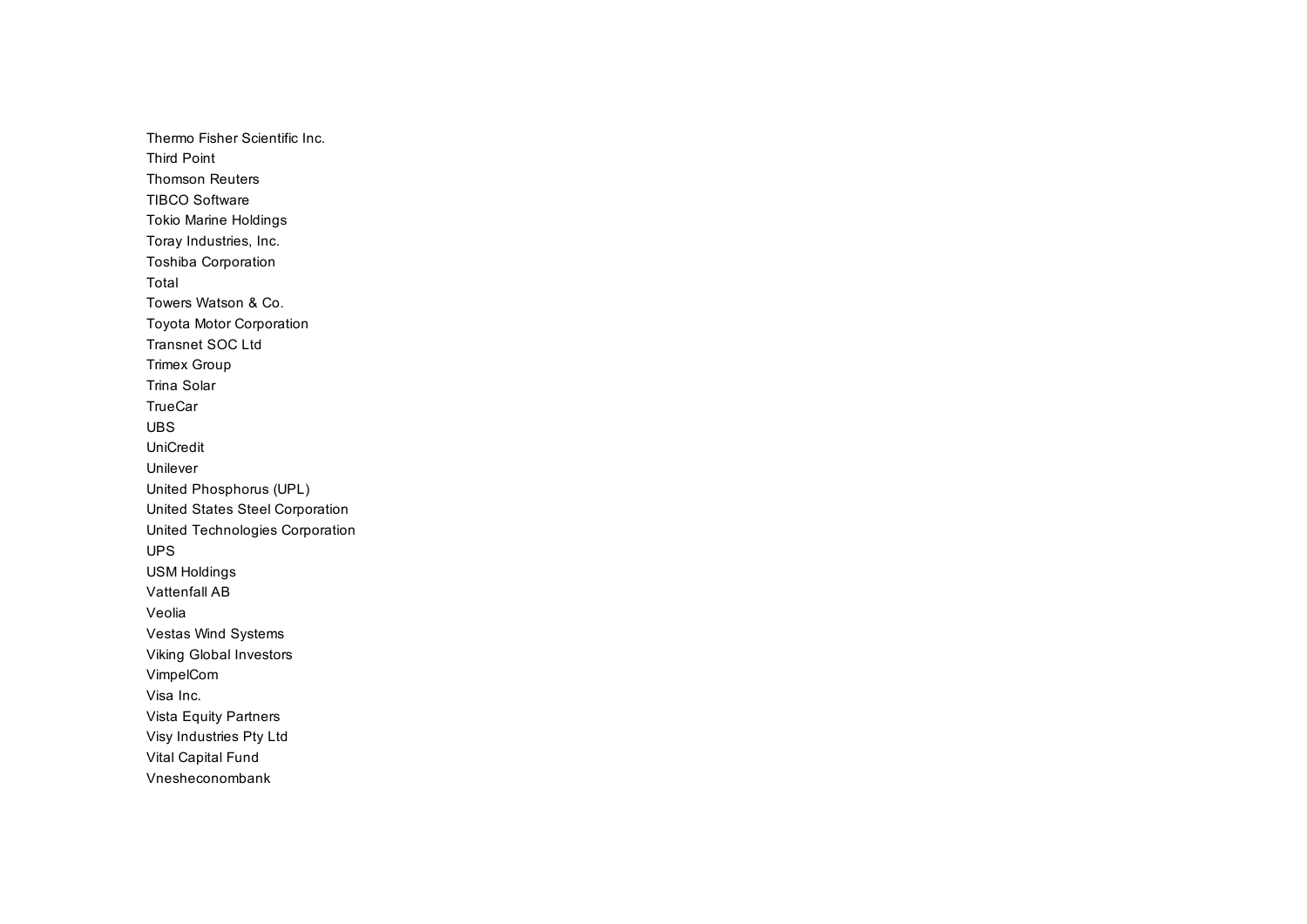Vodafone Volkswagen AG Volvo VTB Bank Wal-Mart Weatherford International The Wellcome Trust Welspun Group Wesfarmers Limited West Face Capital The Western Union Company The Westpac Group Willis Group Holdings Plc Wilmar International Limited Winton Capital Management Wipro Workday Inc. WPP WS Atkins XL Group Plc Yahoo Yahoo! Inc. Yara International YTL Corporation Berhard Zhangzidao Group Zoneco Group Zurich Insurance Group